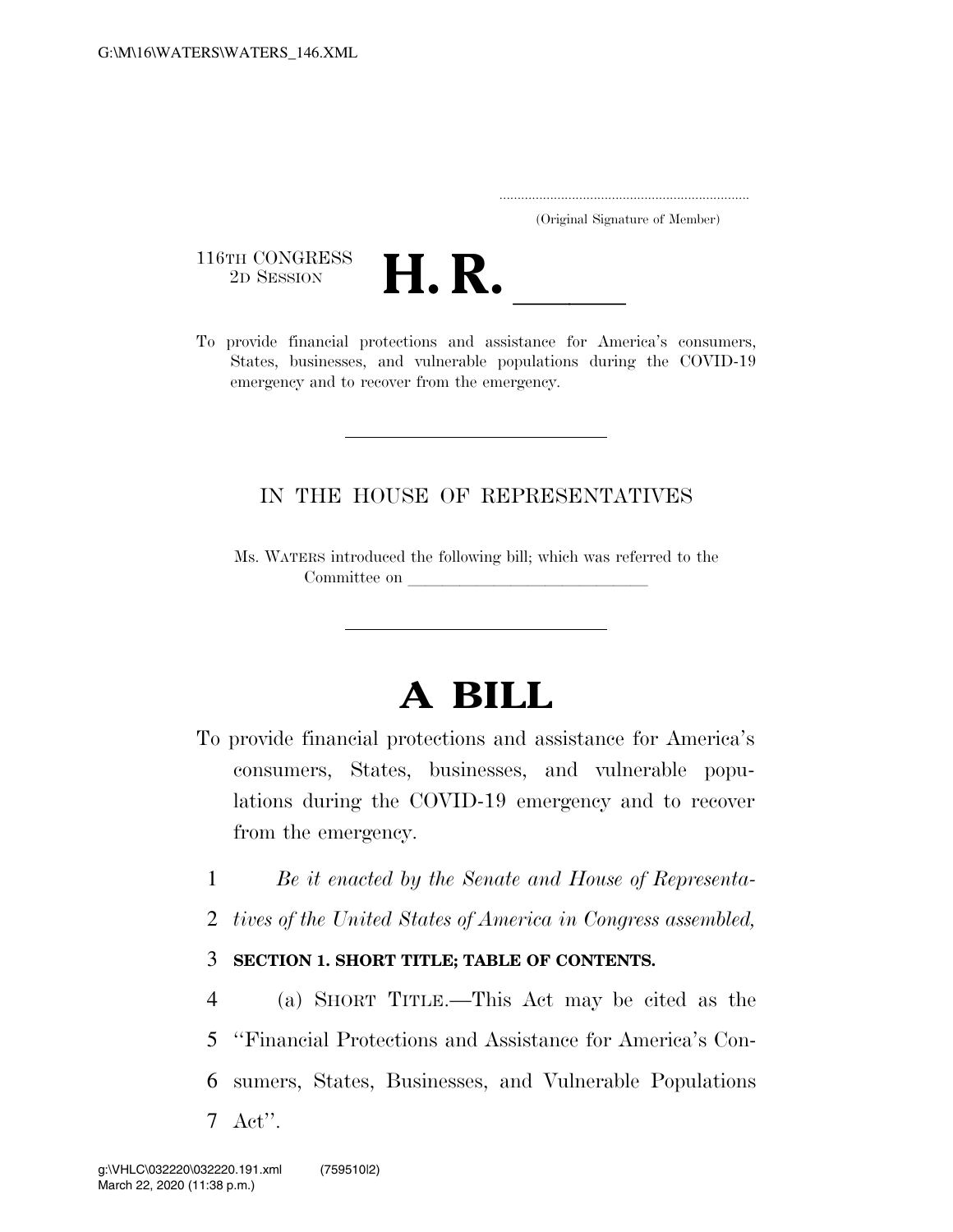#### 1 (b) TABLE OF CONTENTS.—The table of contents for

#### 2 this Act is as follows:

Sec. 1. Short title; table of contents.

Sec. 2. Severability.

#### TITLE I—PROTECTING CONSUMERS, RENTERS, HOMEOWNERS AND PEOPLE EXPERIENCING HOMELESSNESS

- Sec. 101. Direct stimulus payments for families.
- Sec. 102. Suspension of requirements regarding tenant contribution toward rent.
- Sec. 103. Temporary moratorium on eviction filings.
- Sec. 104. Suspension of other consumer loan payments.
- Sec. 105. Emergency rental assistance.
- Sec. 106. Emergency homeless assistance.
- Sec. 107. Participation of Indian Tribes and tribally designated housing entities in Continuum of Care Program.
- Sec. 108. Housing Assistance Fund.
- Sec. 109. Mortgage forbearance.
- Sec. 110. Bankruptcy protections.
- Sec. 111. Debt collection.
- Sec. 112. Disaster Protection for Workers' Credit.
- Sec. 113. Student loans.
- Sec. 114. Waiver of in-person appraisal requirements.
- Sec. 115. Supplemental funding for community development block grants.
- Sec. 116. COVID-19 Emergency Housing Relief.
- Sec. 117. Supplemental funding for service coordinators to assist elderly households.
- Sec. 118. Fair housing.
- Sec. 119. HUD counseling program authorization.
- Sec. 120. Defense Production Act of 1950.

#### TITLE II—ASSISTING SMALL BUSINESSES AND COMMUNITY FINANCIAL INSTITUTIONS

- Sec. 201. Small Business Credit Facility.
- Sec. 202. Small Business Financial Assistance Program.
- Sec. 203. Loan and obligation payment relief for affected small businesses and non-profits.
- Sec. 204. Reauthorization of the State Small Business Credit Initiative Act of 2010.
- Sec. 205. Funding of the Initiative to Build Growth Equity Funds for Minority Businesses.
- Sec. 206. Community Development Financial Institutions Fund supplemental appropriation authorization.
- Sec. 207. Minority depository institution.
- Sec. 208. Loans to MDIs and CDFIs.
- Sec. 209. Insurance of transaction accounts.

#### TITLE III—SUPPORTING STATE, TERRITORY, AND LOCAL **GOVERNMENTS**

- Sec. 301. Muni Facility.
- Sec. 302. Temporary waiver and reprogramming authority.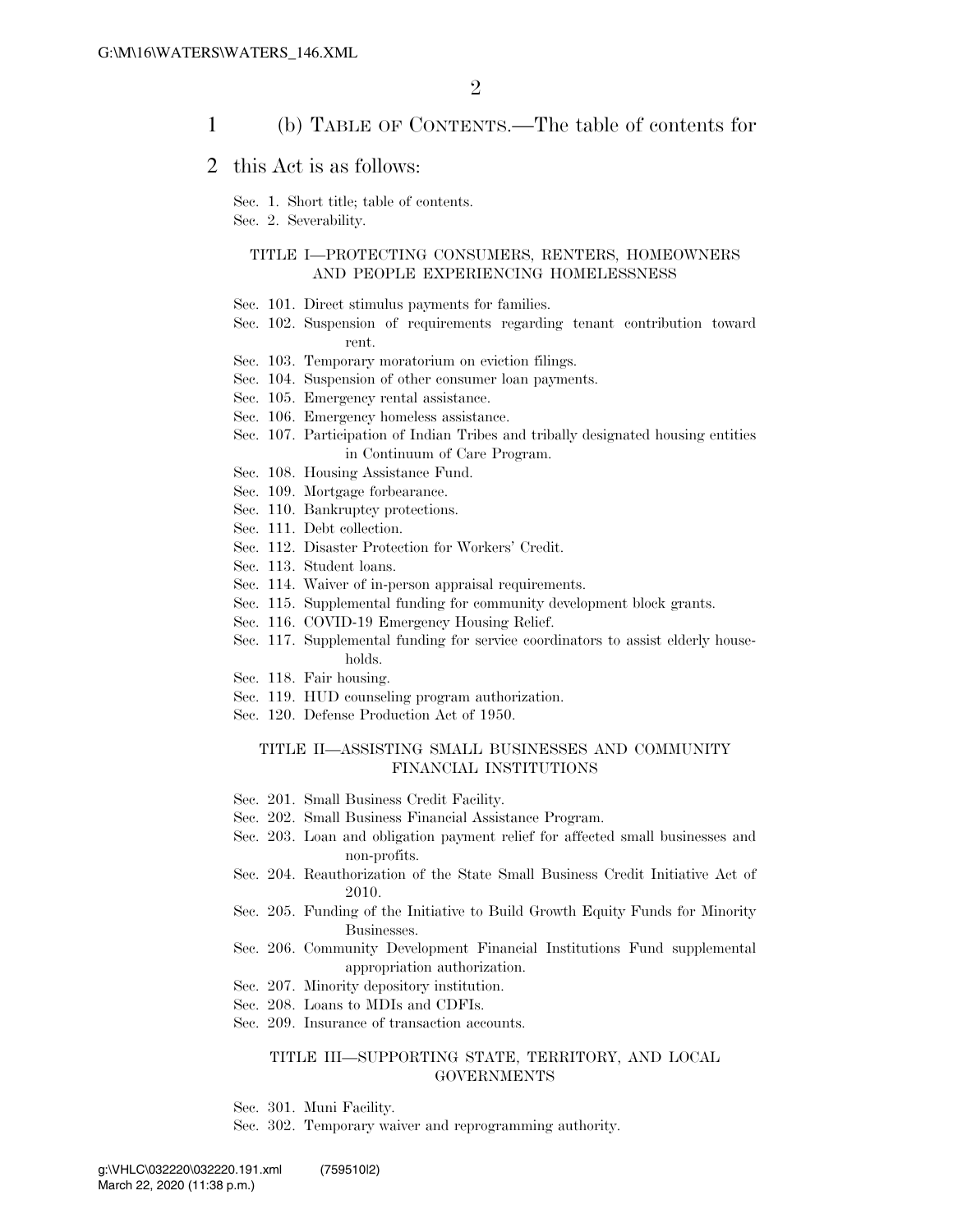#### TITLE IV—PROMOTING FINANCIAL STABILITY AND TRANSPARENT MARKETS

- Sec. 401. Temporary halt to rulemakings unrelated to COVID–19.
- Sec. 402. Temporary ban on stock buybacks.
- Sec. 403. Disclosures related to supply chain disruption risk.
- Sec. 404. Disclosures related to global pandemic risk.
- Sec. 405. Oversight of Federal aid related to COVID–19.
- Sec. 406. International financial institutions.
- Sec. 407. Conditions on Federal aid to corporations.
- Sec. 408. Authority for warrants and debt instruments.
- Sec. 409. Authorization to participate in the New Arrangements to Borrow of the International Monetary Fund.
- Sec. 410. International Finance Corporation.
- Sec. 411. Oversight and Reports.
- Sec. 412. Technical corrections.
- Sec. 413. Definitions.
- Sec. 414. Rule of construction.

#### TITLE V—PANDEMIC PLANNING AND GUIDANCE FOR CONSUMERS AND REGULATORS

- Sec. 501. Financial Literacy Education Commission Emergency Response.
- Sec. 502. Interagency Pandemic Guidance for Consumers.
- Sec. 503. SEC Pandemic Guidance for Investors.
- Sec. 504. Updates of the Pandemic Influenza Plan and National Planning Frameworks.

#### 1 **SEC. 2. SEVERABILITY.**

- 2 If any provision of this Act or the application of such
- 3 provision to any person or circumstance is held to be un-
- 4 constitutional, the remainder of this Act, and the applica-
- 5 tion of the provisions of this Act, to any person or cir-
- 6 cumstance shall not be affected thereby.

# 7 **TITLE I—PROTECTING CON-**

## 8 **SUMERS, RENTERS, HOME-**

9 **OWNERS AND PEOPLE EXPE-**

### 10 **RIENCING HOMELESSNESS**

#### 11 **SEC. 101. DIRECT STIMULUS PAYMENTS FOR FAMILIES.**

12 (a) DEFINITIONS.—In this section: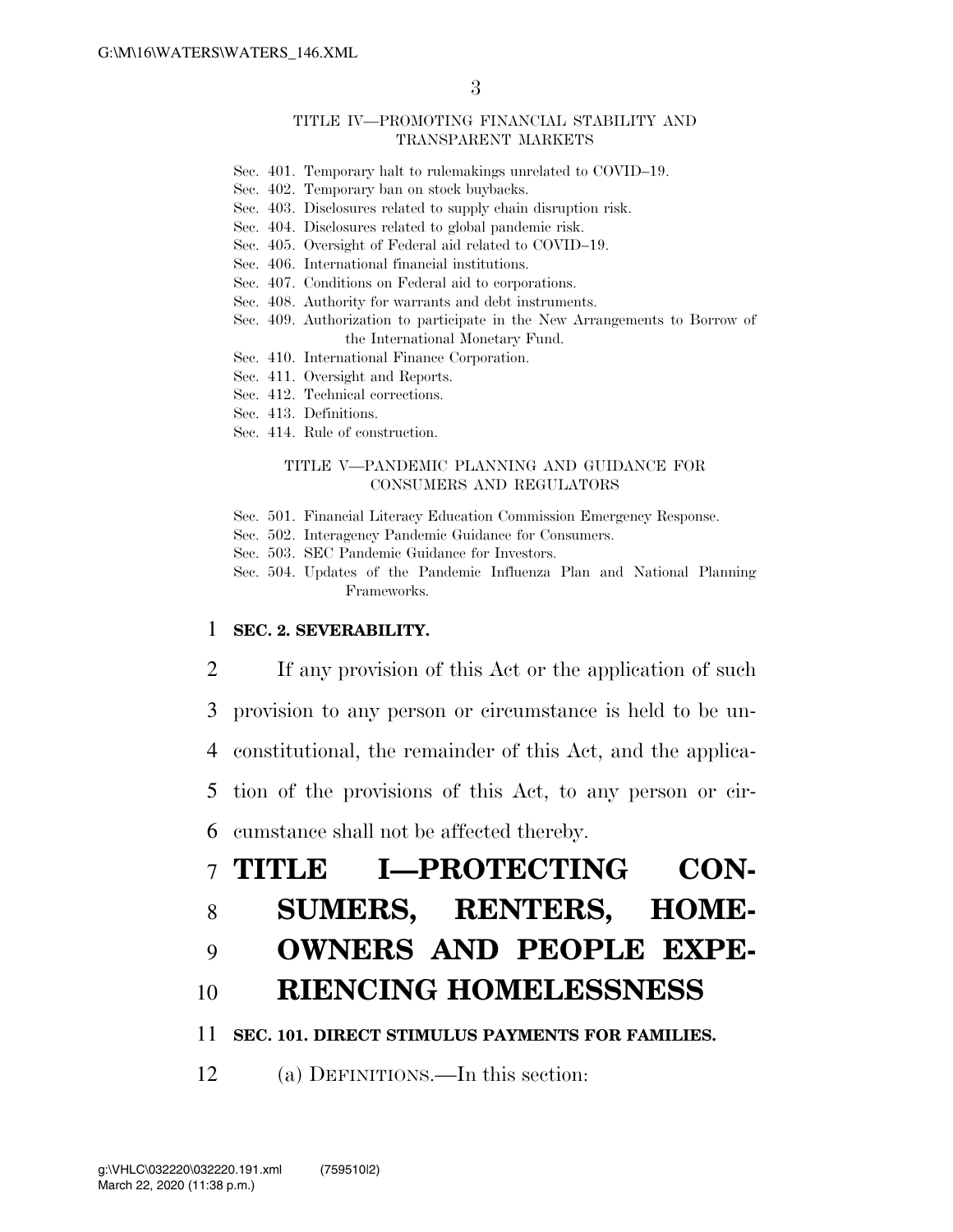| $\mathbf{1}$   | (1) DIGITAL DOLLAR.—The term "digital dol-              |
|----------------|---------------------------------------------------------|
| $\overline{2}$ | lar" shall mean—                                        |
| 3              | (A) a balance expressed as a dollar value               |
| $\overline{4}$ | consisting of digital ledger entries that are re-       |
| 5              | corded as liabilities in the accounts of any Fed-       |
| 6              | eral reserve bank; or                                   |
| $\overline{7}$ | (B) an electronic unit of value, redeemable             |
| $8\,$          | by an eligible financial institution (as deter-         |
| 9              | mined by the Board of Governors of the Fed-             |
| 10             | eral Reserve System).                                   |
| 11             | (2) DIGITAL DOLLAR WALLET.—The term "dig-               |
| 12             | ital dollar wallet" shall mean a digital wallet or ac-  |
| 13             | count, maintained by a Federal reserve bank on be-      |
| 14             | half of any person, that represents holdings in an      |
| 15             | electronic device or service that is used to store dig- |
| 16             | ital dollars that may be tied to a digital or physical  |
| 17             | identity.                                               |
| 18             | (3) MEMBER BANK.—The term "member bank"                 |
| 19             | means a member bank of the Board of Governors of        |
| <b>20</b>      | the Federal Reserve System.                             |
| 21             | PASS-THROUGH DIGITAL<br>(4)<br><b>DOLLAR</b><br>WAL-    |
| <u>22</u>      | LET.—The term "pass-through digital dollar wallet"      |
| 23             | means a digital wallet or account, maintained by a      |
| 24             | member bank on behalf of a qualified individual,        |
| 25             | where such qualified individual is entitled to a pro    |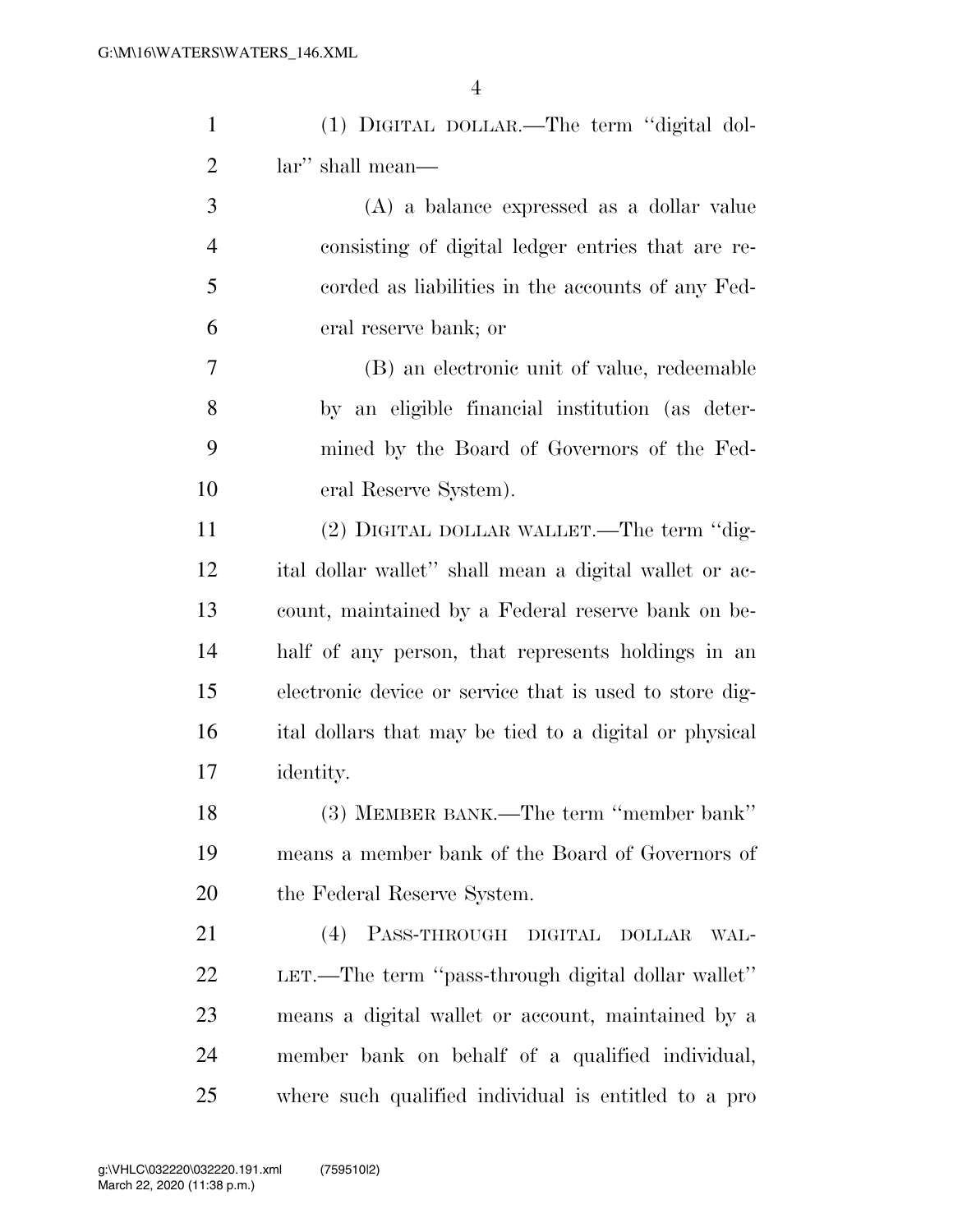| $\mathbf{1}$   | rata share of a pooled reserve balance that the mem-  |
|----------------|-------------------------------------------------------|
| $\overline{2}$ | ber bank maintains at any Federal reserve bank.       |
| 3              | QUALIFIED INDIVIDUAL DEFINED.—The<br>(5)              |
| $\overline{4}$ | term "qualified individual" means any individual      |
| 5              | other than any nonresident alien individual.          |
| 6              | (b) EMERGENCY STIMULUS CHECK IMPLEMENTA-              |
| 7              | TION.                                                 |
| 8              | (1) PAYMENTS.—The Secretary of the Treas-             |
| 9              | ury, acting through the Commissioner of the Inter-    |
| 10             | nal Revenue Service, shall make monthly emergency     |
| 11             | payments to qualified individuals beginning on the    |
| 12             | first day of the first month beginning after the date |
| 13             | of the enactment of this Act and ending on the later  |
| 14             | $of$ —                                                |
| 15             | (A) the date of the termination by the                |
| 16             | Federal Emergency Management Agency of the            |
| 17             | emergency declared on March 13, 2020, by the          |
| 18             | President under section $501(b)$ of the Robert T.     |
| 19             | Stafford Disaster Relief and Emergency Assist-        |
| 20             | ance Act with respect to the COVID-19 pan-            |
| 21             | demic; and                                            |
| 22             | (B) the date on which—                                |
| 23             | (i) the national unemployment rate                    |
| 24             | (as determined by the Bureau of Labor                 |
| 25             | Statistics) is within 2 percentage points of          |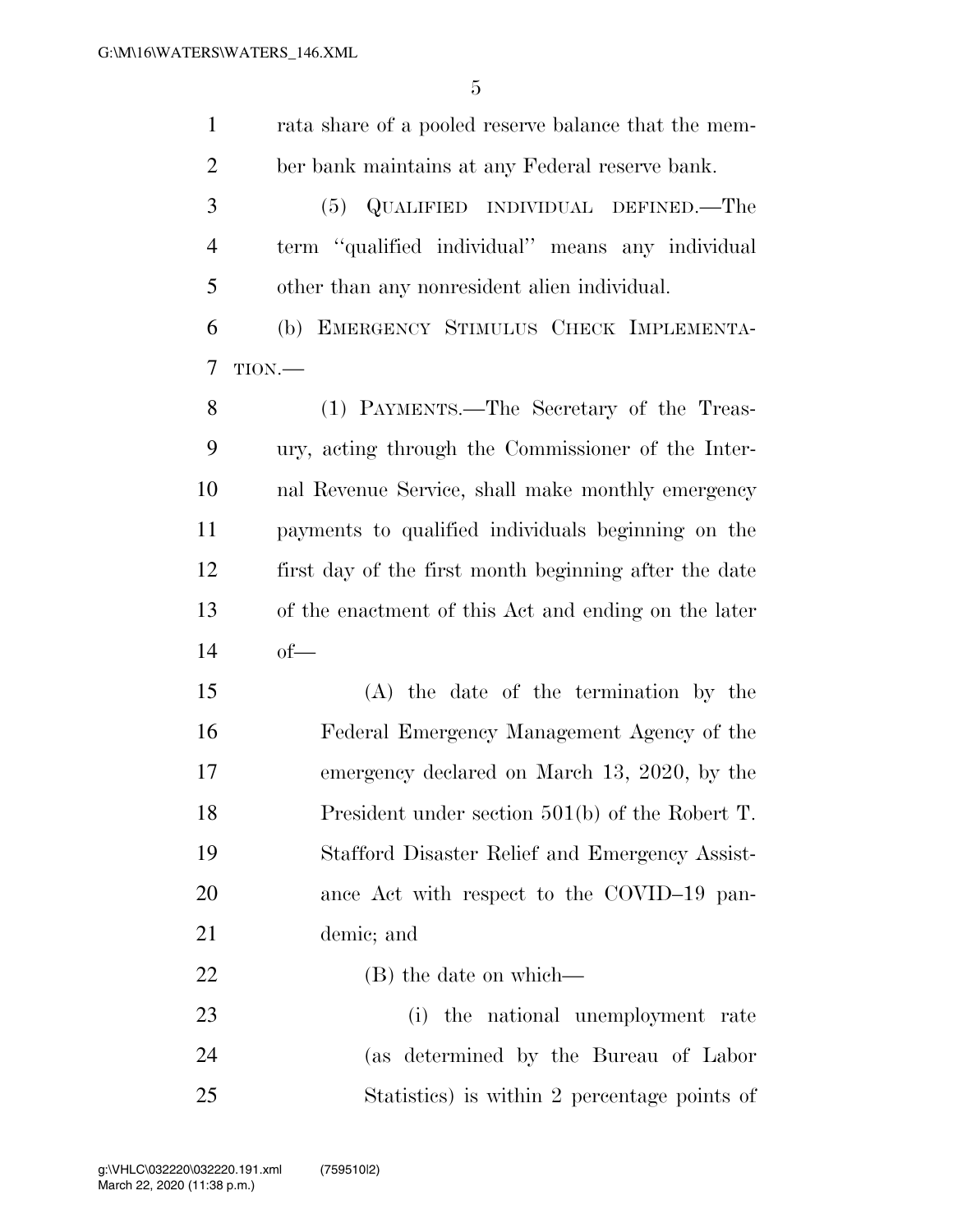| $\mathbf{1}$   | the national unemployment rate on the              |
|----------------|----------------------------------------------------|
| $\overline{2}$ | date of enactment of this Act; and                 |
| 3              | (ii) the 3-month average of the na-                |
| $\overline{4}$ | tional unemployment rate has declined for          |
| 5              | two consecutive months.                            |
| 6              | $(2)$ AMOUNT OF PAYMENTS.—                         |
| 7              | $(A)$ In GENERAL.—With respect to a quali-         |
| 8              | fied individual, the amount of each monthly        |
| 9              | payment under paragraph (1) shall be as fol-       |
| 10             | lows:                                              |
| 11             | (i) For a qualified individual age 18              |
| 12             | or older, $$2,000$ .                               |
| 13             | (ii) For a qualified individual under              |
| 14             | age 18, \$1,000.                                   |
| 15             | (B) INCOME LIMITATION.—The amount of               |
| 16             | a payment under subparagraph (A) shall be re-      |
| 17             | duced (but not below zero) by 5 percent of so      |
| 18             | much of the individual's adjusted gross income     |
| 19             | exceeds \$75,000. The Secretary of the<br>as       |
| 20             | Treasury shall adjust such amount as appro-        |
| 21             | priate to account for individuals filing joint re- |
| 22             | turns.                                             |
| 23             | $(3)$ METHOD OF DELIVERY.—                         |
| 24             | (A) IN GENERAL.—The Secretary of the               |
| 25             | Treasury, acting through the Commissioner of       |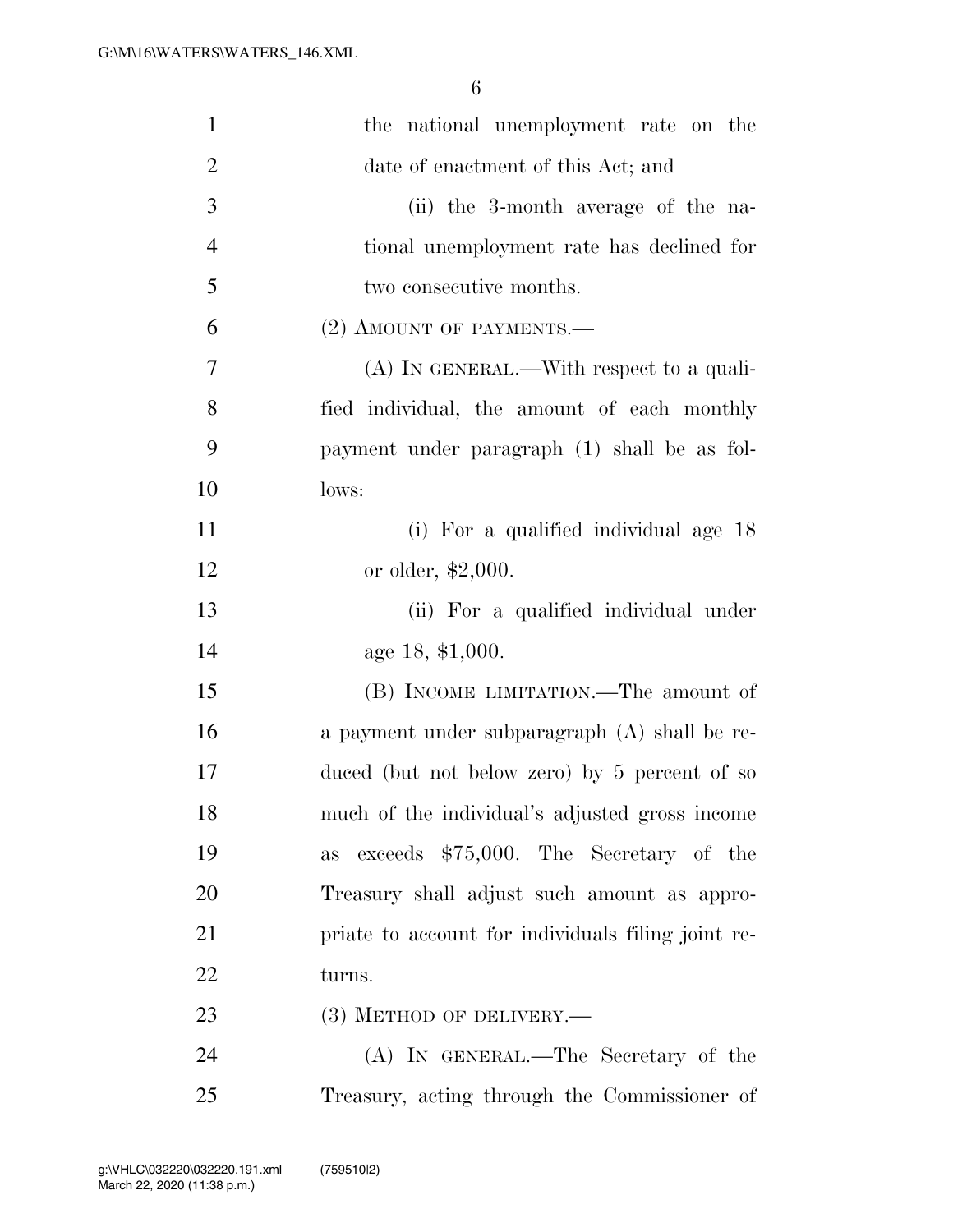| $\mathbf{1}$   | the Internal Revenue Service, shall make the           |
|----------------|--------------------------------------------------------|
| $\overline{2}$ | payments required under paragraph $(1)$ —              |
| 3              | (i) first, by direct deposit (including                |
| $\overline{4}$ | to a pass-through digital dollar wallet), if           |
| 5              | the Commissioner has sufficient informa-               |
| 6              | tion to make direct deposit payments to                |
| $\tau$         | the applicable individual; and                         |
| 8              | (ii) otherwise, by check.                              |
| 9              | OUTREACH.—The Secretary of the<br>(B)                  |
| 10             | Treasury, acting through the Commissioner of           |
| 11             | the Internal Revenue Service, shall establish a        |
| 12             | system for a qualified individual to provide the       |
| 13             | Internal Revenue Service with the individual's         |
| 14             | direct deposit information and shall perform           |
| 15             | outreach to inform the public of such system.          |
| 16             | (4) ACCESSING PAYMENTS.—If a payment is                |
| 17             | deposited (by any method) into an account of a         |
| 18             | qualified individual at an insured depository institu- |
| 19             | tion (as defined in section 3 of the Federal Deposit   |
| 20             | Insurance Act) or insured credit union (as defined in  |
| 21             | section 101 of the Federal Credit Union Act), such     |
| 22             | funds shall be available for withdrawal on the same    |
| 23             | day, to the fullest extent possible.                   |
| 24             | (5) FUNDING.—The Secretary of the Treasury             |
| 25             | shall, before each monthly payment required under      |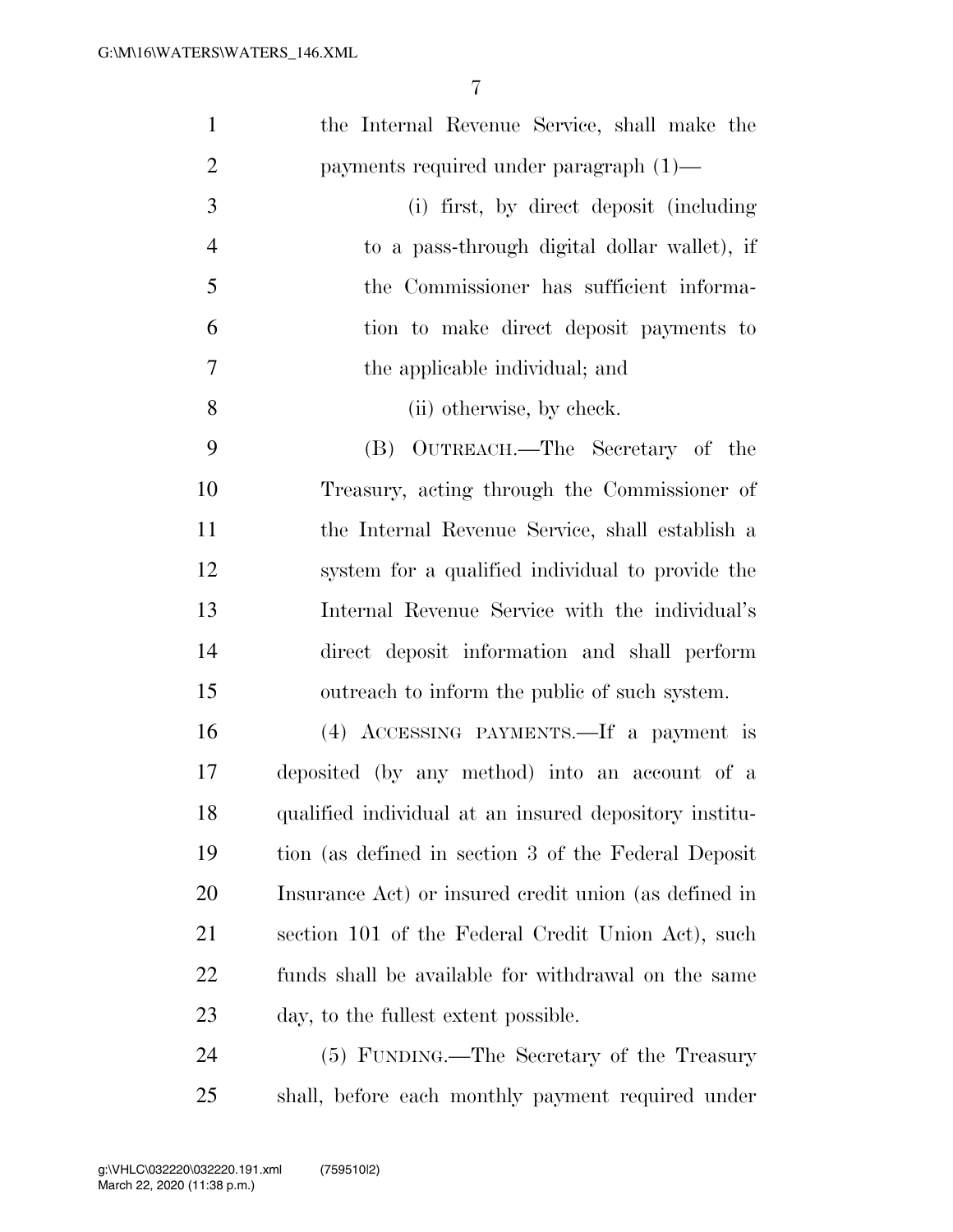| $\mathbf{1}$   | subsection (a), notify the Board of Governors of the |
|----------------|------------------------------------------------------|
| $\overline{2}$ | Federal Reserve System of the aggregate amount of    |
| 3              | such payment, and the Board of Governors shall       |
| $\overline{4}$ | issue notes in such amount and transfer such notes   |
| 5              | to the Secretary of the Treasury for use in making   |
| 6              | such payments.                                       |
| 7              | (c) MANDATE FOR MEMBER BANKS TO MAINTAIN             |
| 8              | PASS-THROUGH DIGITAL DOLLAR WALLETS.-                |
| 9              | (1) OBLIGATIONS OF MEMBER BANKS.—                    |
| 10             | (A) IN GENERAL.—Member banks<br>are                  |
| 11             | hereby directed to establish and maintain pass-      |
| 12             | through digital dollar wallets for all persons eli-  |
| 13             | gible to receive payments from the United            |
| 14             | States pursuant to this Act who elect to deposit     |
| 15             | such payments into a pass-through digital dol-       |
| 16             | lar wallet.                                          |
| 17             | (B) SEPARATE ENTITY.—                                |
| 18             | (i) IN GENERAL.—Each member bank                     |
| 19             | shall establish and maintain a separate              |
| 20             | legal entity for the exclusive purpose of            |
| 21             | holding all assets and maintaining all li-           |
| 22             | abilities associated with pass-through dig-          |
| 23             | ital dollar wallets.                                 |
| 24             | (ii) ASSETS.—The assets of any entity                |
| 25             | described in this paragraph shall consist            |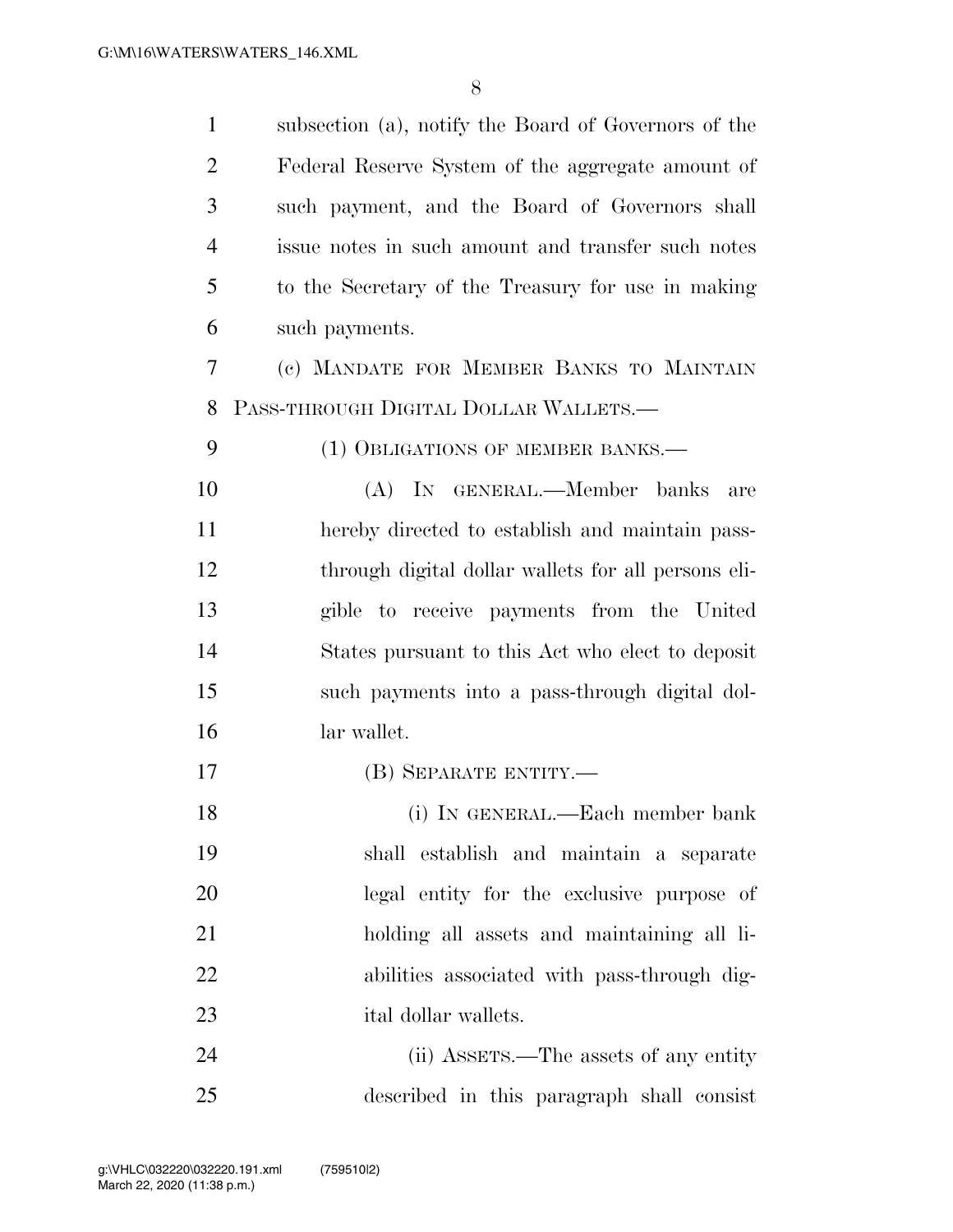| $\mathbf{1}$   | exclusively of a balance maintained in a             |
|----------------|------------------------------------------------------|
| $\overline{2}$ | master account at a Federal reserve bank,            |
| 3              | and the liabilities or obligations of the enti-      |
| $\overline{4}$ | ty shall consist exclusively of an equal             |
| 5              | quantity of balances maintained by holders           |
| 6              | of pass-through digital dollar wallets.              |
| 7              | (iii) SEPARATE ASSETS AND LIABIL-                    |
| 8              | ITIES.—The assets and liabilities of any             |
| 9              | legal entity described in this paragraph             |
| 10             | shall not be deemed assets or liabilities of         |
| 11             | the member bank or its affiliates for pur-           |
| 12             | poses of any capital or liquidity regulation         |
| 13             | promulgated by Federal or State banking              |
| 14             | authorities.                                         |
| 15             | (C) APPLICATION.—Member banks with                   |
| 16             | consolidated assets in<br>total<br>-of<br>excess     |
| 17             | $$10,000,000,000$ shall promptly offer individ-      |
| 18             | uals the ability to apply, through online or tele-   |
| 19             | phonic means, for a pass-through digital dollar      |
| <b>20</b>      | wallets.                                             |
| 21             | (2) TERMS.—Member banks shall ensure that a          |
| 22             | pass-through digital dollar wallet established under |
| 23             | this section—                                        |

 (A) may not be subject to any account fees, minimum balances, or maximum balances;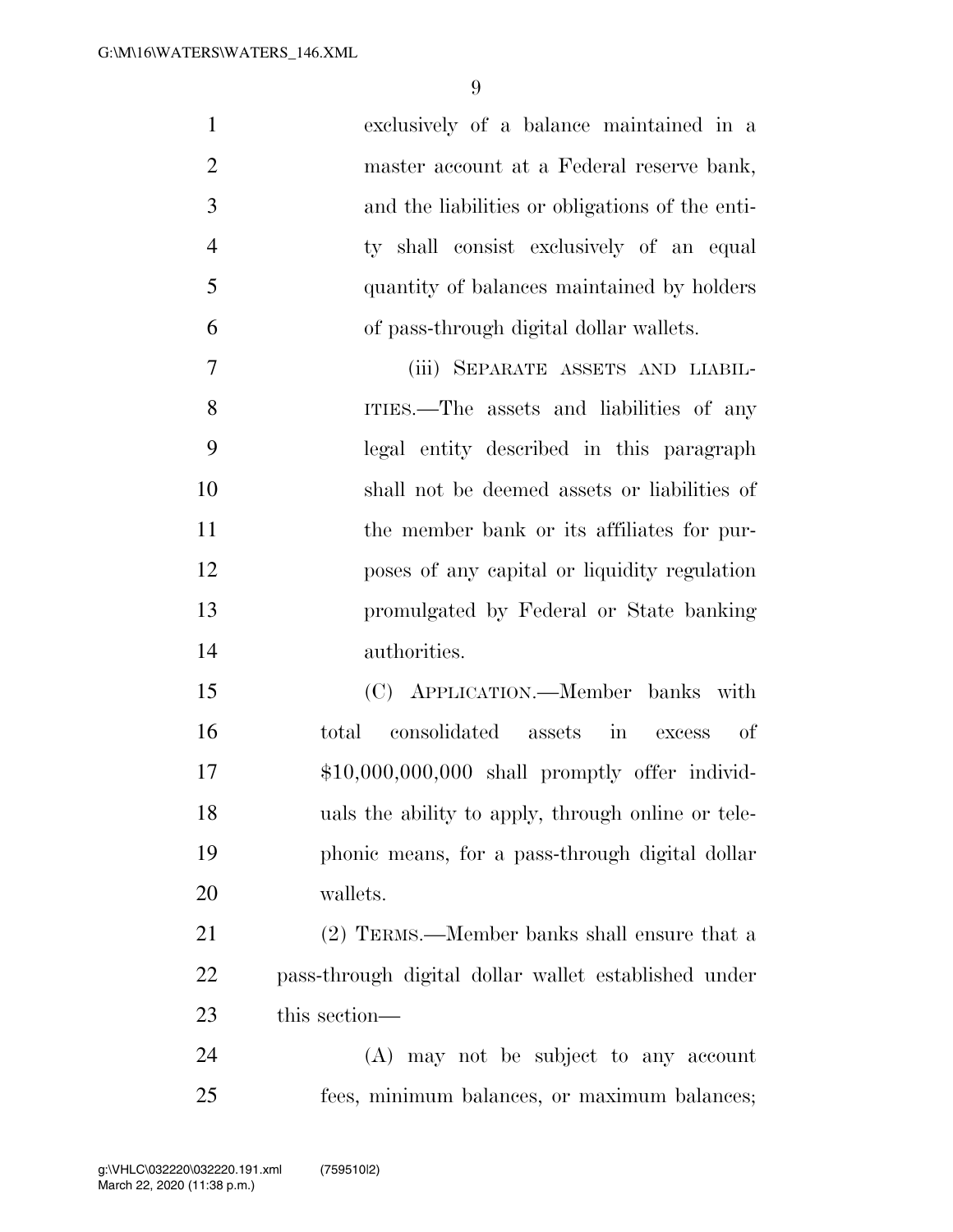| $\mathbf{1}$   | (B) shall pay interest at a rate not below      |
|----------------|-------------------------------------------------|
| $\overline{2}$ | the greater of-                                 |
| 3              | (i) the rate of interest on required re-        |
| $\overline{4}$ | serves; and                                     |
| 5              | (ii) the rate of interest on excess re-         |
| 6              | serves;                                         |
| $\overline{7}$ | (C) shall provide functionality and service     |
| 8              | levels not less favorable than those that the   |
| 9              | member bank offers for its existing transaction |
| 10             | accounts (including with respect to access to   |
| 11             | debit cards and automated teller machines, on-  |
| 12             | line account access, automatic bill-pay and mo- |
| 13             | bile banking services, customer service, and    |
| 14             | such other services as the Board determines),   |
| 15             | except that pass-through digital dollar wallet  |
| 16             | shall not include overdraft coverage;           |
| 17             | (D) shall be prominently branded in all ac-     |
| 18             | statements, marketing materials, and<br>count   |
| 19             | other communications of the member bank as a    |
| <b>20</b>      | "pass-through FedAccount" maintained by the     |
| 21             | member bank on behalf of the Board of Gov-      |
| 22             | ernors of the Federal Reserve System;           |
| 23             | (E) may not be closed or restricted by the      |
| 24             | member bank on the basis of profitability con-  |
|                |                                                 |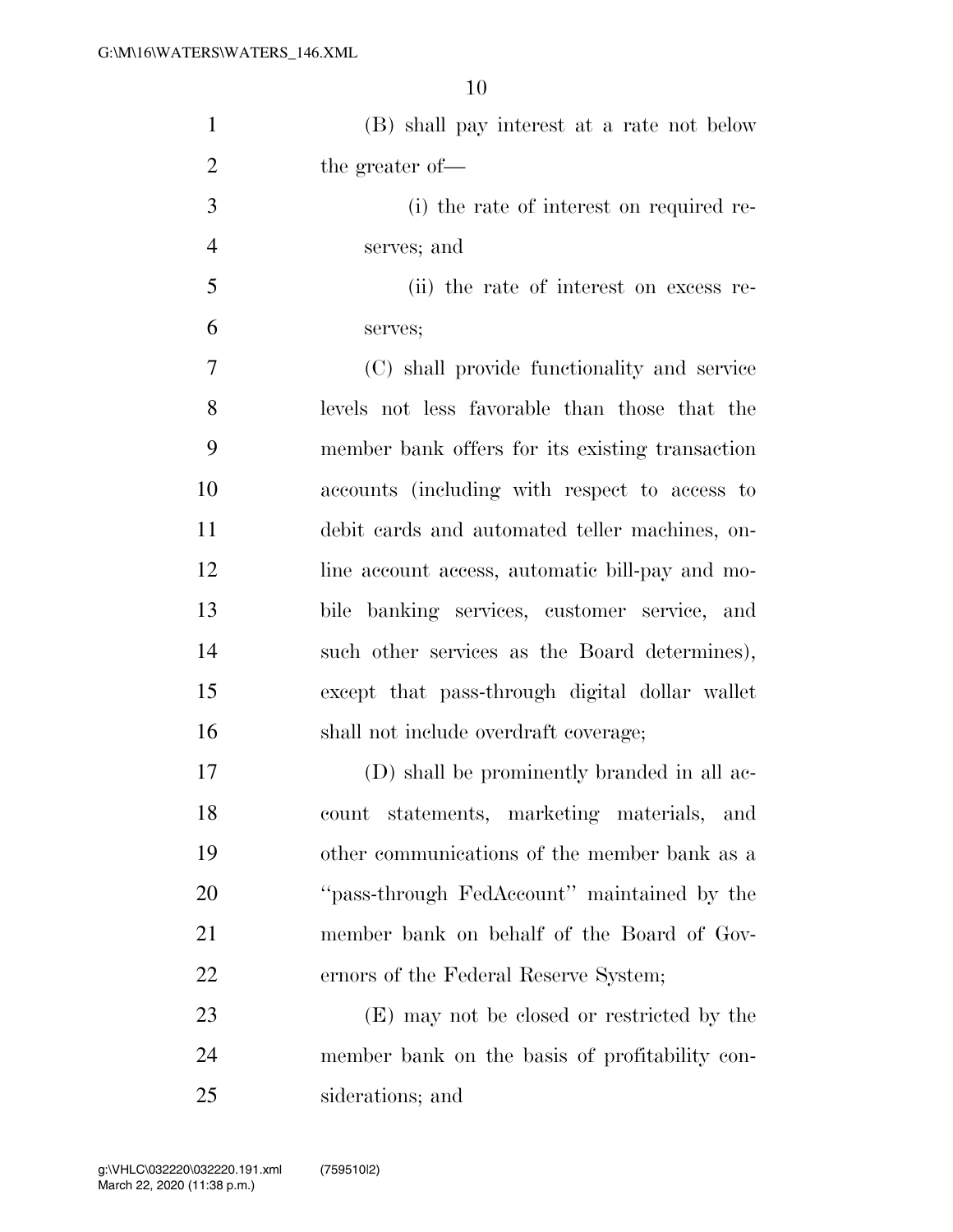(F) shall provide holders with reasonable protection against losses caused by fraud or se-curity breaches.

4 (3) REIMBURSEMENT FOR COSTS.—

 (A) IN GENERAL.—Each member bank with total consolidated assets not greater than \$10,000,000,000 shall be reimbursed each cal- endar quarter by the relevant Federal reserve bank for actual and reasonable operational costs incurred by the member bank in offering pass-through digital dollar wallets.

 (B) RULEMAKING.—The Board of Gov- ernors of the Federal Reserve System shall issue rules to carry out subparagraph (A).

 (4) AUTHORITY OF THE BOARD.—Member banks shall be subject to such rules as may be im- posed by the Board of Governors of the Federal Re- serve System in connection with maintaining pass-through digital dollar wallets.

 (d) AUTHORITY FOR STATE NONMEMBER BANKS AND CREDIT UNIONS TO OFFER PASS-THROUGH DIGITAL DOLLAR WALLETS.—The Federal reserve banks shall per- mit State banks and credit unions that are not member banks to open master accounts for the exclusive purpose of offering pass-through digital dollar wallets in compli-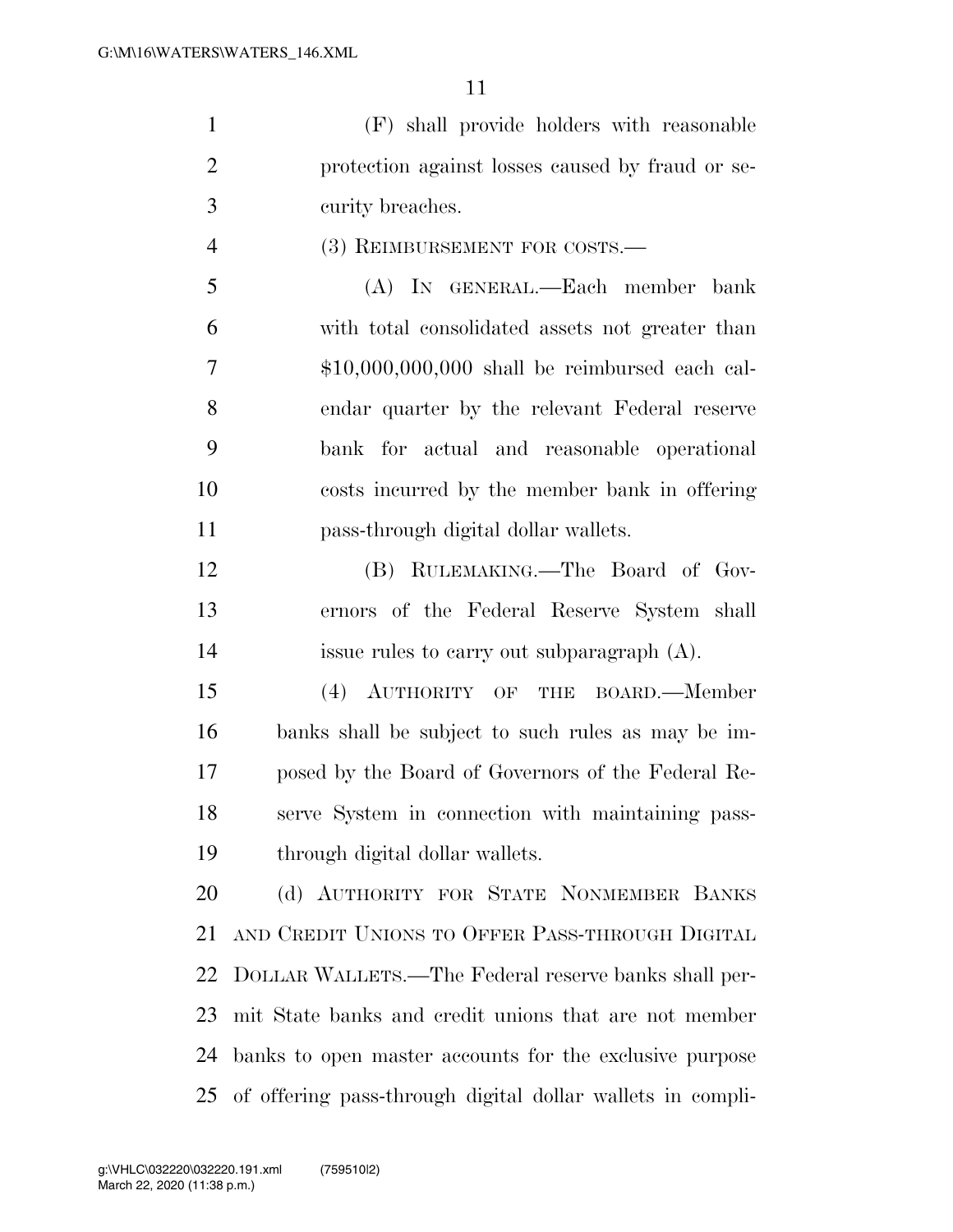ance with the requirements of subsection (c). Each State bank or credit union electing to offer pass-through digital wallets shall be entitled to cost reimbursement in accord-4 ance with subsection  $(c)(3)$ .

 (e) MANDATE FOR FEDERAL RESERVE BANKS TO MAINTAIN DIGITAL DOLLAR WALLETS.—

 (1) AUTHORIZATION.—Subject to such restric- tions, limitations, and regulations as may be im- posed by the Board of Governors of the Federal Re- serve System, each Federal reserve bank shall main-tain digital dollar wallets.

(2) MANDATE.—

 (A) IN GENERAL.—Not later than January 1, 2021, all Federal reserve banks shall make digital dollar wallets available to all citizens and legal permanent residents of the United States and business entities for which the principal place of business is located in the United States.

 (B) EXCEPTION.—In geographic areas where physical access to a branch of a Federal reserve bank is limited, Federal reserve banks serving such areas shall partner with United States Postal Service branch offices to ensure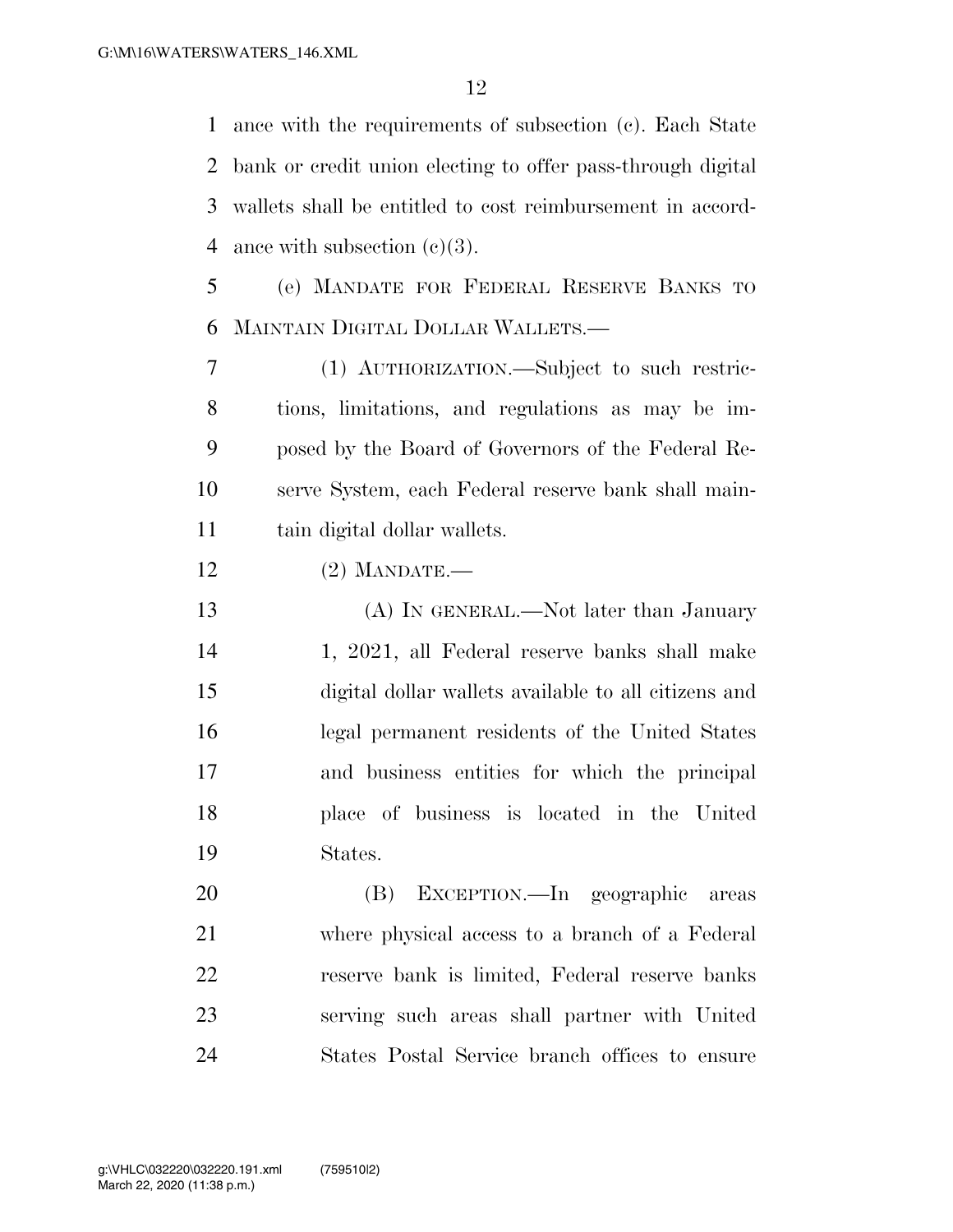| $\mathbf{1}$   | access and availability to application and ac-         |
|----------------|--------------------------------------------------------|
| $\overline{2}$ | count services for digital dollar wallets.             |
| 3              | (3) TERMS OF DIGITAL DOLLAR WALLETS.-                  |
| $\overline{4}$ | Federal reserve banks shall ensure that digital dollar |
| 5              | wallets established under this section—                |
| 6              | (A) may not be subject to any account                  |
| 7              | fees, minimum balances, or maximum balances;           |
| 8              | (B) shall pay interest at a rate not below             |
| 9              | the greater of-                                        |
| 10             | (i) the rate of interest on required re-               |
| 11             | serves; and                                            |
| 12             | (ii) the rate of interest on excess re-                |
| 13             | serves;                                                |
| 14             | (C) shall provide access to debit cards, on-           |
| 15             | line account access, automatic bill-pay and mo-        |
| 16             | bile banking services, customer service, and           |
| 17             | such other services as the Board determines,           |
| 18             | except that digital dollar wallets shall not in-       |
| 19             | clude overdraft coverage.                              |
| <b>20</b>      | (D) shall provide, in conjunction with the             |
| 21             | United States Postal Service, access to auto-          |
| 22             | mated teller machines to be maintained on be-          |
| 23             | half of the Board by the United States Postal          |
| 24             | Service at branch offices;                             |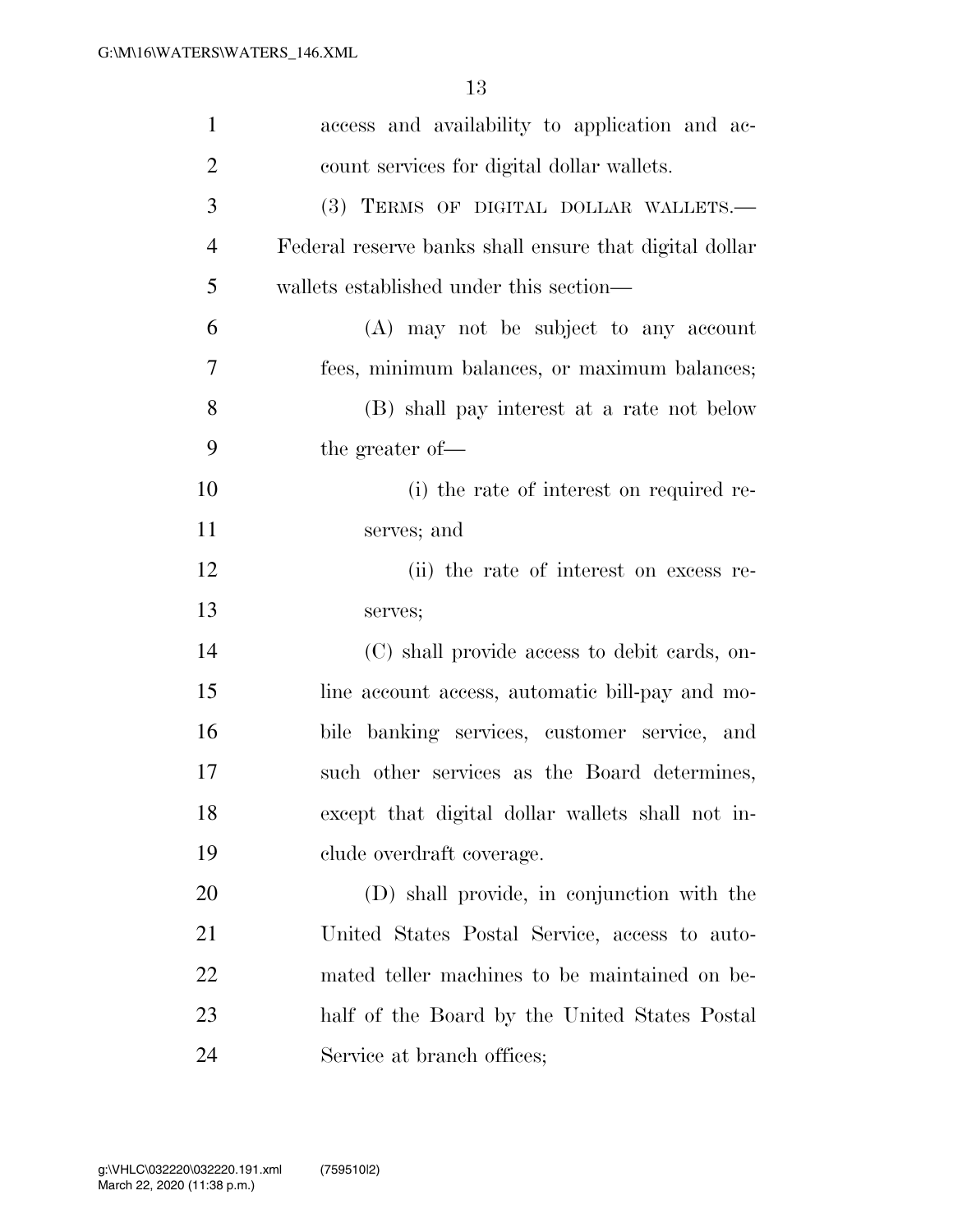| $\mathbf{1}$   | (E) shall be prominently branded in all ac-           |
|----------------|-------------------------------------------------------|
| $\overline{2}$ | count statements, marketing materials, and            |
| 3              | other communications of the Federal reserve           |
| $\overline{4}$ | bank as a "FedAccount" maintained by the              |
| 5              | member bank on behalf of the United States of         |
| 6              | America;                                              |
| 7              | (F) may not be closed or restricted on the            |
| 8              | basis of profitability considerations; and            |
| 9              | (G) shall provide holders with reasonable             |
| 10             | protection against losses caused by fraud or se-      |
| 11             | curity breaches.                                      |
| 12             | (4) BANK SECRECY ACT.—In establishing and             |
| 13             | maintaining digital dollar wallets, each Federal re-  |
| 14             | serve bank shall comply with section 21 of the Fed-   |
| 15             | eral Deposit Insurance Act (12 U.S.C. 1829b), sec-    |
| 16             | tion 123 of Public Law 91–508, subchapter II of       |
| 17             | chapter 53 of title 31, United States Code.           |
| 18             | (5) PENALTIES.—The Board of Governors of              |
| 19             | the Federal Reserve System shall, by rule, establish  |
| <b>20</b>      | penalties applicable to Federal reserve banks and     |
| 21             | employees of such banks for violations of privacy ob- |
| <u>22</u>      | ligations relating to digital dollar wallets that are |
| 23             | similar to the penalties imposed by the Commis-       |
| 24             | sioner of the Internal Revenue Service with respect   |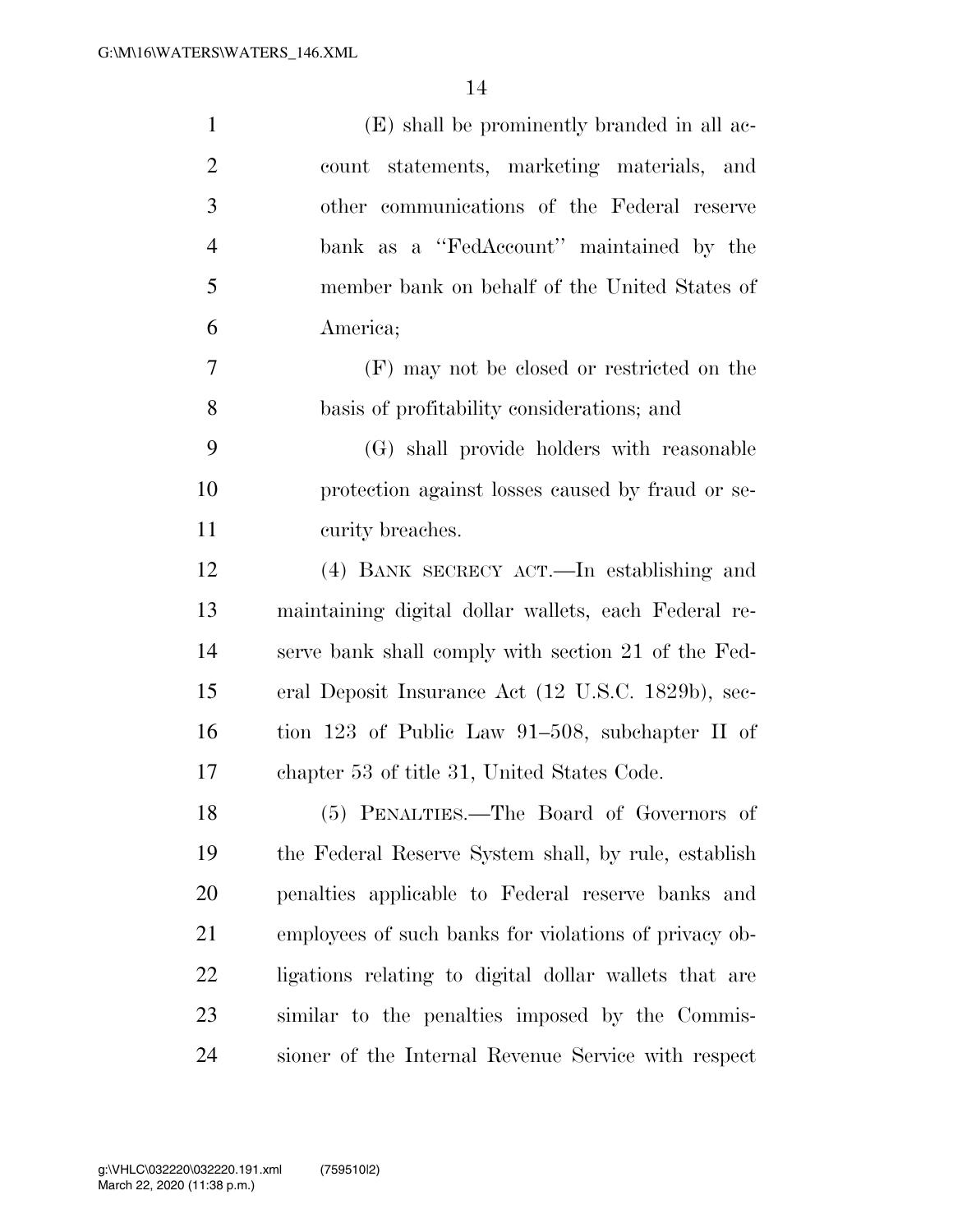to violations of privacy obligations relating to Fed-eral tax returns.

 (f) REGULATIONS.—The Board of Governors of the Federal Reserve System shall promulgate regulations to carry out this section.

# **SEC. 102. SUSPENSION OF REQUIREMENTS REGARDING TENANT CONTRIBUTION TOWARD RENT.**

 (a) SUSPENSION.—Notwithstanding any other provi- sion of law, the obligation of each tenant household of a dwelling unit in assisted housing to pay any contribution toward rent for occupancy in such dwelling unit shall be suspended with respect to such occupancy during the pe- riod beginning on the date of the enactment of this Act and ending 6 months after the date of the termination by the Federal Emergency Management Agency of the emergency declared on March 13, 2020, by the President under the Robert T. Stafford Disaster Relief and Emer- gency Assistance Act (42 U.S.C. 4121 et seq.) relating to the Coronavirus Disease 2019 (COVID-19) pandemic. (b) FEDERAL REIMBURSEMENT PAYMENTS.—To the extent that amounts are made available pursuant to sub- section (e) for reimbursements under this subsection, the Secretary of Housing and Urban Development or the Sec-retary of Agriculture, as appropriate, shall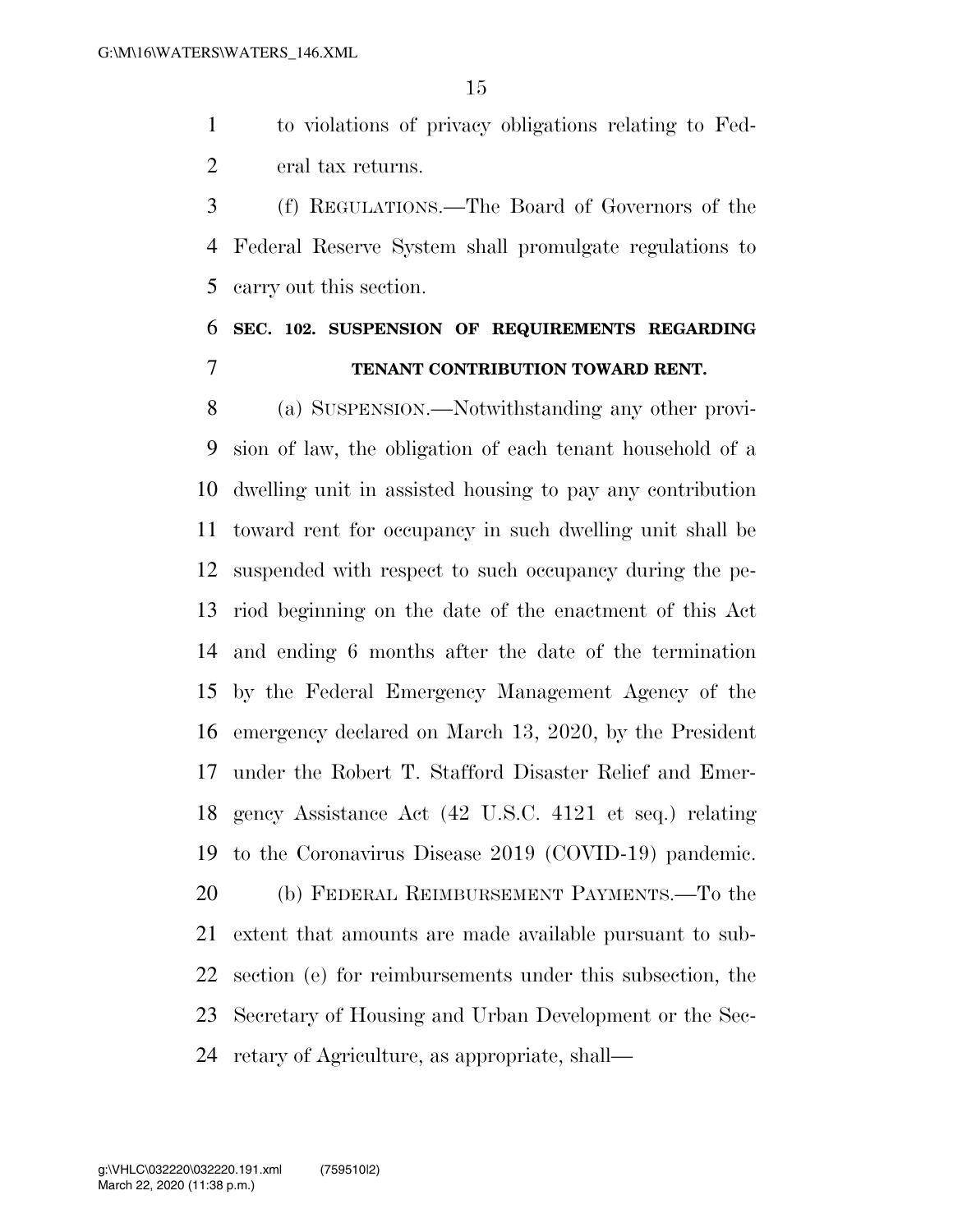(1) provide owners of assisted housing and pub- lic housing agencies for any amounts in rent not re- ceived as a result of subsection (a), plus the amount of any increases in costs of administering and main- taining such housing to the extent only that such in- creases result from the public health emergency re- lating to Coronavirus Disease 2019 (COVID-19); and

 (2) in the case of public housing agencies pro- viding assistance under section 8(o) of the United States Housing Act of 1937 (42 U.S.C. 1437f(o)), reimburse such agencies in an amount sufficient to cover any increase in housing assistance payments resulting from the suspension of tenant rent pay- ments pursuant to subsection (a), plus the amount of any increases in the cost of administering such assistance to the extent only that such increases re- sult from the public health emergency relating to Coronavirus Disease 2019 (COVID-19).

20 (c) PROHIBITIONS.—

21 (1) ON FINES.—No tenant or tenant household may be charged a fine or fee for nonpayment of rent in accordance with subsection (a) and such non- payment of rent shall not be grounds for any termi-nation of tenancy or eviction.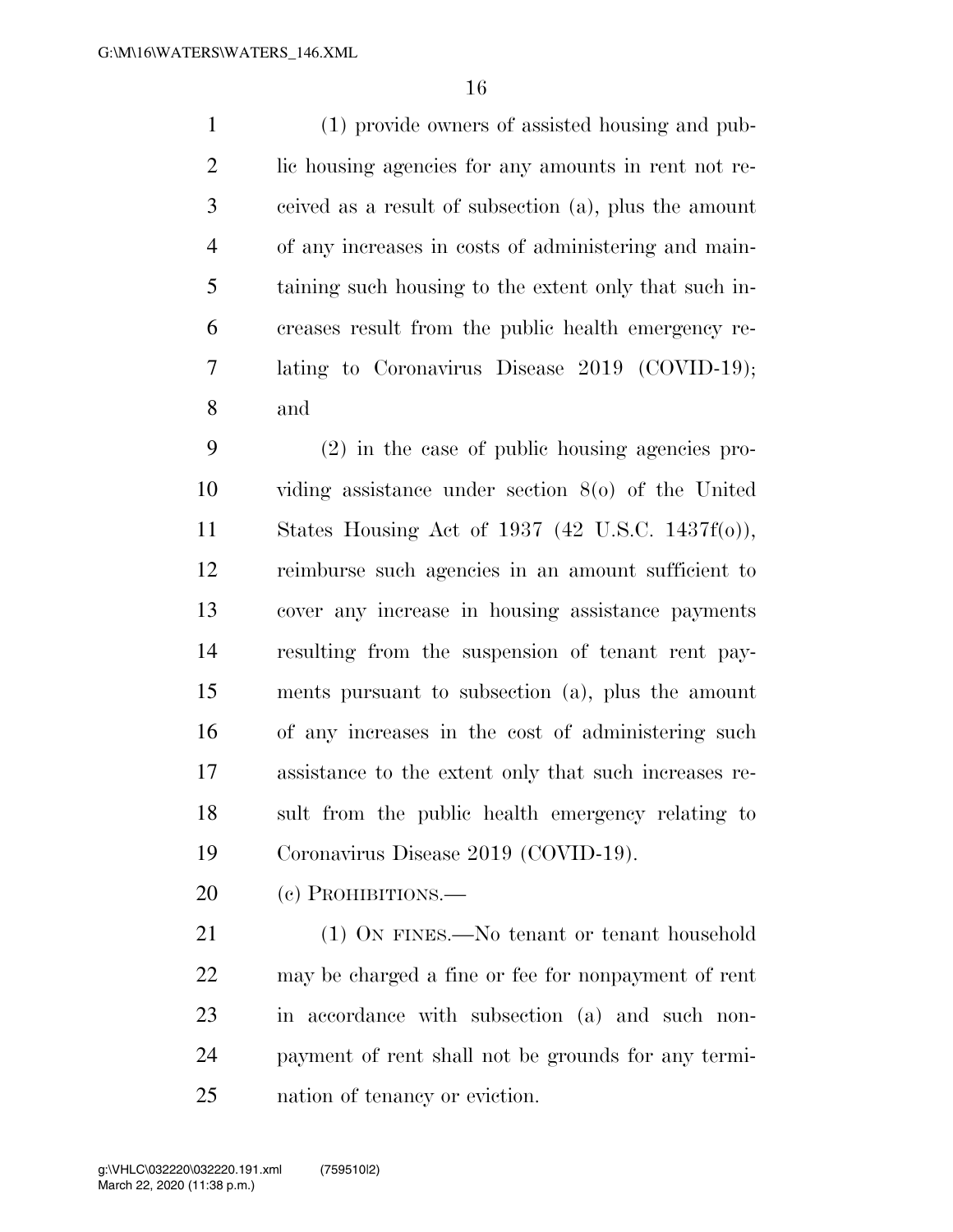(2) ON DEBT.—No tenant or tenant household may be treated as accruing any debt by reason of suspension of contribution of rent under subsection (a).

 (3) ON REPAYMENT.—held liable for repayment of any amount of rent contribution suspended under subsection (a).

 (4) ON CREDIT SCORES.—The nonpayment of rent by a tenant or tenant household shall not be re- ported to a consumer reporting agency nor shall such nonpayment adversely affect a tenant or mem-ber of a tenant household's credit score.

 (d) ASSISTED HOUSING.—For purposes of this sec- tion, the term ''assisted housing'' means housing or a dwelling unit assisted under—

16 (1) section 213, 220, 221(d)(3), 221(d)(4), 223(e), 231, or 236 of the National Housing Act 18 (12 U.S.C. 1715l(d)(3), (d)(4), or 1715z–1);

 (2) section 101 of the Housing and Urban De-velopment Act of 1965 (12 U.S.C. 1701s);

 (3) section 202 of the Housing Act of 1959 (12 U.S.C. 1701q);

 (4) section 811 of the Cranston-Gonzales Na-24 tional Affordable Housing Act (42 U.S.C. 8013);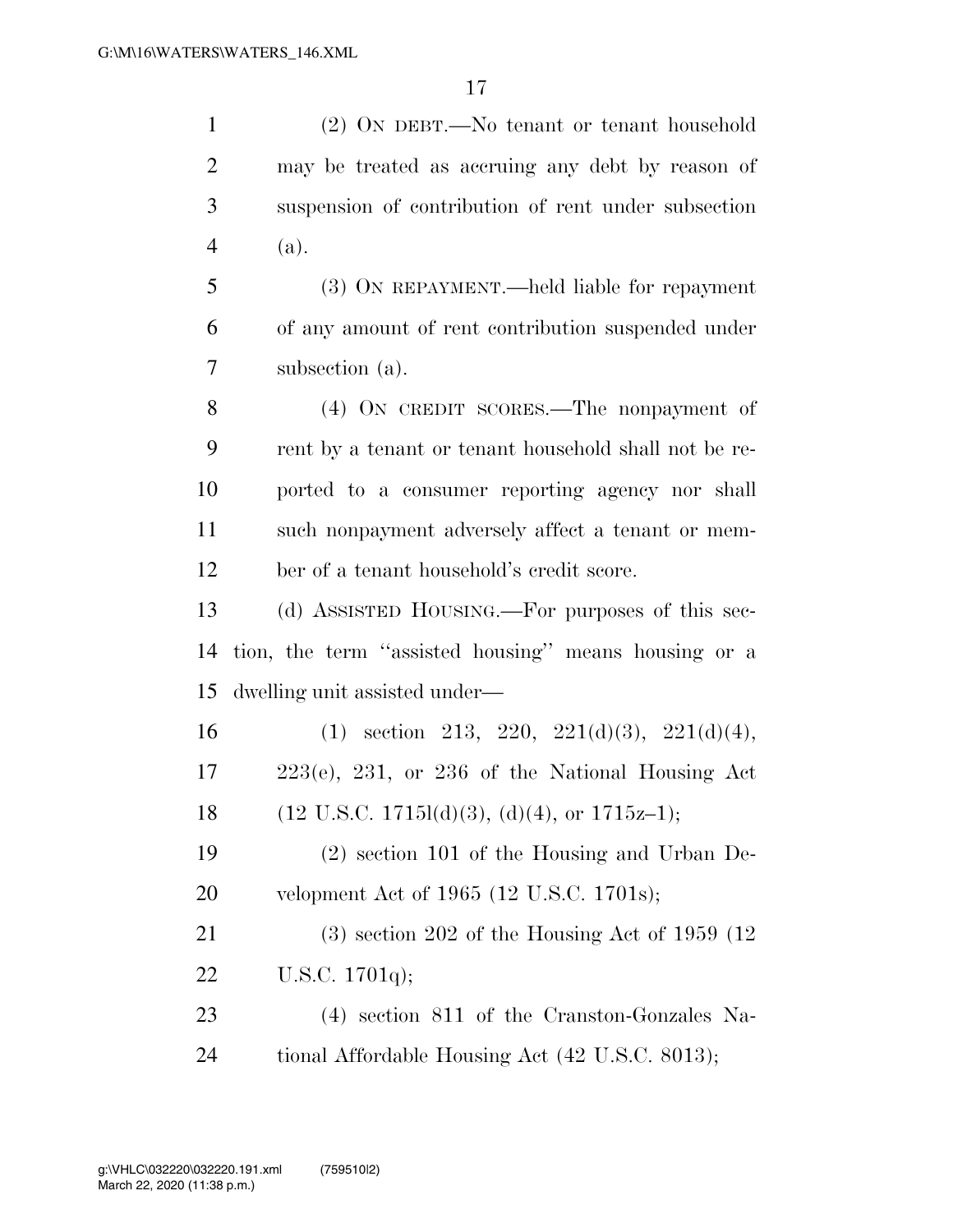| $\mathbf{1}$                   | (5) title II of the Cranston-Gonzalez National           |
|--------------------------------|----------------------------------------------------------|
| $\overline{2}$                 | Affordable Housing Act (42 U.S.C. 12701 et seq.);        |
| 3                              | $(6)$ subtitle D of title VIII of the Cranston-Gon-      |
| $\overline{4}$                 | zalez National Affordable Housing Act (42 U.S.C.         |
| 5                              | 12901 et seq.);                                          |
| 6                              | (7) title I of the Housing and Community De-             |
| 7                              | velopment Act of 1974 (42 U.S.C. 5301 et seq.);          |
| 8                              | (8) section 8 of the United States Housing Act           |
| 9                              | of 1937 (42 U.S.C. 1437f);                               |
| 10                             | $(9)$ the public housing program under title I of        |
| 11                             | the United States Housing Act of 1937 (42 U.S.C.         |
| 12                             | 1437 et seq.); or                                        |
| 13                             | $(10)$ section 514, 515, 516, 521(a)(2), 538, or         |
| 14                             | 542 of the Housing Act of 1949 (42 U.S.C. 1484,          |
|                                | 1485, 1486, 1490a(a)(2), 1490p-2, 1490r).                |
| 15                             |                                                          |
|                                | (e) AUTHORIZATION OF APPROPRIATIONS.—There is            |
| 16<br>17                       | authorized to be appropriated such sums as may be nec-   |
|                                | essary to make payments under subsection (b) to all own- |
|                                | ers of assisted housing and public housing agencies.     |
|                                | SEC. 103. TEMPORARY MORATORIUM ON EVICTION FIL-          |
|                                | INGS.                                                    |
| $18\,$<br>19<br>20<br>21<br>22 | (a) CONGRESSIONAL FINDINGS.—The Congress finds           |
| 23                             | $that-$                                                  |
| 24                             | $(1)$ according to the 2018 American Community           |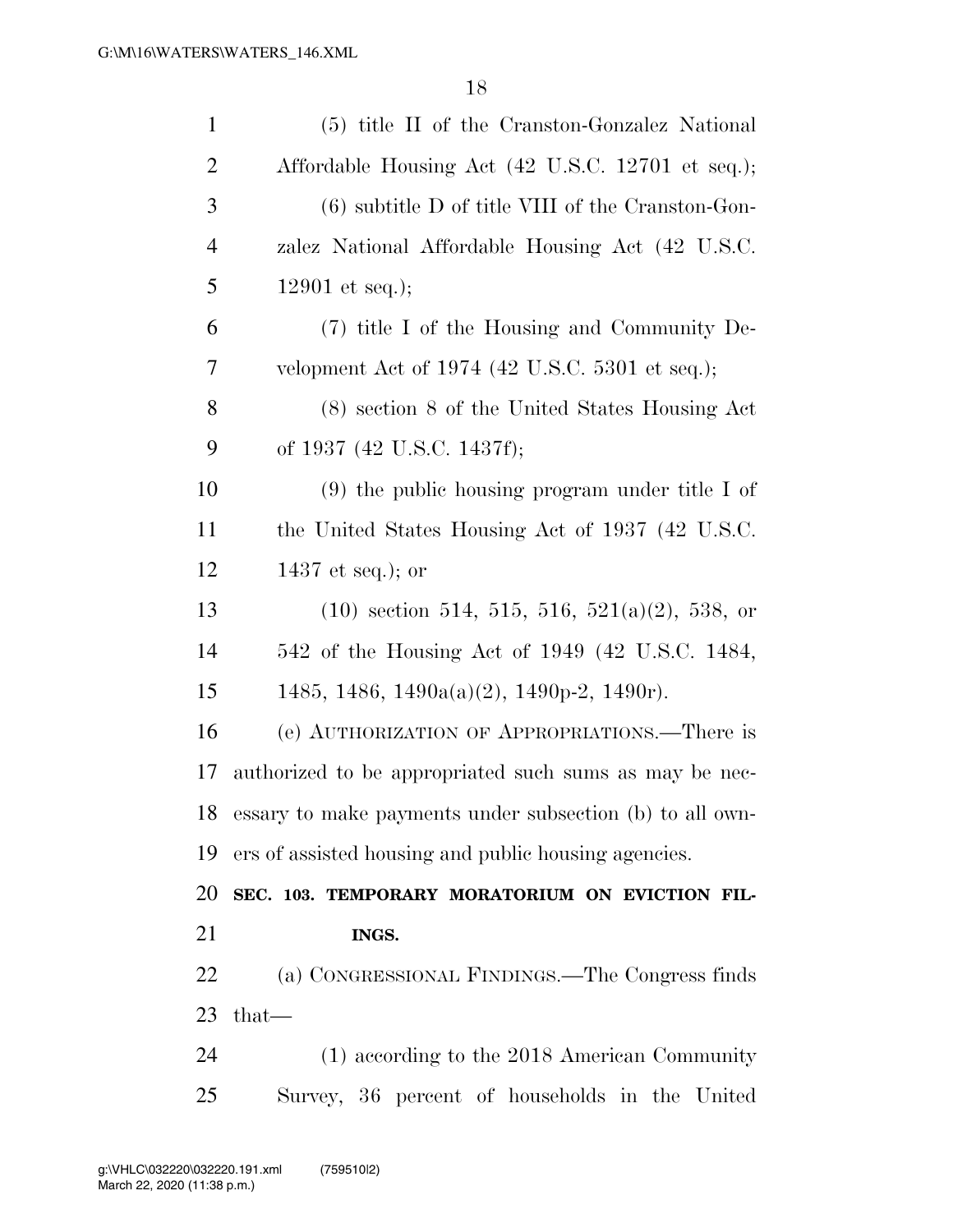States—more than 43 million households—are rent-ers;

 (2) in 2019 alone, renters in the United States paid \$512 billion in rent;

 (3) according to the Joint Center for Housing Studies of Harvard University, 20.8 million renters in the United States spent more than 30 percent of their incomes on housing in 2018 and 10.9 million renters spent more than 50 percent of their incomes on housing in the same year;

 (4) Moody's Analytics estimates that 27 million jobs in the U.S. economy are at high risk because of COVID-19;

 (5) the impacts of the spread of COVID-19, which is now considered a global pandemic, are ex- pected to negatively impact the incomes of poten- tially millions of renter households, making it dif-ficult for them to pay their rent on time; and

 (6) evictions in the current environment would increase homelessness and housing instability which would be counterproductive towards the public health goals of keeping individuals in their homes to the greatest extent possible.

 (b) MORATORIUM.—During the period beginning on the date of the enactment of this Act and ending on the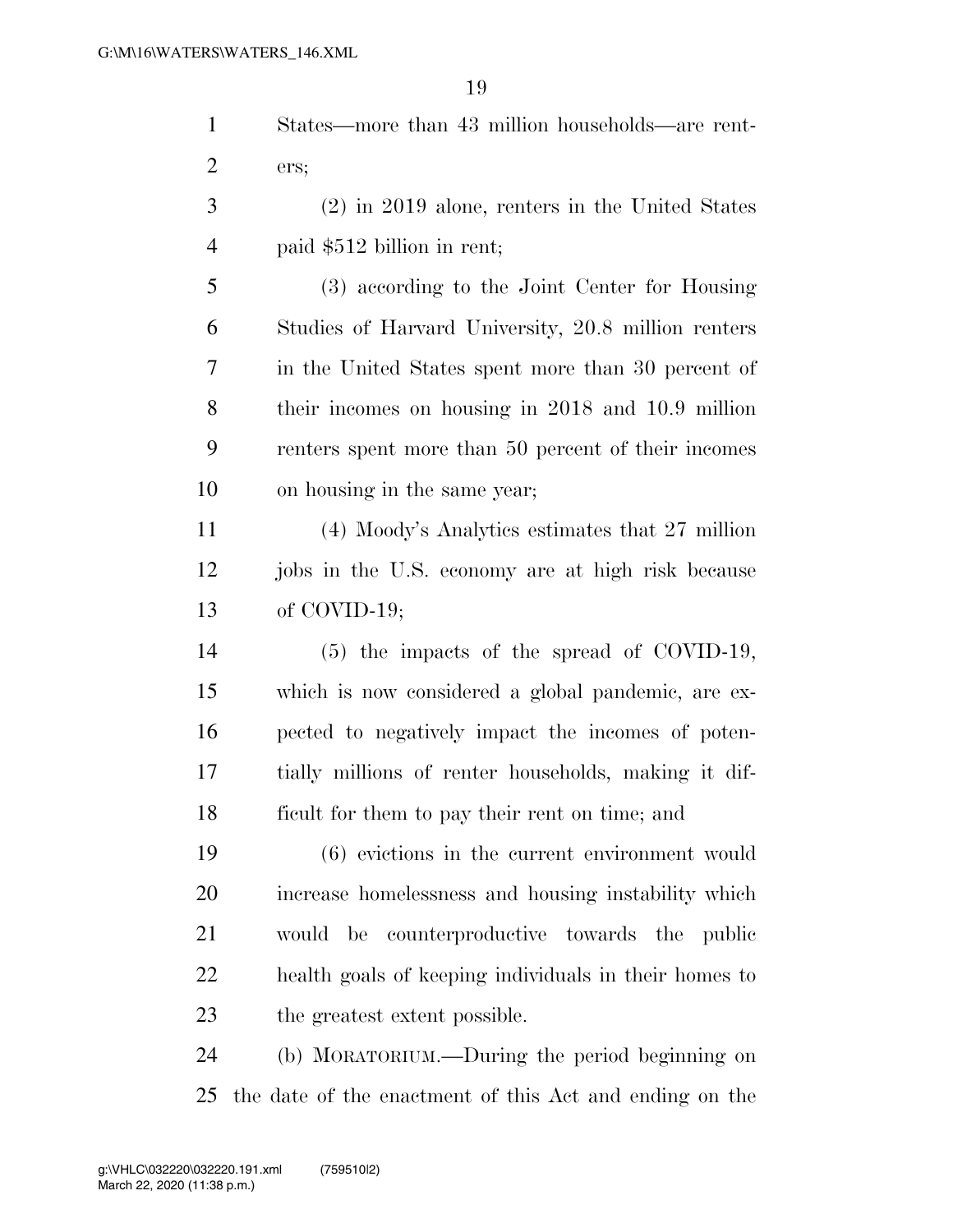date described in paragraph (1) of subsection (d), the les- sor of a covered dwelling may not make, or cause to be made, any filing with the court of jurisdiction to initiate a legal action to recover possession of the covered dwelling from the tenant regardless of cause, except when a tenant perpetrates a serious criminal act that threatens the health, life, or safety of other tenants, owners, or staff of the property in which the covered dwelling is located. (c) DEFINITIONS.—For purposes of this section, the following definitions shall apply: (1) COVERED DWELLING.—The term ''covered dwelling'' means a dwelling that is occupied by a tenant— (A) pursuant to a residential lease; or (B) without a lease or with a lease ter- minable at will under State law. (2) DWELLING.—The term ''dwelling'' has the meaning given such term in section 802 of the Fair Housing Act (42 U.S.C. 3602) and includes houses and dwellings described in section 803(b) of such Act (42 U.S.C. 3603(b)). (d) SUNSET.— (1) SUNSET DATE.—The date described in this paragraph is the date of the expiration of the 6- month period that begins upon the termination by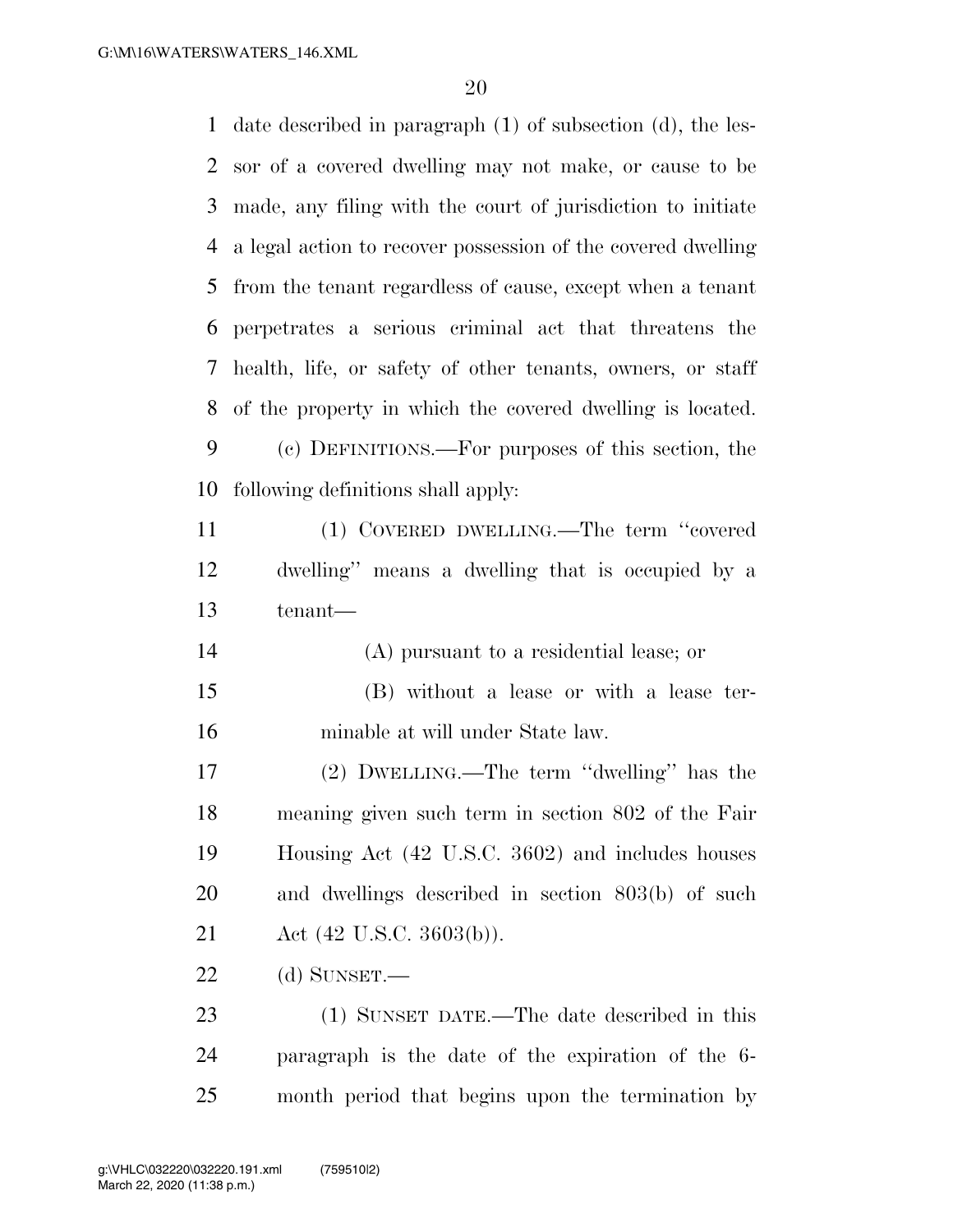the Federal Emergency Management Agency of the emergency declared on March 13, 2020, by the President under the Robert T. Stafford Disaster Re- lief and Emergency Assistance Act (42 U.S.C. 4121 et seq.) relating to the Coronavirus Disease 2019 (COVID-19) pandemic.

 (2) NOTICE TO VACATE AFTER SUNSET DATE.—After the date described in paragraph (1), the lessor of a covered dwelling may not require the tenant to vacate the covered dwelling before the ex- piration of the 30-day period that begins upon the provision by the lessor to the tenant, after the date described in paragraph (1), of a notice to vacate the covered dwelling.

 **SEC. 104. SUSPENSION OF OTHER CONSUMER LOAN PAY-MENTS.** 

 (a) IN GENERAL.—During the COVID–19 emer- gency, a debt collector may not, with respect to a debt of a consumer (other than debt related to a federally re-lated mortgage loan)—

(1) capitalize unpaid interest;

 (2) apply a higher interest rate triggered by the 23 nonpayment of a debt to the debt balance;

 (3) charge a fee triggered by the nonpayment of a debt;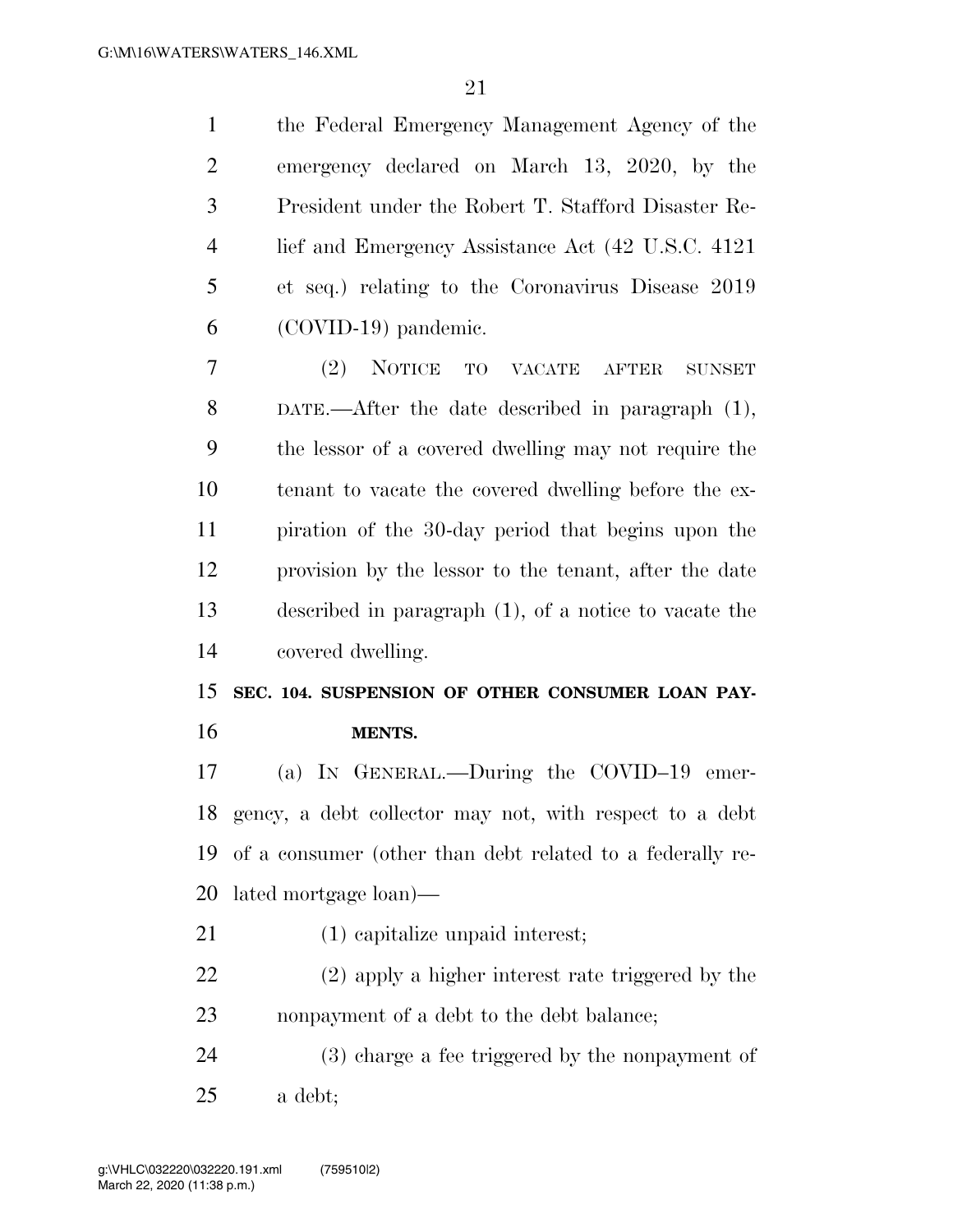| $\mathbf{1}$   | $(4)$ sue or threaten to sue for nonpayment of a        |
|----------------|---------------------------------------------------------|
| $\overline{c}$ | debt;                                                   |
| 3              | (5) continue litigation to collect a debt that was      |
| $\overline{4}$ | initiated before the date of enactment of this section; |
| 5              | $(6)$ submit or cause to be submitted a confes-         |
| 6              | sion of judgment to any court;                          |
| 7              | (7) enforce a security interest through reposses-       |
| 8              | sion, limitation of use, or foreclosure;                |
| 9              | $(8)$ take or threaten to take any action to en-        |
| 10             | force collection, or any adverse action for non-        |
| 11             | payment of a debt, or for nonappearance at any          |
| 12             | hearing relating to a debt;                             |
| 13             | $(9)$ commence or continue any action to cause          |
| 14             | or to seek to cause the collection of a debt, including |
| 15             | pursuant to a court order issued before the end of      |
| 16             | the 120-day period following the end of the COVID-      |
| 17             | emergency, from wages, Federal benefits, or<br>19       |
| 18             | other amounts due to a consumer by way of garnish-      |
| 19             | ment, deduction, offset, or other seizure;              |
| 20             | $(10)$ cause or seek to cause the collection of a       |
| 21             | debt, including pursuant to a court order issued be-    |
| 22             | fore the end of the 120-day period following the end    |
| 23             | of the COVID-19 emergency, by levying on funds          |

from a bank account or seizing any other assets of

a consumer;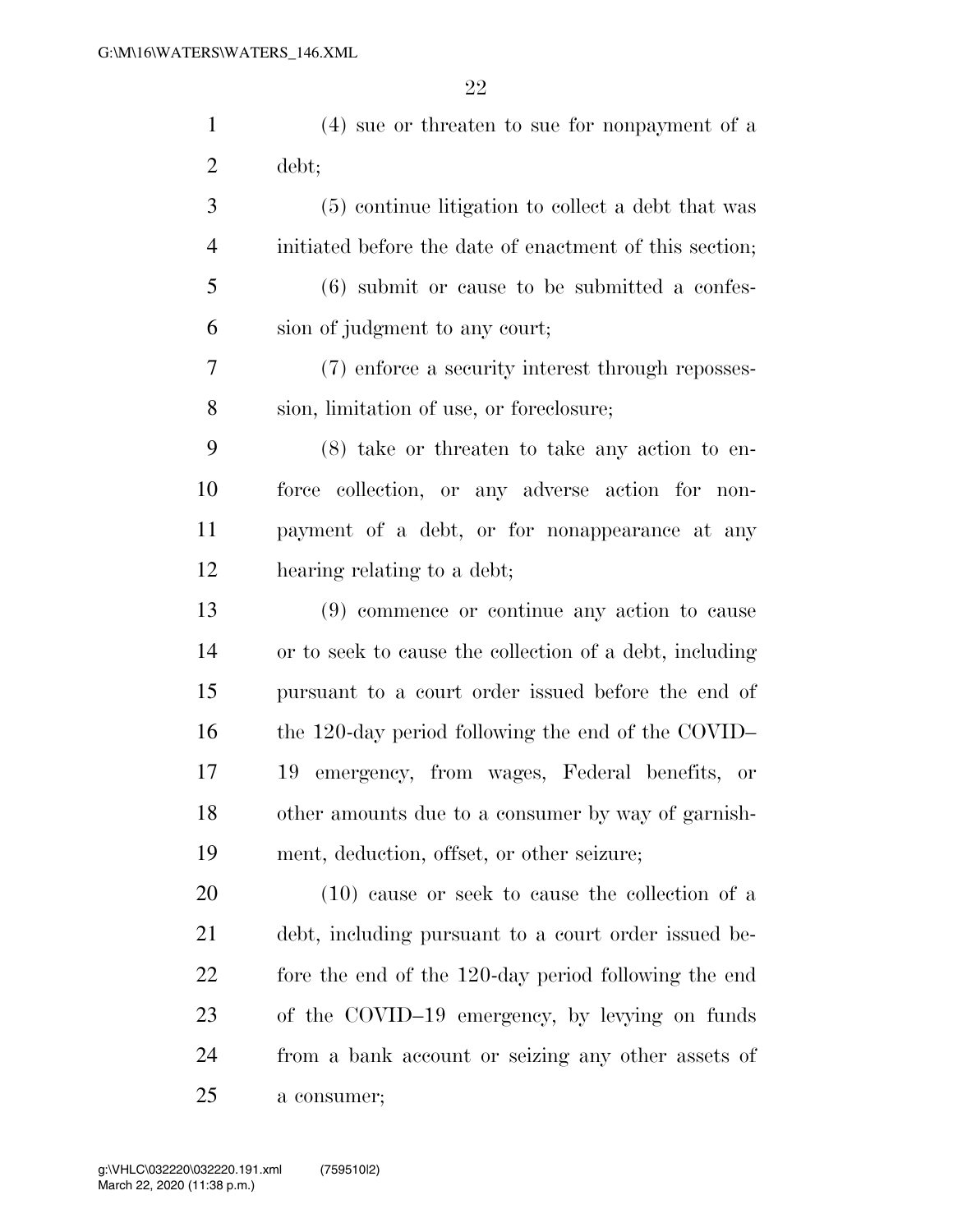| $\mathbf{1}$   | (11) commence or continue an action to evict a           |
|----------------|----------------------------------------------------------|
| $\overline{2}$ | consumer from real or personal property; or              |
| 3              | $(12)$ disconnect or terminate service from utility      |
| $\overline{4}$ | service, including electricity, natural gas, tele-       |
| 5              | communications or broadband, water, or sewer.            |
| 6              | (b) RULE OF CONSTRUCTION.—Nothing in this sec-           |
| 7              | tion may be construed to prohibit a consumer from volun- |
| 8              | tarily paying, in whole or in part, a debt.              |
| 9              | (c) REPAYMENT PERIOD.—After the expiration of the        |
| 10             | COVID-19 emergency, with respect to a debt described     |
| 11             | under subsection (a), a debt collector—                  |
| 12             | (1) may not add to the debt balance any inter-           |
| 13             | est or fee prohibited by subsection (a);                 |
| 14             | (2) shall, for credit with a defined term or pay-        |
| 15             | ment period, extend the time period to repay the         |
| 16             | debt balance by 1 payment period for each payment        |
| 17             | that a consumer missed during the COVID-19               |
| 18             | emergency, with the payments due in the same             |
| 19             | amounts and at the same intervals as the pre-exist-      |
| 20             | ing payment schedule;                                    |
| 21             | $(3)$ shall, for an open end credit plan (as de-         |
| 22             | fined under section 103 of the Truth in Lending          |
| 23             | Act) or other credit without a defined term, allow       |
| 24             | the consumer to repay the debt balance in a manner       |
| 25             | that does not exceed the amounts permitted by for-       |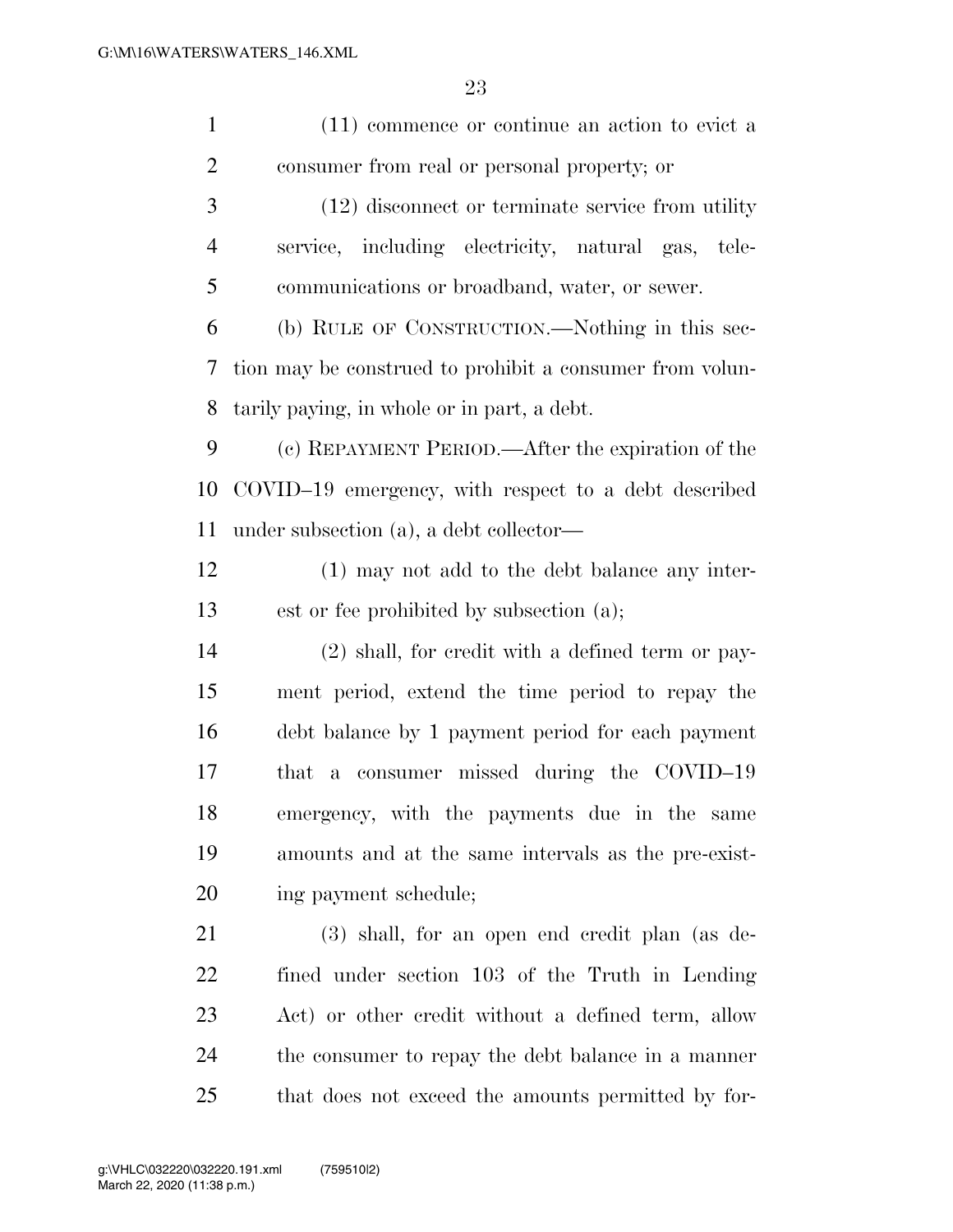| $\mathbf{1}$   | mulas under section $170(c)$ of the Truth in Lending   |
|----------------|--------------------------------------------------------|
| $\overline{2}$ | Act and regulations promulgated thereunder;            |
| 3              | (4) shall, when the consumer notifies the debt         |
| $\overline{4}$ | collector, offer reasonable and affordable repayment   |
| 5              | plans, loan modifications, refinancing, options with a |
| 6              | reasonable time in which to repay the debt.            |
| 7              | (d) COMMUNICATIONS IN CONNECTION WITH THE              |
| 8              | COLLECTION OF A DEBT.—                                 |
| 9              | (1) IN GENERAL.—During the COVID-19                    |
| 10             | emergency, without prior consent of a consumer         |
| 11             | given directly to a debt collector during the COVID-   |
| 12             | 19 emergency, or the express permission of a court     |
| 13             | of competent jurisdiction, a debt collector may only   |
| 14             | communicate in writing in connection with the col-     |
| 15             | lection of any debt (other than debt related to a fed- |
| 16             | erally related mortgage loan).                         |
| 17             | (2) REQUIRED DISCLOSURES.—                             |
| 18             | (A) IN GENERAL.—All written communica-                 |
| 19             | tions described under paragraph (1) shall in-          |
| 20             | form the consumer that the communication is            |
| 21             | for informational purposes and is not an at-           |
| 22             | tempt to collect a debt.                               |
| 23             | (B) REQUIREMENTS.—The disclosure re-                   |
| 24             | quired under subparagraph (A) shall be made—           |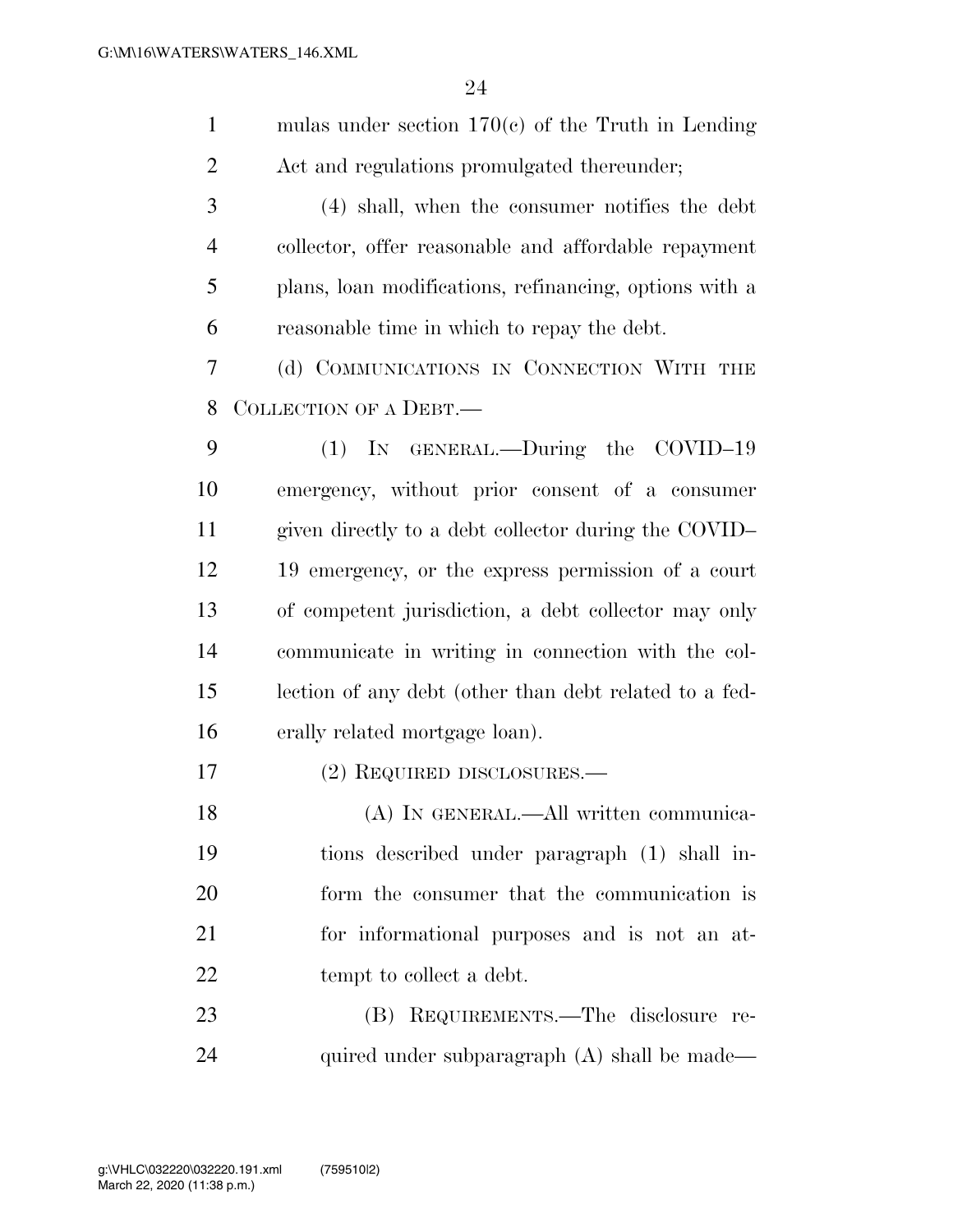| $\mathbf{1}$   | (i) in type or lettering not smaller            |
|----------------|-------------------------------------------------|
| $\overline{2}$ | than 14-point bold type;                        |
| 3              | (ii) separate from any other disclo-            |
| $\overline{4}$ | sure;                                           |
| 5              | (iii) in a manner designed to ensure            |
| 6              | that the recipient sees the disclosure clear-   |
| 7              | $\rm{ly;}$                                      |
| 8              | (iv) in English and Spanish and in              |
| 9              | any additional languages in which the debt      |
| 10             | collector communicates, including the lan-      |
| 11             | guage in which the loan was negotiated, to      |
| 12             | the extent known by the debt collector; and     |
| 13             | (v) may be provided by first-class mail         |
| 14             | or electronically, if the borrower has other-   |
| 15             | wise consented to electronic communication      |
| 16             | with the debt collector and has not revoked     |
| 17             | such consent.                                   |
| 18             | (C) ORAL NOTIFICATION. Any oral notifi-         |
| 19             | cation shall be provided in the language the    |
| 20             | debt collector otherwise uses to communicate    |
| 21             | with the borrower.                              |
| 22             | (D) WRITTEN TRANSLATIONS.—In pro-               |
| 23             | viding written notifications in languages other |
| 24             | than English in this Section, a debt collector  |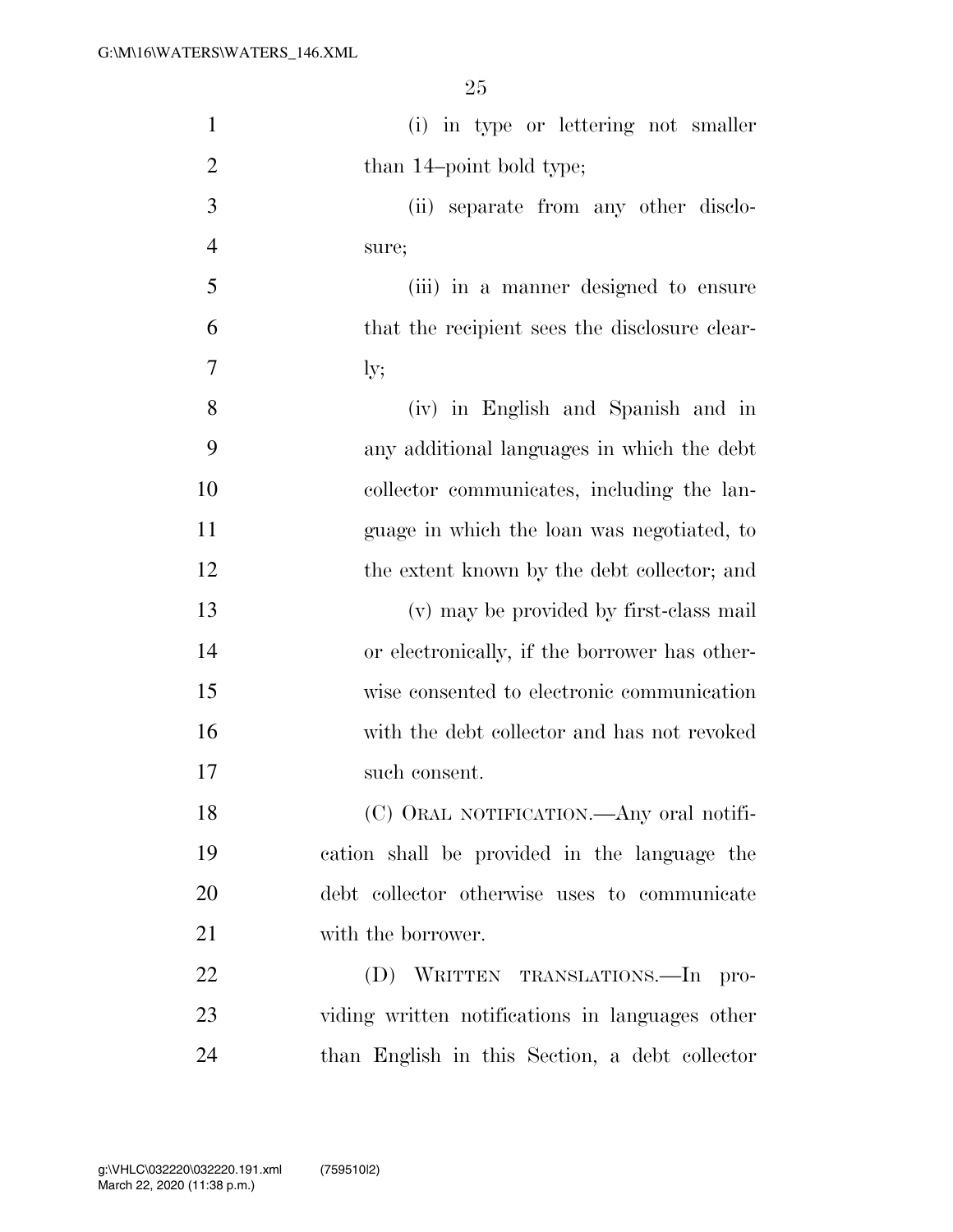| $\mathbf{1}$   | may rely on written translations developed by                  |
|----------------|----------------------------------------------------------------|
| $\overline{2}$ | the Bureau of Consumer Financial Protection.                   |
| 3              | (e) VIOLATIONS.—                                               |
| $\overline{4}$ | $(1)$ In GENERAL.—Any person who violates this                 |
| 5              | section shall-                                                 |
| 6              | (A) except as provided under subparagraph                      |
| 7              | (B), be subject to civil liability in accordance               |
| 8              | with section 813 of the Fair Debt Collection                   |
| 9              | Practices Act, as if the person is a debt col-                 |
| 10             | lector for purposes of that section; and                       |
| 11             | (B) be liable to the consumer for an                           |
| 12             | amount 10 times the amounts described in such                  |
| 13             | section 813, for each violation.                               |
| 14             | (2) PREDISPUTE ARBITRATION AGREEMENTS.-                        |
| 15             | Notwithstanding any other provision of law, no                 |
| 16             | predispute arbitration agreement or predispute joint-          |
| 17             |                                                                |
|                | action waiver shall be valid or enforceable with re-           |
| 18             | spect to a dispute brought under this section, includ-         |
| 19             | ing a dispute as to the applicability of this section,         |
| 20             | which shall be determined under Federal law.                   |
| 21             | (f) TOLLING.—Except as provided in subsection                  |
| 22             | $(g)(5)$ , any applicable time limitations, including statutes |
| 23             | of limitations, related to a debt under Federal or State       |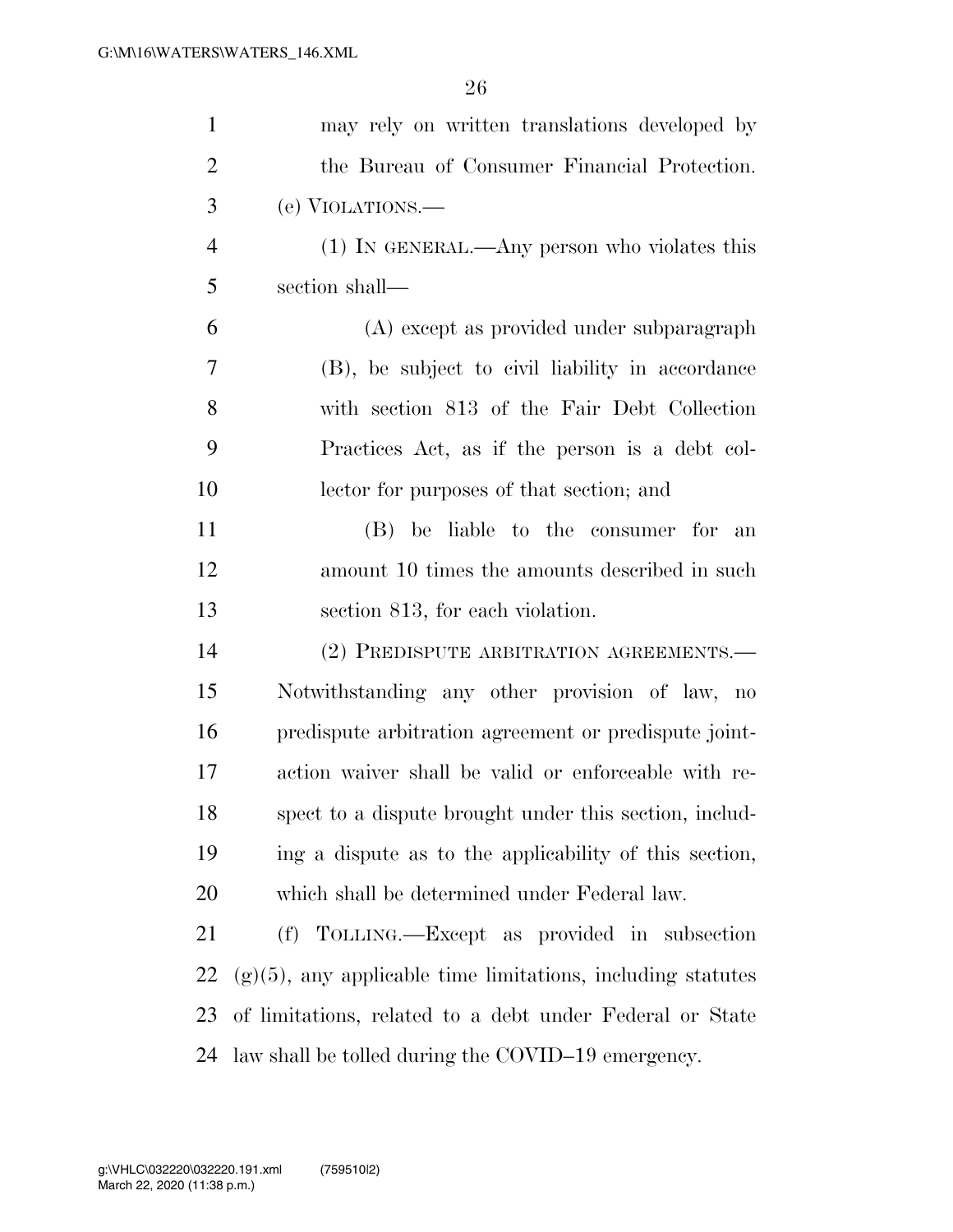(g) CLAIMS OF AFFECTED CREDITORS AND DEBT COLLECTORS.—

| 3              | (1) VALUATION OF PROPERTY.—With respect               |
|----------------|-------------------------------------------------------|
| $\overline{4}$ | to any action asserting a taking under the Fifth      |
| 5              | Amendment of the Constitution of the United States    |
| 6              | as a result of this section or seeking a declaratory  |
| 7              | judgment regarding the constitutionality of this sec- |
| 8              | tion, the value of the property alleged to have been  |
| 9              | taken without just compensation shall be evalu-       |
| 10             | ated-                                                 |
| 11             | (A) with consideration of the likelihood of           |
| 12             | full and timely payment of the obligation with-       |
| 13             | out the actions taken pursuant to this section;       |
| 14             | and                                                   |
| 15             | (B) without consideration of any assistance           |
| 16             | provided directly or indirectly to the consumer       |
| 17             | from other Federal, State, and local govern-          |
| 18             | ment programs instituted or legislation enacted       |
| 19             | in response to the COVID-19 emergency.                |
| 20             | (2) SCOPE OF JUST COMPENSATION.—In an ac-             |
| 21             | tion described in paragraph (1), any assistance or    |
| 22             | benefit provided directly or indirectly to the person |
| 23             | from other Federal, State, and local government       |
| 24             | programs instituted in or legislation enacted re-     |
| 25             | sponse to the COVID-19 emergency, shall be            |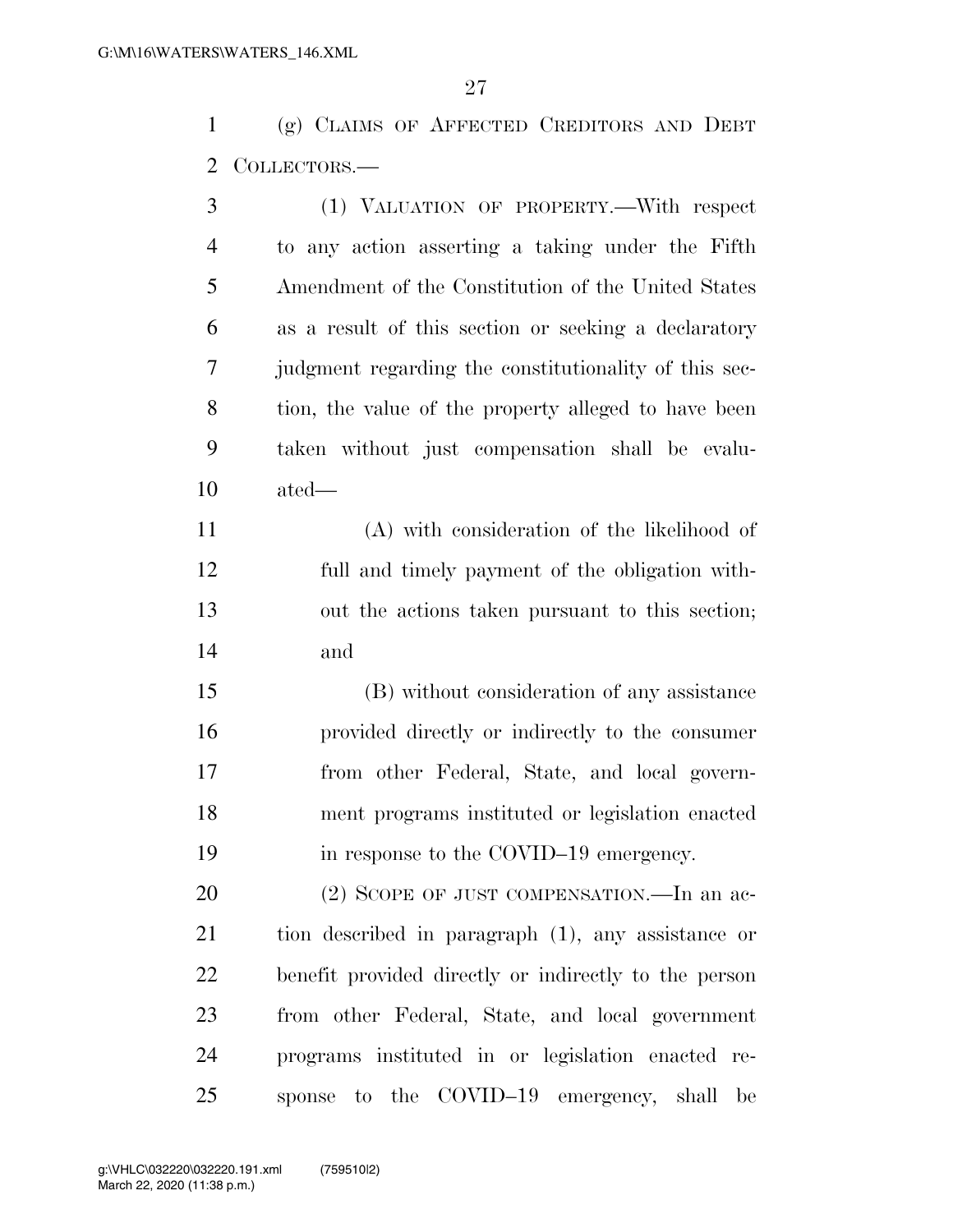deemed to be compensation for the property taken, even if such assistance or benefit is not specifically provided as compensation for property taken by this section.

 (3) APPEALS.—Any appeal from an action under this section shall be treated under section 158 of title 28, United States Code, as if it were an ap- peal in a case under title 11, United States Code. (4) REPOSE.—Any action asserting a taking

 under the Fifth Amendment to the Constitution of the United States as a result of this section shall be brought within not later than 180 days after the end 13 of the COVID–19 emergency.

(h) CREDIT FACILITY FOR OTHER PURPOSES.—

 (1) ESTABLISHMENT.—The Board of Governors of the Federal Reserve System shall establish a facil- ity that the Board of Governors shall use to make payments to covered financial institutions to com- pensate such institutions for documented financial losses caused by the suspension of payments re-21 quired under this section.

 (2) COVERED FINANCIAL INSTITUTION DE- FINED.—In this subsection, the term ''covered finan- cial institution'' means the holder of a loan described under this section.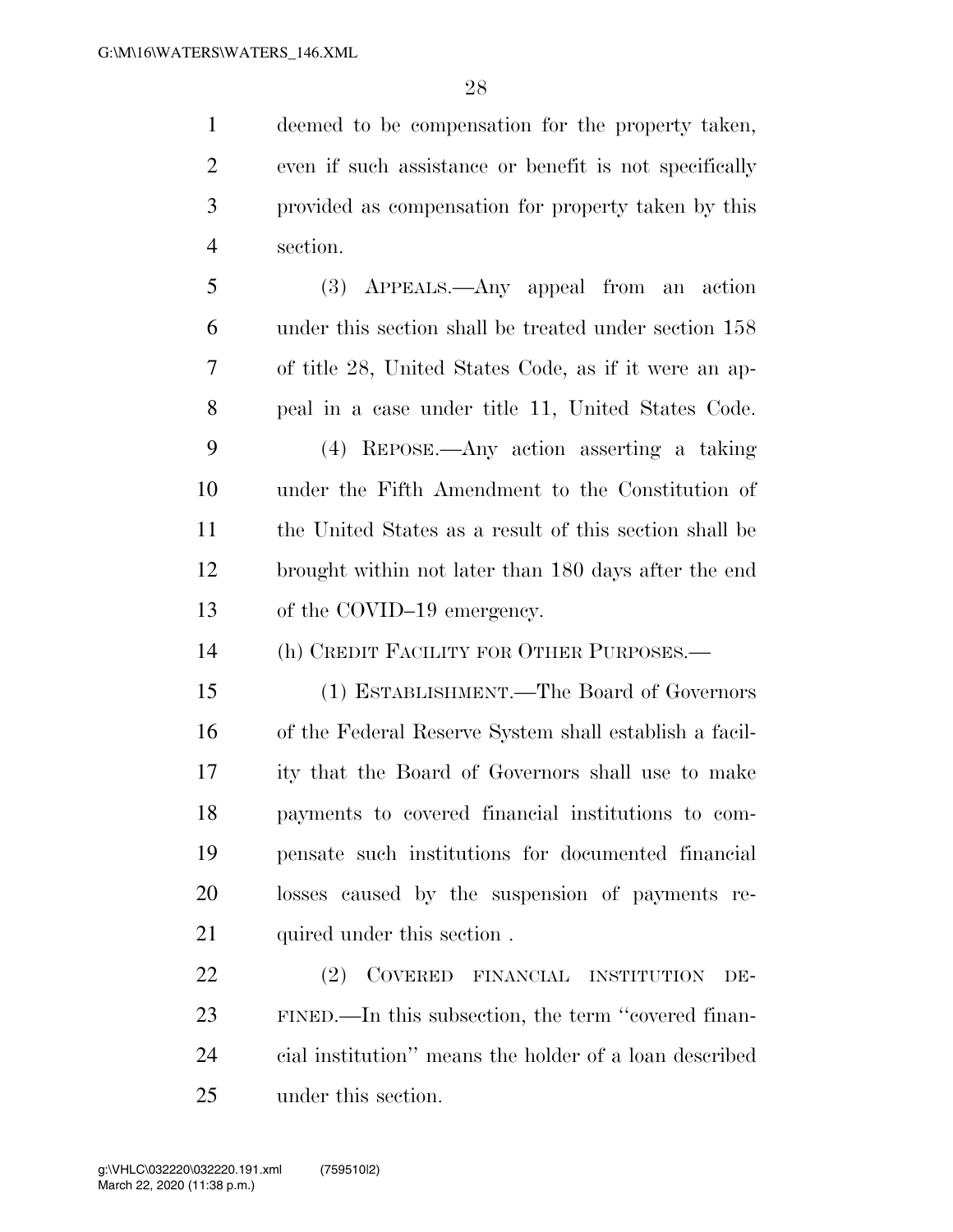(i) DEFINITIONS.—In this section:

2 (1) CONSUMER.—The term "consumer" means any individual obligated or allegedly obligated to pay any debt.

 (2) COVID–19 EMERGENCY.—The term ''COVID–19 emergency'' means the period that be- gins upon the date of the enactment of this Act and ends on the date of the termination by the Federal Emergency Management Agency of the emergency declared on March 13, 2020, by the President under the Robert T. Stafford Disaster Relief and Emer- gency Assistance Act (42 U.S.C. 4121 et seq.) relat- ing to the Coronavirus Disease 2019 (COVID–19) pandemic.

 (3) CREDITOR.—The term ''creditor'' means— (A) any person who offers or extends cred- it creating a debt or to whom a debt is owed or other obligation for payment;

 (B) any lessor of real or personal property; or

21 (C) any provider of utility services.

(4) DEBT.—The term ''debt''—

 (A) means any obligation or alleged obliga- tion that is or during the COVID emergency becomes past due—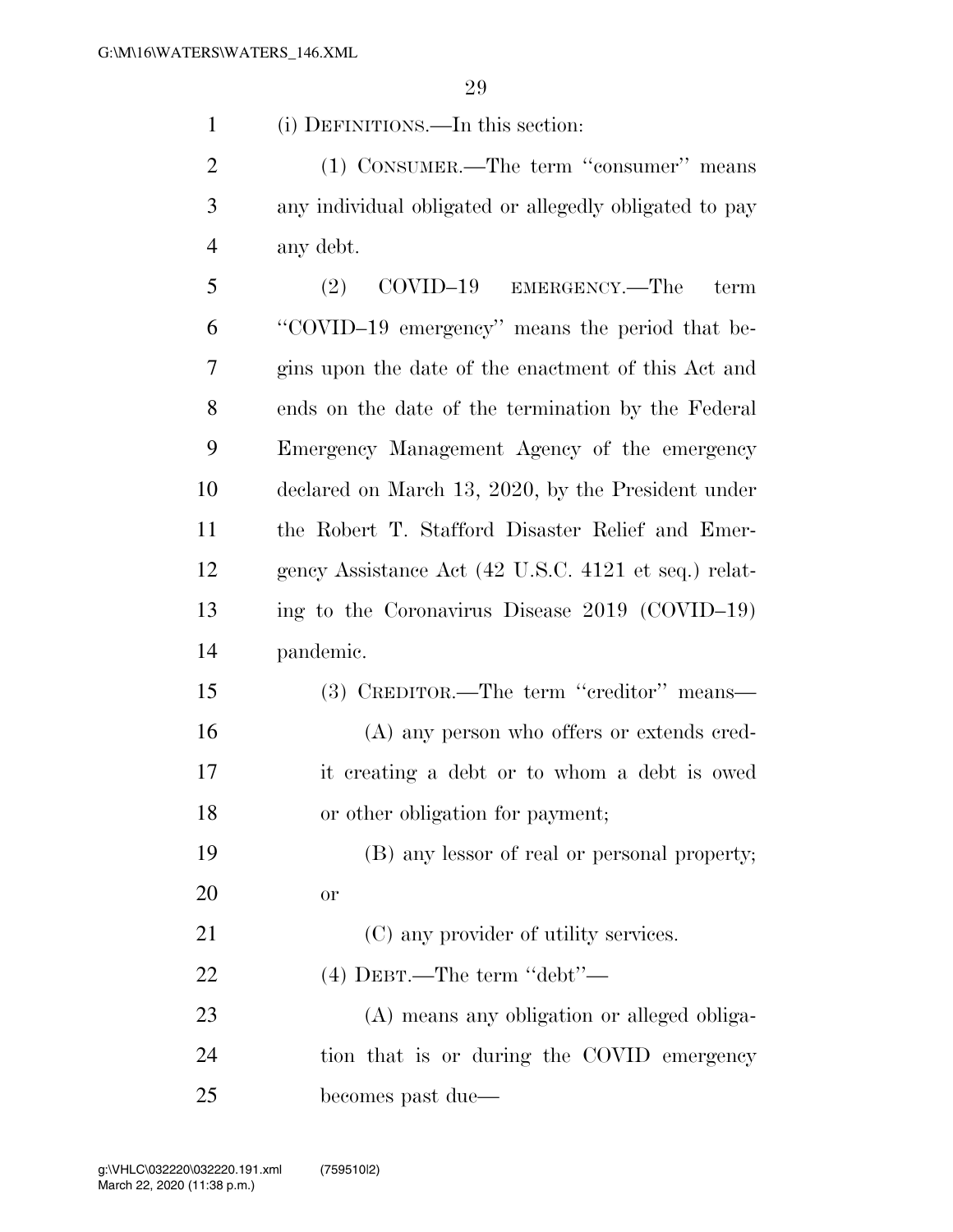| $\mathbf{1}$   | (i) for which the original agreement,                    |
|----------------|----------------------------------------------------------|
| $\overline{2}$ | or if there is no agreement, the original ob-            |
| 3              | ligation to pay was created before the                   |
| $\overline{4}$ | COVID emergency, whether or not such                     |
| 5              | obligation has been reduced to judgment;                 |
| 6              | and                                                      |
| 7              | (ii) that arises out of a transaction                    |
| 8              | with a consumer; and                                     |
| 9              | (B) does not include a federally related                 |
| 10             | mortgage loan.                                           |
| 11             | (5) DEBT COLLECTOR.—The term "debt col-                  |
| 12             | lector" means a creditor, and any person or entity       |
| 13             | that engages in the collection of debt, including the    |
| 14             | Federal Government and a State government, irre-         |
| 15             | spective of whether the debt is allegedly owed to or     |
| 16             | assigned to that person or to the entity.                |
| 17             | (6) FEDERALLY RELATED MORTGAGE LOAN.-                    |
| 18             | The term "federally related mortgage loan" has the       |
| 19             | meaning given that term under section 3 of the Real      |
| 20             | Estate Settlement Procedures Act of 1974 (12)            |
| 21             | U.S.C. 2602).                                            |
| 22             | SEC. 105. EMERGENCY RENTAL ASSISTANCE.                   |
| 23             | (a) AUTHORIZATION OF APPROPRIATIONS.—There is            |
| 24             | authorized to be appropriated for grants under the Emer- |
| 25             | gency Solutions Grants program under subtitle B of title |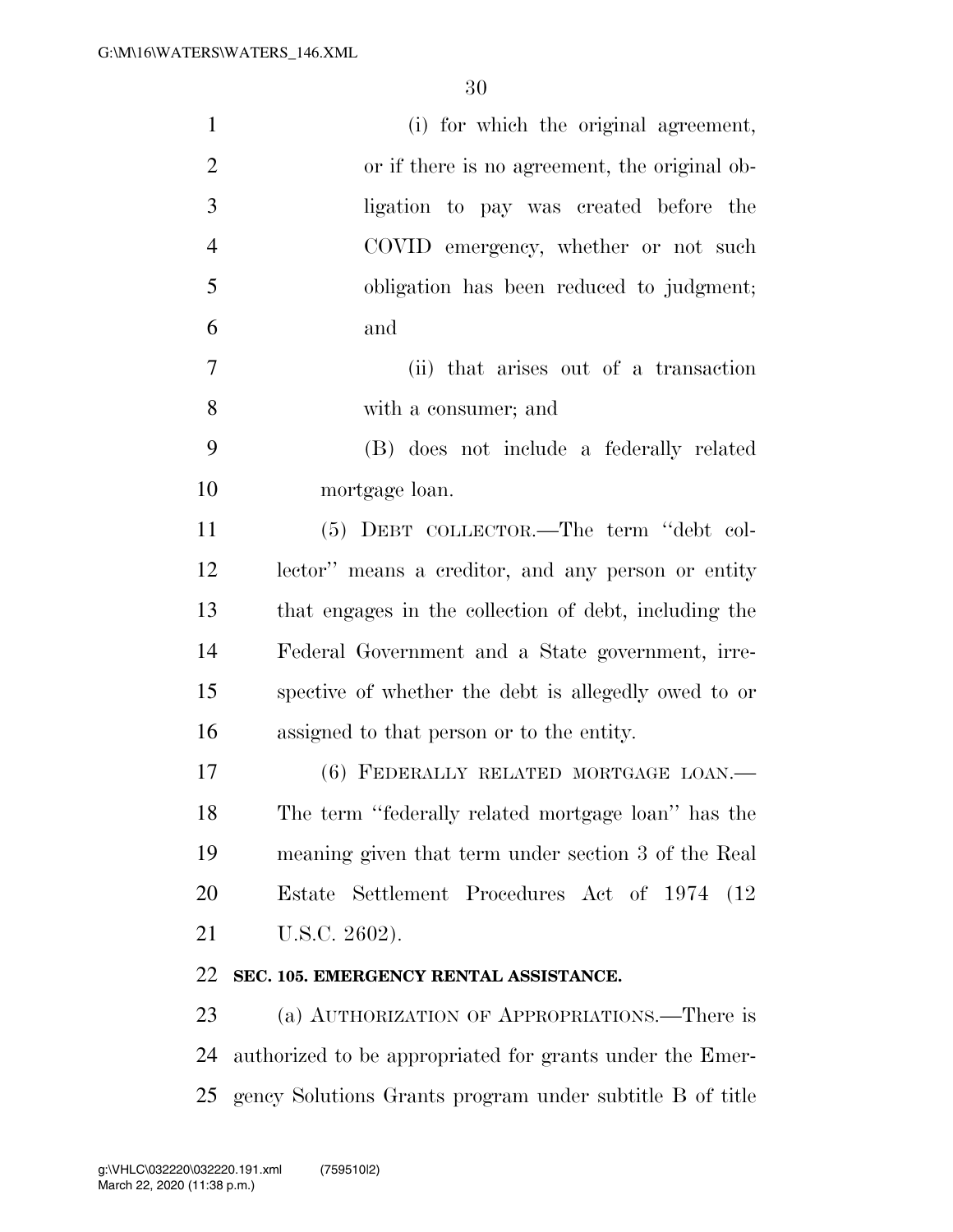IV of the McKinney-Vento Homeless Assistance Act (42 U.S.C. 11371 et seq.) \$100,000,000,000 for grants under such subtitle only for providing rental assistance in ac-4 cordance with section  $415(a)(4)$  of such Act  $(42 \text{ U.S.C.})$ 5 11374(a)(4)) and this section to respond to needs arising from the emergency declared on March 13, 2020, by the President under the Robert T. Stafford Disaster Relief and Emergency Assistance Act (42 U.S.C. 4121 et seq.) relating to the Coronavirus Disease 2019 (COVID–19) pandemic.

 (b) INCOME TARGETING.—For purposes of assistance made available with amounts made available pursuant to subsection (a)—

14 (1) section  $401(1)(A)$  of the McKinney-Vento 15 Homeless Assistance Act  $(42 \text{ U.S.C. } 11360(1)(\text{A}))$  shall be applied by substituting ''80 percent'' for 17 ''30 percent''; and

 (2) each grantee of such amounts shall use not less than 50 percent of the amounts received only for providing assistance for persons or families expe- riencing homelessness or at risk of homelessness, who have incomes not exceeding 50 percent of the median income for the relevant geographic area; ex- cept that the Secretary may waive the requirement under this paragraph if the grantee demonstrates to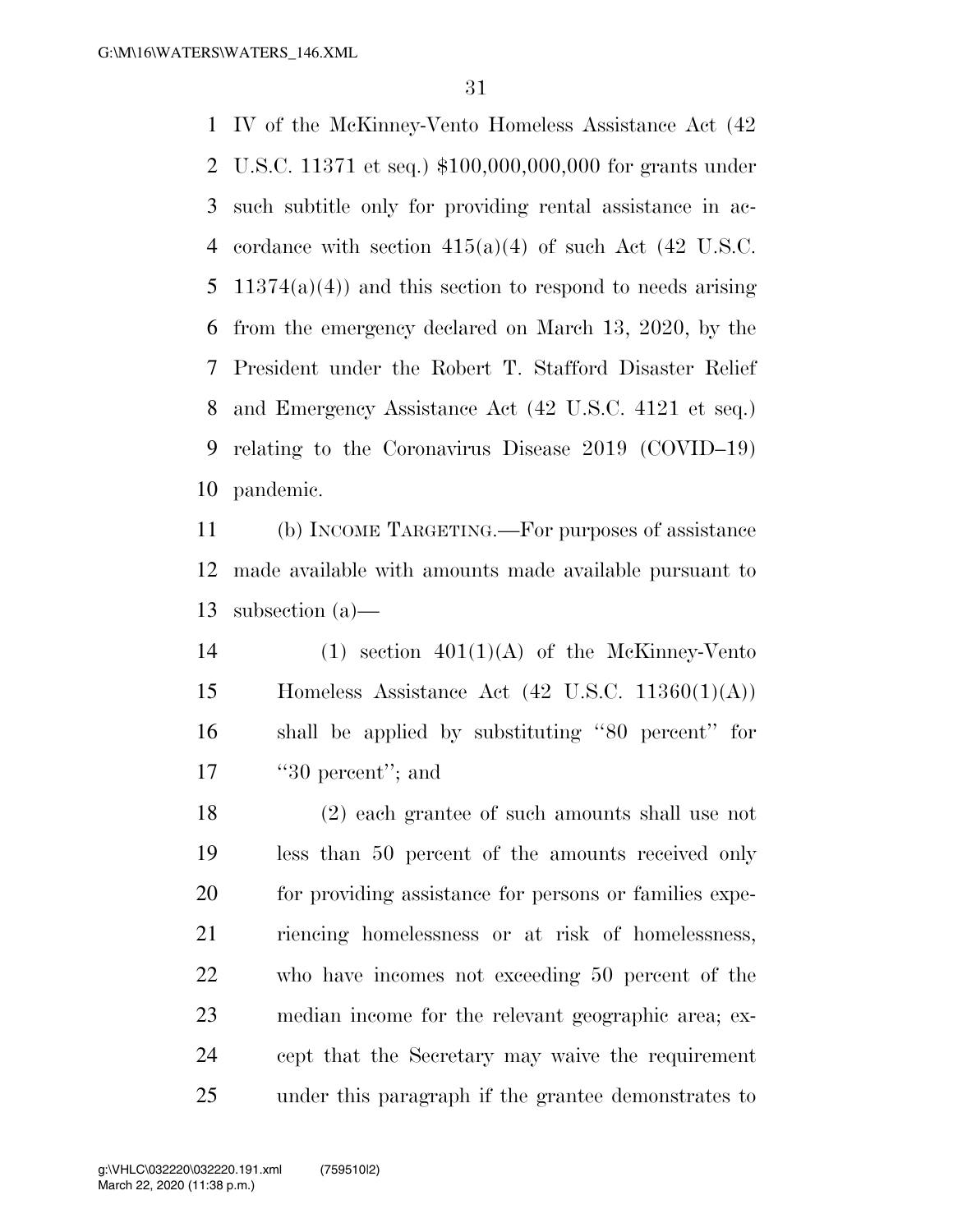the satisfaction of the Secretary that the population in the geographic area served by the grantee having such incomes is sufficiently being served with respect to activities eligible for funding with such amounts. (c) DEFINITION OF AT RISK OF HOMELESSNESS.— For purposes of assistance made available with amounts made available pursuant to subsection (a), section 401(1) of the McKinney-Vento Homeless Assistance Act shall be applied, during the period that begins on the date of the enactment of this Act and ends upon the expiration of the 6-month period that begins upon the termination by the Federal Emergency Management Agency of the emergency declared on March 13, 2020, by the President under the Robert T. Stafford Disaster Relief and Emergency Assist- ance Act (42 U.S.C. 4121 et seq.) relating to the Coronavirus Disease 2019 (COVID-19) pandemic, as if subparagraph (C) were repealed.

 (d) 3-YEAR AVAILABILITY.—Each grantee of amounts made available pursuant to subsection (a) shall expend—

 (1) at least 60 percent of such grant amounts within 2 years of the date that such funds became available to the grantee for obligation; and

 (2) 100 percent of such grant amounts within 25 3 years of such date.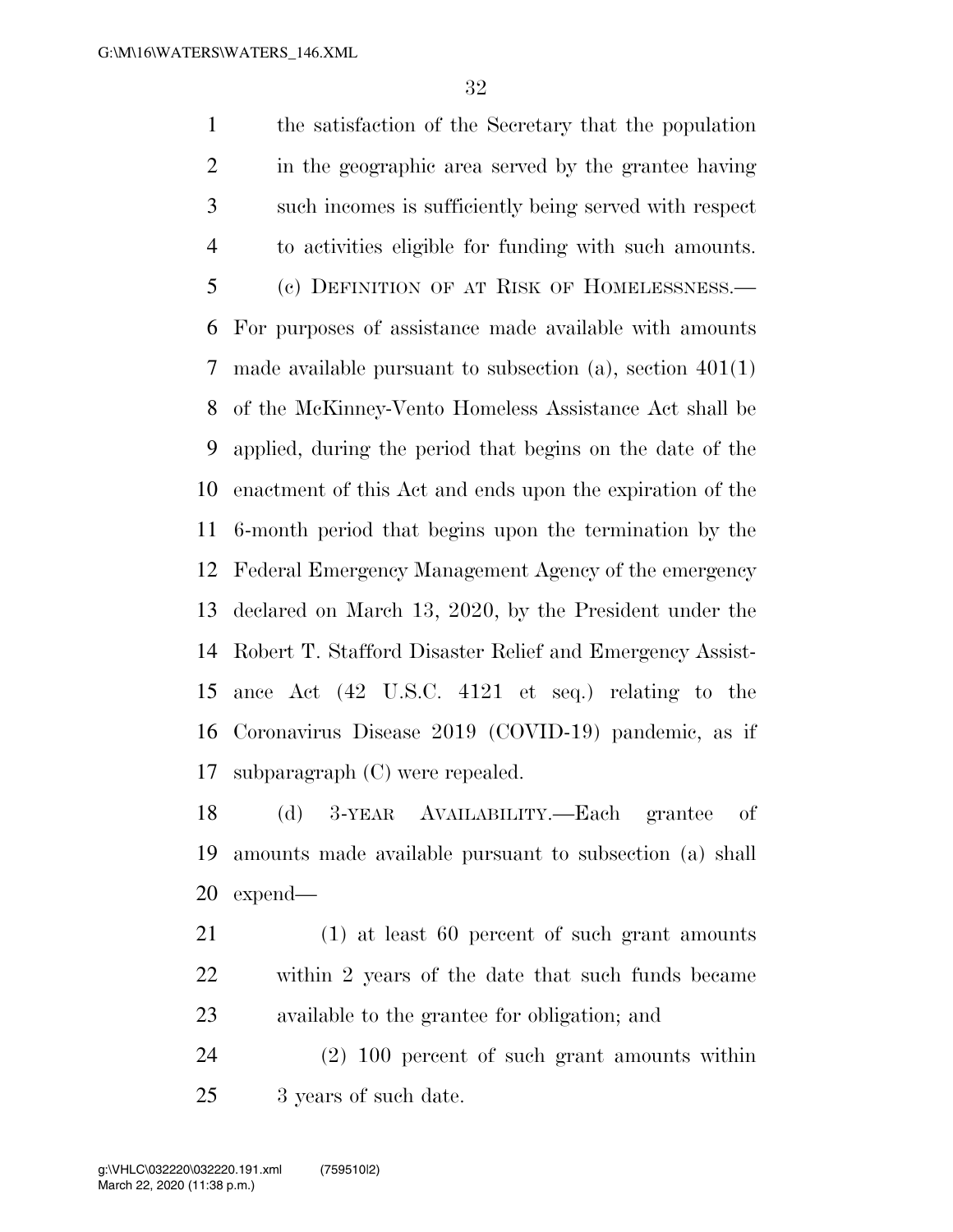The Secretary may recapture any amounts not expended in compliance with paragraph (1) of this subsection and reallocate such amounts to grantees in compliance with 4 the formula referred to in subsection  $(h)(1)(A)$  of this sec-tion.

 (e) RENT RESTRICTIONS.—Paragraph (1) of section 576.106(d) of the Secretary's regulations (24 C.F.R.  $576.106(d)(1)$  shall be applied, with respect to rental as- sistance made available with amounts made available pur- suant to subsection (a), by substituting ''120 percent of the Fair Market Rent'' for ''the Fair Market Rent''.

 (f) SUBLEASES.—Notwithstanding the second sen- tence of subsection (g) of section 576.106 of the Sec-14 retary's regulations  $(24 \text{ C.F.R. } 576.106(g))$ , a program participant may sublet, with rental assistance made avail- able with amounts made available pursuant to subsection (a) of this section, a dwelling unit from a renter of the dwelling unit if there is a legally binding, written lease agreement for such sublease.

 (g) HOUSING RELOCATION OR STABILIZATION AC- TIVITIES.—A grantee of amounts made available pursuant to subsection (a) may expend up to 20 percent of its allo-23 cation for activities under section  $415(a)(5)$  of the McKin- ney-Vento Homeless Assistance Act (42 U.S.C.  $11374(a)(5)$ ).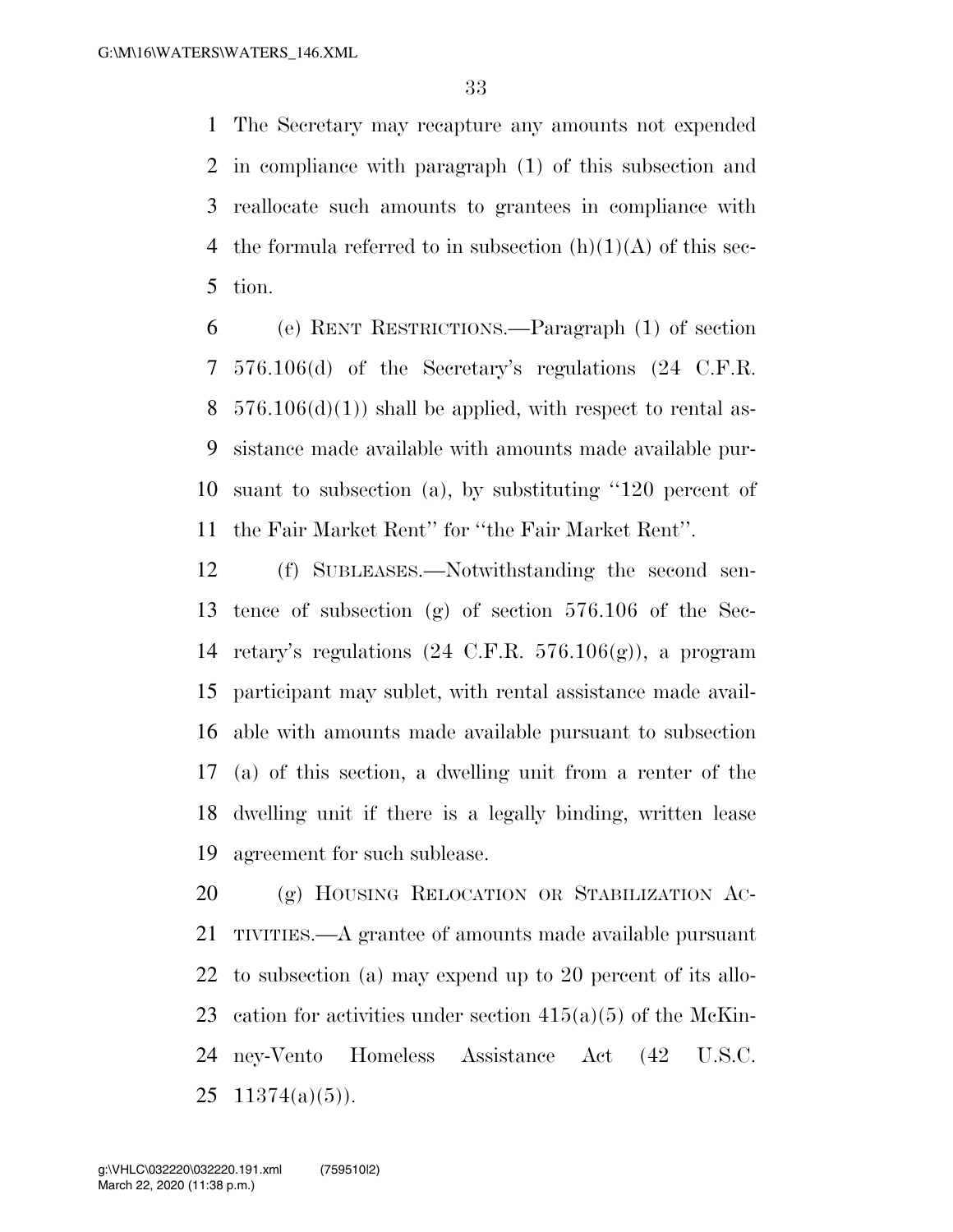(h) ALLOCATION OF ASSISTANCE.— (1) IN GENERAL.—In allocating amounts made available pursuant to subsection (a), the Secretary of Housing and Urban Development shall— (A) not later than 30 days after the date of the enactment of this Act, allocate any such amounts that do not exceed \$50,000,000,000 under the formula specified in subsections (a), (b), and (e) of section 414 of the McKinney- Vento Homeless Assistance Act (42 U.S.C. 11 11373) to, and notify, each State, metropolitan city, and urban county that is to receive a di- rect grant of such amounts; and (B) not later than 120 days after the date of the enactment of this Act, allocate any re- maining amounts to eligible grantees by a for- mula to be developed by the Secretary of Hous- ing and Urban Development that takes into consideration the formula referred to in sub- paragraph (A) of this paragraph, and the need for emergency rental assistance under this sec-

tion, including severe housing cost burden

among extremely low- and very low-income

renters and disruptions in housing and eco-

nomic conditions, including unemployment.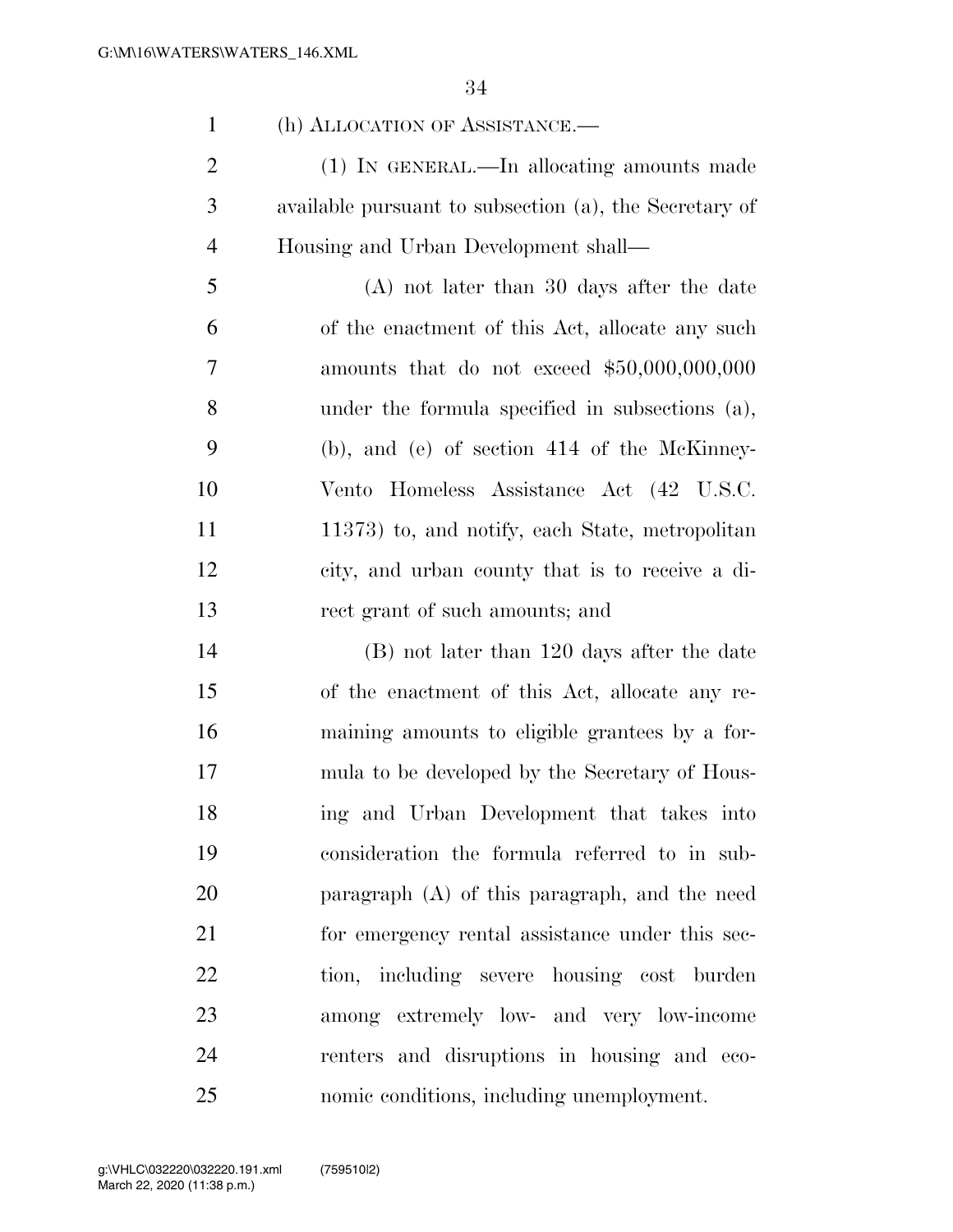(2) ALLOCATIONS TO STATES.—A State recipi- ent of an allocation under this section may elect to directly administer up to 50 percent of its allocation to carry out activities eligible under this section.

 (3) ELECTION NOT TO ADMINISTER.—If a grantee elects not to receive funds under this sec- tion, such funds shall be allocated to the State re-cipient in which the grantee is located.

 (i) INAPPLICABILITY OF MATCHING REQUIRE- MENT.—Subsection (a) of section 416 of the McKinney- Vento Homeless Assistance Act (42 U.S.C. 11375(a)) shall not apply to any amounts made available pursuant to subsection (a) of this section.

 (j) PROHIBITION ON PREREQUISITES.—None of the funds authorized under this section may be used to require people experiencing homelessness to receive treatment or perform any other prerequisite activities as a condition for receiving shelter, housing, or other services.

(k) PUBLIC HEARINGS.—

 (1) INAPPLICABILITY OF IN-PERSON HEARING REQUIREMENTS.—A grantee may not be required to hold in-person public hearings in connection with its citizen participation plan, but shall provide citizens with notice and a reasonable opportunity to com-ment of not less than 15 days. Following the period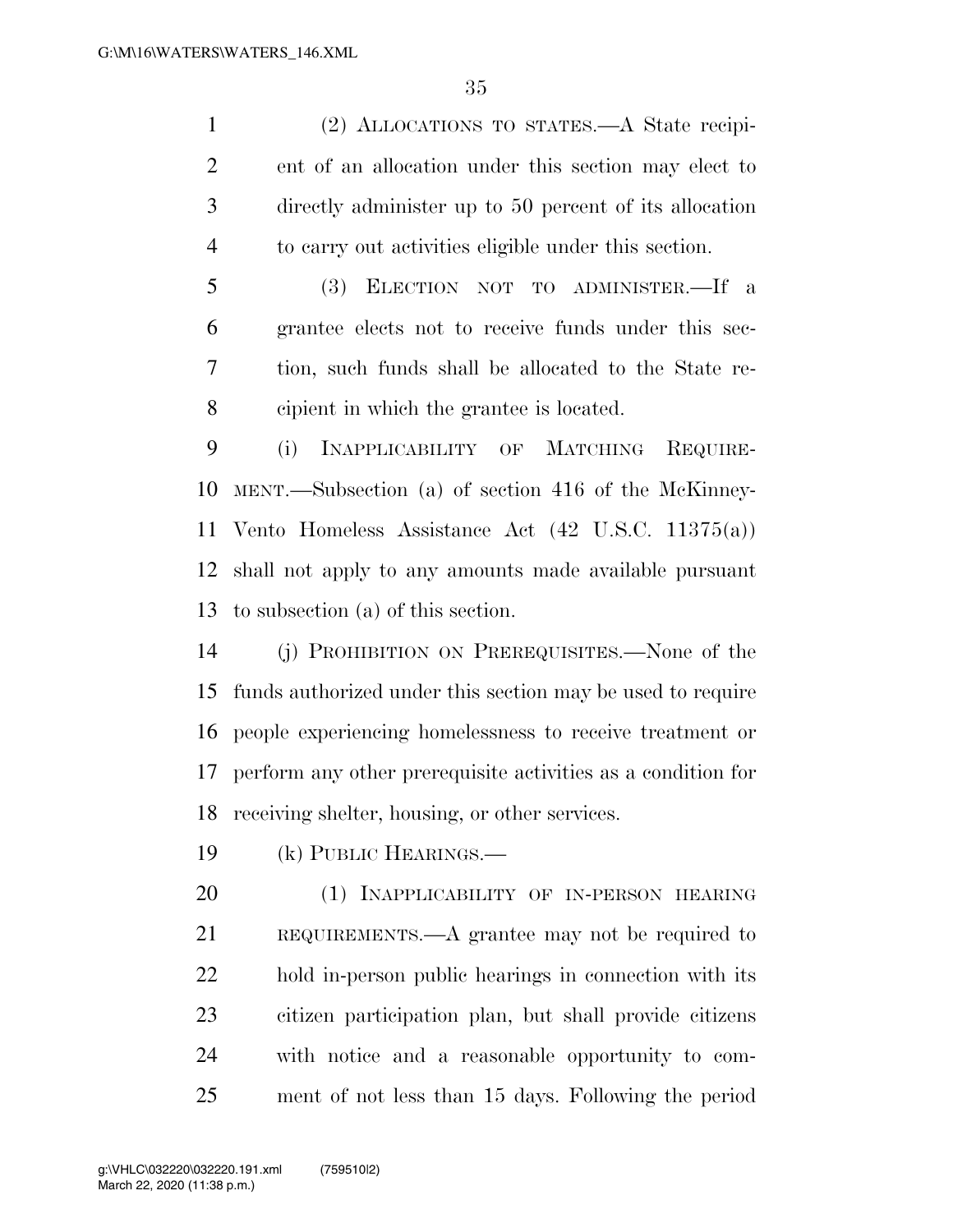that begins upon the date of the enactment of this Act and ends upon the date of the termination by the Federal Emergency Management Agency of the emergency declared on March 13, 2020, by the President under the Robert T. Stafford Disaster Re- lief and Emergency Assistance Act (42 U.S.C. 4121 et seq.) relating to the Coronavirus Disease 2019 (COVID-19) pandemic, and after the period de- scribed in paragraph (2), the Secretary shall direct grantees to resume pre-crisis public hearing require-ments.

 (2) VIRTUAL PUBLIC HEARINGS.—During the period that national or local health authorities rec- ommend social distancing and limiting public gath- erings for public health reasons, a grantee may ful- fill applicable public hearing requirements for all grants from funds made available pursuant to this section by carrying out virtual public hearings. Any such virtual hearings shall provide reasonable notifi- cation and access for citizens in accordance with the grantee's certifications, timely responses from local officials to all citizen questions and issues, and pub-23 lic access to all questions and responses.

 (l) ADMINISTRATION.—Of any amounts made avail-able pursuant to subsection (a), not more than the lesser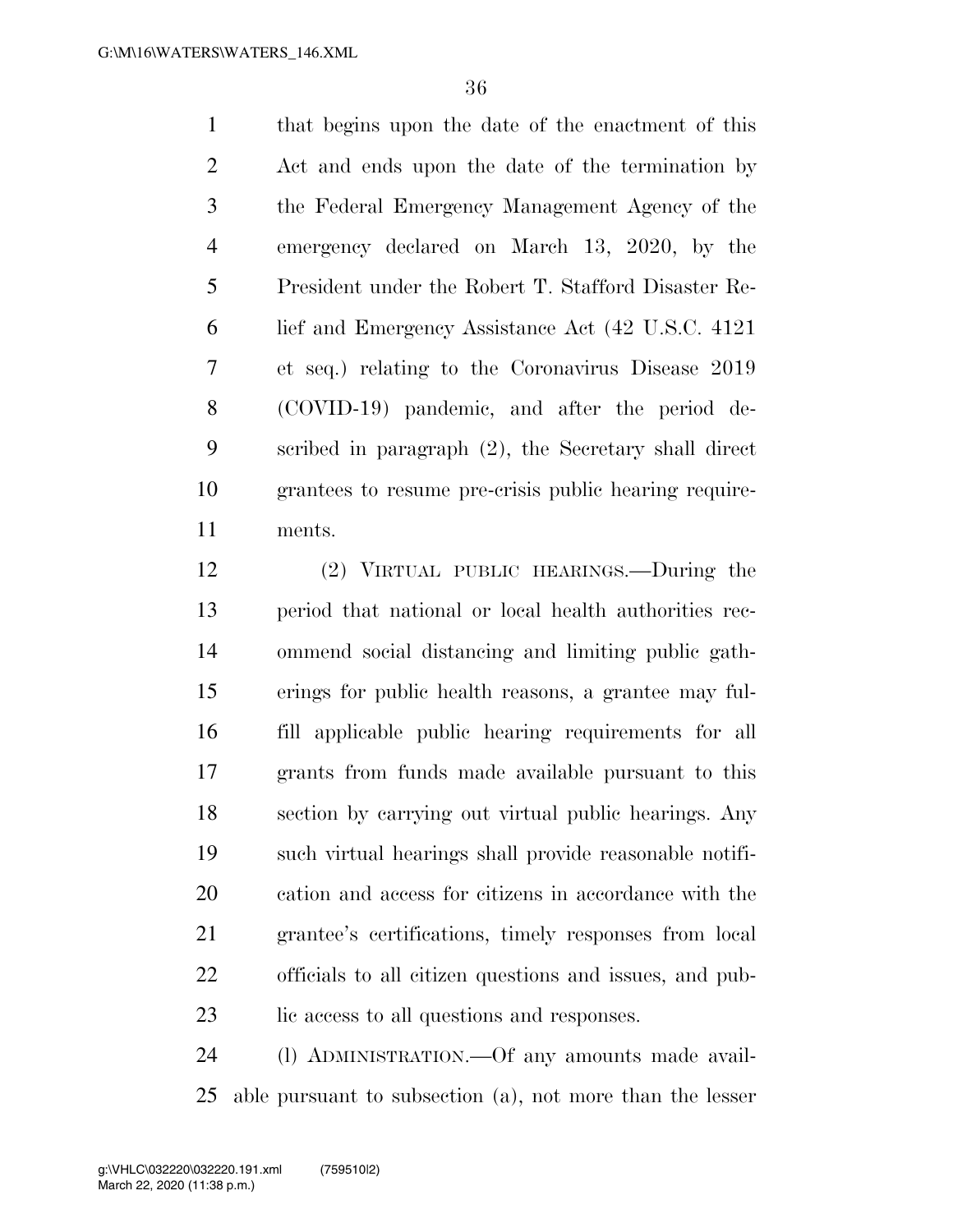of 0.5 percent, or \$15,000,000, may be used for staffing, training, technical assistance, technology, monitoring, re- search, and evaluation activities necessary to carry out the program carried out under this section, and such amounts shall remain available until September 30, 2024.

## **SEC. 106. EMERGENCY HOMELESS ASSISTANCE.**

 (a) AUTHORIZATION OF APPROPRIATIONS.—There is authorized to be appropriated under the Emergency Solu- tions Grants program under subtitle B of title IV of the McKinney-Vento Homeless Assistance Act (42 U.S.C. 11371 et seq.) \$15,500,000,000 for grants under such subtitle in accordance with this section to respond to needs arising from the public health emergency relating to Coronavirus Disease 2019 (COVID-19).

 (b) FORMULA.—Notwithstanding sections 413 and 414 of the McKinney-Vento Homeless Assistance Act (42 U.S.C. 11372, 11373), the Secretary of Housing and Urban Development (in this Act referred to as the ''Sec- retary'') shall allocate amounts made available pursuant to subsection (a) in accordance with a formula to be estab- lished by the Secretary that takes into consideration the following factors:

 (1) Risk of transmission of coronavirus in a ju-risdiction.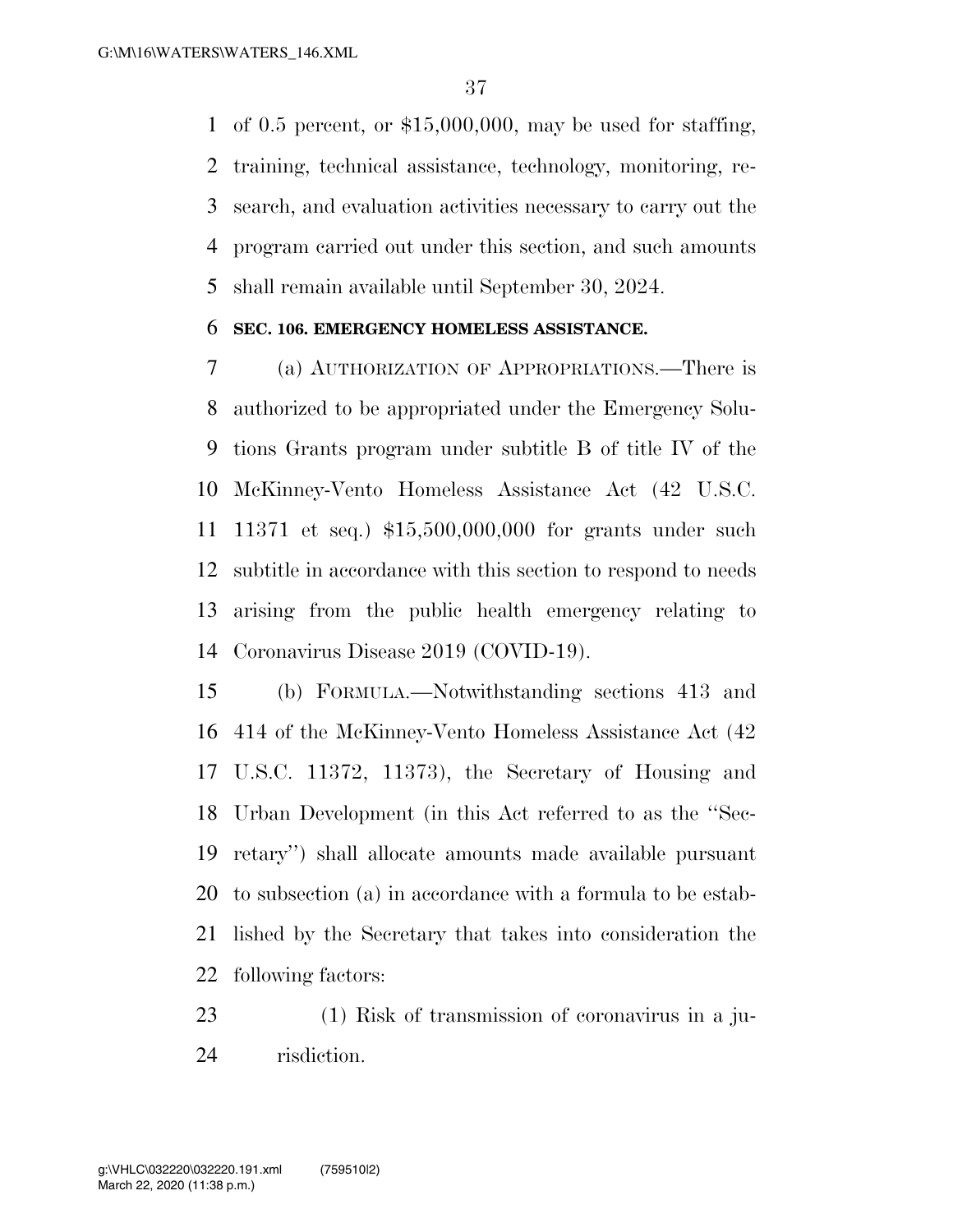(2) Whether a jurisdiction has a high number or rate of sheltered and unsheltered homeless indi-viduals and families.

 (3) Economic and housing market conditions in a jurisdiction.

 (c) ELIGIBLE ACTIVITIES.—In addition to eligible ac- tivities under section 415(a) of the McKinney-Vento Homeless Assistance Act (42 U.S.C. 11374(a), amounts made available pursuant to subsection (a) may also be used for costs of the following activities:

- (1) Providing training on infectious disease pre-vention and mitigation.
- (2) Providing hazard pay, including for time worked before the effectiveness of this clause, for staff working directly to prevent and mitigate the spread of coronavirus or COVID-19 among people experiencing or at risk of homelessness.

 (3) Reimbursement of costs for eligible activi- ties (including activities described in this paragraph) relating to preventing, preparing for, or responding 21 to the coronavirus or COVID-19 that were accrued before the date of the enactment of this Act.

 Use of such amounts for activities described in this para-graph shall not be considered use for administrative pur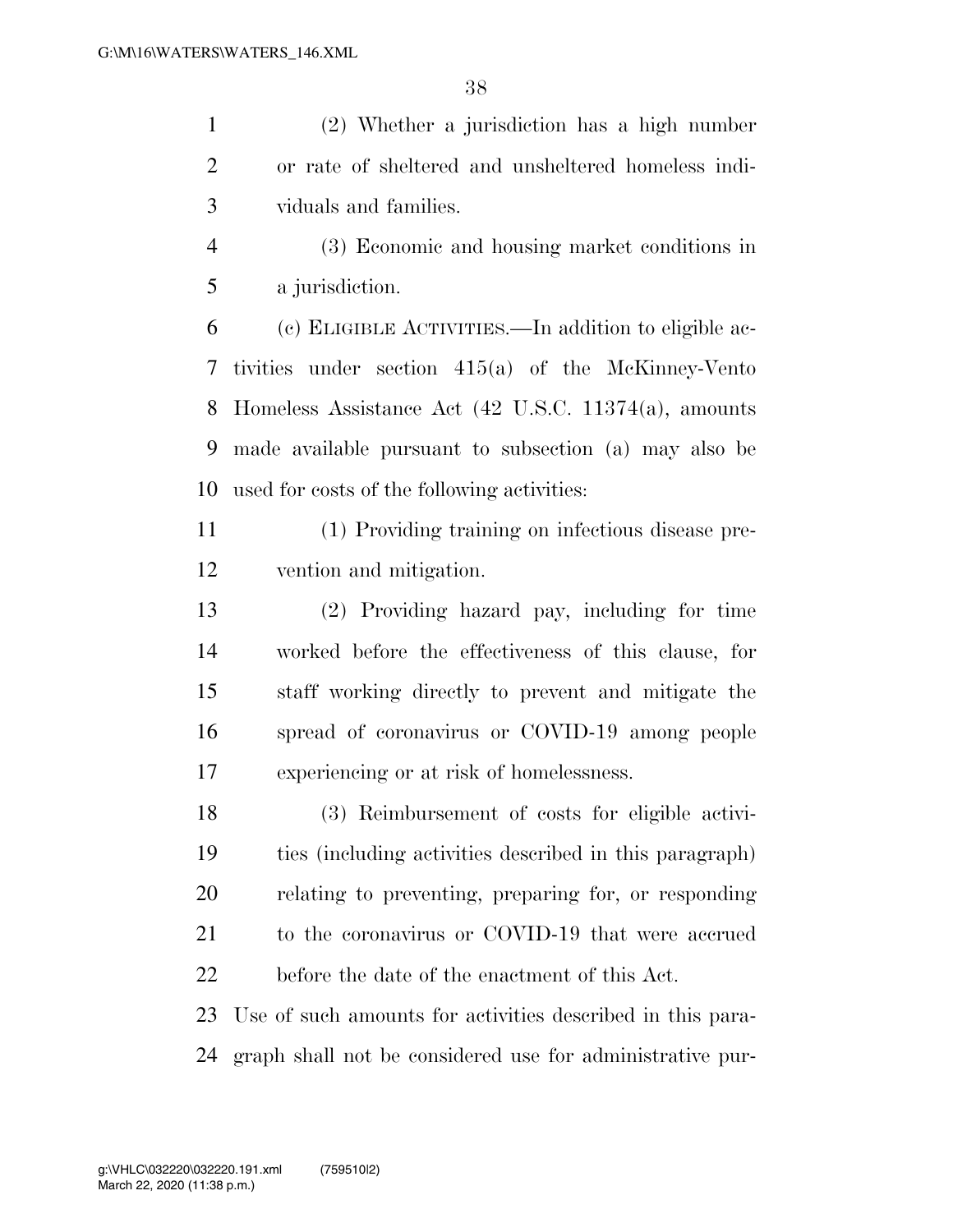poses for purposes of section 418 of the McKinney-Vento Homeless Assistance Act (42 U.S.C. 11377).

 (d) INAPPLICABILITY OF PROCUREMENT STAND- ARDS.—To the extent amounts made available pursuant to subsection (a) are used to procure goods and services relating to activities to prevent, prepare for, or respond to the coronavirus or COVID-19, the standards and re- quirements regarding procurement that are otherwise ap-plicable shall not apply.

 (e) INAPPLICABILITY OF HABITABILITY AND ENVI- RONMENTAL REVIEW STANDARDS.—Any Federal stand- ards and requirements regarding habitability and environ- mental review shall not apply with respect to any emer- gency shelter that is assisted with amounts made available pursuant to subsection (a) and has been determined by a State or local health official, in accordance with such requirements as the Secretary shall establish, to be nec- essary to prevent and mitigate the spread of coronavirus or COVID-19, such shelters.

20 (f) INAPPLICABILITY OF CAP ON EMERGENCY SHEL- TER ACTIVITIES.—Subsection (b) of section 415 of the McKinney-Vento Homeless Assistance Act shall not apply to any amounts made available pursuant to subsection 24 (a)(1) of this section.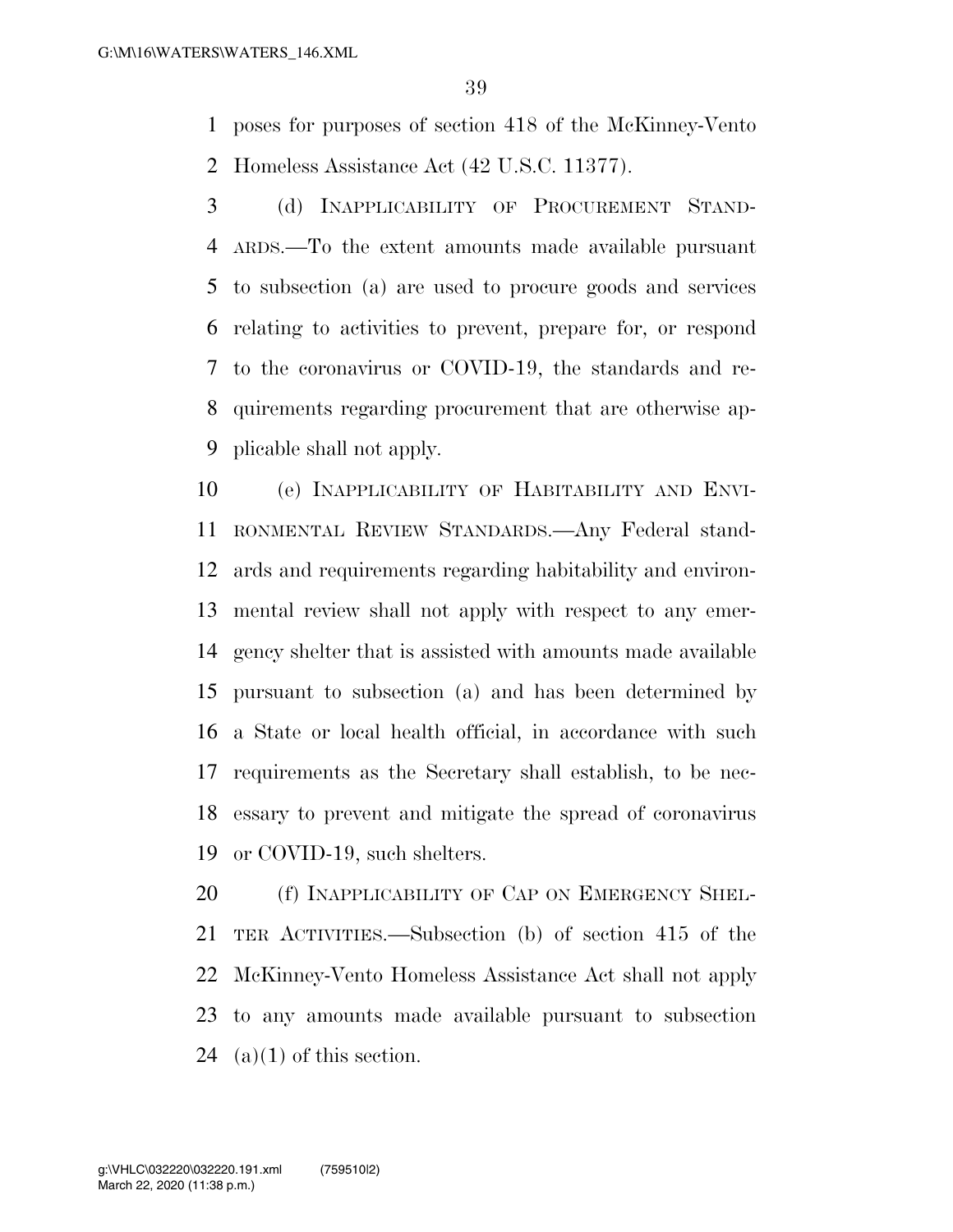(g) INITIAL ALLOCATION OF ASSISTANCE.—Section 417(b) of the McKinney-Vento Homeless Assistance Act (42 U.S.C. 11376(b)) shall be applied with respect to amounts made available pursuant to subsection (a) by 5 substituting "30-day" for "-day".

(h) WAIVERS AND ALTERNATIVE REQUIREMENTS.—

 (1) AUTHORITY.—In administering amounts made available pursuant to subsection (a), the Sec- retary may waive, or specify alternative require- ments for, any provision of any statute or regulation (except for any requirements related to fair housing, nondiscrimination, labor standards, and the environ- ment) that the Secretary administers in connection with the obligation or use by the recipient of such amounts, if the Secretary finds that good cause ex- ists for the waiver or alternative requirement and such waiver or alternative requirement is consistent with the purposes described in this subsection.

 (2) EFFECTIVENESS; APPLICABILITY.—Any such waivers shall be deemed to be effective as of the date a State or unit of local government began preparing for coronavirus and shall apply to the use of amounts made available pursuant to subsection (a) and amounts provided in prior appropriation Acts for fiscal year 2020 under the heading ''De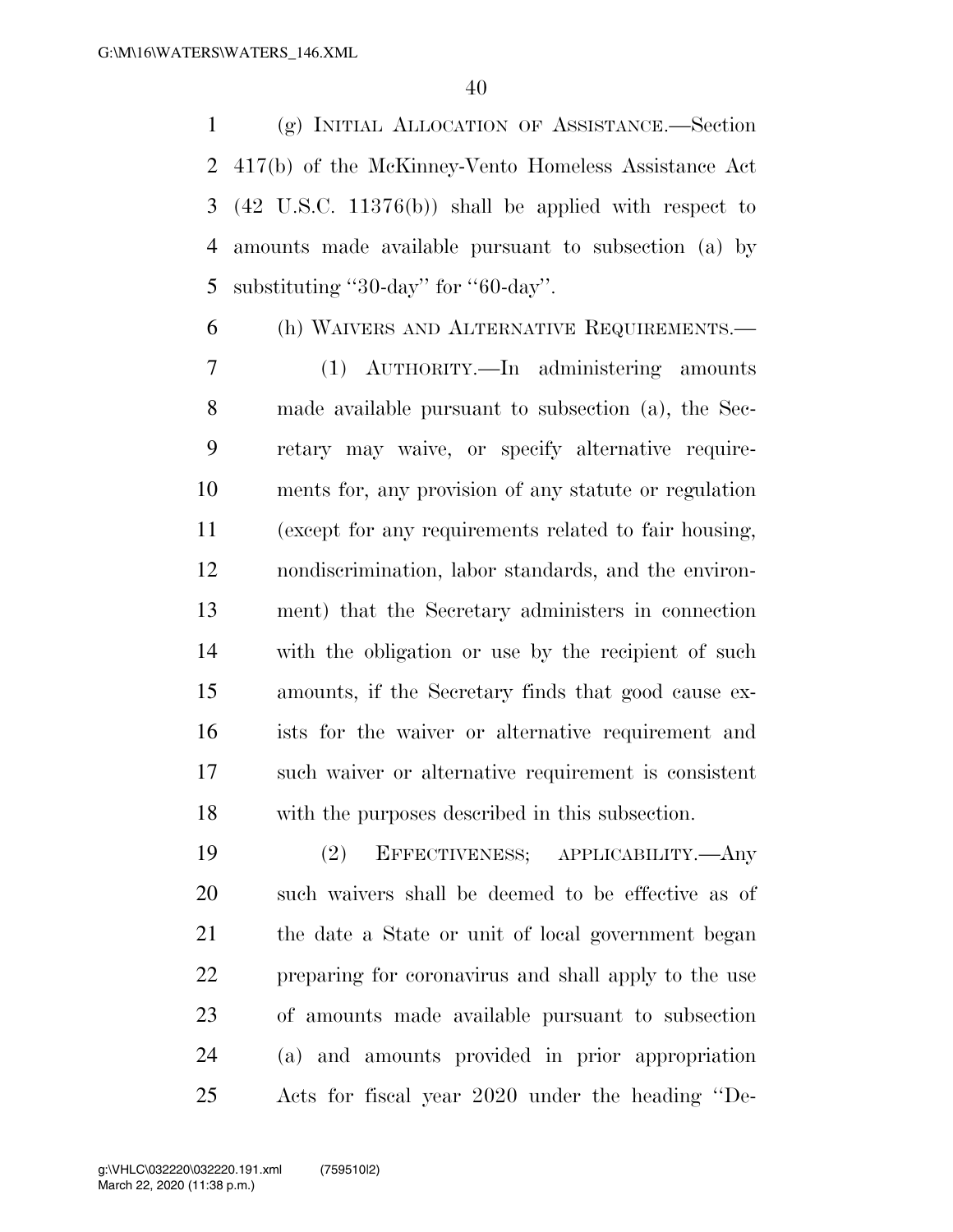partment of Housing and Urban Development— Community Planning and Development—Commu- nity Development Fund'' and used by recipients for the purposes described in this subsection.

 (3) NOTIFICATION.—The Secretary shall notify the public through the Federal Register or other ap- propriate means 5 days before the effective date of any such waiver or alternative requirement, and any such public notice may be provided on the Internet at the appropriate Government web site or through other electronic media, as determined by the Sec-retary.

 (4) EXEMPTION.—The use of amounts made available pursuant to subsection (a) shall not be sub- ject to the consultation, citizen participation, or match requirements that otherwise apply to the Emergency Solutions Grants program, except that a recipient shall publish how it has and will utilize its allocation at a minimum on the Internet at the ap- propriate Government web site or through other electronic media.

22 (i) INAPPLICABILITY OF MATCHING REQUIRE- MENT.—Subsection (a) of section 416 of the McKinney-Vento Homeless Assistance Act (42 U.S.C. 11375(a))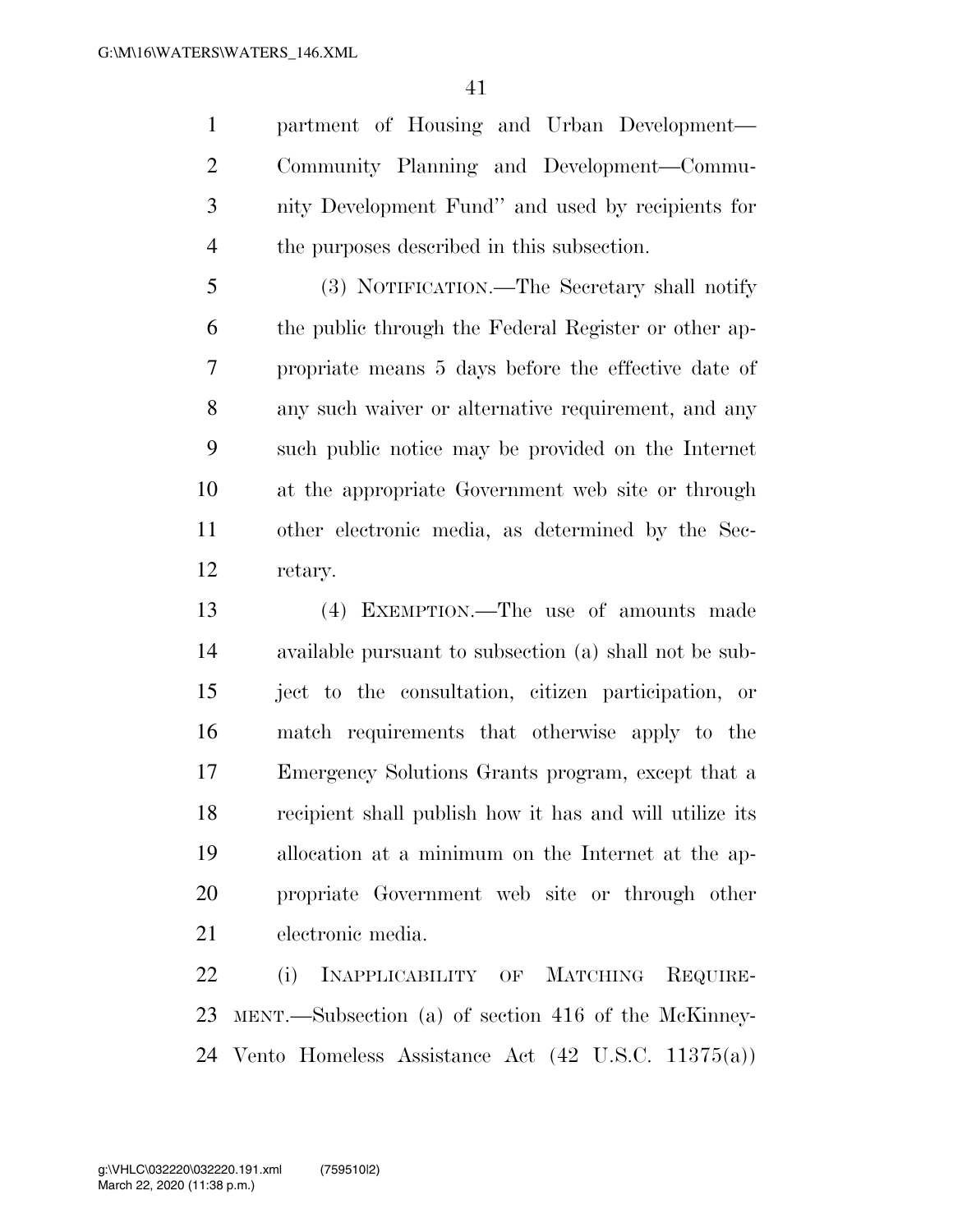shall not apply to any amounts made available pursuant to subsection (a) of this section.

 (j) PROHIBITION ON PREREQUISITES.—None of the funds authorized under this section may be used to require people experiencing homelessness to receive treatment or perform any other prerequisite activities as a condition for receiving shelter, housing, or other services.

## **SEC. 107. PARTICIPATION OF INDIAN TRIBES AND TRIB- ALLY DESIGNATED HOUSING ENTITIES IN CONTINUUM OF CARE PROGRAM.**

 (a) IN GENERAL.—Title IV of the McKinney-Vento Homeless Assistance Act (42 U.S.C. 11360 et seq.) is amended—

| 14 |  |  | $(1)$ in section 401 (42 U.S.C. 11360)— |  |
|----|--|--|-----------------------------------------|--|
|----|--|--|-----------------------------------------|--|

 (A) by redesignating paragraphs (10) 16 through (33) as paragraphs (12) through (35), respectively;

 (B) by redesignating paragraphs (8) and (9) as paragraphs (9) and (10), respectively;

 (C) by inserting after paragraph (7) the following:

22 ''(8) FORMULA AREA.—The term 'formula area' has the meaning given the term in section 1000.302 of title 24, Code of Federal Regulations, or any suc-cessor regulation.'';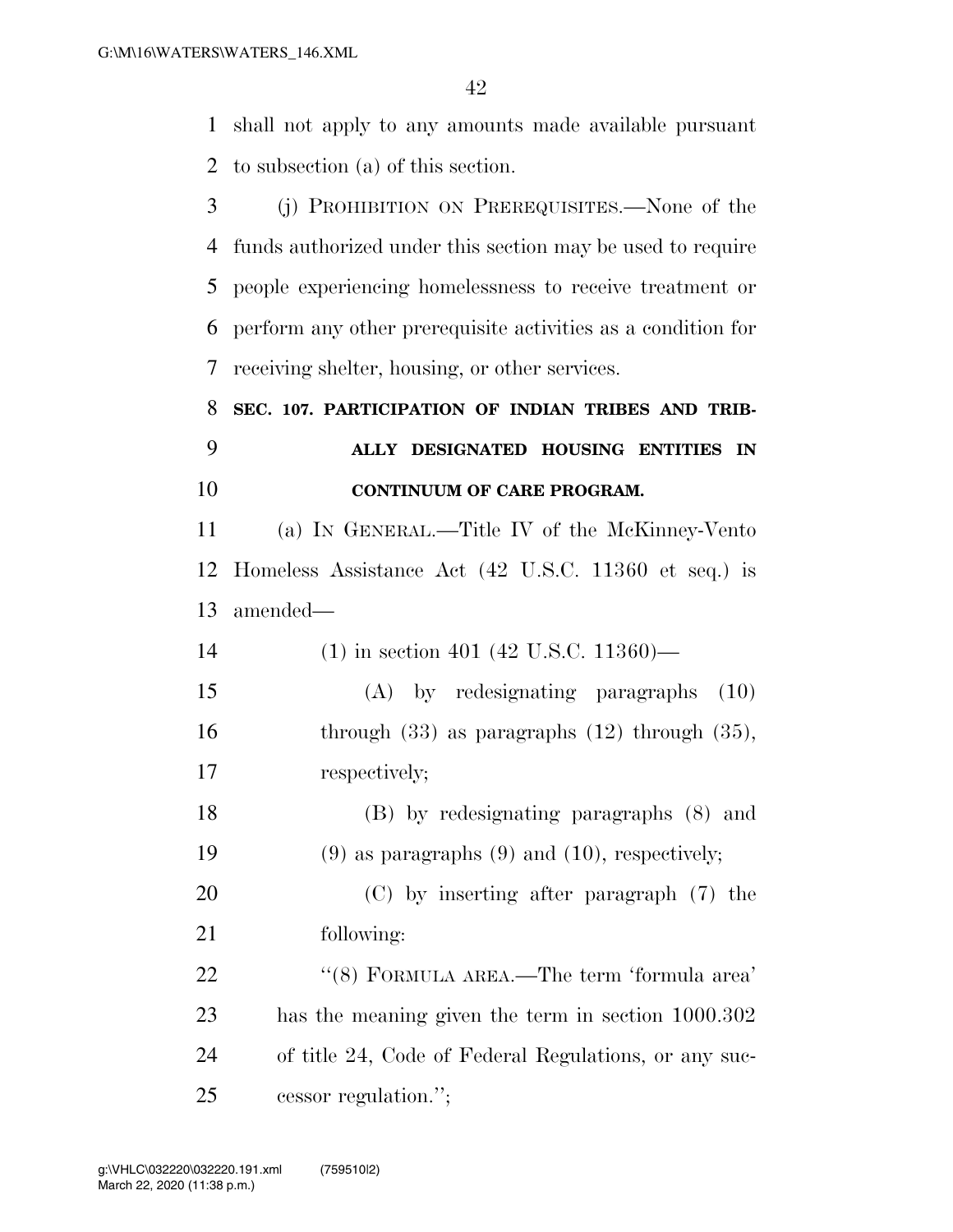| $\mathbf{1}$   | $(D)$ in paragraph $(9)$ , as so redesignated,                                |
|----------------|-------------------------------------------------------------------------------|
| $\overline{2}$ | by inserting "a formula area," after "non-                                    |
| 3              | entitlement area,"; and                                                       |
| $\overline{4}$ | $(E)$ by inserting after paragraph $(10)$ , as                                |
| 5              | so redesignated, the following:                                               |
| 6              | "(11) INDIAN TRIBE.—The term 'Indian Tribe'                                   |
| 7              | has the meaning given the term 'Indian tribe' in sec-                         |
| 8              | tion 4 of the Native American Housing Assistance                              |
| 9              | and Self-Determination Act of 1996 (25 U.S.C.                                 |
| 10             | $4103$ ."; and                                                                |
| 11             | $(2)$ in subtitle C $(42 \text{ U.S.C. } 11381 \text{ et seq.}), \text{ by }$ |
| 12             | adding at the end the following:                                              |
|                |                                                                               |
| 13             | "SEC. 435. PARTICIPATION OF INDIAN TRIBES AND TRIB-                           |
| 14             | ALLY DESIGNATED HOUSING ENTITIES.                                             |
| 15             | "Notwithstanding any other provision of this title, for                       |
| 16             | purposes of this subtitle, an Indian Tribe or tribally des-                   |
| 17             | ignated housing entity (as defined in section 4 of the Na-                    |
| 18             | tive American Housing Assistance and Self-Determination                       |
|                | Act of 1996 (25 U.S.C. 4103)) may—                                            |
| 19<br>20       | $\lq(1)$ be a collaborative applicant or eligible enti-                       |
| 21             | ty; or                                                                        |
| 22             | $\lq(2)$ receive grant amounts from another entity                            |
| 23             | that receives a grant directly from the Secretary,                            |
| 24             | and use the amounts in accordance with this sub-                              |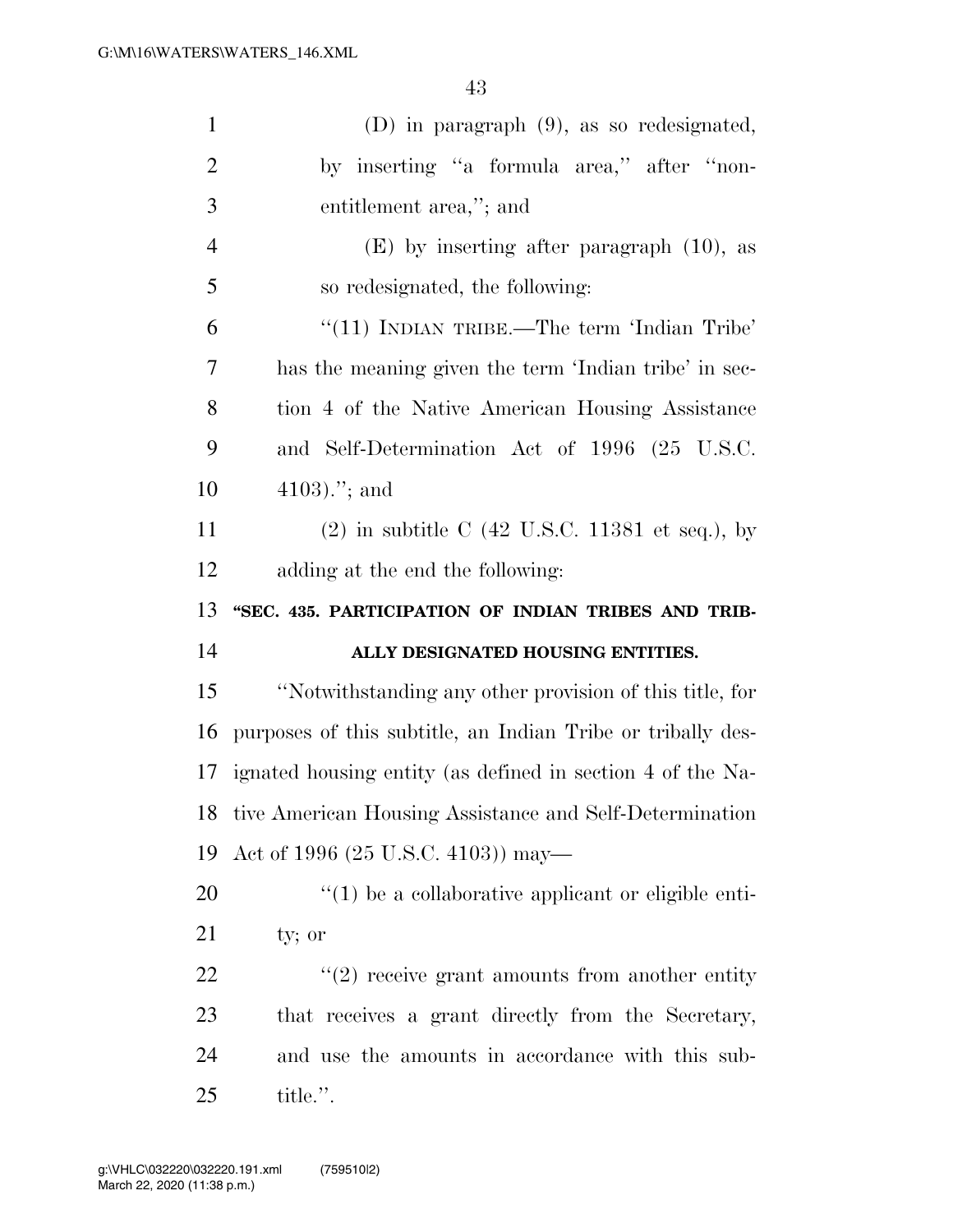|                | $\pm\pm$                                                                                   |
|----------------|--------------------------------------------------------------------------------------------|
| $\mathbf 1$    | (b) TECHNICAL AND CONFORMING AMENDMENT.                                                    |
| $\overline{2}$ | The table of contents in section $101(b)$ of the McKinney-                                 |
| 3              | Vento Homeless Assistance Act (Public Law 100–77; 101                                      |
| $\overline{4}$ | Stat. 482) is amended by inserting after the item relating                                 |
| 5              | to section 434 the following:                                                              |
|                | "Sec. 435. Participation of Indian Tribes and tribally designated housing enti-<br>ties.". |
| 6              | SEC. 108. HOUSING ASSISTANCE FUND.                                                         |
| 7              | (a) DEFINITIONS.—In this section:                                                          |
| 8              | (1) SECRETARY.—The term "Secretary" means                                                  |
| 9              | the Secretary of the Treasury.                                                             |
| 10             | (2) STATE.—The term "State" means<br>any                                                   |
| 11             | State of the United States, the District of Columbia,                                      |
| 12             | any territory of the United States, Puerto Rico,                                           |
| 13             | Guam, American Samoa, the Virgin Islands, and the                                          |
| 14             | Northern Mariana Islands.                                                                  |
| 15             | ESTABLISHMENT OF FUND.—There is estab-<br>(b)                                              |
|                | 16 lished at the Department of the Treasury a Housing As-                                  |
| 17             | sistance Fund to provide such funds as are allocated in                                    |
| 18             | subsection (f) to State housing finance agencies for the                                   |
| 19             | purpose of preventing homeowner mortgage defaults, fore-                                   |
| 20             | closures, and displacements of individuals and families ex-                                |
| 21             | periencing financial hardship after January 21, 2020.                                      |
| 22             | (c) ALLOCATION OF FUNDS.                                                                   |

 (1) IN GENERAL.—The Secretary of the Treas-ury shall establish such criteria as are necessary to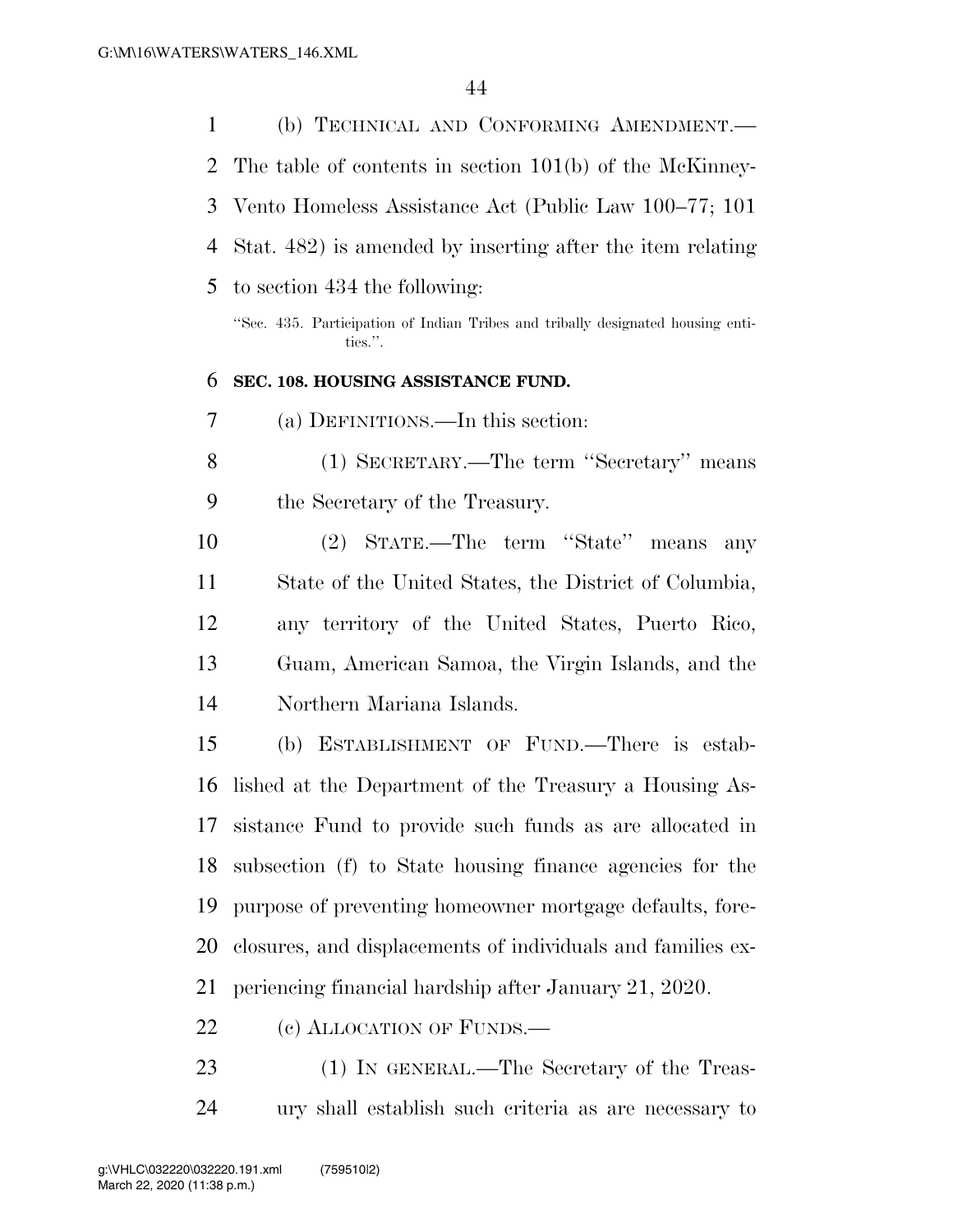allocate the funds available within the Housing As- sistance Fund to each State. The Secretary shall al- locate such funds among all States taking into con- sideration the number of unemployment claims with- in a State relative to the nation-wide number of un-employment claims.

 (2) SMALL STATE MINIMUM.—Each State shall receive no less than \$125,000,000 for the purposes established in subsection (b).

10 (d) DISBURSEMENT OF FUNDS.—

 (1) INITIAL DISBURSEMENT.—The Secretary shall disburse to the State housing finance agencies 13 and less than  $\frac{1}{2}$  of the amount made available pur- suant to this section, and in accordance with the al- locations established under subsection (c), not later than 120 days after the date of enactment of this Act. The Secretary or designee shall enter into a contract with each State housing finance agency, which may be amended from time to time, estab- lishing the terms of the use of such funds prior to 21 the disbursement of such funds.

 (2) SECOND DISBURSEMENT.—The Secretary shall disburse all funds made available pursuant to this section, and in accordance with the allocations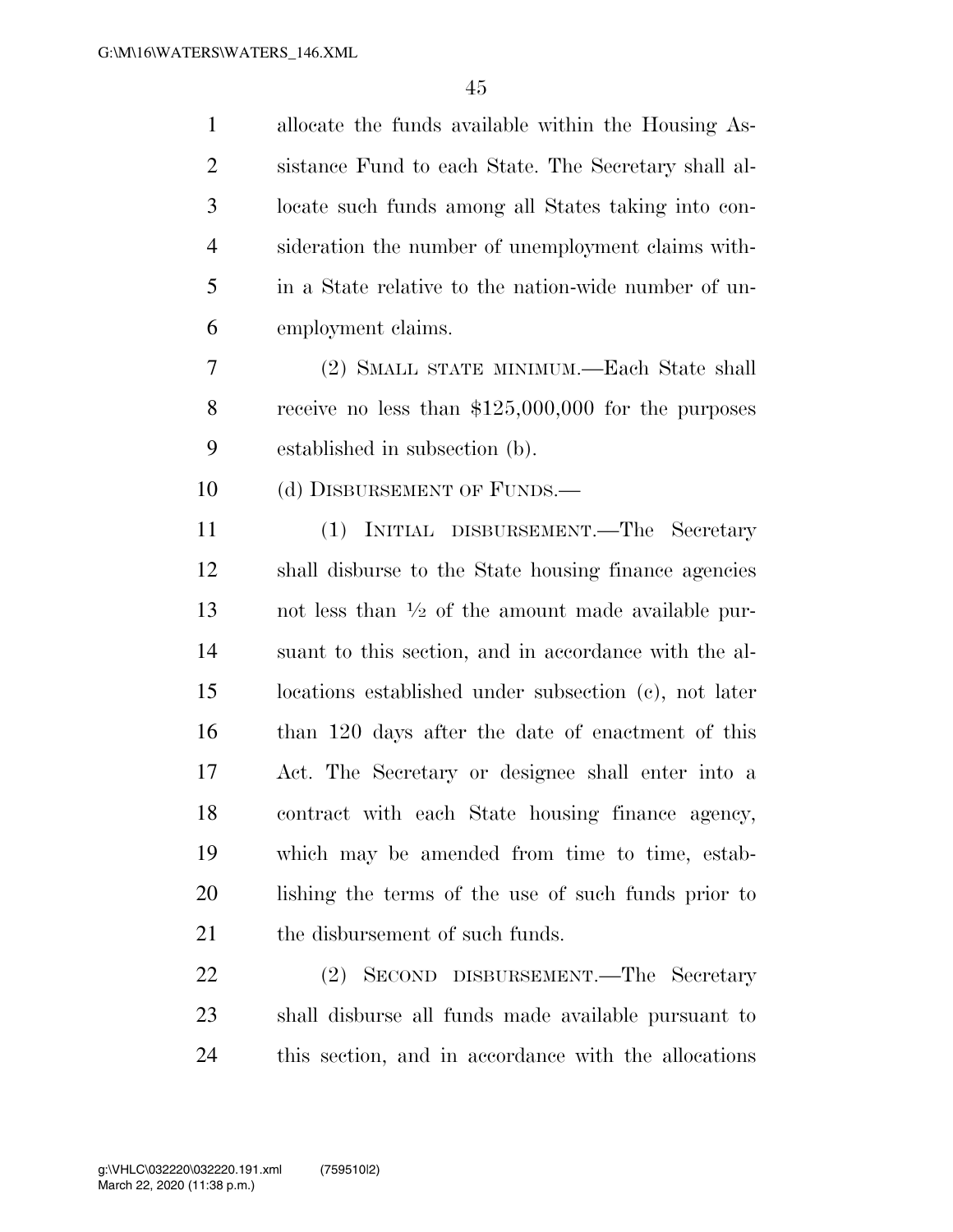| $\mathbf{1}$   | established under subsection $(c)$ , not later than 180 |
|----------------|---------------------------------------------------------|
| $\overline{2}$ | days after the date of enactment of this Act.           |
| 3              | (e) PERMISSIBLE USES OF FUND.—                          |
| $\overline{4}$ | (1) IN GENERAL.—Funds made available to                 |
| 5              | State housing finance agencies pursuant to this sec-    |
| 6              | tion may be used for the purposes established under     |
| 7              | subsection (b), which may include—                      |
| 8              | (A) mortgage payment assistance;                        |
| 9              | (B) financial assistance to allow a bor-                |
| 10             | rower to reinstate their mortgage following a           |
| 11             | period of forbearance;                                  |
| 12             | (C) principal reduction;                                |
| 13             | (D) utility payment assistance, including               |
| 14             | electric, gas, and water payment assistance;            |
| 15             | (E) any program established under the                   |
| 16             | Housing Finance Agency Innovation Fund for              |
| 17             | the Hardest Hit Housing Markets;                        |
| 18             | (F) reimbursement of funds expended by a                |
| 19             | State or local government during the period be-         |
| 20             | ginning on January 21, 2020, and ending on              |
| 21             | the date that the first funds are disbursed by          |
| 22             | the State under the Housing Assistance Fund,            |
| 23             | for the purpose of providing housing or utility         |
| 24             | assistance to individuals or otherwise providing        |
| 25             | funds to prevent foreclosure or eviction of a           |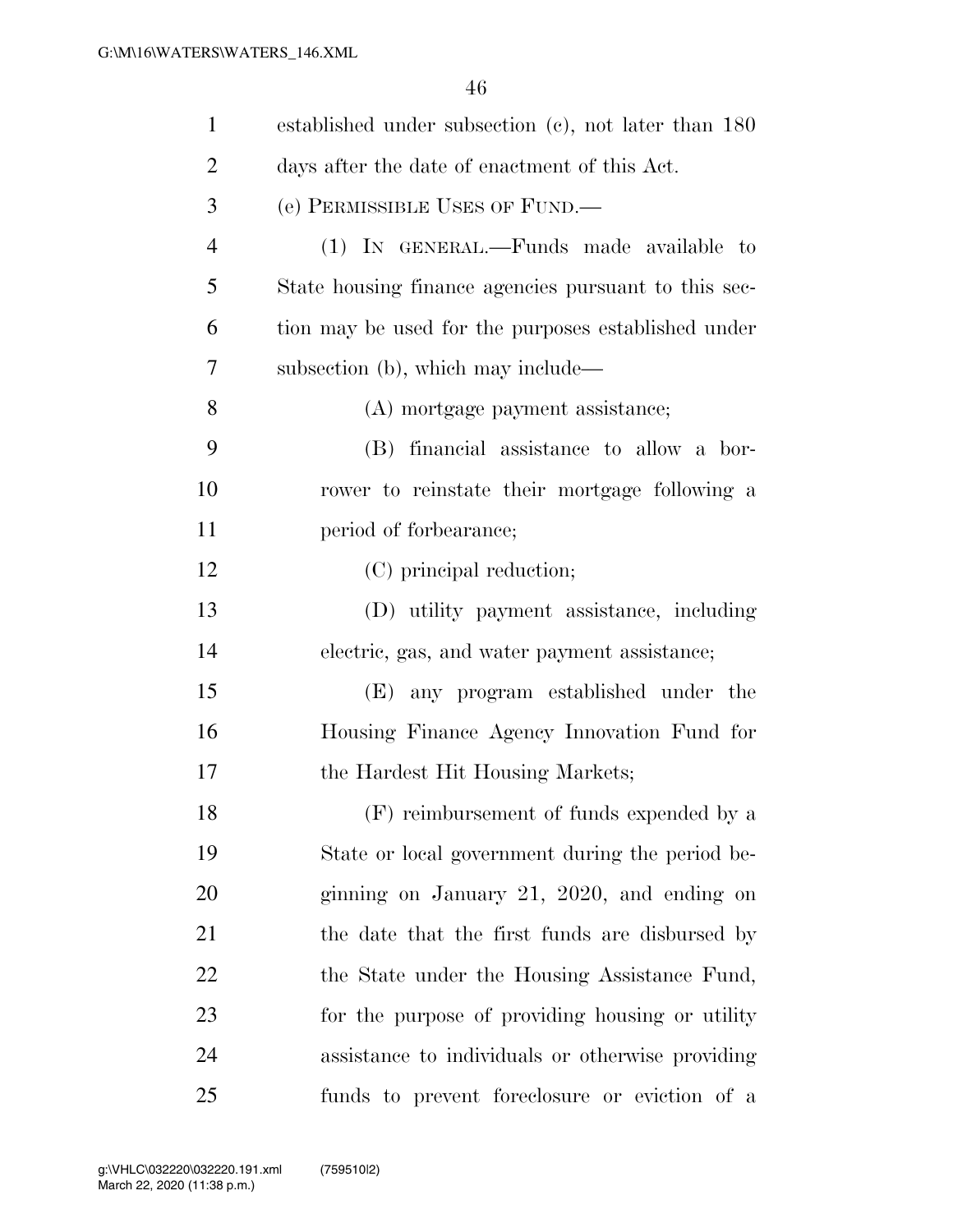homeowner or prevent mortgage delinquency or loss of housing or critical utilities as a response to the coronavirus disease 2019 (COVID–19) pandemic; and

 (G) any other assistance to prevent evic- tion, mortgage delinquency or default, fore- closure, or the loss of essential utility services. (2) ADMINISTRATIVE EXPENSES.—Not greater than 10 percent of the amount allocated to a State pursuant to subsection (c) may be used by a State housing financing agency for administrative ex- penses. Any amounts allocated to administrative ex- penses that are no longer necessary for administra- tive expenses may be used in accordance with para-graph (1).

 (f) AUTHORIZATION OF APPROPRIATION.—There is authorized to be appropriated for the fiscal year ending September 30, 2020, to remain available until expended or transferred or credited under subsection (h), \$35,000,000,000 to the Housing Assistance Fund estab-lished under subsection (b).

22 (g) USE OF HOUSING FINANCE AGENCY INNOVATION FUND FOR THE HARDEST HIT HOUSING MARKETS FUNDS.—A State housing finance agency may reallocate any administrative or programmatic funds it has received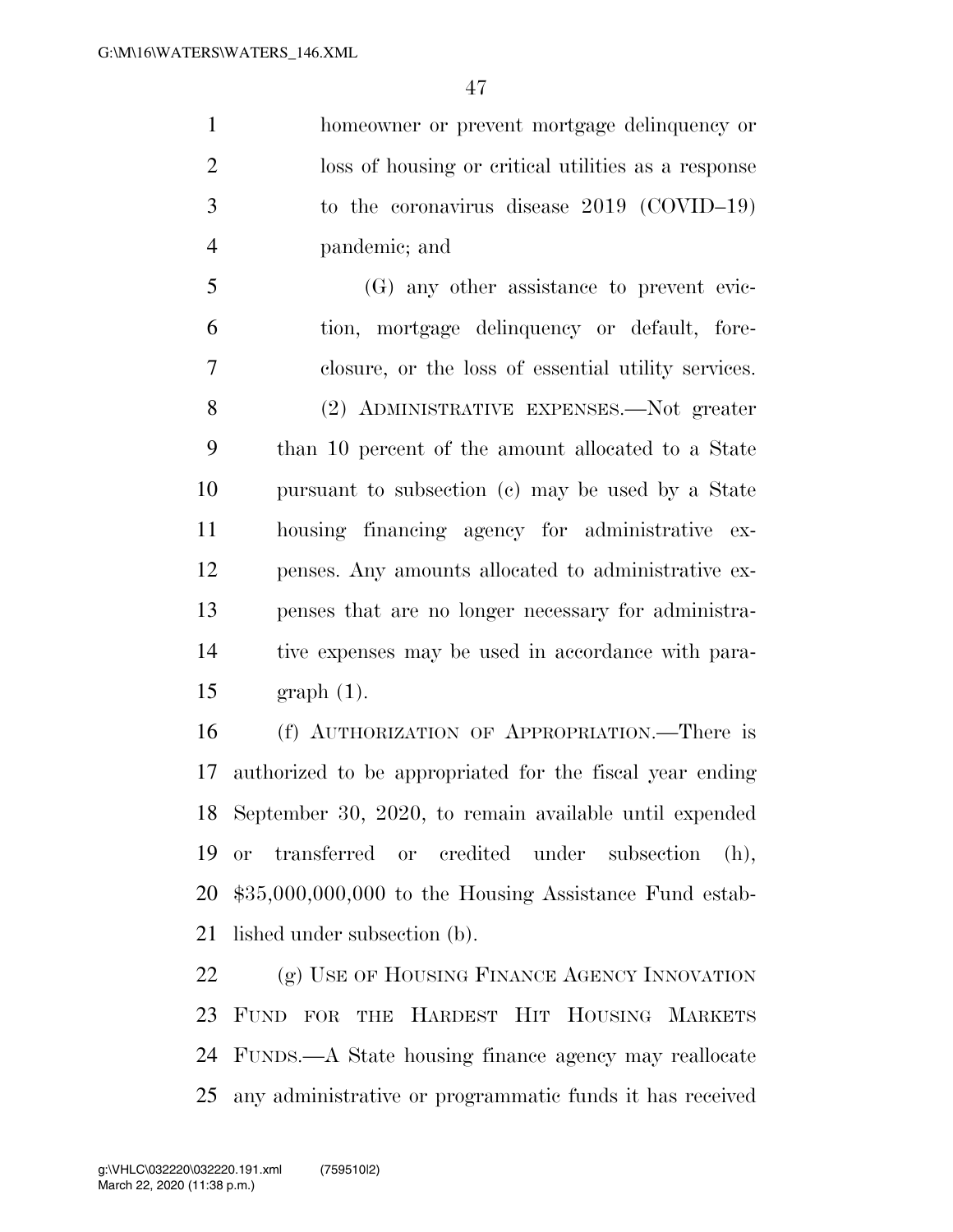as an allocation from the Housing Finance Agency Inno- vation Fund for the Hardest Hit Housing Markets created pursuant to section 101(a) of the Emergency Economic Stabilization Act of 2008 (12 U.S.C. 5211(a)) that have not been otherwise allocated or disbursed as of the date of enactment of this Act to supplement any administrative or programmatic funds received from the Housing Assist- ance Fund. Such reallocated funds shall not be considered when allocating resources from the Housing Assistance Fund using the process established under subsection (c) and shall remain available for the uses permitted and under the terms and conditions established by the contract with Secretary created pursuant to subsection (d)(1) and the terms of subsection (h).

 (h) RESCISSION OF FUNDS.—Any funds that have not been allocated by a State housing finance agency to provide assistance as described under subsection (e) by December 31, 2030, shall be reallocated by the Secretary in the following manner:

 (1) 65 percent shall be transferred or credited to the Housing Trust Fund established under sec- tion 1338 of the Federal Housing Enterprises Fi- nancial Safety and Soundness Act of 1992 (12 U.S.C. 4568); and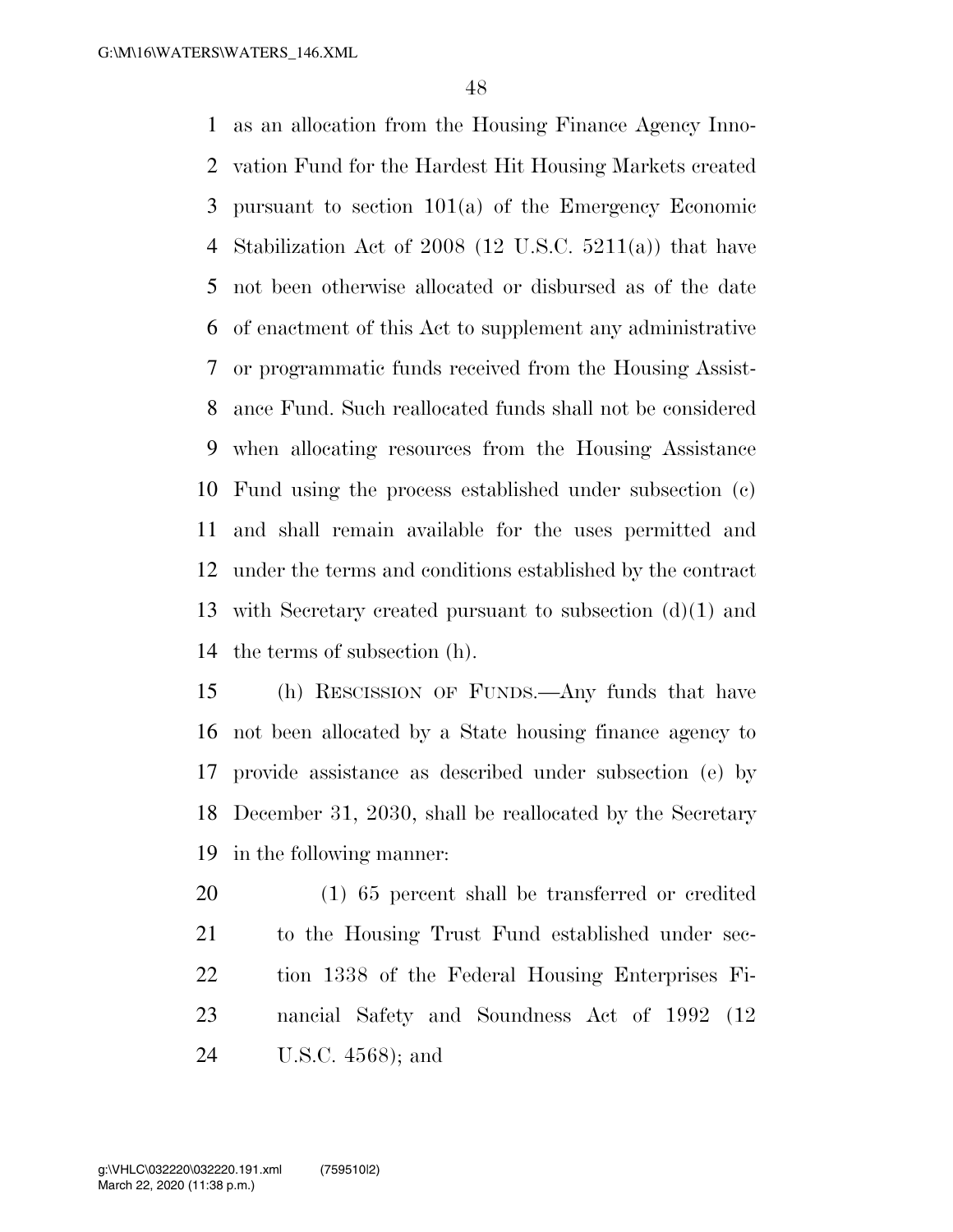| $\mathbf{1}$   | $(2)$ 35 percent shall be transferred or credited           |
|----------------|-------------------------------------------------------------|
| $\overline{2}$ | to the Capital Magnet Fund under section 1339 of            |
| 3              | the Federal Housing Enterprises Financial Safety            |
| $\overline{4}$ | and Soundness Act of 1992 (12 U.S.C. 4569).                 |
| 5              | REPORTING REQUIREMENTS.—The Secretary<br>(i)                |
| 6              | shall provide public reports not less frequently than quar- |
| 7              | terly regarding the use of funds provided by the Housing    |
| 8              | Assistance Funds. Such reports shall include the following  |
| 9              | data by State and by program within each State, both for    |
| 10             | the past quarter and throughout the life of the program—    |
| 11             | $(1)$ the amount of funds allocated;                        |
| 12             | $(2)$ the amount of funds disbursed;                        |
| 13             | (3) the number of households and individuals                |
| 14             | assisted;                                                   |
| 15             | (4) the acceptance rate of applicants;                      |
| 16             | (5) the average amount of assistance provided               |
| 17             | per household receiving assistance;                         |
| 18             | (6) the average length of assistance provided               |
| 19             | per household receiving assistance;                         |
| 20             | (7) the income ranges of households for each                |
| 21             | household receiving assistance; and                         |
| 22             | $(8)$ the outcome 12 months after the household             |
| 23             | has received assistance.                                    |
| 24             | SEC. 109. MORTGAGE FORBEARANCE.                             |
| 25             | (a) FINDINGS.—                                              |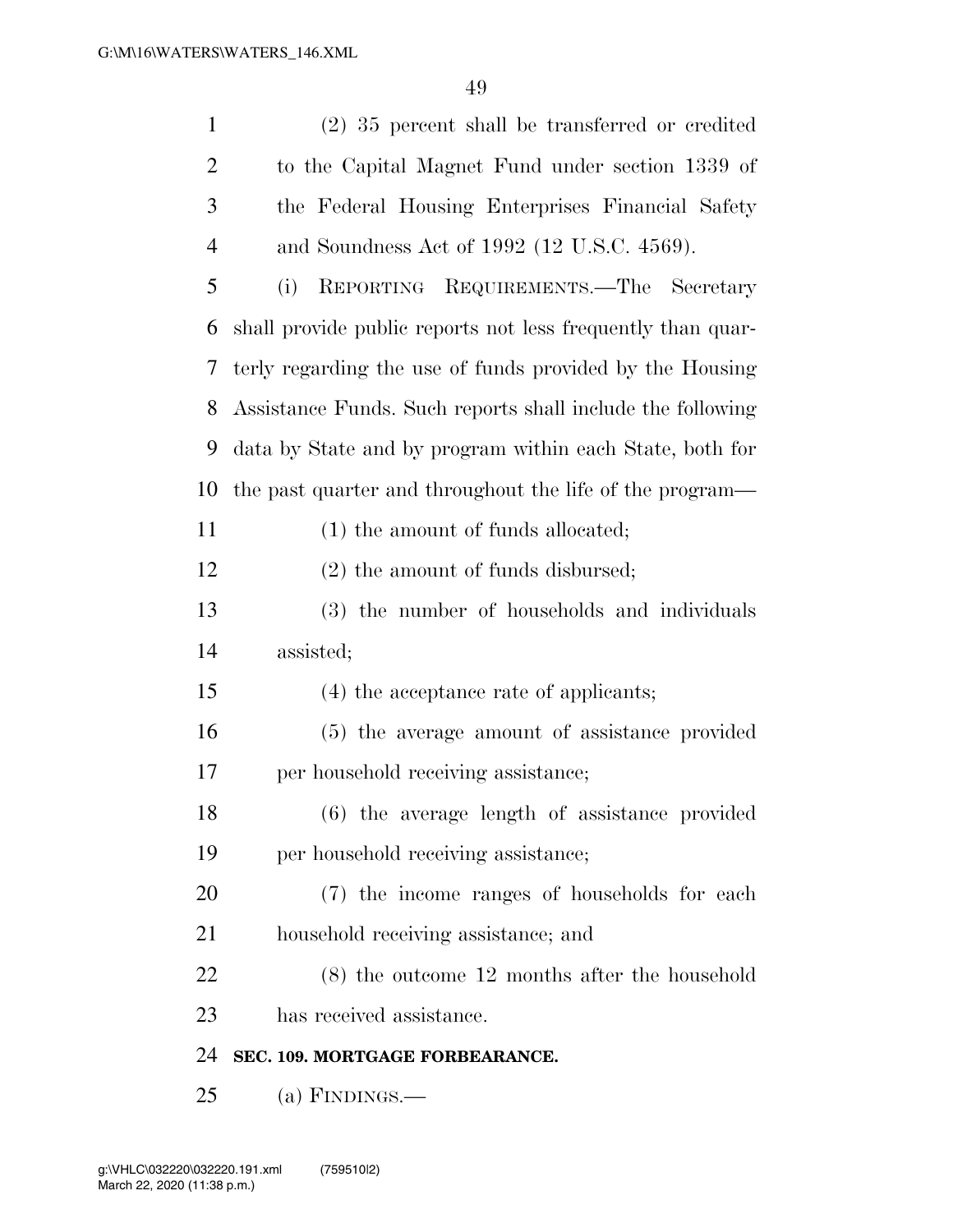| $\mathbf{1}$   | (1) FINDINGS.—Congress finds that—                |
|----------------|---------------------------------------------------|
| $\overline{2}$ | (A) the collection of debts involves the use      |
| 3              | of the mails and wires and other instrumental-    |
| $\overline{4}$ | ities of interstate commerce;                     |
| 5              | (B) at times of major disaster or emer-           |
| 6              | gency, the income of consumers is often im-       |
| 7              | paired and their necessary daily expenses often   |
| 8              | increase;                                         |
| 9              | (C) temporary forbearance benefits not            |
| 10             | only consumer and small business debtors, but     |
| 11             | also other creditors by avoiding downward col-    |
| 12             | lateral price spirals triggered by an increase in |
| 13             | foreclosure activity;                             |
| 14             | (D) without forbearance, many consumers           |
| 15             | and small businesses are unlikely to be able to   |
| 16             | pay their obligations according to their original |
| 17             | terms and are likely to default on obligations or |
| 18             | file for bankruptcy, resulting in reduced recov-  |
| 19             | eries for creditors, and in the case of bank-     |
| 20             | ruptcy, no recovery of unaccrued interest;        |
| 21             | (E) with forbearance, creditors are likely        |
| 22             | to realize greater long-term value because con-   |
| 23             | sumers and small businesses will be more likely   |
| 24             | to be able to repay their obligations after the   |
| 25             | major disaster or emergency has subsided;         |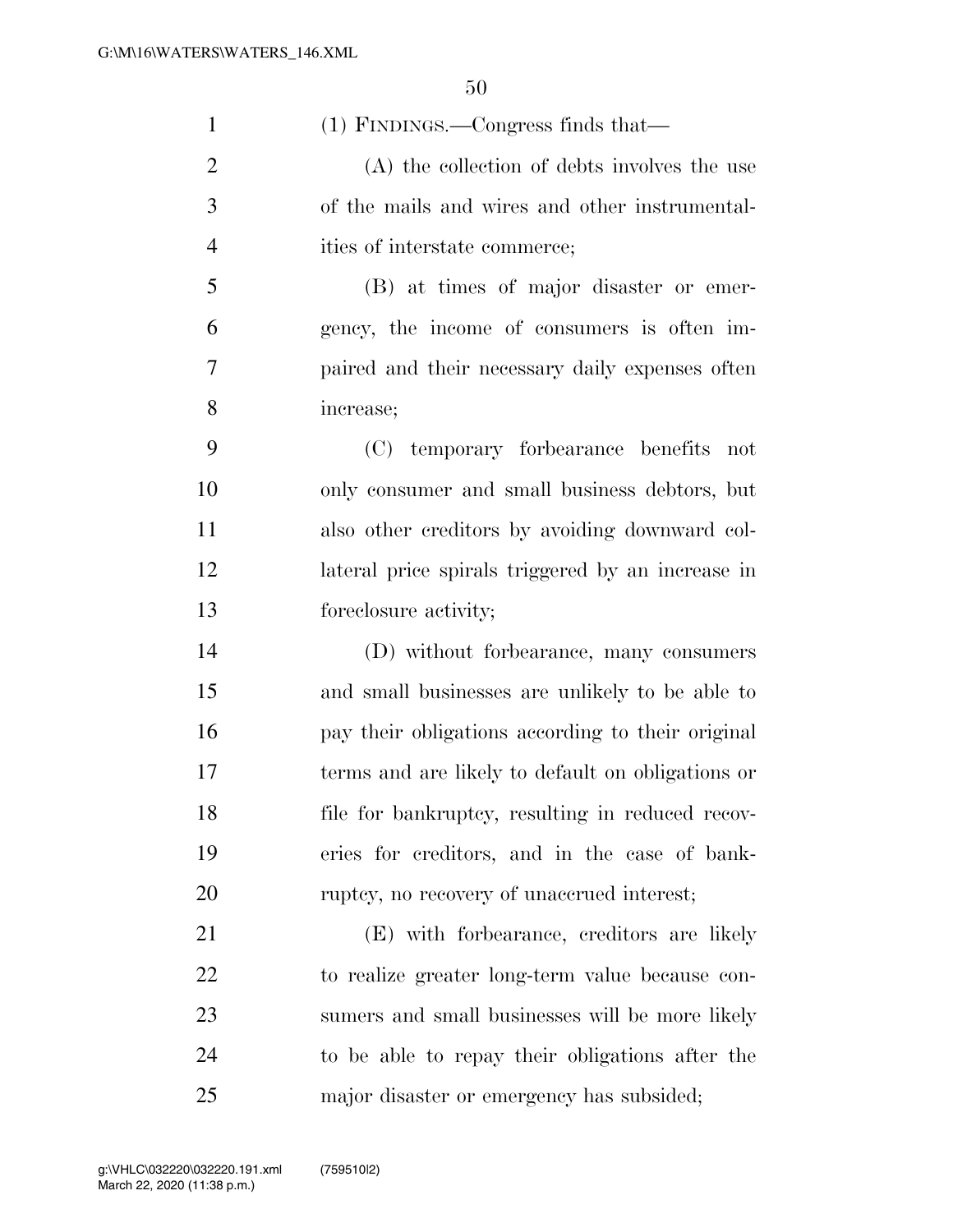(F) the legislative and administrative re- sponse to major disasters and emergencies may consist of multiple components divided among different statutes and programs; and (G) when evaluating whether property has been taken from a person without just com- pensation, a holistic evaluation of the burdens and benefits of all legislative and administrative responses, including indirect benefits from mac- roeconomic stabilization, is appropriate. (2) FURTHER FINDINGS REGARDING MORTGAGE FORBEARANCE.—Congress further finds that— (A) ensuring that consumers are able to remain in their residences reduces the disrup- tions and economic harm caused by such disas- ters and emergencies by ensuring that con- sumers are able to continue their existing em- ployment, education, childcare, and healthcare arrangements, which are often geographically- based; (B) temporary forbearance on residential mortgages is therefore critical to fostering eco-

 nomic recovery and stability in the wake of major disasters or emergencies;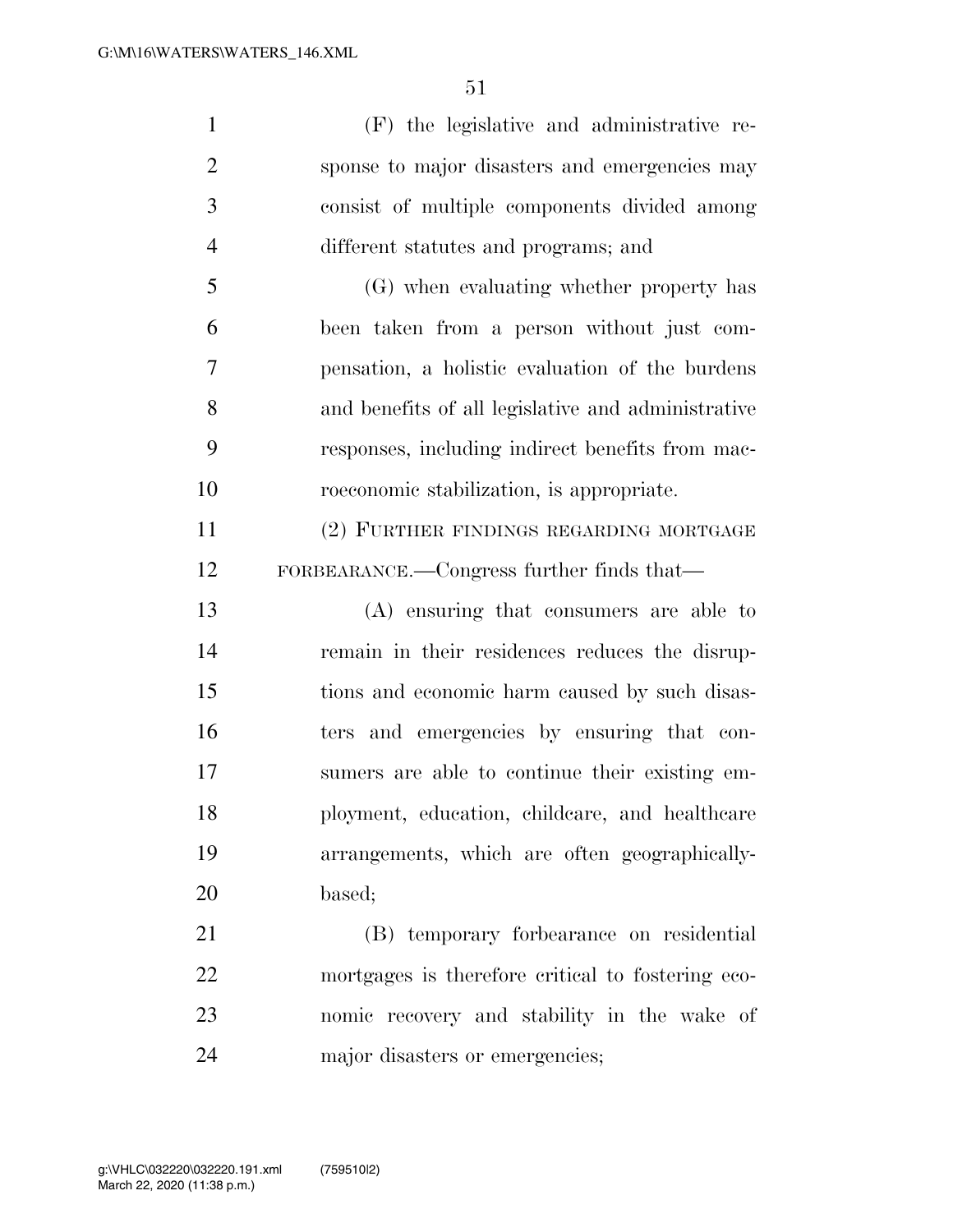(C) temporary mortgage forbearance dur-2 ing a declared disaster benefits not only mort- gagors, but also mortgagees because mortga- gors' ability to pay is likely to be restored after a disaster or emergency subsides, so forbear- ance may increase mortgagors' total recovery. Without forbearance, mortgagors are likely to default or file for bankruptcy, resulting in sig- nificant losses for mortgagees; and (D) temporary mortgage forbearance dur- ing a declared disaster also benefits the mortga- gees of other properties because housing prices are geographically and serially correlated so an increase in foreclosures can drive down the value of collateral for all mortgage lenders, fur-

16 the destabilizing the economy.

 (3) FURTHER FINDINGS REGARDING MORTGAGE SERVICERS.—Congress further finds that—

 (A) mortgage servicers are often contrac- tually obligated to advance scheduled mortgage payments to securitization investors, irrespec-22 tive of whether the servicer collects the payment 23 from the mortgagor;

 (B) mortgage servicers are often thinly capitalized and with limited capacity for engag-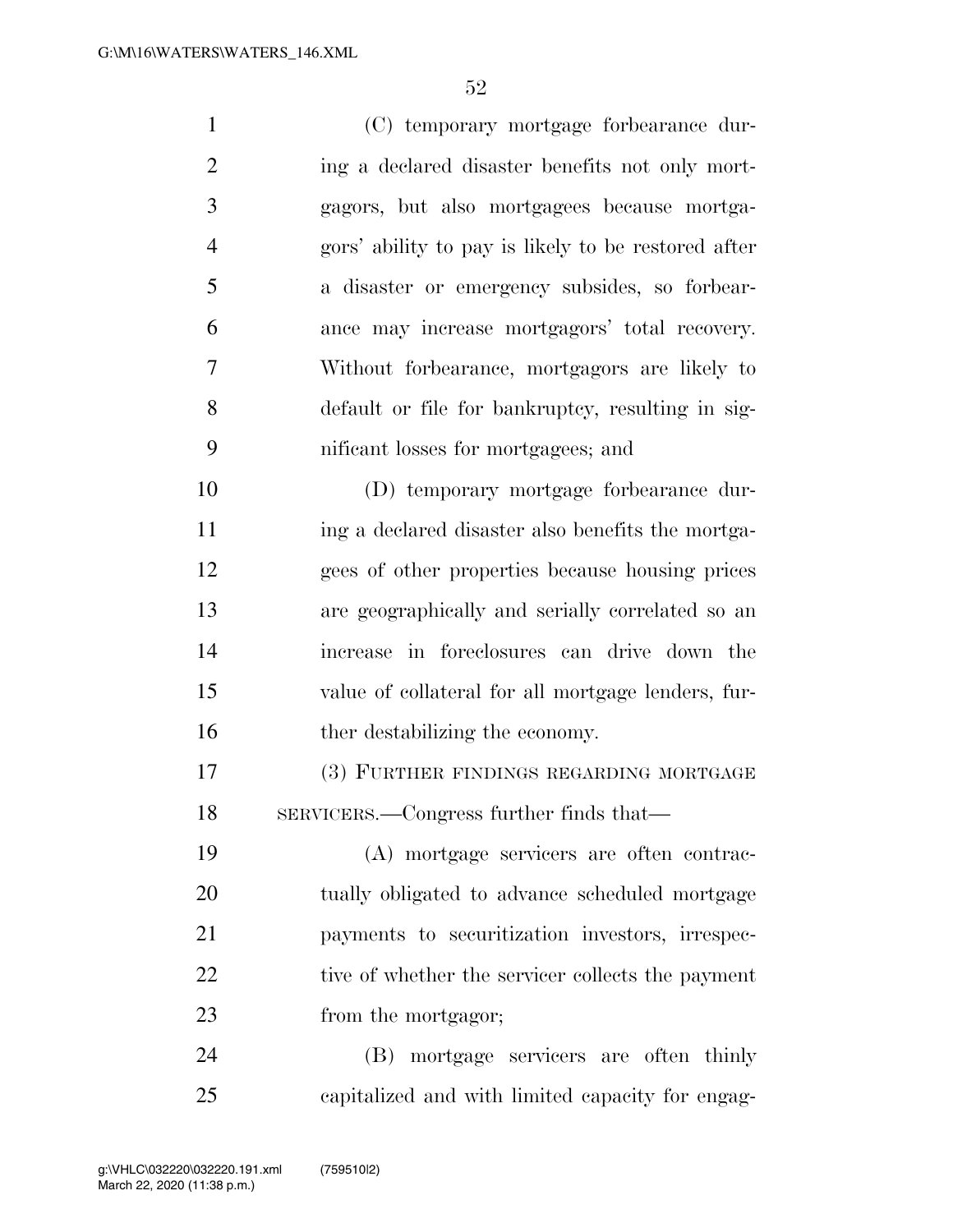| $\mathbf{1}$   | ing in large scale advancing of payments to        |
|----------------|----------------------------------------------------|
| $\overline{2}$ | securitization investors;                          |
| 3              | (C) securitization investors have long been        |
| $\overline{4}$ | aware of servicers' thin capitalization;           |
| 5              | (D) in the wake of the 2008 financial cri-         |
| 6              | sis, several servicers had difficulty obtaining    |
| 7              | sufficiently liquidity to make advances;           |
| 8              | (E) mortgage servicing is a heavily regu-          |
| 9              | lated industry;                                    |
| 10             | $(F)$ in response to the 2008 financial cri-       |
| 11             | sis, Congress created a safe harbor for mort-      |
| 12             | gage servicers that undertook loan modifica-       |
| 13             | tions;                                             |
| 14             | $(G)$ in response to the 2008 financial cri-       |
| 15             | sis, the Home Affordable Modification Program      |
| 16             | paid mortgage servicers to undertake loan          |
| 17             | modifications;                                     |
| 18             | (H) as part of the 2012 joint State-Fed-           |
| 19             | eral National Mortgage Settlement, mortgage        |
| 20             | servicers committed to undertaking loan modi-      |
| 21             | fications; and                                     |
| 22             | (I) investors in mortgage securitizations          |
| 23             | are or should be aware of servicers' thin cap-     |
| 24             | italization, liquidity constraints, the extent and |
| 25             | history of servicing regulation and therefore do   |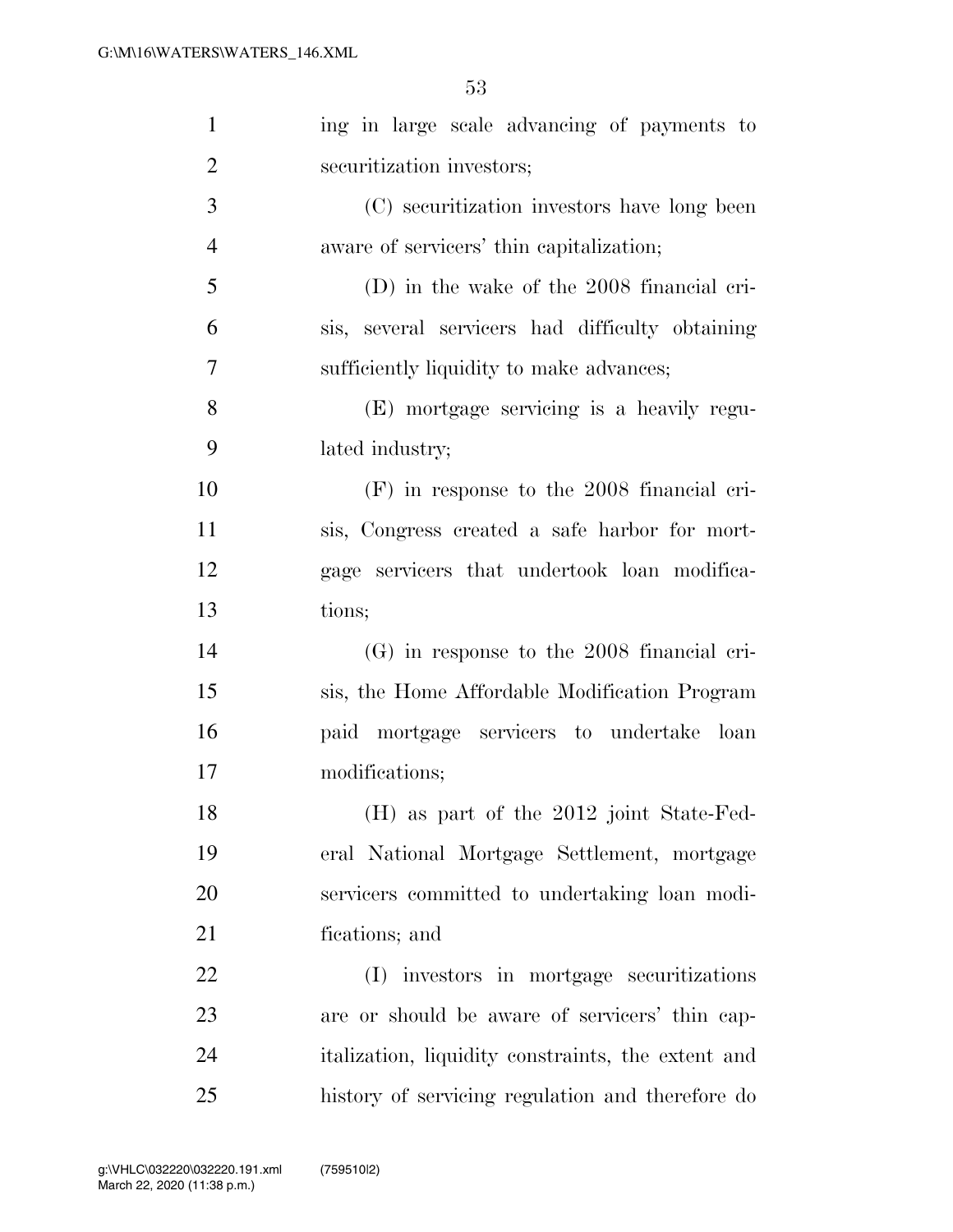| $\mathbf{1}$   | not have a reasonable expectation that the                    |
|----------------|---------------------------------------------------------------|
| $\overline{2}$ | terms of servicing contracts will be enforceable              |
| 3              | at times of national financial crisis.                        |
| $\overline{4}$ | (4) DETERMINATION.—It is the sense of the                     |
| 5              | Congress that, on the basis of the findings described         |
| 6              | under paragraphs $(1)$ , $(2)$ , and $(3)$ , the Congress de- |
| 7              | termines that the provisions of this Act are nec-             |
| 8              | essary and proper for the purpose of carrying into            |
| 9              | execution the powers of the Congress to regulate              |
| 10             | commerce among the several States and to establish            |
| 11             | uniform bankruptcy laws.                                      |
| 12             | (b) PROHIBITION ON FORECLOSURES AND REPOS-                    |
| 13             | SESSIONS DURING THE COVID-19 EMERGENCY.—                      |
| 14             | (1) PROHIBITION ON FORECLOSURES.-The                          |
| 15             | Real Estate Settlement Procedures Act of 1974 (12)            |
| 16             | U.S.C. $2601$ et seq.) is amended—                            |
| 17             | (A) in section 3 (12 U.S.C. 2602)—                            |
| 18             | (i) in paragraph $(8)$ , by striking                          |
| 19             | "and" at the end;                                             |
| 20             | (ii) in paragraph $(9)$ , by striking the                     |
| 21             | period at the end and inserting "; and";                      |
| 22             |                                                               |
|                | and                                                           |
| 23             | (iii) by adding at the end the fol-                           |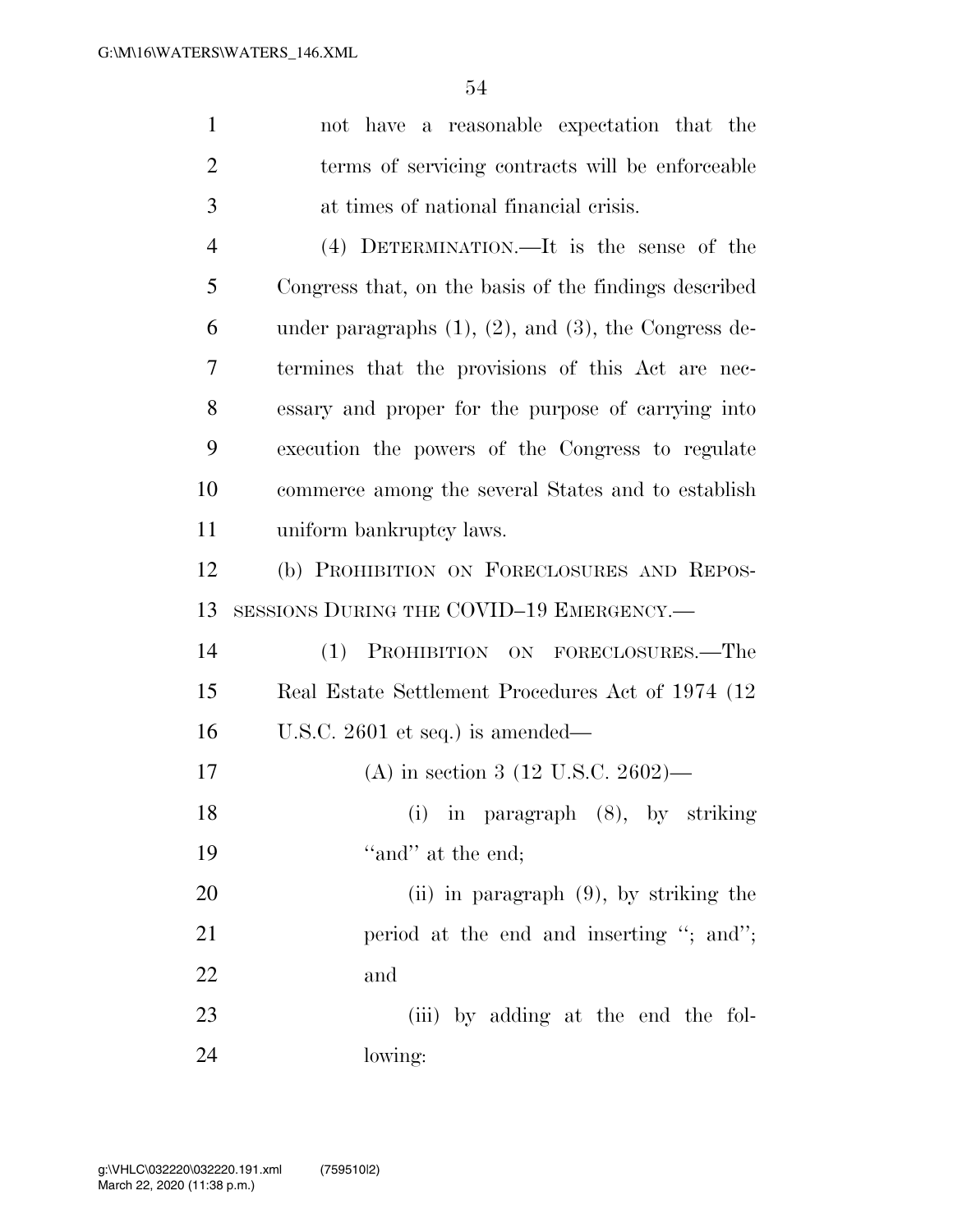| $\mathbf{1}$   | $\cdot\cdot(10)$ the term $\cdot$ COVID-19 emergency' means |
|----------------|-------------------------------------------------------------|
| $\overline{2}$ | the period that begins upon the date of the enact-          |
| 3              | ment of this Act and ends on the date of the termi-         |
| $\overline{4}$ | nation by the Federal Emergency Management                  |
| 5              | Agency of the emergency declared on March 13,               |
| 6              | 2020, by the President under the Robert T. Stafford         |
| 7              | Disaster Relief and Emergency Assistance Act (42)           |
| 8              | U.S.C. 4121 et seq.) relating to the Coronavirus            |
| 9              | Disease $2019$ (COVID-19) pandemic."; and                   |
| 10             | in section $6(k)(1)$ (12 U.S.C.<br>(B)                      |
| 11             | $2605(k)(1)$ —                                              |
| 12             | (i) in subparagraph $(D)$ , by striking                     |
| 13             | " $\alpha$ " at the end;                                    |
| 14             | (ii) by redesignating subparagraph                          |
| 15             | $(E)$ as subparagraph $(G)$ ; and                           |
| 16             | (iii) by inserting after subparagraph                       |
| 17             | (D) the following:                                          |
| 18             | "(E) commence or continue any judicial                      |
| 19             | foreclosure action or non-judicial foreclosure              |
| 20             | process or any action to evict a consumer fol-              |
| 21             | lowing a foreclosure during the COVID-19                    |
| 22             | emergency or the 180-day period following such              |
| 23             | emergency (except that such prohibition shall               |
| 24             | not apply to a mortgage secured by a dwelling               |
| 25             | that the servicer has determined after exer-                |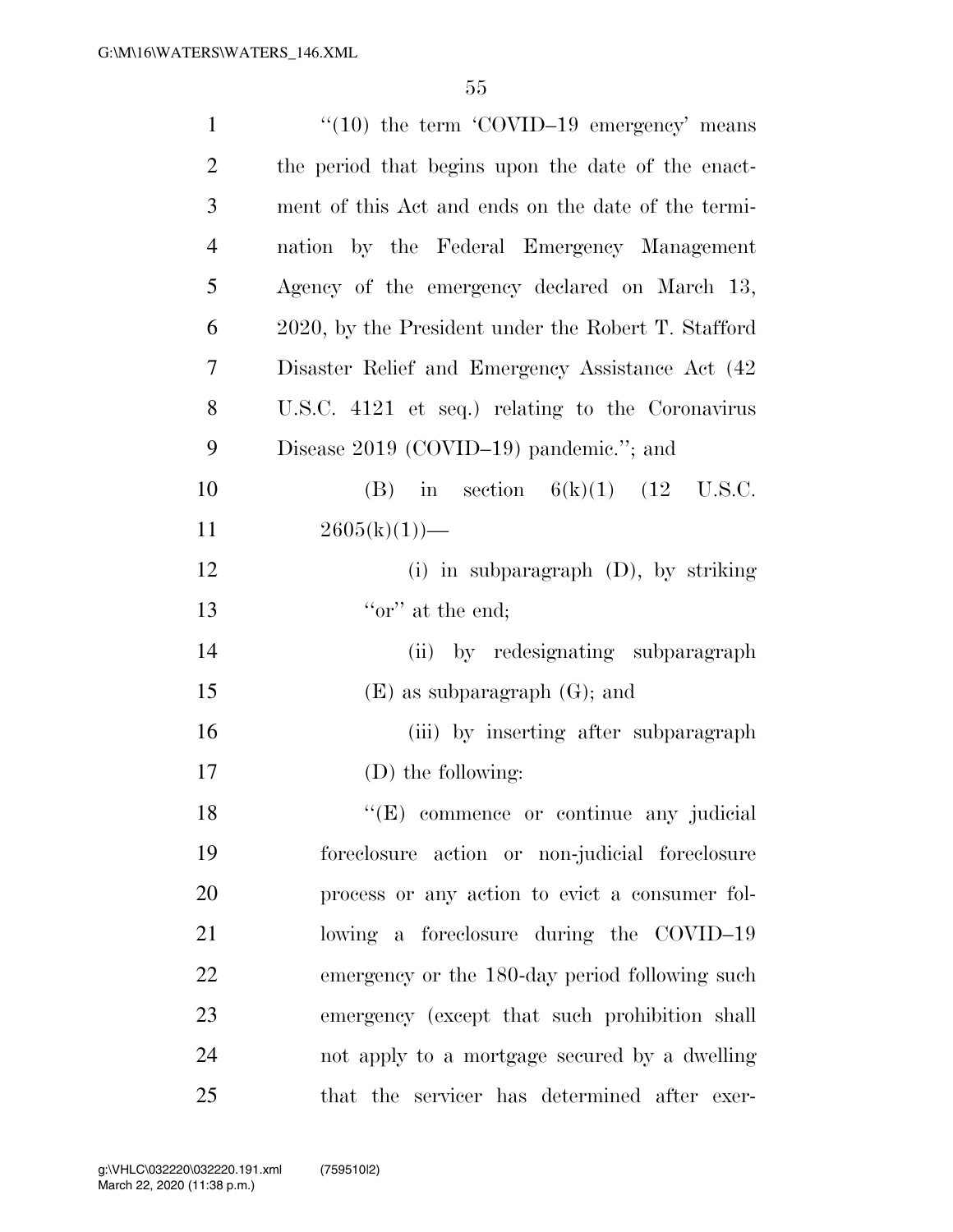cising reasonable diligence is vacant or aban-doned);

 ''(F) fail to toll the time in a foreclosure process on a property during the COVID–19 emergency or the 180-day period following such emergency (except that such prohibition shall not apply to a mortgage secured by a dwelling that the servicer has determined after exer- cising reasonable diligence is vacant or aban-doned); or''.

 (2) REPOSSESSION PROHIBITION.—During the COVID–19 emergency and for the 180-day period following such emergency, a servicer of a consumer loan secured by a manufactured home or a motor ve-hicle may not repossess such home or vehicle.

 (c) FORBEARANCE OF RESIDENTIAL MORTGAGE LOAN PAYMENTS FOR SINGLE FAMILY PROPERTIES (1– 4 UNITS).—Section 6 of the Real Estate Settlement Pro- cedures Act of 1974 (12 U.S.C. 2605) is amended by add-ing at the end the following:

21 "(n) FORBEARANCE DURING THE COVID-19 EMER-GENCY.—

23 "(1) CONSUMER RIGHT TO REQUEST A FOR-BEARANCE.—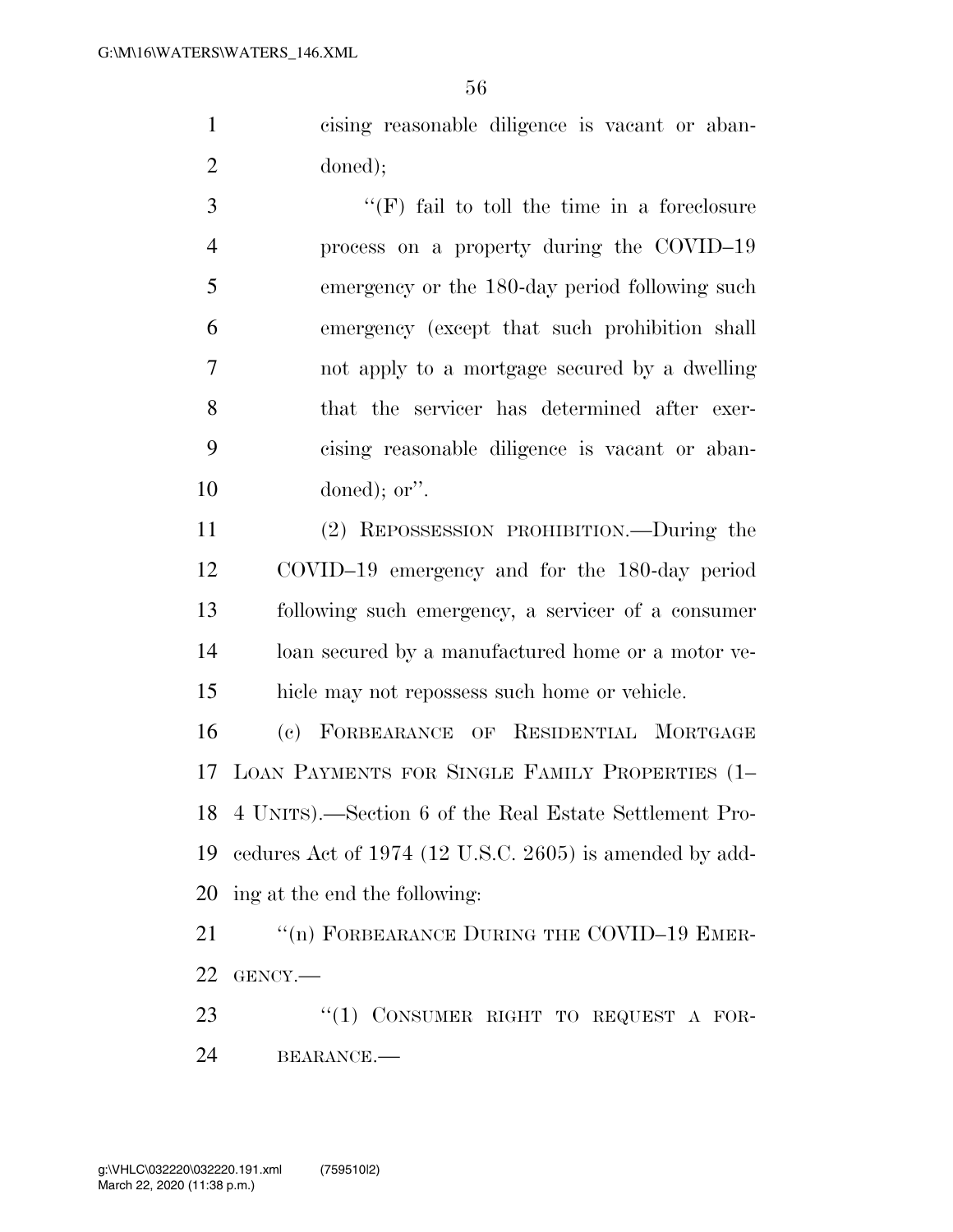| $\mathbf{1}$   | "(A) REQUEST FOR FORBEARANCE. $-A$                   |
|----------------|------------------------------------------------------|
| $\overline{2}$ | borrower experiencing a financial hardship dur-      |
| 3              | ing the COVID-19 emergency may request for-          |
| $\overline{4}$ | bearance from any mortgage obligation, regard-       |
| 5              | less of delinquency status, by submitting a re-      |
| 6              | quest to the borrower's servicer, either orally or   |
| 7              | in writing, affirming that the borrower is expe-     |
| 8              | riencing hardship during the COVID-19 emer-          |
| 9              | gency. A borrow shall not be required to provide     |
| 10             | any additional documentation to receive such         |
| 11             | forbearance.                                         |
| 12             | "(B) LENGTH OF FORBEARANCE; EXTEN-                   |
| 13             | sion.—A forbearance requested pursuant to            |
| 14             | subparagraph (A) shall be provided for a period      |
| 15             | of 180 days, and may be extended upon request        |
| 16             | of the borrower for an additional 180 days.          |
| 17             | "(C) TREATMENT OF TENANTS.—A bor-                    |
| 18             | rower receiving a forbearance under this sub-        |
| 19             | section with respect to a mortgage secured by        |
| 20             | a dwelling that has tenants, whether or not the      |
| 21             | borrower also lives in the dwelling, shall provide   |
| 22             | the tenants with rent relief for a period not less   |
| 23             | than the period covered by the forbearance.          |
| 24             | AUTOMATIC FORBEARANCE<br>(2)<br><b>FOR</b><br>DELIN- |

QUENT BORROWERS.—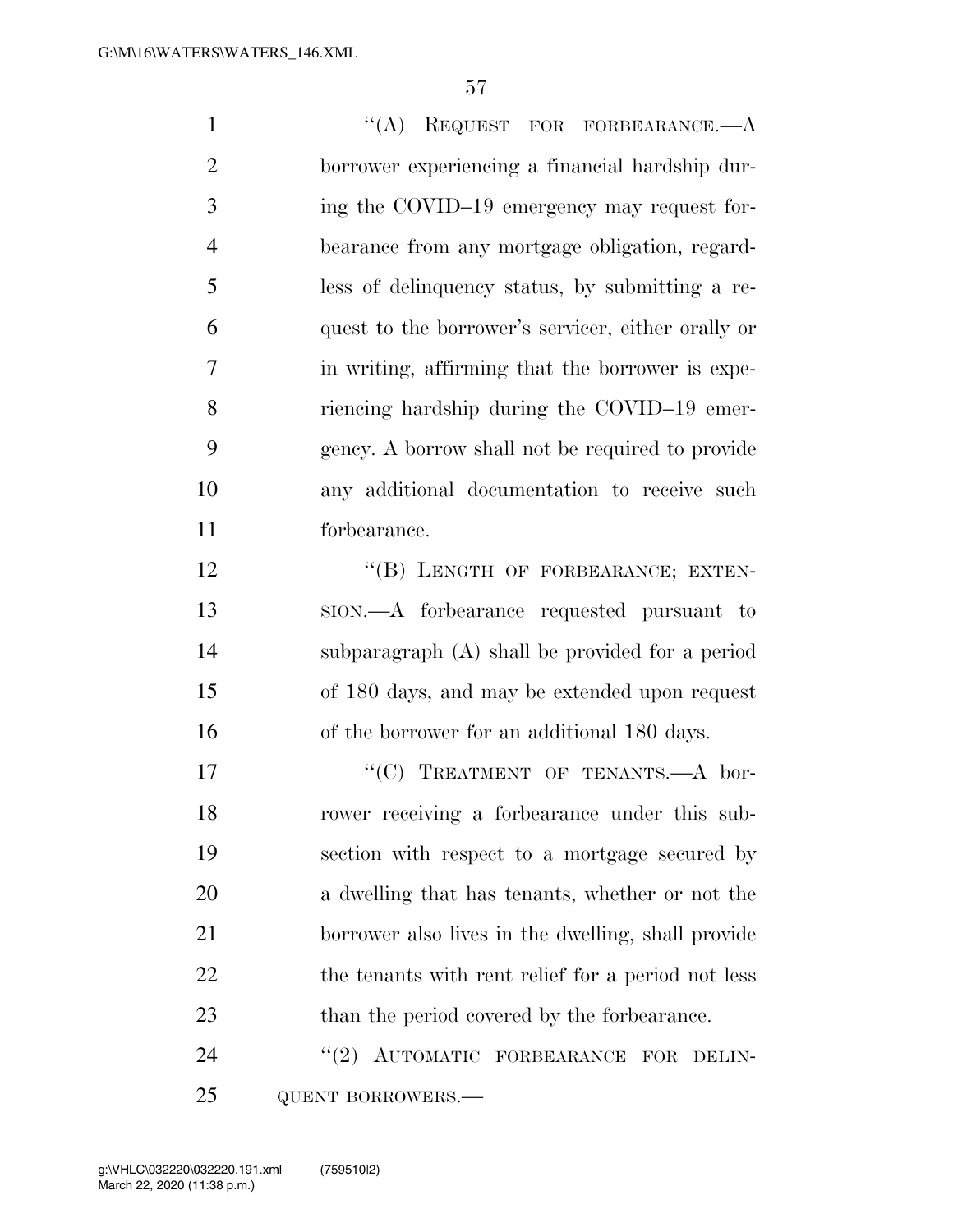1 ''(A) In GENERAL.—Notwithstanding any other law governing forbearance relief, during the COVID–19 emergency, any borrower who is or becomes 60 days or more delinquent on a mortgage obligation shall automatically be granted a 180-day forbearance, which may be extended upon request of the borrower for an additional 180 days. Such a borrower may elect to continue making regular payments by noti- fying the servicer of the mortgage obligation of 11 such election.

12 "(B) NOTICE TO BORROWER.—The servicer of a mortgage obligation placed in for- bearance pursuant to subparagraph (A) shall provide the borrower written notification of the forbearance and its duration as well as informa- tion about available loss mitigation options and the right to end the forbearance and resume making regular payments.

20 "(C) TREATMENT OF PAYMENTS DURING FORBEARANCE.—Any payments made by the borrower during the forbearance period shall be credited to the borrower's account in accord- ance with section 129F of the Truth in Lending Act (15 U.S.C. 1639f) or as the borrower may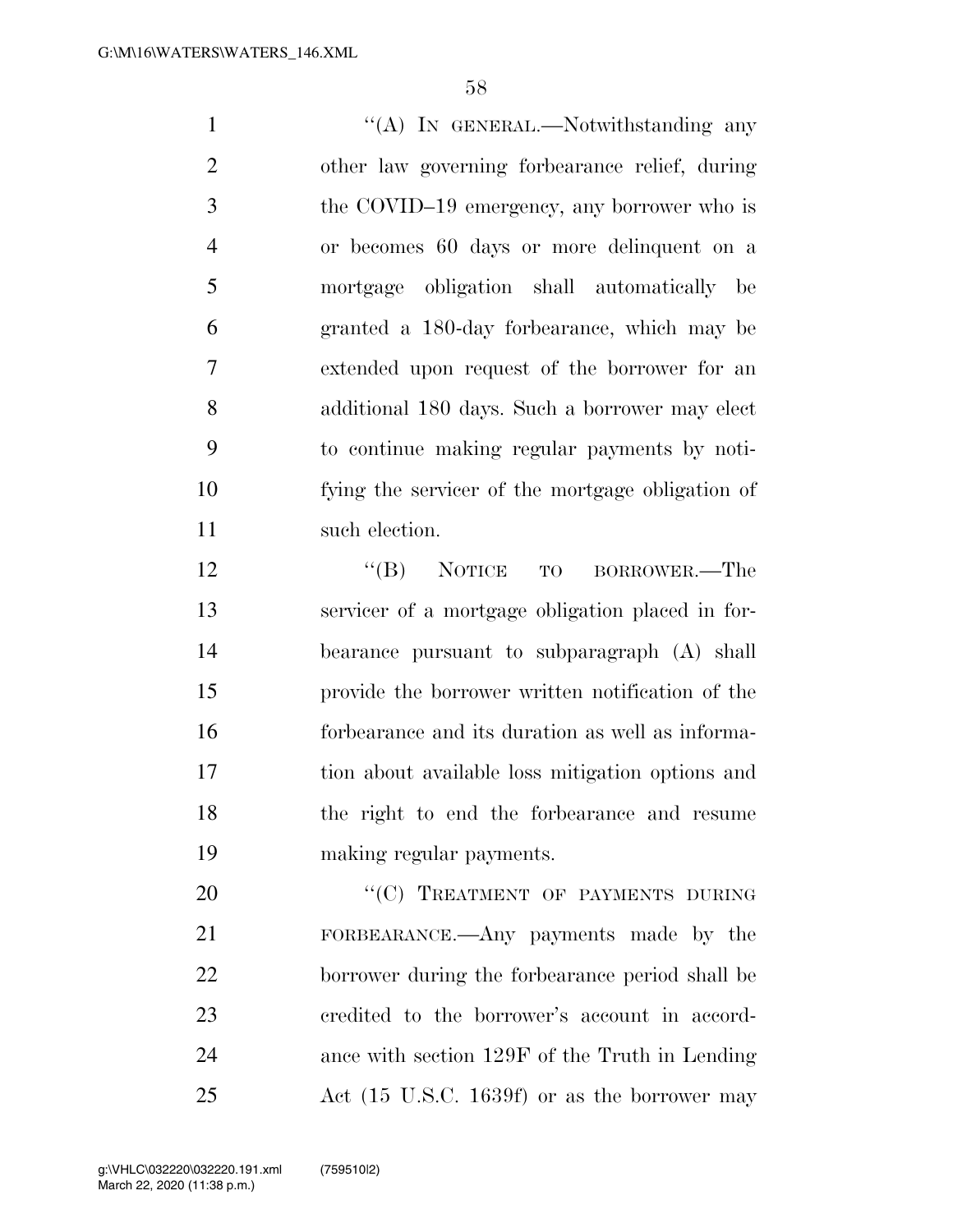| $\mathbf{1}$   | otherwise instruct that is consistent with the |
|----------------|------------------------------------------------|
| $\overline{2}$ | terms of the mortgage loan contract.           |
| 3              | "(3) REQUIREMENTS FOR SERVICERS.-              |
| $\overline{4}$ | $\lq\lq$ (A) NOTIFICATION.—                    |
| 5              | "(i) IN GENERAL.—Each servicer of a            |
| 6              | federally related mortgage loan shall notify   |
| 7              | the borrower of their right to request for-    |
| 8              | bearance under paragraph $(1)$ —               |
| 9              | "(I) not later than $14$ days after            |
| 10             | the date of enactment of this sub-             |
| 11             | section; and                                   |
| 12             | "(II) until the end of $\rm COVID-19$          |
| 13             | emergency-                                     |
| 14             | "(aa) on each periodic state-                  |
| 15             | ment provided to the borrower;                 |
| 16             | and                                            |
| 17             | "(bb) in any oral or written                   |
| 18             | communication by the servicer                  |
| 19             | with or to the borrower.                       |
| 20             | "(ii) MANNER OF NOTIFICATION.-                 |
| 21             | "(I) WRITTEN NOTIFICATION.-                    |
| 22             | written notification required<br>Any           |
| 23             | under this section—                            |
| 24             | $\cdot$ (aa) shall be provided—                |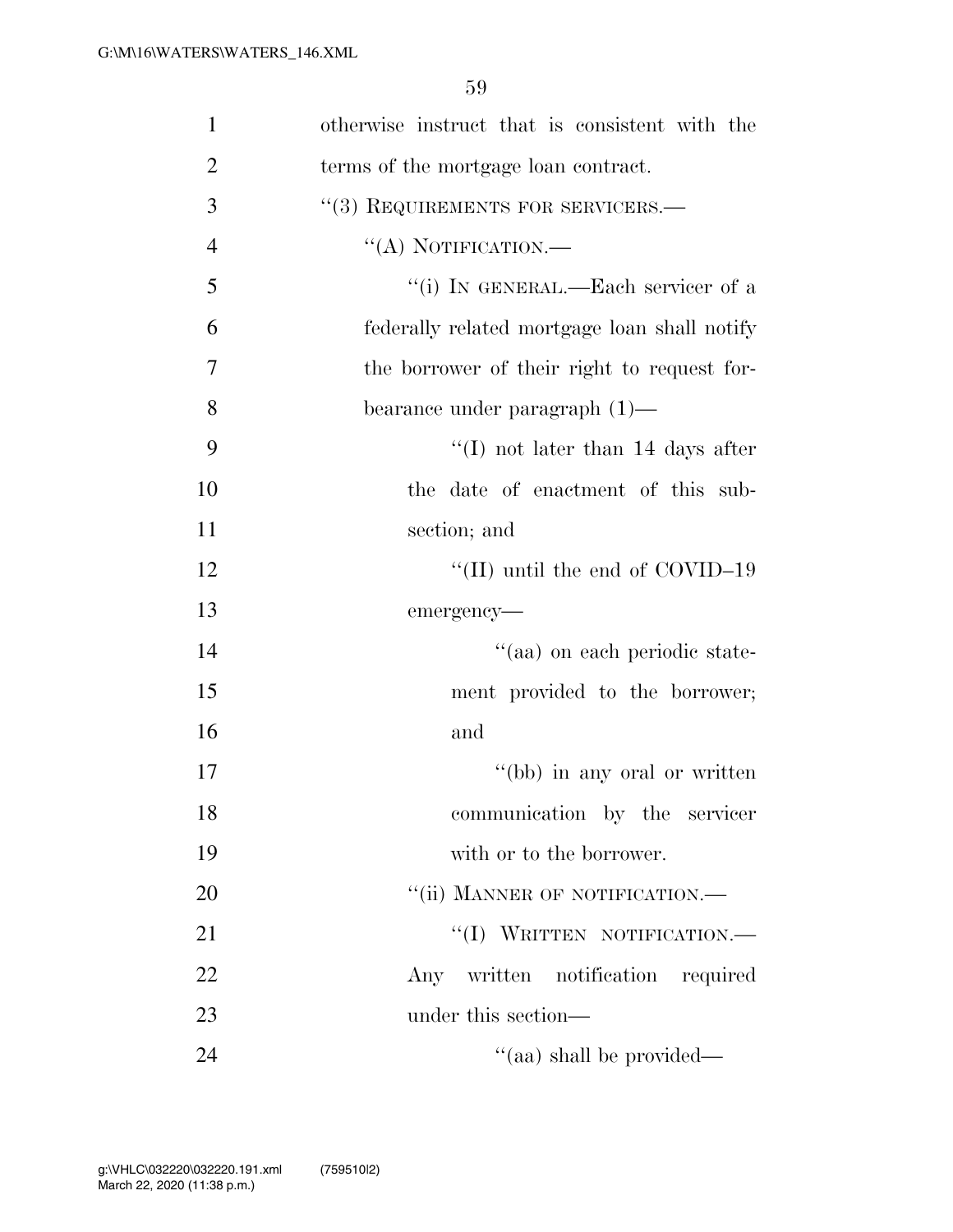| $\mathbf{1}$   | $\lq\lq$ (AA) in English and         |
|----------------|--------------------------------------|
| $\overline{2}$ | Spanish and in any addi-             |
| 3              | tional languages in which            |
| $\overline{4}$ | the servicer communicates,           |
| 5              | including the language in            |
| 6              | which the loan was nego-             |
| $\tau$         | tiated, to the extent known          |
| 8              | by the servicer; and                 |
| 9              | "(BB) at least as clear-             |
| 10             | ly and conspicuously as the          |
| 11             | most clear and conspicuous           |
| 12             | disclosure on the document;          |
| 13             | "(bb) shall include the noti-        |
| 14             | fication of the availability of lan- |
| 15             | guage assistance and housing         |
| 16             | counseling produced by the Fed-      |
| 17             | eral Housing Finance Agency          |
| 18             | under subsection $(o)$ ; and         |
| 19             | "(cc) may be provided by             |
| 20             | first-class mail or electronically,  |
| 21             | if the borrower has otherwise        |
| 22             | consented to electronic commu-       |
| 23             | nication with the servicer and has   |
| 24             | not revoked such consent.            |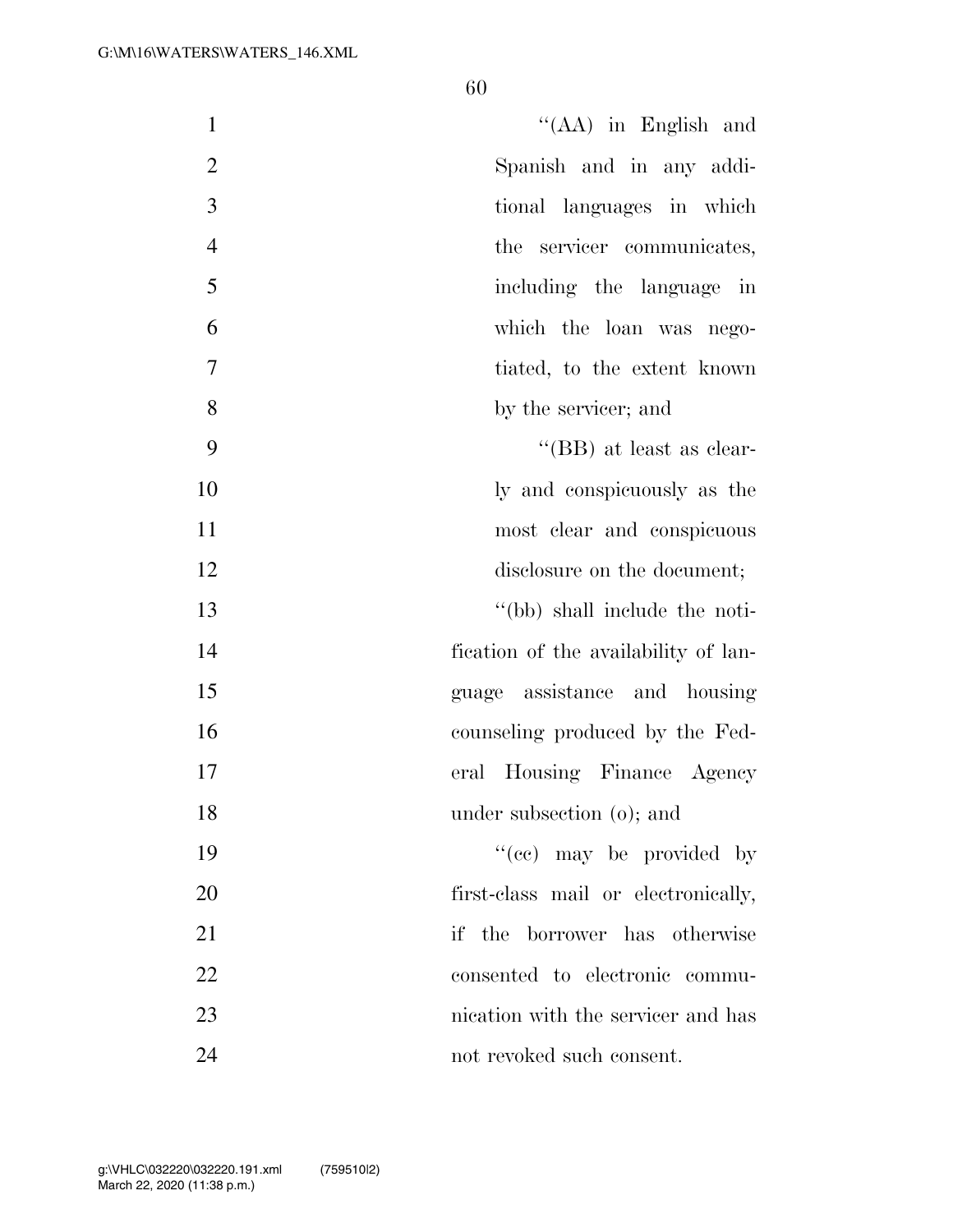$\text{``(II)}$  Oral NOTIFICATION.—Any oral notification required under clause (i) shall be provided in the language the servicer otherwise uses to commu- nicate with the borrower. 6 "(III) WRITTEN TRANS-

 LATIONS.—In providing written notifi- cations in languages other than English under subclause (I), a servicer may rely on written trans-11 lations developed by the Federal Housing Finance Agency or the Bu-reau.

14 "(B) OTHER REQUIREMENTS.—

 ''(i) FORBEARANCE REQUIRED.— Upon receiving a request for forbearance from a consumer under paragraph (1) or placing a borrower in automatic forbear- ance under paragraph (2), a servicer shall provide the forbearance for not less than 180 days, and an additional 180 days at 22 the request of the borrower, provided that the borrower will have the option to dis-continue the forbearance at any time.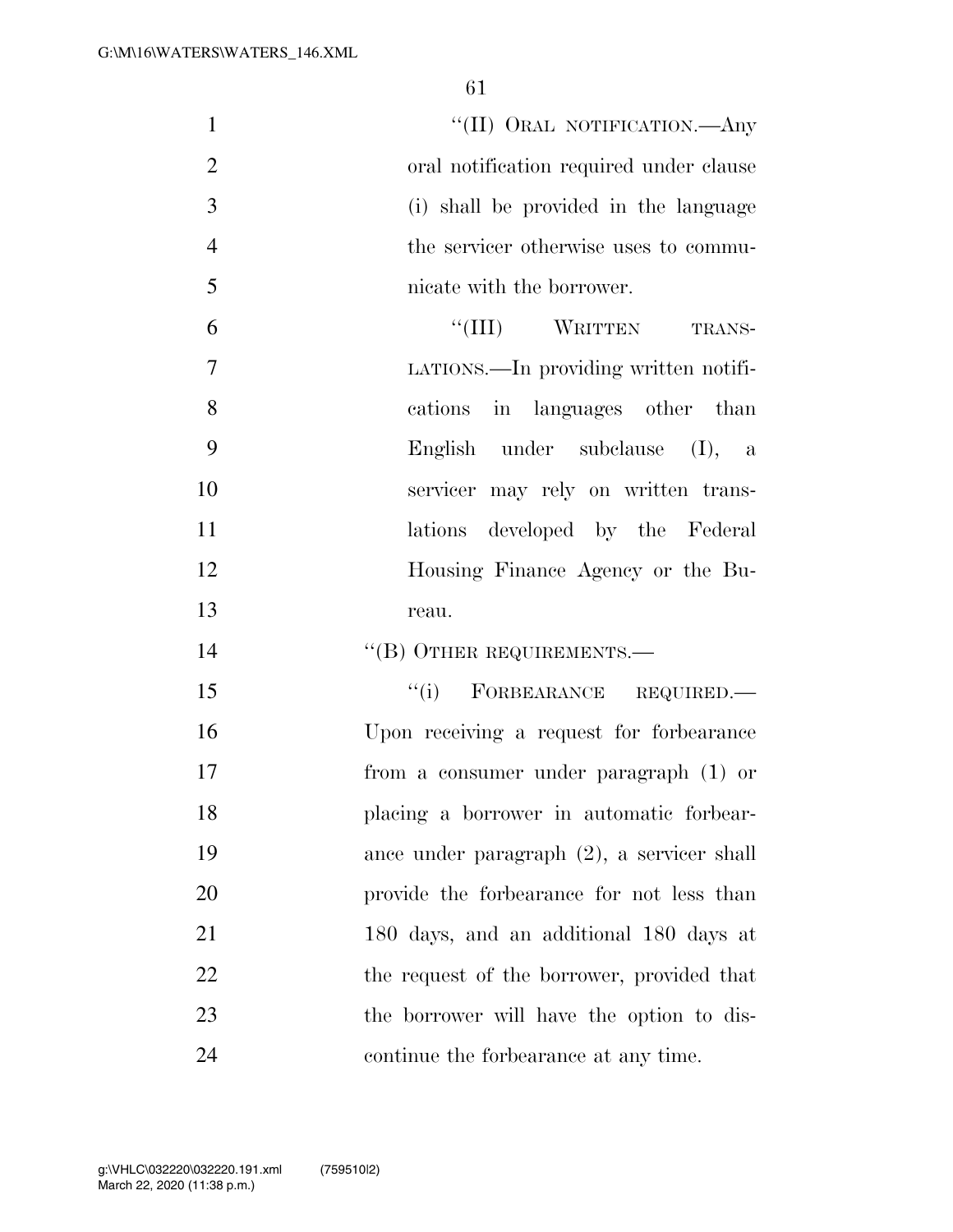| $\mathbf{1}$   | "(ii) PROHIBITION ON FEES, PEN-               |
|----------------|-----------------------------------------------|
| $\overline{2}$ | ALTIES, AND INTEREST.—During the pe-          |
| 3              | riod of a forbearance under this sub-         |
| $\overline{4}$ | section, no fees, penalties or additional in- |
| 5              | terest beyond the amounts scheduled or        |
| 6              | calculated as if the borrower made all con-   |
| 7              | tractual payments on time and in full         |
| 8              | under the terms of the mortgage contract      |
| 9              | in effect at the time the borrower enters     |
| 10             | into the forbearance shall accrue.            |
| 11             | "(iii) TREATMENT OF ESCROW PAY-               |
| 12             | MENTS.—If a borrower in forbearance           |
| 13             | under this subsection is required to make     |
| 14             | payments to an escrow account, the            |
| 15             | servicer shall pay or advance the escrow      |
| 16             | disbursements in a timely manner (defined     |
| 17             | as on or before the deadline to avoid a       |
| 18             | penalty), regardless of the status of the     |
| 19             | borrower's payments. The servicer may col-    |
| 20             | lect any resulting escrow shortage or defi-   |
| 21             | ciency from the borrower after the forbear-   |
| 22             | ance period ends, in a lump sum payment,      |
| 23             | spread over 60 months, or capitalized into    |
| 24             | the loan, at the borrower's election.".       |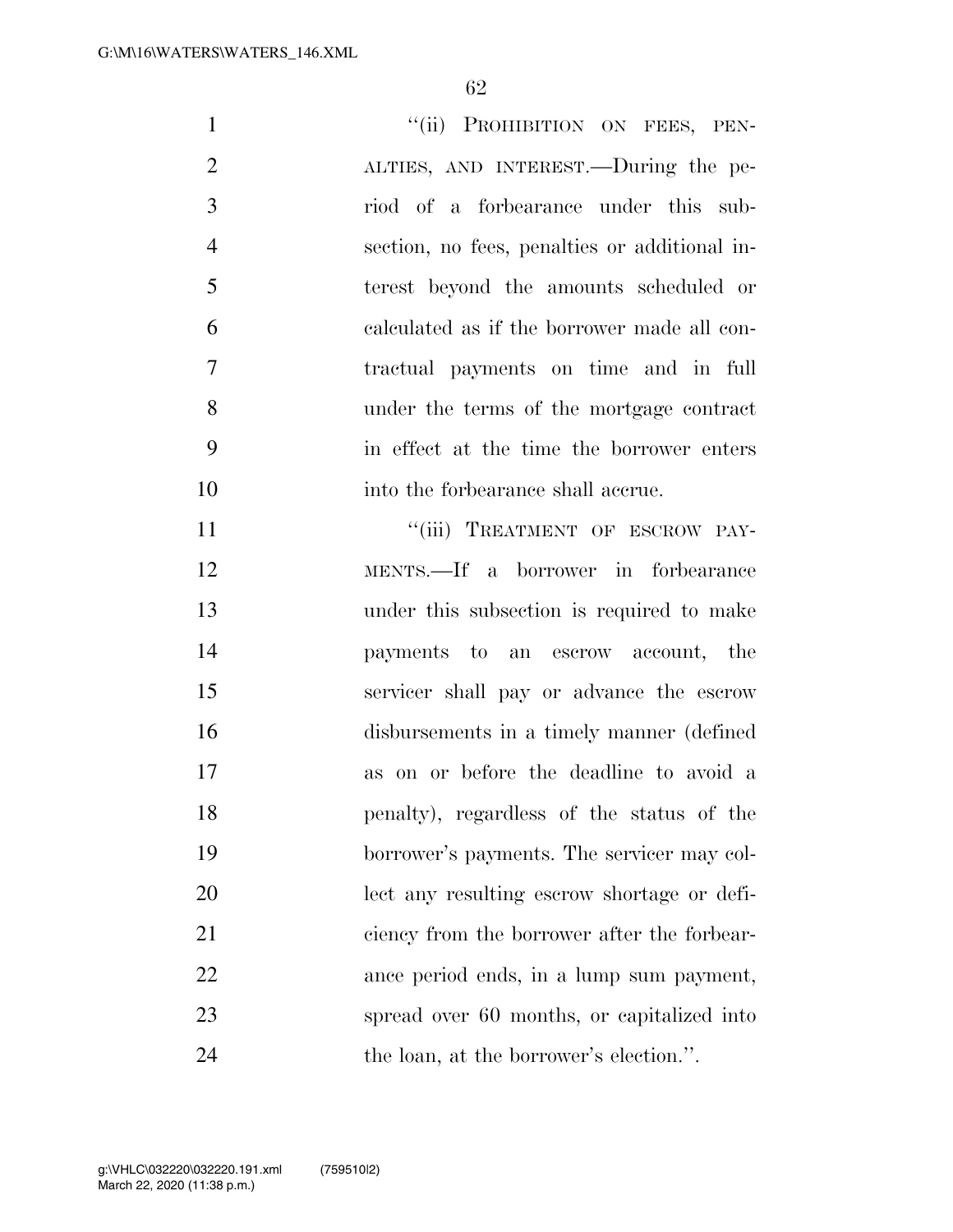(d) NOTIFICATION OF LANGUAGE ASSISTANCE AND HOUSING COUNSELING.—Section 6 of the Real Estate Settlement Procedures Act of 1974 (12 U.S.C. 2605), as amended by subsection (c), is further amended by adding at the end the following:

 ''(o) NOTIFICATION OF LANGUAGE ASSISTANCE AND HOUSING COUNSELING.—

8 "(1) IN GENERAL.—The Federal Housing Fi- nance Agency shall, within 30 days of the date of enactment of this Act, make available a document providing notice of the availability of language as- sistance and housing counseling in substantially the same form, and in at least the same languages, as the existing Language Translation Disclosure.

 ''(2) MINIMUM REQUIREMENT.—The document described under subsection (a) shall include the no- tice in at least all the languages for which Federal Housing Finance Agency currently has translations on its existing Language Translation Disclosure available.

21 "(3) PROVISION TO SERVICERS.—The Federal Housing Finance Agency shall make this document available to servicers to fulfill their requirements under subsection (n).''.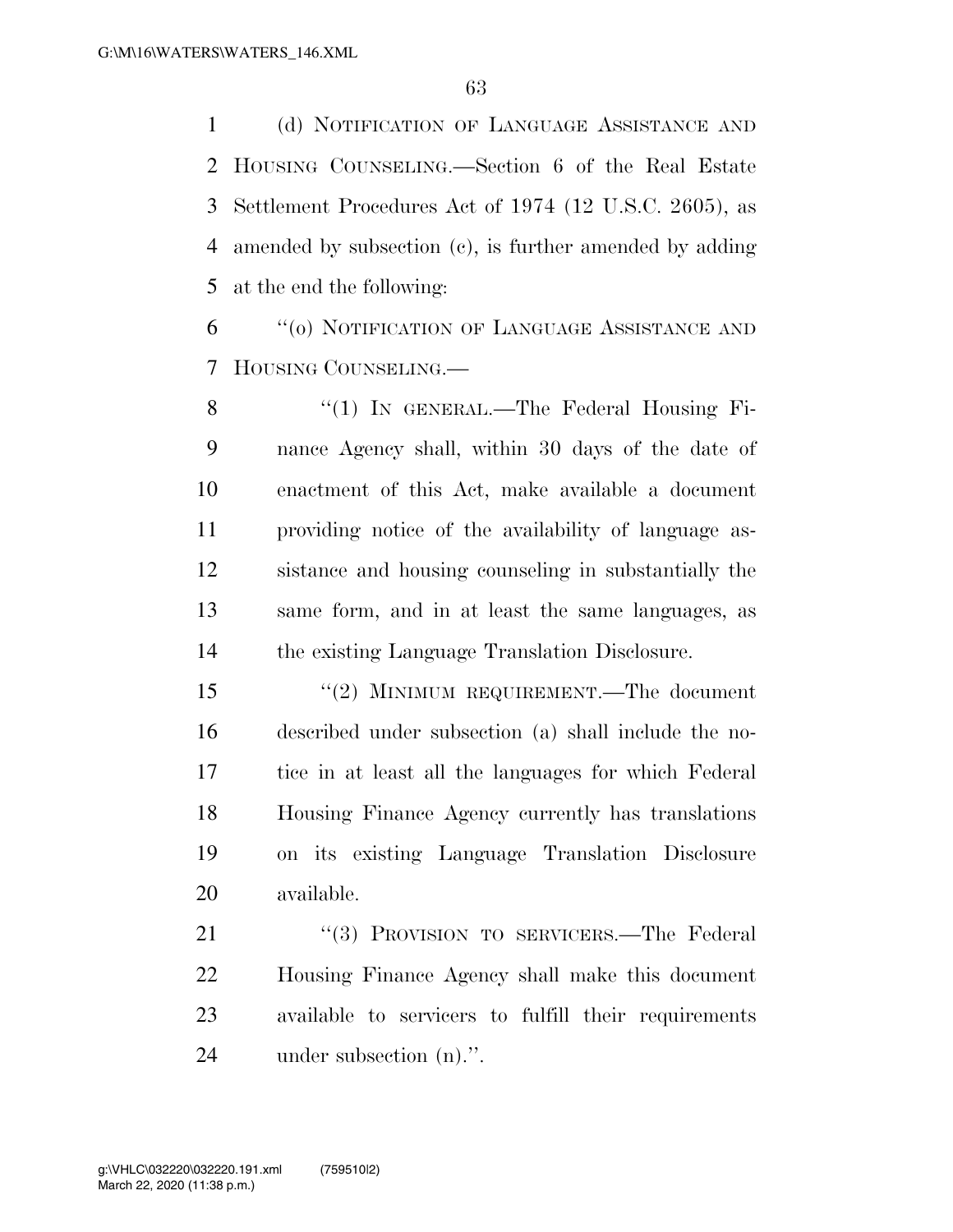| $\mathbf{1}$   | (e) UNITED STATES DEPARTMENT OF AGRICULTURE            |
|----------------|--------------------------------------------------------|
| $\overline{2}$ | DIRECT LOAN PROGRAM.—Section 505 of the Housing        |
| 3              | Act of 1949 (42 U.S.C. 1475) is amended—               |
| $\overline{4}$ | $(1)$ by redesignating subsection $(b)$ as sub-        |
| 5              | section $(c)$ ; and                                    |
| 6              | $(2)$ by inserting after subsection (a) the fol-       |
| 7              | lowing:                                                |
| 8              | "(b) LOAN MODIFICATION.-                               |
| 9              | "(1) IN GENERAL.—The Secretary shall imple-            |
| 10             | ment a loan modification program to modify the         |
| 11             | terms of outstanding loans for borrowers who face      |
| 12             | financial hardship.                                    |
| 13             | $(2)$ AFFORDABLE PAYMENTS.—The<br>$\rm Sec-$           |
| 14             | retary's loan modification program under paragraph     |
| 15             | (1) shall be designed so as to provide affordable pay- |
| 16             | ments for borrowers. In defining 'affordable pay-      |
| 17             | ments' the Secretary shall consult definitions of af-  |
| 18             | fordability promulgated by the Federal Housing Fi-     |
| 19             | nance Authority, the Department of Housing and         |
| 20             | Urban Development, and the Bureau of Consumer          |
| 21             | Financial Protection.                                  |
| 22             | "(3) ADDITIONAL PROGRAM REQUIREMENTS.—                 |
| 23             | The Secretary's loan modification program under        |
| 24             | paragraph (1) shall allow for measures including ex-   |

tension of the remaining loan term to up to 480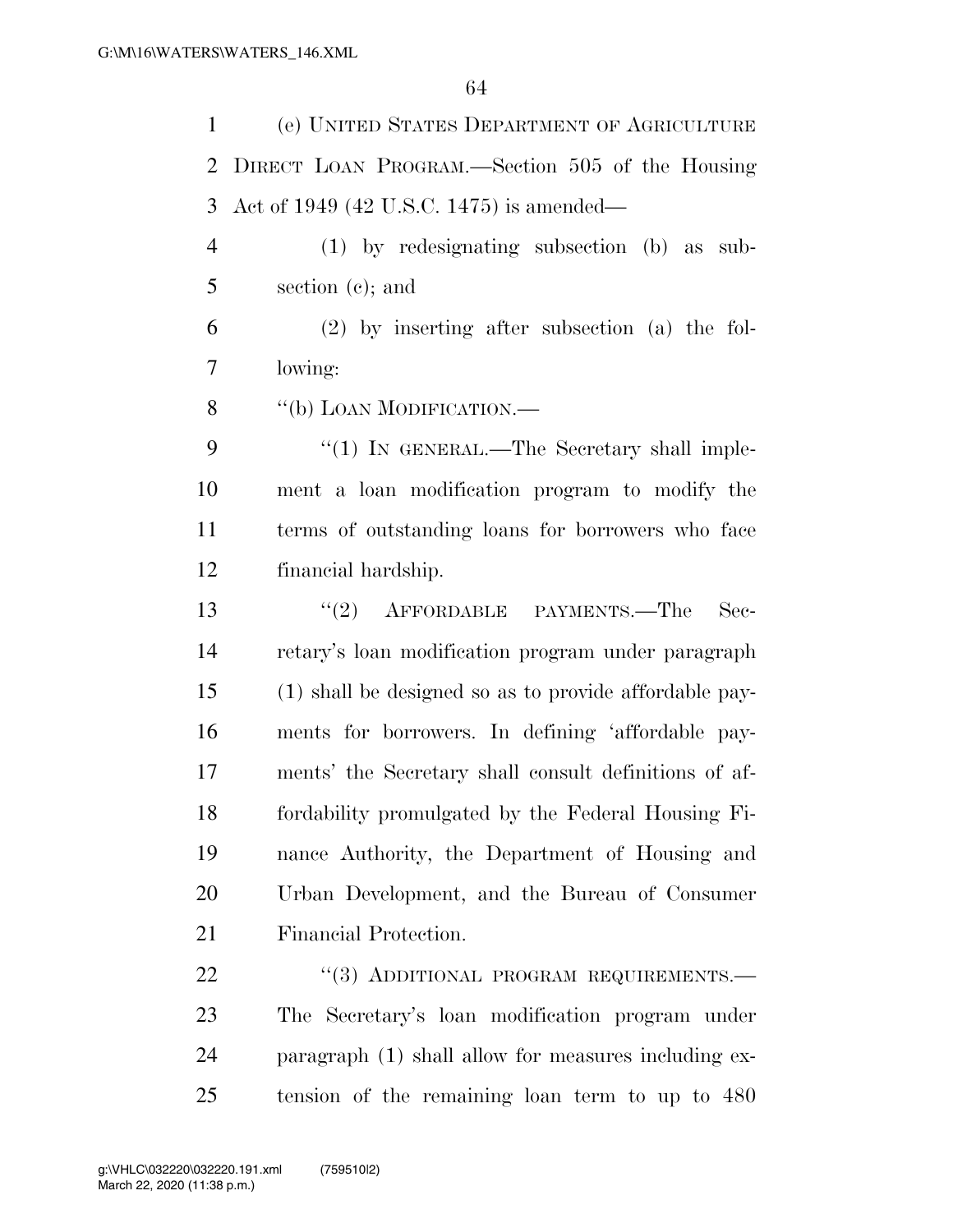months and a reduction in interest rate to the mar- ket interest rate as defined by regulations of the Secretary. The modification program shall be avail- able for borrowers in a moratorium and for bor- rowers not already in a moratorium who qualify under the terms established by the Secretary. The Secretary may also establish reasonable additional measures for providing affordable loan modifications to borrowers'';

 (3) in subsection (c), as so redesignated, by adding at the end the following: ''Acceleration of the promissory note and initiation of foreclosure pro- ceedings shall not terminate a borrower's eligibility for a moratorium, loan reamortization, special serv-icing, or other foreclosure alternative.''; and

(4) by adding at the end the following:

 ''(d) REQUIREMENT.—The Secretary shall comply 18 with subsection  $(k)(1)$ ,  $(n)$ , and  $(o)$  of section 6 of the Real Estate Settlement Procedures Act of 1974 with re-spect to any single-family loans it holds or services.''.

 (f) FORBEARANCE OF RESIDENTIAL MORTGAGE LOAN PAYMENTS FOR MULTIFAMILY PROPERTIES (5+ UNITS).—

24 (1) IN GENERAL.—During the COVID-19 emergency, a multifamily borrower experiencing a fi-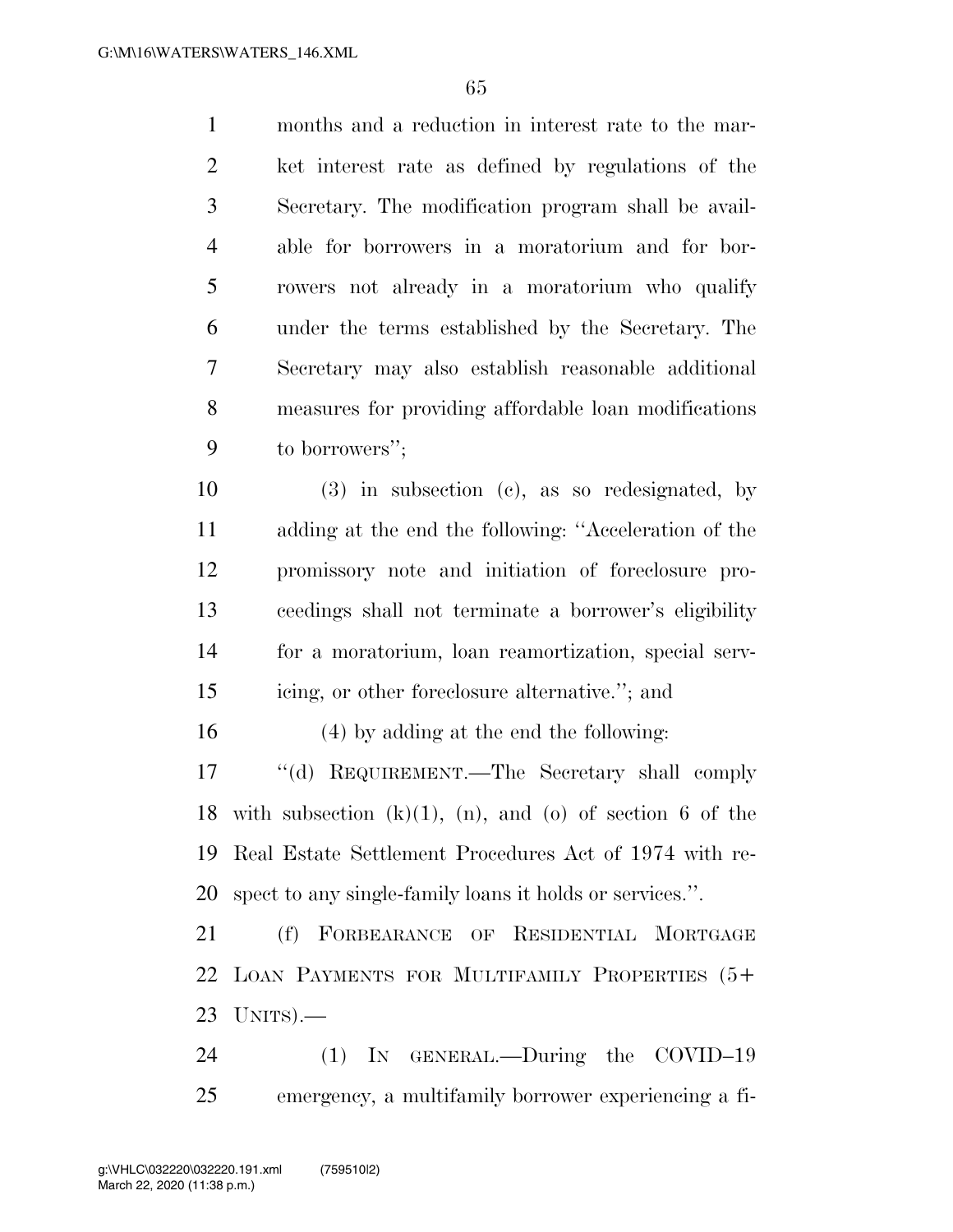| $\mathbf{1}$   | nancial hardship due, directly or indirectly, to the   |
|----------------|--------------------------------------------------------|
| $\overline{2}$ | COVID-19 emergency may request a forbearance           |
| 3              | under the terms set forth in this section.             |
| $\overline{4}$ | (2) REQUEST FOR RELIEF.—A multifamily bor-             |
| 5              | rower may submit a request for forbearance under       |
| 6              | paragraph (1) to the borrower's servicer, either oral- |
| 7              | ly or in writing, affirming that the multifamily bor-  |
| 8              | rower is experiencing hardship during the COVID-       |
| 9              | 19 emergency.                                          |
| 10             | (3) FORBEARANCE PERIOD.—                               |
| 11             | (A) IN GENERAL.—Upon receipt of an oral                |
| 12             | or written request for forbearance from a multi-       |
| 13             | family borrower, a servicer shall—                     |
| 14             | (i) document the financial hardship;                   |
| 15             | (ii) provide the forbearance for not                   |
| 16             | less than 180 days; and                                |
| 17             | (iii) provide the forbearance for an ad-               |
| 18             | ditional 180 days upon the request of the              |
| 19             | borrower at least 30 days prior to the end             |
| 20             | of the forbearance period described under              |
| 21             | subparagraph $(A)$ .                                   |
| 22             | (B) RIGHT TO DISCONTINUE.—A multi-                     |
| 23             | family borrower shall have the option to dis-          |
| 24             | continue the forbearance at any time.                  |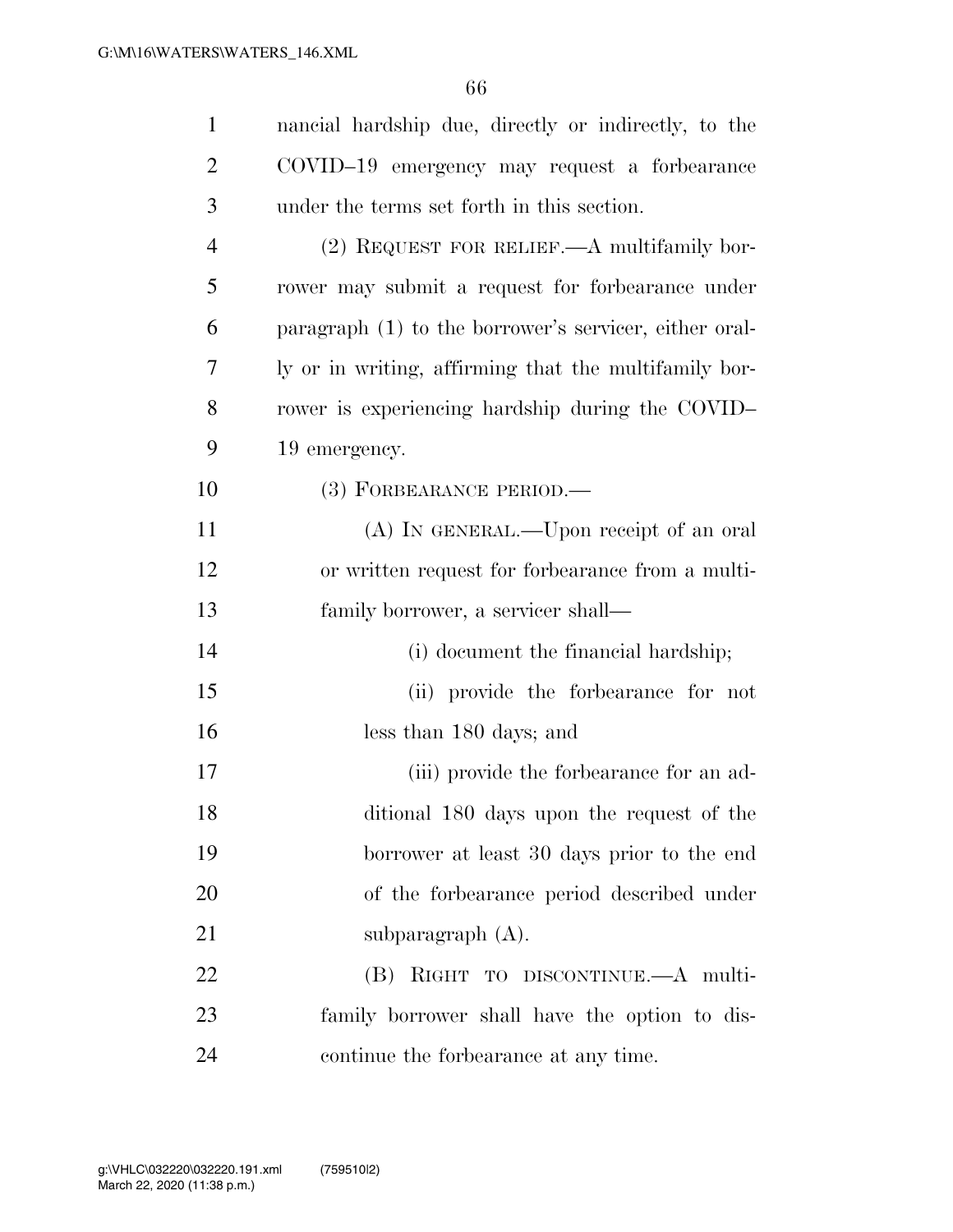| $\mathbf{1}$   | (4) RENTER PROTECTIONS.—During the term               |
|----------------|-------------------------------------------------------|
| $\overline{2}$ | of a forbearance under this section, a multifamily    |
| 3              | borrower may not—                                     |
| $\overline{4}$ | $(A)$ evict a tenant for nonpayment of rent;          |
| 5              | <b>or</b>                                             |
| 6              | (B) apply or accrue any fees or other pen-            |
| 7              | alties on renters for nonpayment of rent.             |
| 8              | (5) OBLIGATION TO BRING THE LOAN CUR-                 |
| 9              | RENT.—A multifamily borrower shall bring a loan       |
| 10             | placed in forbearance under this section current      |
| 11             | within the earlier of—                                |
| 12             | $(A)$ 12 months after the conclusion of the           |
| 13             | forbearance period; or                                |
| 14             | (B) receipt of any business interruption in-          |
| 15             | surance proceeds by the multifamily borrower.         |
| 16             | $(6)$ DEFINITION.—For the purposes of this sub-       |
| 17             | section, the term "multifamily borrower" means a      |
| 18             | borrower of a residential mortgage loan that is se-   |
| 19             | cured by a lien against a property comprising five or |
| 20             | more dwelling units.                                  |
| 21             | (g) FEDERAL RESERVE CREDIT FACILITY<br>${\rm FOR}$    |
| 22             | MORTGAGE SERVICERS.-                                  |
| 23             | (1) IN GENERAL.—The Board of Governors of             |
| 24             | the Federal Reserve System and the Secretary of the   |
| 25             | Treasury, pursuant to the authority granted under     |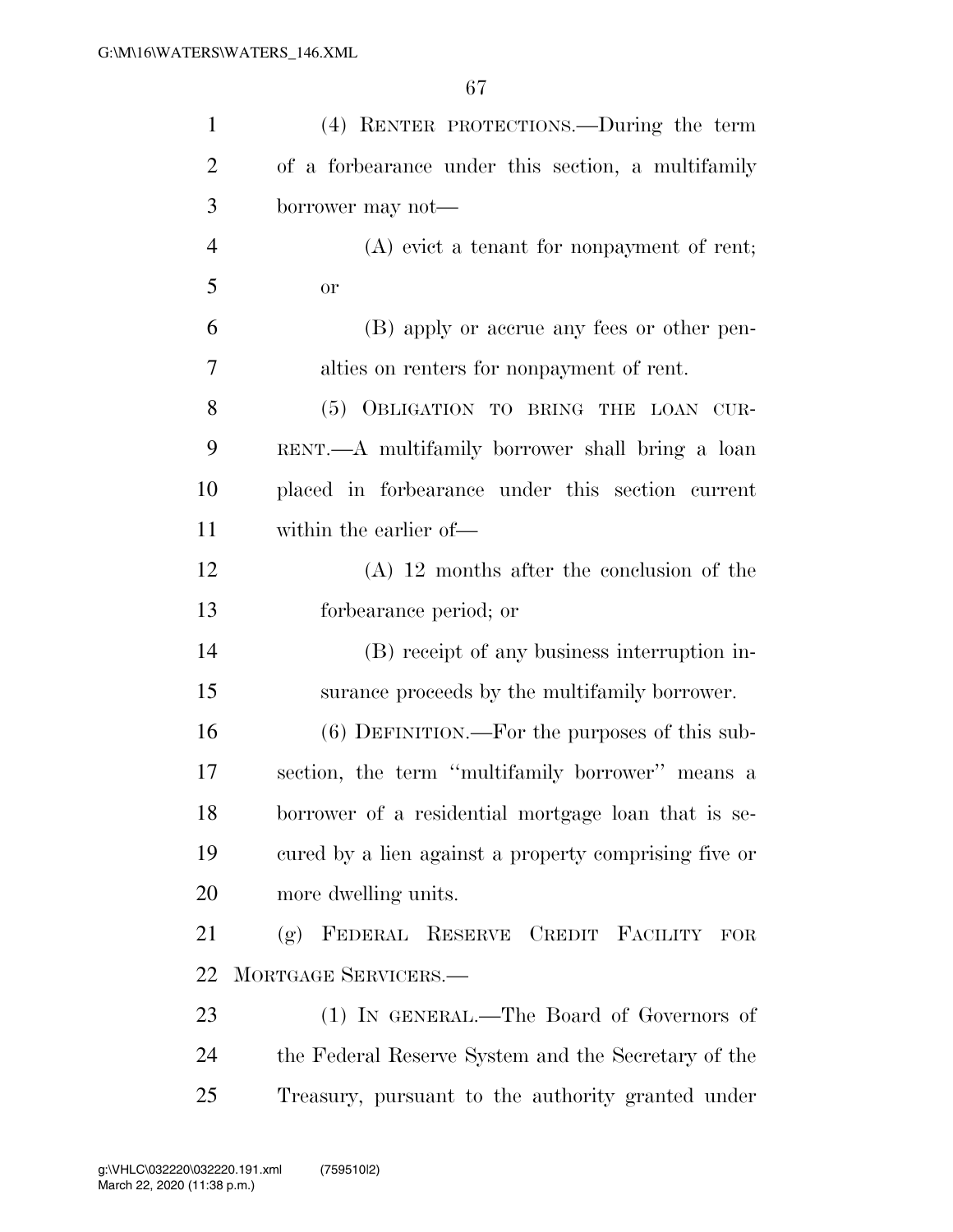| $\mathbf{1}$   | section $13(3)$ of the Federal Reserve Act, directly  |
|----------------|-------------------------------------------------------|
| $\overline{2}$ | (or indirectly through an intermediary, such as the   |
| 3              | Federal National Mortgage Association, the Federal    |
| 4              | Home Loan Mortgage Corporation, the Government        |
| 5              | National Mortgage Association, an insured deposi-     |
| 6              | tory institution, non-depository lending institution, |
| 7              | or a special purpose vehicle)—                        |
| 8              | (A) shall extend credit to mortgage                   |
| 9              | servicers and other obligated advancing parties       |
| 10             | that in each case have liquidity needs due to the     |
| 11             | COVID-19 emergency or compliance with this            |
| 12             | Act with respect to mortgage loans (the "af-          |
|                |                                                       |
| 13             | fected mortgages"; and                                |
| 14             | (B) may extend further credit to mortgage             |
| 15             | servicers for other liquidity needs due to the ac-    |
| 16             | tual or imminent delinquency or default on            |
| 17             | mortgage loans due to the COVID-19 emer-              |
| 18             | gency.                                                |
| 19             | (2) NON-COMPLIANT SERVICERS.—A mortgage               |
| 20             | servicer shall not be eligible for assistance under   |
| 21             | paragraph (1) if the provider is in violation of any  |
| 22             | requirement under this Act, and fails to promptly     |
| 23             | cure any such violation upon notice or discovery      |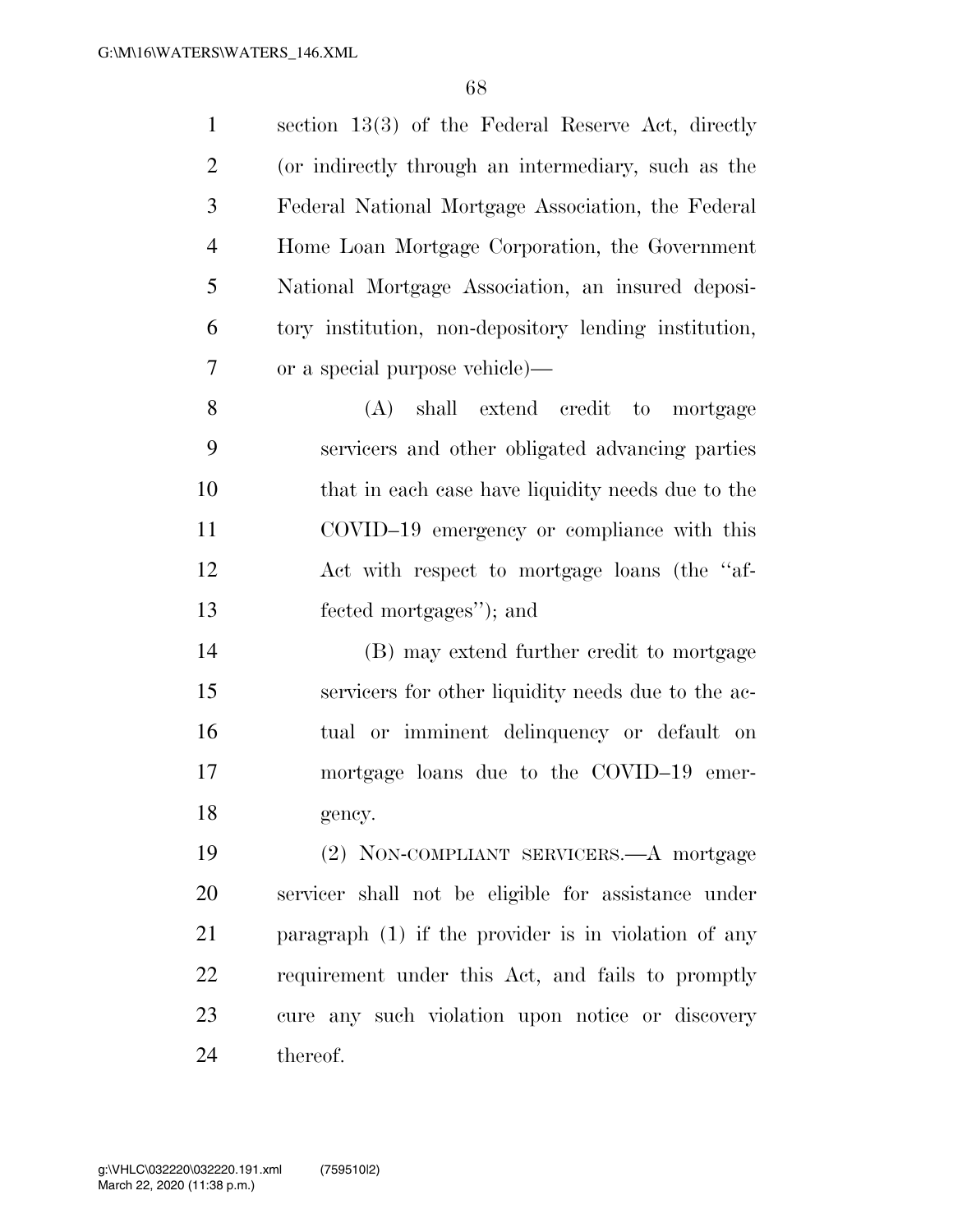| $\mathbf{1}$   | (3) PAYMENTS AND PURCHASES.—Credit ex-                  |
|----------------|---------------------------------------------------------|
| $\overline{2}$ | tended under paragraph $(1)(A)$ shall be in an          |
| 3              | amount sufficient to-                                   |
| $\overline{4}$ | $(A)$ cover—                                            |
| 5              | (i) the pass-through payment of prin-                   |
| 6              | cipal and interest to mortgage-backed se-               |
| 7              | curities holders;                                       |
| 8              | (ii) the payment of taxes and insur-                    |
| 9              | ance to third parties; and                              |
| 10             | (iii) the temporary reimbursement of                    |
| 11             | modification costs and fees due to servicers            |
| 12             | that will be deferred until such time as a              |
| 13             | forbearance period terminates, due in each              |
| 14             | case on, or in respect of, such affected                |
| 15             | mortgage loans or related mortgage-backed               |
| 16             | securities;                                             |
| 17             | (B) purchase affected mortgages from                    |
| 18             | pools of securitized mortgages                          |
| 19             | (4) COLLATERAL.—The credit authorized by                |
| 20             | this section shall be secured by the pledgor's interest |
| 21             | in accounts receivable, loans, or related interests re- |
| 22             | sulting from the payment advances made on the af-       |
| 23             | fected mortgages by the mortgage servicers.             |
| 24             | (5) CREDIT SUPPORT.—The Secretary of the                |
| 25             | Treasury shall provide credit support to the Board      |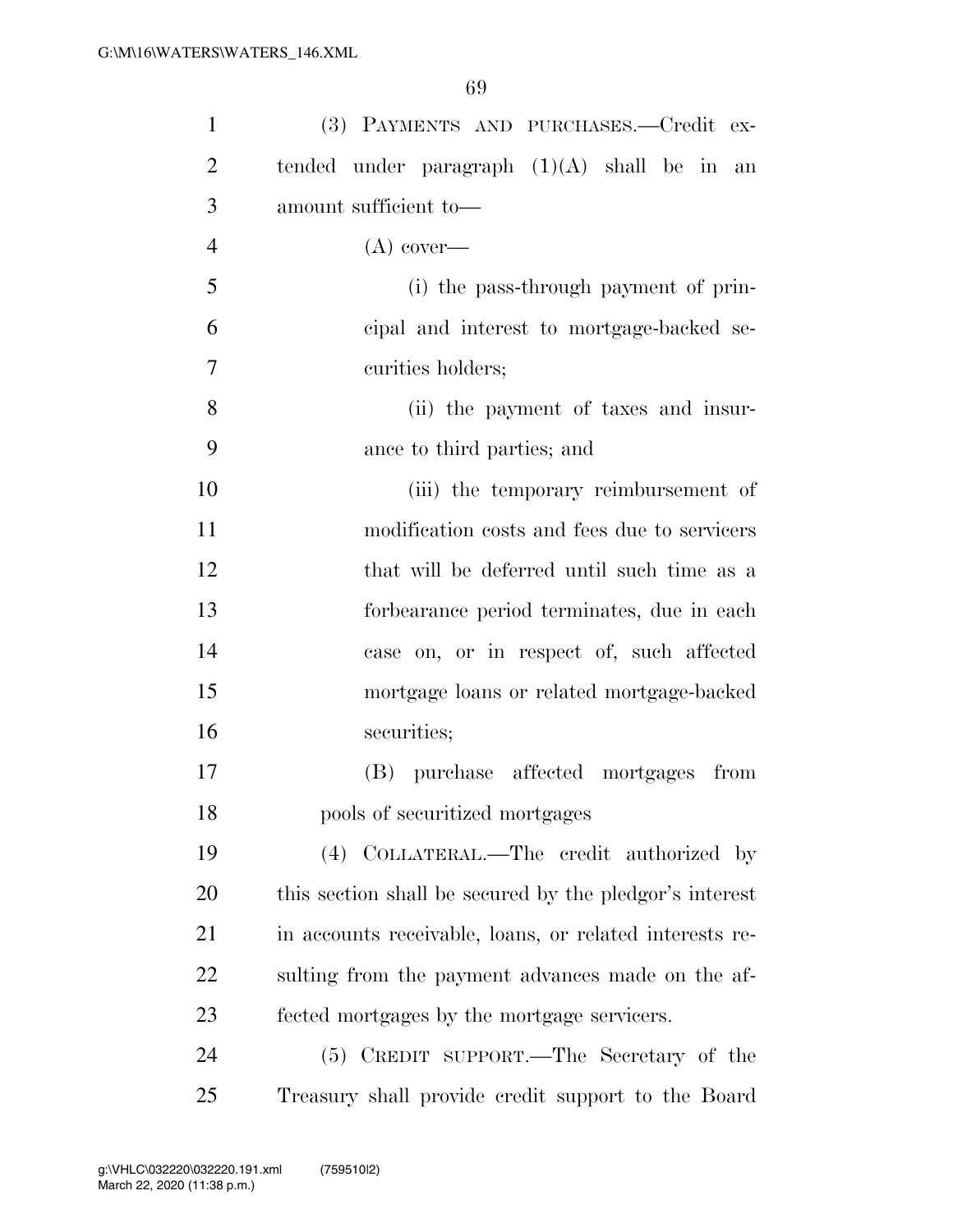of Governors of the Federal Reserve System for the program required by this section.

 (6) CONFLICT WITH OTHER LAWS.—Notwith- standing any Federal or State law to the contrary, the Federal National Mortgage Association, the Fed- eral Home Loan Mortgage Corporation, and the Government National Mortgage Association may permit the pledge or grant of a security interest in the pledgor's interest in such accounts receivable or loans or related interests and honor or permit the enforcement of such pledge or grant in accordance with its terms.

 (7) DURATION.—The extension of credit by the Board of Governors of the Federal Reserve System and credit support from the Secretary of the Treas- ury under this section shall be available until the later of—

 (A) 6 months after the end of the COVID– 19 emergency; and

 (B) the date on which on the Board of Governors of the Federal Reserve System and 22 the Secretary of the Treasury determine such credit and credit support should no longer be available to address the liquidity concern ad-dressed by this section.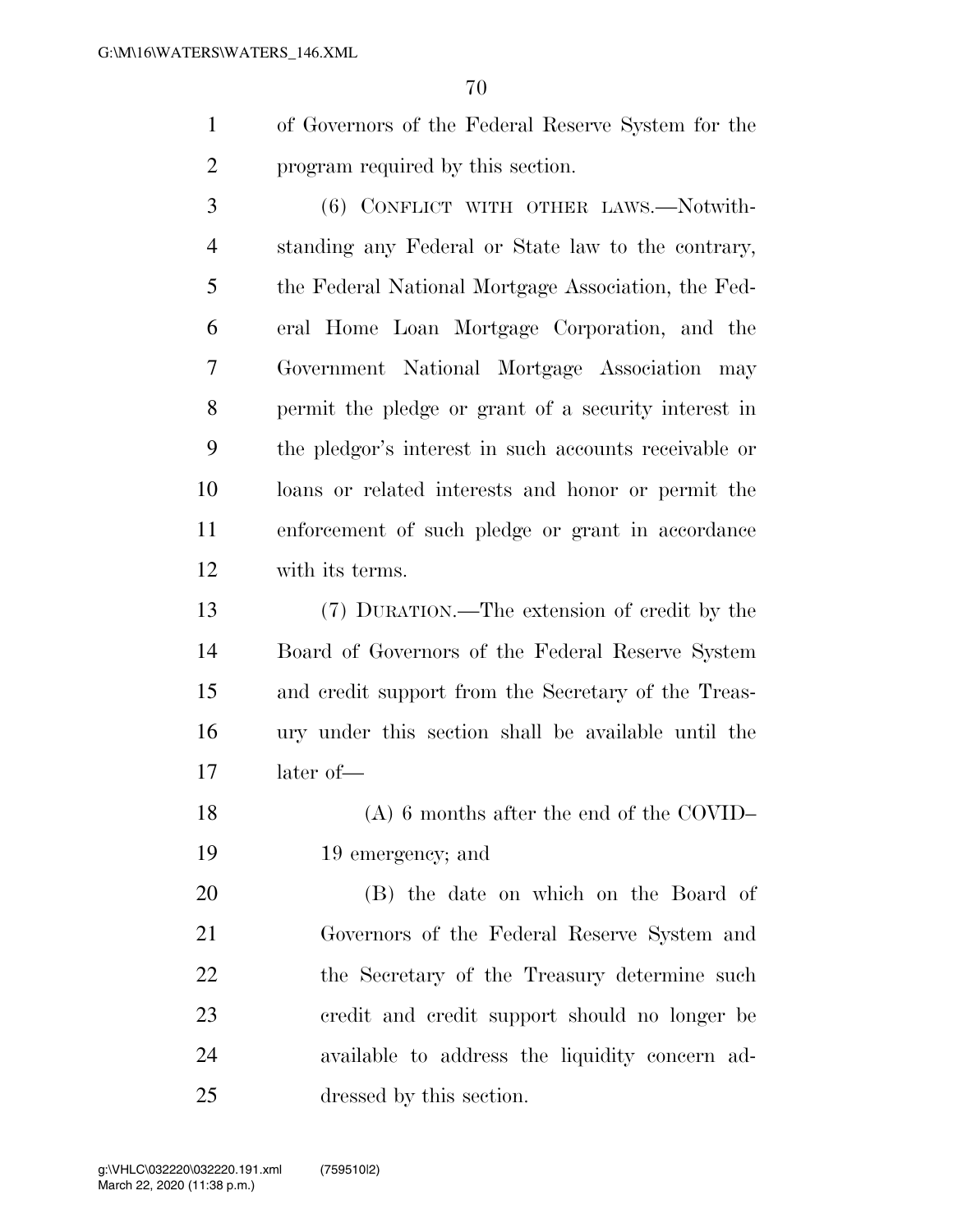(8) AMENDMENTS TO NATIONAL HOUSING 2 ACT.—Section  $306(g)(1)$  of the National Housing 3 Act (12 U.S.C. 1721 $(g)(1)$ ) is amended—

 (A) by inserting the following new sentence after the fourth sentence in the paragraph: ''In any case in which (I) the President declares a major disaster or emergency for the nation or any area that in either case has been affected by damage or other adverse effects of sufficient severity and magnitude to warrant major dis- aster assistance under the Robert T. Stafford Disaster Relief and Emergency Assistance Act or other Federal law, (II) upon request of an Issuer of any security, the Association elects to extend to the Issuer one or more of the disaster assistance or emergency programs that the As- sociation determines to be available to account for the Issuer's failure or anticipated failure to receive from the mortgagor the full amount of principal and interest due, then (III) the Asso- ciation may elect not to declare the Issuer to be in default because of such request for such dis-23 aster or emergency assistance.";

 (B) by inserting after the word ''issued'' in the sixth sentence, as redesignated, the fol-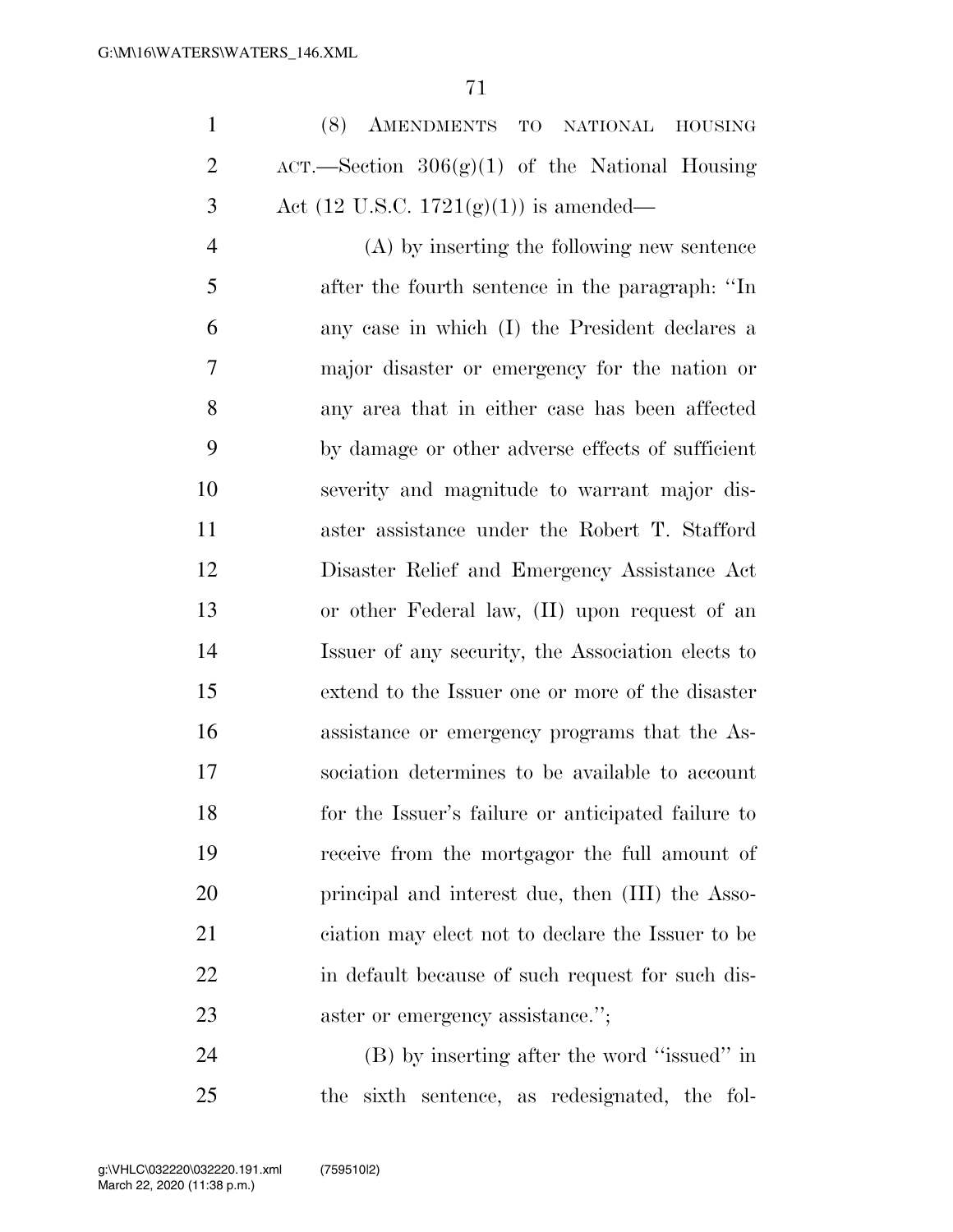| $\mathbf{1}$   | lowing: "subject to any pledge or grant of secu-     |
|----------------|------------------------------------------------------|
| $\overline{2}$ | rity interest of the pledgor's interest in and to    |
| 3              | any such mortgage or mortgages or any interest       |
| $\overline{4}$ | therein and the proceeds thereon, which the As-      |
| 5              | sociation may elect to approve;"; and                |
| 6              | $(C)$ by inserting after the word "issued" in        |
| 7              | the seventh sentence, as redesignated, the fol-      |
| 8              | lowing: ", or (D) its approval and honoring of       |
| 9              | any pledge or grant of security interest of the      |
| 10             | pledgor's interest in and to any such mortgage       |
| 11             | or mortgages or any interest therein and pro-        |
| 12             | ceeds thereon.".                                     |
| 13             | (h) SAFE HARBOR.—                                    |
| 14             | (1) IN GENERAL.—Notwithstanding any other            |
| 15             | provision of law, whenever a servicer of residential |
| 16             | mortgages of residential mortgage-backed securi-     |
| 17             | ties—                                                |
| 18             | (A) grants a borrower relief under section           |
| 19             | $6(n)$ and $6(p)$ of the Real Estate Settlement      |
| 20             | Procedures Act of 1974 with respect to a resi-       |
| 21             | dential mortgage originated before April 1,          |
| 22             | 2020, including a mortgage held in a                 |
| 23             | securitization or other investment vehicle, and      |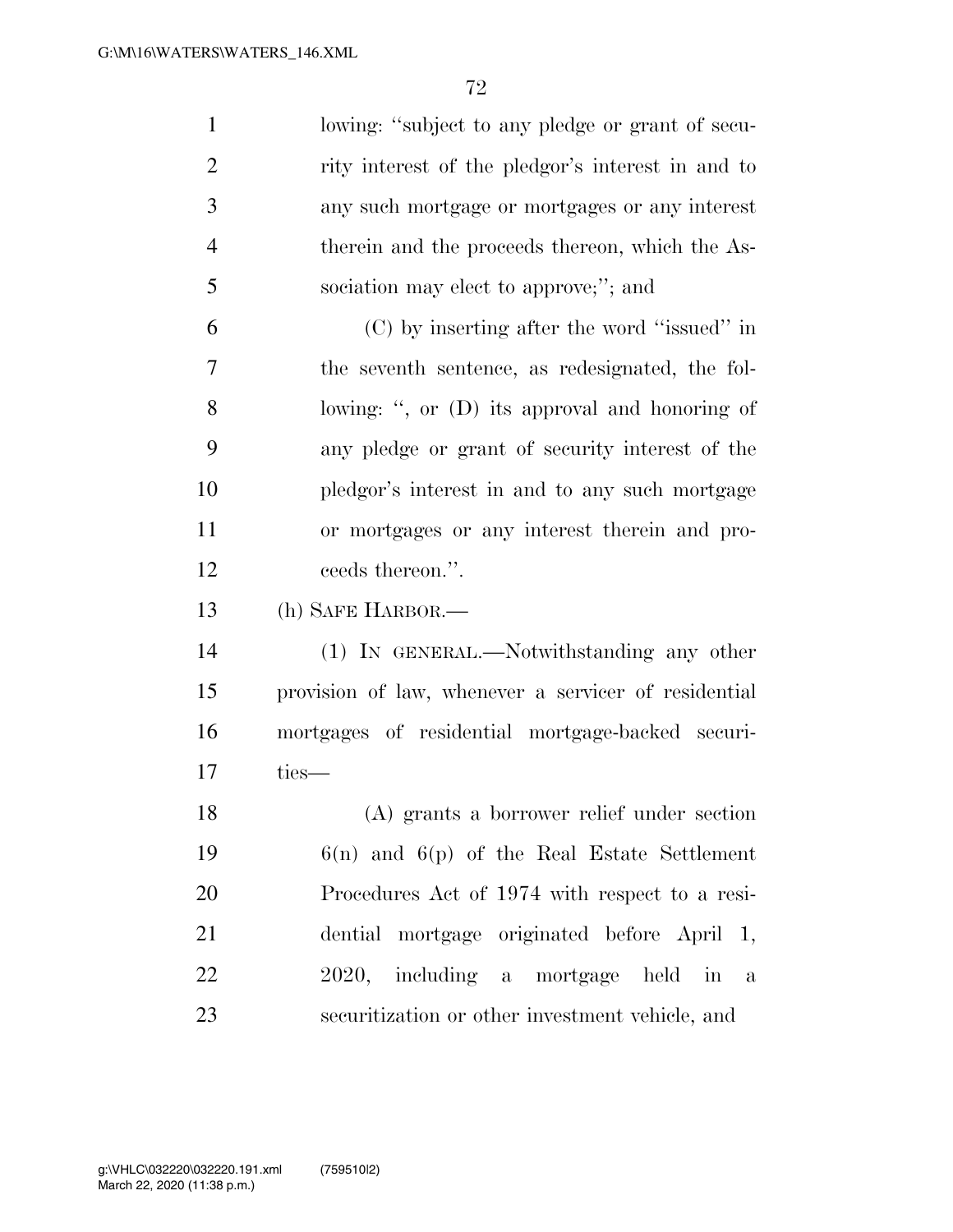(B) the servicer or trustee or issuer owes 2 a duty to investors or other parties regarding the standard for servicing such mortgage,

 the servicer shall be deemed to have satisfied the such a duty, and the servicer shall not be liable to any party who is owed such a duty and shall not be subject to any injunction, stay, or other equitable re- lief to such party, based upon its good faith compli-9 ance with the provisions of  $6(n)$  and  $6(p)$  of the Real Estate Settlement Procedures Act of 1974. Any per- son, including a trustee or issuer, who cooperates with a servicer when such cooperation is necessary 13 for the servicer to implement the provisions of  $6(n)$  and 6(p) of the Real Estate Settlement Procedures Act of 1974 shall be protected from liability in the same manner.

 (2) STANDARD INDUSTRY PRACTICE.—Compli- ance with 6(n) and 6(p) of the Real Estate Settle- ment Procedures Act of 1974 during the COVID–19 emergency shall constitute standard industry prac-21 tice for purposes of all Federal and State laws.

 (3) DEFINITIONS.—As used in this sub-section—

 (A) the term ''servicer'' has the meaning 25 given that term under section  $6(i)(2)$  of the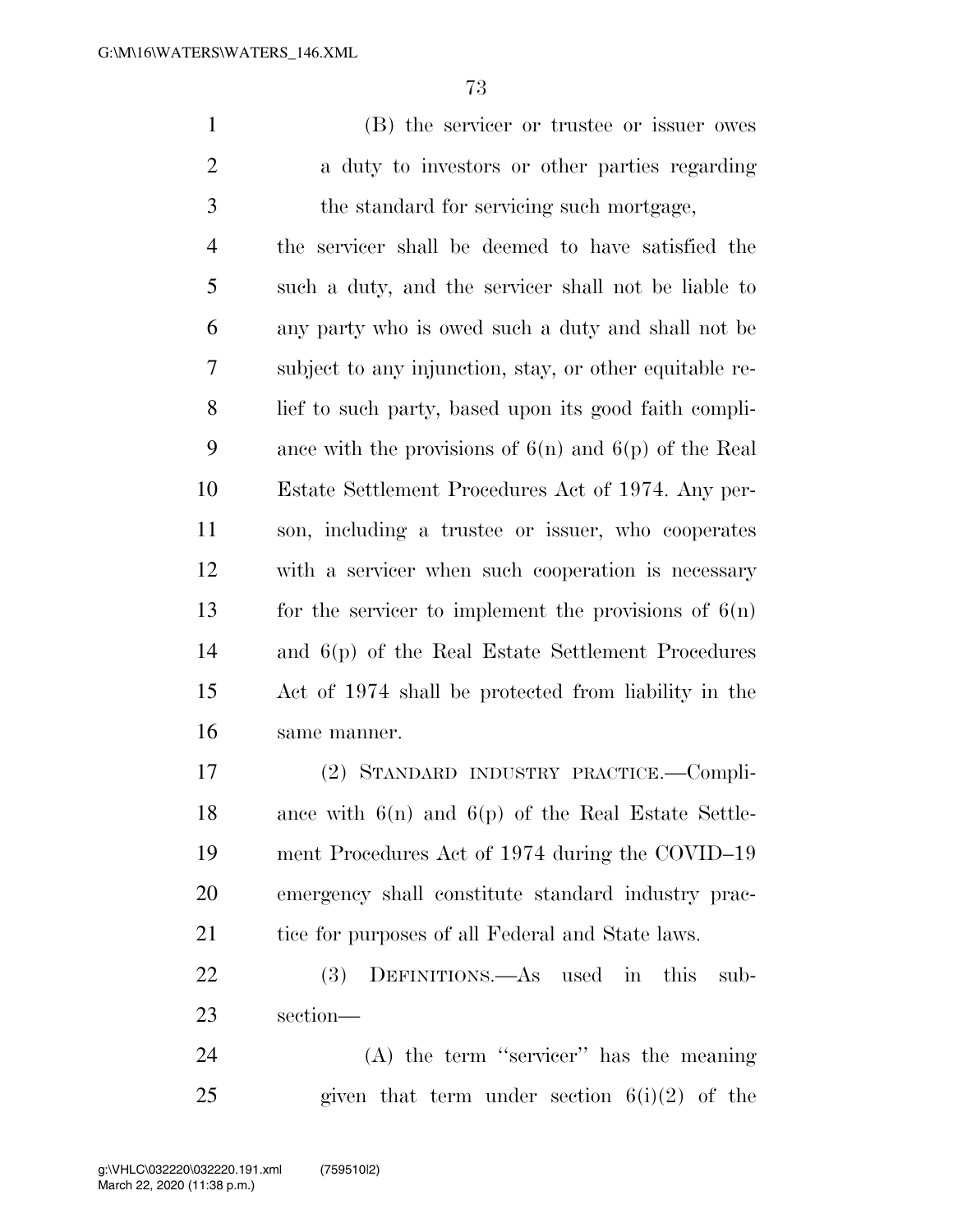$\overline{7}4$ 

|                | 74                                                        |
|----------------|-----------------------------------------------------------|
| $\mathbf{1}$   | Real Estate Settlement Procedures Act of 1974             |
| $\overline{2}$ | $(12 \text{ U.S.C. } 2605(i)(2));$ and                    |
| 3              | (B) the term "securitization vehicle" has                 |
| $\overline{4}$ | the meaning given that term under section                 |
| 5              | $129A(f)(3)$ of the Truth in Lending Act (15              |
| 6              | U.S.C. $1639a(f)(3)$ ).                                   |
| 7              | (4) RULE OF CONSTRUCTION.—No provision of                 |
| 8              | paragraph $(1)$ or $(2)$ shall be construed as affecting  |
| 9              | the liability of any servicer or person for actual        |
| 10             | fraud in servicing of a loan or for the violation of      |
| 11             | a State or Federal law.                                   |
| 12             | (i) POST-PANDEMIC MORTGAGE REPAYMENT OP-                  |
| 13             | TIONS.—Section 6 of the Real Estate Settlement Proce-     |
| 14             | dures Act of $1974$ (12 U.S.C. 2605), as amended by sub-  |
| 15             | section (d), is further amended by adding at the end the  |
| 16             | following:                                                |
| 17             | "(p) POST-PANDEMIC MORTGAGE REPAYMENT OP-                 |
| 18             | TIONS.—With respect to a federally related residential    |
| 19             | mortgage loan, before the end of any forbearance provided |
| 20             | under subsection (n), servicers shall—                    |
| 21             | $\cdot$ (1) evaluate the borrower's ability to return to  |
|                |                                                           |

making regular mortgage payments;

23  $\qquad$  ''(2) if the borrower is able to return to making regular mortgage payments at the end of the for-bearance period—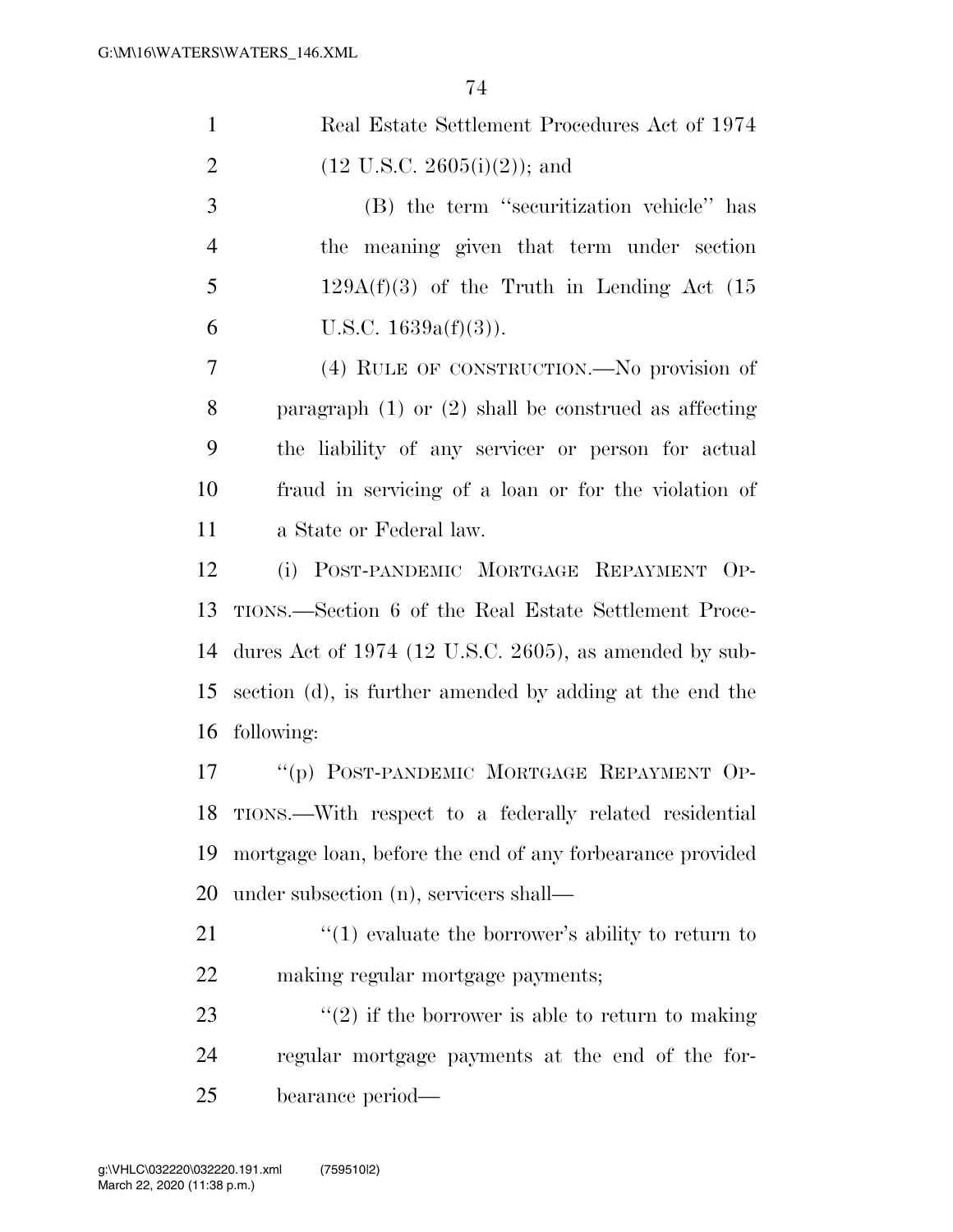1 ''(A) modify the borrower's loan to extend the term for the same period as the length of the forbearance, with all payments that were not made during the forbearance distributed at the same intervals as the borrower's existing payment schedule and evenly distributed across those intervals, with no penalties, late fees, ad- ditional interest accrued beyond the amounts scheduled or calculated as if the borrower made all contractual payments on time and in full under the terms of the mortgage contract in ef- fect at the time the borrower entered into the forbearance, and with no modification fee charged to the borrower; or

15 "(B) if the borrower elects to modify the loan to capitalize a resulting escrow shortage or deficiency, the servicer may modify the bor- rower's loan by re-amortizing the principal bal- ance and extending the term of the loan suffi- cient to maintain the regular mortgage pay-ments; and

 $\langle ^{\prime}(C) \rangle$  notify the borrower in writing of the extension, including provision of a new payment schedule and date of maturity, and that the borrower shall have the election of prepaying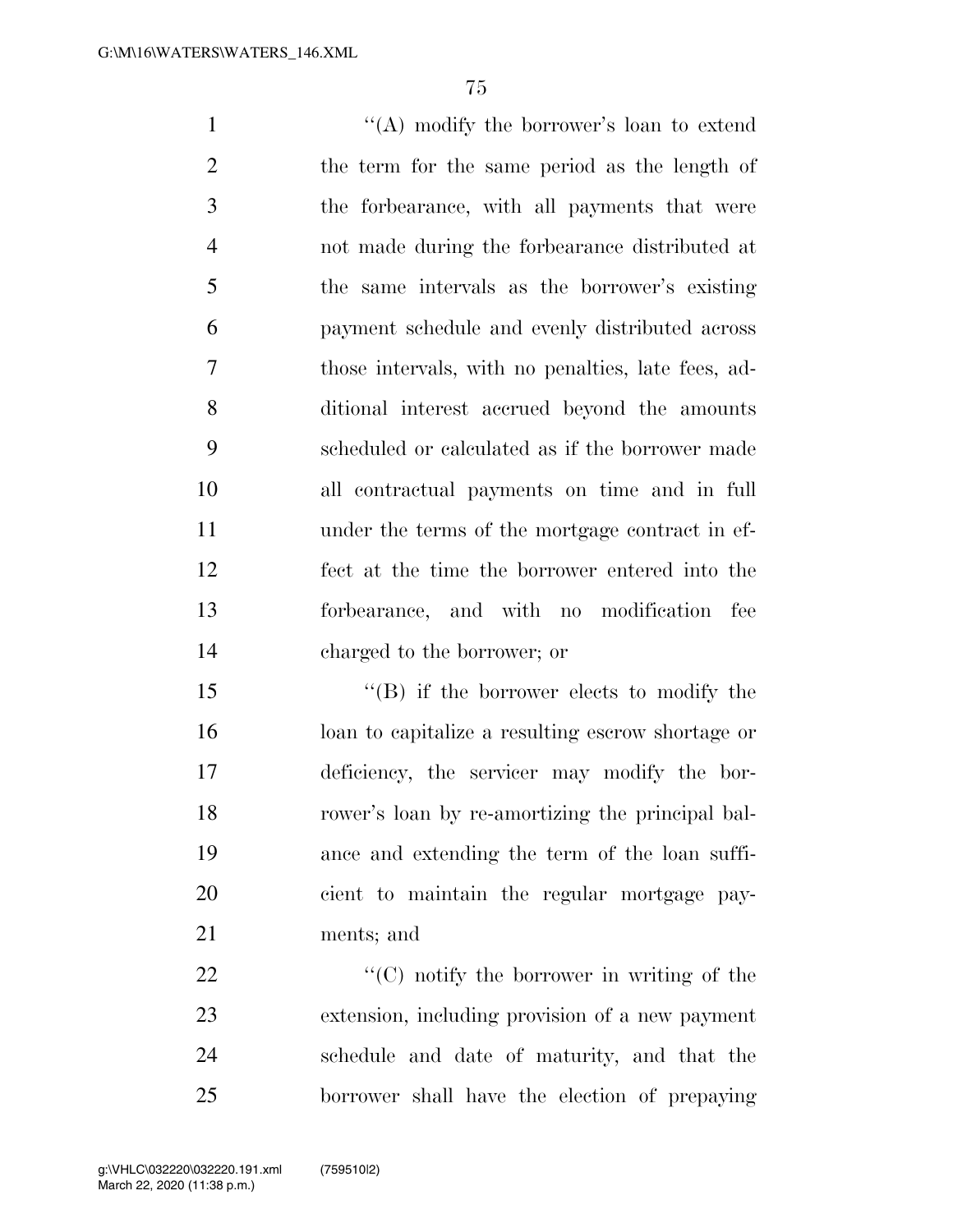| $\mathbf{1}$   | the suspended payments at any time, in a lump         |
|----------------|-------------------------------------------------------|
| $\overline{2}$ | sum or otherwise;                                     |
| 3              | $\lq(3)$ if the borrower is financially unable to re- |
| $\overline{4}$ | turn to making periodic mortgage payments as pro-     |
| 5              | vided for in the mortgage contract at the end of the  |
| 6              | $COVID-19$ emergency—                                 |
| 7              | $\lq\lq$ evaluate the borrower for all loan           |
| 8              | modification options, without regard to whether       |
| 9              | the borrower has previously requested, been of-       |
| 10             | fered, or provided a loan modification or other       |
| 11             | loss mitigation option and without any require-       |
| 12             | ment that the borrower come current before            |
| 13             | such evaluation or as a condition of eligibility      |
| 14             | for such modification, including—                     |
| 15             | "(i) further extending the borrower's                 |
| 16             | repayment period;                                     |
| 17             | "(ii) reducing the principal balance of               |
| 18             | the loan; or                                          |
| 19             | "(iii) other modification or loss miti-               |
| 20             | gation options available to the servicer              |
| 21             | under the terms of any investor require-              |
| 22             | ments and existing laws and policies; and             |
| 23             | $\lq\lq (B)$ if the borrower qualifies for such a     |
| 24             | modification, the service shall offer a loan with     |
| 25             | such terms as to provide a loan with such terms       |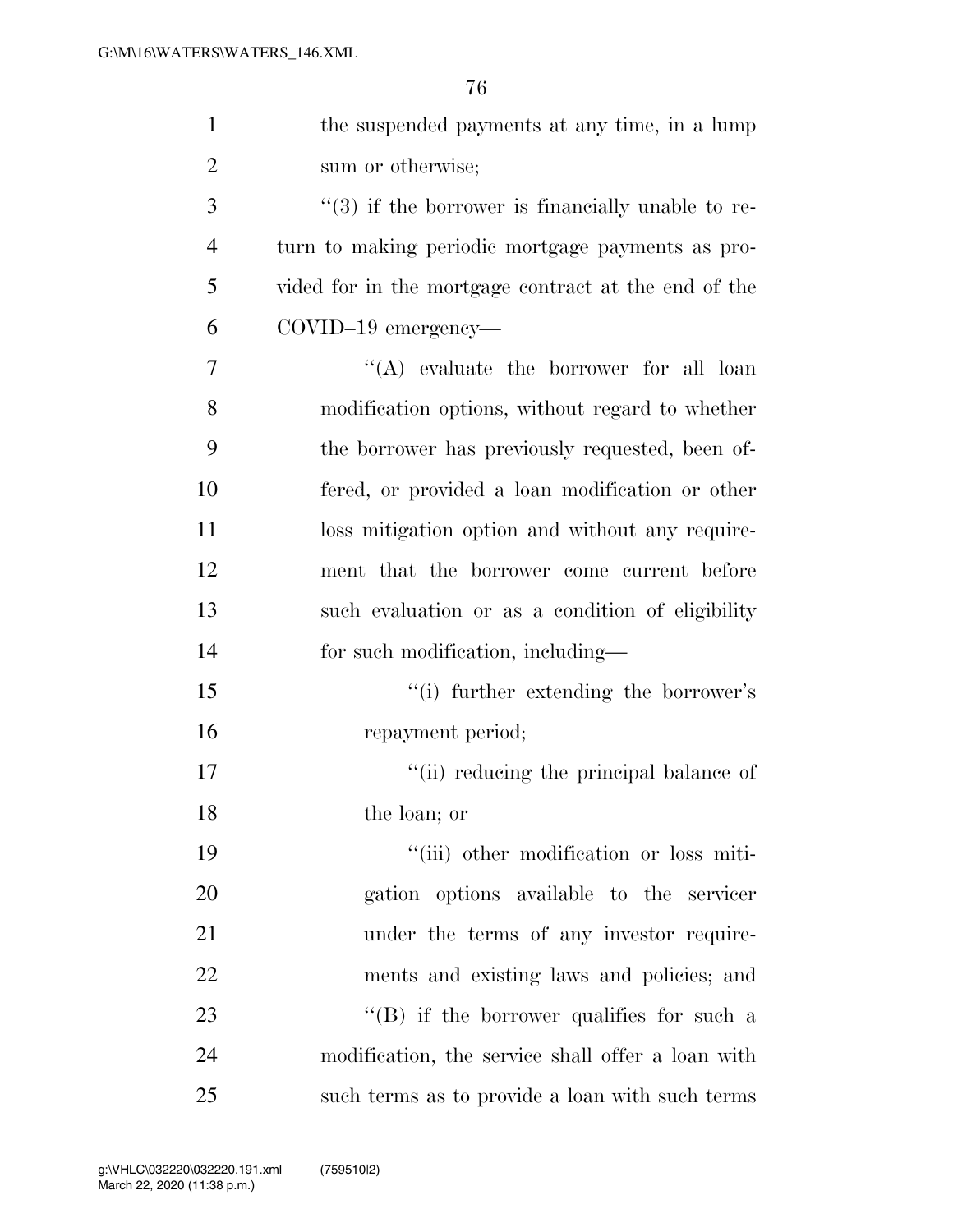| $\mathbf{1}$   | as to provide an affordable payment, with no       |
|----------------|----------------------------------------------------|
| $\overline{2}$ | penalties, late fees, additional interest beyond   |
| 3              | the amounts scheduled or calculated as if the      |
| $\overline{4}$ | borrower made all contractual payments on          |
| 5              | time and in full under the terms of the mort-      |
| 6              | gage contract in effect at the time the borrower   |
| $\tau$         | entered into the forbearance, and with no modi-    |
| 8              | fication fees charged to the borrower; and         |
| 9              | $\lq(4)$ if a borrower is granted a forbearance on |
| 10             | payments that would be owed pursuant to a trial    |
| 11             | loan modification plan—                            |
| 12             | $\lq\lq$ any forbearance of payments shall         |
| 13             | not be treated as missed or delinquent pay-        |
| 14             | ments or otherwise negatively affect the bor-      |
| 15             | rower's ability to complete their trial plan;      |
| 16             | "(B) any past due amounts as of the end            |
| 17             | of the trial period, including unpaid interest,    |
| 18             | real estate taxes, insurance premiums, and as-     |
| 19             | sessments paid on the borrower's behalf, will be   |
| 20             | added to the mortgage loan balance, but only to    |
| 21             | the extent that such charges are not fees associ-  |
| 22             | ated with the granting of the forbearance, such    |
| 23             | as late fees, modification fees, or unpaid inter-  |
| 24             | est from the period of the forbearance beyond      |
| 25             | the amounts scheduled or calculated as if the      |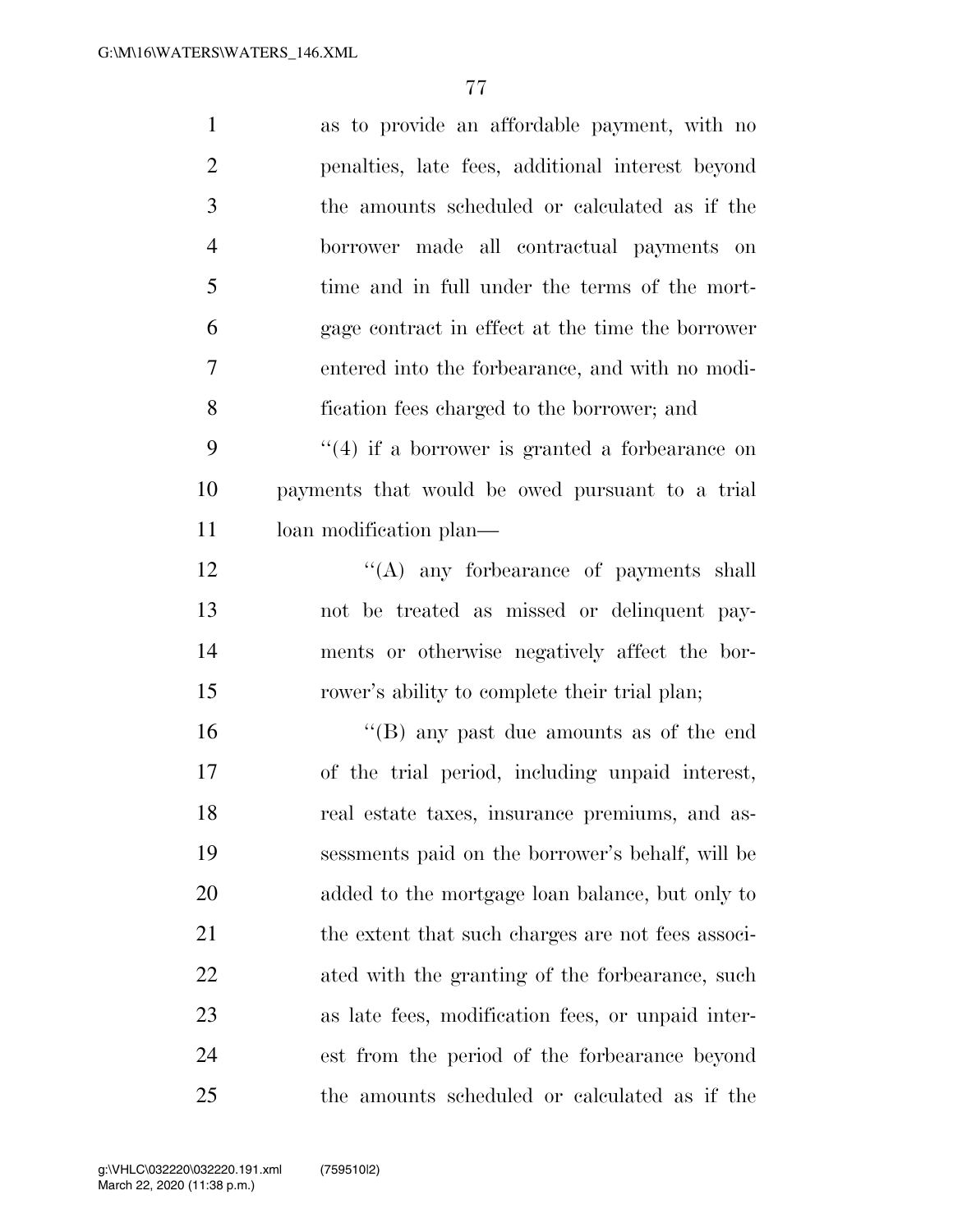borrower made all contractual payments on time and in full under the terms of the mort- gage contract in effect at the time the borrower entered into the forbearance; and

 $\cdot$  (C) if the borrower is unable to resume payments on the trial modification at the end of the forbearance period, re-evaluate the borrower for all available loan modifications under para- graph 3, without any requirement that the bor- rower become current before such evaluation or as a condition of eligibility for such modifica-tion.''.

 (j) CLAIMS OF AFFECTED INVESTORS AND OTHER PARTIES.—Any action asserting a taking under the Fifth Amendment to the Constitution of the United States as a result of this subsection shall be brought not later than 180 days after the end of the COVID–19 emergency.

 (k) EXTENSION OF THE GSE PATCH.—The Director of the Bureau of Consumer Financial Protection shall re-20 vise section  $1026.43(e)(4)(iii)(B)$  of title 12, Code of Fed- eral Regulations, to extend the sunset of the special rule provided under such section 1026.43(e)(4) until January 1, 2022, or such later date as may be determined by the Bureau.

(l) DEFINITIONS.—In this section: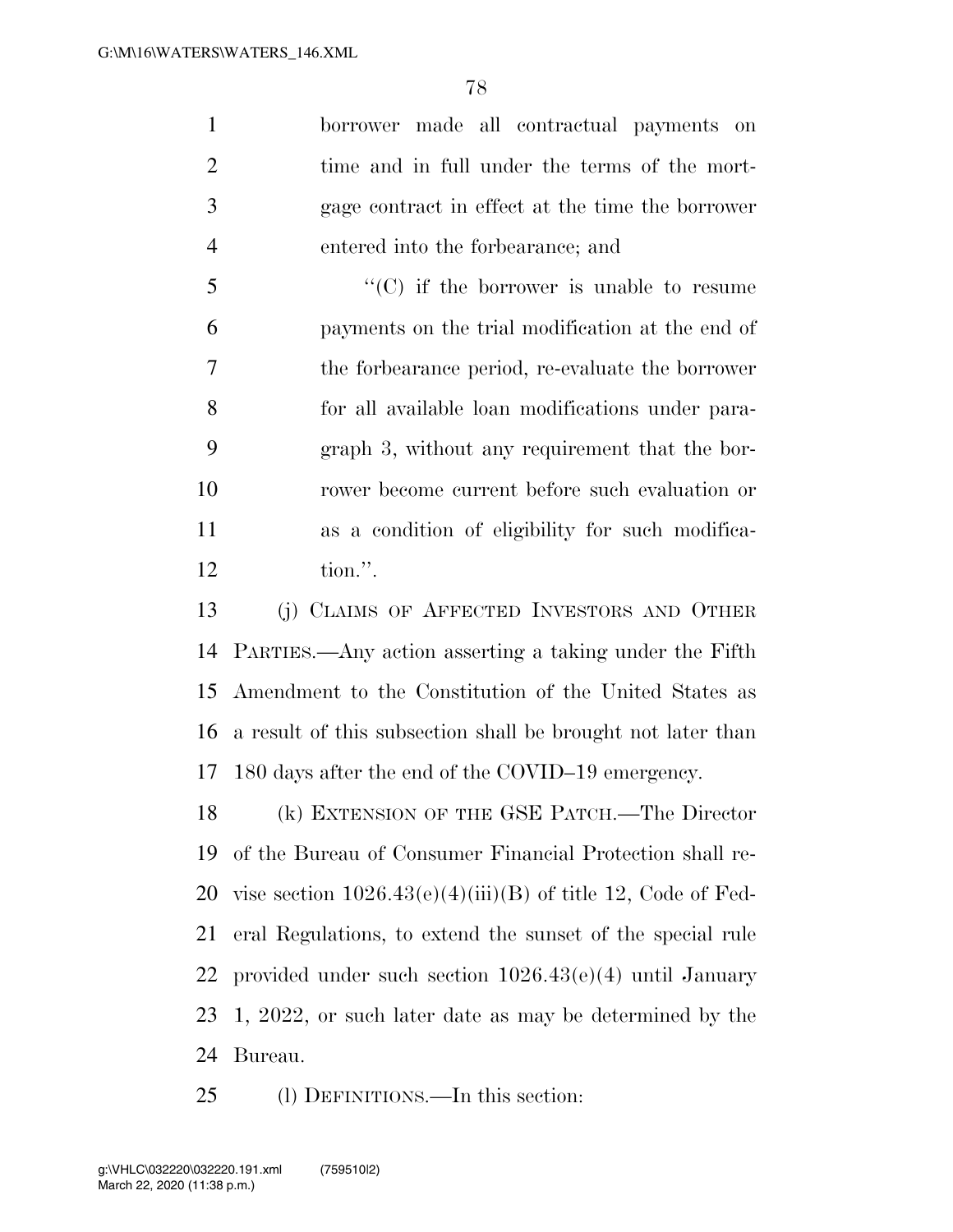| $\mathbf{1}$   | COVID-19<br>(1)<br>EMERGENCY.—The<br>term              |
|----------------|--------------------------------------------------------|
| $\overline{2}$ | "COVID-19 emergency" means the period that be-         |
| 3              | gins upon the date of the enactment of this Act and    |
| $\overline{4}$ | ends on the date of the termination by the Federal     |
| 5              | Emergency Management Agency of the emergency           |
| 6              | declared on March 13, 2020, by the President under     |
| 7              | the Robert T. Stafford Disaster Relief and Emer-       |
| 8              | gency Assistance Act (42 U.S.C. 4121 et seq.) relat-   |
| 9              | ing to the Coronavirus Disease $2019$ (COVID-19)       |
| 10             | pandemic.                                              |
| 11             | (2) MANUFACTURED HOME.—The term "manu-                 |
| 12             | factured home" has the meaning given that term         |
| 13             | under section 603 of the National Manufactured         |
| 14             | Housing Construction and Safety Standards Act of       |
| 15             | 1974 (42 U.S.C. 5402).                                 |
| 16             | (3) MOTOR VEHICLE.—The term "motor vehi-               |
| 17             | cle" has the meaning given that term under Section     |
| 18             | 1029(f) of the Consumer Financial Protection Act of    |
| 19             | $2010$ (12 U.S.C. 5519(f)).                            |
| 20             | (4) RESIDENTIAL MORTGAGE LOAN.—The term                |
| 21             | "residential mortgage loan" means any consumer         |
| 22             | credit transaction that is secured by a mortgage,      |
| 23             | deed of trust, or other equivalent consensual security |
| 24             | interest on residence consisting of a single dwelling  |
| 25             | unit that is occupied by the mortgagor.                |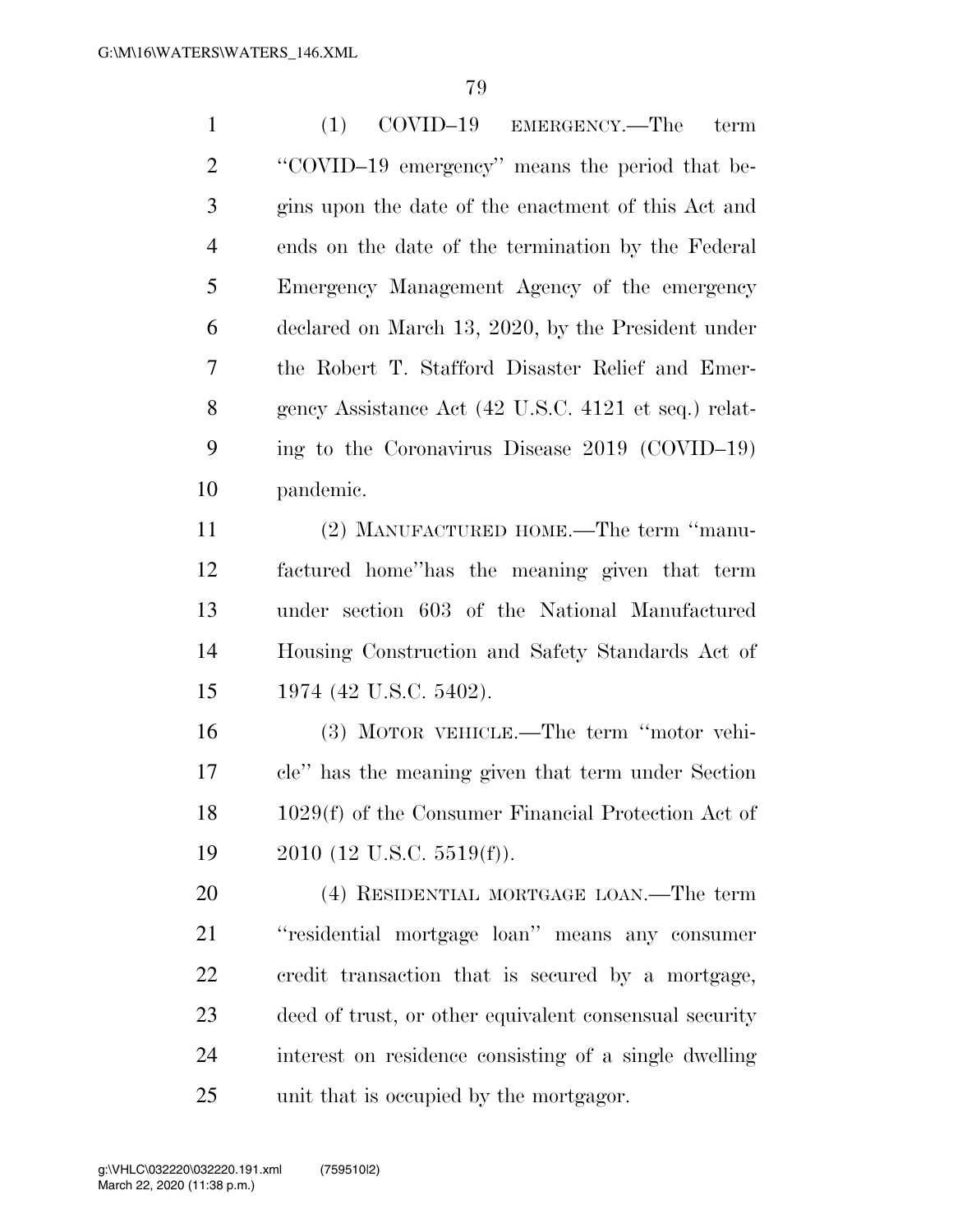| $\mathbf{1}$   | SEC. 110. BANKRUPTCY PROTECTIONS.                           |
|----------------|-------------------------------------------------------------|
| $\overline{2}$ | (a) INCREASING THE HOMESTEAD EXEMPTION.-                    |
| 3              | (1) HOMESTEAD EXEMPTION.—Section 522 of                     |
| $\overline{4}$ | title 11, United States Code, is amended—                   |
| 5              | $(A)$ in subsection $(d)(1)$ , by striking                  |
| 6              | " $$15,000"$ and inserting " $$100,000"$ ; and              |
| 7              | (B) by adding at the end the following:                     |
| 8              | "(r) Notwithstanding any other provision of applica-        |
| 9              | ble nonbankruptcy law, a debtor in any State may exempt     |
| 10             | from property of the estate the property described in sub-  |
| 11             | section (d)(1) not to exceed the value in subsection (d)(1) |
| 12             | if the exemption for such property permitted by applicable  |
| 13             | nonbankruptcy law is lower than that amount.".              |
| 14             | (b) EFFECT OF MISSED MORTGAGE PAYMENTS ON                   |
| 15             | DISCHARGE.-Section 1328 of title 11, United States          |
| 16             | Code, is amended by adding at the end the following:        |
| 17             | "(i) A debtor shall not be denied a                         |
| 18             | discharge under this section because, as of                 |
| 19             | the date of discharge, the debtor did not                   |
| 20             | make 6 or fewer payments directly to the                    |
| 21             | holder of a debt secured by real property.                  |
| 22             | "(j) Notwithstanding subsections (a) and (b), upon          |
| 23             | the debtor's request, the court shall grant a discharge of  |
| 24             | all debts provided for in the plan that are dischargeable   |
| 25             | under subsection $(a)$ if the debtor—                       |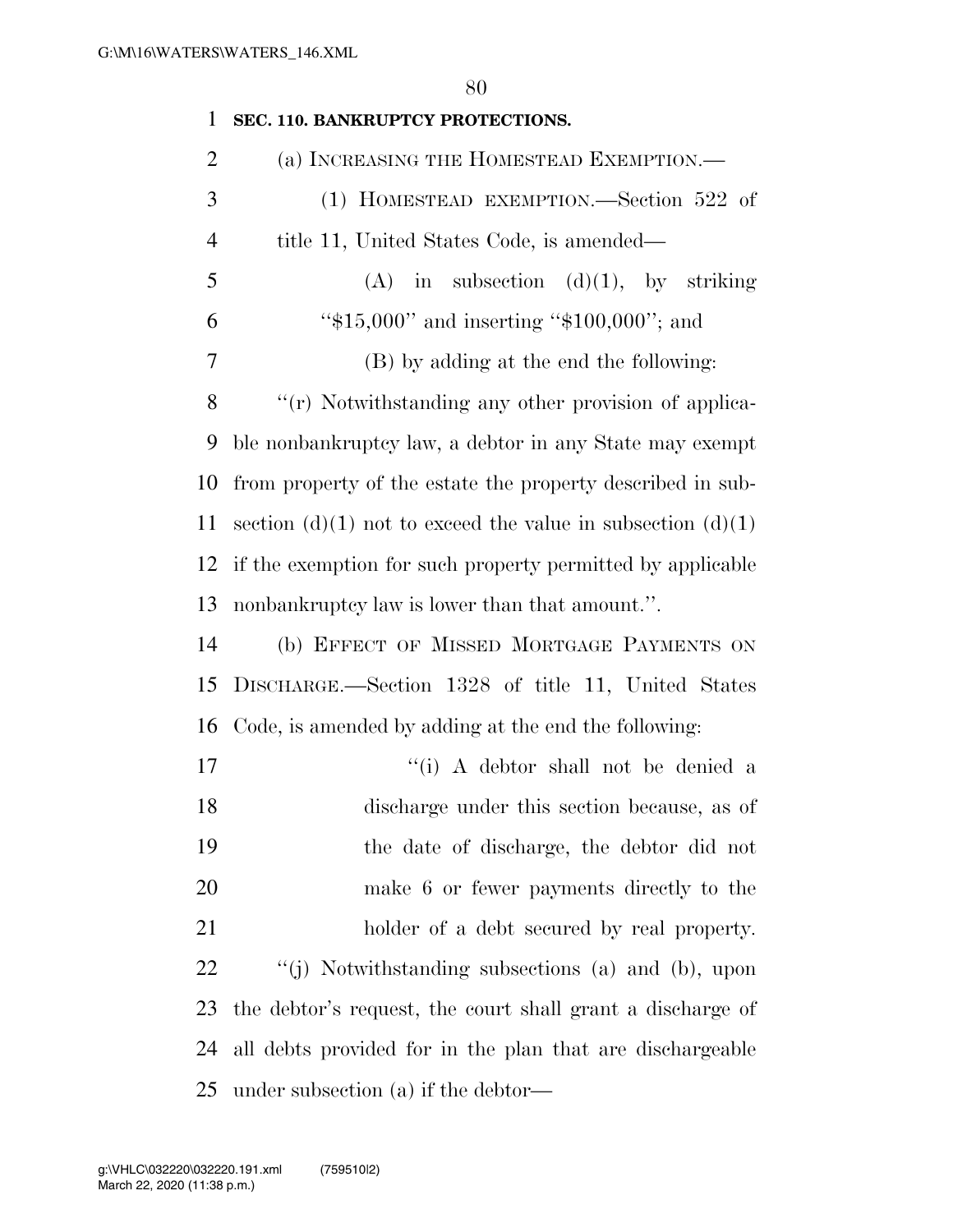| $\mathbf{1}$   | $\lq(1)$ has made payments under a confirmed                |
|----------------|-------------------------------------------------------------|
| $\overline{2}$ | plan for at least 1 year; and                               |
| 3              | $\lq(2)$ is experiencing a loss of income or increase       |
| $\overline{4}$ | in expenses due, directly or indirectly, to the             |
| 5              | coronavirus disease 2019 (COVID-19) pandemic.".             |
| 6              | (c) MODIFICATION OF CHAPTER 13 PLAN DUE TO                  |
| 7              | HARDSHIP CAUSED BY COVID-19 PANDEMIC.-Section               |
| 8              | 1329 of title 11, United States Code, is amended by add-    |
| 9              | ing at end the following:                                   |
| 10             | " $(d)(1)$ Subject to paragraph $(3)$ , for cases confirmed |
| 11             | prior to the date of enactment of this subsection, the plan |
| 12             | may be modified upon the request of the debtor if—          |
| 13             | $\lq\lq$ the debtor is experiencing or has ex-              |
| 14             | perienced a material financial hardship due, di-            |
| 15             | rectly or indirectly, to the coronavirus disease            |
| 16             | 2019 (COVID-19) pandemic; and                               |
| 17             | $\lq\lq$ the modification is approved after no-             |
| 18             | tice and a hearing.                                         |
| 19             | "(2) A modification under paragraph $(1)$ may               |
| 20             | include extending the period of time for payments on        |
| 21             | claims not later than 7 years after the date on which       |
| 22             | the first payment under the original confirmed plan         |
| 23             | was due.                                                    |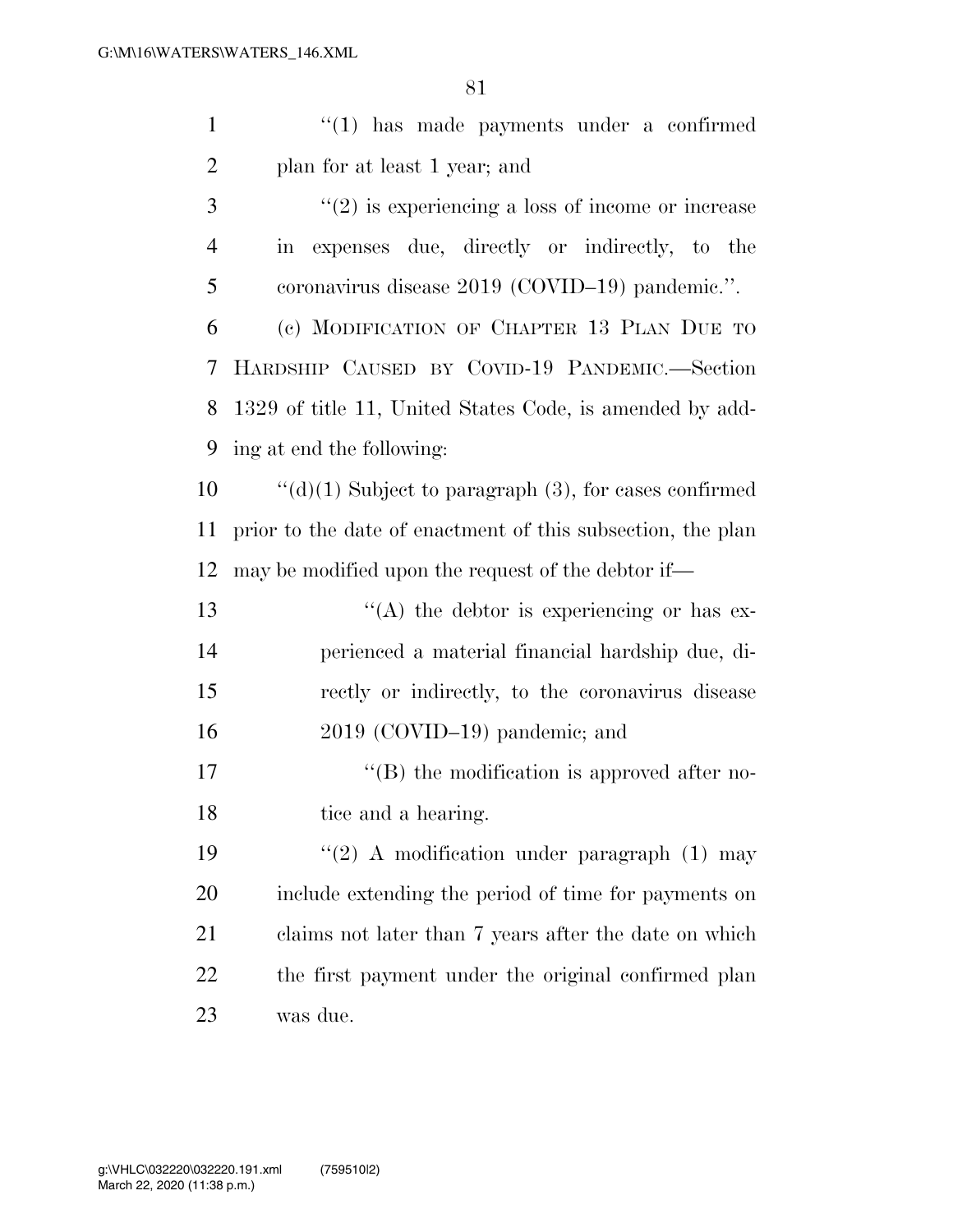| $\mathbf{1}$   | "(3) Sections $1322(a)$ , $1322(b)$ , $1323(c)$ , and |
|----------------|-------------------------------------------------------|
| $\overline{2}$ | the requirements of section $1325(a)$ shall apply to  |
| 3              | any modification under paragraph $(1)$ .".            |
| $\overline{4}$ | (d) <b>АРР</b> ЫСАВШІТҮ.—                             |
| 5              | $(1)$ The amendments made by subsections $(a)$        |
| 6              | and (b) shall apply to any case commenced before,     |
| 7              | on, or after the date of enactment of this Act.       |
| 8              | $(2)$ The amendment made by subsection $(e)$          |
| 9              | shall apply to any case for which a plan has been     |
| 10             | confirmed under section 1325 of title 11, United      |
| 11             | States Code, before the date of enactment of this     |
| 12             | Act.                                                  |
|                |                                                       |
| 13             | SEC. 111. DEBT COLLECTION.                            |
| 14             | (a) TEMPORARY DEBT COLLECTION MORATORIUM              |
| 15             | DURING THE COVID-19 EMERGENCY PERIOD.—                |
| 16             | (1) IN GENERAL.—The Fair Debt Collection              |
| 17             | Practices Act (15 U.S.C. 1692 et seq.) is amended     |
| 18             | by inserting after section 812 the following:         |
| 19             | "§812A. Temporary debt collection moratorium dur-     |
| 20             | ing the COVID-19 emergency period                     |
| 21             | "(a) DEFINITIONS.—In this section:                    |
| 22             | " $(1)$ CONSUMER.—The term 'consumer' means           |
| 23             | any natural person obligated or allegedly obligated   |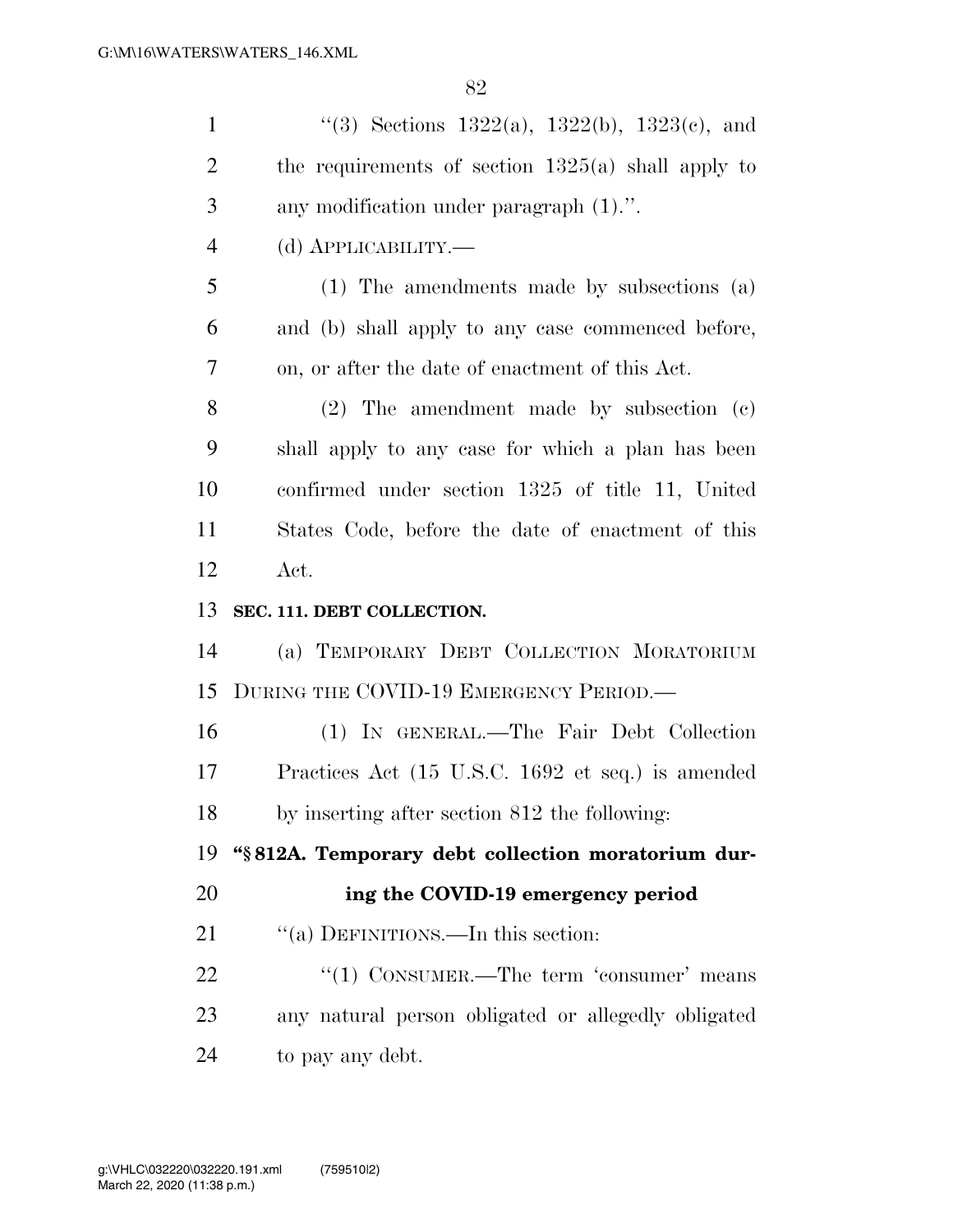| $\mathbf{1}$   | $(2)$ COVID-19 EMERGENCY PERIOD.—The               |
|----------------|----------------------------------------------------|
| $\overline{2}$ | term 'COVID-19 emergency period' means the pe-     |
| 3              | riod that begins upon the date of the enactment of |
| $\overline{4}$ | this Act and ends upon the date of the termination |
| 5              | by the Federal Emergency Management Administra-    |
| 6              | tion of the emergency declared on March 13, 2020,  |
| 7              | by the President under the Robert T. Stafford Dis- |
| 8              | aster Relief and Emergency Assistance Act (42)     |
| 9              | U.S.C. 4121 et seq.) relating to the Coronavirus   |
| 10             | Disease 2019 (COVID-19) pandemic.                  |
| 11             | "(3) CREDITOR.—The term 'creditor' means           |
| 12             | any person who offers or extends credit creating a |
| 13             | debt or to whom a debt is owed or other obligation |
| 14             | of payment.                                        |
| 15             | "(4) DEBT.—The term 'debt'—                        |
| 16             | "(A) means any past due obligation or al-          |
| 17             | leged obligation of a consumer, non-profit orga-   |
| 18             | nization, or small business to pay money—          |
| 19             | "(i) arising out of a transaction in               |
| 20             | which the money, property, insurance, or           |
| 21             | services which are the subject of the trans-       |
| 22             | action are primarily for personal, family,         |
| 23             | business, non-profit, or household pur-            |
| 24             | poses, whether or not such obligation has          |
| 25             | been reduced to judgment;                          |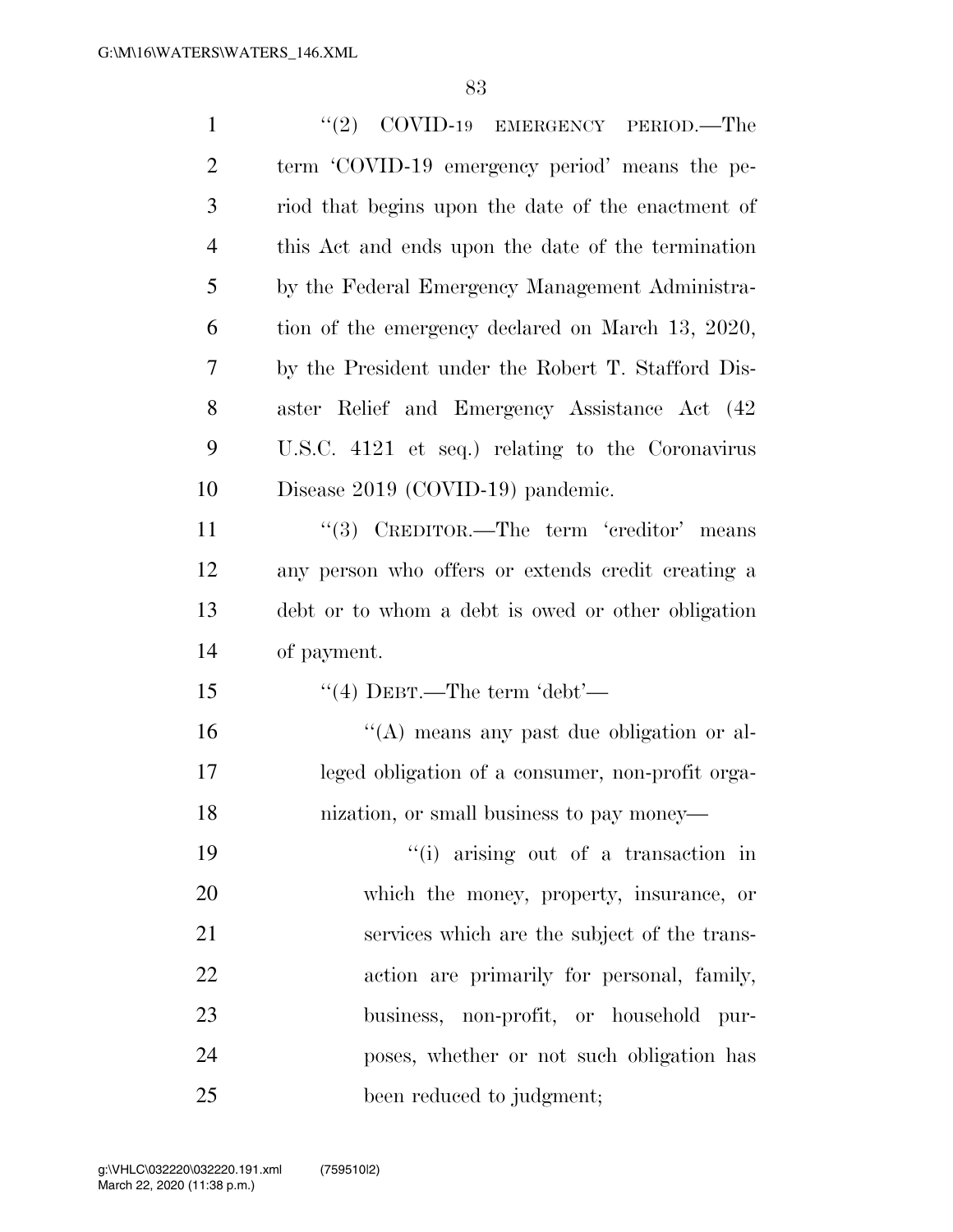| $\mathbf{1}$   | "(ii) owed to a local, State, or Federal              |
|----------------|-------------------------------------------------------|
| $\overline{2}$ | government;                                           |
| 3              | "(B) does not include federally related               |
| $\overline{4}$ | mortgages (as defined under section 3 of the          |
| 5              | Real Estate Settlement Procedures Act of              |
| 6              | 1974) unless a deficiency judgment has been           |
| 7              | made with respect to such federally related           |
| 8              | mortgage.                                             |
| 9              | "(5) DEBT COLLECTOR.—The term 'debt col-              |
| 10             | lector' includes a creditor and any person or entity  |
| 11             | that engages in the collection of debt (including the |
| 12             | Federal Government or a State government) whether     |
| 13             | or not the debt is allegedly owed to or assigned to   |
| 14             | that person or entity.                                |
| 15             | "(6) DEPOSITORY INSTITUTION.—The term 'de-            |
| 16             | pository institution'—                                |
| 17             | $\lq\lq$ has the meaning given that term              |
| 18             | under section 3 of the Federal Deposit Insur-         |
| 19             | ance Act; and                                         |
| 20             | "(B) means a Federal or State credit                  |
| 21             | union (as such terms are defined, respectively,       |
| 22             | under section 101 of the Federal Credit Union         |
| 23             | Act.)                                                 |
| 24             | "(7) NON-PROFIT ORGANIZATION.—The term                |
| 25             | 'non-profit organization' means an organization de-   |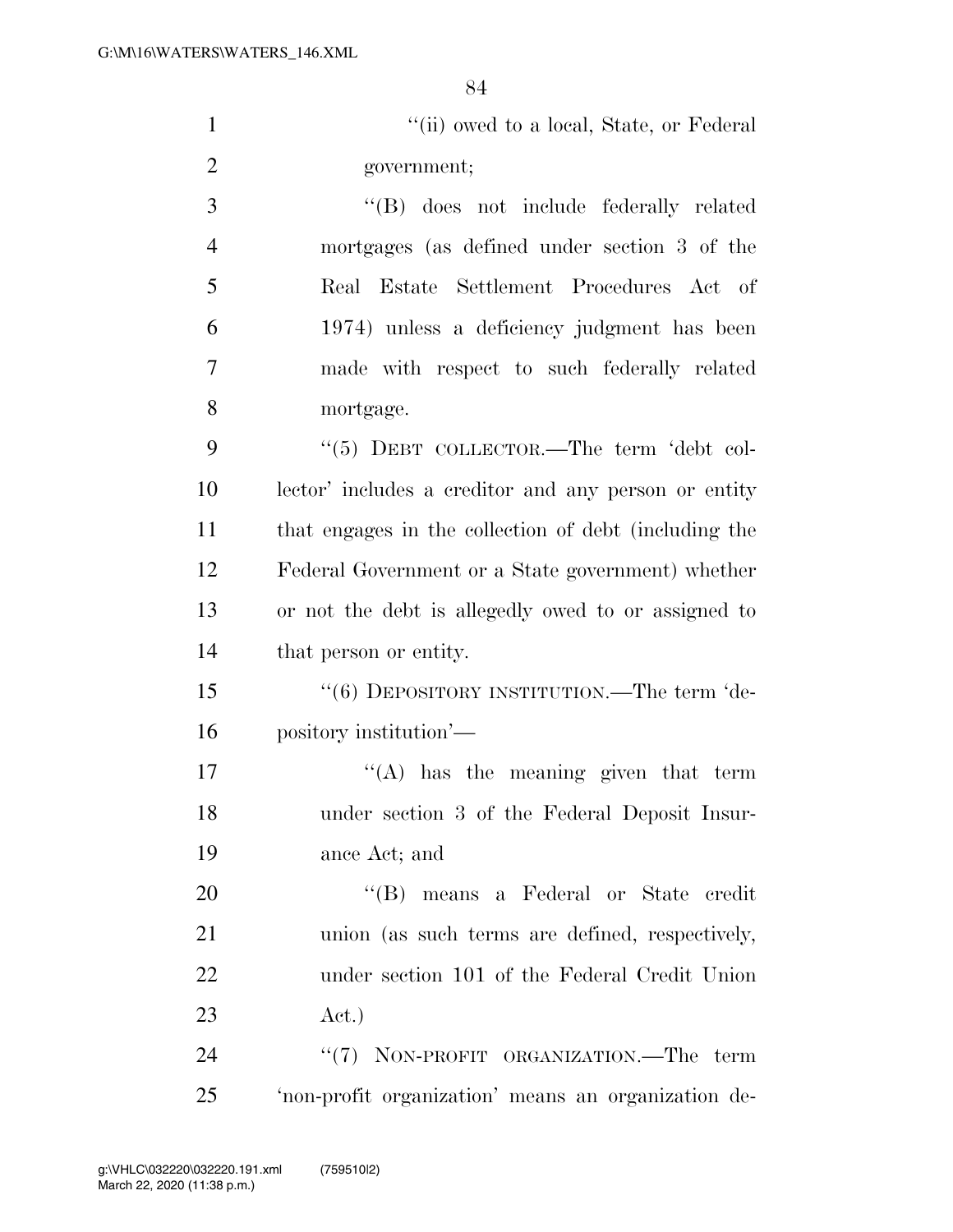scribed in section 501(c)(3) of the Internal Revenue Code of 1986 and exempt from taxation under sub-section (a) of such section.

4 "(8) SMALL BUSINESS.—The term 'small busi- ness' has the meaning given the term 'small business concern' under section 3 of the Small Business Act (15 U.S.C. 632).

 ''(b) PROHIBITIONS.—Notwithstanding any other provision of law, during COVID-19 emergency period and the 120-day period immediately following, a debt collector is prohibited from—

12 ''(1) capitalizing or adding extra interest or fees triggered by the non-payment of an obligation by a consumer, small business, or non-profit organization to the balance of an account;

16  $\frac{1}{2}$  suing or threatening to sue a consumer, small business, or non-profit for a past-due debt;

 ''(3) continuing litigation initiated before the date of enactment of this section to collect a debt from a consumer, small business, or non-profit orga-nization;

 ''(4) enforcing a security interest, including through repossession or foreclosure, against a con-sumer, small business, or non-profit organization;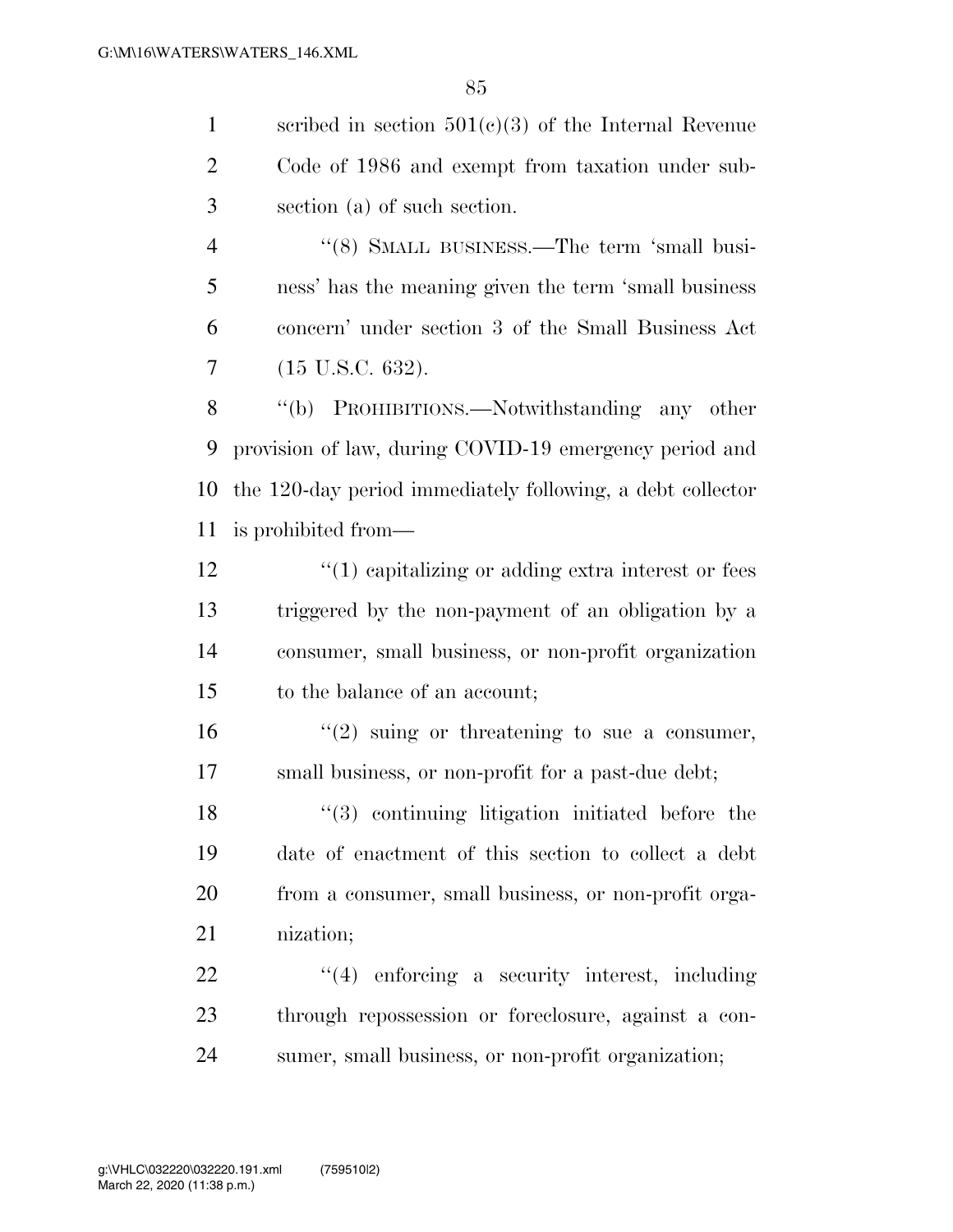$\frac{1}{1}$  ''(5) reporting a past due debt of a consumer, small business, or non-profit organization to a con-sumer reporting agency;

 ''(6) taking or threatening to take any action to enforce collection, or any adverse action against a consumer, small business, or non-profit organization for non-payment or for non-appearance at any hear-ings related to a debt;

 $\frac{4}{7}$  except with respect to enforcing an order for child support or spousal support, initiating or continuing any action to cause or to seek to cause the collection of a debt from wages, Federal benefits, or other amounts due to a consumer, small business, or non-profit organization, by way of garnishment, deduction, offset, or other seizure, or to cause or seek to cause the collection of a debt by seizing funds from a bank account or any other assets held by such consumer, small business, or non-profit or-ganization;

 $(8)$  in the case of action or collection described under paragraph (7) that was initiated prior to the beginning of the date of such disaster or emergency, failing to suspend the action or collection until 120 days after the end of the COVID-19 emergency pe-riod;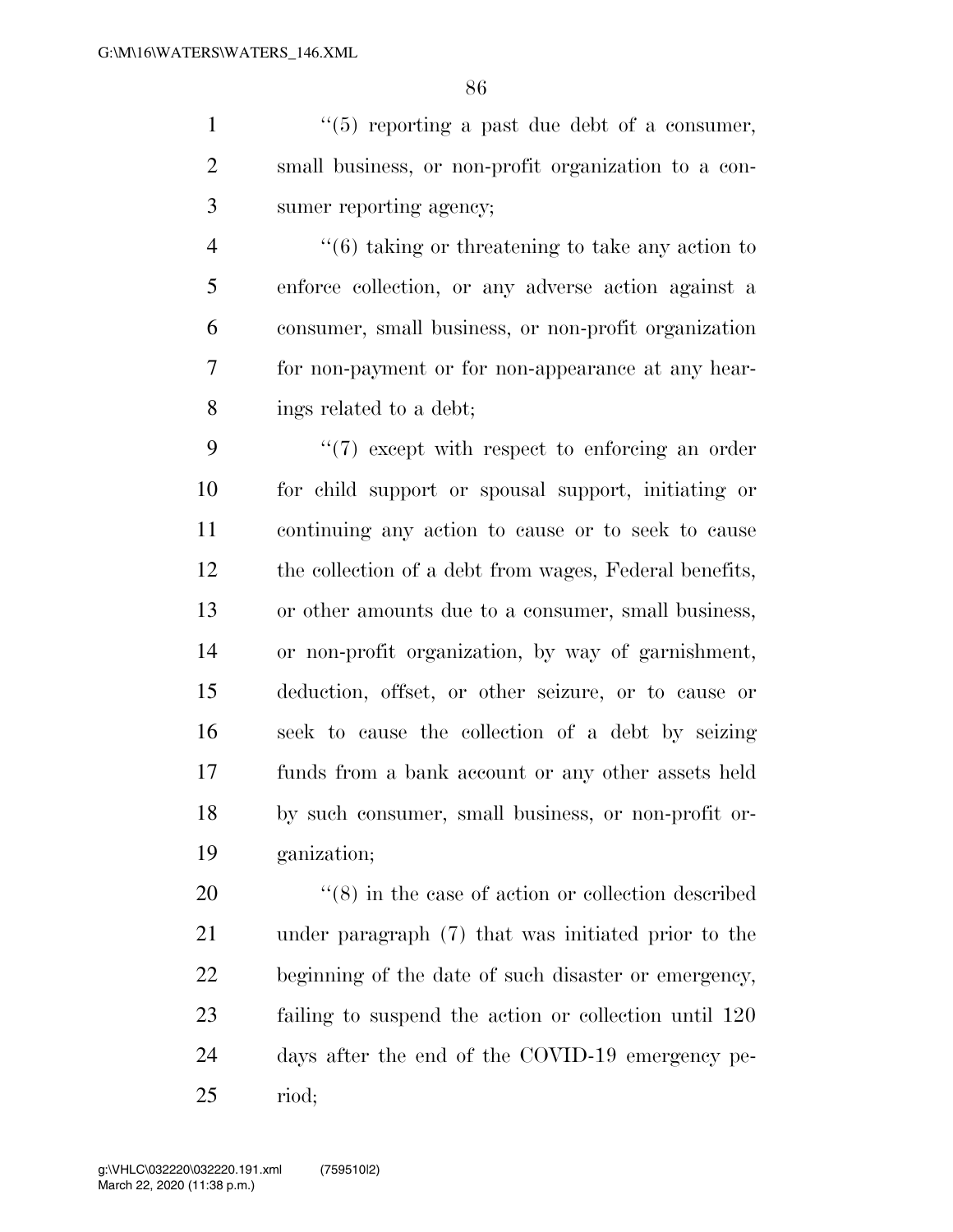''(9) upon the termination of the incident period for such disaster or emergency, failing to extend the time period to pay an obligation by one payment pe- riod for each payment that a consumer, small busi- ness, or non-profit organization missed during the incident period, with the payments due in the same amounts and at the same intervals as the pre-exist- ing payment schedule of the consumer, small busi- ness, or non-profit organization (as applicable) or, if the debt has no payment periods, allow the con- sumer, small business, or non-profit a reasonable time in which to repay the debt in affordable pay- ments;  $\frac{1}{2}$  (10) disconnecting a consumer, small business, or non-profit organization from a utility prepaid or post-paid electricity, natural gas, telecommuni- cations, broadband, water, or sewer service; or  $\frac{18}{2}$  ''(11) exercising a right to set off provision con-

 tained in any consumer, small business, or non-prof- it organization account agreement with a depository institution.

22 "'(c) VIOLATION.—Any person who violates a provi-sion of this section shall—

 ''(1) be treated as a debt collector for purposes of section 813; and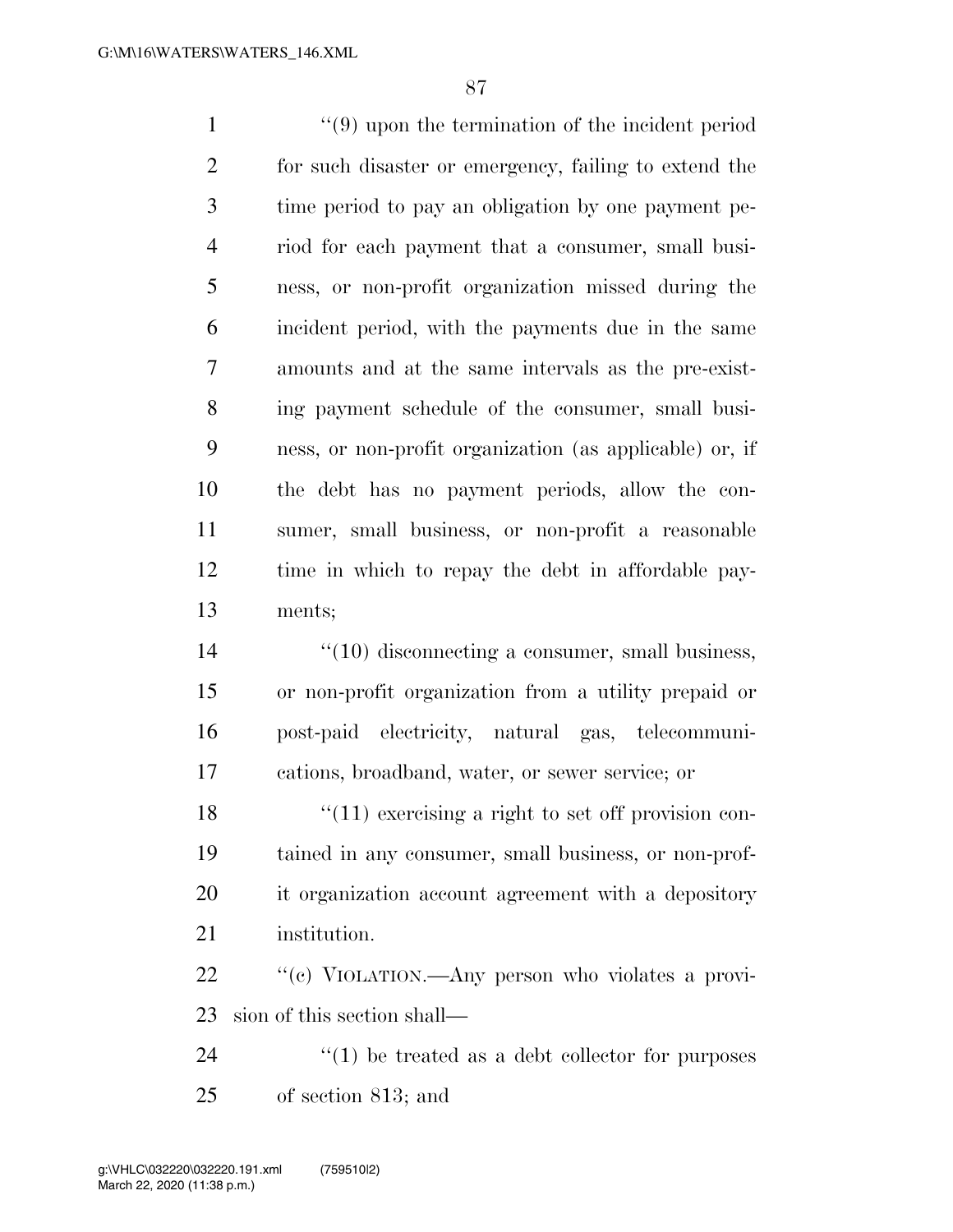| $\mathbf{1}$   | $f'(2)$ be liable to the consumer, small business,                                     |
|----------------|----------------------------------------------------------------------------------------|
| $\overline{2}$ | or non-profit organization an amount equal to 10                                       |
| 3              | times the damages allowed under section 813 for                                        |
| $\overline{4}$ | each such violation.".                                                                 |
| 5              | (2) TABLE OF CONTENTS AMENDMENT.—The                                                   |
| 6              | table of contents at the beginning of the Fair Debt                                    |
| 7              | Collection Practices Act (15 U.S.C. 1692 et seq.) is                                   |
| 8              | amended by inserting after the item relating to sec-                                   |
| 9              | tion 812 the following new item:                                                       |
|                | "812A. Temporary debt collection moratorium during the COVID-19 emergency<br>period.". |
| 10             | (b) CONFESSIONS OF JUDGMENT PROHIBITION.-                                              |
| 11             | $(1)$ In GENERAL.—Chapter 2 of the Truth in                                            |
| 12             | Lending Act $(15 \text{ U.S.C. } 1631 \text{ et seq.})$ is amended—                    |
| 13             | (A) by adding at the end the following:                                                |
| 14             | "§140B. Confessions of judgment prohibition                                            |
| 15             | "(a) IN GENERAL.—During a period described under                                       |
| 16             | section 812A(b) of the Fair Debt Collection Practices Act,                             |
| 17             | no person may directly or indirectly take or receive from                              |
| 18             | another person or seek to enforce an obligation that con-                              |
| 19             | stitutes or contains a cognovit or confession of judgment                              |
| 20             | (for purposes other than executory process in the State                                |
| 21             | of Louisiana), warrant of attorney, or other waiver of the                             |
| 22             | right to notice and the opportunity to be heard in the                                 |
| 23             | event of suit or process thereon.                                                      |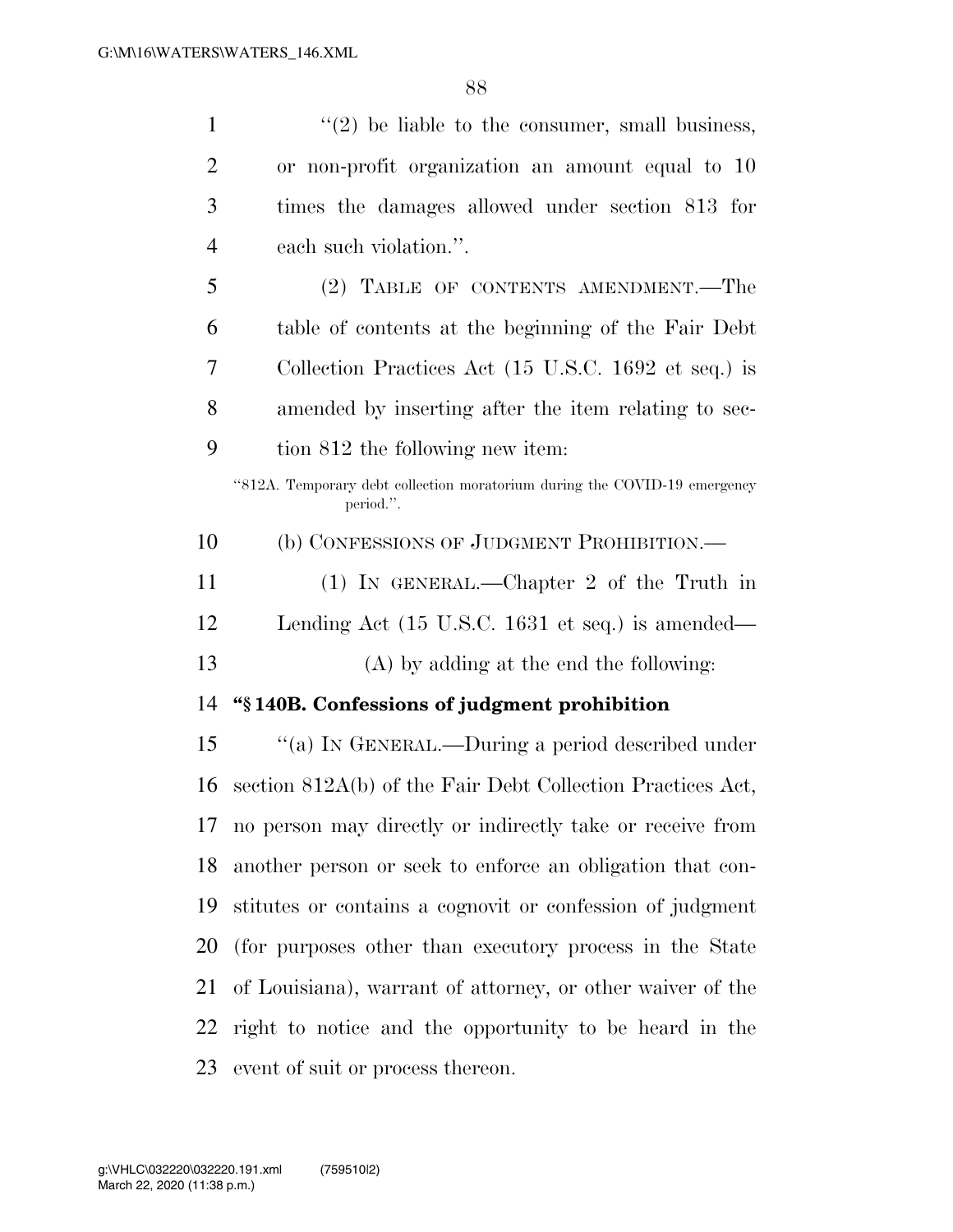''(b) EXEMPTION.—The exemption in section 104(1) shall not apply to this section.

 ''(c) DEBT DEFINED.—In this section, the term 'debt' means any obligation of a person to pay to another person money—

 $(1)$  regardless of whether the obligation is ab- solute or contingent, if the understanding between the parties is that any part of the money shall be or may be returned;

 ''(2) that includes the right of the person pro- viding the money to an equitable remedy for breach of performance if the breach gives rise to a right to payment; and

 ''(3) regardless of whether the obligation or right to an equitable remedy described in paragraph (2) has been reduced to judgment or is fixed, contin- gent, matured, unmatured, disputed, undisputed, se-cured, or unsecured.''; and

 (B) in the table of contents for such chap-20 ter, by adding at the end the following:

''140B. Confessions of judgment prohibition.''.

 (2) CONFORMING AMENDMENT.—Section 130(a) of the Truth in Lending Act (15 U.S.C.  $23 \t1640(a)$  is amended by adding at the end the fol-lowing: ''For purposes of this section, the term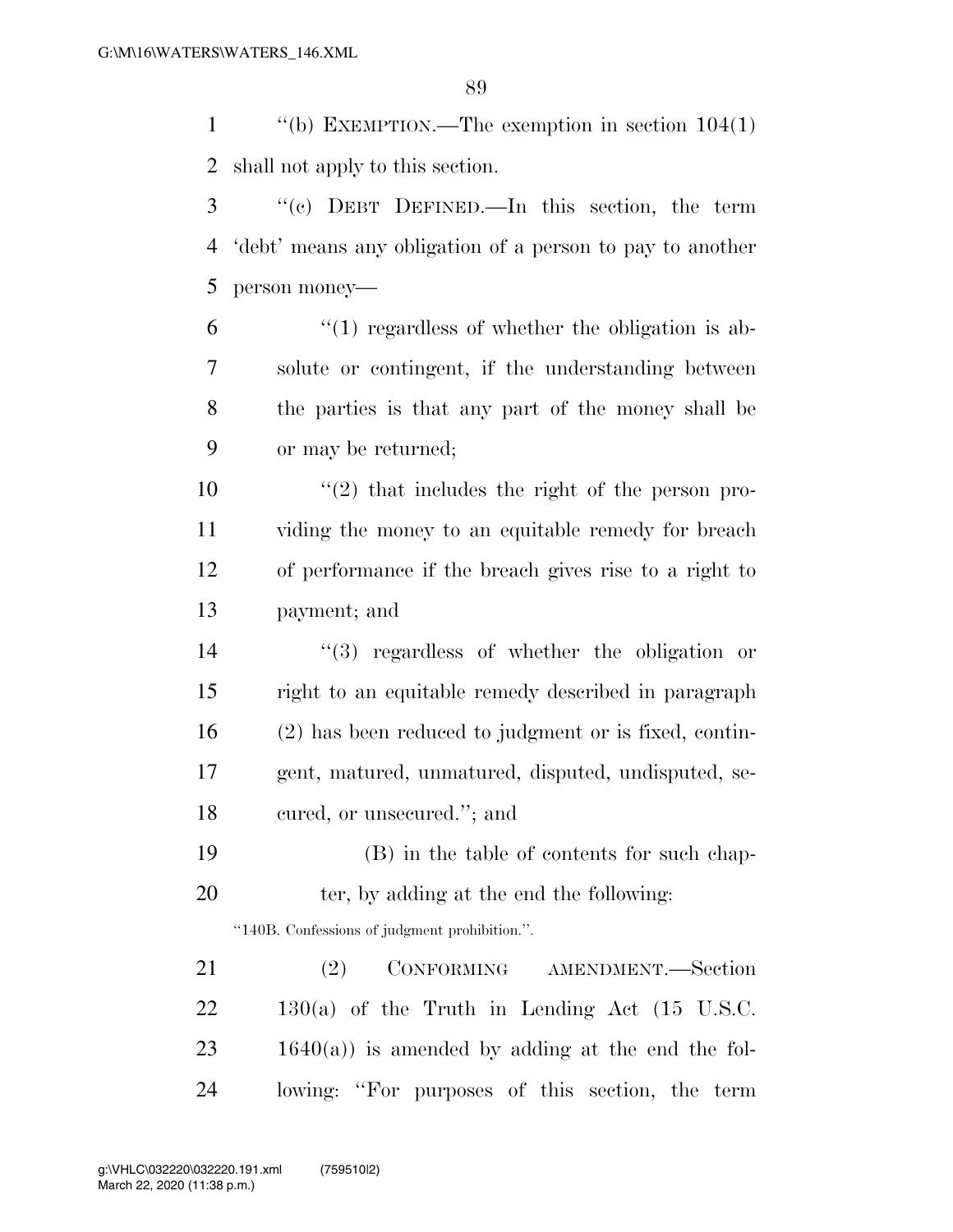'creditor' refers to any person charged with compli-ance.''.

## **SEC. 112. DISASTER PROTECTION FOR WORKERS' CREDIT.**

 (a) PURPOSE.—The purpose of this section, and the amendments made by this section, is to protect consumers' credit from negative impacts as a result of financial hard- ship due to the coronavirus disease (COVID–19) outbreak and future major disasters.

 (b) REPORTING OF INFORMATION DURING MAJOR DISASTERS.—

 (1) IN GENERAL.—The Fair Credit Reporting Act is amended by inserting after section 605B the following:

**''§ 605C. Reporting of information during major disas-**

## **ters**

''(a) DEFINITIONS.—In this section:

17 "(1) COVID-19 EMERGENCY PERIOD.—The term 'COVID–19 emergency period' means the pe- riod beginning on the date of enactment of this sec-20 tion and ending on the later of—

21 ''(A) 120 days after the date of enactment of this section; or

23 "'(B) 120 days after the date of termi- nation by the Federal Emergency Management Administration of the emergency declared on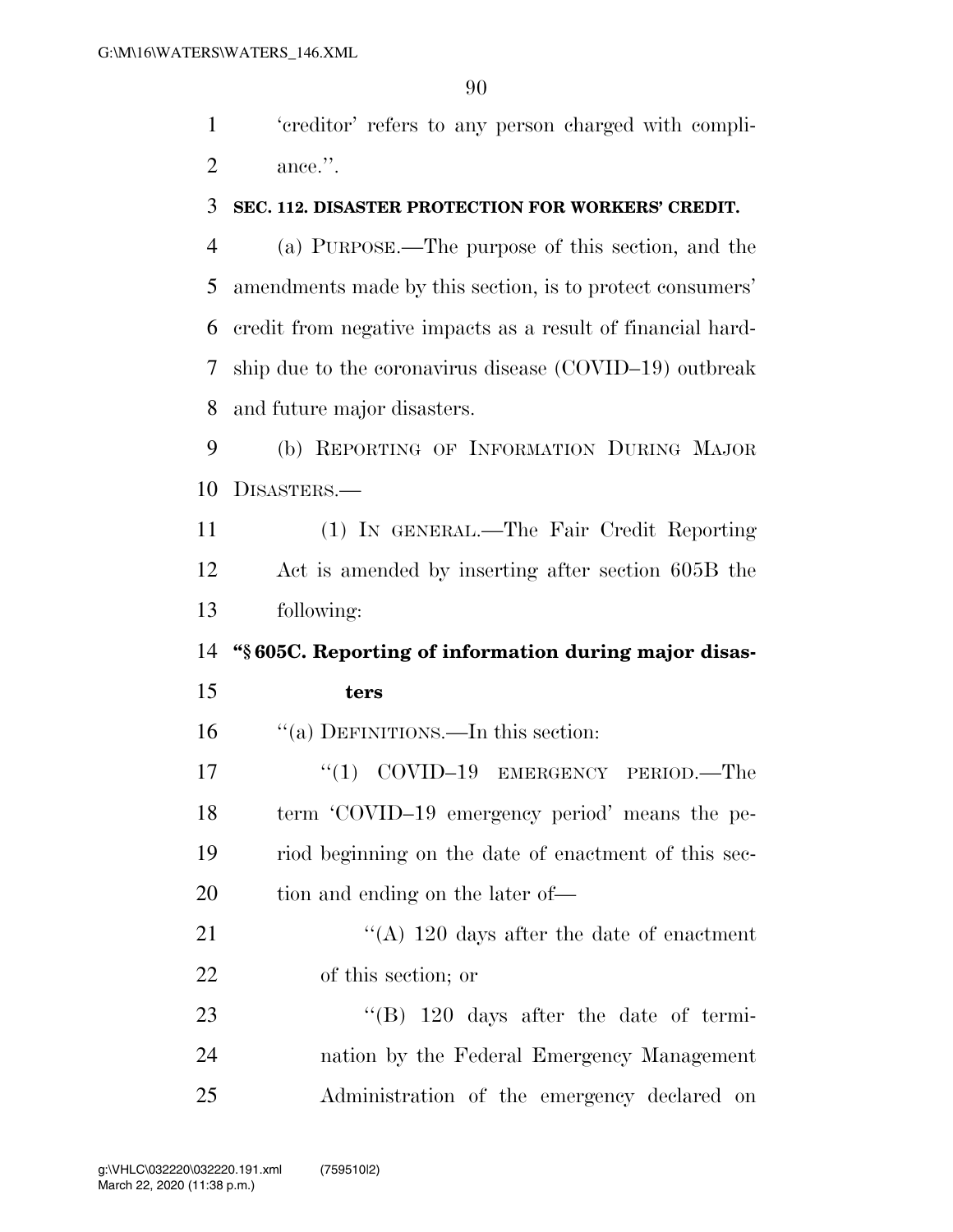| $\mathbf{1}$   | March 13, 2020, by the President under the       |
|----------------|--------------------------------------------------|
| $\overline{2}$ | Robert T. Stafford Disaster Relief and Emer-     |
| 3              | gency Assistance Act (42 U.S.C. 4121 et seq.)    |
| $\overline{4}$ | relating to the Coronavirus Disease 2019         |
| 5              | $(COVID-19)$ pandemic.                           |
| 6              | "(2) COVERED MAJOR DISASTER PERIOD.—The          |
| 7              | term 'covered major disaster period' means-      |
| 8              | $\lq\lq$ the period beginning on the date on     |
| 9              | which a major disaster is declared by the Presi- |
| 10             | dent under section 401 of the Robert T. Staf-    |
| 11             | ford Disaster Relief and Emergency Assistance    |
| 12             | Act (42 U.S.C. 5170), under which assistance     |
| 13             | is authorized under section 408 of such Act (42) |
| 14             | U.S.C. 5174), and ending on the date that is     |
| 15             | 120 days after the end of the incident period    |
| 16             | designated in such declaration; or               |
| 17             | $\lq\lq$ the period ending 120 days after the    |
| 18             | date of termination by the Federal Emergency     |
| 19             | Management Administration of the emergency       |
| 20             | declared on March 13, 2020, by the President     |
| 21             | under the Robert T. Stafford Disaster Relief     |
| 22             | and Emergency Assistance Act (42 U.S.C. 4121)    |
| 23             | et seq.) relating to the Coronavirus Disease     |
| 24             | 2019 (COVID-19) pandemic.                        |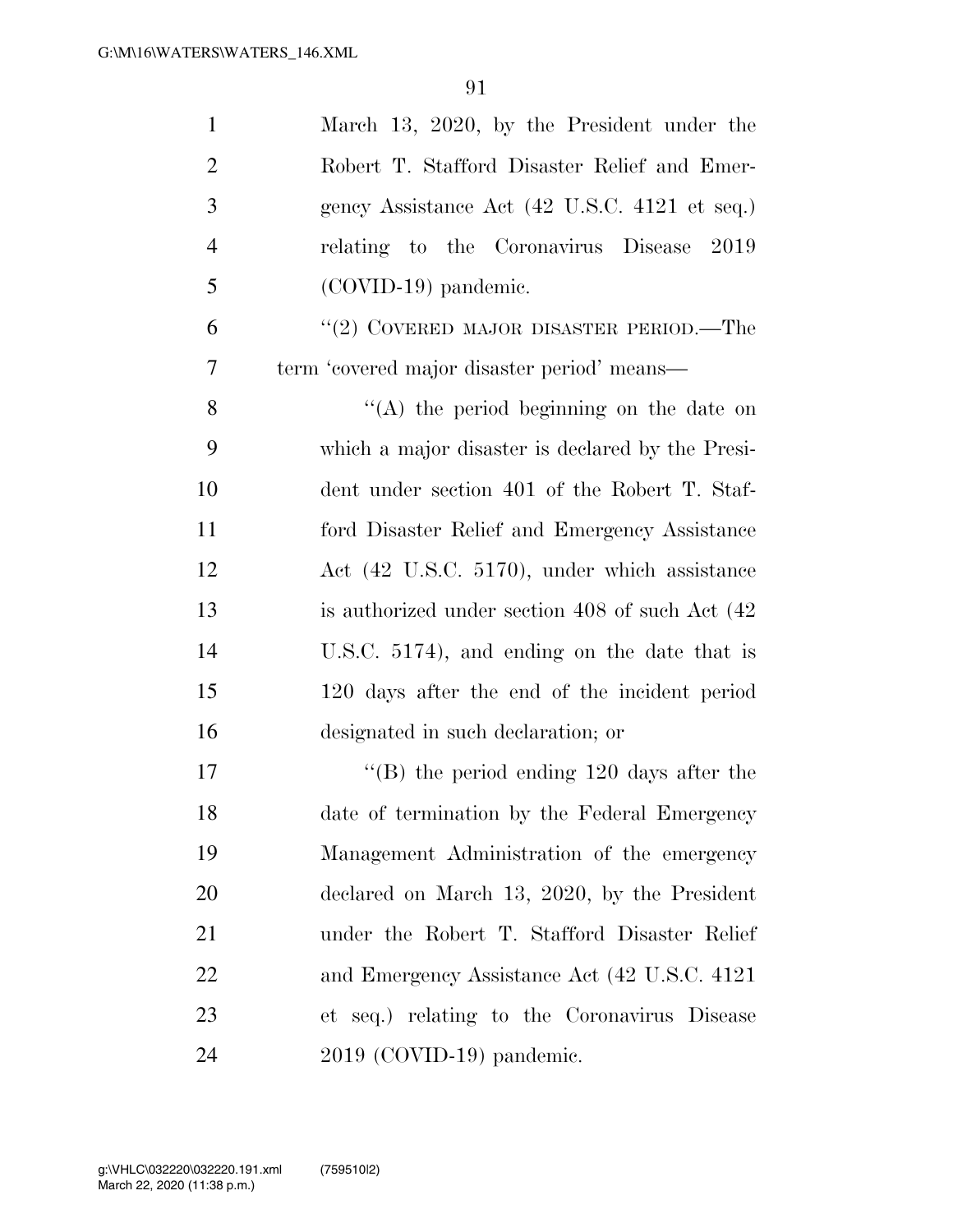1 ''(3) MAJOR DISASTER.—The term 'major dis- aster' means a major disaster declared by the Presi- dent under section 401 of the Robert T. Stafford Disaster Relief and Emergency Assistance Act (42 U.S.C. 5170), under which assistance is authorized under section 408 of such Act (42 U.S.C. 5174) ''(b) MORATORIUM ON FURNISHING ADVERSE IN-FORMATION DURING COVID–19 EMERGENCY PERIOD.—

 No person may furnish any adverse item of information (except information related to a felony criminal conviction) relating to a consumer that was the result of any action or inaction that occurred during the COVID–19 emer-gency period.

14 "(c) MORATORIUM ON FURNISHING ADVERSE INFOR- MATION DURING COVERED MAJOR DISASTER PERIOD.— No person may furnish any adverse item of information (except information related to a felony criminal conviction) relating to a consumer that was the result of any action or inaction that occurred during a covered major disaster period if the consumer is a resident of the affected area covered by a declaration made by the President under sec- tion 401 of the Robert T. Stafford Disaster Relief and Emergency Assistance Act (42 U.S.C. 5170), under which assistance is authorized under section 408 of such Act (42 U.S.C. 5174).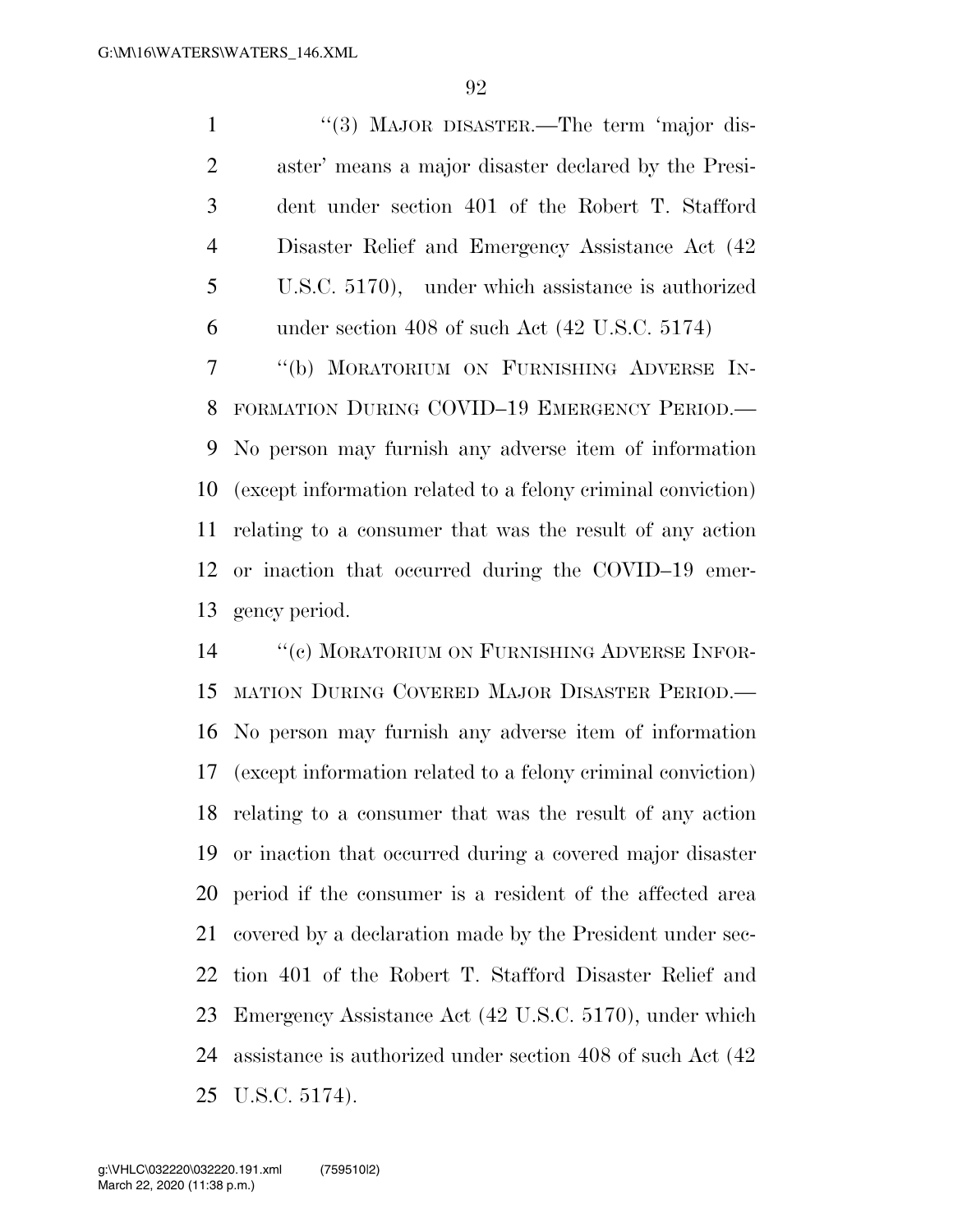''(d) INFORMATION EXCLUDED FROM CONSUMER REPORTS.—In addition to the information described in section 605(a), no consumer reporting agency may make any consumer report containing an adverse item of infor- mation (except information related to a felony criminal conviction) reported relating to a consumer that was the result of any action or inaction that occurred during the COVID–19 emergency period or a covered major disaster 9 period, and as applicable under subsection  $(f)(3)$ , for 270 days after the expiration of the applicable period.

11 "'(e) SUMMARY OF RIGHTS.—Not later than 60 days after the date of enactment of this subsection, the Bureau shall update the model summary of rights under section  $609(c)(1)$  to include a description of the right of a con-sumer to—

16  $\frac{16}{10}$  request the deletion of adverse items of in-formation under subsection (f); and

 $\frac{18}{2}$  ''(2) request a consumer report or score, with-out charge to the consumer, under subsection (g).

20 "(f) DELETION OF ADVERSE ITEMS OF INFORMA- TION RESULTING FROM THE CORONAVIRUS DISEASE (COVID–19) OUTBREAK AND MAJOR DISASTERS.—

23  $((1)$  REPORTING.

24 "(A) IN GENERAL.—Not later than 60 days after the date of enactment of this sub-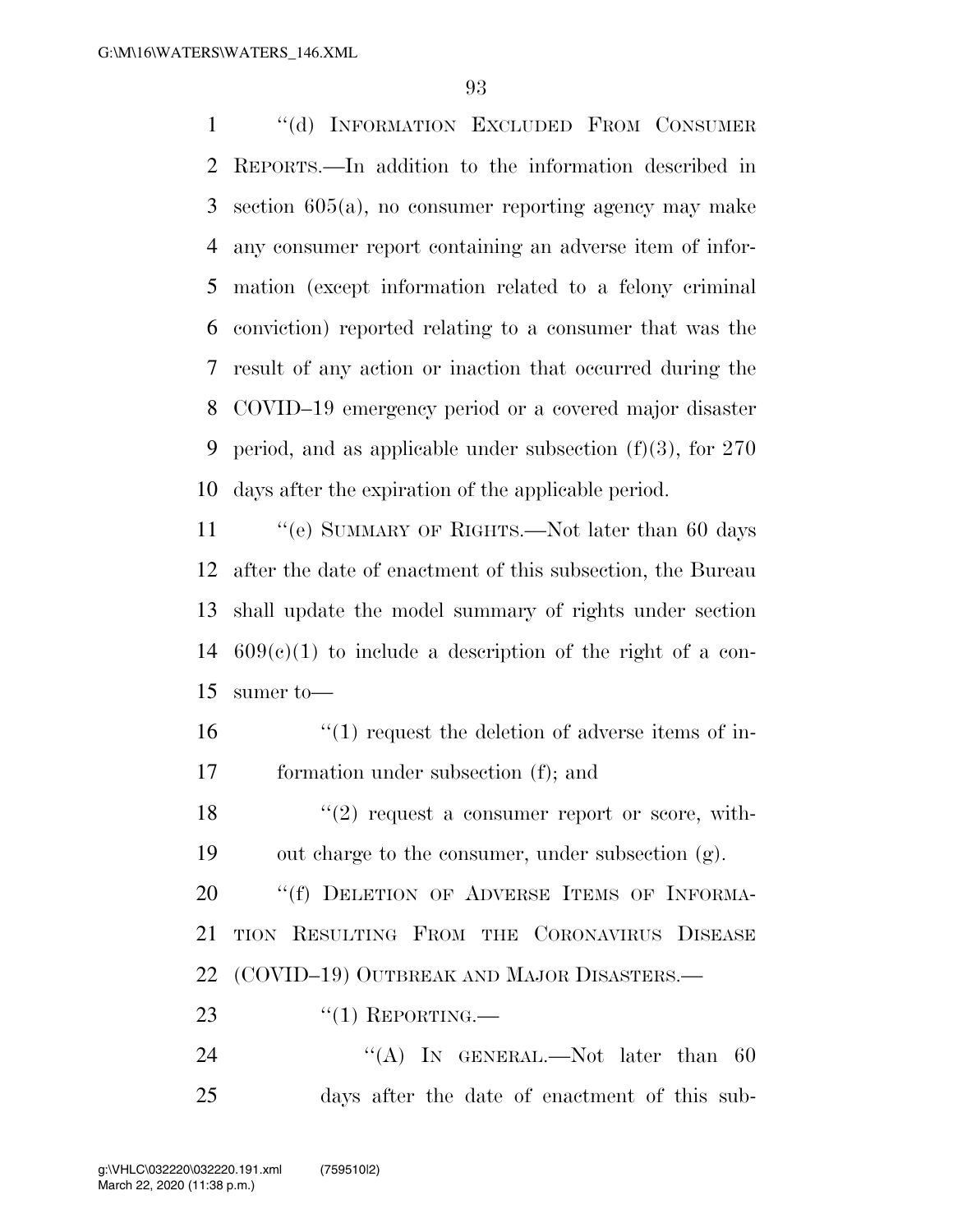| $\mathbf{1}$   | section, the Bureau shall create a website for    |
|----------------|---------------------------------------------------|
| $\overline{2}$ | consumers to report, under penalty of perjury,    |
| $\overline{3}$ | hardship as a result of the<br>economic           |
| $\overline{4}$ | coronavirus disease (COVID-19) outbreak or a      |
| 5              | major disaster (if the consumer is a resident of  |
| 6              | the affected area covered by such major dis-      |
| $\overline{7}$ | aster) for the purpose of extending credit report |
| 8              | protection for an additional 270 days after the   |
| 9              | end of the COVID-19 emergency period or cov-      |
| 10             | ered major disaster period, as applicable.        |
| 11             | ``(B)<br>DOCUMENTATION.—The Bureau                |
| 12             | shall—                                            |
| 13             | "(i) not require any documentation                |
| 14             | from a consumer to substantiate the eco-          |
| 15             | nomic hardship; and                               |
| 16             | "(ii) provide notice to the consumer              |
| 17             | that a report under subparagraph (A) is           |
| 18             | under penalty of perjury.                         |
| 19             | REPORTING PERIOD.-A consumer<br>$\lq\lq C$        |
| 20             | may report economic hardship under subpara-       |
| 21             | graph $(A)$ during the COVID-19 emergency pe-     |
| 22             | riod or a covered major disaster period, as ap-   |
| 23             | plicable, and for 60 days thereafter.             |
| 24             | "(2) DATABASE.—The Bureau shall establish         |
| 25             | and maintain a secure database that—              |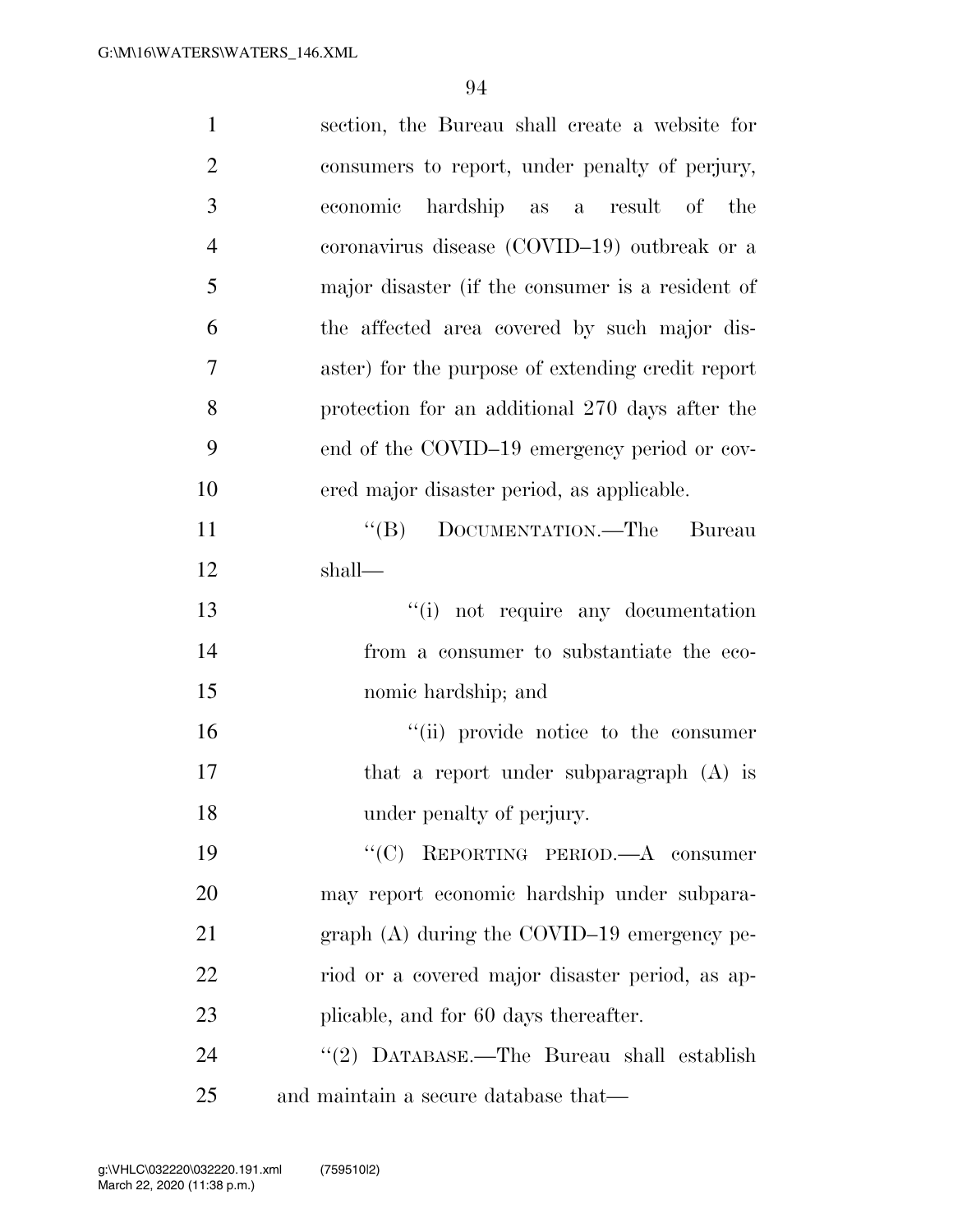| $\mathbf{1}$   | $\lq\lq$ is accessible to each consumer report-   |
|----------------|---------------------------------------------------|
| $\overline{2}$ | ing agency described in section $603(p)$ and na-  |
| 3              | tionwide specialty consumer reporting agency      |
| $\overline{4}$ | for purposes of fulfilling their duties under     |
| 5              | paragraph (3) to check and automatically delete   |
| 6              | any adverse item of information (except infor-    |
| 7              | mation related to a felony criminal conviction)   |
| 8              | reported that occurred during the COVID-19        |
| 9              | emergency period or a covered major disaster      |
| 10             | period with respect to a consumer; and            |
| 11             | $\lq\lq (B)$ contains the information reported    |
| 12             | under paragraph $(1)$ .                           |
| 13             | "(3) DELETION OF ADVERSE ITEMS OF INFOR-          |
| 14             | MATION BY NATIONWIDE CONSUMER REPORTING           |
| 15             | AND NATIONWIDE SPECIALTY CONSUMER REPORT-         |
| 16             | ING AGENCIES.                                     |
| 17             | "(A) IN GENERAL.—Each consumer<br>re-             |
| 18             | porting agency described in section $603(p)$ and  |
| 19             | each nationwide specialty consumer reporting      |
| 20             | agency shall, using the information contained in  |
| 21             | the database established under paragraph $(2)$ ,  |
| 22             | delete from the file of each consumer named in    |
| 23             | the database each adverse item of information     |
| 24             | (except information related to a felony criminal  |
| 25             | conviction) that was a result of an action or in- |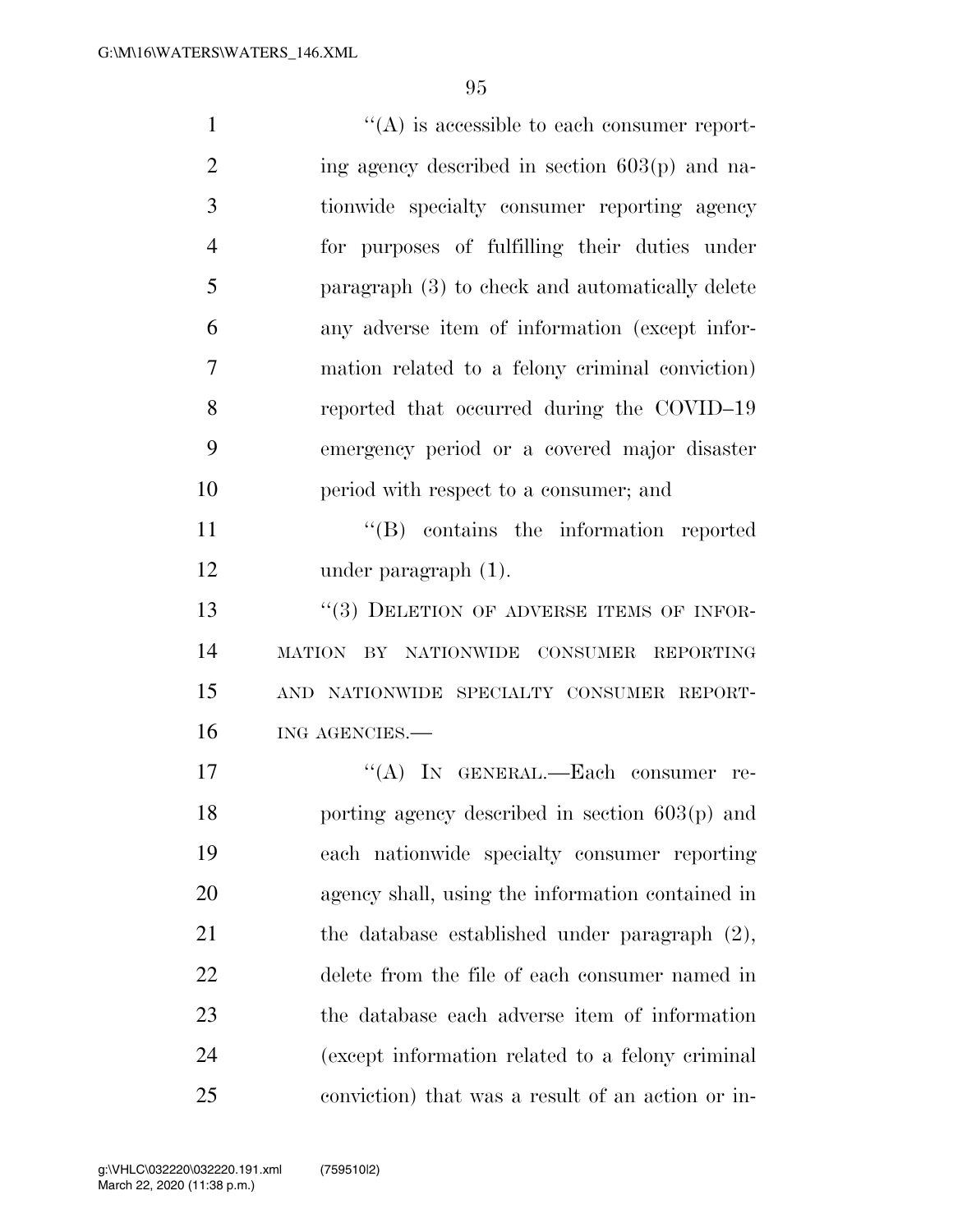action that occurred during the COVID–19 emergency period or a covered major disaster period up to 270 days following the end of the such period.

 ''(B) TIMELINE.—Each consumer report- ing agency described in section 603(p) and each nationwide specialty consumer reporting agency shall check the database at least weekly and de- lete adverse items of information as soon as practicable after information that is reported under paragraph (1) appears in the database established under paragraph (2).

13 "(4) REQUEST FOR DELETION OF ADVERSE 14 ITEMS OF INFORMATION.

15 "(A) IN GENERAL.—A consumer who has filed a report of economic hardship with the Bureau may submit a request, without charge to the consumer, to a consumer reporting agen- cy to delete from the consumer's file an adverse item of information (except information related to a felony criminal conviction) that was a re- sult of an action or inaction that occurred dur- ing the COVID–19 emergency period or a cov- ered major disaster period up to 270 days fol-lowing the end of the such period.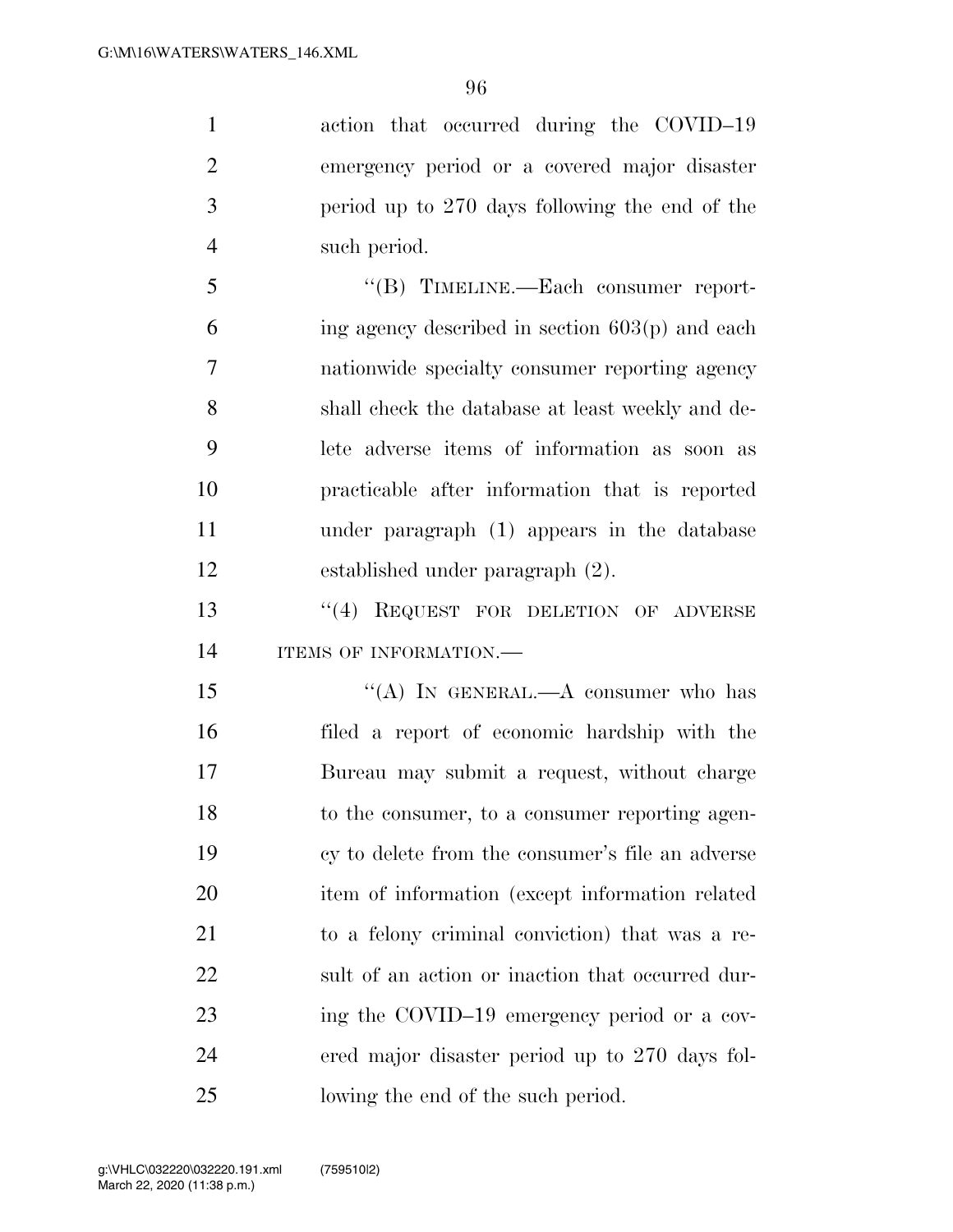| $\mathbf{1}$   | "(B) TIMING.—A consumer may submit a                 |
|----------------|------------------------------------------------------|
| $\overline{2}$ | request under subparagraph $(A)$ , not later than    |
| 3              | 270-day period described in that subparagraph.       |
| $\overline{4}$ | "(C) REMOVAL AND NOTIFICATION.—Upon                  |
| 5              | receiving a request under this paragraph to de-      |
| 6              | lete an adverse item of information, a consumer      |
| 7              | reporting agency shall—                              |
| 8              | "(i) delete the adverse item of infor-               |
| 9              | mation (except information related to a fel-         |
| 10             | ony criminal conviction) from the con-               |
| 11             | sumer's file; and                                    |
| 12             | "(ii) notify the consumer and the fur-               |
| 13             | nisher of the adverse item of information            |
| 14             | of the deletion.                                     |
| 15             | "(g) FREE CREDIT REPORT AND SCORES.-                 |
| 16             | "(1) IN GENERAL.—During the COVID-19                 |
| 17             | emergency period or a covered major disaster period  |
| 18             | and ending 12 months after the expiration of the     |
| 19             | COVID-19 emergency period or covered major dis-      |
| 20             | aster period, as applicable, each consumer reporting |
| 21             | agency as described under $603(p)$ and nationwide    |
| 22             | specialty consumer reporting agency shall make all   |
| 23             | disclosures described under section 609 upon request |
| 24             | by a consumer, by mail or online, without charge to  |
| 25             | the consumer and without limitation as to the num-   |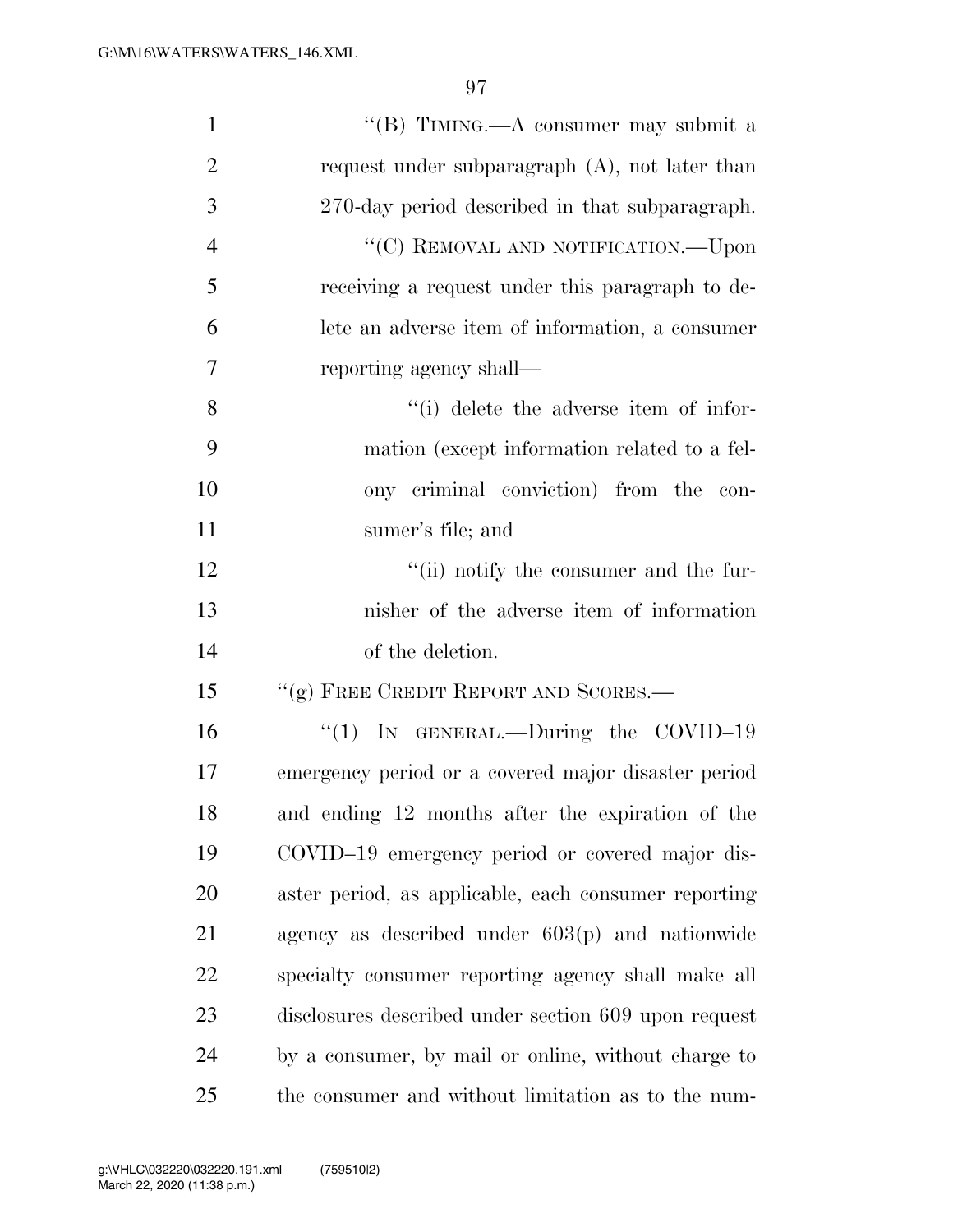| $\mathbf{1}$   | ber of requests. A consumer reporting agency shall   |
|----------------|------------------------------------------------------|
| $\overline{2}$ | also supply a consumer, upon request and without     |
| 3              | charge, with a credit score that—                    |
| $\overline{4}$ | $\lq\lq$ is derived from a credit scoring model      |
| 5              | that is widely distributed to users by the con-      |
| 6              | sumer reporting agency for the purpose of any        |
| 7              | extension of credit or other transaction des-        |
| 8              | ignated by the consumer who is requesting the        |
| 9              | credit score; or                                     |
| 10             | $\lq\lq$ is widely distributed to lenders of         |
| 11             | common consumer loan products and predicts           |
| 12             | the future credit behavior of the consumer.          |
| 13             | "(2) TIMING.—A file disclosure or credit score       |
| 14             | under paragraph (1) shall be provided to the con-    |
| 15             | sumer not later than—                                |
| 16             | "(A) 7 days after the date on which the re-          |
| 17             | quest is received if the request is made by mail;    |
| 18             | and                                                  |
| 19             | "(B) not later than $15$ minutes if the re-          |
| 20             | quest is made online.                                |
| 21             | "(3) ADDITIONAL REPORTS.—A file disclosure           |
| 22             | provided under paragraph (1) shall be in addition to |
| 23             | any disclosure requested by the consumer under sec-  |
| 24             | tion $612(a)$ .                                      |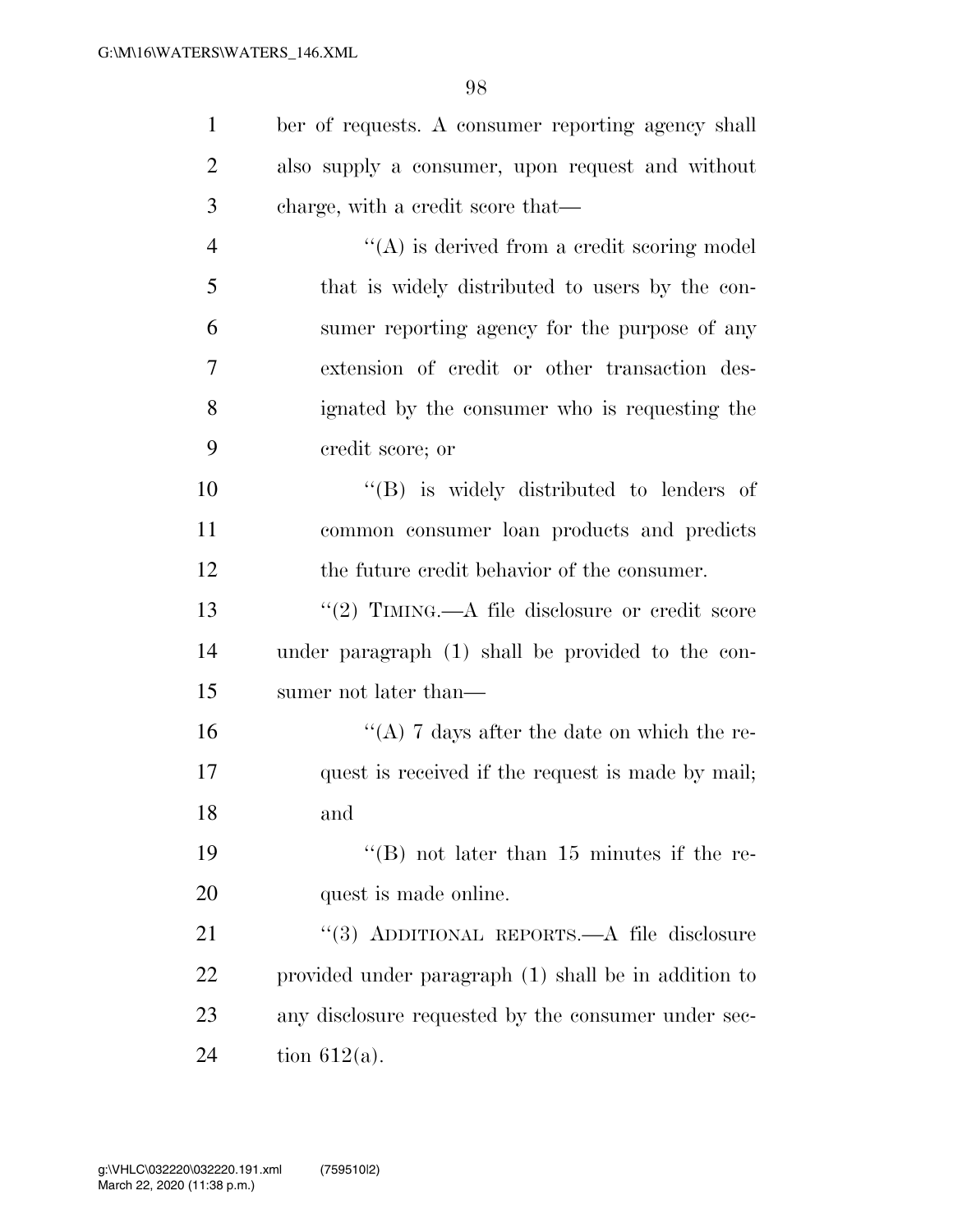''(4) PROHIBITION.—A consumer reporting agency that receives a request under paragraph (1) may not request or require any documentation from the consumer that demonstrates that the consumer was impacted by the coronavirus disease (COVID– 19) outbreak or a major disaster (except to verify that the consumer resides in an area covered by the major disaster) as a condition of receiving the file disclosure or score.

 ''(h) POSTING OF RIGHTS.—Not later than 30 days after the date of enactment of this section, each consumer reporting agency shall prominently post and maintain a direct link on the homepage of the public website of the consumer reporting agency information relating to the right of consumers to—

16  $\frac{16}{10}$  request the deletion of adverse items of in- formation (except information related to a felony criminal conviction) under subsection (f); and

19  $(2)$  request consumer file disclosures and scores, without charge to the consumer, under sub-21 section  $(g)$ .

22 "(i) BAN ON REPORTING MEDICAL DEBT INFORMA- TION RELATED TO COVID–19 OR A MAJOR DISASTER.— 24 "(1) FURNISHING BAN.—No person shall fur-nish adverse information to a consumer reporting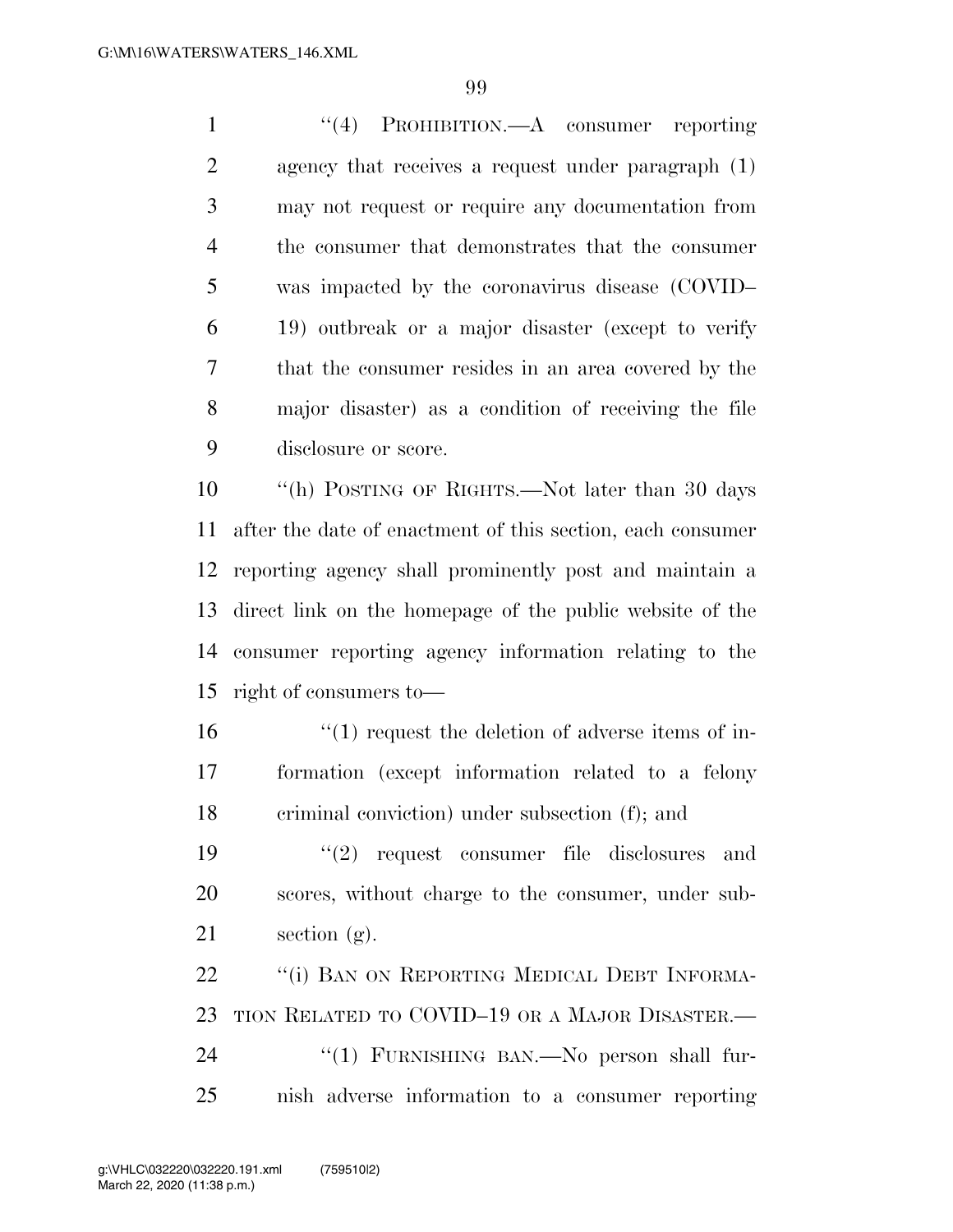agency related to medical debt if such medical debt is with respect to medical expenses related to treat- ments arising from COVID–19 or a major disaster (whether or not the expenses were incurred during the COVID–19 emergency period or covered major disaster period).

 ''(2) CONSUMER REPORT BAN.—No consumer reporting agency may made a consumer report con- taining adverse information related to medical debt if such medical debt is with respect to medical ex- penses related to treatments arising from COVID– 19 or a major disaster (whether or not the expenses were incurred during the COVID–19 emergency pe-riod or covered major disaster period).

 ''(j) CREDIT SCORING MODELS.—A person that cre- ates and implements credit scoring models may not treat the absence, omission, or deletion of any information pur- suant to this section as a negative factor or negative value in credit scoring models created or implemented by such person.''.

 (2) TECHNICAL AND CONFORMING AMEND- MENT.—The table of contents for the Fair Credit Reporting Act is amended by inserting after the item relating to section 605B the following:

''605C. Reporting of information during major disasters.''.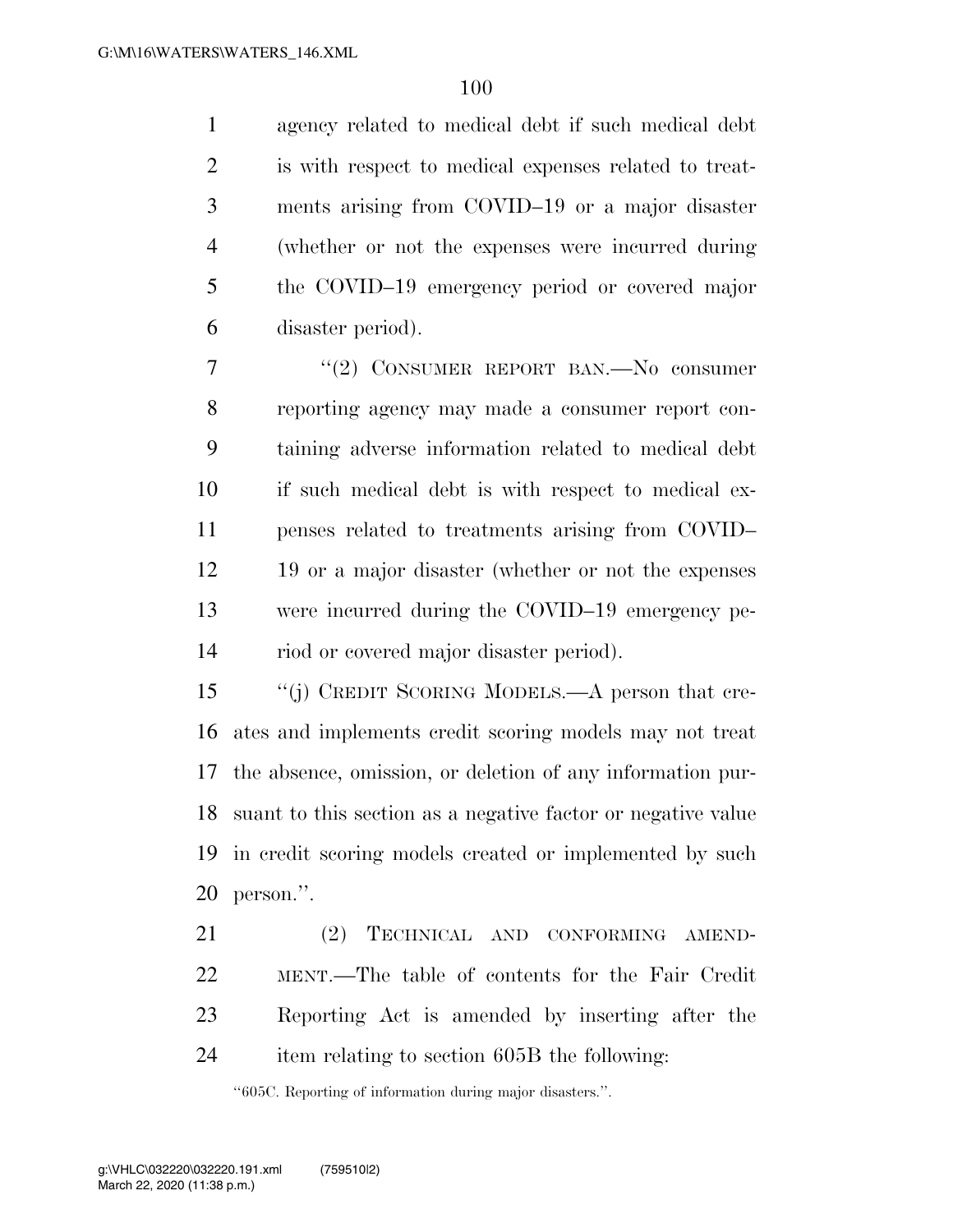(c) LIMITATIONS ON NEW CREDIT SCORING MODELS DURING THE COVID–19 EMERGENCY AND MAJOR DIS- ASTERS.—The Fair Credit Reporting Act (15 U.S.C. 1681 et seq.) is amended—

(1) by adding at the end the following:

## **''§ 630. Limitations on new credit scoring models dur- ing the COVID–19 emergency and major disasters**

 ''With respect to a person that creates and imple- ments credit scoring models, such person may not, during the COVID–19 emergency period or a covered major dis- aster period (as such terms are defined under section 605C), create or implement a new credit scoring model (including a revision to an existing scoring model) if the new credit scoring model would identify a significant per- centage of consumers as being less creditworthy when compared to the previous credit scoring models created or implemented by such person.''; and

 (2) in the table of contents for such Act, by adding at the end the following new item:

''630. Limitations on new credit scoring models during major disasters.''.

## **SEC. 113. STUDENT LOANS.**

 (a) PAYMENTS FOR FEDERAL STUDENT LOAN BOR- ROWERS AS A RESULT OF A NATIONAL EMERGENCY.— (1) IN GENERAL.—Part G of title IV of the Higher Education Act of 1965 (20 U.S.C. 1088 et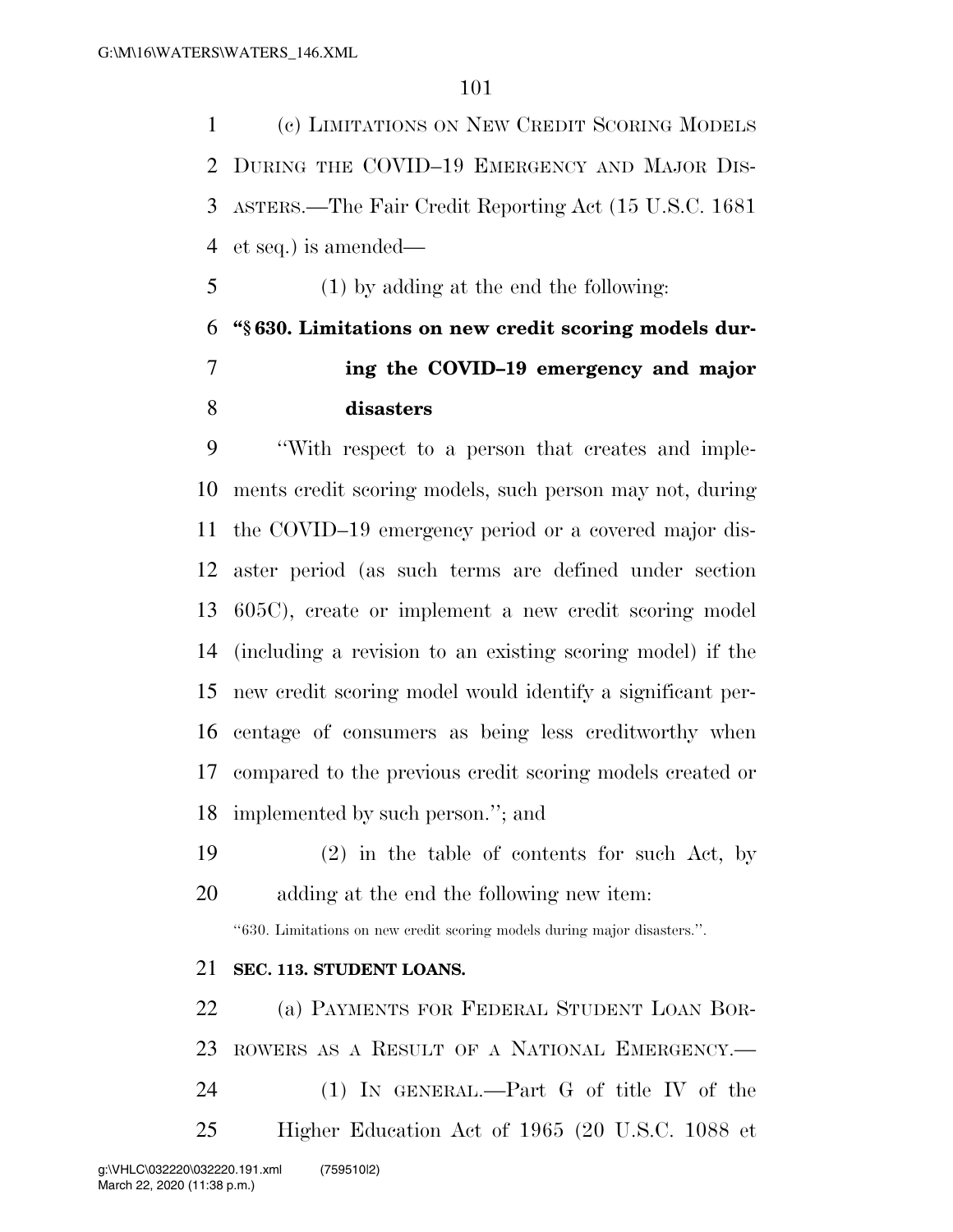| $\mathbf{1}$   | seq.) is amended by inserting after section 493D the |
|----------------|------------------------------------------------------|
| $\overline{2}$ | following:                                           |
| 3              | "SEC. 493E. PAYMENTS FOR STUDENT LOAN BORROWERS      |
| $\overline{4}$ | DURING THE COVID-19 NATIONAL EMER-                   |
| 5              | <b>GENCY.</b>                                        |
| 6              | "(a) DEFINITIONS.—In this section:                   |
| 7              | "(1) CORONAVIRUS.—The term 'coronavirus'             |
| 8              | has the meaning given the term in section 506 of the |
| 9              | Coronavirus Preparedness and Response Supple-        |
| 10             | mental Appropriations Act, 2020 (Public Law 116–     |
| 11             | $123$ .                                              |
| 12             | "(2) INCOME-DRIVEN REPAYMENT.—The term               |
| 13             | 'income-driven repayment' means-                     |
| 14             | "(A) income-based repayment authorized               |
| 15             | under section 493C for loans made, insured, or       |
| 16             | guaranteed under part B or part D; or                |
| 17             | $\lq\lq (B)$ income contingent repayment author-     |
| 18             | ized under section $455(e)$ for loans made under     |
| 19             | part D.                                              |
| 20             | "(3) INVOLUNTARY COLLECTION.—The term                |
| 21             | 'involuntary collection' means—                      |
| 22             | $\lq\lq$ a wage garnishment authorized under         |
| 23             | section 488A of this Act or section 3720D of         |
| 24             | title 31, United States Code;                        |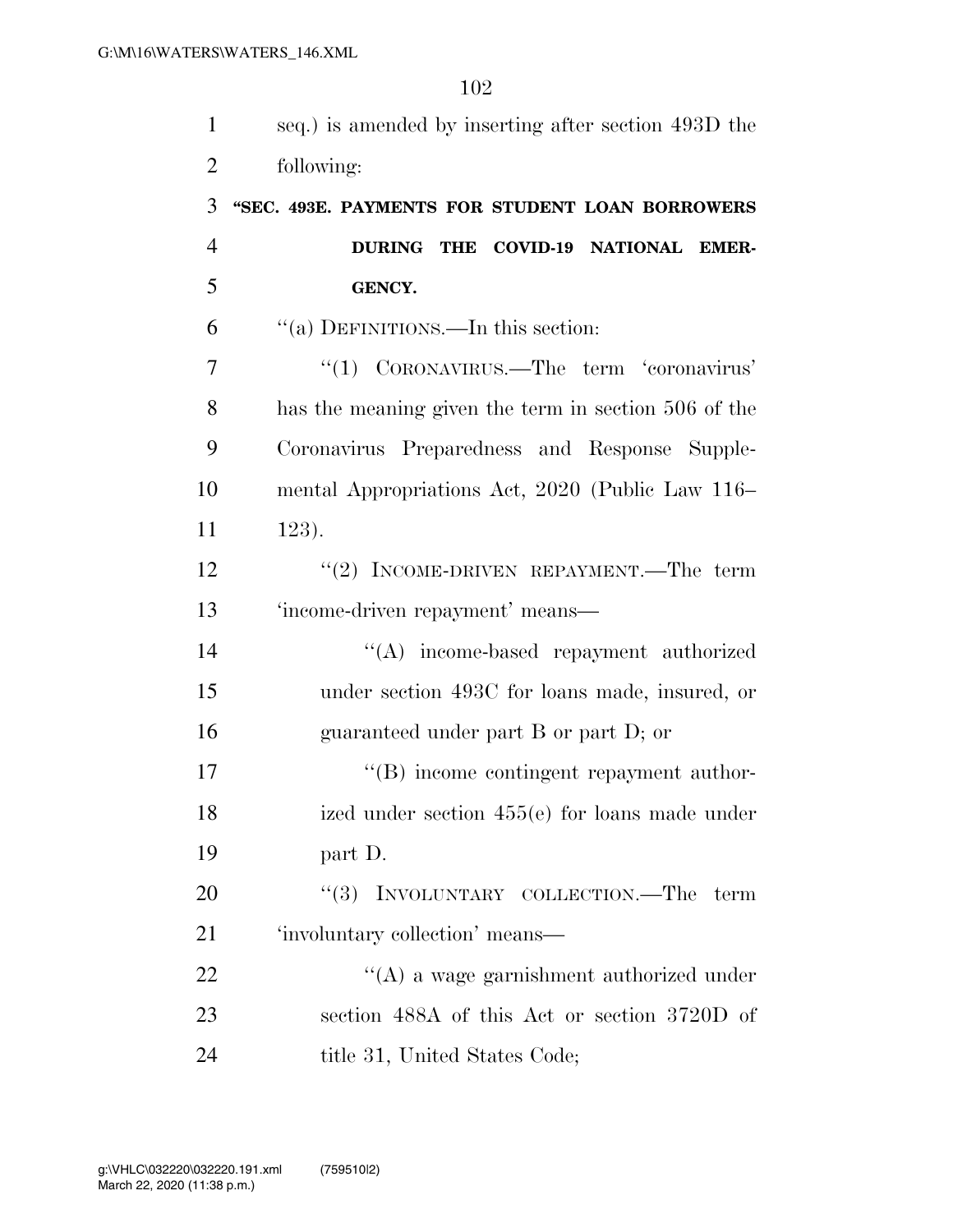| $\mathbf{1}$   | $\lq\lq (B)$ a reduction of tax refund by amount     |
|----------------|------------------------------------------------------|
| $\overline{2}$ | of debt authorized under section 3720A of title      |
| 3              | 31, United States Code;                              |
| $\overline{4}$ | "(C) a reduction of any other Federal ben-           |
| 5              | efit payment by administrative offset authorized     |
| 6              | under section 3716 of title 31, United States        |
| 7              | Code (including a benefit payment due to an in-      |
| 8              | dividual under the Social Security Act or any        |
| 9              | other provision described in subsection              |
| 10             | $(c)(3)(A)(i)$ of such section); and                 |
| 11             | "(D) any other involuntary collection activ-         |
| 12             | ity, including any collection activity through       |
| 13             | which a borrower is compelled to make pay-           |
| 14             | ments on a private student loan.                     |
| 15             | ``(4)<br>COVID-19 EMERGENCY PERIOD.-For              |
| 16             | purposes of this Act, the term 'COVID-19 emer-       |
| 17             | gency period' means the period that begins upon the  |
| 18             | date of the enactment of this Act and ends upon the  |
| 19             | date of the termination by the Federal Emergency     |
| 20             | Management Administration of the emergency de-       |
| 21             | clared on March 13, 2020, by the President under     |
| 22             | the Robert T. Stafford Disaster Relief and Emer-     |
| 23             | gency Assistance Act (42 U.S.C. 4121 et seq.) relat- |
| 24             | ing to the Coronavirus Disease 2019 (COVID-19)       |
| 25             | pandemic.                                            |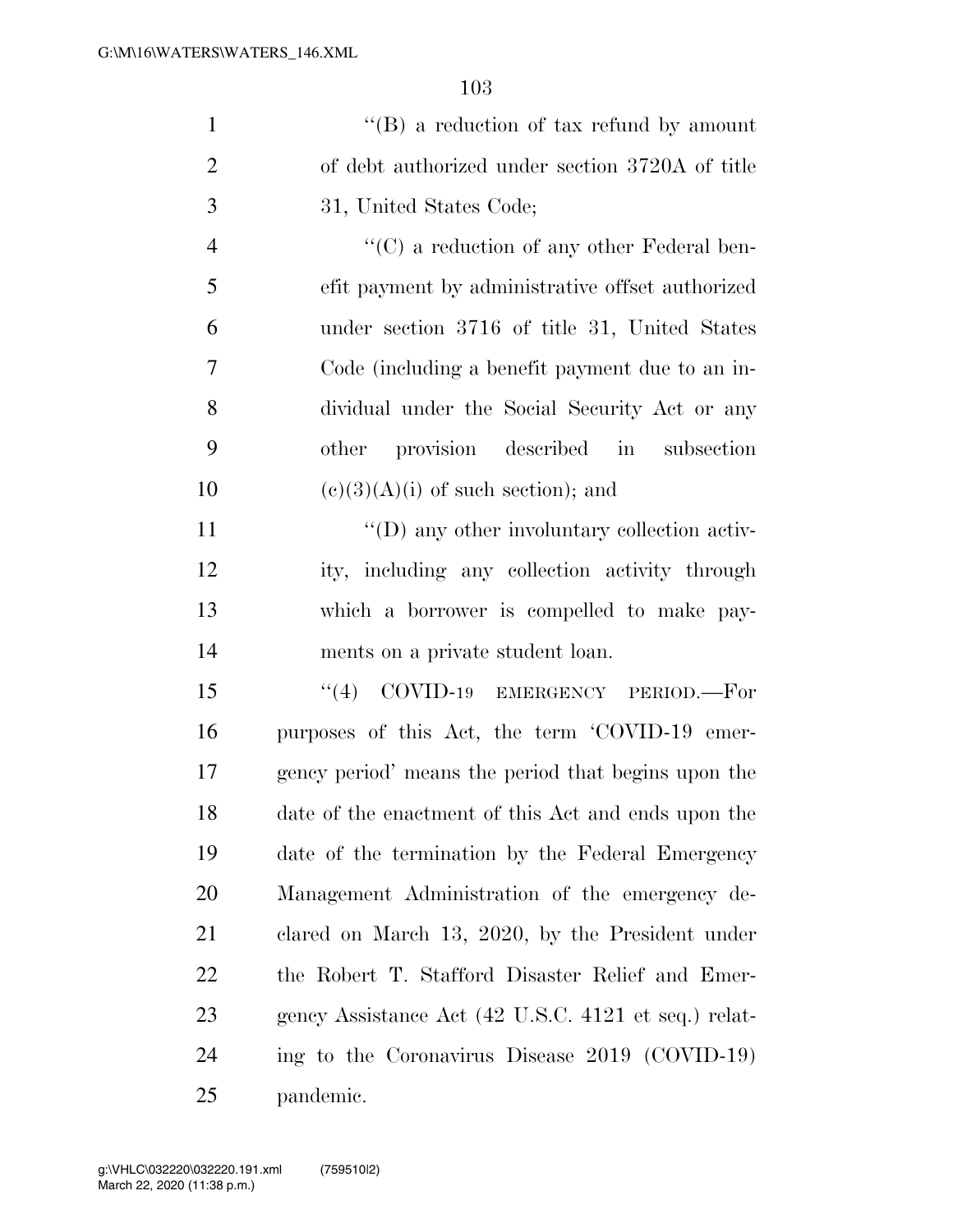''(b) COVID-19 NATIONAL EMERGENCY STUDENT LOAN REPAYMENT ASSISTANCE.—

3 "(1) AUTHORITY.—Effective on the date of the enactment of this section, during the COVID-19 emergency period and the 6-month period imme- diately following, the Secretary of Education shall for each borrower of a loan made, insured, or guar- anteed under part B, D, or E, pay the total amount due for such month on the loan, based on the pay- ment plan selected by the borrower or the borrower's loan status.

12 "(2) NO CAPITALIZATION OF INTEREST.—With respect to any loan in repayment during the COVID-19 national emergency period and the 6- month period immediately following, interest due on loans made, insured, or guaranteed under part B, D, or E during such period shall not be capitalized at any time during the COVID-19 national emergency period and the 6-month period immediately fol-lowing.

21 "(3) APPLICABILITY OF PAYMENTS.—Any pay- ment made by the Secretary of Education under this section shall be considered by the Secretary of Edu- cation, or by a lender with respect to a loan made, insured, or guaranteed under part B—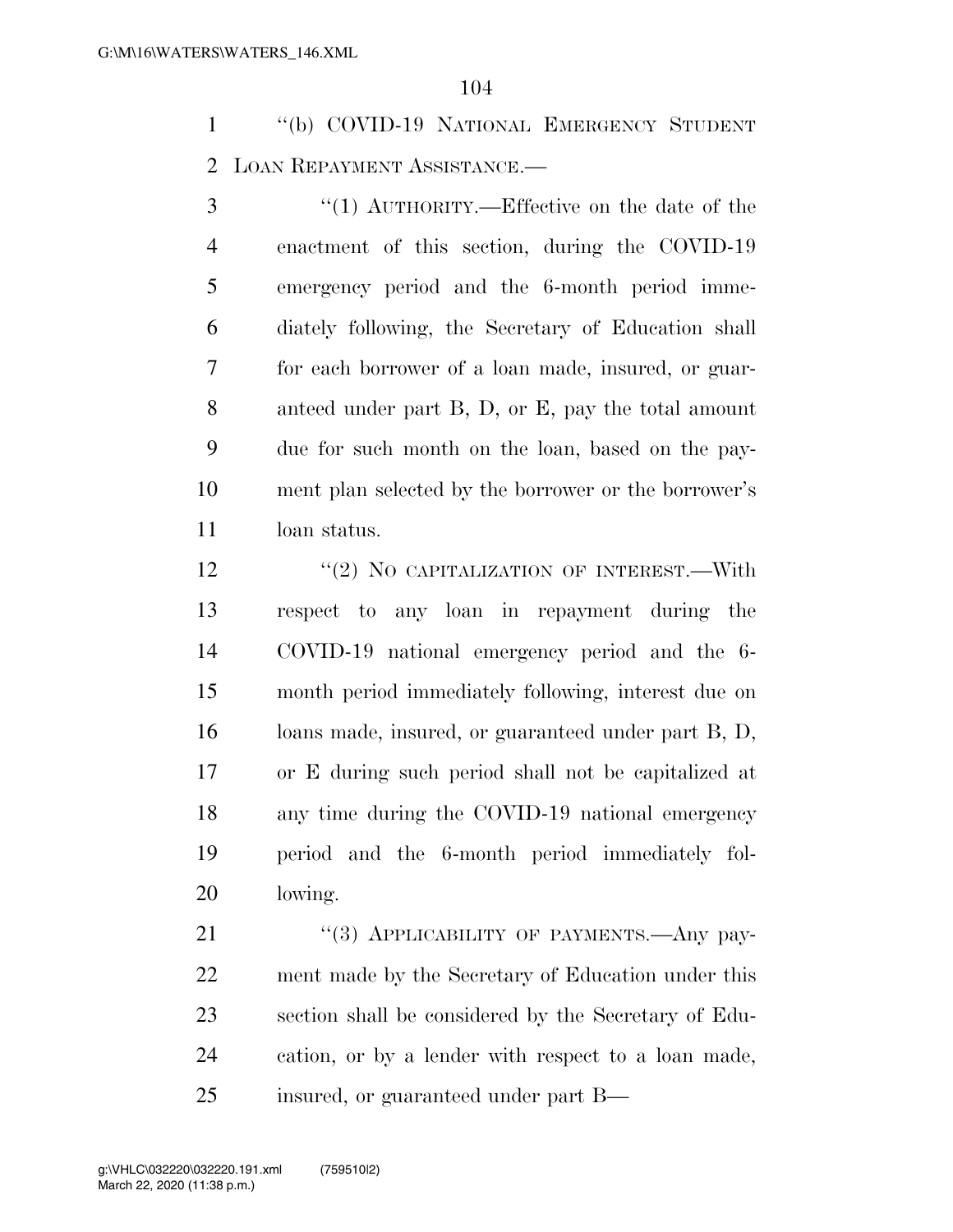| $\mathbf{1}$   | "(A) as a qualifying payment under the               |
|----------------|------------------------------------------------------|
| $\overline{2}$ | public service loan forgiveness program under        |
| 3              | section $455(m)$ , if the borrower would otherwise   |
| $\overline{4}$ | qualify under such section;                          |
| 5              | $\lq\lq (B)$ in the case of a borrower enrolled in   |
| 6              | an income-driven repayment plan, as a quali-         |
| 7              | fying payment for the purpose of calculating eli-    |
| 8              | gibility for loan forgiveness for the borrower in    |
| 9              | accordance with section $493C(b)(7)$ or section      |
| 10             | $455(d)(1)(D)$ , as the case may be; and             |
| 11             | $\lq\lq$ (C) in the case of a borrower in default,   |
| 12             | as an on-time monthly payment for purposes of        |
| 13             | loan rehabilitation pursuant to section $428F(a)$ .  |
| 14             | "(4) REPORTING TO CONSUMER REPORTING                 |
| 15             | AGENCIES.—During the period in which the Sec-        |
| 16             | retary of Education is making payments on a loan     |
| 17             | under paragraph (1), the Secretary shall ensure      |
| 18             | that, for the purpose of reporting information about |
| 19             | the loan to a consumer reporting agency, any pay-    |
| 20             | ment made by the Secretary is treated as if it were  |
| 21             | a regularly scheduled payment made by a borrower.    |
| 22             | "(5) NOTICE OF PAYMENTS AND PROGRAM.-                |
| 23             | Not later than 15 days following the date of enact-  |
| 24             | ment of this section, and monthly thereafter during  |
| 25             | the COVID-19 national emergency period and the 6-    |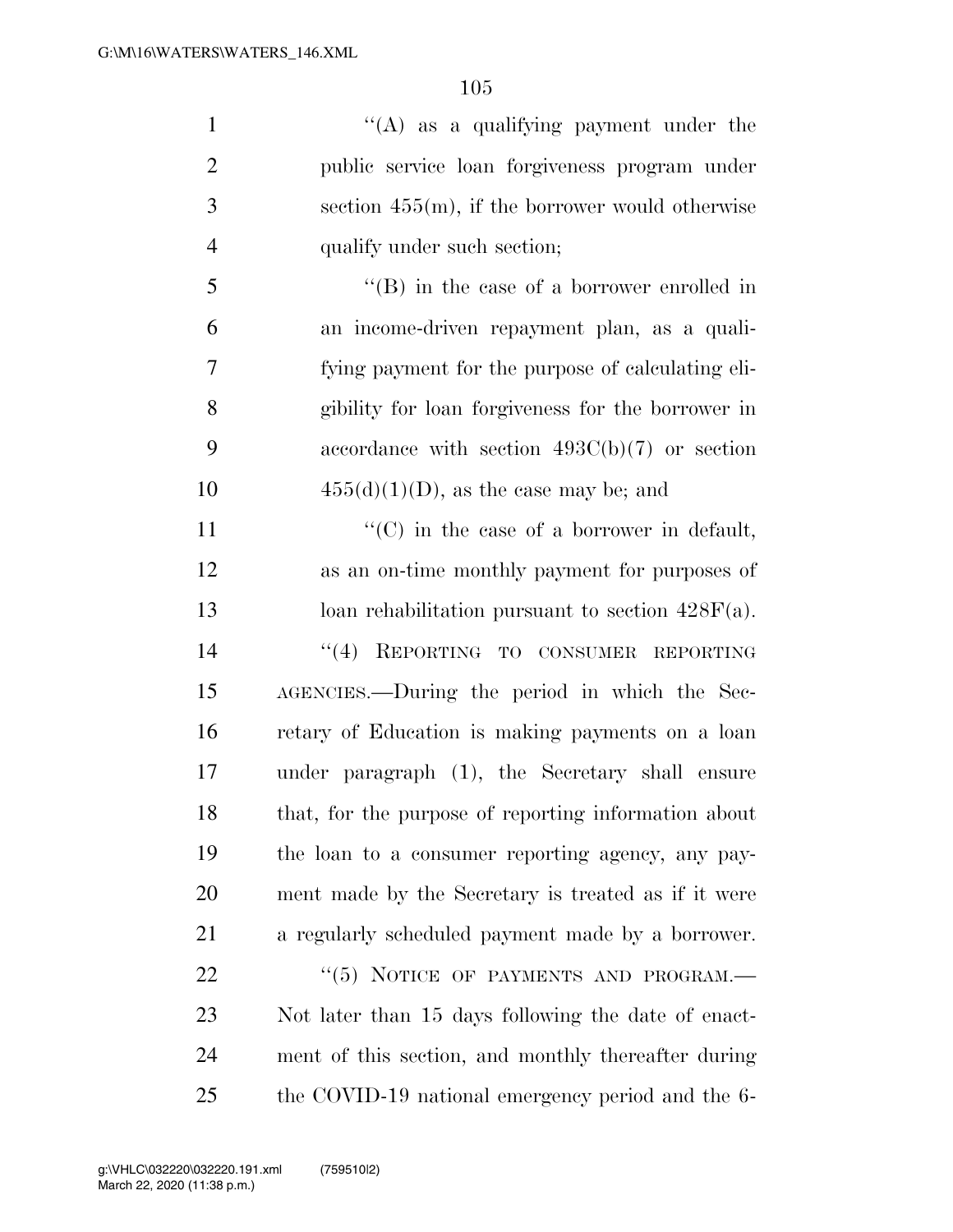| $\mathbf{1}$   | month period immediately following, the Secretary of  |
|----------------|-------------------------------------------------------|
| $\overline{2}$ | Education shall provide a notice to all borrowers of  |
| 3              | loans made, insured, or guaranteed under part B, D,   |
| $\overline{4}$ | $or E$ —                                              |
| 5              | $\lq\lq$ informing borrowers of the actions           |
| 6              | taken under this section;                             |
| 7              | "(B) providing borrowers with an easily               |
| 8              | accessible method to opt out of the benefits pro-     |
| 9              | vided under this section; and                         |
| 10             | $\lq\lq$ (C) notifying the borrower that the pro-     |
| 11             | gram under this section is a temporary program        |
| 12             | and will end 6 months after the COVID-19 na-          |
| 13             | tional emergency period ends.                         |
| 14             | "(6) SUSPENSION OF INVOLUNTARY COLLEC-                |
| 15             | TION.—During the COVID-19 national emergency          |
| 16             | period and the 6-month period immediately fol-        |
| 17             | lowing, the Secretary of Education, or other holder   |
| 18             | of a loan made, insured, or guaranteed under part     |
| 19             | B, D, or E, shall immediately take action to halt all |
| 20             | involuntary collection related to the loan.           |
| 21             | "(7) MANDATORY FORBEARANCE.—During the                |
| 22             | period in which the Secretary of Education is mak-    |
| 23             | ing payments on a loan under paragraph (1), the       |
| 24             | Secretary, or a lender or guaranty agency for a loan  |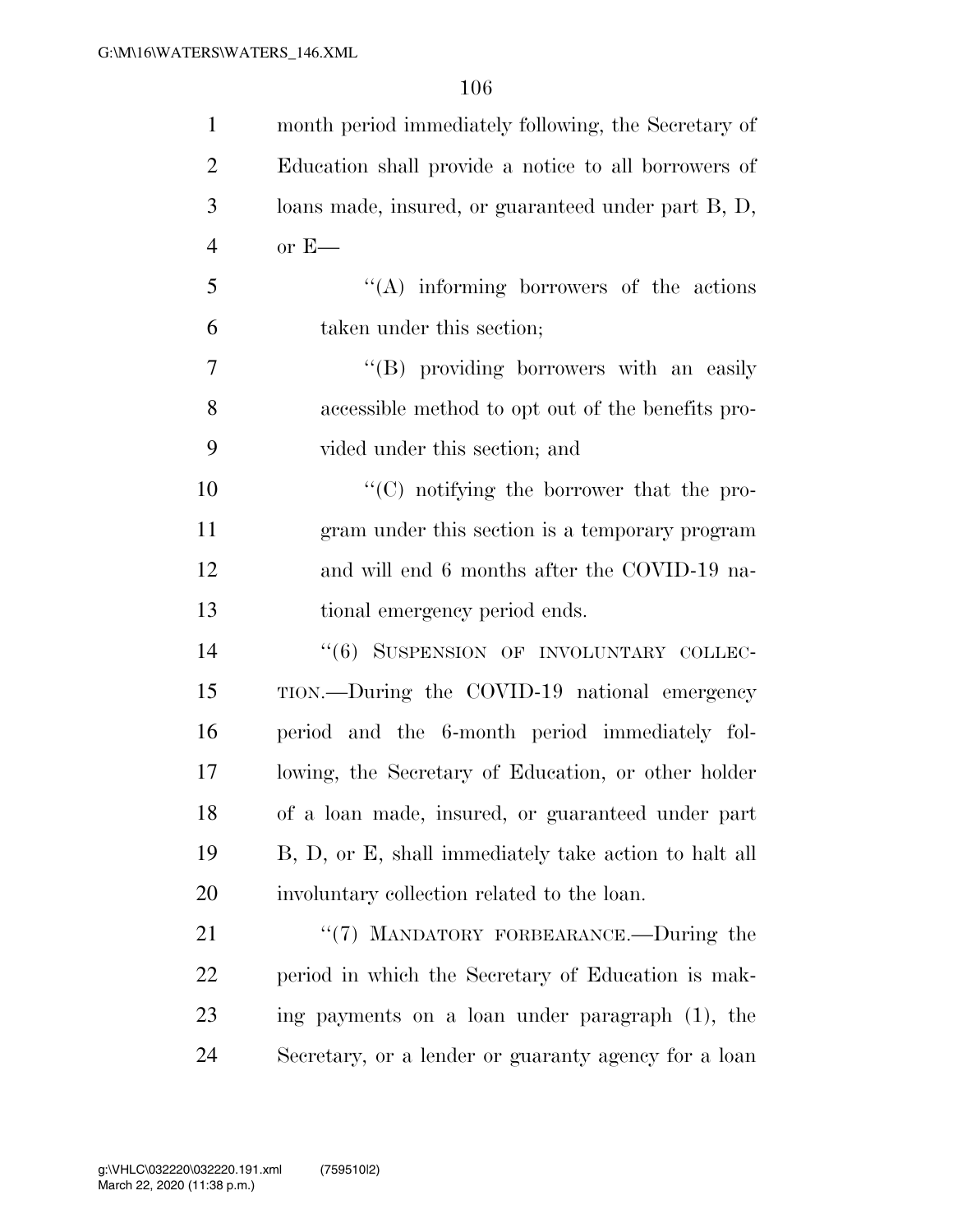| made under part B, shall grant the borrower for- |
|--------------------------------------------------|
| bearance as follows:                             |

 $\langle (A) \rangle$  A temporary cessation of all pay- ments on the loan other than the payments of interest and principal on the loan that are made under paragraph (1).

 ''(B) For borrowers who are delinquent but who are not yet in default before the date on which the Secretary begins making payments under paragraph (1), the retroactive application of forbearance to address any delinquency.''.

12 (2) FFEL AMENDMENT.—Section  $428(c)(8)$  of the Higher Education Act of 1965 (20 U.S.C. 1078(c)(8)) is amended by striking ''and for which'' and all that follows through ''this subsection''.

 (b) PAYMENTS FOR PRIVATE EDUCATION LOAN BORROWERS AS A RESULT OF THE COVID-19 NATIONAL EMERGENCY.—Section 140 of the Truth in Lending Act (15 U.S.C. 1650) is amended by adding at the end the following new subsection:

 ''(h) COVID-19 NATIONAL EMERGENCY PRIVATE EDUCATION LOAN REPAYMENT ASSISTANCE.—

23  $\frac{1}{2}$  (1) AUTHORITY.—Effective on the date of the enactment of this section, for the duration of the COVID-19 emergency period and the 6-month pe-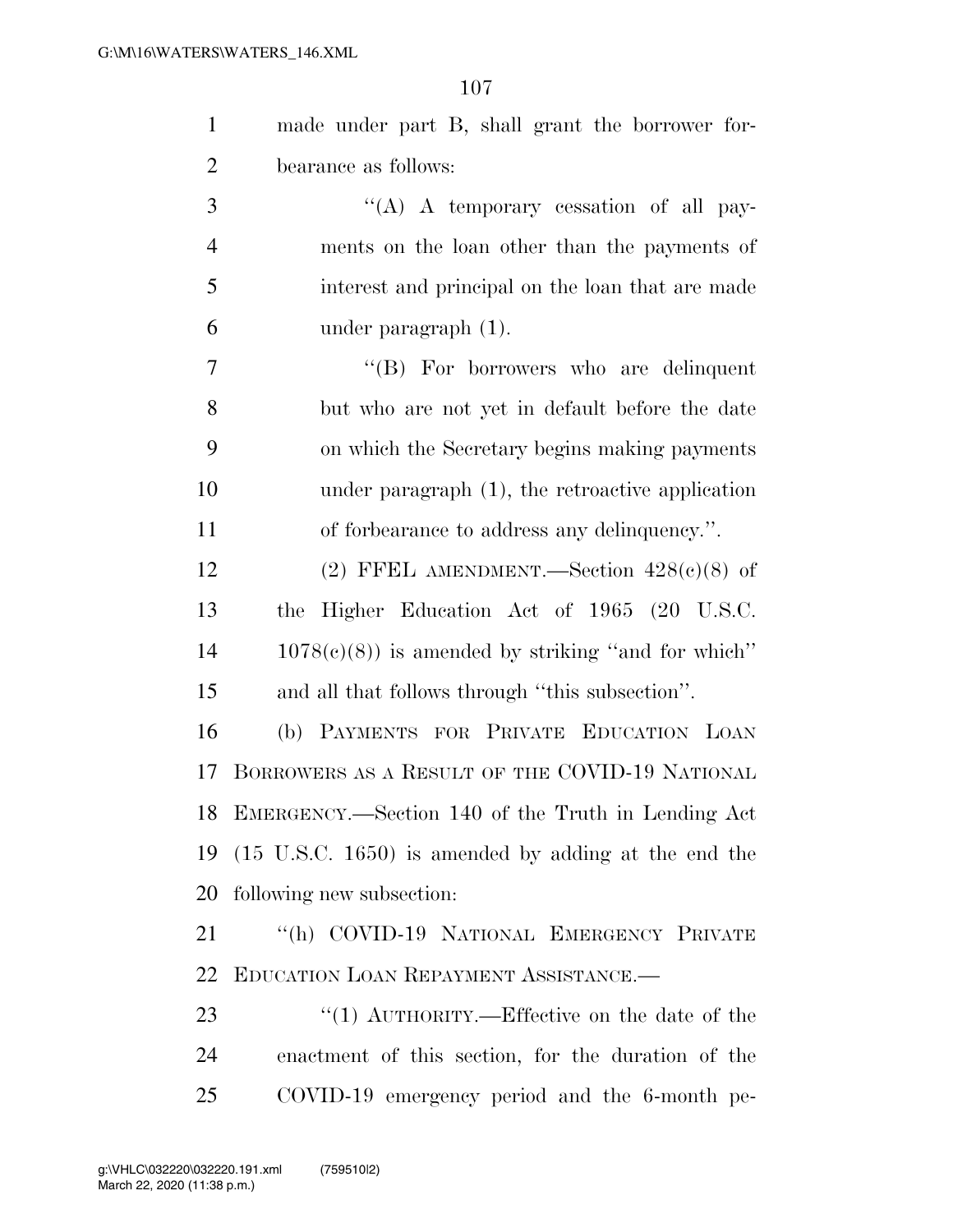riod immediately following, the Secretary of the Treasury shall, for each borrower of a private edu- cation loan, pay the total amount due for such month on the loan, based on the payment plan se- lected by the borrower or the borrower's loan status. 6 "(2) NO CAPITALIZATION OF INTEREST.—With respect to any loan in repayment during the COVID-19 national emergency period and the 6- month period immediately following, interest due on a private education loan during such period shall not be capitalized at any time during the COVID-19 na- tional emergency period and the 6-month period im- mediately following. 14 "(3) REPORTING TO CONSUMER REPORTING AGENCIES.—During the period in which the Sec-retary of the Treasury is making payments on a

 loan under paragraph (1), the Secretary shall ensure that, for the purpose of reporting information about the loan to a consumer reporting agency, any pay- ment made by the Secretary is treated as if it were a regularly scheduled payment made by a borrower.

22 "(4) NOTICE OF PAYMENTS AND PROGRAM.— Not later than 15 days following the date of enact- ment of this subsection, and monthly thereafter dur-ing the COVID-19 national emergency period and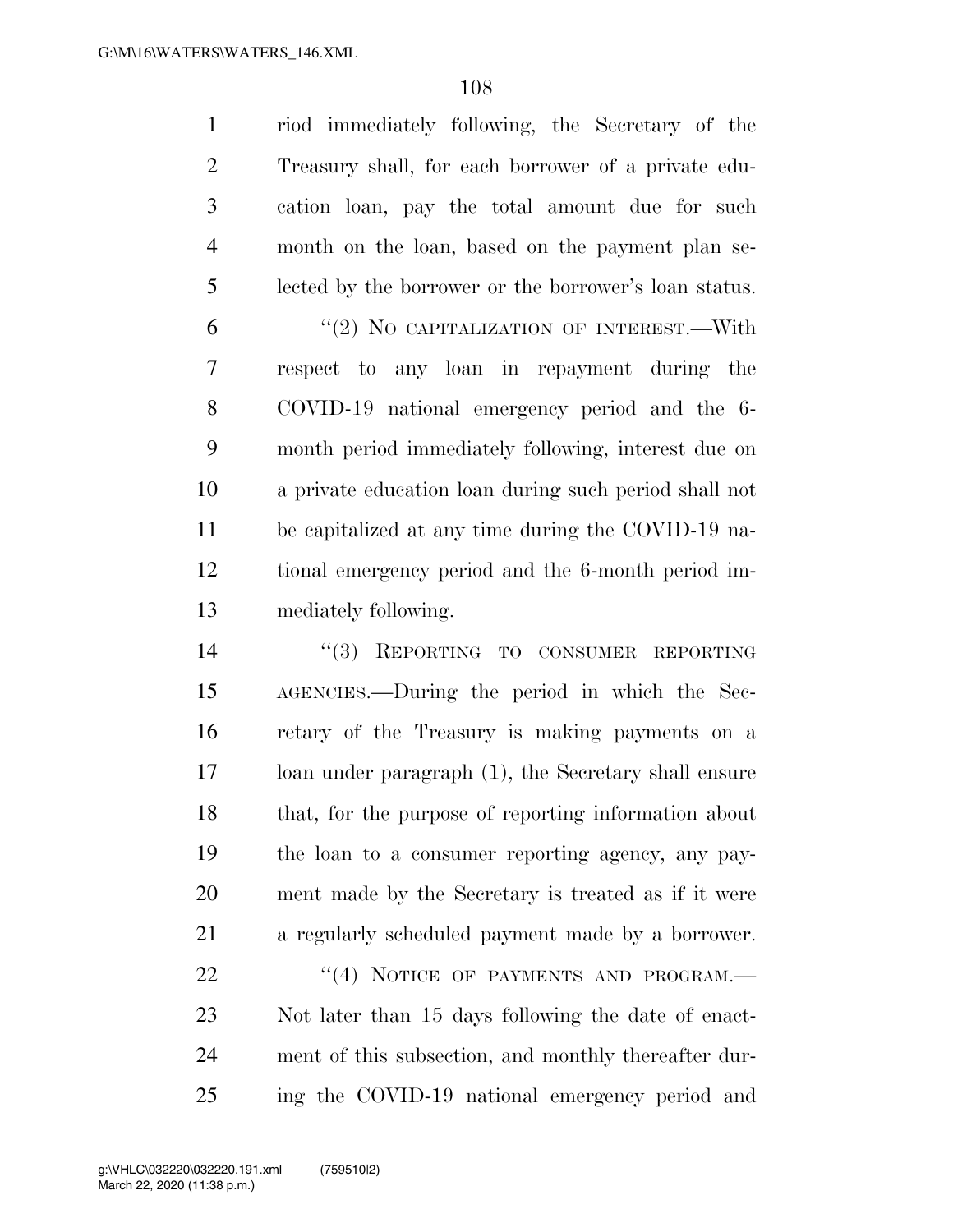| $\mathbf{1}$   | the 6-month period immediately following, the Sec-   |
|----------------|------------------------------------------------------|
| $\overline{c}$ | retary of the Treasury shall provide a notice to all |
| 3              | borrowers of private education loans—                |
| $\overline{4}$ | $\lq\lq$ informing borrowers of the actions          |
| 5              | taken under this subsection;                         |
| 6              | "(B) providing borrowers with an easily              |
| 7              | accessible method to opt out of the benefits pro-    |
| 8              | vided under this subsection; and                     |
| 9              | "(C) notifying the borrower that the pro-            |
| 10             | gram under this subsection is a temporary pro-       |
| 11             | gram and will end 6 months after the COVID-          |
| 12             | 19 national emergency period ends.                   |
| 13             | "(5) SUSPENSION OF INVOLUNTARY COLLEC-               |
| 14             | TION.—During the COVID-19 national emergency         |
| 15             | period and the 6-month period immediately fol-       |
| 16             | lowing, the holder of a private education loan shall |
| 17             | immediately take action to halt all involuntary col- |
| 18             | lection related to the loan.                         |
| 19             | "(6) MANDATORY FORBEARANCE.—During the               |
| 20             | period in which the Secretary of the Treasury is     |
| 21             | making payments on a loan under paragraph (1),       |
| 22             | the servicer of such loan shall grant the borrower   |
| 23             | forbearance as follows:                              |
| 24             | "(A) A temporary cessation of all pay-               |
| 25             | ments on the loan other than the payments of         |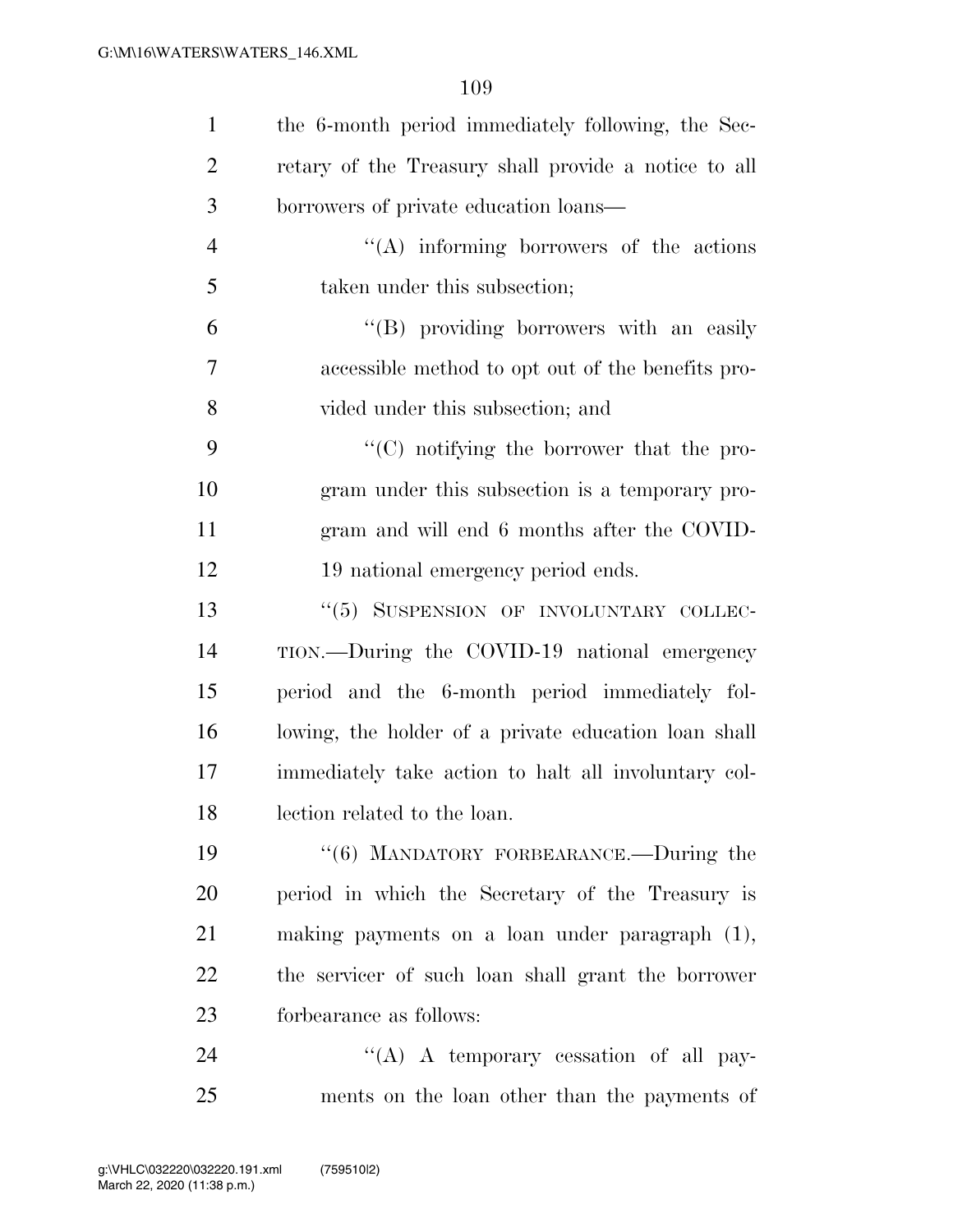interest and principal on the loan that are made 2 under paragraph (1).

 ''(B) For borrowers who are delinquent but who are not yet in default before the date on which the Secretary begins making payments under paragraph (1), the retroactive application of forbearance to address any delinquency.

8 "(7) DATA TO IMPLEMENT.—Holders and servicers of private education loans shall report, to the satisfaction of the Secretary of the Treasury, the information necessary to calculate the amount to be paid under this section.

13 "(8) COVID-19 EMERGENCY PERIOD DE- FINED.—In this subsection, the term 'COVID-19 emergency period' means the period that begins upon the date of the enactment of this Act and ends upon the date of the termination by the Federal Emergency Management Administration of the emergency declared on March 13, 2020, by the President under the Robert T. Stafford Disaster Re-21 lief and Emergency Assistance Act (42 U.S.C. 4121) et seq.) relating to the Coronavirus Disease 2019 (COVID-19) pandemic.''.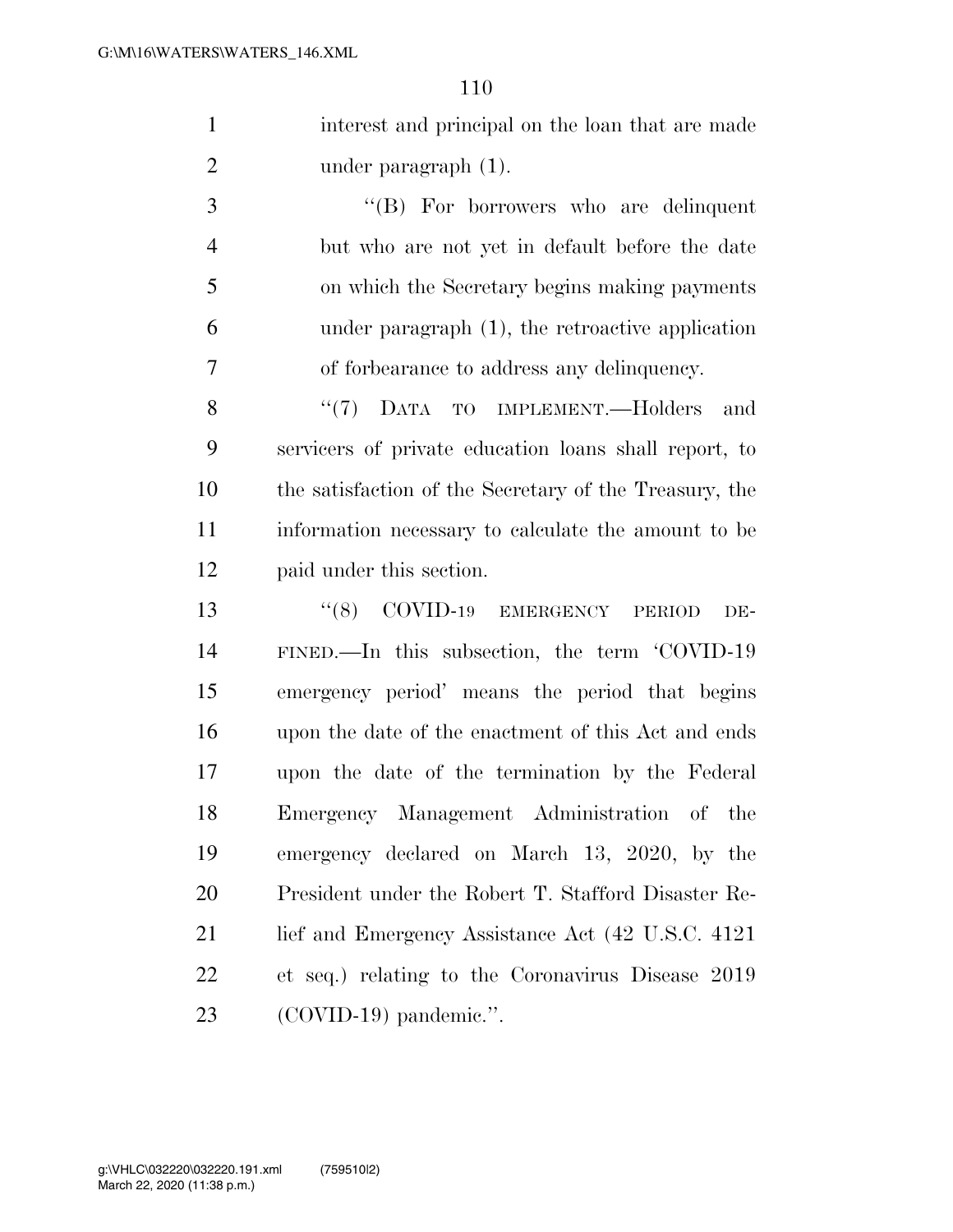(c) MINIMUM RELIEF FOR FEDERAL AND PRIVATE STUDENT LOAN BORROWERS AS A RESULT OF THE COVID-19 NATIONAL EMERGENCY.—

 (1) MINIMUM STUDENT LOAN RELIEF AS A RE-5 SULT OF THE COVID-19 NATIONAL EMERGENCY. Not later than 270 days after the last day of the COVID-19 emergency period, the Secretaries con- cerned shall jointly carry out a program under which a qualified borrower, with respect to the covered loans and private education of loans of such quali- fied borrower, shall receive in accordance with para- graph (3) an amount equal to the lesser of the fol-lowing:

 (A) The total amount of each covered loan and each private education loan of the bor-rower; or

(B) \$10,000.

 (2) NOTIFICATION OF BORROWERS.—Not later than 270 days after the last day of the COVID-19 emergency period, the Secretaries concerned shall notify each qualified borrower of—

 (A) the requirements to provide loan relief to such borrower under this section; and

 (B) the opportunity for such borrower to make an election under paragraph (3)(A) with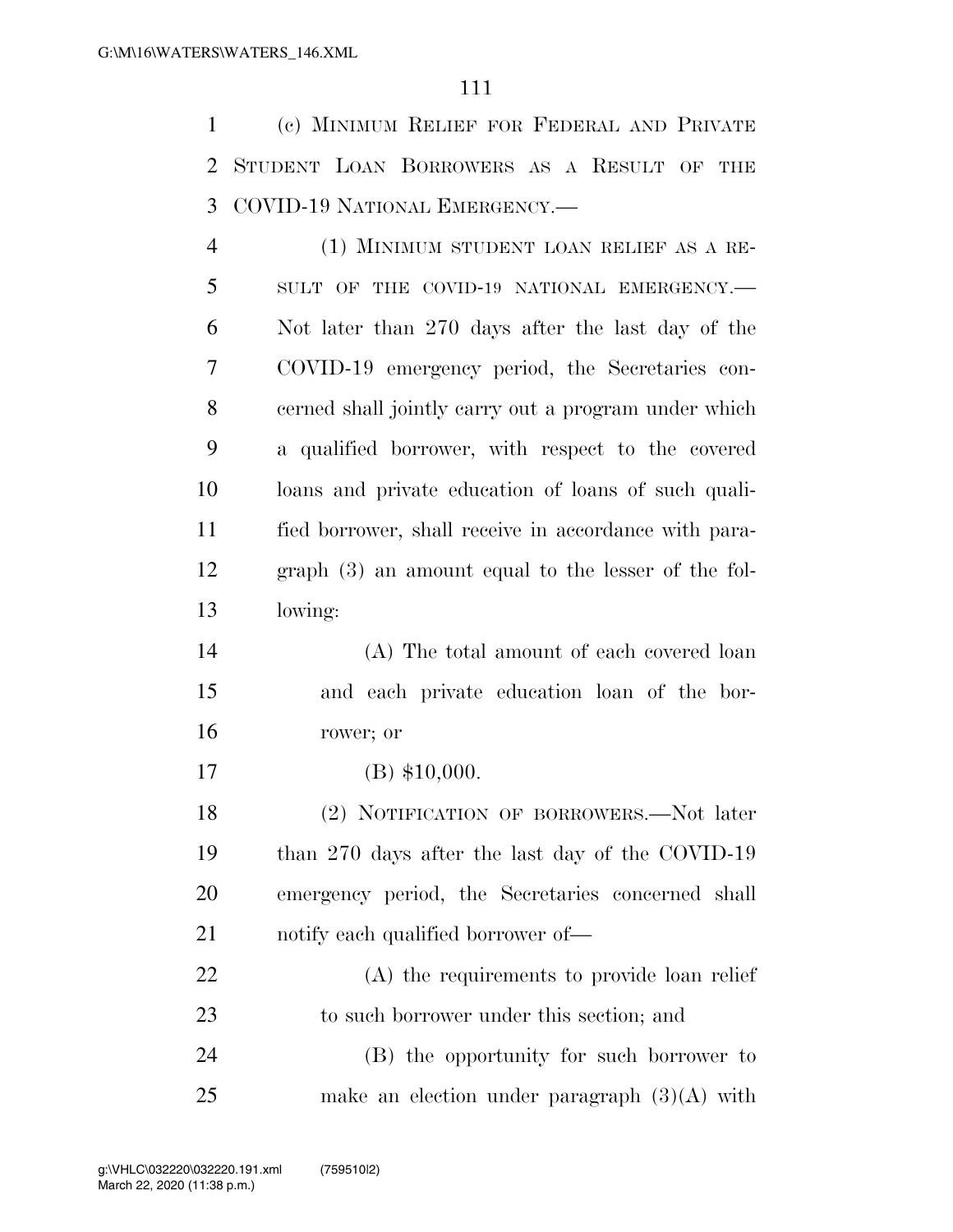| $\mathbf{1}$   | respect to the application of such loan relief to |
|----------------|---------------------------------------------------|
| $\overline{2}$ | the covered loans and private education loans of  |
| 3              | such borrower.                                    |
| $\overline{4}$ | $(3)$ DISTRIBUTION OF FUNDING.—                   |
| 5              | (A) ELECTION BY BORROWER.-Not later               |
| 6              | than 45 days after a notice is sent under para-   |
| 7              | graph $(2)$ , a qualified borrower may elect to   |
| 8              | apply the amount determined with respect to       |
| 9              | such borrower under paragraph $(1)$ to —          |
| 10             | (i) any covered loan of the borrower;             |
| 11             | (ii) any private education loan of the            |
| 12             | borrower; and                                     |
| 13             | (iii) any combination of the loans de-            |
| 14             | scribed in clauses (i) and (ii).                  |
| 15             | (B) AUTOMATIC PAYMENT.                            |
| 16             | (i) IN GENERAL.—In the case of a                  |
| 17             | qualified borrower who does not make an           |
| 18             | election under subparagraph $(A)$ before the      |
| 19             | date described in such paragraph, the Sec-        |
| 20             | retaries concerned shall apply the amount         |
| 21             | determined with respect to such borrower          |
| 22             | under paragraph (1) in order of the cov-          |
| 23             | ered loan or private education loan of the        |
| 24             | qualified borrower with the highest interest      |
| 25             | rate.                                             |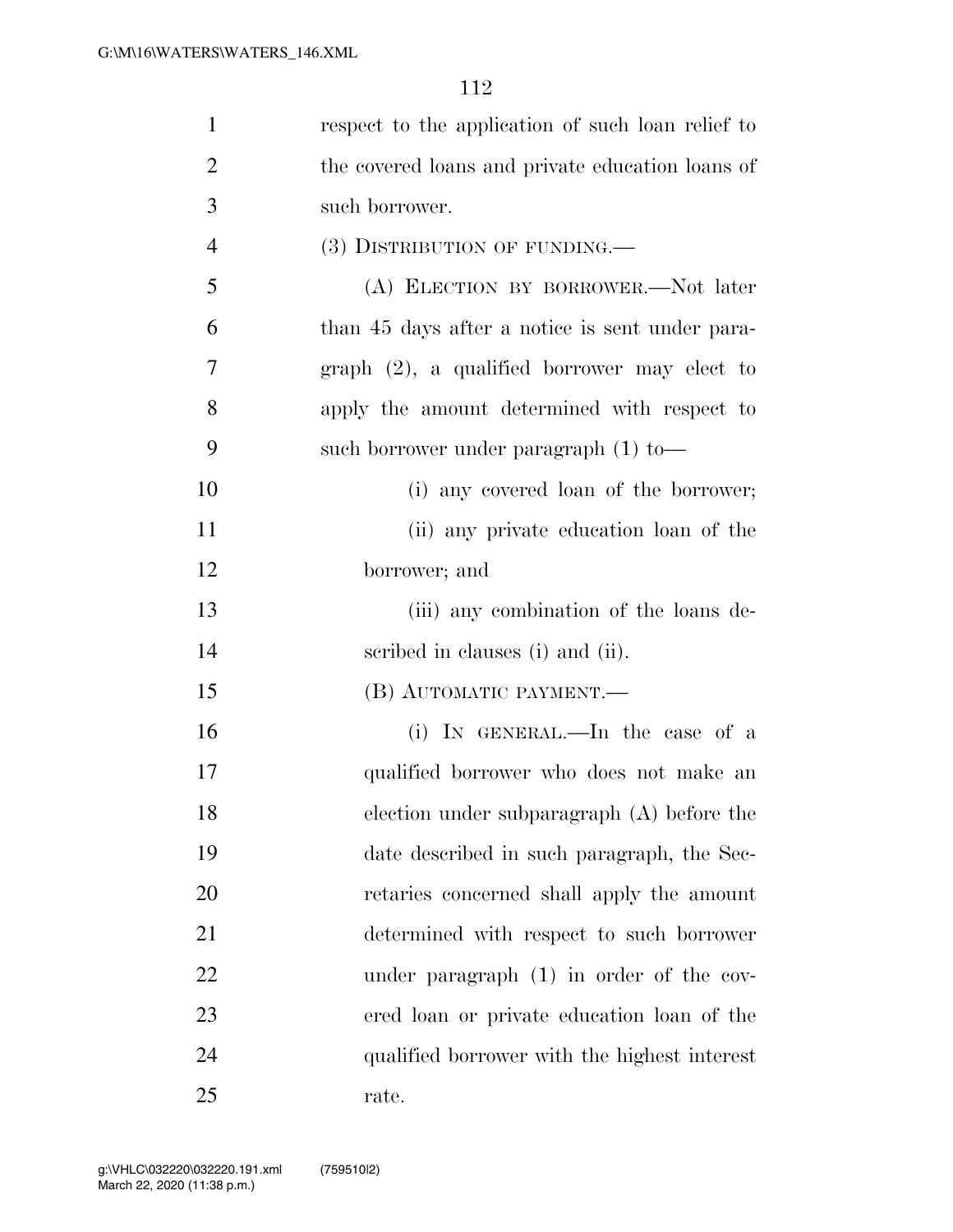| $\mathbf{1}$   | (ii) EQUAL INTEREST RATES.—In                |
|----------------|----------------------------------------------|
| 2              | case of two or more covered loans or pri-    |
| $\overline{3}$ | vate education loans described in clause (i) |
| $\overline{4}$ | with equal interest rates, the Secretaries   |
| $\overline{5}$ | concerned shall apply the amount deter-      |
| 6              | mined with respect to such borrower under    |
| 7              | paragraph (1) first to the loan with the     |
| 8              | highest principal.                           |
| -9             | (4) DATA TO IMPLEMENT.—                      |

10 (A) SECRETARY OF EDUCATION.—Contrac- tors of the Secretary of Education and lenders and guaranty agencies holding loans made, in- sured, or guaranteed under part B shall report, to the satisfaction of the Secretary of Edu- cation, the information necessary to calculate 16 the amount to be applied under paragraph (1).

 (B) SECRETARY OF TREASURY.—Holders and servicers of private education loans shall report, to the satisfaction of the Secretary of the Treasury, the information necessary to cal- culate the amount to be applied under para-graph (1).

23 (5) MEMORANDUM OF UNDERSTANDING.—The Secretaries concerned shall enter into a memo-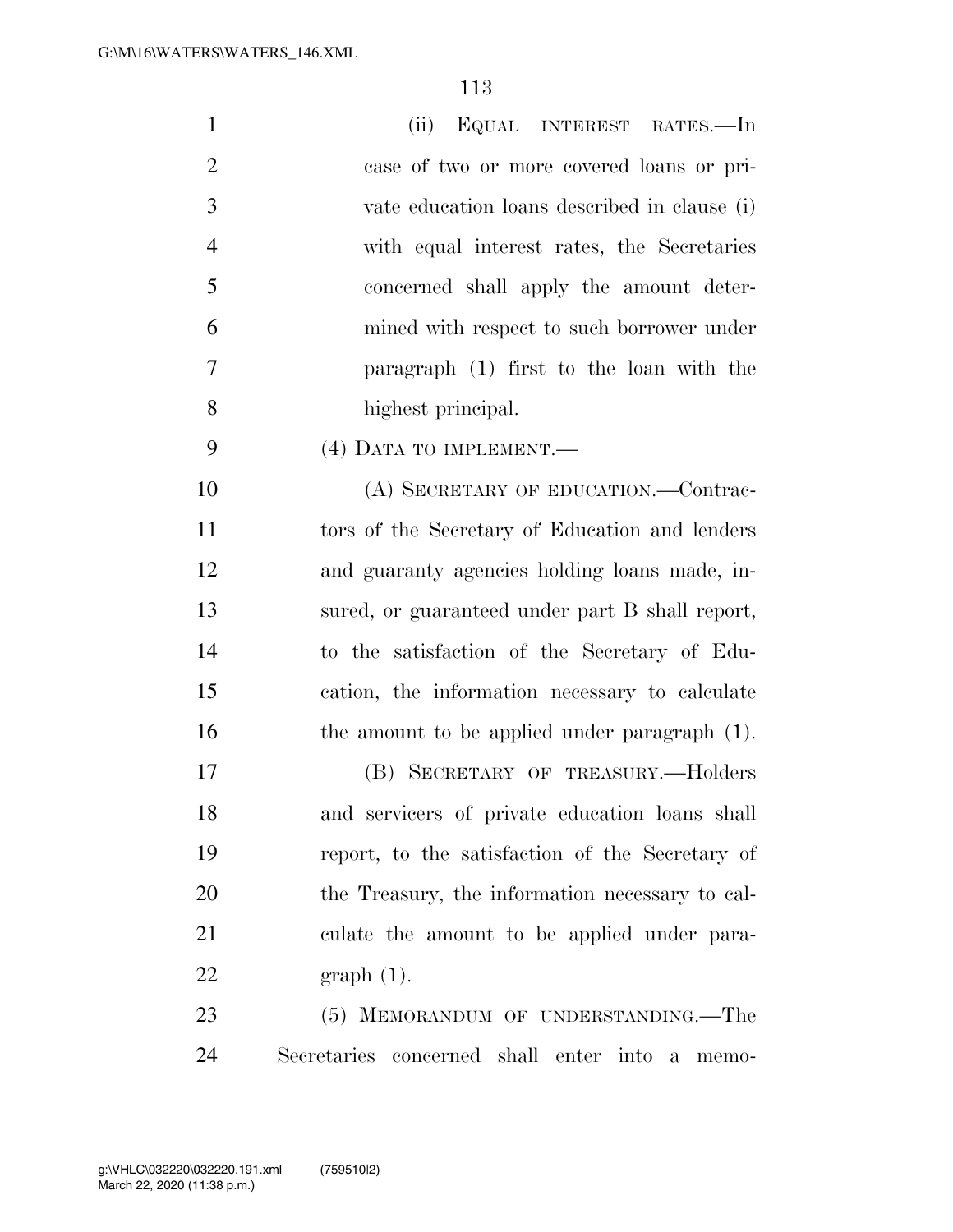| $\mathbf{1}$   | randum of understanding to carry out this sub-    |
|----------------|---------------------------------------------------|
| $\overline{2}$ | section.                                          |
| 3              | $(6)$ DEFINITIONS.—In this subsection:            |
| $\overline{4}$ | (A) COVERED LOAN.—The term "covered               |
| 5              | loan" means—                                      |
| 6              | (i) a loan made, insured, or guaran-              |
| 7              | teed under part B of title IV of the Higher       |
| 8              | Education Act of 1965 (20 U.S.C. 1071 et          |
| 9              | $seq.$ ;                                          |
| 10             | (ii) a loan made under part D of title            |
| 11             | IV of the Higher Education Act of 1965            |
| 12             | $(20 \text{ U.S.C. } 1087 \text{a et seq.});$ and |
| 13             | (iii) a Federal Perkins Loan made                 |
| 14             | pursuant to part E of title IV of the High-       |
| 15             | er Education Act of 1965 (20 U.S.C.               |
| 16             | $1087$ aa et seq.).                               |
| 17             | (B) COVID-19 EMERGENCY PERIOD.—The                |
| 18             | term "COVID-19 emergency period" means the        |
| 19             | period that begins upon the date of the enact-    |
| 20             | ment of this Act and ends upon the date of the    |
| 21             | termination by the Federal Emergency Manage-      |
| 22             | ment Administration of the emergency declared     |
| 23             | on March 13, 2020, by the President under the     |
| 24             | Robert T. Stafford Disaster Relief and Emer-      |
| 25             | gency Assistance Act (42 U.S.C. 4121 et seq.)     |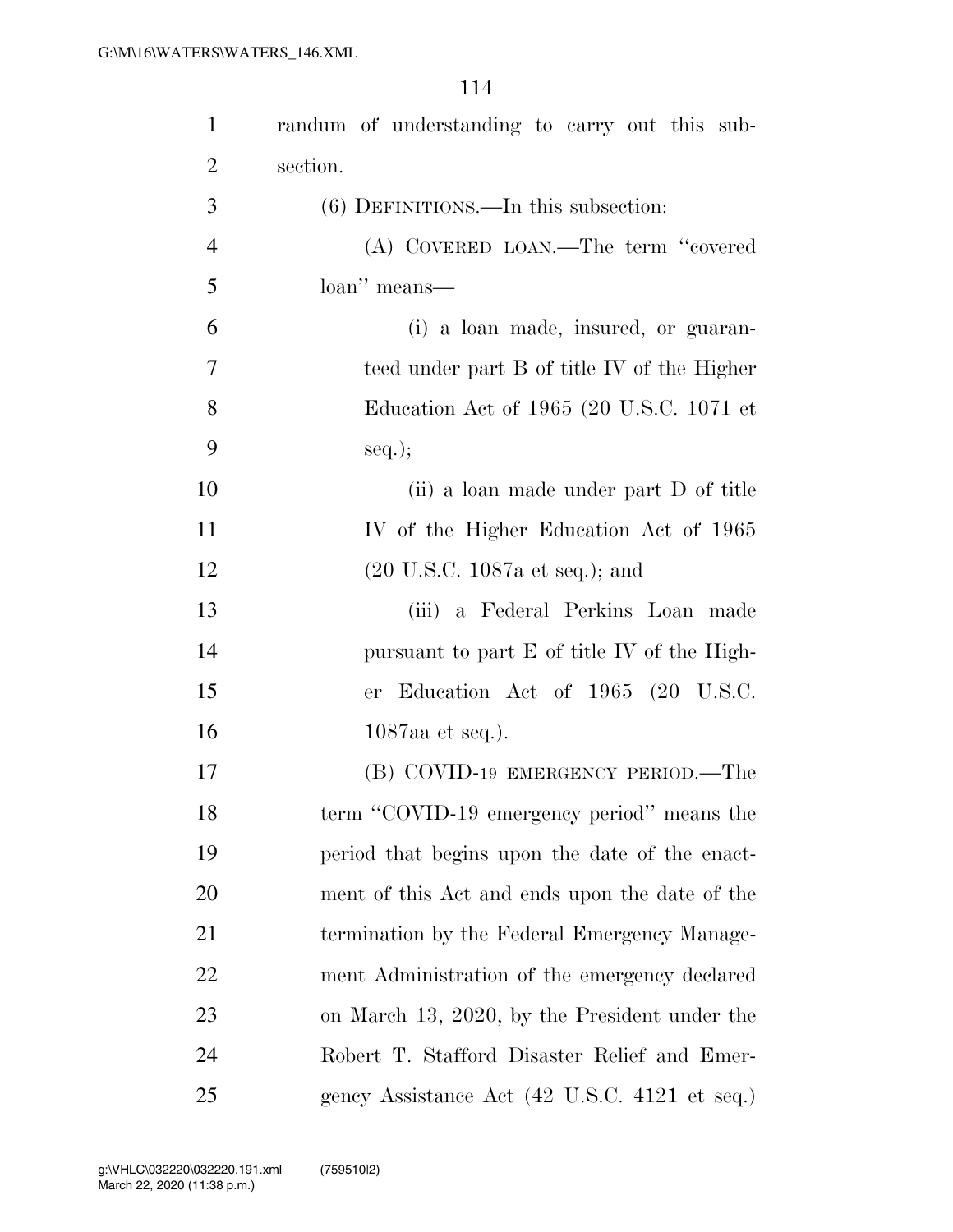| $\mathbf{1}$   | relating to the Coronavirus Disease 2019            |
|----------------|-----------------------------------------------------|
| $\overline{2}$ | (COVID-19) pandemic.                                |
| 3              | (C) PRIVATE EDUCATION LOAN.—The                     |
| $\overline{4}$ | term "private education loan" has the meaning       |
| 5              | given the term in section 140 of the Truth in       |
| 6              | Lending Act (15 U.S.C. 1650).                       |
| 7              | (D) QUALIFIED BORROWER.—The term                    |
| 8              | "qualified borrower" means a borrower of a          |
| 9              | covered loan or a private education loan.           |
| 10             | (E) SECRETARIES CONCERNED.—The term                 |
| 11             | "Secretaries concerned" means—                      |
| 12             | (i) the Secretary of Education, with                |
| 13             | respect to covered loans and borrowers of           |
| 14             | such covered loans; and                             |
| 15             | (ii) the Secretary of the Treasury,                 |
| 16             | with respect to private education loans and         |
| 17             | borrowers of such private education loans.          |
| 18             | (d) INCOME SHARE AGREEMENTS.                        |
| 19             | (1) IN GENERAL.—An individual who entered           |
| 20             | into an income share agreement to pay for education |
| 21             | expenses of the individual shall not be required to |
| 22             | make payments under such income share agreement     |
| 23             | for the duration of the COVID-19 emergency period   |
| 24             | and the 6-month period immediately following.       |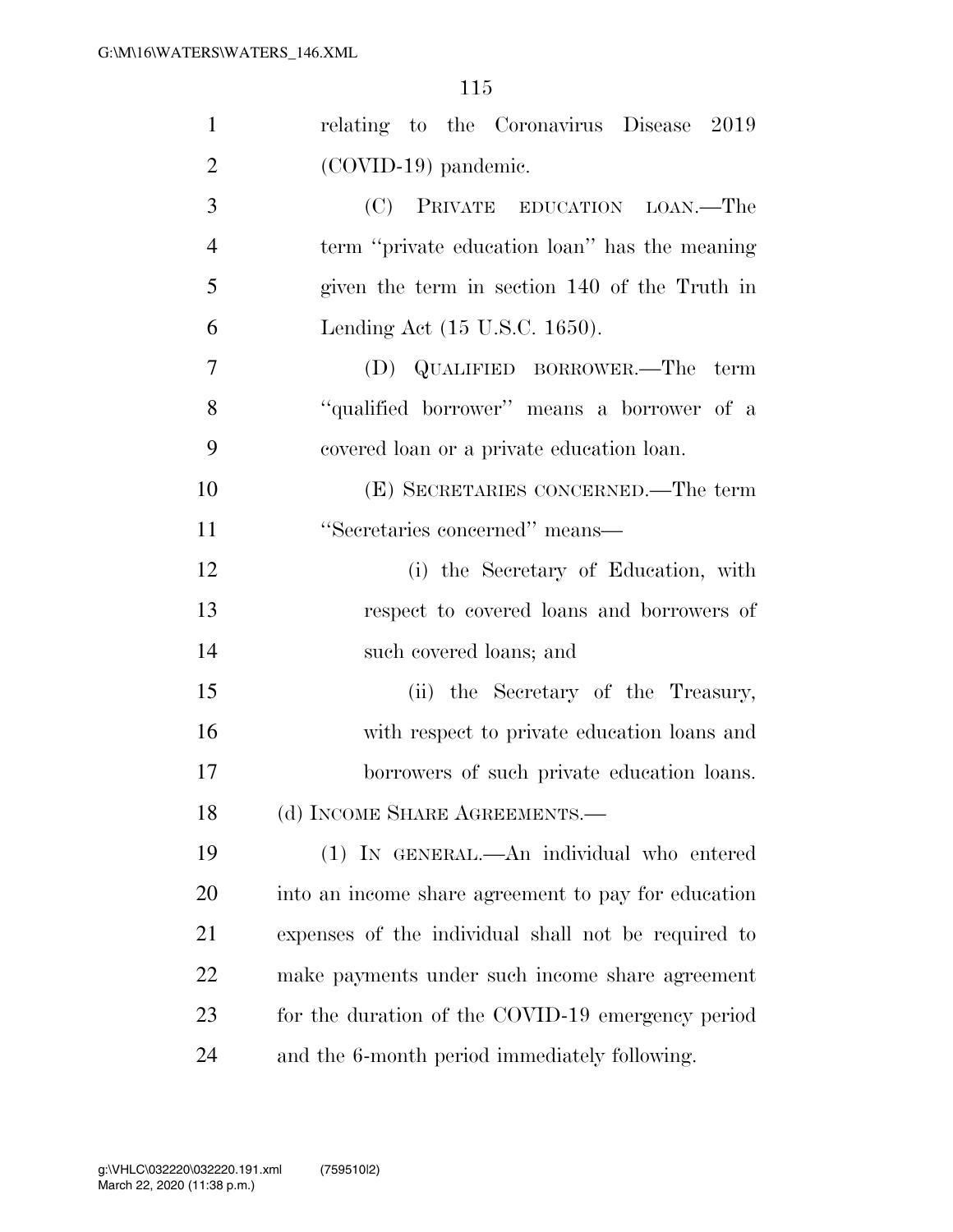| $\mathbf{1}$   | (2) COVID-19 EMERGENCY PERIOD.—In this                      |
|----------------|-------------------------------------------------------------|
| $\overline{2}$ | subsection, the term "COVID-19 emergency period"            |
| 3              | means the period that begins upon the date of the           |
| $\overline{4}$ | enactment of this Act and ends upon the date of the         |
| 5              | termination by the Federal Emergency Management             |
| 6              | Administration of the emergency declared on March           |
| 7              | 13, 2020, by the President under the Robert T.              |
| 8              | Stafford Disaster Relief and Emergency Assistance           |
| 9              | Act (42 U.S.C. 4121 et seq.) relating to the                |
| 10             | Coronavirus Disease 2019 (COVID-19) pandemic.               |
| 11             | (e) EXCLUSION FROM GROSS INCOME.—                           |
| 12             | $(1)$ IN GENERAL.—Part III of subchapter B of               |
| 13             | chapter 1 of the Internal Revenue Code of 1986 is           |
| 14             | amended by inserting after section 139H the fol-            |
| 15             | lowing new section:                                         |
|                |                                                             |
| 16             | "SEC. 139I. STUDENT LOAN PAYMENTS RESULTING FROM            |
| 17             | THE COVID-19 NATIONAL EMERGENCY.                            |
| 18             | "Gross income shall not include any payment made            |
| 19             | on behalf of the taxpayer under section $493E(b)(1)$ of the |
| 20             | Higher Education Act of 1965, section $140(h)$ of the       |
| 21             | Truth in Lending Act, or section $114(c)$ of the Financial  |
| 22             | Protections and Assistance for America's Consumers,         |
| 23             | States, Businesses, and Vulnerable Populations.".           |

tions for part III of subchapter B of chapter 1 of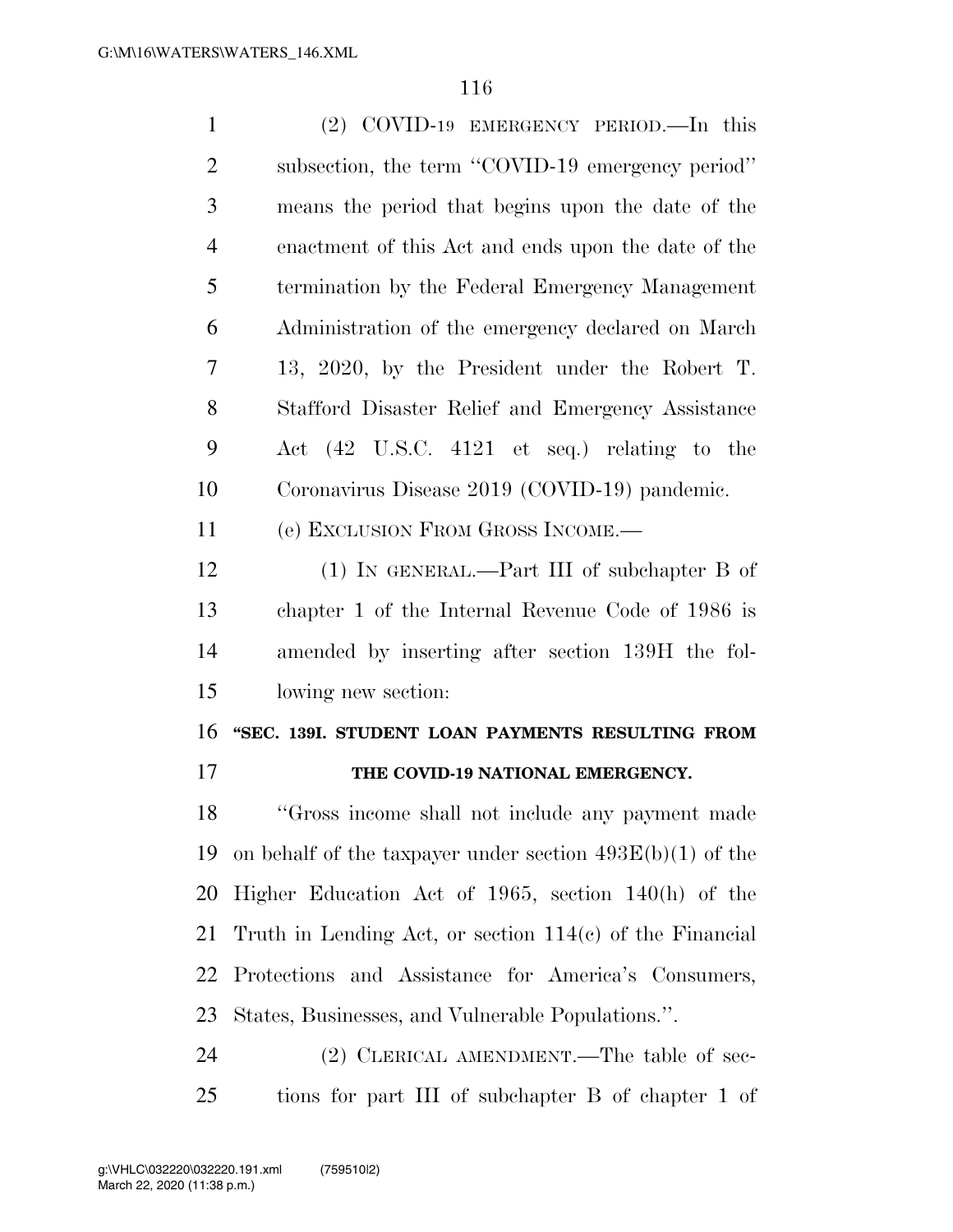| $\mathbf{1}$   | the Internal Revenue Code of 1986 is amended by                                        |
|----------------|----------------------------------------------------------------------------------------|
| $\overline{2}$ | inserting after the item relating to section 139H the                                  |
| 3              | following new item:                                                                    |
|                | "Sec. 139I. Student loan payments resulting from the COVID-19 national<br>emergency.". |
| $\overline{4}$ | (3) EFFECTIVE DATE.—The amendments made                                                |
| 5              | by this subsection shall apply to taxable years begin-                                 |
| 6              | ning after December 31, 2019.                                                          |
| 7              | SEC. 114. WAIVER OF IN-PERSON APPRAISAL REQUIRE-                                       |
| 8              | <b>MENTS.</b>                                                                          |
| 9              | (a) FINDING.—The Congress finds that as the coun-                                      |
| 10             | try continues to grapple with the impact of the spread of                              |
| 11             | COVID–19, several adjustments are needed to ensure that                                |
| 12             | mortgage processing can continue to function without sig-                              |
| 13             | nificant delays, despite requirements that would otherwise                             |
| 14             | require in-person interactions.                                                        |
| 15             | $(b)$ WAIVER.—                                                                         |
| 16             | IN GENERAL.—Until the end of the<br>(1)                                                |
| 17             | COVID-19 emergency, any appraisal that is con-                                         |
| 18             | ducted for a loan with respect to which applicable                                     |
| 19             | law would otherwise require the performance of an                                      |
| 20             | interior inspection may be performed without an in-                                    |
| 21             | terior inspection, if—                                                                 |
| 22             | $(A)$ an exterior inspection is performed in                                           |
| 23             | conjunction with other methods to maximize                                             |

credibility, including verifiable contemporaneous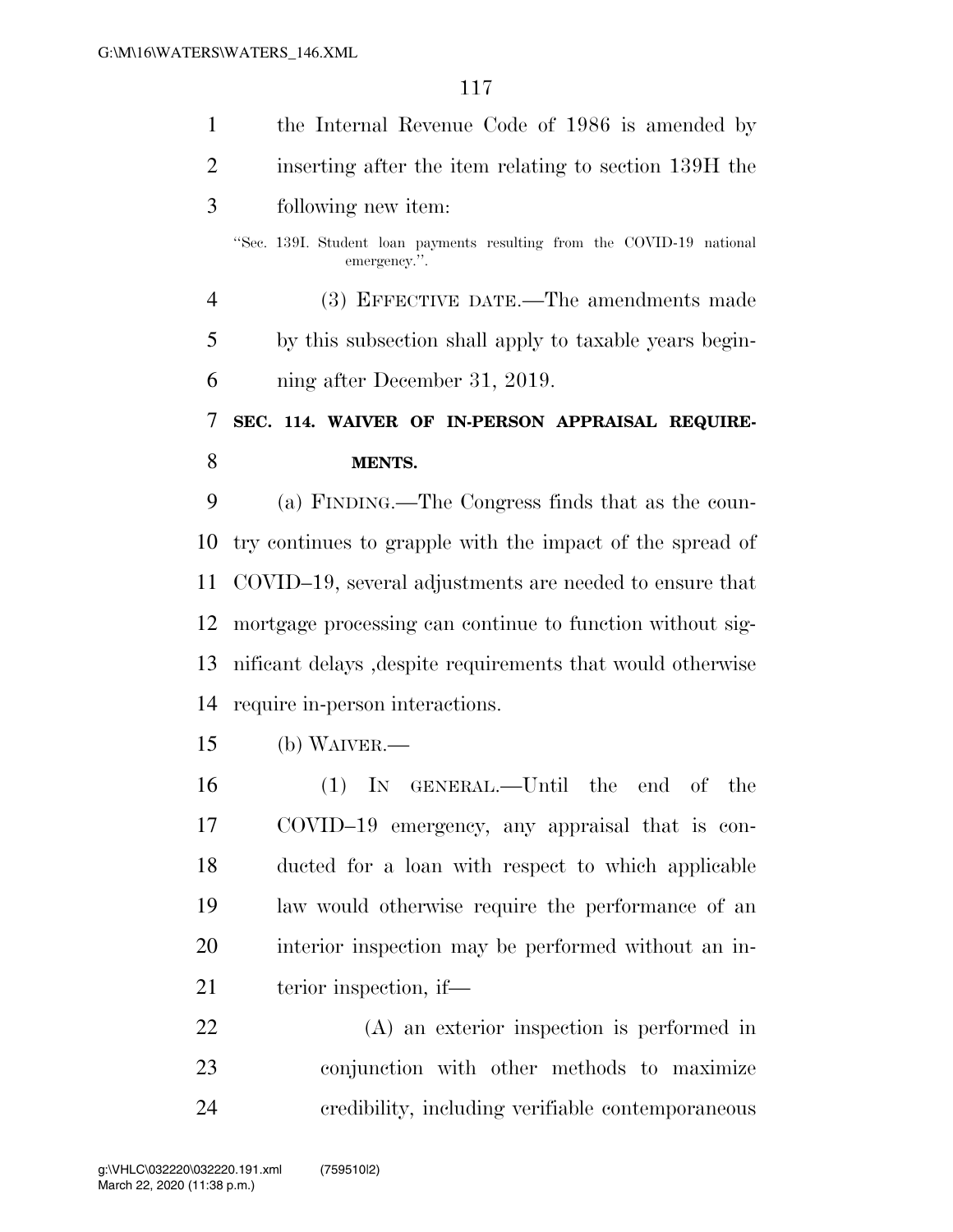|   | video or photographic documentation by the     |
|---|------------------------------------------------|
|   | borrower and borrower observations; and        |
| 3 | (B) the applicable lender, guarantor, regu-    |
| 4 | lating agency, or insurer may order additional |

 services to include an interior inspection at a later date.

 (2) STIPULATION.— An appraiser conducting an appraisal without an interior inspection pursuant to this section shall stipulate an extraordinary as- sumption that the property's interior quality, condi- tion, and physical characteristics are as described and consistent with the exterior view, and shall em- ploy all available methods to maximize accuracy while maintaining safety.

 (c) RULEMAKING.—Not later than the end of the 1- week period beginning on the date of enactment of this Act, the Federal Housing Commissioner of the Federal Housing Agency and the Director of the Federal Housing Finance Agency shall issue such rules or guidance as may be necessary to ensure that such agencies, the Federal Home Loan Mortgage Corporation, the Federal National Mortgage Association, and the Federal home loan banks make any adjustments to mortgage processing require-ments that may be necessary to provide flexibility to avoid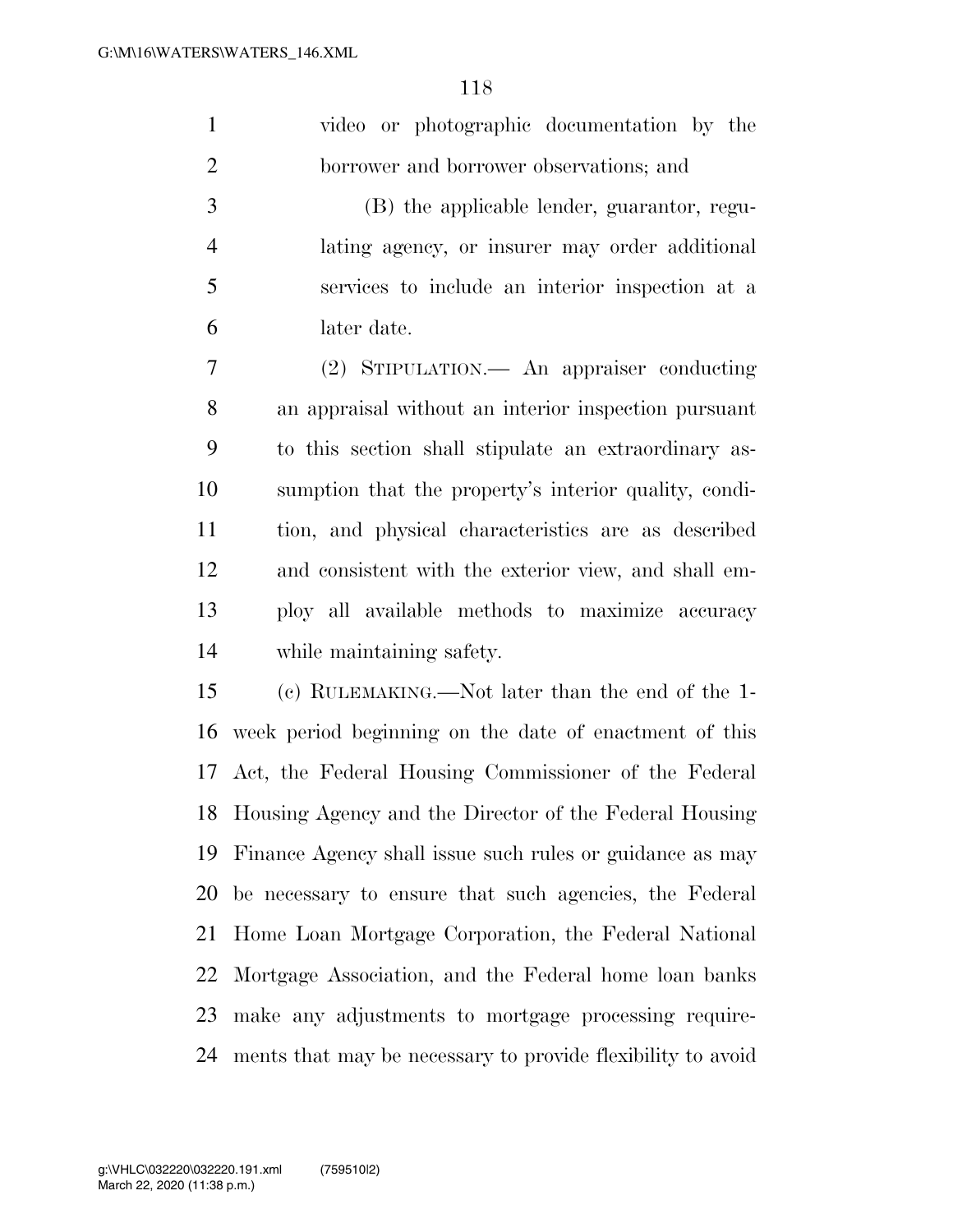in-person interactions while preserving the goals of the programs and consumer protection.

 (d) COVID–19 EMERGENCY DEFINED.—In this sec- tion, the term ''COVID–19 emergency'' means the period that begins upon the date of the enactment of this Act and ends on the date of the termination by the Federal Emergency Management Agency of the emergency de- clared on March 13, 2020, by the President under the Robert T. Stafford Disaster Relief and Emergency Assist- ance Act (42 U.S.C. 4121 et seq.) relating to the Coronavirus Disease 2019 (COVID–19) pandemic.

## **SEC. 115. SUPPLEMENTAL FUNDING FOR COMMUNITY DE-VELOPMENT BLOCK GRANTS.**

(a) FUNDING AND ALLOCATIONS.—

 (1) AUTHORIZATION OF APPROPRIATIONS.— There is authorized to be appropriated \$12,000,000,000 for assistance in accordance with this section under the community development block grant program under title I of the Housing and Community Development Act of 1974 (42 U.S.C. 5301 et seq.).

 (2) INITIAL ALLOCATION.—\$6,000,000,000 of the amount made available pursuant to paragraph (1) shall be distributed pursuant to section 106 of such Act (42 U.S.C. 5306) to grantees and such al-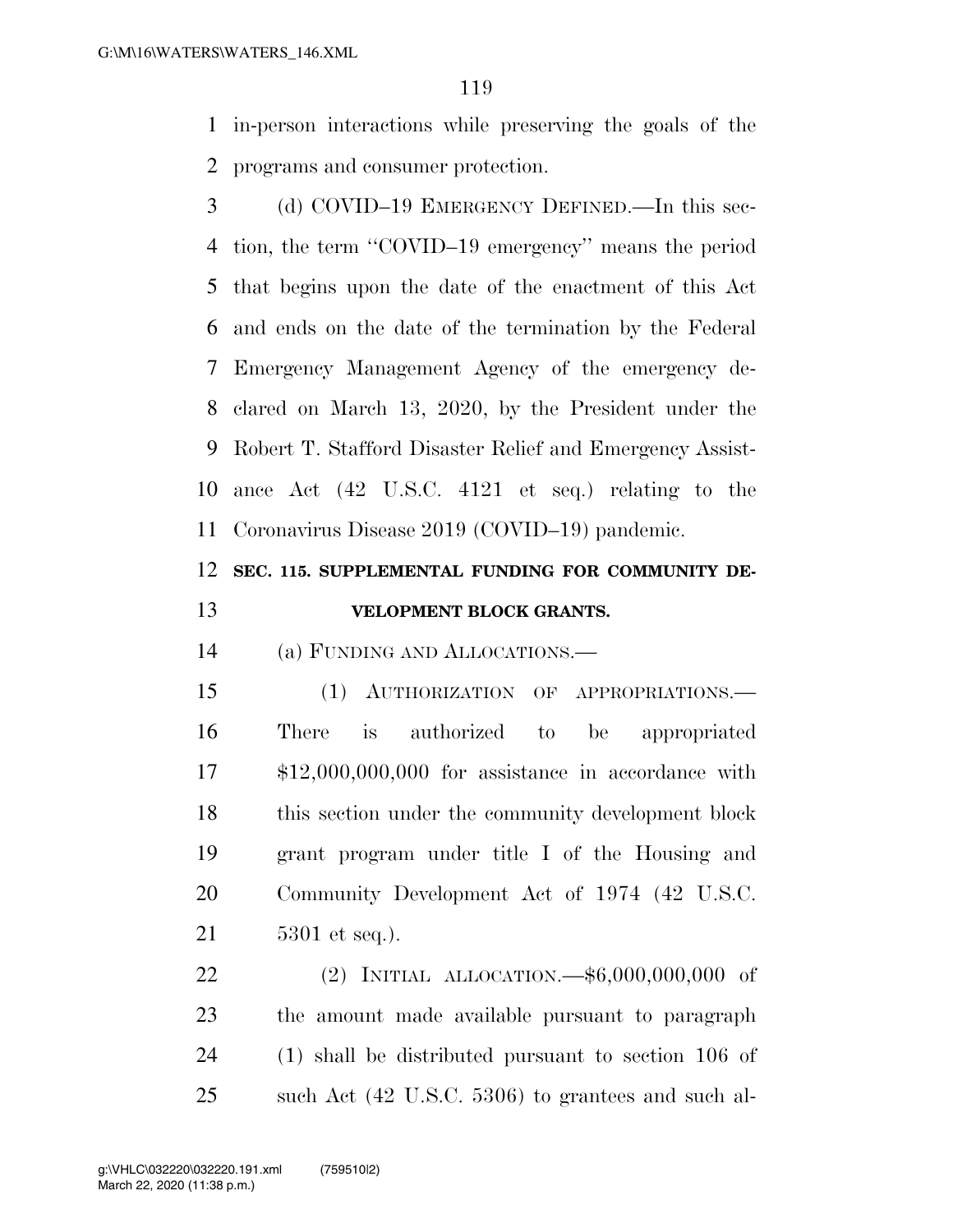- locations shall be made within 30 days after the date of the enactment of this Act.
- (3) SUBSEQUENT ALLOCATION.—

4 (A) IN GENERAL.—The \$6,000,000,000 made available pursuant to paragraph (1) that remains after allocation pursuant to paragraph (2) shall be allocated, not later than 45 days after the date of the enactment of this Act, di- rectly to States to prevent, prepare for, and re- spond to coronavirus within the State, including activities within entitlement and nonentitlement communities, based on public health needs, risk of transmission of coronavirus, number of coronavirus cases compared to the national av- erage, and economic and housing market dis- ruptions, and other factors, as determined by the Secretary, using best available data.

 (B) TECHNICAL ASSISTANCE.—Of the amount referred to in subparagraph (A), \$10,000,000 shall be made available for capac- ity building and technical assistance to support 22 the use of such amounts to expedite or facilitate infectious disease response.

 (4) DIRECT DISTRIBUTION.—Of the amount made available pursuant to paragraph (1),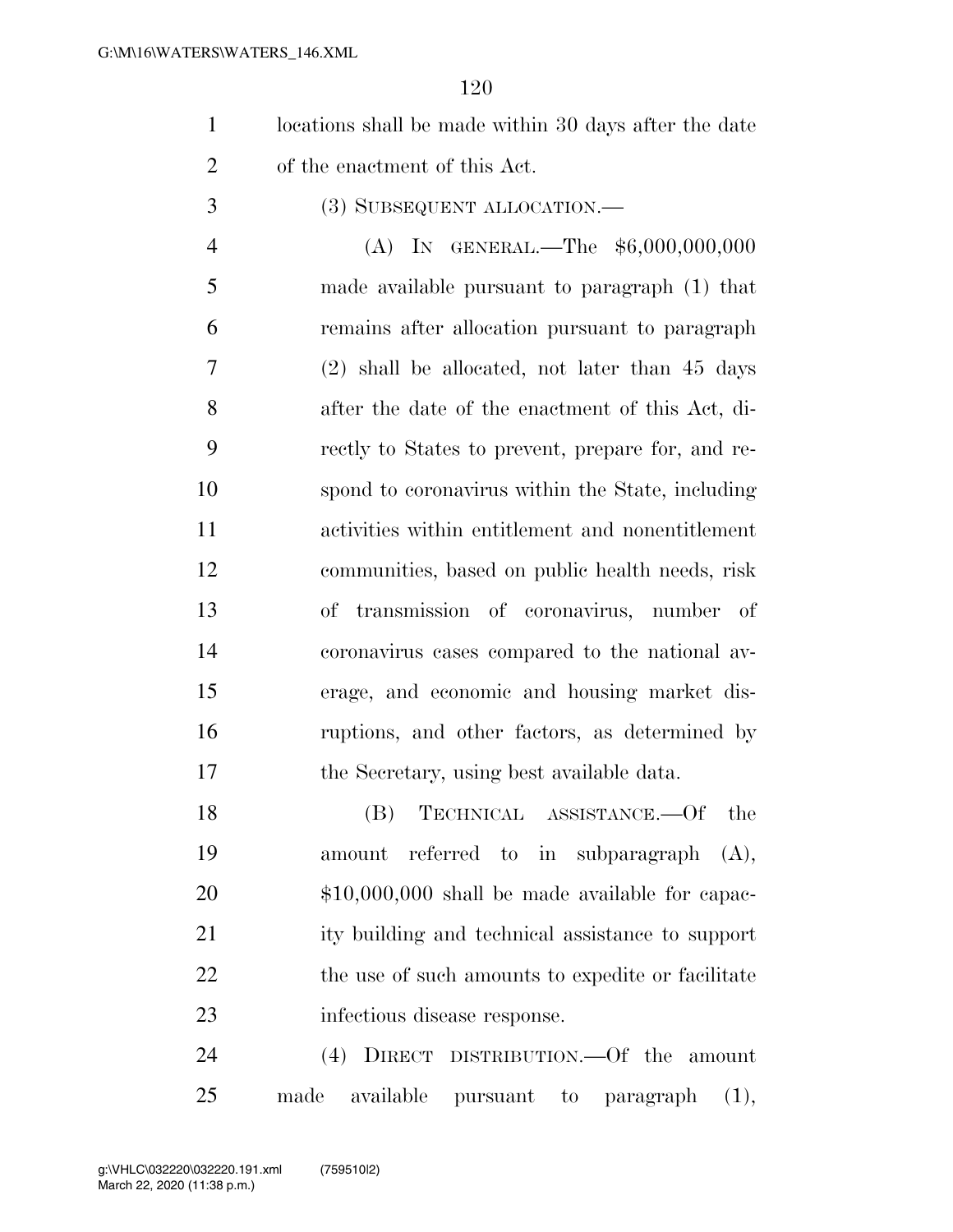\$3,000,000,000 shall be distributed directly to States and units of general local government, at the discretion of the Secretary of Housing and Urban Development (in this section referred to as the ''Sec- retary''), according to a formula based on factors to be determined by the Secretary, prioritizing risk of transmission of coronavirus, number of coronavirus cases compared to the national average, and eco- nomic and housing market disruptions resulting from coronavirus. (5) ROLLING ALLOCATIONS.—Allocations under

 this subsection may be made on a rolling basis as additional needs develop and data becomes available. (6) BEST AVAILABLE DATA.—The Secretary shall make all allocations under this subsection based on the best available data at the time of allo-cation.

 (b) ELIGIBLE ACTIVITIES.—Amounts made available pursuant to subsection (a) may be used only for—

 (1) eligible activities described in 105(a) of the Housing and Community Development Act of 1974  $22 \qquad (42 \text{ U.S.C. } 5305(a))$  relating to preventing, pre- paring for, or responding to the public health emer- gency relating to Coronavirus Disease 2019 (COVID-19); and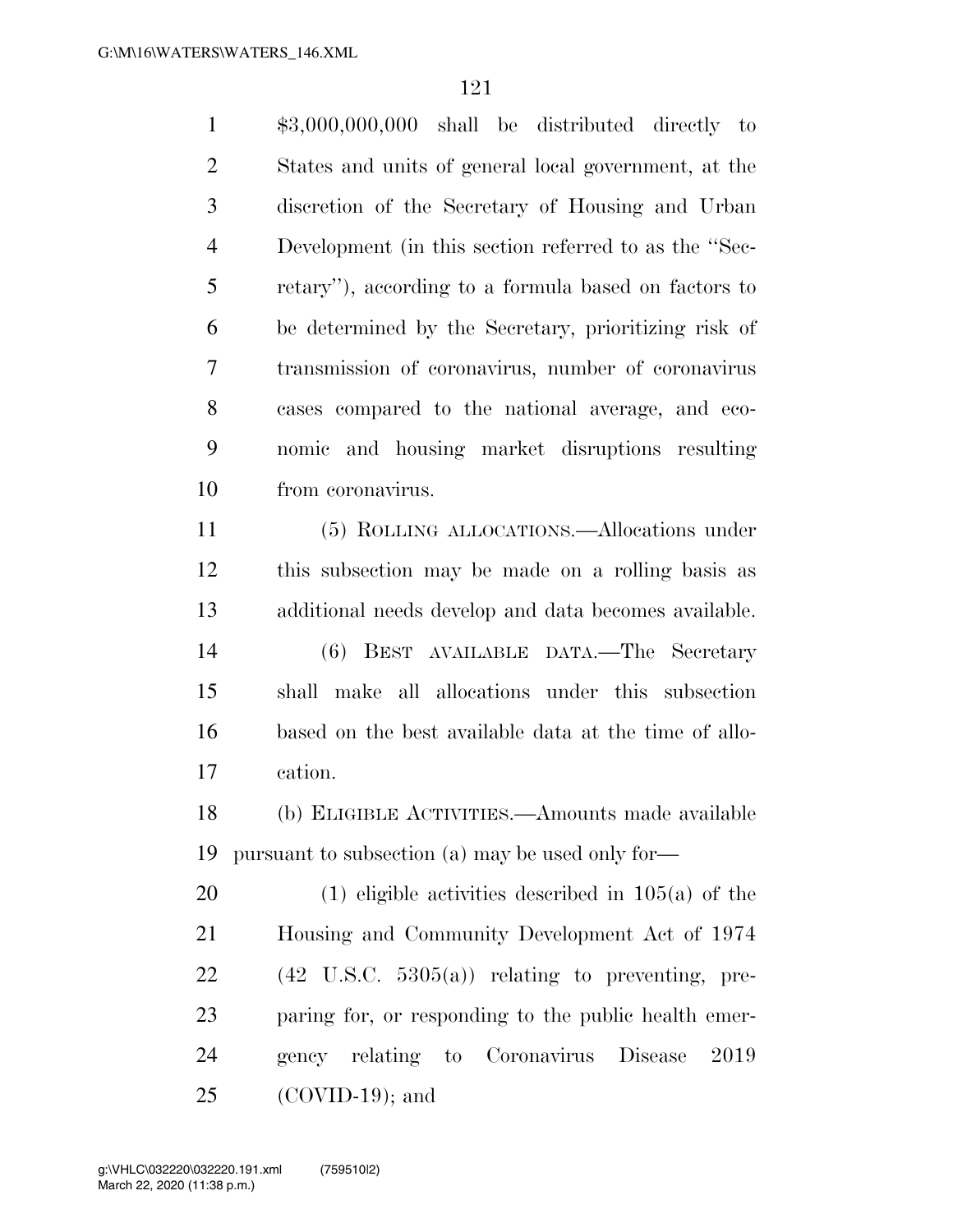(2) reimbursement of costs for such eligible ac- tivities relating to preventing, preparing for, or re- sponding to Coronavirus Disease 2019 (COVID-19) that were accrued before the date of the enactment of this Act.

 (c) INAPPLICABILITY OF PUBLIC SERVICES CAP.— The limitation under paragraph (8) of section 105(a) of the Housing and Community Development Act of 1974 9 (42 U.S.C.  $5305(a)(8)$ ) on the amount that may be used for activities under such paragraph shall not apply with respect to—

 (1) amounts made available pursuant to sub-section (a); and

 (2) amounts made available in preceding appro- priation Acts for fiscal years 2019 and 2020 for car- rying out title I of the Housing and Community De- velopment Act of 1974, to the extent such amounts are used for activities described in subsection (b) of this section.

(d) WAIVERS.—

 (1) IN GENERAL.—The Secretary may waive, or specify alternative requirements for, any provision of any statute or regulation that the Secretary admin- isters in connection with the use of amounts made available pursuant to subsection (a)(1) and for fiscal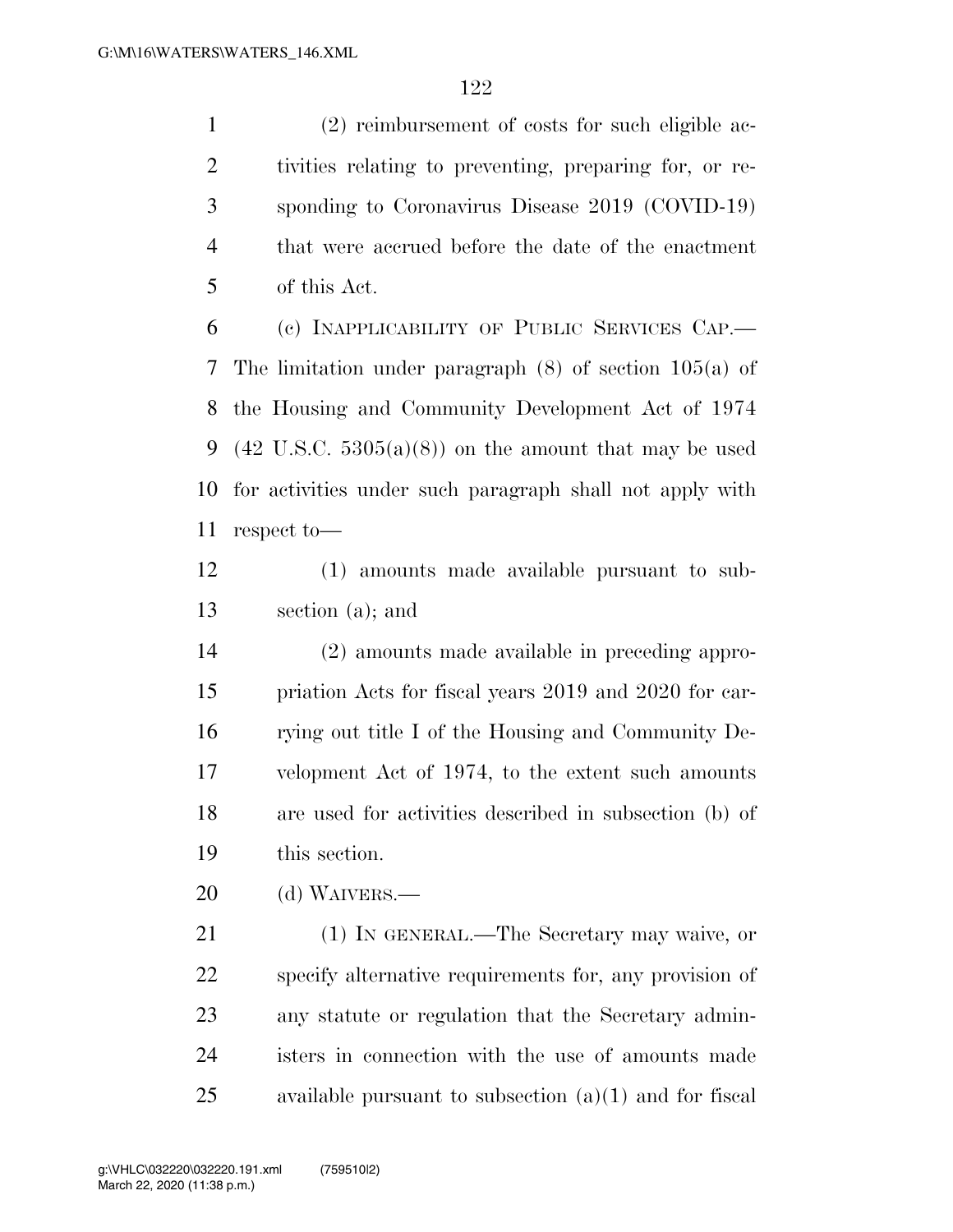years 2019 and 2020 (except for requirements re- lated to fair housing, nondiscrimination, labor stand- ards, and the environment), if the Secretary finds that good cause exists for the waiver or alternative requirement and such waiver or alternative require- ment would not be inconsistent with the overall pur- pose of title I of the Housing and Community Devel- opment Act of 1974, including for the purposes of addressing the impact of coronavirus.

 (2) NOTICE.—The Secretary shall notify the public through the Federal Register or other appro- priate means 5 days before the effective date of any such waiver or alternative requirement in order for such waiver or alternative requirement to take effect. Such public notice may be provided on the Internet at the appropriate Government web site or through other electronic media, as determined by the Sec-retary.

 (e) STATEMENTS OF ACTIVITIES; COMPREHENSIVE HOUSING AFFORDABILITY STRATEGIES.—

21 (1) INAPPLICABILITY OF REQUIREMENTS.—Sec-22 tion 116(b) of such Act  $(42 \text{ U.S.C. } 5316 \text{ (b)};$  relating to submission of final statements of activities not later than August 16 of a given fiscal year) and any implementing regulations shall not apply to final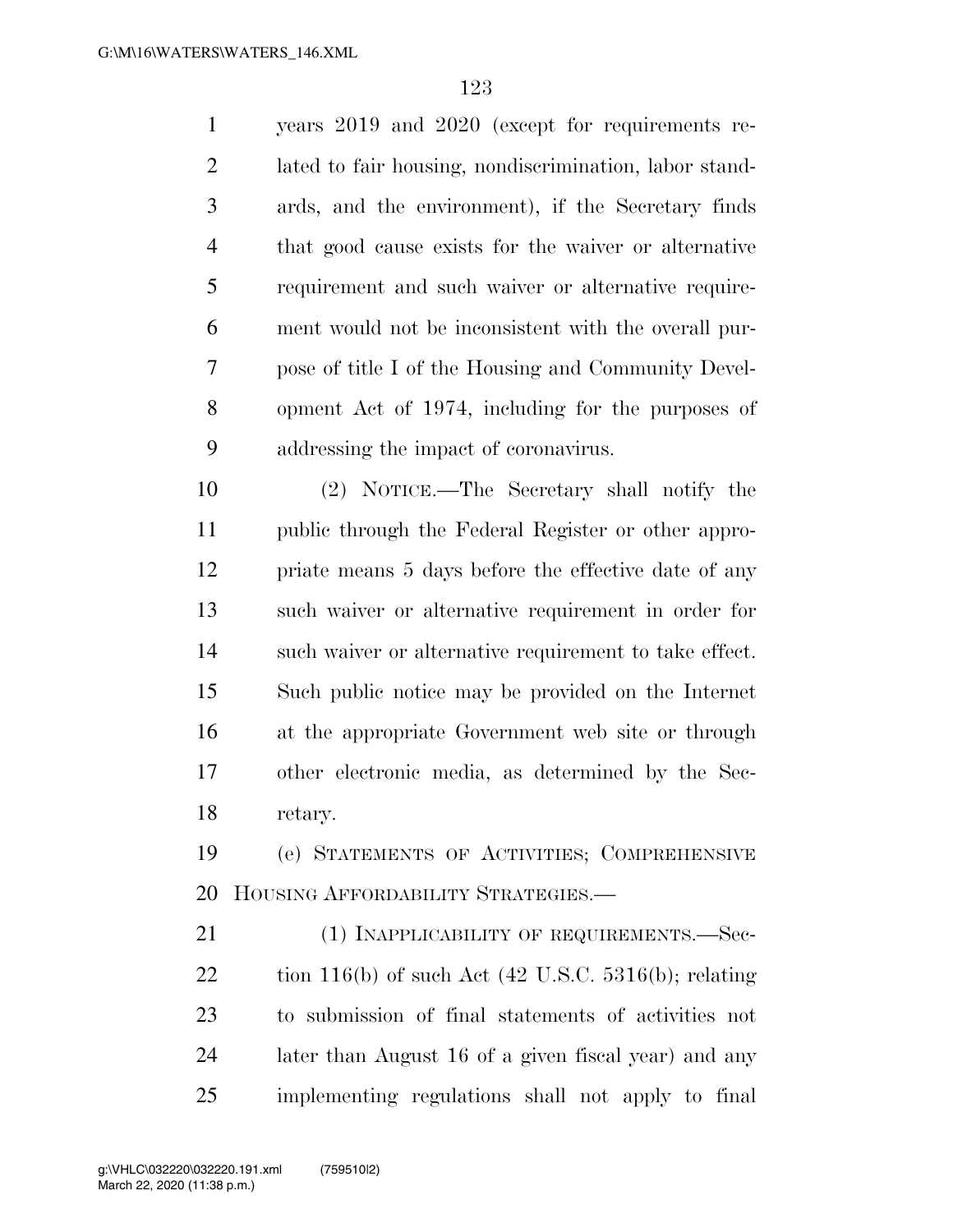statements submitted in accordance with paragraphs  $2 \qquad (2)$  and  $(3)$  of section 104 of such Act  $(42 \text{ U.S.C.})$  5304(a)) and comprehensive housing affordability strategies submitted in accordance with section 105 of the Cranston-Gonzalez National Affordable Hous- ing Act (42 U.S.C. 12705) for fiscal years 2019 and 2020. (2) NEW REQUIREMENTS.—Final statements and comprehensive housing affordability strategies shall instead be submitted not later than August 16, 2021.

 (3) AMENDMENTS.—Notwithstanding sub-13 sections (a)(2), (a)(3), and (c) of section 104 of the Housing and Community Development Act of 1974 (42 U.S.C. 5304) and section 105 of the Cranston- Gonzalez National Affordable Housing Act (42 U.S.C. 12705), a grantee may not be required to amend its statement of activities in order to engage in activities to prevent, prepare, and respond to coronavirus or the economic and housing disruption caused by it, but shall make public a report within 180 days of the end of the crisis which fully ac-counts for such activities.

(f) PUBLIC HEARINGS.—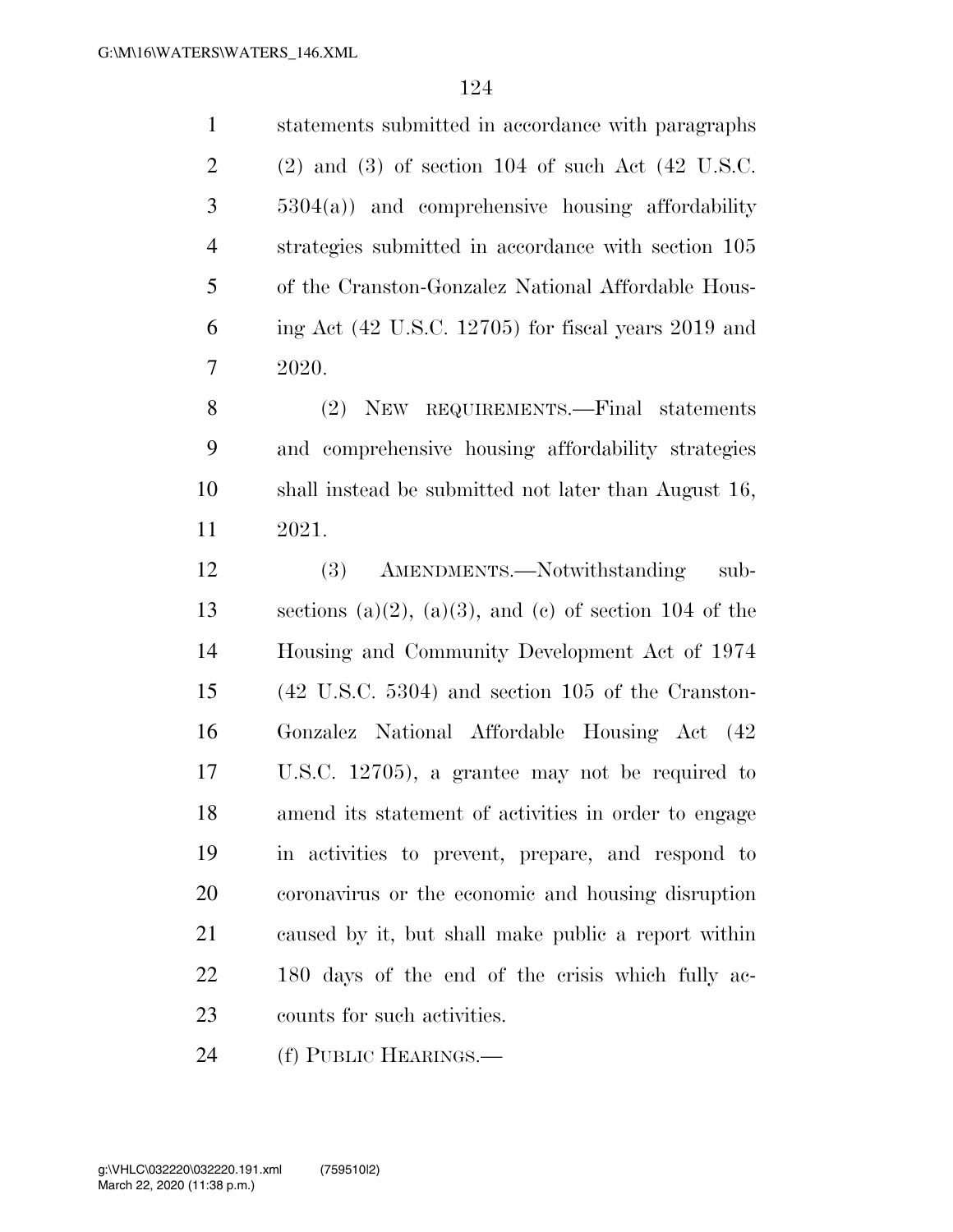(1) INAPPLICABILITY OF IN-PERSON HEARING REQUIREMENTS.—A grantee may not be required to hold in-person public hearings in connection with its citizen participation plan, but shall provide citizens with notice and a reasonable opportunity to com-ment of not less than 15 days.

 (2) VIRTUAL PUBLIC HEARINGS.—During the period that national or local health authorities rec- ommend social distancing and limiting public gath- erings for public health reasons, a grantee may ful- fill applicable public hearing requirements for all grants from funds made available pursuant to sub- section (a)(1) and under the heading ''Department of Housing and Urban Development—Community Planning and Development—Community Develop- ment Fund'' in appropriation Acts for fiscal years 2019 and 2020 by carrying out virtual public hear- ings. Any such virtual hearings shall provide reason- able notification and access for citizens in accord- ance with the grantee's certifications, timely re- sponses from local officials to all citizen questions and issues, and public access to all questions and re-sponses.

 (g) DUPLICATION OF BENEFITS.—The Secretary shall ensure there are adequate procedures in place to pre-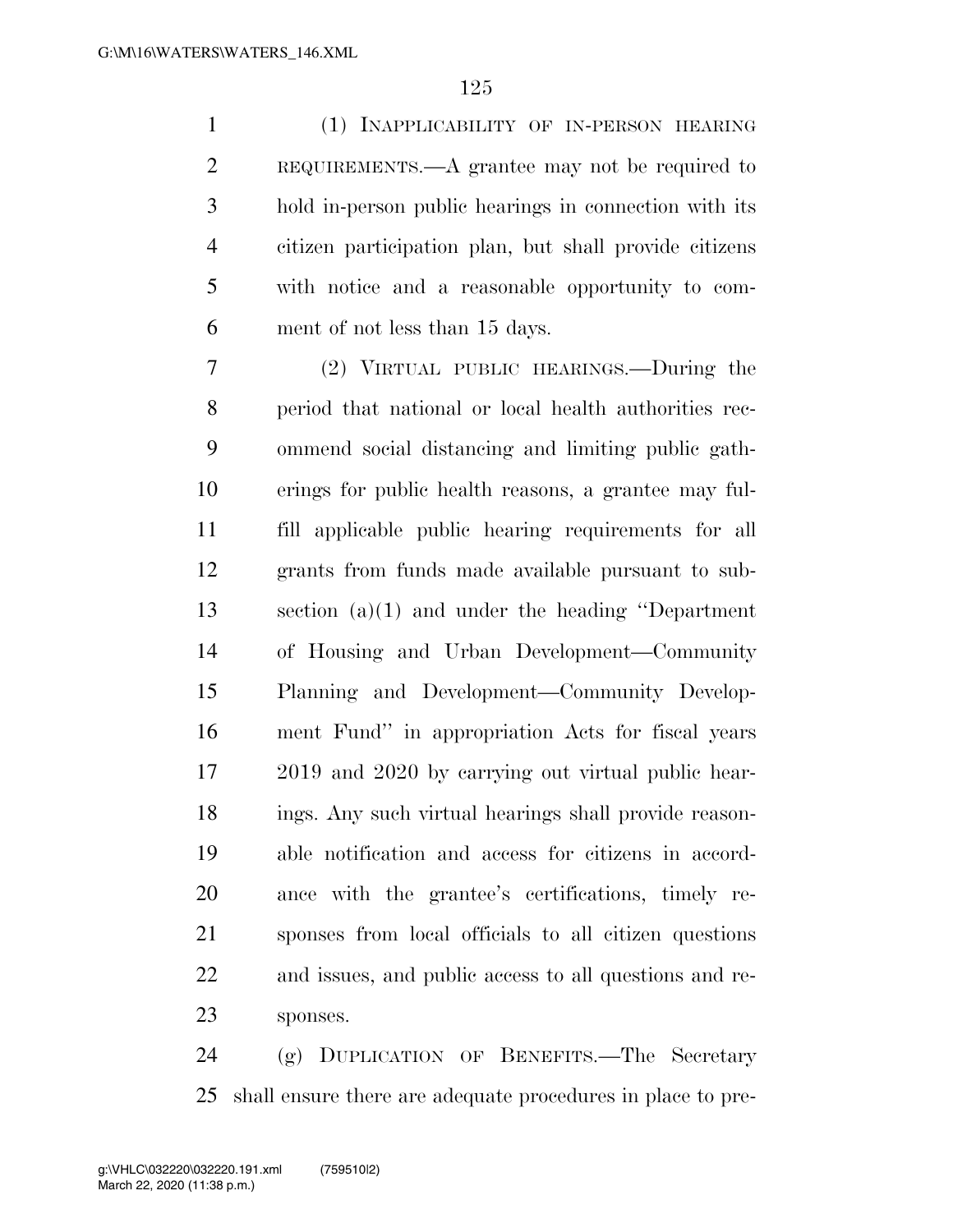vent any duplication of benefits as defined by section 312 of the Robert T. Stafford Disaster Relief and Emergency Assistance Act (42 U.S.C. 5155) and act in accordance with section 1210 of the Disaster Recovery Reform Act of 2018 (division D of Public Law 115–254; 132 Stat. 3442) and section 312 of the Robert T. Stafford Disaster Relief and Emergency Assistance Act (42 U.S.C. 5155).

#### **SEC. 116. COVID-19 EMERGENCY HOUSING RELIEF.**

 (a) DEFINITION OF COVID-19 EMERGENCY PE- RIOD.—For purposes of this section, the term ''COVID- 19 emergency period'' means the period that begins upon the date of the enactment of this Act and ends upon the date of the termination by the Federal Emergency Man- agement Agency of the emergency declared on March 13, 2020, by the President under the Robert T. Stafford Dis- aster Relief and Emergency Assistance Act (42 U.S.C. 4121 et seq.) relating to the Coronavirus Disease 2019 (COVID-19) pandemic.

 (b) SUSPENSION OF COMMUNITY SERVICE, WORK, PRESENCE IN UNIT, AND MINIMUM RENT REQUIRE-MENTS AND TIME LIMITS ON ASSISTANCE.—

 (1) SUSPENSION.—Notwithstanding any other provision of law, during the COVID-19 emergency period, the following provisions of law and require-ments shall not apply: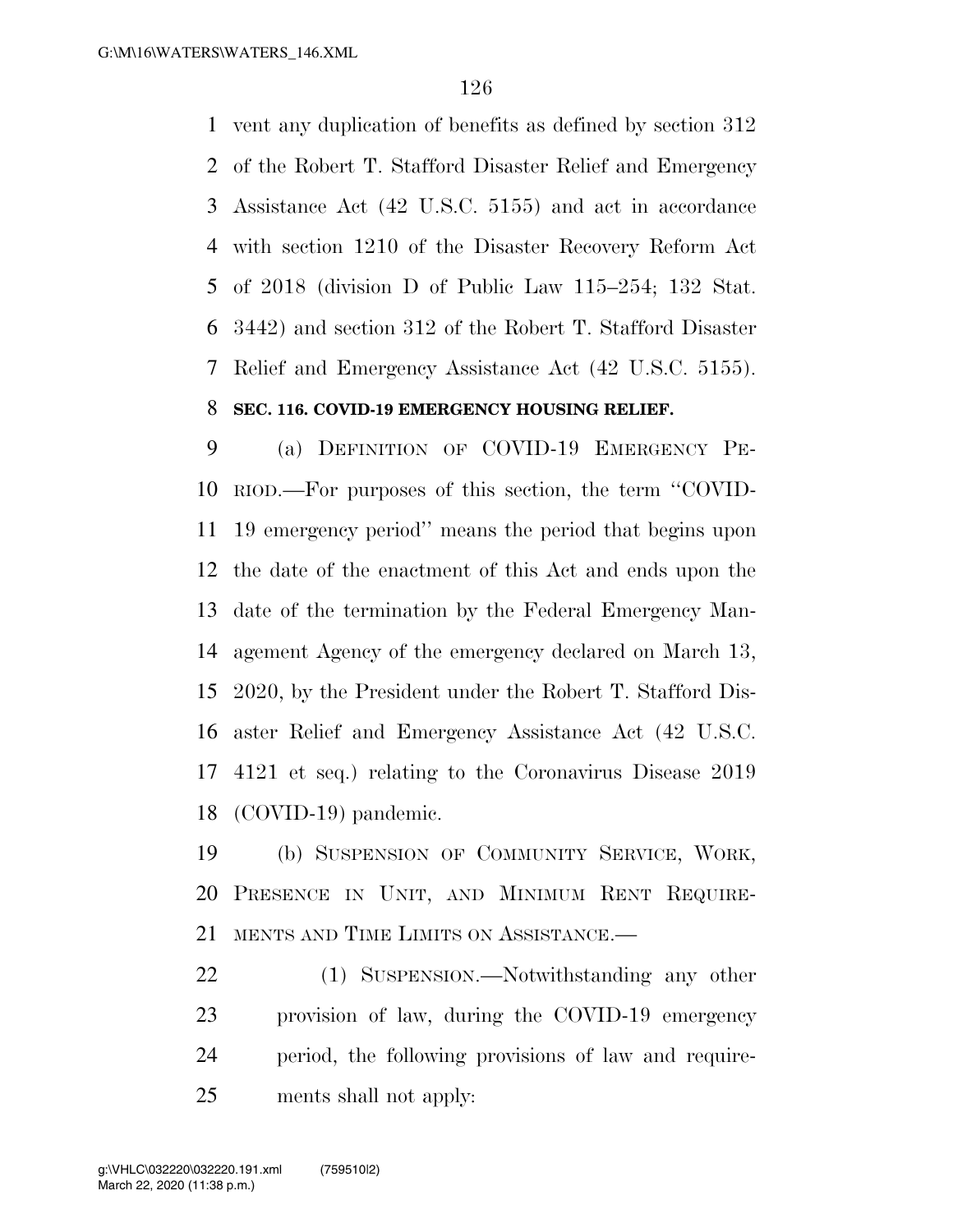|    | (A) Section $12(c)$ of the United States         |
|----|--------------------------------------------------|
| 2  | Housing Act of 1937 (42 U.S.C. 1437 $j(c)$ ; re- |
| -3 | lating to community service).                    |
|    | (B) Any work requirement or time limita-         |

 tion on assistance established by a public hous- ing agency participating in the Moving to Work demonstration program authorized under sec- tion 204 of the Departments of Veterans Af- fairs and Housing and Urban Development and Independent Agencies Appropriations Act, 1996 (Public Law 104–134; 110 Stat. 1321).

 (C) Paragraph (3) of section 3(a) of the United States Housing Act of 1937 (42 U.S.C.  $1437a(a)(3)$ ; relating to minimum rental amount).

 (D) Section 982.312 of the regulations of the Secretary of Housing and Urban Develop- ment (24 C.F.R. 982.312); relating to absence from unit).

 (2) PROHIBITION.—No penalty may be imposed nor any adverse action taken for failure on the part of any tenant of public housing or a dwelling unit assisted under section 8 of the United States Hous-ing Act of 1937 (42 U.S.C. 1437f) to comply with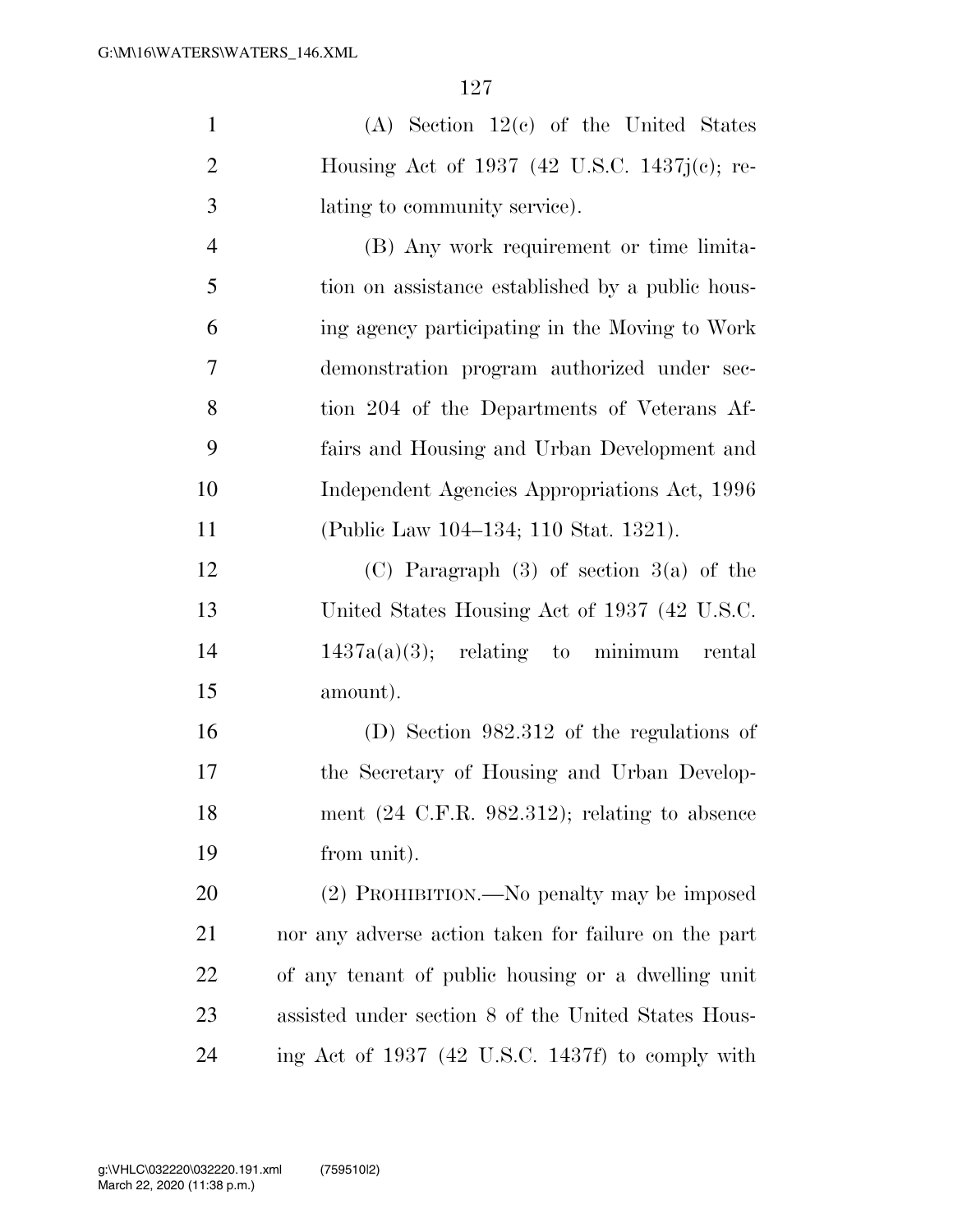| $\mathbf{1}$   | the laws and requirements specified in paragraph (1) |
|----------------|------------------------------------------------------|
| $\overline{2}$ | during the period specified in paragraph (1).        |
| 3              | (c) HOUSING CHOICE VOUCHERS.—                        |
| $\overline{4}$ | (1) SECTION 8 VOUCHERS.—Notwithstanding              |
| 5              | any other provision of law, the Secretary of Housing |
| 6              | and Urban Development shall provide that—            |
| 7              | (A) during the COVID-19 emergency pe-                |
| 8              | riod, a public housing agency may not termi-         |
| 9              | nate the availability to an eligible household of    |
| 10             | a housing choice voucher under section $8(0)$ of     |
| 11             | the United States Housing Act of 1937 (42)           |
| 12             | U.S.C. $1437f(0)$ for failure to enter into a        |
| 13             | lease for an assisted dwelling unit;                 |
| 14             | (B) in the case of any eligible household on         |
| 15             | whose behalf such a housing choice voucher has       |
| 16             | been made available, if as of the termination of     |
| 17             | the COVID-19 emergency period such avail-            |
| 18             | ability has not terminated (including by reason      |
| 19             | of subparagraph $(A)$ and such voucher has not       |
| 20             | been used to enter into a lease for an assisted      |
| 21             | dwelling unit, the public housing agency making      |
| 22             | such voucher available may not terminate such        |
| 23             | availability until the expiration of the 60-day      |
| 24             | period beginning upon the termination of the         |
| 25             | COVID-19 emergency period; and                       |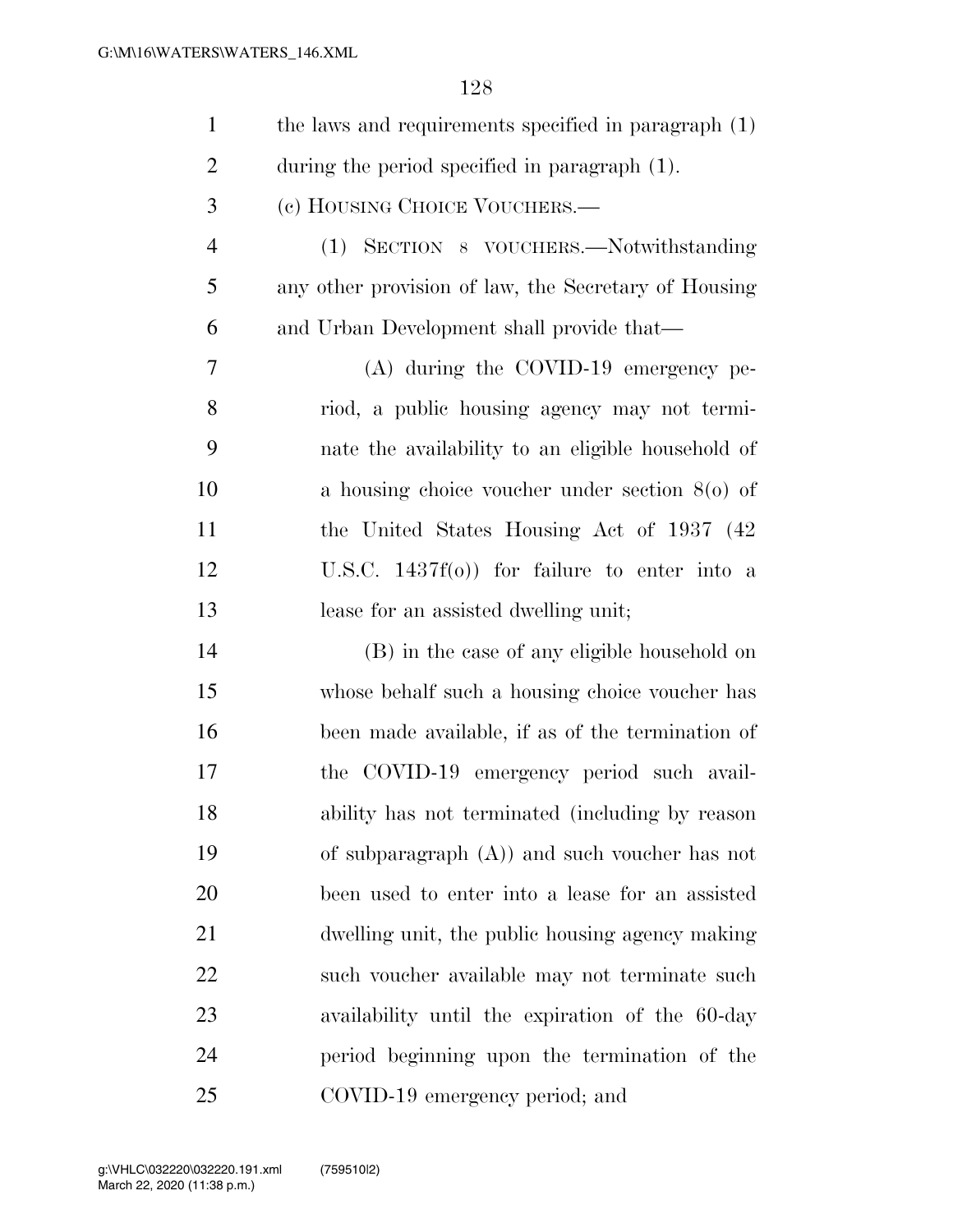| $\mathbf{1}$   | (C) during the COVID-19 emergency pe-                  |
|----------------|--------------------------------------------------------|
| $\overline{c}$ | riod, clause (i) of section $8(0)(8)(A)$ of the        |
| 3              | United States Housing Act of 1937 (42 U.S.C.           |
| $\overline{4}$ | $1437f(0)(8)A)(i)$ ; relating to initial inspection of |
| 5              | dwelling units) shall not apply, except that in        |
| 6              | any case in which an inspection of a dwelling          |
| 7              | unit for which a housing assistance payment is         |
| 8              | established is not conducted before an assist-         |
| 9              | ance payment is made for such dwelling unit—           |
| 10             | (i) such clause shall be applied by                    |
| 11             | substituting "the expiration of the 90-day"            |
| 12             | period beginning on the termination of the             |
| 13             | COVID-19 emergency period (as such term                |
| 14             | is defined in section $117(a)$ of the Finan-           |
| 15             | cial Protections and Assistance for Amer-              |
| 16             | ica's Consumers, States, Businesses, and               |
| 17             | Vulnerable Populations Act)" for "any as-              |
| 18             | sistance payment is made"; and                         |
| 19             | (ii) the public housing agency shall in-               |
| 20             | form the tenant household and the owner                |
| 21             | of such dwelling unit of the inspection re-            |
| 22             | quirement applicable to such dwelling unit             |
| 23             | pursuant to clause (i).                                |
| 24             | (2)<br><b>RURAL</b><br>HOUSING VOUCHERS.-Notwith-      |
| 25             | standing any other provision of law, the Secretary of  |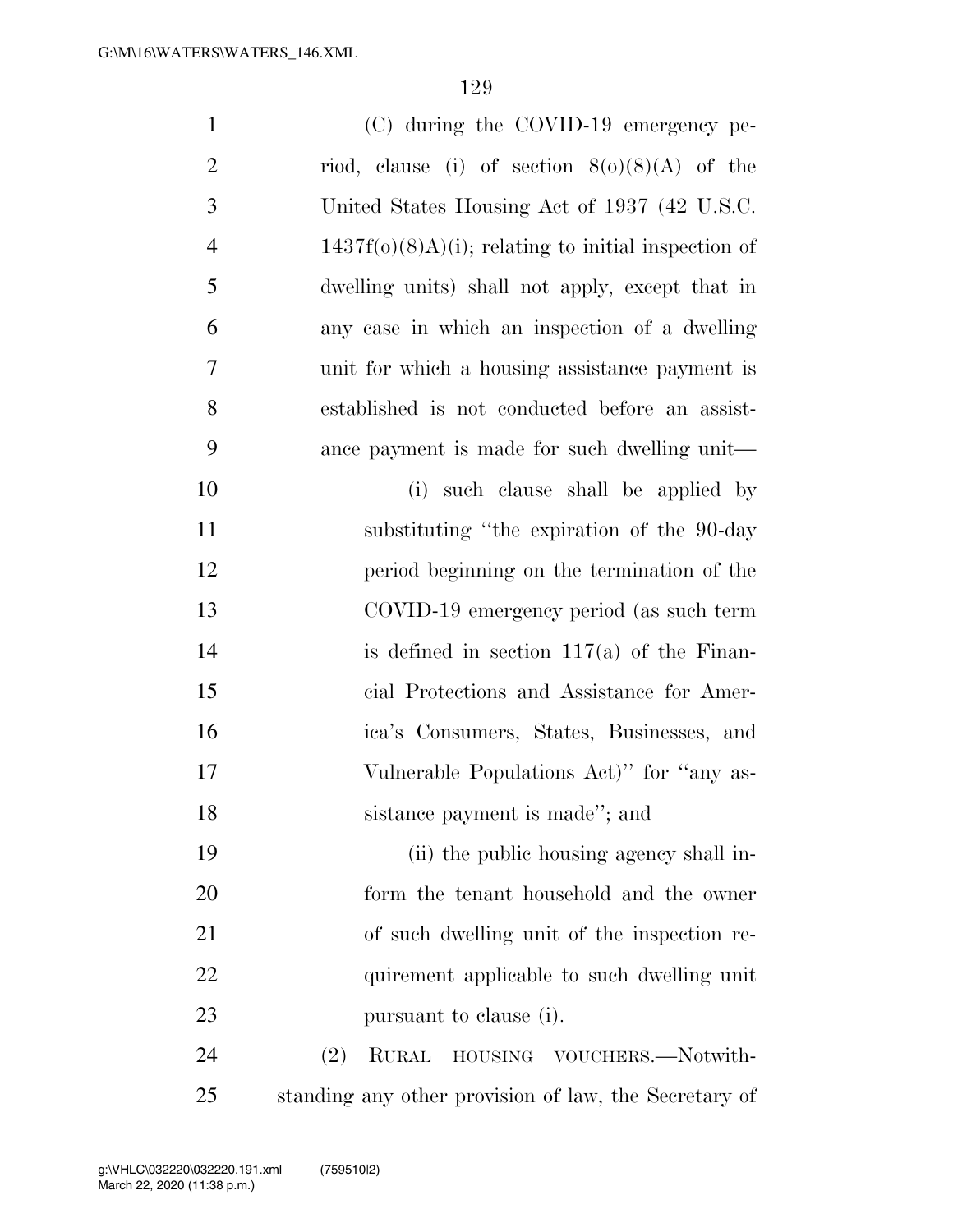Agriculture shall provide that the same restrictions and requirements applicable under paragraph (1) to voucher assistance under section 8(o) of the United States Housing Act of 1937 shall apply with respect to voucher assistance under section 542 of the Hous-6 ing Act of 1949 (42 U.S.C. 1490r). In applying such restrictions and requirements, the Secretary may take into consideration and provide for any dif- ferences between such programs while ensuring that the program under such section 542 is carried out in accordance with the purposes of such restrictions and requirements.

 (d) SUSPENSION OF INCOME REVIEWS.—During the COVID-19 emergency period, the Secretary of Housing and Urban Development and the Secretary of Agriculture shall waive any requirements under law or regulation re- quiring review of the income of an individual or household for purposes of assistance under a housing assistance pro-gram administered by such Secretary, except—

 (1) in the case of review of income upon the ini-tial provision of housing assistance; or

 (2) if such review is requested by an individual or household due to a loss of income.

 (e) AUTHORITY TO SUSPEND OR DELAY DEAD-LINES.—During the COVID-19 emergency period, the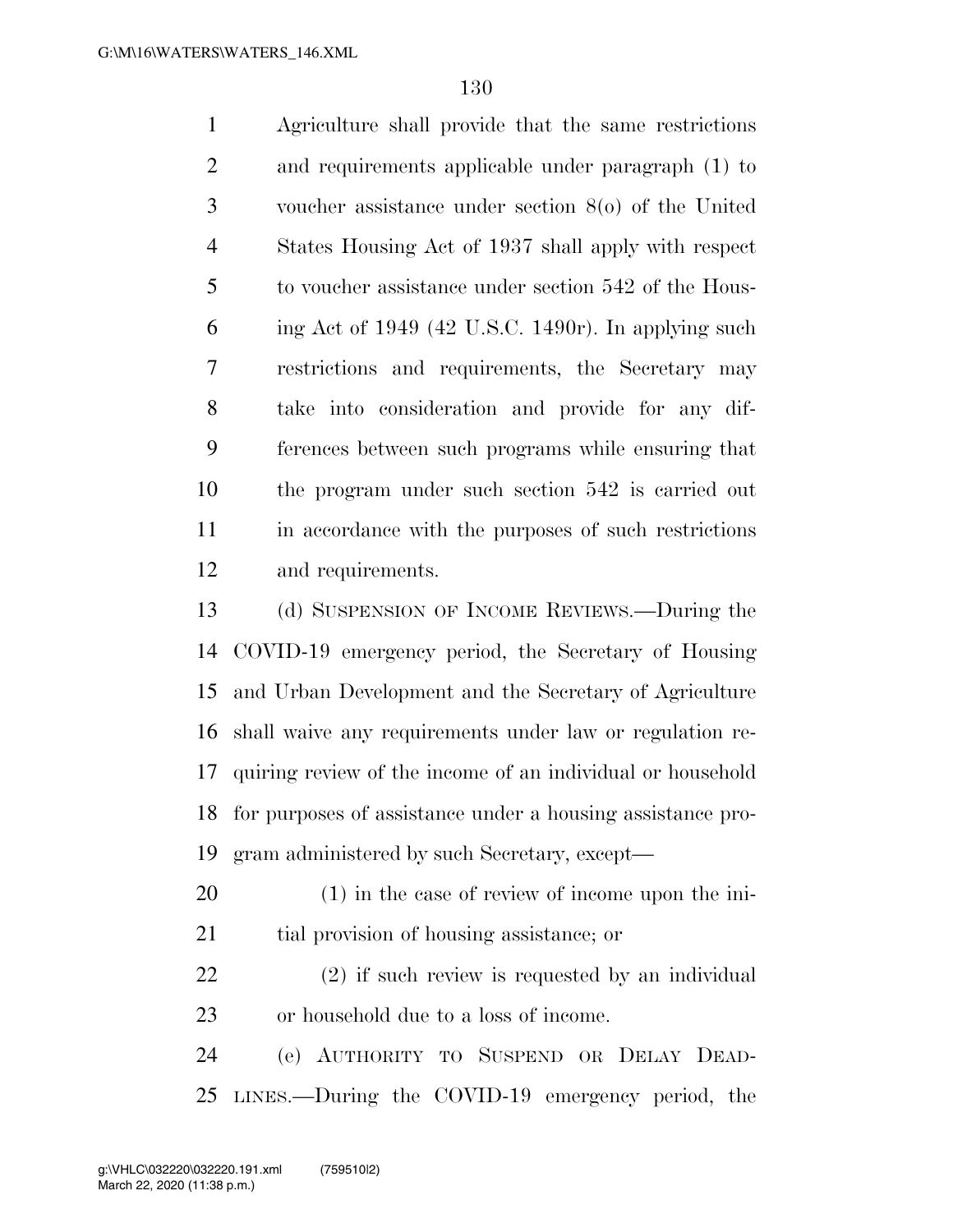Secretary of Housing and Urban Development and the Secretary of Agriculture may suspend or delay any dead- line relating to public housing agencies or owners of hous- ing assisted under a program administered by such Sec- retary, except any deadline relating to responding to exi- gent conditions related to health and safety or emergency physical conditions.

 (f) SUSPENSION OF ASSISTED HOUSING SCORING ACTIVITIES.—The Secretary of Housing and Urban De- velopment shall suspend scoring under the Section 8 Man- agement Assessment Program and the Public Housing As- sessment System during the period beginning upon the date of the enactment of this Act and ending upon expira- tion of the 90-day period that begins upon the termination of the COVID-19 emergency period.

 (g) REQUIREMENTS REGARDING RESIDUAL RE-CEIPTS AND RESERVE FUNDS.—

18 (1) SUSPENSION OF REQUIREMENT TO SUBMIT RESIDUAL RECEIPTS TO HUD.—During the COVID- 19 emergency period, any requirements for owners of federally assisted multifamily housing to remit re- sidual receipts to the Secretary of Housing and Urban Development shall not apply.

24 (2) ELIGIBLE USES OF RESERVE FUNDS.—Dur-ing the COVID-19 emergency period, any costs of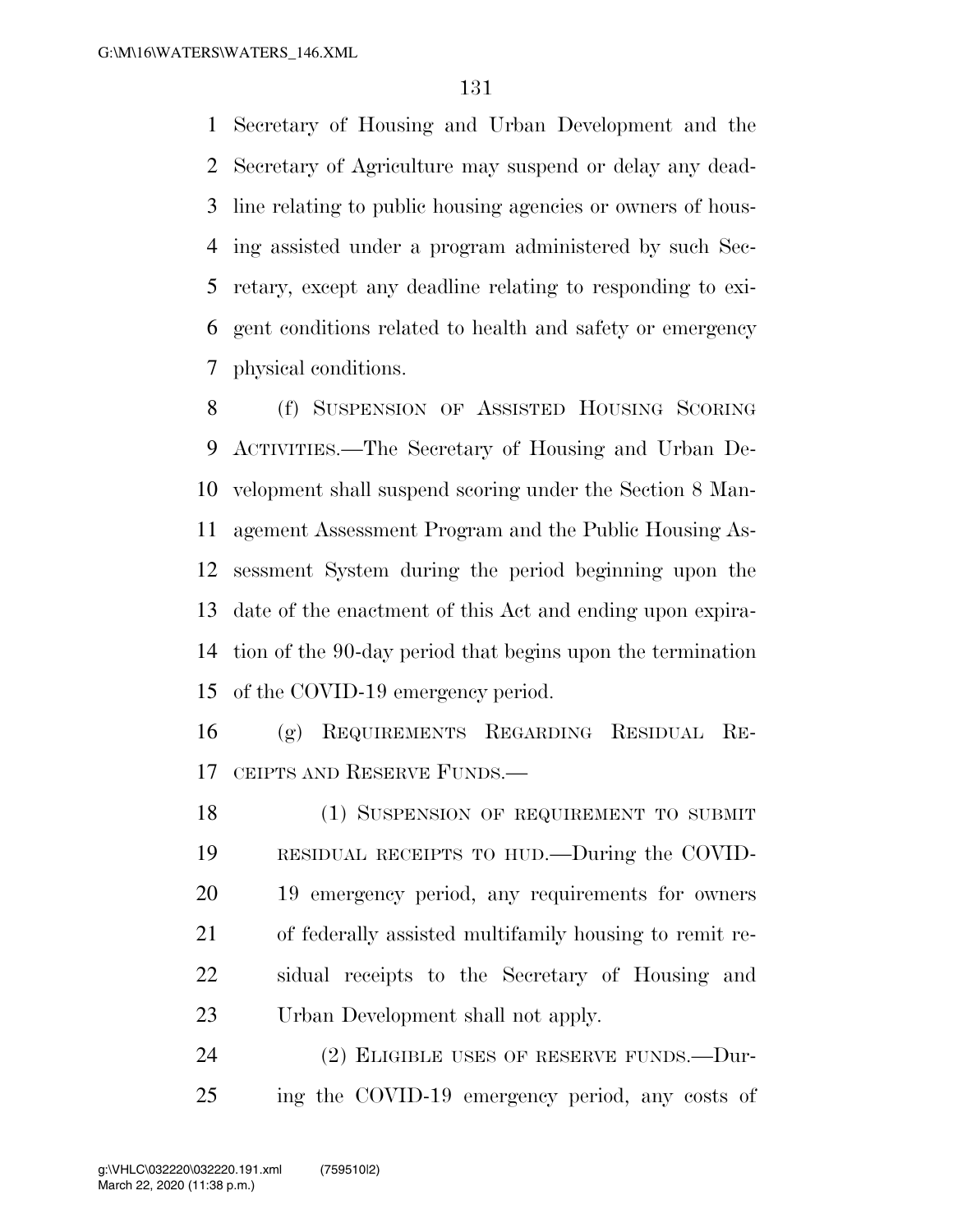an owner of federally assisted multifamily housing for items, activities, and services related to respond- ing to coronavirus or COVID-19 shall be considered eligible uses for the reserve fund for replacements for such housing.

## **SEC. 117. SUPPLEMENTAL FUNDING FOR SERVICE COORDI-NATORS TO ASSIST ELDERLY HOUSEHOLDS.**

 (a) IN GENERAL.—There is authorized to be appro- priated \$300,000,000 for grants under section 676 of the Housing and Community Development Act of 1992 (42 U.S.C. 13632) for costs of providing service coordinators for purposes of coordinating services to prevent, prepare for, or respond to the public health emergency relating to Coronavirus Disease 2019 (COVID-19).

 (b) HIRING.—In the hiring of staff using amounts made available pursuant to this section, grantees shall consider and hire, at all levels of employment and to the greatest extent possible, a diverse staff, including by race, ethnicity, gender, and disability status. Each grantee shall submit a report to the Secretary of Housing and Urban Development describing compliance with the preceding sentence not later than the expiration of the 120-day pe- riod that begins upon the termination of the emergency declared on March 13, 2020, by the President under the Robert T. Stafford Disaster Relief and Emergency Assist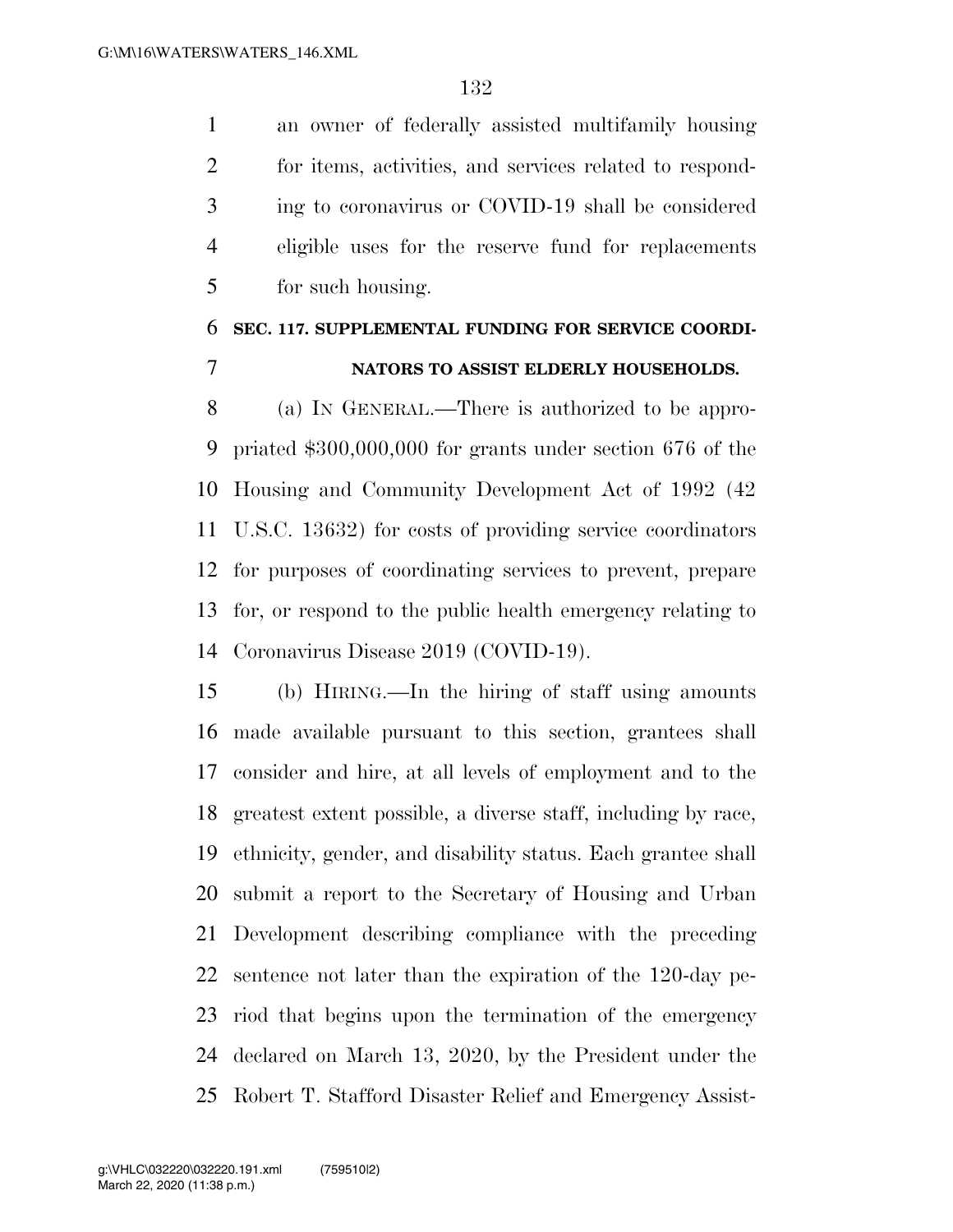ance Act (42 U.S.C. 4121 et seq.) relating to the Coronavirus Disease 2019 (COVID-19) pandemic.

 (c) ONE-TIME GRANTS.—Grants made using amounts made available pursuant to subsection (a) shall not be renewable.

 (d) ONE-YEAR AVAILABILITY.—Any amounts made available pursuant to this section that are allocated for a grantee and remaining unexpended upon the expiration of the 12-month period beginning upon such allocation shall be recaptured by the Secretary.

#### **SEC. 118. FAIR HOUSING.**

 (a) DEFINITION OF COVID-19 EMERGENCY PE- RIOD.— For purposes of this section, the term ''COVID- 19 emergency period'' means the period that begins upon the date of the enactment of this Act and ends upon the date of the termination by the Federal Emergency Man- agement Agency of the emergency declared on March 13, 2020, by the President under the Robert T. Stafford Dis- aster Relief and Emergency Assistance Act (42 U.S.C. 4121 et seq.) relating to the Coronavirus Disease 2019 (COVID-19) pandemic.

### 22 (b) FAIR HOUSING ACTIVITIES.—

- (1) FHIP; FHAP.—
- (A) AUTHORIZATION OF APPROPRIA-TIONS.—To ensure that fair housing organiza-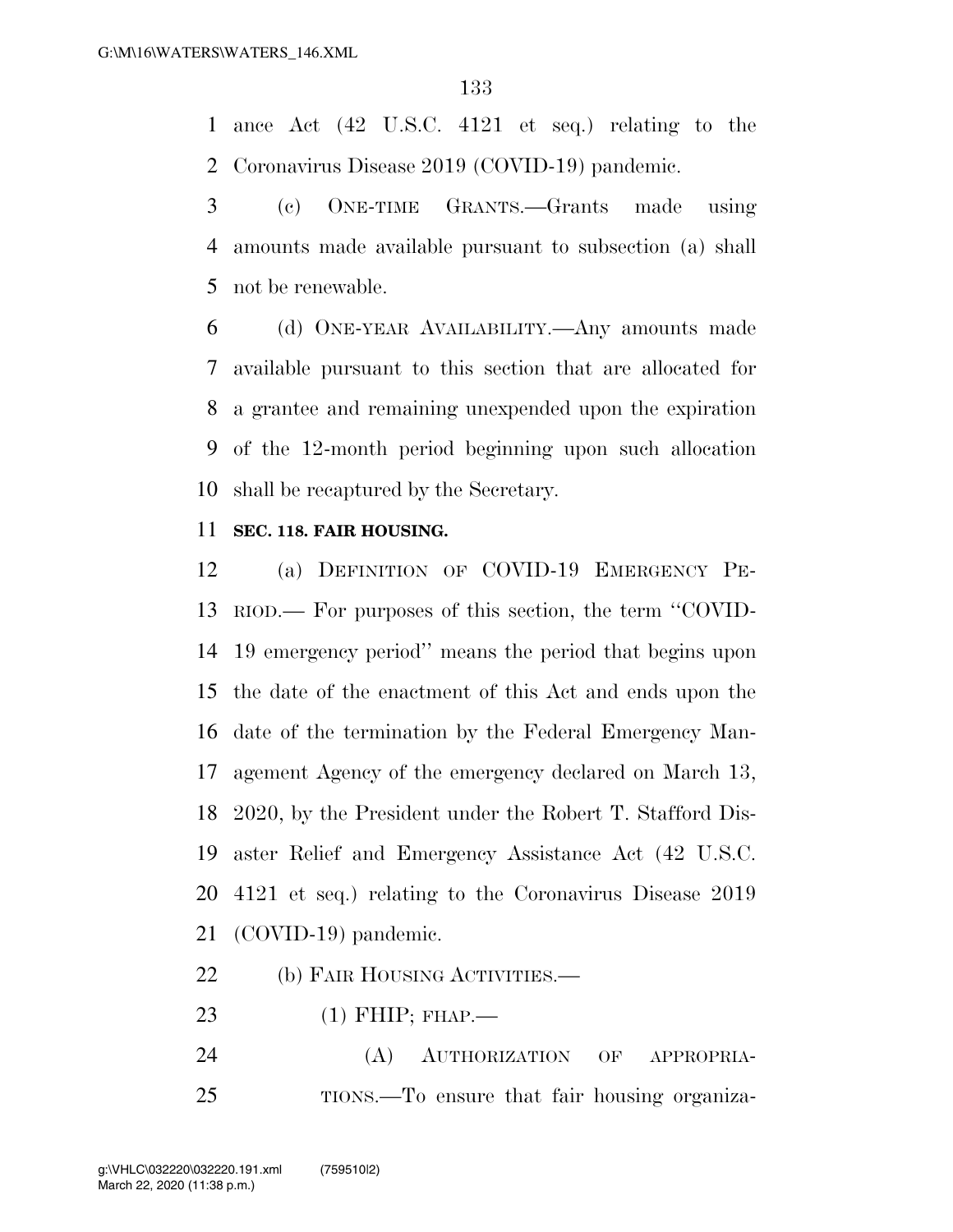| $\mathbf{1}$   | tions and State and local civil rights agencies  |
|----------------|--------------------------------------------------|
| $\overline{2}$ | have sufficient resources to deal with expected  |
| 3              | increases in fair housing complaints, to inves-  |
| $\overline{4}$ | tigate housing discrimination, including finan-  |
| 5              | cial scams that target protected classes associ- |
| 6              | ated with or resulting from the COVID-19 pan-    |
| 7              | demic, and during such pandemic, there is au-    |
| 8              | thorized to be appropriated for contracts,       |
| 9              | grants, and other assistance—                    |
| 10             | (i) $$55,000,000$ for the Fair Housing           |
| 11             | Initiatives Program under section 561 of         |
| 12             | the Housing and Community Development            |
| 13             | Act of 1987 (42 U.S.C. 3616a); and               |
| 14             | (ii) $$35,000,000$ for the Fair Housing          |
| 15             | Assistance Program under the Fair Hous-          |
| 16             | ing Act (42 U.S.C. 3601 et seq.).                |
| 17             | Amounts made available pursuant to this sub-     |
| 18             | paragraph may be used by such organizations      |
| 19             | and agencies to establish the capacity to and to |
| 20             | carry out activities and services by telephone   |
| 21             | and online means, including for individuals with |
| 22             | limited English proficiency and individuals with |
| 23             | a disability in accordance with requirements     |
| 24             | under the Americans With Disabilities Act of     |
| 25             | 1990.                                            |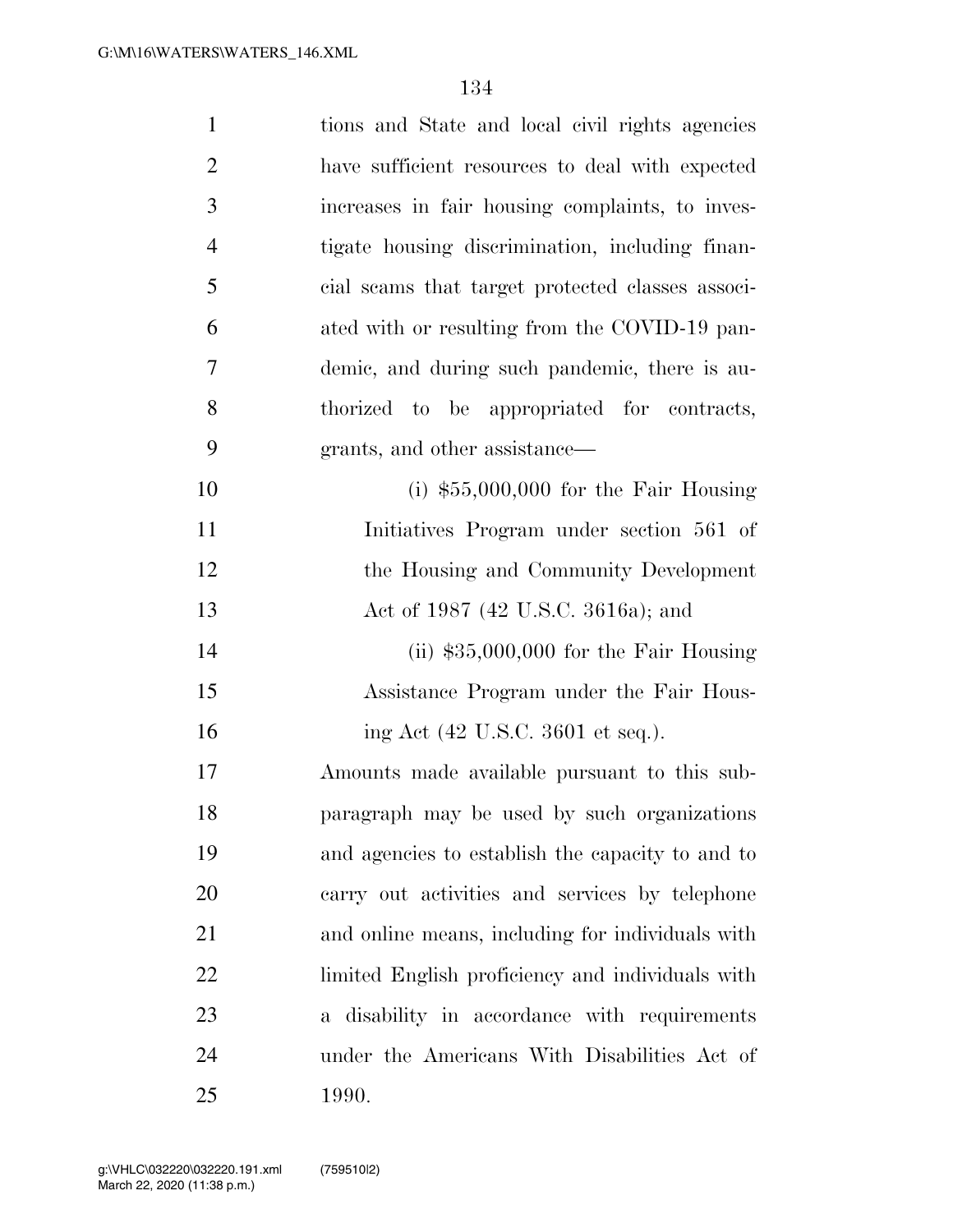| $\mathbf{1}$   | (B)<br>PRIVATE<br><b>ENFORCEMENT</b><br><b>INITIA-</b> |
|----------------|--------------------------------------------------------|
| $\overline{2}$ | TIVE.—In entering into contracts for private           |
| 3              | enforcement initiatives under $561(b)$ of the          |
| $\overline{4}$ | Housing and Community Development Act of               |
| 5              | 1987 (42 U.S.C. 3616a(b)) using amounts                |
| 6              | made available pursuant to subparagraph $(A)(i)$       |
| $\overline{7}$ | of this subsection, the Secretary of Housing           |
| 8              | and Urban Development shall give priority to           |
| 9              | applications from qualified fair housing enforce-      |
| 10             | ment organizations that have at least 2 years of       |
| 11             | fair housing testing experience.                       |
| 12             | (C) 3-YEAR AVAILABILITY.—Any amounts                   |
| 13             | made available pursuant subparagraph $(A)$ that        |
| 14             | are allocated for a grantee and remain unex-           |
| 15             | pended upon the expiration of the 3-year period        |
| 16             | beginning upon such allocation shall be recap-         |
| 17             | tured by the Secretary.                                |
| 18             | (2) OFFICE OF FAIR HOUSING AND EQUAL OP-               |
| 19             | PORTUNITY.—There is authorized to be appropriated      |
| 20             | $$200,000,000$ for the Office of Fair Housing and      |
| 21             | Equal Opportunity of the Department of Housing         |
| 22             | and Urban Development for costs of fully staffing      |
| 23             | such Office to ensure robust enforcement of the Fair   |
| 24             | Housing Act during the COVID-19 pandemic, in-          |
| 25             | cluding ensuring that—                                 |

March 22, 2020 (11:38 p.m.) g:\VHLC\032220\032220.191.xml (759510|2)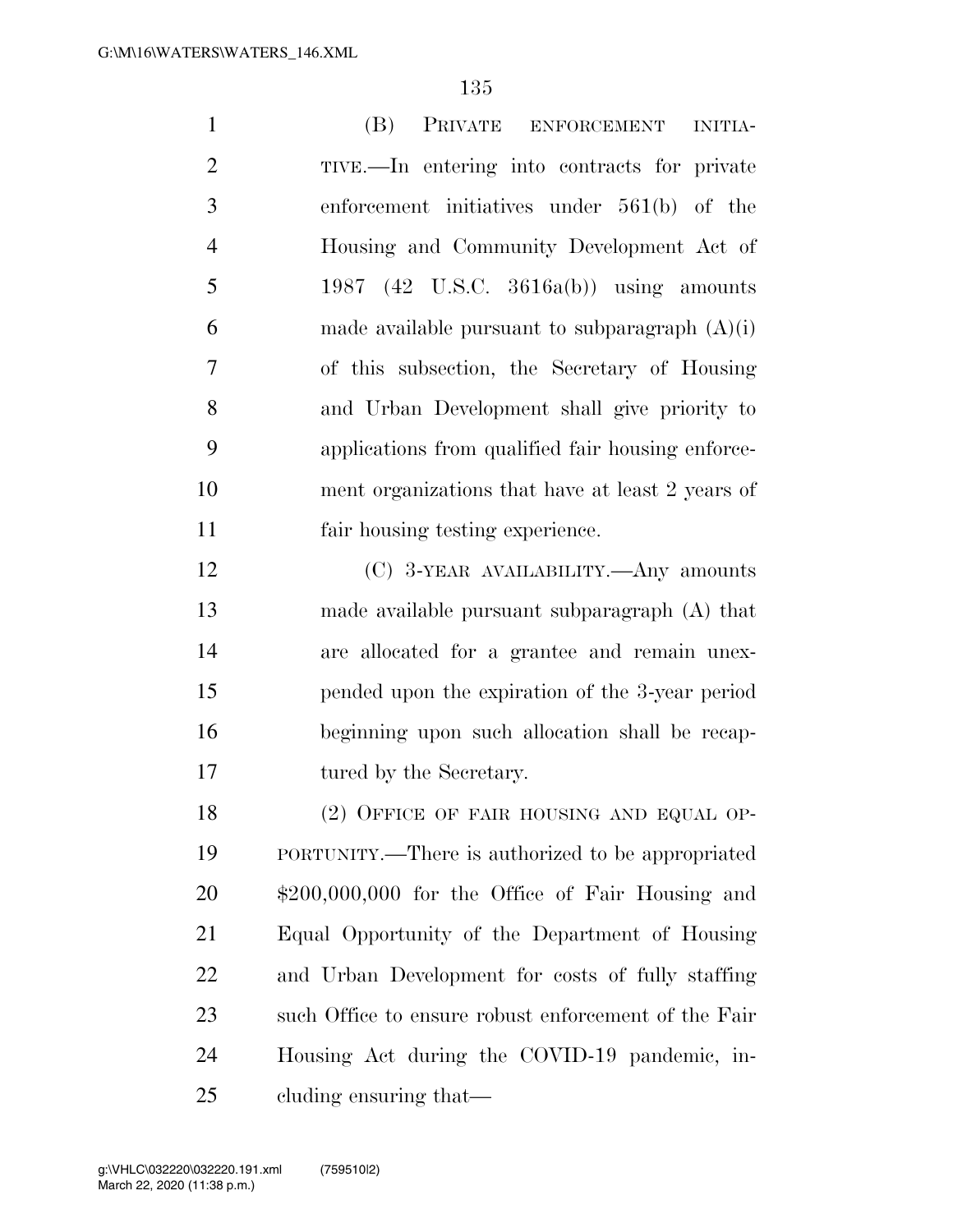(A) assistance provided under this Act is provided and administered in a manner that af- firmatively furthers fair housing in accordance with the Fair Housing Act;

 (B) such Office has sufficient capacity for intake of housing discrimination complaints by telephone and online mechanisms, including for individuals with limited English proficiency and individuals with a disability in accordance with requirements under the Americans With Dis- abilities Act of 1990 and section 504 of the Re-habilitation Act of 1973 (29 U.S.C. 794); and

 (C) such Office has the capacity to respond to all housing discrimination complaints made during the COVID-19 pandemic within time 16 limitations required under law.

 In the hiring of staff using amounts made available pursuant to this subsection, the Secretary of Hous- ing and Urban Development shall consider and hire, at all levels of employment and to the greatest ex- tent possible, a diverse staff, including by race, eth- nicity, gender, and disability status. The Secretary shall submit a report to the Congress describing compliance with the preceding sentence on a quar-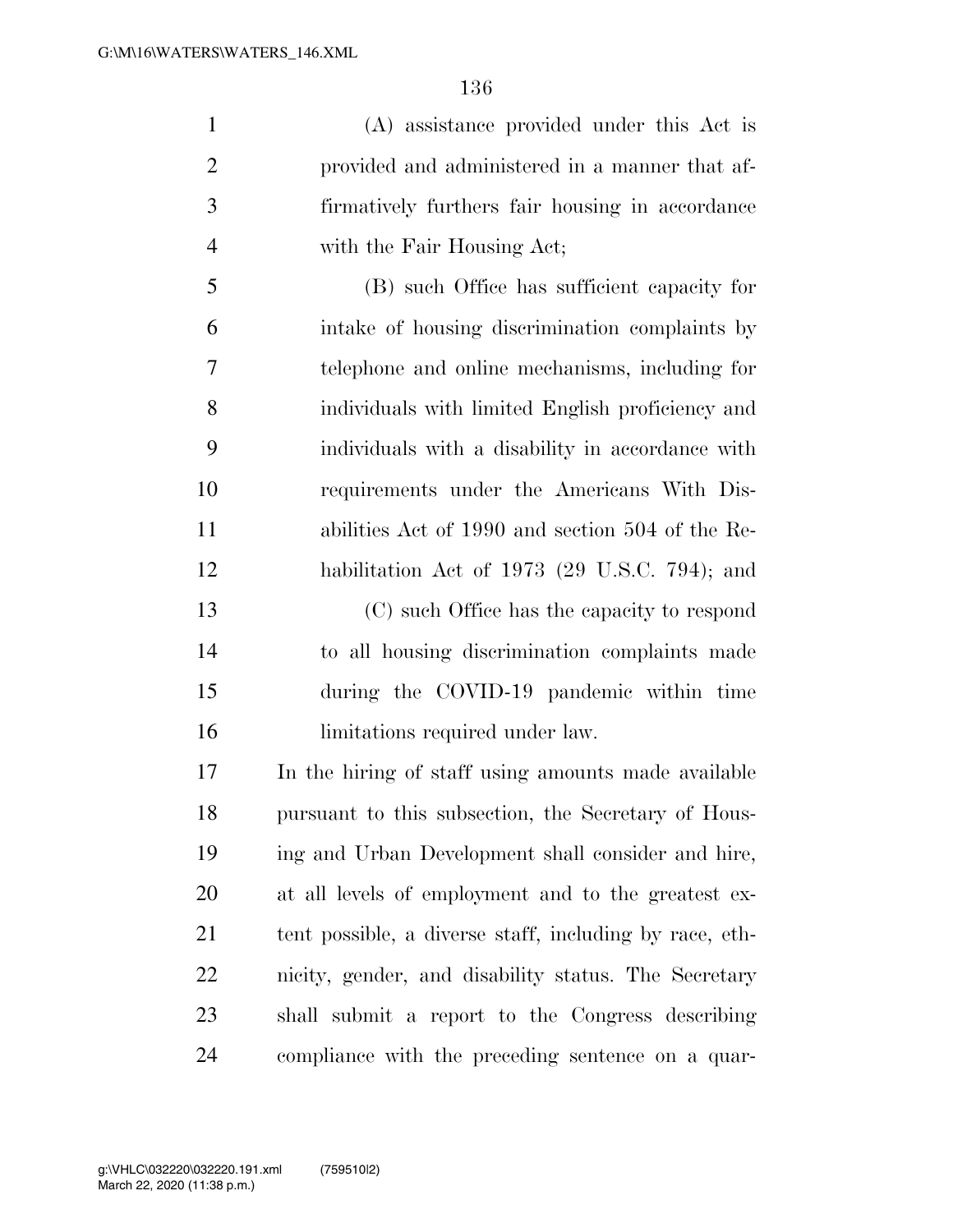|                | terly basis, for each of the first 4 calendar quarters |
|----------------|--------------------------------------------------------|
| 2              | ending after the date of the enactment of this Act.    |
| 3              | (c) FAIR HOUSING GUIDANCE AND EDUCATION.—              |
| $\overline{4}$ | (1) PROHIBITION OF SHOWINGS.—Not later                 |
| 5              | than the expiration of the 30-day period beginning     |
| 6              | on the date of the enactment of this Act, the Sec-     |

 retary of Housing and Urban Development shall issue guidance for owners of dwelling units assisted under housing assistance programs of the Depart- ment prohibiting, during the COVID-19 emergency period, of any showings of occupied assisted dwelling units to prospective tenants.

 (2) EDUCATION.—There is authorized to be ap- propriated \$10,000,000 for the Office of Fair Hous- ing and Equal Opportunity of the Department of Housing and Urban Development to carry out a na- tional media campaign to educate the public of in- creased housing rights during COVID-19 emergency period, that provides that information and materials used in such campaign are available—

 (A) in the languages used by communities 22 with limited English proficiency

23 (B) to persons with disabilities.

**SEC. 119. HUD COUNSELING PROGRAM AUTHORIZATION.** 

(a) FINDINGS.—The Congress finds the following: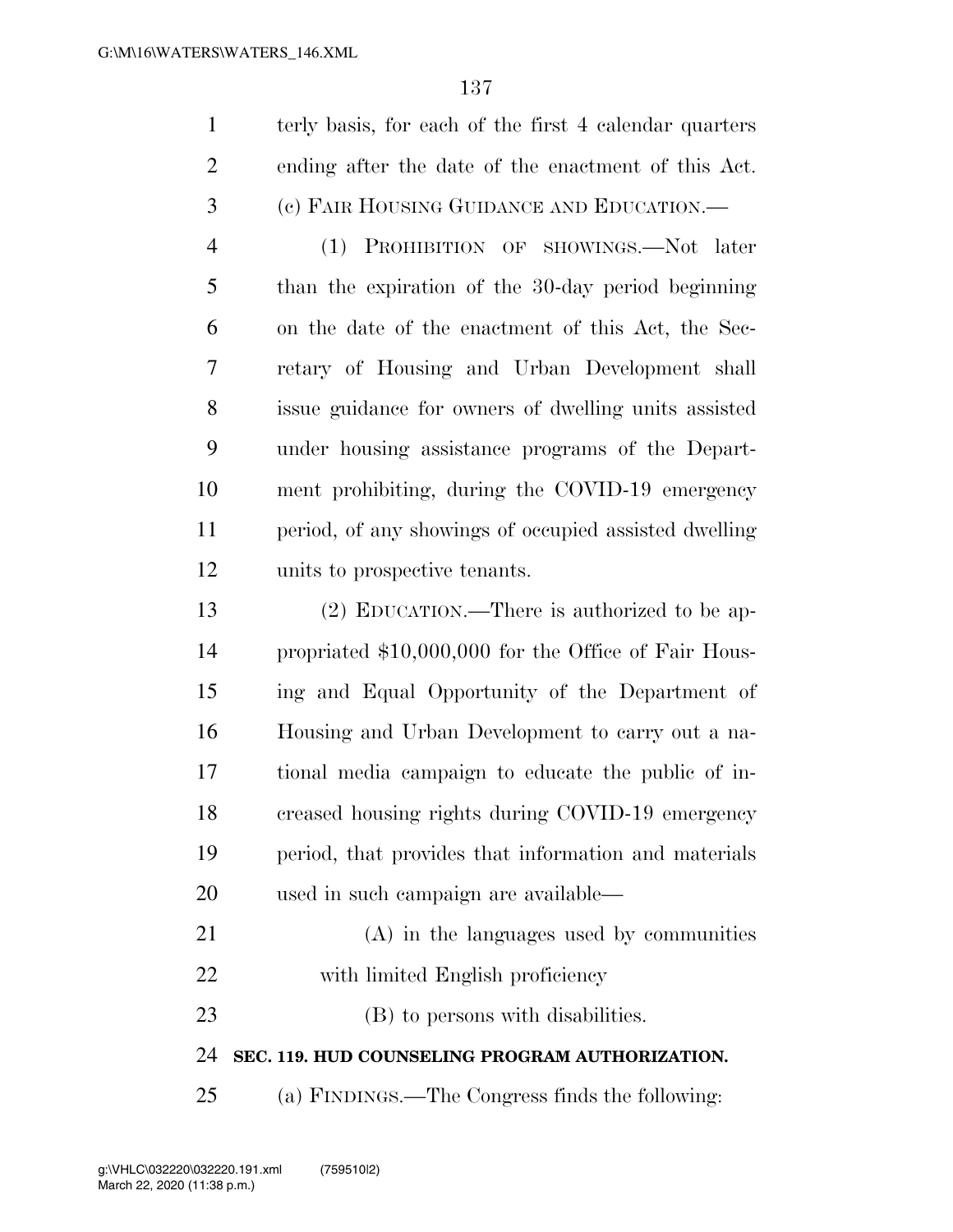(1) The spread of COVID–19, which is now considered a global pandemic, is expected to nega- tively impact the incomes of potentially millions of homeowners, making it difficult for them to pay their mortgages on time.

 (2) Housing counseling is critical to ensuring that homeowners have the resources they need to navigate the loss mitigation options available to them while they are experiencing financial hardship. (b) AUTHORIZATION.—There is authorized to be ap- propriated the Secretary of Housing and Urban Develop- ment \$700,000,000 to carry out counseling services de- scribed under section 106 of the Housing and Urban De-velopment Act of 1968 (12 U.S.C. 1701x).

#### **SEC. 120. DEFENSE PRODUCTION ACT OF 1950.**

(a) INCREASE IN AUTHORIZATIONS.—

 (1) AUTHORIZATIONS.—In addition to amounts otherwise authorized to be appropriated, there is au- thorized to be appropriated in the aggregate \$3,000,000,000 for fiscal year 2020 and 2021 to carry out titles I and III of the Defense Production Act of 1950 to produce medical ventilators, personal protection equipment, and other critically needed medical supplies and to carry out any other actions necessary to respond to the COVID–19 emergency.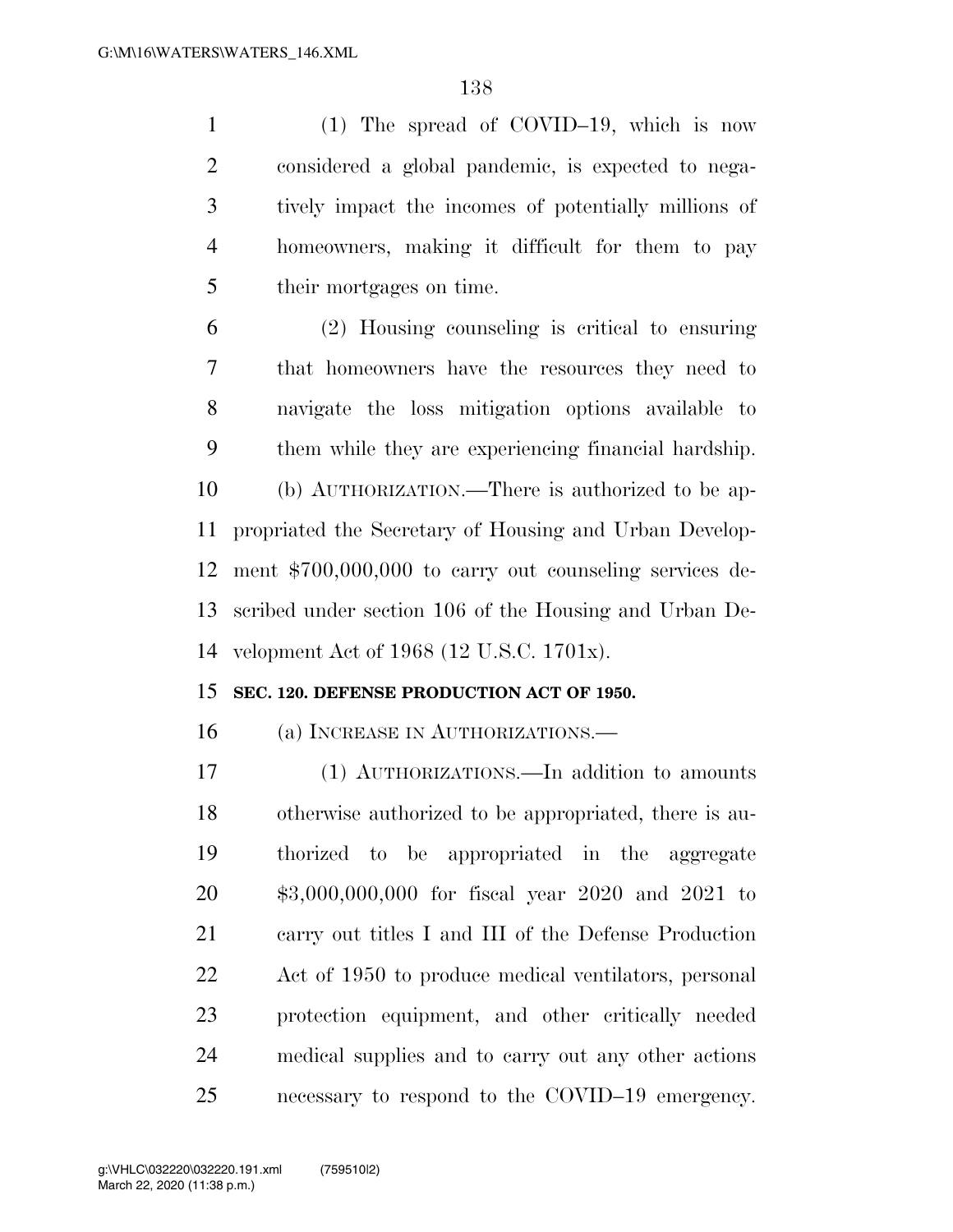(2) CARRYOVER FUNDS.—Section 304(e) of the Defense Production Act of 1950 shall not apply at the close of fiscal year 2020.

 (3) COVID–19 EMERGENCY.—In this section, 5 the term "COVID–19 emergency" means the emer- gency declared on March 13, 2020, by the President under the Robert T. Stafford Disaster Relief and Emergency Assistance Act (42 U.S.C. 4121 et seq.) relating to the Coronavirus Disease 2019 (COVID-19) pandemic.

 (b) STRENGTHENING CONGRESSIONAL OVERSIGHT; PUBLIC PORTAL.—

 (1) IN GENERAL.—Not later than three months after the date of enactment of this Act, and every three months thereafter, the Secretary of Commerce, in coordination with the Secretary of Health and Human Services, the Secretary of Defense, and any other Federal department or agency that has utilized authority under title I or title III of the Defense Production Act of 1950 to respond to the COVID– 19 emergency, shall submit a report to the Com- mittee on Financial Services of the House of Rep- resentatives and the Committee on Banking, Hous-ing, and Urban Affairs of the Senate—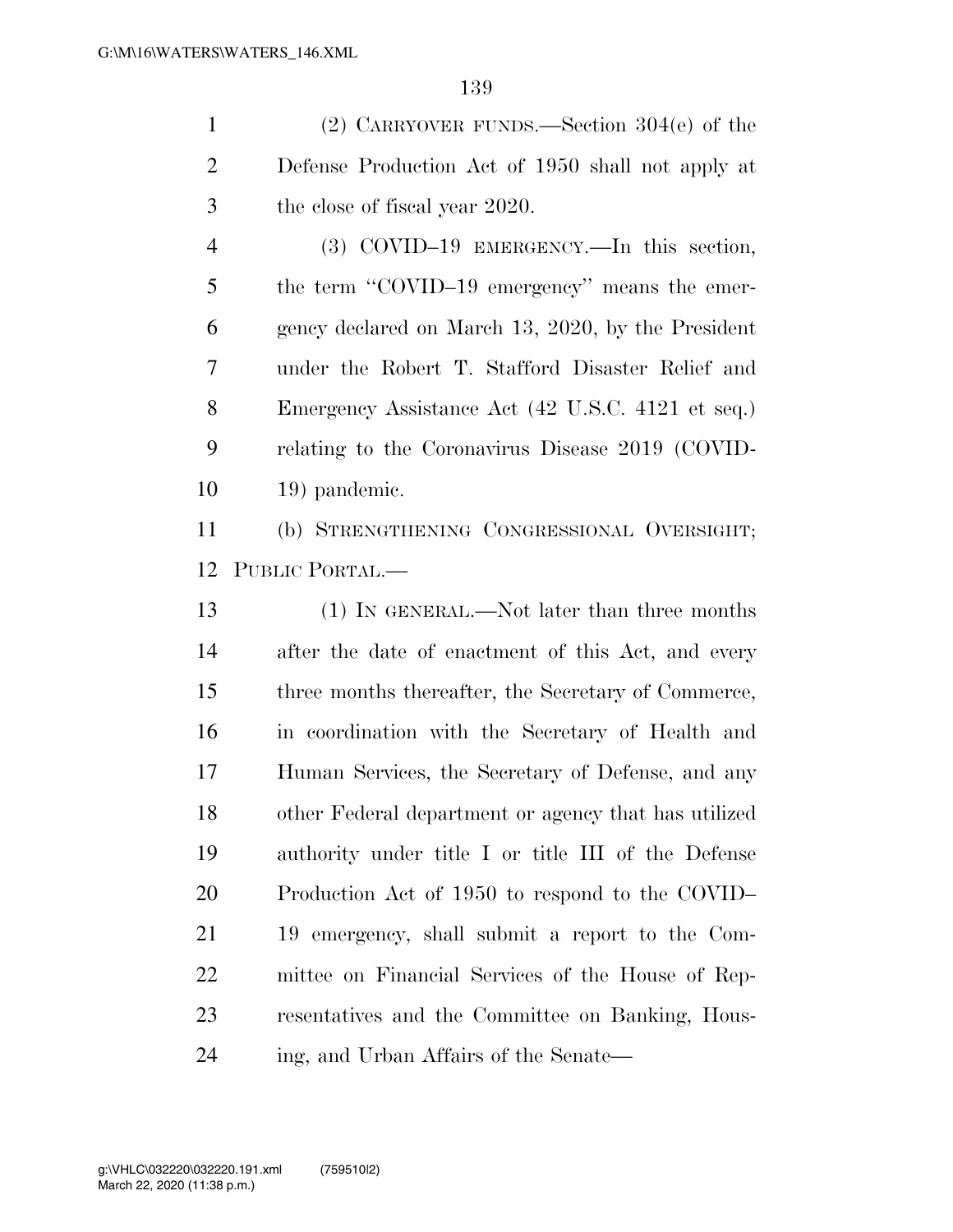(A) on the use of such authority and the expenditure of any funds in connection with such authority; (B) that includes details of each purchase

 order made using such authorities, including the product and amount of product ordered and the entity that fulfilled the contract.

 (2) PUBLIC AVAILABILITY.—The Secretary of Commerce shall place all reports submitted under paragraph (1) on an appropriate website available to the public, in an easily searchable format.

 (3) SUNSET.—The requirements under this sec- tion shall terminate after the expenditure of all funds appropriated pursuant to the authorizations under subsection (a).

# **TITLE II—ASSISTING SMALL BUSINESSES AND COMMU- NITY FINANCIAL INSTITU-TIONS**

#### **SEC. 201. SMALL BUSINESS CREDIT FACILITY.**

 (a) ESTABLISHMENT.—The Board of Governors of the Federal Reserve System shall establish a credit facility to provide loans to small businesses during the COVID– 19 emergency.

(b) DEFINITIONS.—In this section: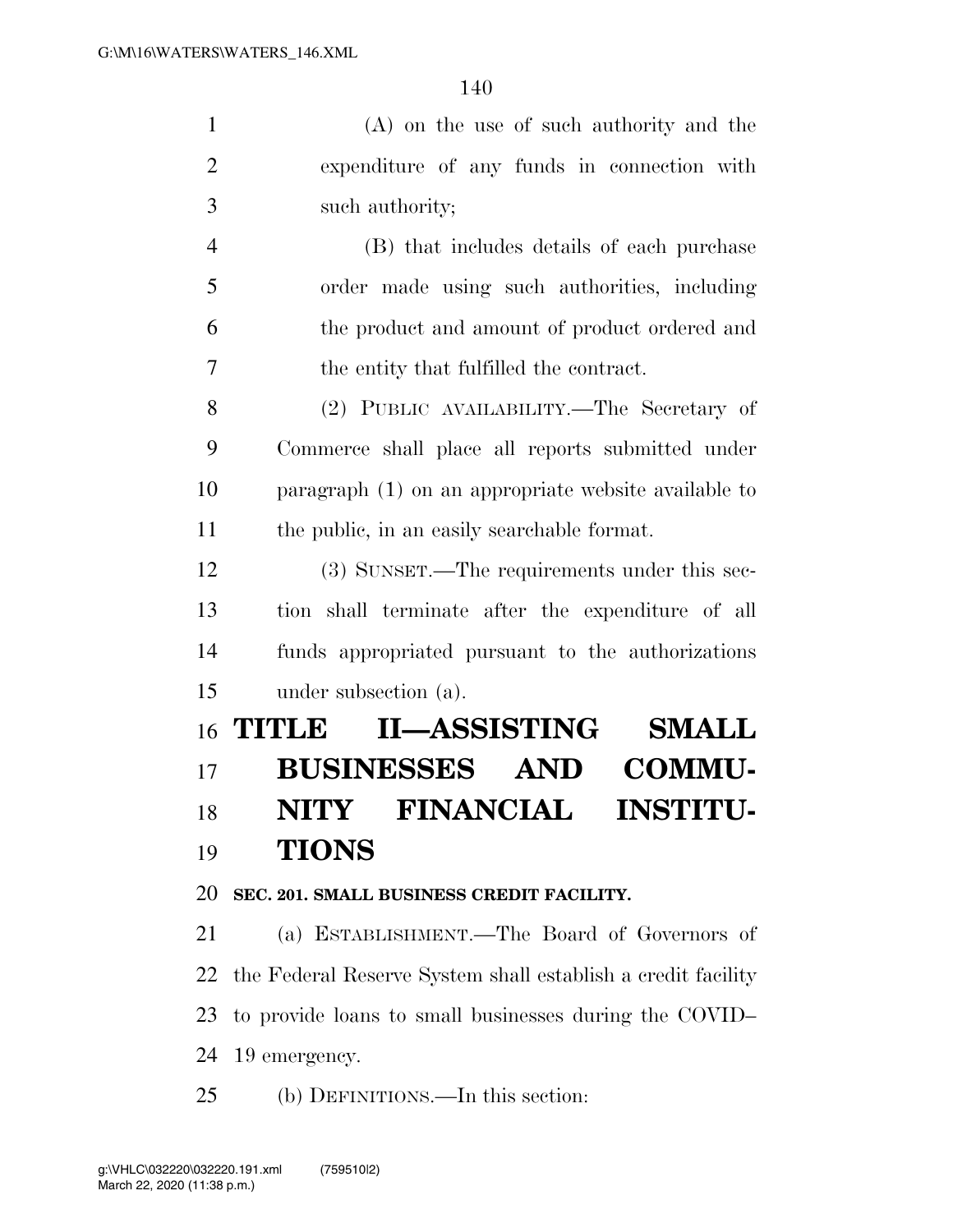| $\mathbf{1}$   | (1)<br>COVID-19 EMERGENCY.—The<br>term                     |
|----------------|------------------------------------------------------------|
| $\overline{2}$ | "COVID-19 emergency" means the period that be-             |
| 3              | gins upon the date of the enactment of this Act and        |
| $\overline{4}$ | ends on the date of the termination by the Federal         |
| 5              | Emergency Management Agency of the emergency               |
| 6              | declared on March 13, 2020, by the President under         |
| 7              | the Robert T. Stafford Disaster Relief and Emer-           |
| 8              | gency Assistance Act (42 U.S.C. 4121 et seq.) relat-       |
| 9              | ing to the Coronavirus Disease 2019 (COVID-19)             |
| 10             | pandemic.                                                  |
| 11             | (2) SMALL BUSINESS.—The term "small busi-                  |
| 12             | ness" means—                                               |
| 13             | $(A)$ a small business concern (as defined                 |
| 14             | under section 3 of the Small Business Act (15              |
| 15             | U.S.C. $632$ );                                            |
| 16             | $(B)$ a family farm;                                       |
| 17             | (C) an independent contractor; and                         |
| 18             | (D) any other class of businesses to which                 |
| 19             | the Board of Governors determines loans would              |
| 20             | promote full employment and price stability.               |
| 21             | SEC. 202. SMALL BUSINESS FINANCIAL ASSISTANCE PRO-         |
| 22             | GRAM.                                                      |
| 23             | (a) IN GENERAL.—The Secretary of the Treasury              |
| 24             | shall establish a Small Business Financial Assistance Pro- |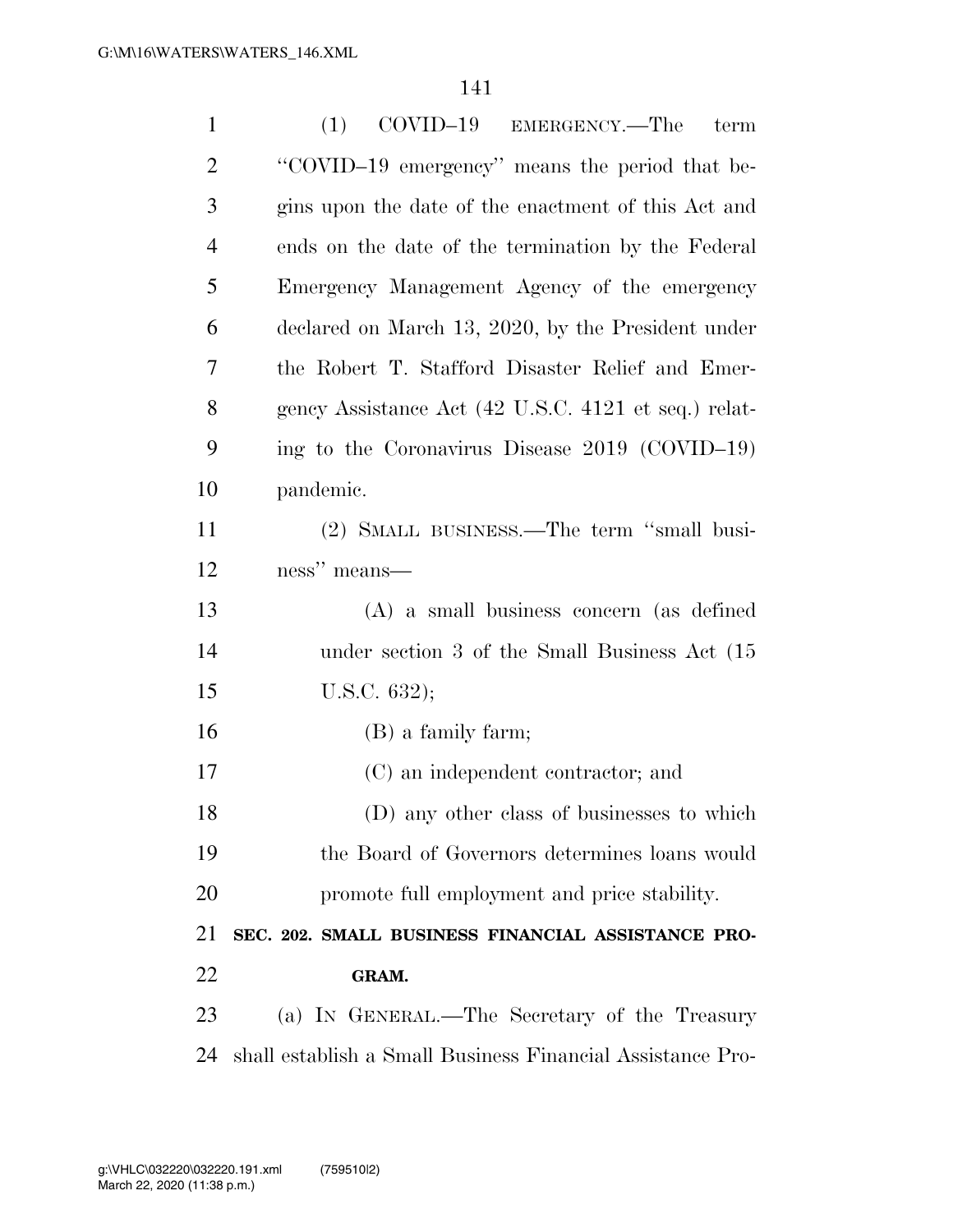gram under which the Secretary shall provide loans and loan guarantees to small businesses.

 (b) APPLICATION.—In making loans and loan guar-antees under this section, the Secretary shall—

 (1) provide a simple application process for bor-rowers; and

 (2) establish clear and easy to understand un-derwriting standards for such loans.

 (c) ZERO-INTEREST LOANS.—Loans made by or guaranteed by the Secretary under this section shall be zero-interest loans, if the small business receiving such loan does not involuntarily terminate any employee of the small business during the COVID–19 emergency.

(d) ADVANCE.—

 (1) IN GENERAL.—Upon request from an appli-16 cant for a loan under this section, the Secretary may provide to such applicant an advance, in cash, to such applicant.

 (2) AMOUNT.—An advance provided under paragraph (1) shall be in an amount equal to the revenue of the applicant for the period beginning January 1, 2020 and ending January 31, 2020.

23 (3) PROCEDURES.—

 (A) REVIEW.—The Secretary shall have 1 week from the receipt of a request for an ad-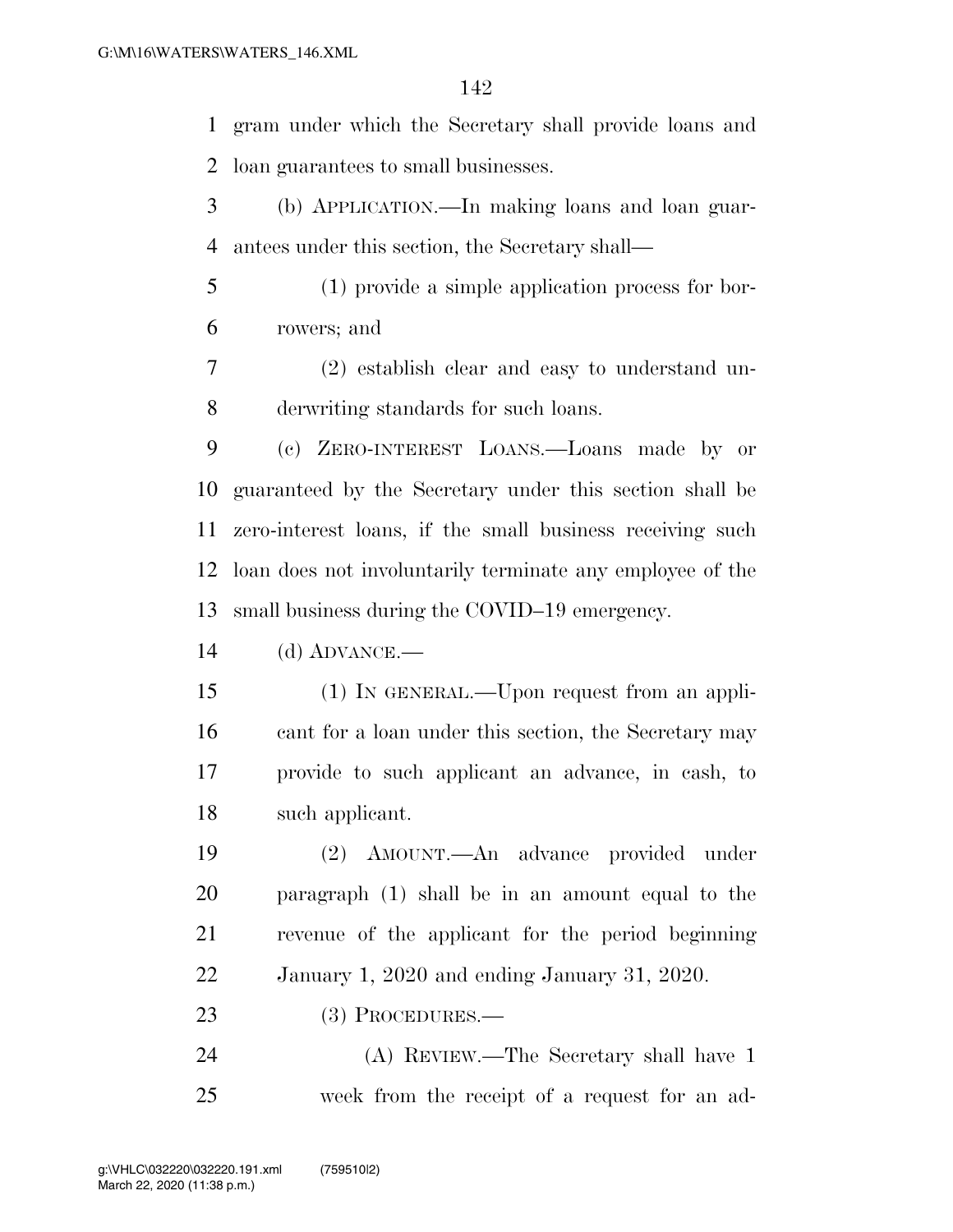| $\mathbf{1}$   | vance under paragraph (1) to conduct a risk as-             |
|----------------|-------------------------------------------------------------|
| $\overline{2}$ | sessment of the applicant to determine whether              |
| 3              | to approve or deny such request.                            |
| $\overline{4}$ | (B) APPROVAL.—If the Secretary does not                     |
| 5              | deny a request under subparagraph $(A)$ , the ad-           |
| 6              | vance shall be directly deposited into the ac-              |
| $\tau$         | count identified by the applicant.                          |
| 8              | (C) REMAINING FUNDS.—Not later than 4                       |
| 9              | weeks after approving a request of an applicant             |
| 10             | under subparagraph $(A)$ , the Secretary shall              |
| 11             | disburse the remaining funds to such applicant.             |
| 12             | (e) FORGIVENESS.—If small business that receives a          |
| 13             | loan or loan guarantee under this section demonstrates to   |
| 14             | the Secretary that the number of full-time employees of     |
| 15             | such small business on the date such small business sub-    |
| 16             | mitted an application under this section is greater than    |
| 17             | or equal to the number of full-time employees of such       |
| 18             | small business on the date that is 1 year after the date    |
| 19             | of such submission, the Secretary shall forgive the remain- |

 ing outstanding principal and interest on such loan or loan guarantee.

 (f) FUNDING.—The Secretary shall use \$50,000,000,000 from the Exchange Stabilization Fund, without further appropriation, to carry out this section. (g) DEFINITIONS.—In this section: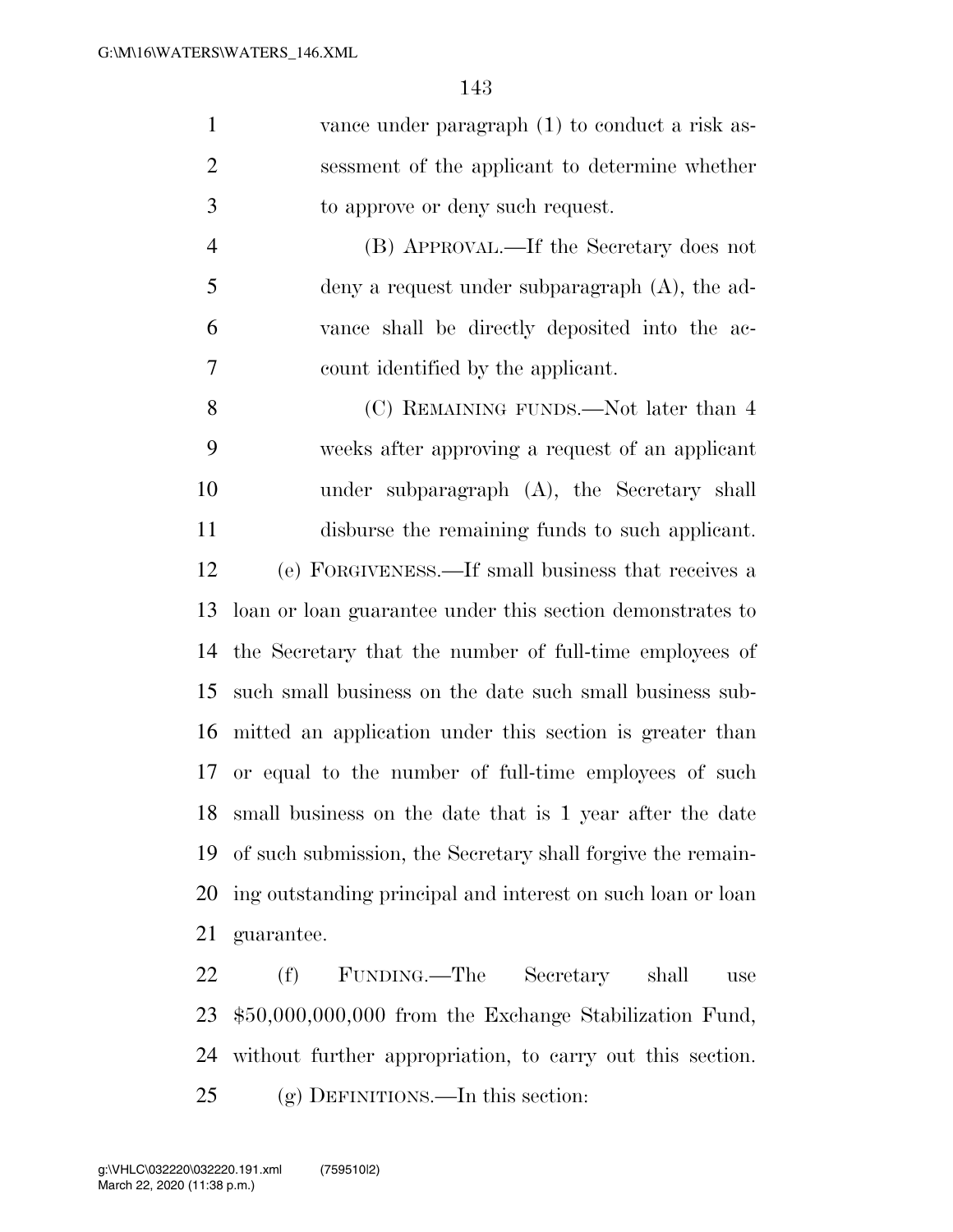| $\mathbf{1}$   | $\text{COVID}-19$ EMERGENCY.—The term<br>(1)         |
|----------------|------------------------------------------------------|
| $\overline{2}$ | "COVID-19 emergency" means the period that-          |
| 3              | (A) begins on the declaration of the emer-           |
| $\overline{4}$ | gency declared on March 13, 2020, by the             |
| 5              | President under the Robert T. Stafford Dis-          |
| 6              | aster Relief and Emergency Assistance Act (42)       |
| $\overline{7}$ | U.S.C. $4121$ et seq.) relating to<br>the            |
| 8              | Coronavirus Disease 2019 (COVID-19) pan-             |
| 9              | demic; and                                           |
| 10             | (B) ends on the termination by the Federal           |
| 11             | Emergency Management Agency of such emer-            |
| 12             | gency.                                               |
| 13             | (2) SMALL BUSINESS.—The term "small busi-            |
| 14             | ness" means—                                         |
| 15             | $(A)$ a small business concern (as defined           |
| 16             | under section 3 of the Small Business Act (15)       |
| 17             | U.S.C. $632$ );                                      |
| 18             | (B) a family farm; and                               |
| 19             | (C) an independent contractor.                       |
| 20             | SEC. 203. LOAN AND OBLIGATION PAYMENT RELIEF FOR     |
| 21             | AFFECTED SMALL BUSINESSES AND NON-                   |
| 22             | PROFITS.                                             |
| 23             | $(a)$ In GENERAL.—                                   |
| 24             | (1) IN GENERAL.—During the COVID-19                  |
| 25             | emergency, a debt collector may not, with respect to |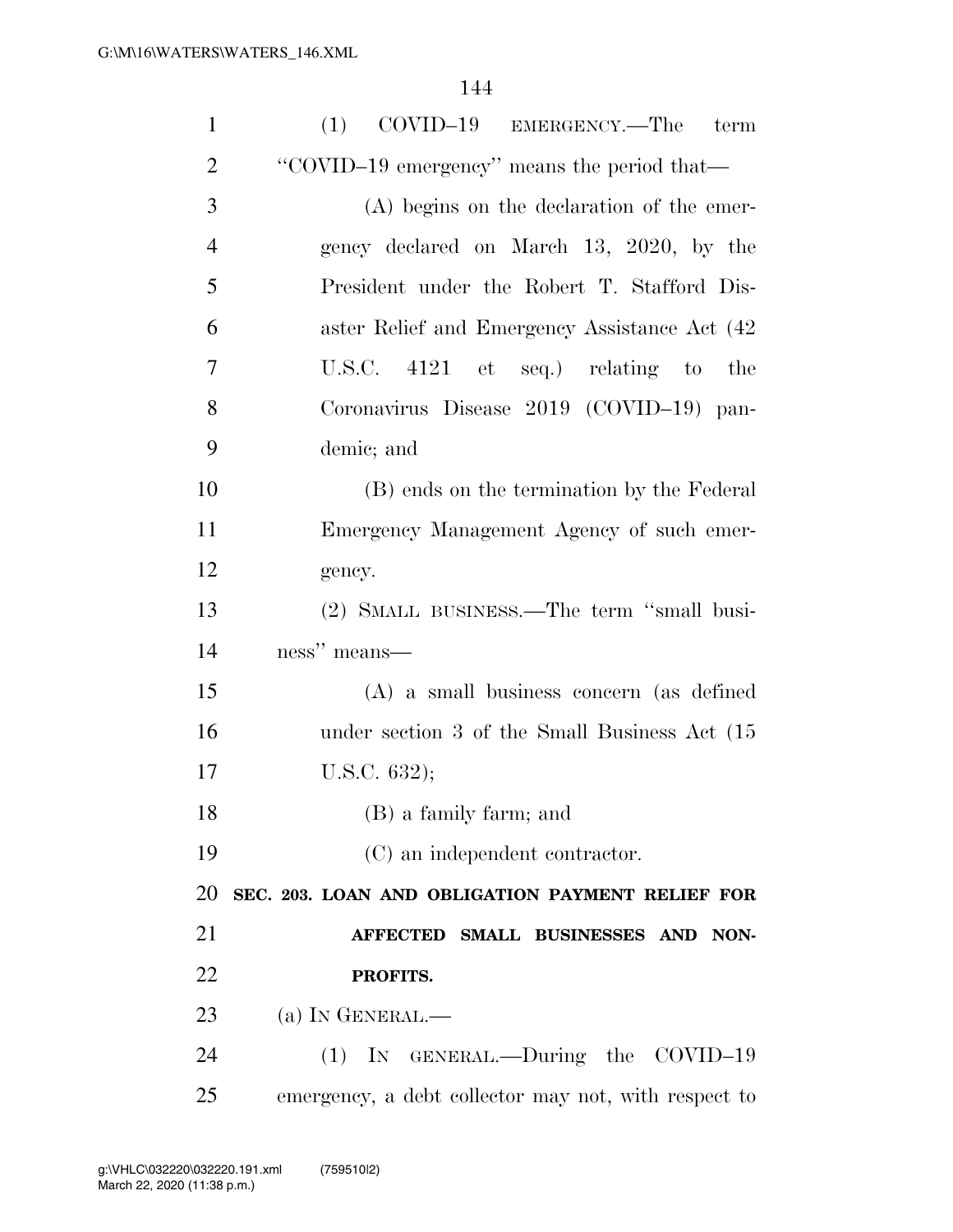| $\mathbf{1}$   | a debt of a small business or non-profit (other than |
|----------------|------------------------------------------------------|
| $\overline{2}$ | debt related to a federally related mortgage loan)—  |
| 3              | (A) capitalize unpaid interest;                      |
| $\overline{4}$ | (B) apply a higher interest rate triggered           |
| 5              | by the nonpayment of a debt to the debt bal-         |
| 6              | ance;                                                |
| 7              | (C) charge a fee triggered by the non-               |
| 8              | payment of a debt;                                   |
| 9              | (D) sue or threaten to sue for nonpayment            |
| 10             | of a debt;                                           |
| 11             | (E) continue litigation to collect a debt            |
| 12             | that was initiated before the date of enactment      |
| 13             | of this section;                                     |
| 14             | (F) submit or cause to be submitted a con-           |
| 15             | fession of judgment to any court;                    |
| 16             | (G) enforce a security interest through re-          |
| 17             | possession, limitation of use, or foreclosure;       |
| 18             | (H) take or threaten to take any action to           |
| 19             | enforce collection, or any adverse action for        |
| 20             | nonpayment of a debt, or for nonappearance at        |
| 21             | any hearing relating to a debt;                      |
| 22             | (I) commence or continue any action to               |
| 23             | cause or to seek to cause the collection of a        |
| 24             | debt, including pursuant to a court order issued     |
| 25             | before the end of the 120-day period following       |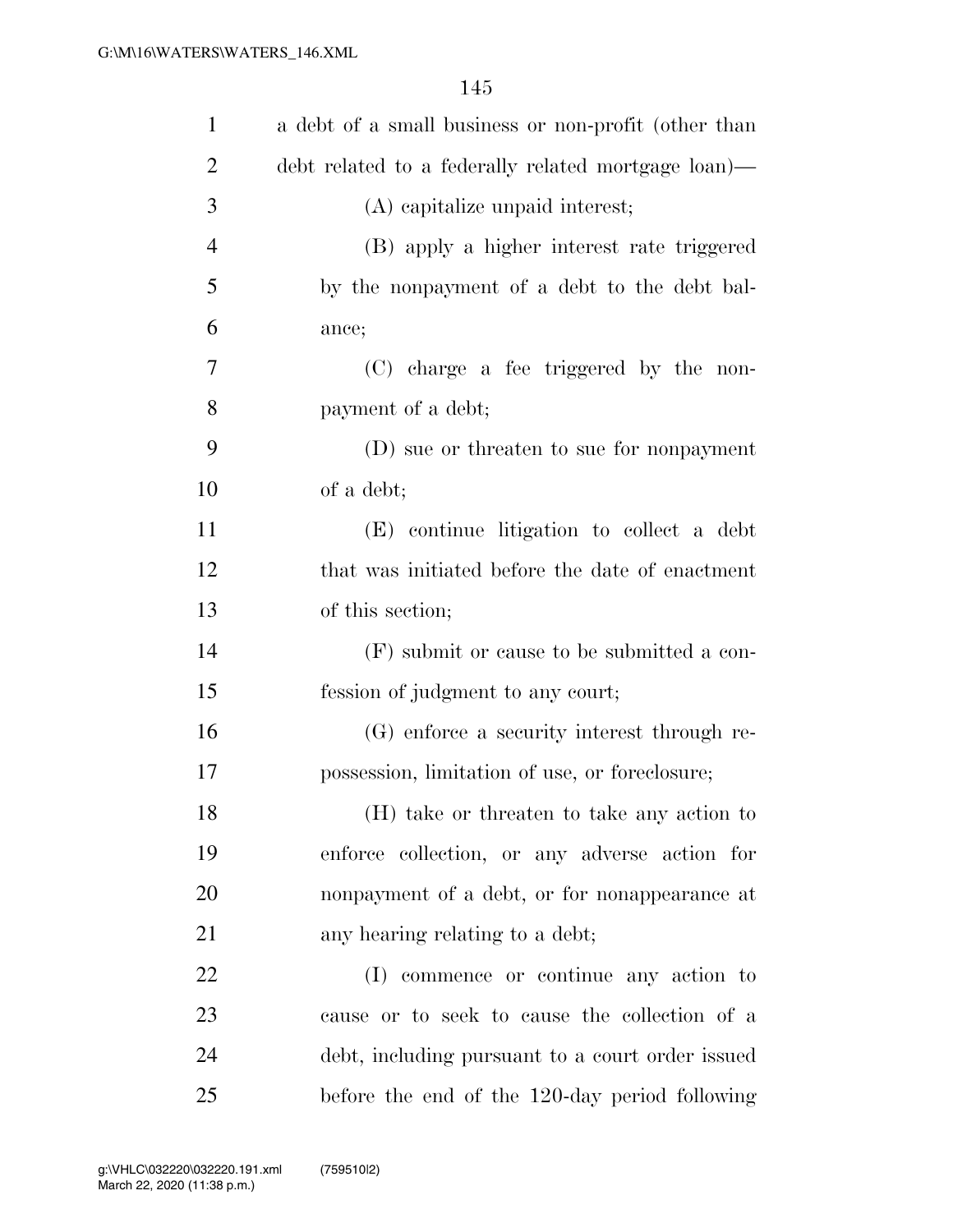| $\mathbf{1}$   | the end of the COVID-19 emergency, from              |
|----------------|------------------------------------------------------|
| $\overline{2}$ | wages, Federal benefits, or other amounts due        |
| 3              | to a small business or non-profit by way of gar-     |
| $\overline{4}$ | nishment, deduction, offset, or other seizure;       |
| 5              | (J) cause or seek to cause the collection of         |
| 6              | a debt, including pursuant to a court order          |
| 7              | issued before the end of the 120-day period fol-     |
| 8              | lowing the end of the COVID-19 emergency, by         |
| 9              | levying on funds from a bank account or seizing      |
| 10             | any other assets of a small business or non-         |
| 11             | profit;                                              |
| 12             | (K) commence or continue an action to                |
| 13             | evict a small business or non-profit from real or    |
| 14             | personal property; or                                |
| 15             | (L) disconnect or terminate service from             |
| 16             | utility service, including electricity, natural gas, |
| 17             | telecommunications or broadband, water, or           |
| 18             | sewer.                                               |
| 19             | (2) RULE OF CONSTRUCTION.—Nothing in this            |
| 20             | subsection may be construed to prohibit a small      |
| 21             | business or non-profit from voluntarily paying, in   |
| 22             | whole or in part, a debt.                            |
| 23             | (3) REPAYMENT PERIOD.—After the expiration           |
| 24             | of the COVID-19 emergency, with respect to a debt    |
| 25             | described under paragraph (1), a debt collector—     |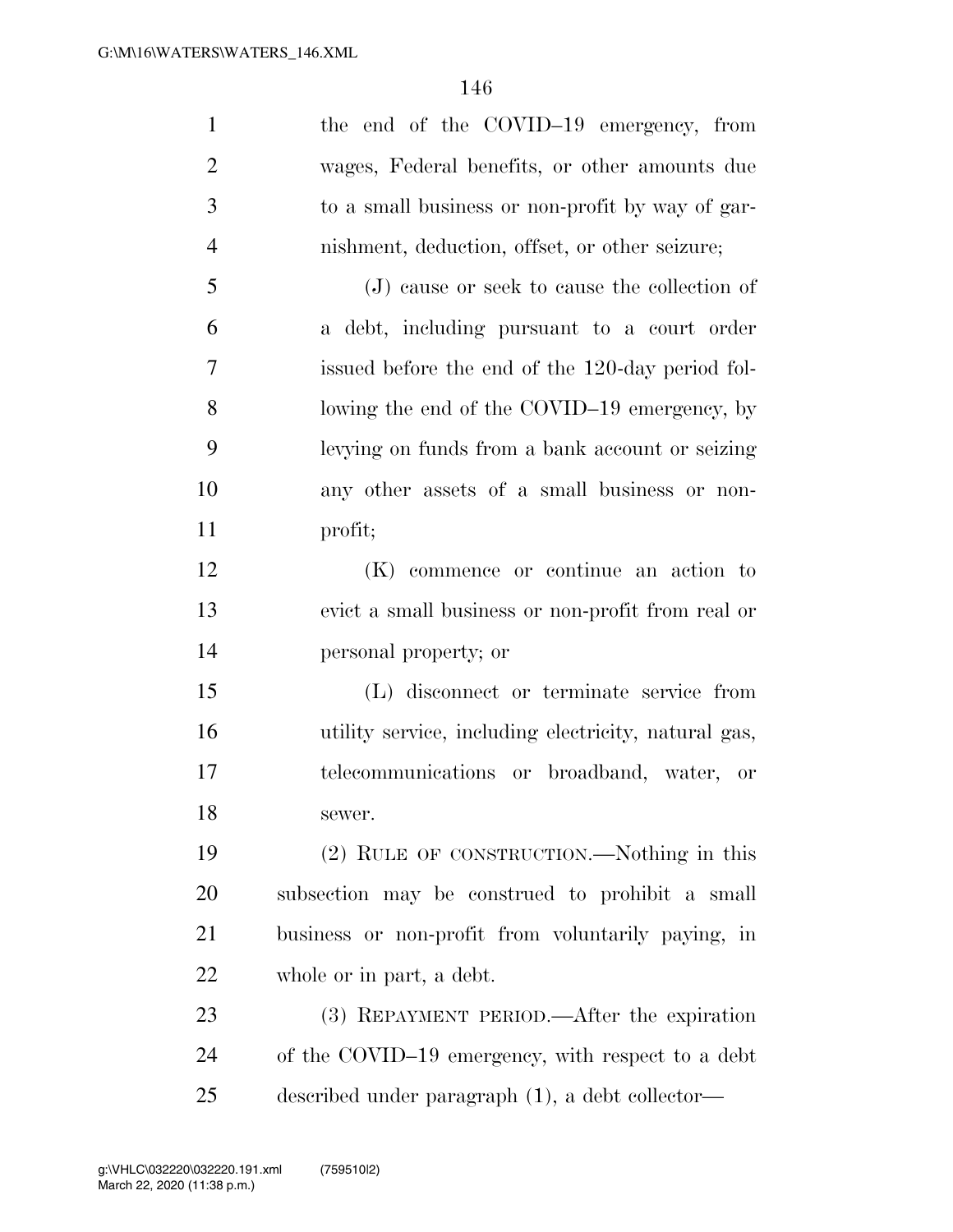|                | 14 I                                            |
|----------------|-------------------------------------------------|
| 1              | (A) may not add to the debt balance any         |
| $\overline{2}$ | interest or fee prohibited by paragraph $(1)$ ; |
| 3              | (B) shall, for credit with a defined term or    |
| $\overline{4}$ | payment period, extend the time period to repay |
| 5              | the debt balance by 1 payment period for each   |
| 6              | payment that a small business or non-profit     |
| 7              | missed during the COVID-19 emergency, with      |
| 8              | the payments due in the same amounts and at     |
| 9              | the same intervals as the pre-existing payment  |
| 10             | schedule;                                       |
| 11             | (C) shall for an open end credit plan (as       |

 (C) shall, for an open end credit plan (as defined under section 103 of the Truth in Lending Act) or other credit without a defined term, allow the small business or non-profit to repay the debt balance in a manner that does not exceed the amounts permitted by formulas under section 170(c) of the Truth in Lending Act and regulations promulgated thereunder; and

20 (D) shall, when the small business or non- profit notifies the debt collector, offer reason- able and affordable repayment plans, loan modifications, refinancing, options with a rea-sonable time in which to repay the debt.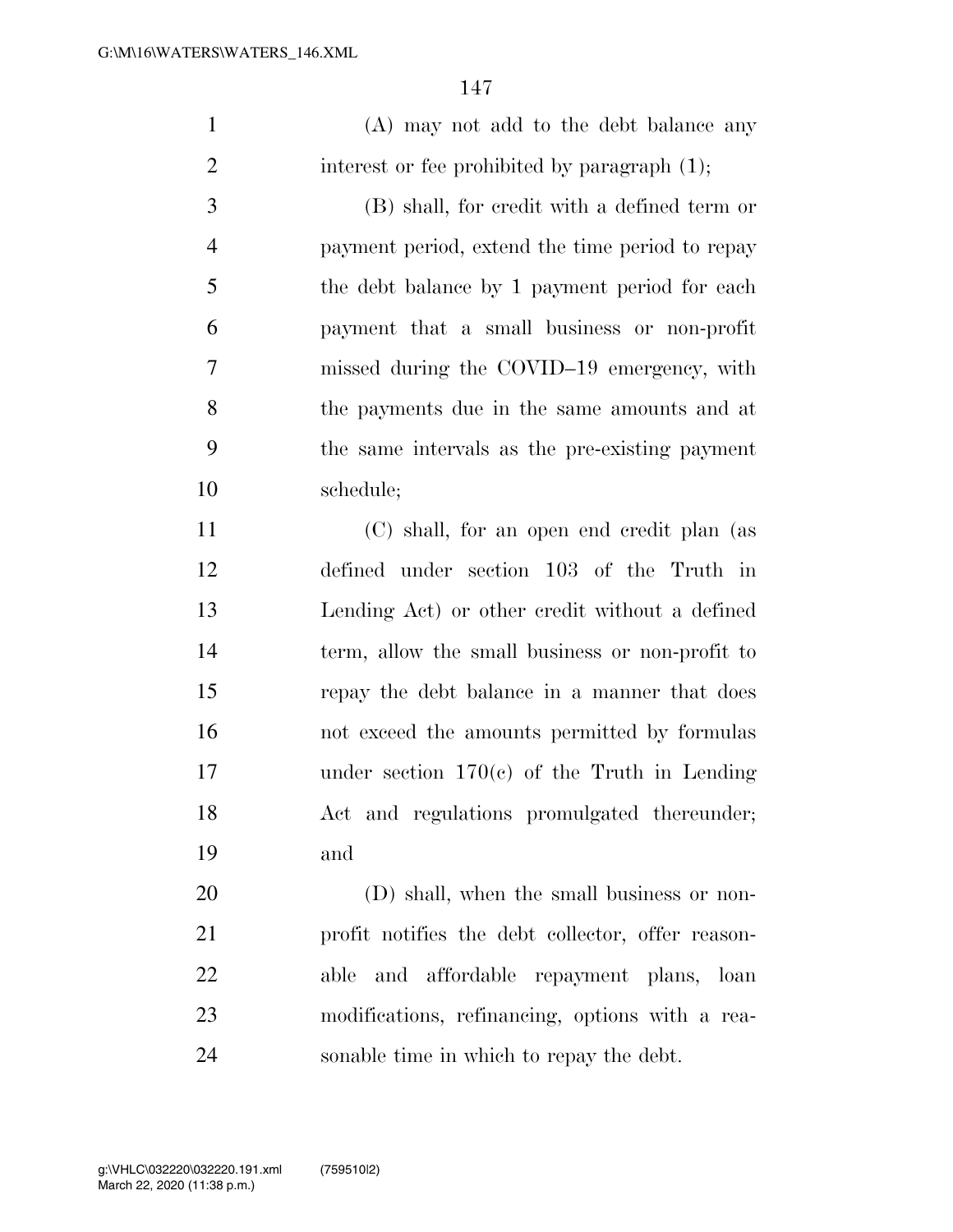|  | (4) COMMUNICATIONS IN CONNECTION WITH |  |  |
|--|---------------------------------------|--|--|
|  | THE COLLECTION OF A DEBT.—            |  |  |

 (A) IN GENERAL.—During the COVID–19 emergency, without prior consent of a small business or non-profit given directly to a debt collector during the COVID–19 emergency, or the express permission of a court of competent jurisdiction, a debt collector may only commu- nicate in writing in connection with the collec- tion of any debt (other than debt related to a federally related mortgage loan).

12 (B) REQUIRED DISCLOSURES.—

 (i) IN GENERAL.—All written commu- nications described under subparagraph (A) shall inform the small business or non- profit that the communication is for infor- mational purposes and is not an attempt to collect a debt.

 (ii) REQUIREMENTS.—The disclosure required under clause (i) shall be made— 21 (I) in type or lettering not small-22 er than 14-point bold type; 23 (II) separate from any other dis-closure;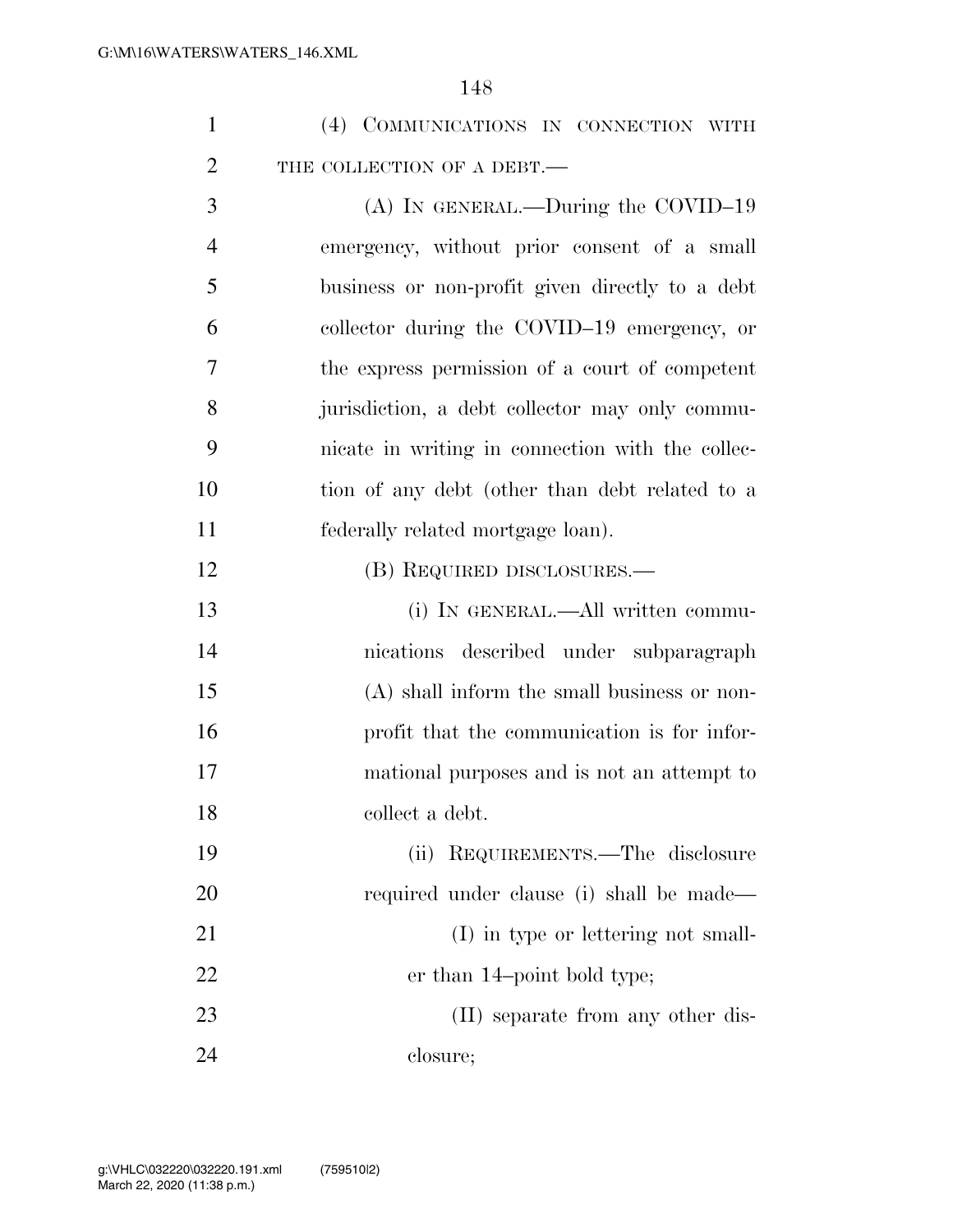(III) in a manner designed to en- sure that the recipient sees the disclo-sure clearly;

 (IV) in English and Spanish and in any additional languages in which the debt collector communicates, in- cluding the language in which the loan was negotiated, to the extent known by the debt collector; and

 (V) may be provided by first- class mail or electronically, if the bor- rower has otherwise consented to elec- tronic communication with the debt collector and has not revoked such consent.

 (iii) ORAL NOTIFICATION.—Any oral notification shall be provided in the lan- guage the debt collector otherwise uses to communicate with the borrower.

 (iv) WRITTEN TRANSLATIONS.—In providing written notifications in languages other than English in this Section, a debt collector may rely on written translations developed by the Bureau of Consumer Fi-nancial Protection.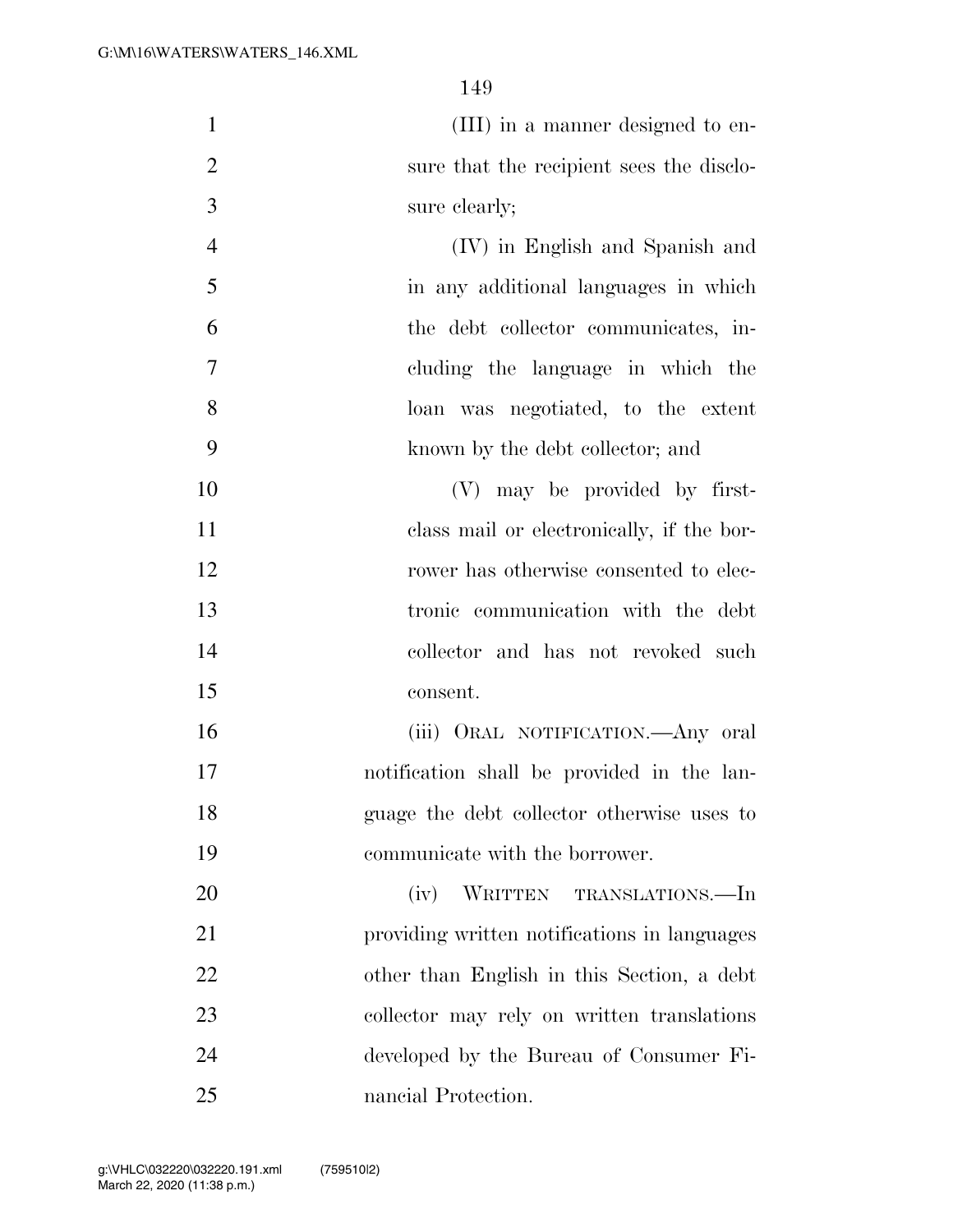(5) VIOLATIONS.—

| 2 | (A) IN GENERAL.—Any person who vio-                  |
|---|------------------------------------------------------|
| 3 | lates this section shall be subject to civil liabil- |
| 4 | ity in accordance with section 813 of the Fair       |
| 5 | Debt Collection Practices Act, as if the person      |
| 6 | is a debt collector for purposes of that section.    |

 (B) PREDISPUTE ARBITRATION AGREE- MENTS.—Notwithstanding any other provision of law, no predispute arbitration agreement or predispute joint-action waiver shall be valid or enforceable with respect to a dispute brought under this section, including a dispute as to the applicability of this section, which shall be de-termined under Federal law.

 (6) TOLLING.—Except as provided in para-16 graph  $(7)(D)$ , any applicable time limitations, in- cluding statutes of limitations, related to a debt under Federal or State law shall be tolled during the COVID–19 emergency.

 (7) CLAIMS OF AFFECTED CREDITORS AND 21 DEBT COLLECTORS.

22 (A) VALUATION OF PROPERTY.—With re- spect to any action asserting a taking under the Fifth Amendment of the Constitution of the United States as a result of this section or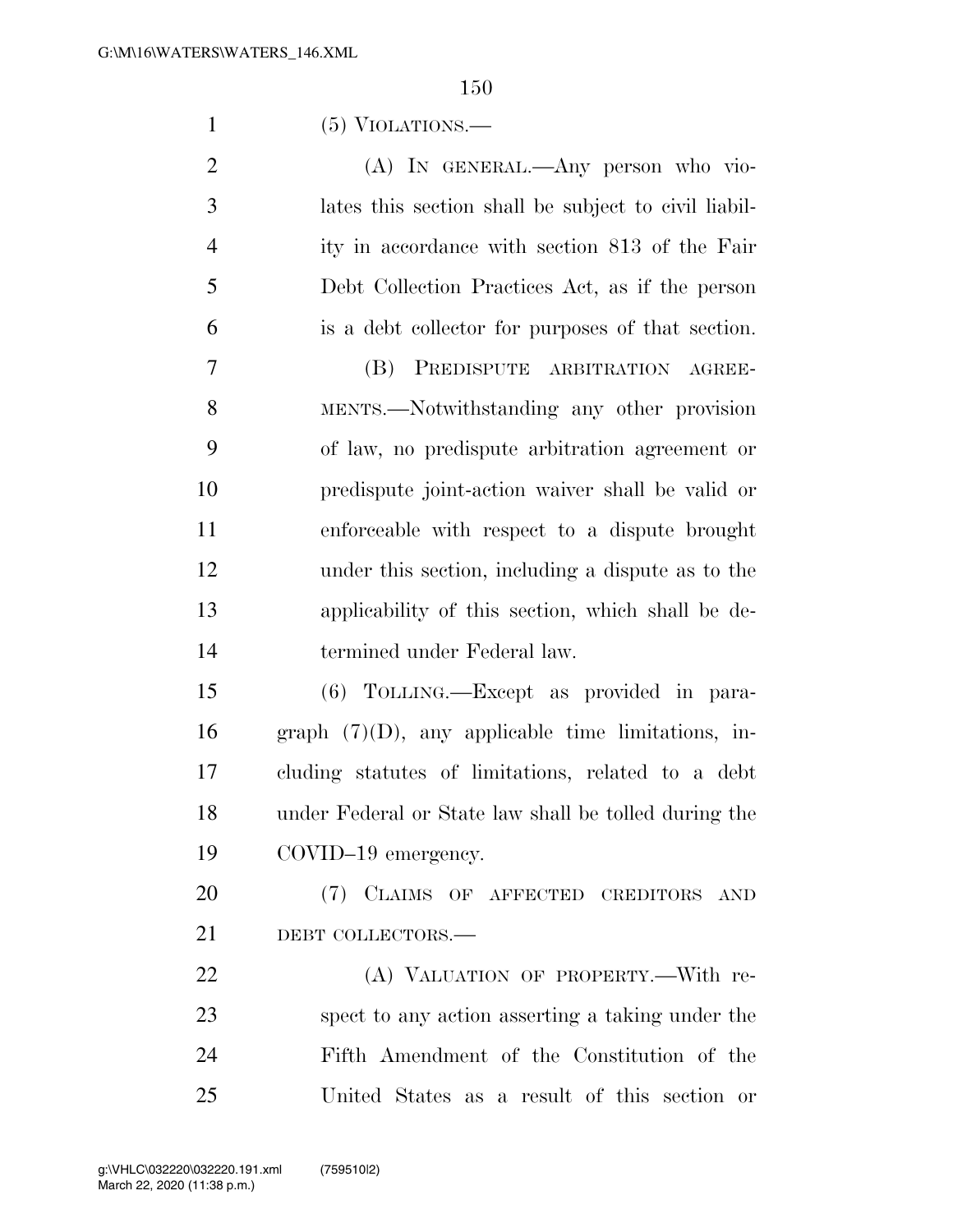| $\mathbf{1}$   | seeking a declaratory judgment regarding the        |
|----------------|-----------------------------------------------------|
| $\overline{2}$ | constitutionality of this section, the value of the |
| 3              | property alleged to have been taken without         |
| $\overline{4}$ | just compensation shall be evaluated—               |
| 5              | (i) with consideration of the likelihood            |
| 6              | of full and timely payment of the obliga-           |
| 7              | tion without the actions taken pursuant to          |
| 8              | this section; and                                   |
| 9              | (ii) without consideration of any as-               |
| 10             | sistance provided directly or indirectly to         |
| 11             | the small business or non-profit from other         |
| 12             | Federal, State, and local government pro-           |
| 13             | grams instituted or legislation enacted in          |
| 14             | response to the COVID-19 emergency.                 |
| 15             | (B) SCOPE OF JUST COMPENSATION.—In                  |
| 16             | an action described in subparagraph $(A)$ , any     |
| 17             | assistance or benefit provided directly or indi-    |
| 18             | rectly to the person from other Federal, State,     |
| 19             | and local government programs instituted in or      |
| 20             | legislation enacted response to the COVID-19        |
| 21             | emergency, shall be deemed to be compensation       |
| 22             | for the property taken, even if such assistance     |
| 23             | or benefit is not specifically provided as com-     |
| 24             | pensation for property taken by this section.       |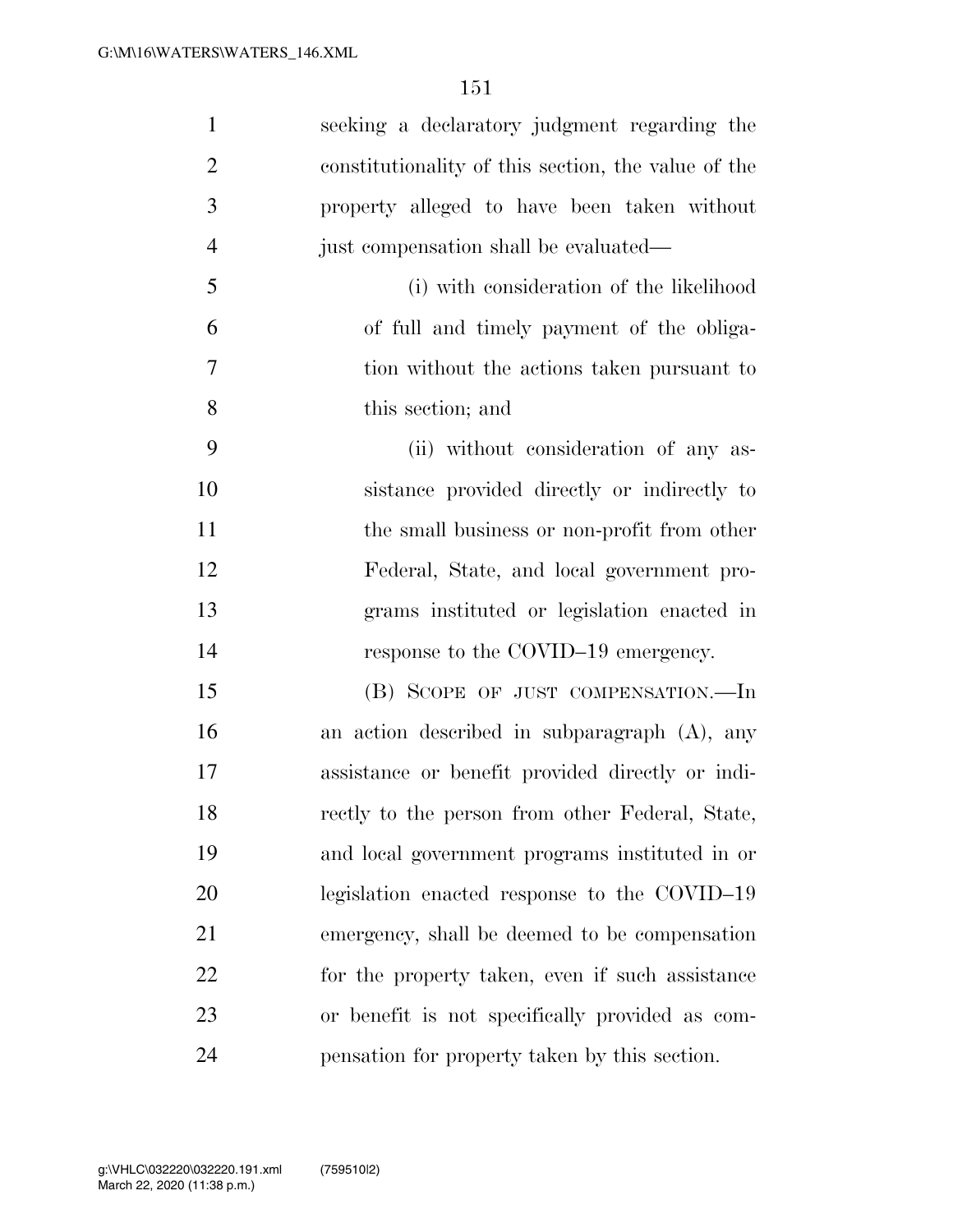| $\mathbf{1}$   | (C) APPEALS.—Any appeal from an action             |
|----------------|----------------------------------------------------|
| $\overline{2}$ | under this section shall be treated under section  |
| 3              | 158 of title 28, United States Code, as if it      |
| $\overline{4}$ | were an appeal in a case under title 11, United    |
| 5              | States Code.                                       |
| 6              | (D) REPOSE.—Any action asserting a tak-            |
| 7              | ing under the Fifth Amendment to the Con-          |
| 8              | stitution of the United States as a result of this |
| 9              | section shall be brought within not later than     |
| 10             | 180 days after the end of the COVID-19 emer-       |
| 11             | gency.                                             |
| 12             | (8) DEFINITIONS.—In this section:                  |
| 13             | $(A)$ COVID-19 EMERGENCY.—The term                 |
| 14             | "COVID-19 emergency" means the period that         |
| 15             | begins upon the date of the enactment of this      |
| 16             | Act and ends on the date of the termination by     |
| 17             | the Federal Emergency Management Agency of         |
| 18             | the emergency declared on March 13, 2020, by       |
| 19             | the President under the Robert T. Stafford Dis-    |
| 20             | aster Relief and Emergency Assistance Act (42)     |
| 21             | U.S.C. $4121$ et seq.) relating to<br>the          |
| 22             | Coronavirus Disease 2019 (COVID-19) pan-           |
| 23             | demic.                                             |
| 24             | (B) CREDITOR.—The term "creditor"                  |
| 25             | means-                                             |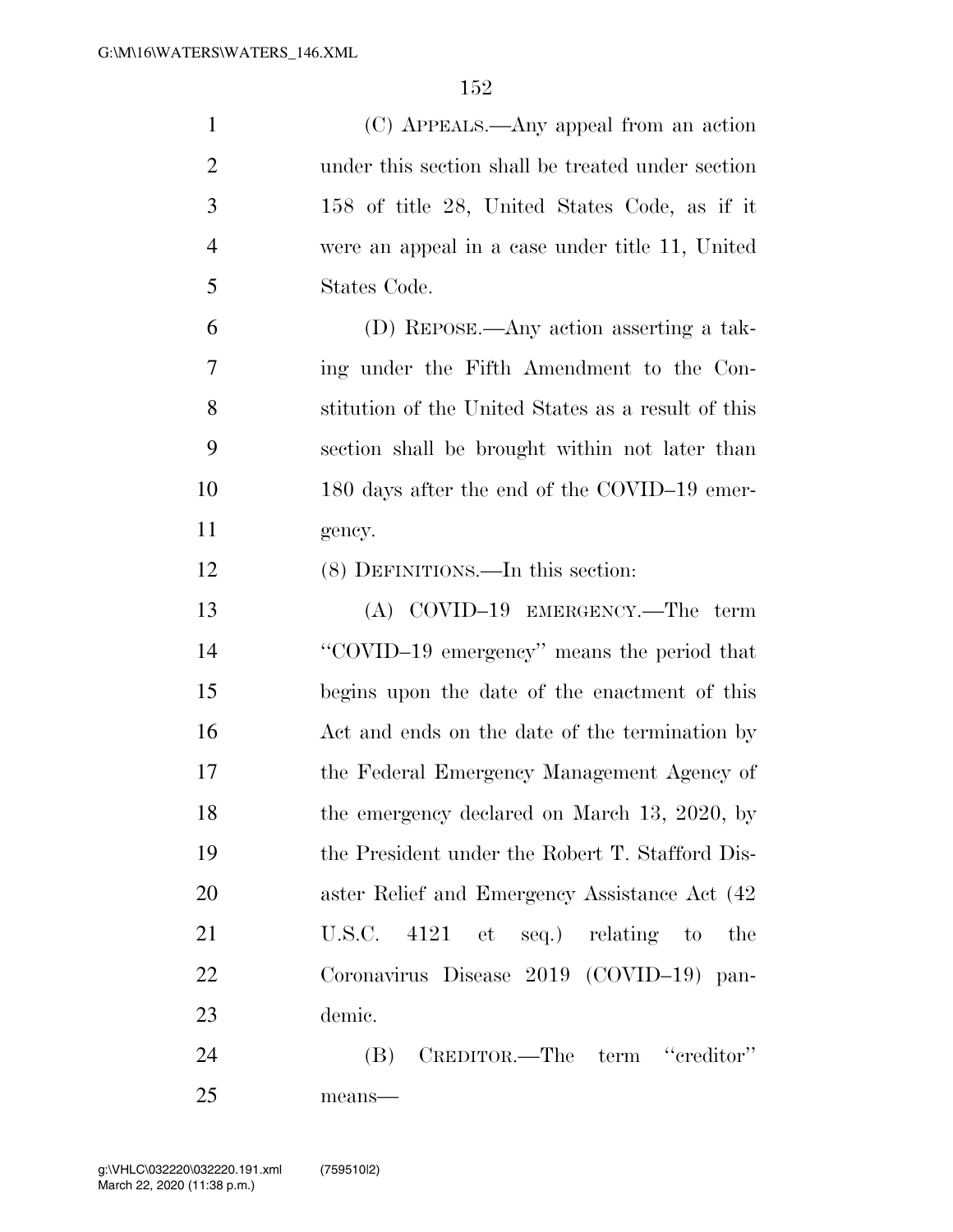| $\mathbf{1}$   | (i) any person who offers or extends               |
|----------------|----------------------------------------------------|
| $\overline{2}$ | credit creating a debt or to whom a debt           |
| 3              | is owed or other obligation for payment;           |
| $\overline{4}$ | (ii) any lessor of real or personal                |
| 5              | property; or                                       |
| 6              | (iii) any provider of utility services.            |
| 7              | $(C)$ DEBT.—The term "debt"—                       |
| 8              | (i) means any obligation or alleged ob-            |
| 9              | ligation—                                          |
| 10             | (I) for which the original agree-                  |
| 11             | ment, or if there is no agreement, the             |
| 12             | original obligation to pay was created             |
| 13             | before or during the COVID-19 emer-                |
| 14             | gency, whether or not such obligation              |
| 15             | has been reduced to judgment; and                  |
| 16             | (II) that arises out of a trans-                   |
| 17             | action with a small business or non-               |
| 18             | profit; and                                        |
| 19             | (ii) does not include a federally re-              |
| 20             | lated mortgage loan.                               |
| 21             | (D) DEBT COLLECTOR.—The term "debt                 |
| 22             | collector" means a creditor, and any person or     |
| 23             | entity that engages in the collection of debt, in- |
| 24             | cluding the Federal Government and a State         |
| 25             | government, irrespective of whether the debt is    |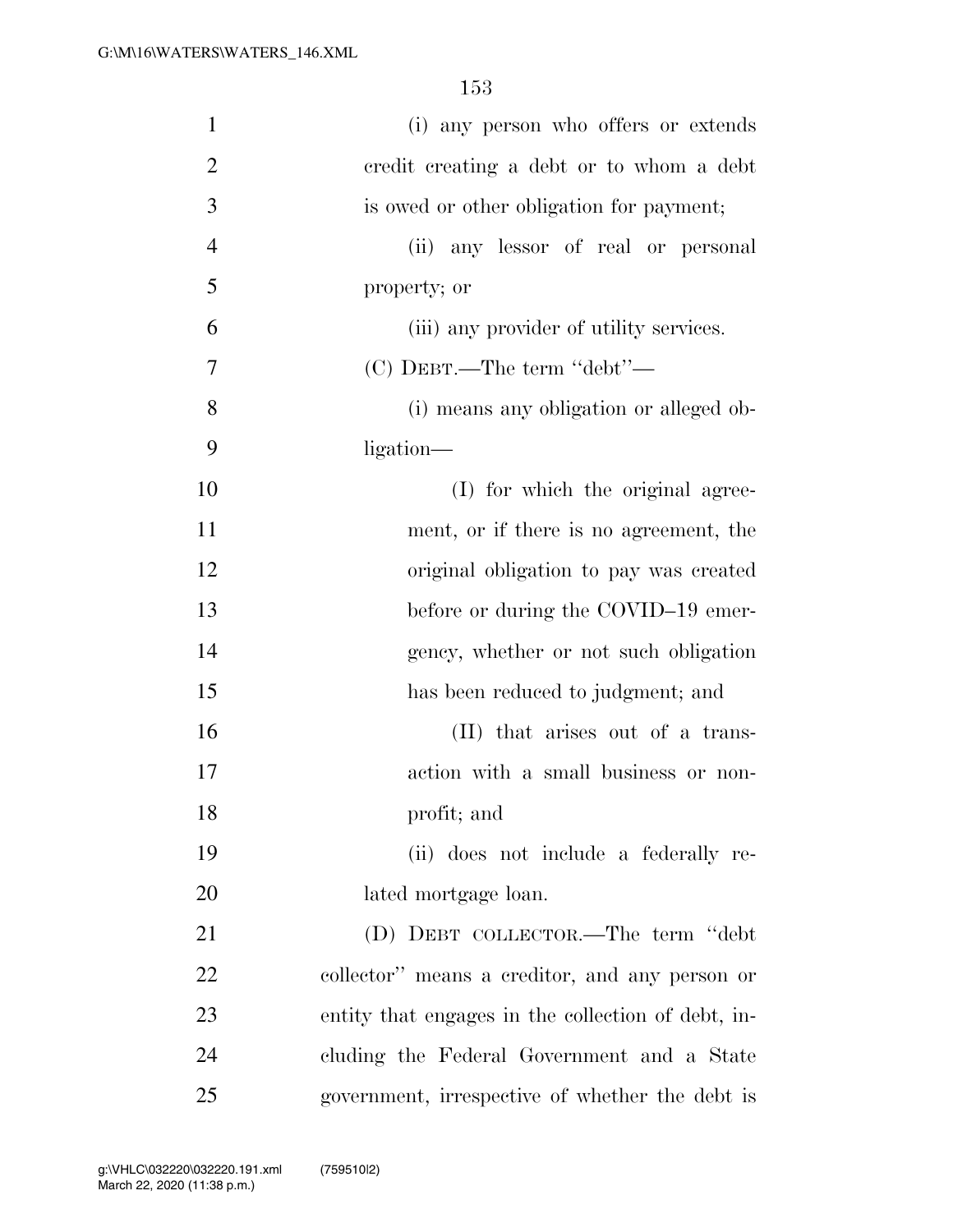| allegedly owed to or assigned to that person or |
|-------------------------------------------------|
| to the entity.                                  |

 (E) FEDERALLY RELATED MORTGAGE LOAN.—The term ''federally related mortgage loan'' has the meaning given that term under section 3 of the Real Estate Settlement Proce-7 dures Act of 1974 (12 U.S.C. 2602).

 (F) NON-PROFIT.—The term ''non-profit'' means an organization described in section 501(c)(3) of the Internal Revenue Code of 1986 11 and exempt from taxation under section 501(a) of such Code.

 (G) SMALL BUSINESS.—The term ''small business'' has the meaning given the term ''small business concern'' under section 3 of the Small Business Act.

 (b) CREDIT FACILITY FOR OTHER PURPOSES.—The Board of Governors of the Federal Reserve System shall establish a facility that the Board of Governors shall use to make payments to holders of loans or obligations to compensate such holders for documented financial losses—

 (1) with respect to a loan or obligation made to an individual, small business, or non-profit; and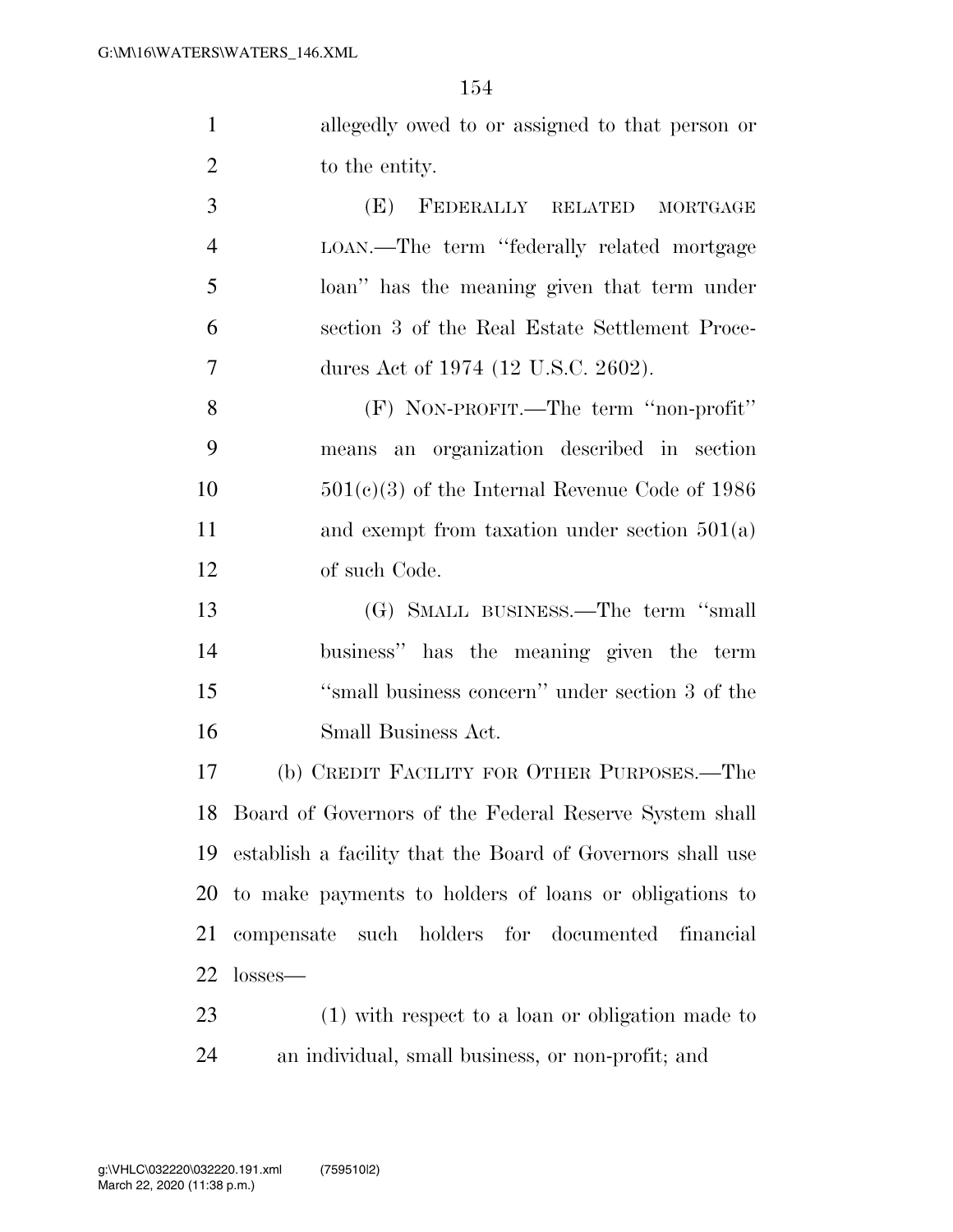| $\mathbf{1}$   | (2) where such losses were caused by a suspen-       |
|----------------|------------------------------------------------------|
| $\overline{2}$ | sion of payments required under Federal law in con-  |
| 3              | nection with the COVID-19 emergency.                 |
| $\overline{4}$ | SEC. 204. REAUTHORIZATION OF THE STATE SMALL BUSI-   |
| 5              | NESS CREDIT INITIATIVE ACT OF 2010.                  |
| 6              | The State Small Business Credit Initiative Act of    |
| $\tau$         | $2010$ (15 U.S.C. 5701 et seq.) is amended—          |
| 8              | $(1)$ by striking "2009 allocation" each place       |
| 9              | such term appears and inserting "2019 allocation";   |
| 10             | $(2)$ by striking "2010 allocation" each place       |
| 11             | such term appears and inserting "2020 allocation";   |
| 12             | $(3)$ by striking "date of enactment of this Act"    |
| 13             | each place it appears and inserting "date of the en- |
| 14             | actment of the Small Business Support and Access     |
| 15             | to Capital Act of $2020$ ";                          |
| 16             | (4) by striking "date of the enactment of this       |
| 17             | Act" each place it appears and inserting "date of    |
| 18             | the enactment of the Small Business Support and      |
| 19             | Access to Capital Act of 2020";                      |
| 20             | $(5)$ in section 3003(b)(2)—                         |
| 21             | $(A)$ in the section heading, by striking            |
| 22             | "2009 ALLOCATION FORMULA" and inserting              |
| 23             | striking "2019 ALLOCATION FORMULA";                  |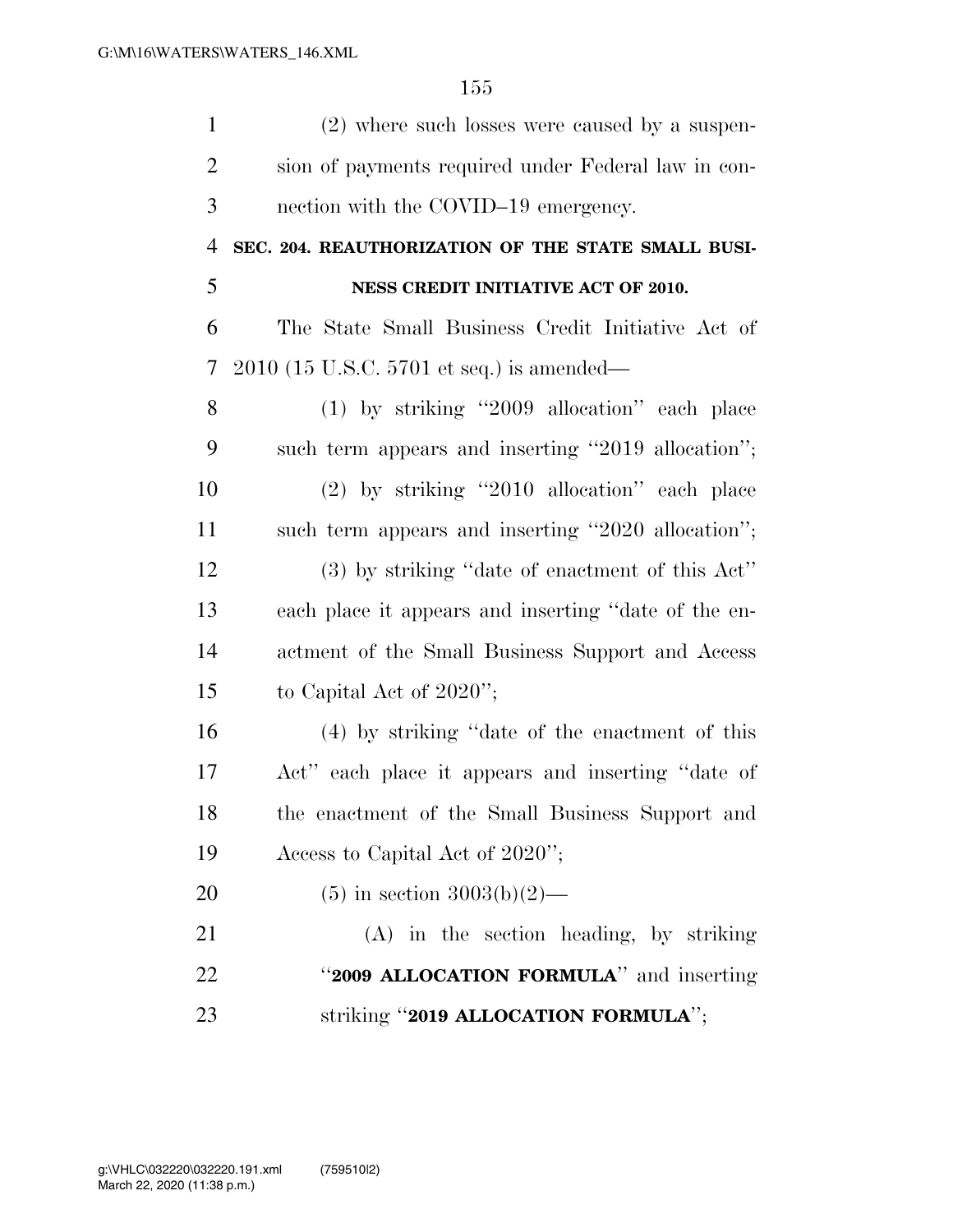| $\mathbf{1}$   | (B) by striking "2008 State employment        |
|----------------|-----------------------------------------------|
| $\overline{2}$ | decline" each place such term appears and in- |
| 3              | serting "2018 State employment decline";      |
| $\overline{4}$ | $(C)$ in subparagraph $(A)$ , by striking     |
| 5              | "2009 allocation" and inserting "2019 alloca- |
| 6              | tion"; and                                    |
| $\overline{7}$ | (D) in subparagraph $(C)$ —                   |
| 8              | (i) in the subparagraph heading, by           |
| 9              | striking "2008 STATE EMPLOYMENT DE-           |
| 10             | CLINE DEFINED" and inserting "2018            |
| 11             | STATE EMPLOYMENT DECLINE DEFINED";            |
| 12             | (ii) in clause (i), by striking "Decem-       |
| 13             | ber 2007" and inserting "December             |
| 14             | $2017$ "; and                                 |
| 15             | (iii) in clause (ii), by striking "Decem-     |
| 16             | ber 2008" and inserting "December             |
| 17             | $2018$ ";                                     |
| 18             | $(6)$ in section 3003(b)(3)—                  |
| 19             | (A) in the section heading, by striking       |
| 20             | "2010 ALLOCATION FORMULA" and inserting       |
| 21             | striking "2020 ALLOCATION FORMULA";           |
| 22             | (B) by striking "2009 unemployment num-       |
| 23             | ber" each place such term appears and insert- |
| 24             | ing "2019 unemployment number"; and           |
| 25             | $(C)$ in subparagraph $(C)$ —                 |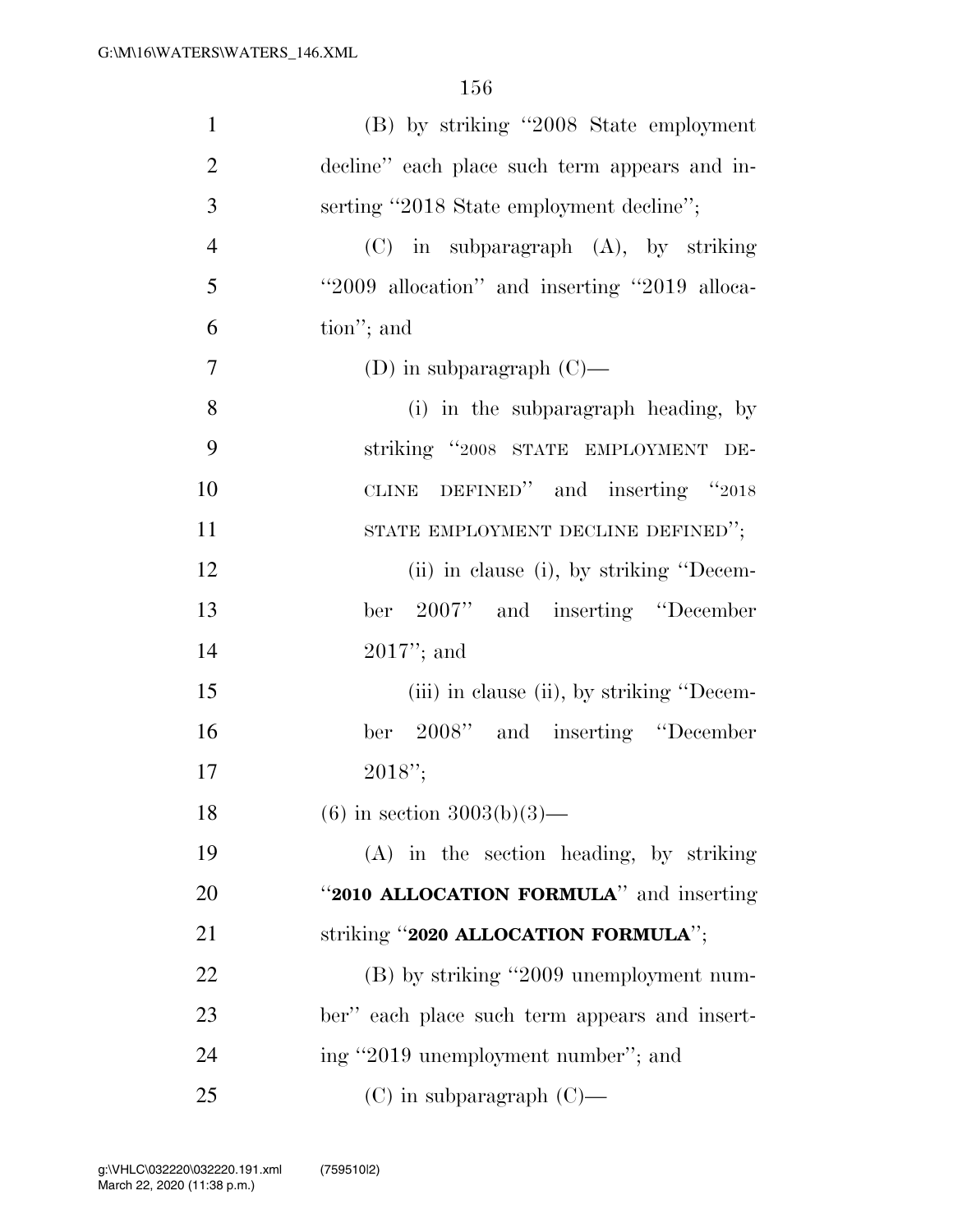| $\mathbf{1}$   | (i) in the subparagraph heading, by                  |
|----------------|------------------------------------------------------|
| $\overline{2}$ | striking "2009 UNEMPLOYMENT NUMBER                   |
| 3              | DEFINED" and inserting "2019 UNEMPLOY-               |
| $\overline{4}$ | MENT NUMBER DEFINED"; and                            |
| 5              | (ii) by striking "December 2009" and                 |
| 6              | inserting "December 2019";                           |
| 7              | $(7)$ in section 3005(e), by striking "to the Sec-   |
| 8              | retary a report" and inserting "to the Secretary and |
| 9              | Congress a report";                                  |
| 10             | $(8)$ in section 3007—                               |
| 11             | (A) in subsection (a)(1), by striking " to           |
| 12             | the Secretary a report" and inserting "to the        |
| 13             | Secretary and Congress a report"; and                |
| 14             | $(B)$ in subsection $(b)$ —                          |
| 15             | (i) by striking "March $31, 2011$ " and              |
| 16             | inserting "March 31, 2021"; and                      |
| 17             | (ii) by striking "to the Secretary" and              |
| 18             | inserting "to the Secretary and Congress";           |
| 19             | and                                                  |
| 20             | $(9)$ in section 3009—                               |
| 21             | $(A)$ in subsection $(b)$ , by striking              |
| 22             | " $$1,500,000,000"$<br>and<br>inserting              |
| 23             | " $$10,000,000,000$ ";                               |
| 24             | (B) in subsection (c), by adding at the end          |
| 25             | the following new sentence: "At the end of such      |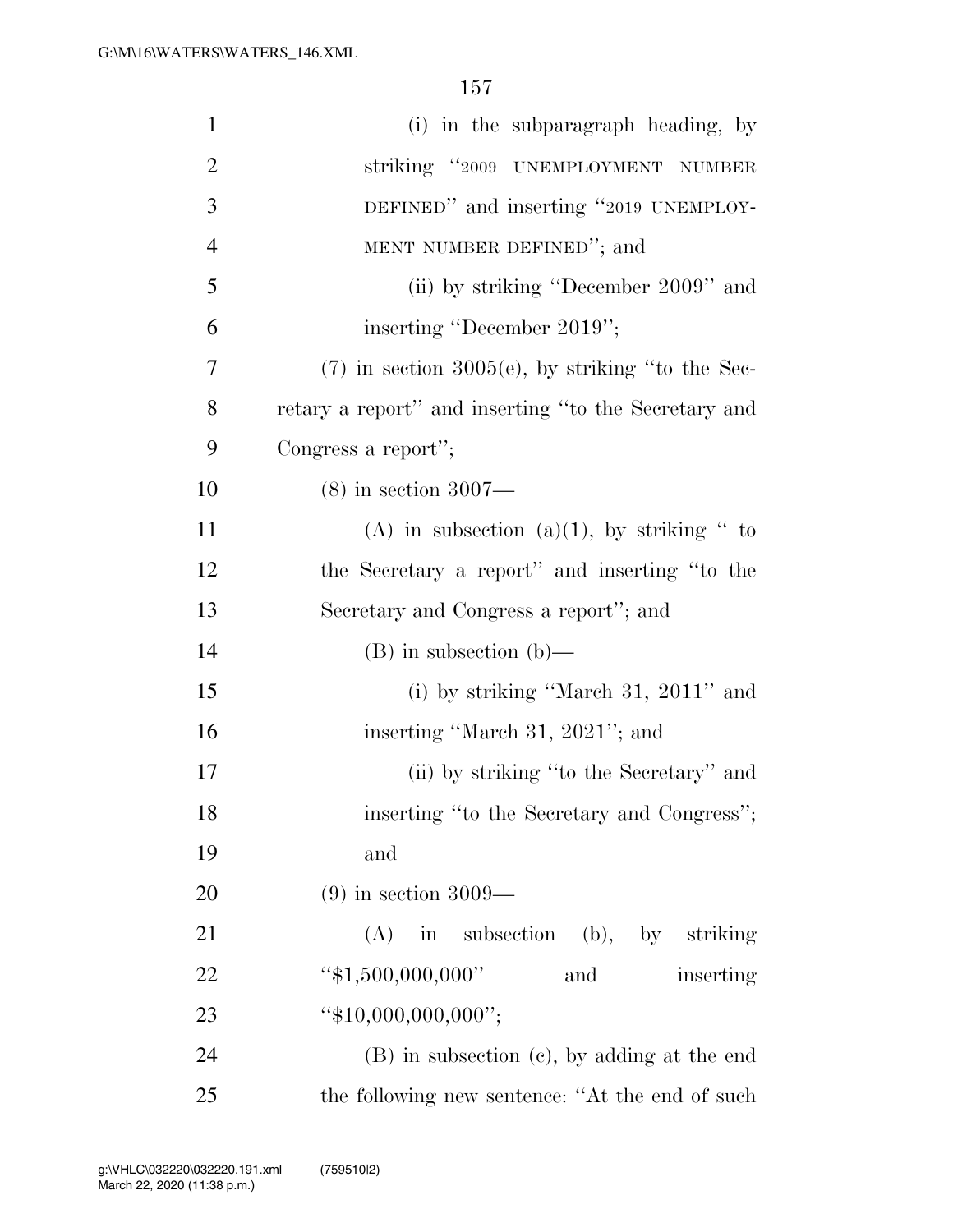period, any amounts that remain unexpended or unobligated shall be transferred to the Commu- nity Development Financial Institutions Fund established under section 104(a) of the Riegle Community Development and Regulatory Im-provement Act of 1994.''.

## **SEC. 205. FUNDING OF THE INITIATIVE TO BUILD GROWTH**

## **EQUITY FUNDS FOR MINORITY BUSINESSES.**

 (a) GRANT.—The Minority Business Development Agency shall provide a grant of \$3,000,0000,000 to fully implement the Initiative to Build Growth Equity Funds for Minority Businesses (the ''Initiative''; award number MB19OBD8020113), including to use such amounts as capital for the Equity Funds.

 (b) ADMINISTRATIVE EXPENSES.—Of the amounts provided under subsection (a), the grant recipient may use not more than 2.25 percent of such amount for adminis-trative expenses, of which—

 (1) not more than 1.5 percent per annum may be used for fees to be paid to investment managers for fund investment activities, including deal sourcing, due diligence, investment monitoring, and investment reporting; and

 (2) not more than 0.75 percent per annum may be used for fund administration activities by the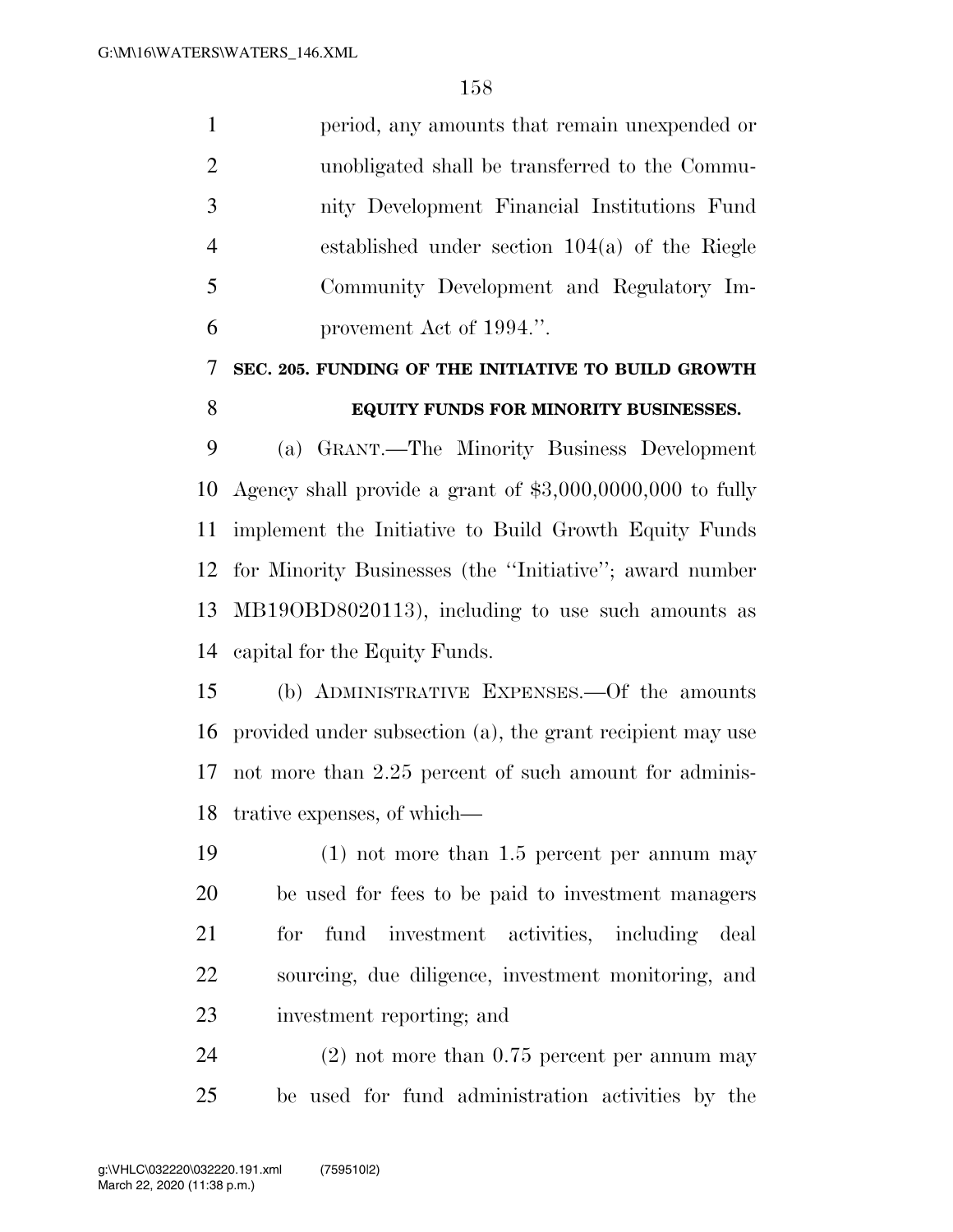grant recipient, including fund manager evaluation, selection, monitoring, and overall fund program management.

 (c) TREATMENT OF INTEREST.—Notwithstanding any other provision of law, with the approval of the Minor- ity Business Development Agency, grant funds made available under subsection (a) may be deposited in inter- est-bearing accounts pending disbursement, and any inter- est which accrues may be retained without returning such interest to the Treasury of the United States and interest earned may be obligated and expended for the purposes for which the grant was made available without further appropriation.

(d) REPORTING AND AUDIT REQUIREMENTS.—

 (1) REPORTING BY RECIPIENT.—The grant re- cipient under this section shall issue a report to the Minority Business Development Agency every 6 months detailing the use of grant funds received under this section and any other information that the Minority Business Development Agency may re-21 quire.

 (2) ANNUAL REPORT TO CONGRESS.—The Mi- nority Business Development Agency shall issue an annual report to the Congress containing the infor-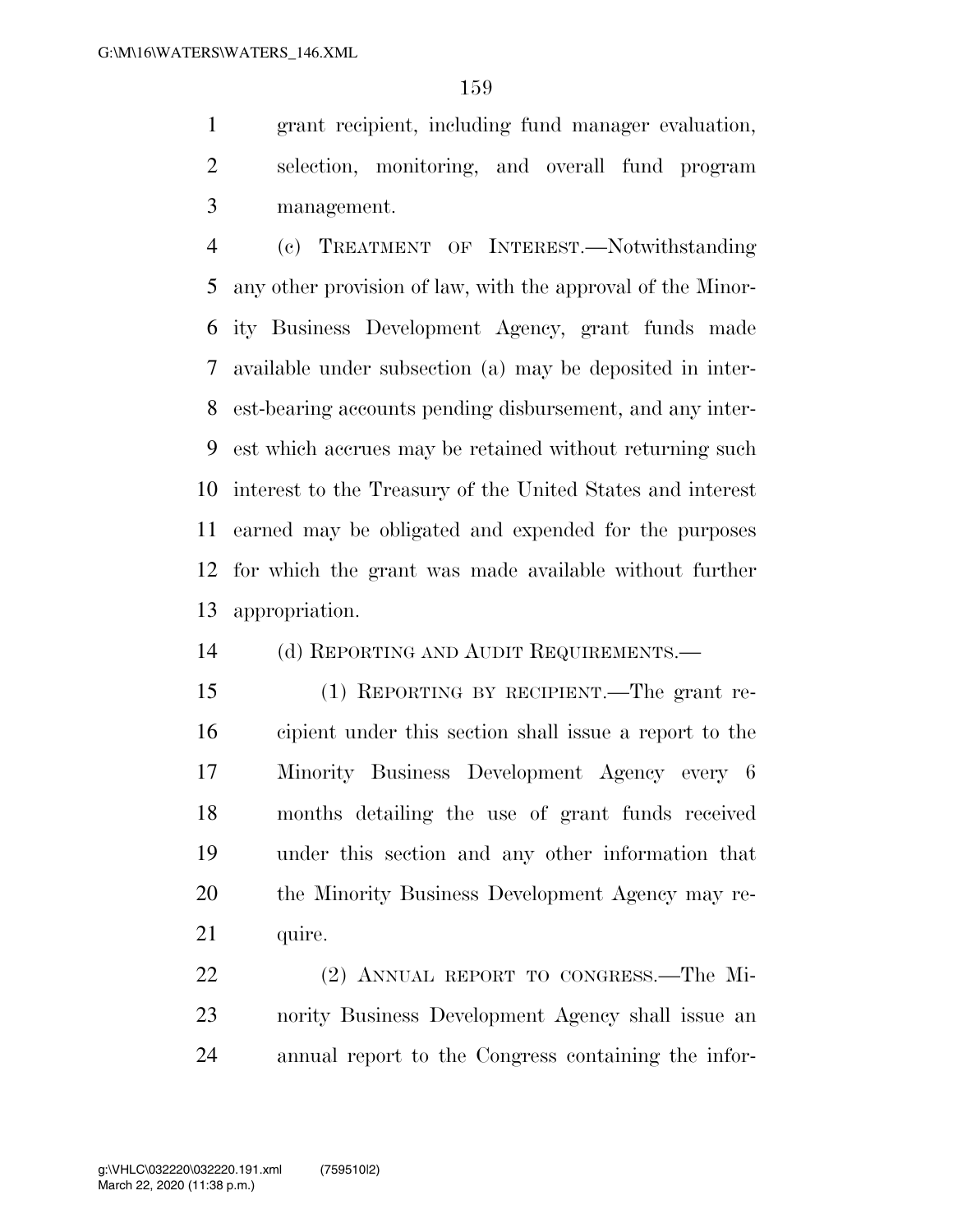| $\mathbf{1}$ | mation received under paragraph (1) and an anal-        |
|--------------|---------------------------------------------------------|
| 2            | ysis of the implementation of the Initiative.           |
| 3            | (3) GAO AUDIT.—The Comptroller General of               |
| 4            | the United States shall, every 2 years, carry out an    |
| 5            | audit of the Initiative and issue a report to the Con-  |
| 6            | gress and the Minority Business Development Agen-       |
| 7            | cy containing the results of such audit.                |
| 8            | (4) FUND MANAGERS.—Fund managers shall                  |
| 9            | annually report on their fund management activities,    |
| 10           | including—                                              |
| 11           | (A) fund performance;                                   |
| 12           | (B) impacts of capital investments by in-               |
| 13           | dustry and geography;                                   |
| 14           | (C) racial, ethnic, and gender demo-                    |
| 15           | graphics of minority businesses receiving capital       |
| 16           | from the Initiative; and                                |
| 17           | (D) any other ancillary and economic bene-              |
| 18           | fits of capital investments from the Initiative.        |
| 19           | (e) FUNDING.—There is authorized to be appro-           |
| 20           | priated to the Minority Business Development Agency     |
| 21           | $$3,000,000,000$ to make the grant described under sub- |
| 22           | section $(a)$ .                                         |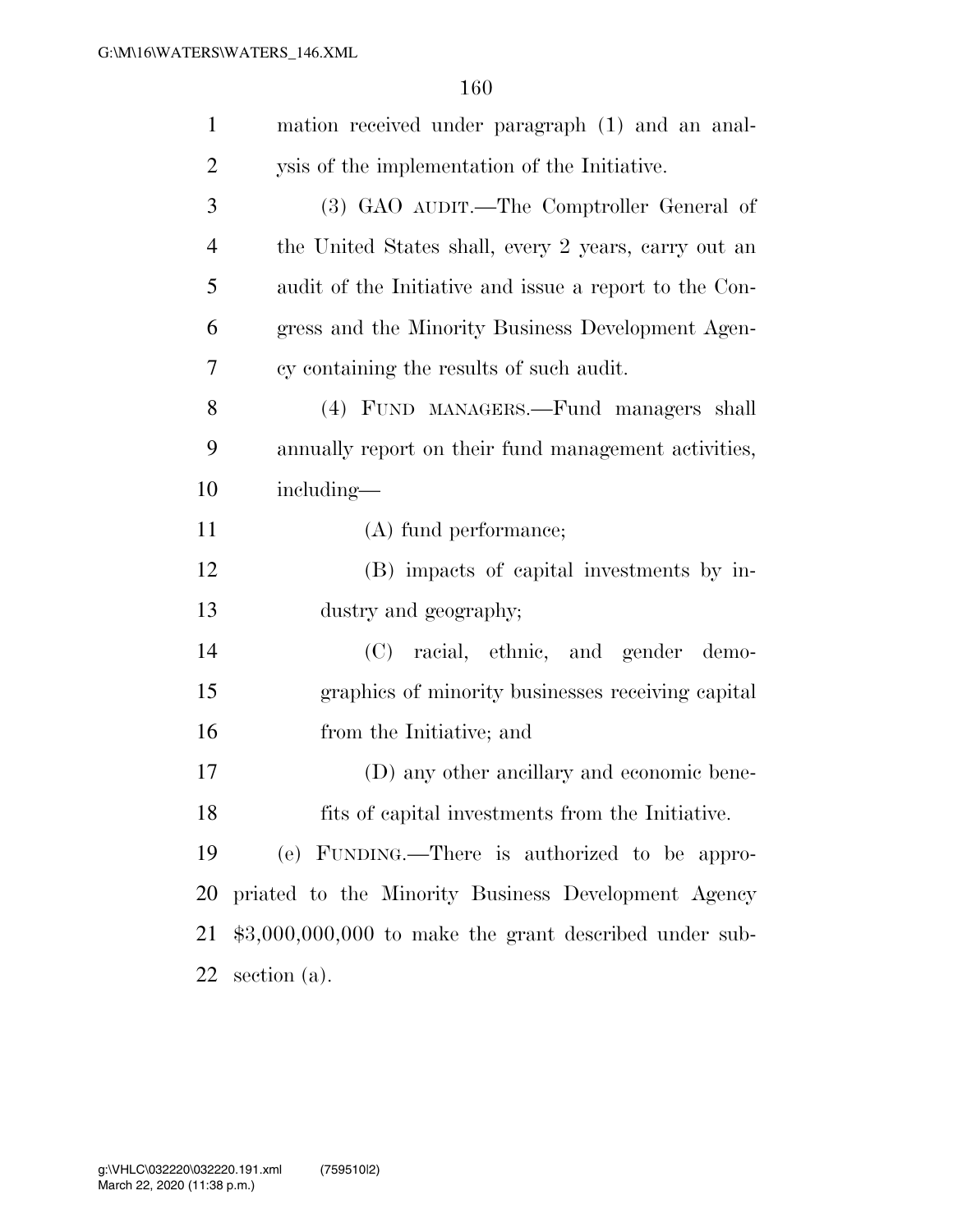## **SEC. 206. COMMUNITY DEVELOPMENT FINANCIAL INSTITU- TIONS FUND SUPPLEMENTAL APPROPRIA-TION AUTHORIZATION.**

 There is authorized to be appropriated \$1,000,000,000 for fiscal year 2020, for providing finan- cial assistance and technical assistance under subpara- graphs (A) and (B) of section 108(a)(1) of the Community Development Banking and Financial Institutions Act of 9 1994 (12 U.S.C.  $4707(a)(1)$ ), except that subsections (d) and (e) of such section 108 shall not apply to the provision of such assistance.

## **SEC. 207. MINORITY DEPOSITORY INSTITUTION.**

 (a) SENSE OF CONGRESS ON FUNDING THE LOAN- LOSS RESERVE FUND FOR SMALL DOLLAR LOANS.—The sense of Congress is the following:

 (1) The Community Development Financial In- stitutions Fund (the ''CDFI Fund'') is an agency of the Department of the Treasury, and was estab- lished by the Riegle Community Development and Regulatory Improvement Act of 1994. The mission of the CDFI Fund is ''to expand economic oppor- tunity for underserved people and communities by supporting the growth and capacity of a national network of community development lenders, inves- tors, and financial service providers''. A community development financial institution (a ''CDFI'') is a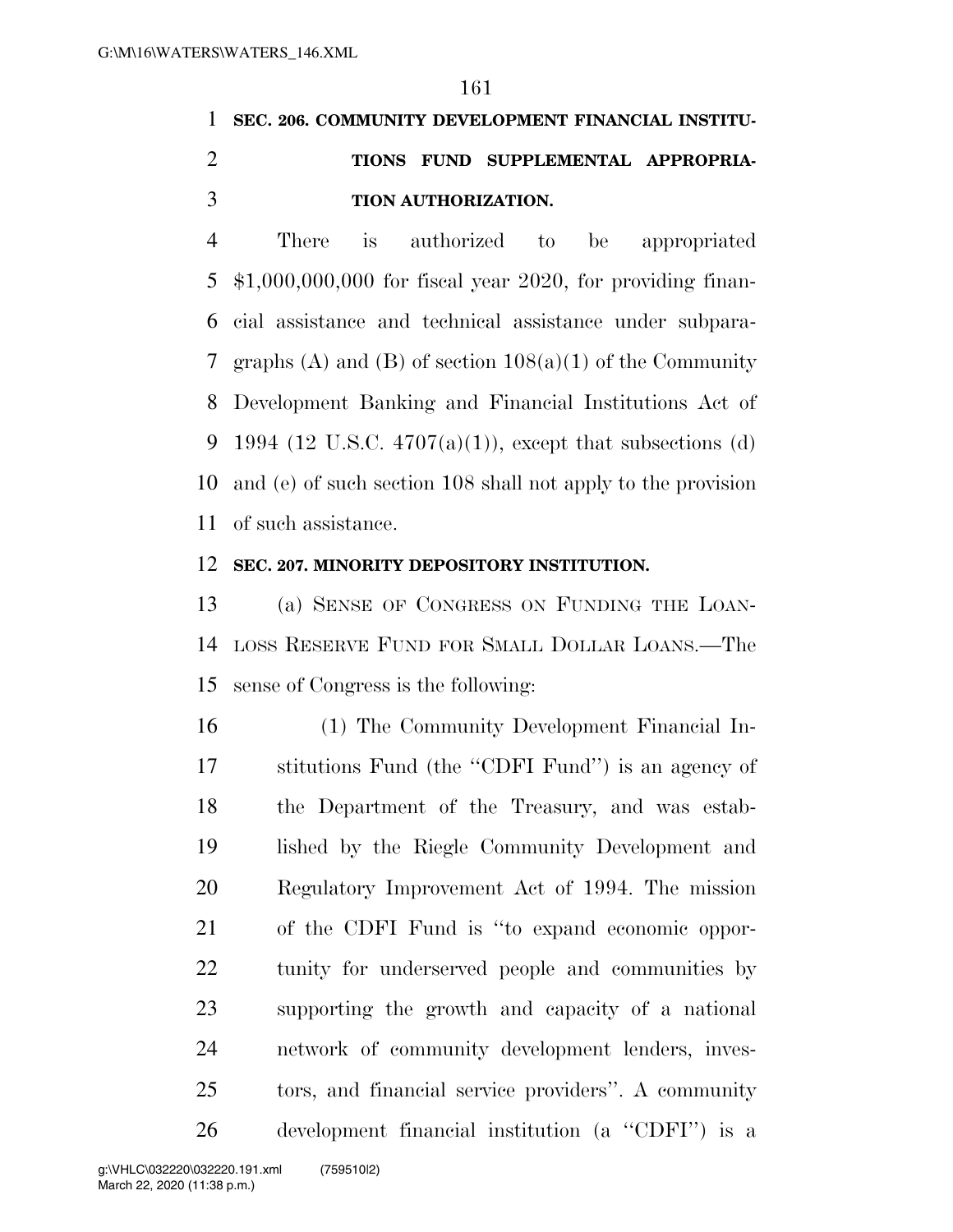| $\mathbf{1}$   | specialized financial institution serving low-income   |
|----------------|--------------------------------------------------------|
| $\overline{2}$ | communities and a Community Development Entity         |
| 3              | (a "CDE") is a domestic corporation or partnership     |
| $\overline{4}$ | that is an intermediary vehicle for the provision of   |
| 5              | loans, investments, or financial counseling in low-in- |
| 6              | come communities. The CDFI Fund certifies CDFIs        |
| 7              | and CDEs. Becoming a certified CDFI or CDE al-         |
| 8              | lows organizations to participate in various CDFI      |
| 9              | Fund programs as follows:                              |
| 10             | (A) The Bank Enterprise Award Program,                 |
| 11             | which provides FDIC-insured depository institu-        |
| 12             | tions awards for a demonstrated increase in            |
| 13             | lending and investments in distressed commu-           |
| 14             | nities and CDFIs.                                      |
| 15             | (B) The CDFI Program, which provides                   |
| 16             | Financial and Technical Assistance awards to           |
| 17             | CDFIs to reinvest in the CDFI, and to build            |
| 18             | the capacity of the CDFI, including financing          |
| 19             | product development and loan loss reserves.            |
| 20             | (C) The Native American CDFI Assistance                |
| 21             | Program, which provides CDFIs and spon-                |
| 22             | soring entities Financial and Technical Assist-        |
| 23             | ance awards to increase lending and grow the           |
| 24             | number of CDFIs owned by Native Americans              |
| 25             | to help build capacity of such CDFIs.                  |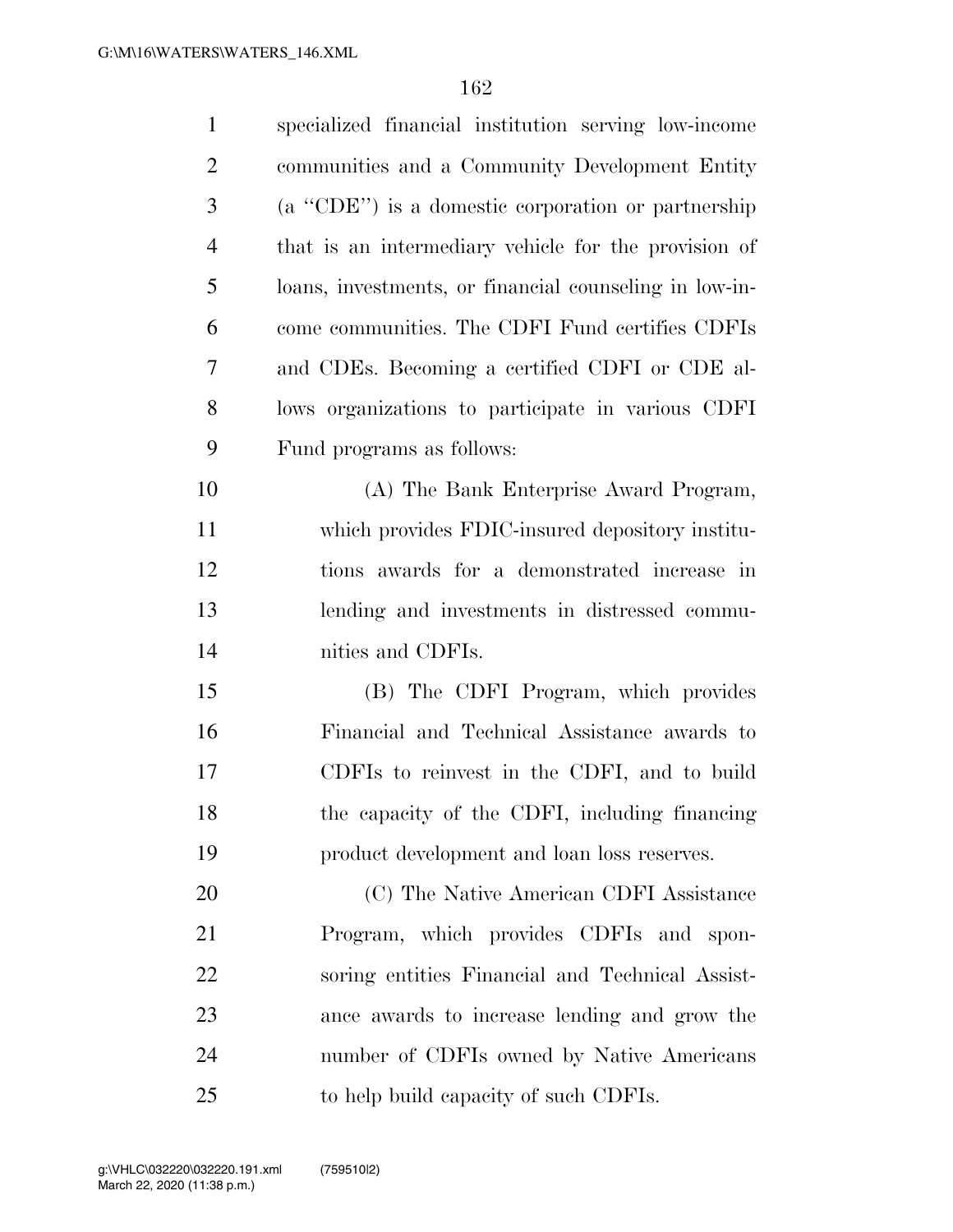(D) The New Market Tax Credit Program, which provides tax credits for making equity in- vestments in CDEs that stimulate capital in-vestments in low-income communities.

 (E) The Capital Magnet Fund, which pro- vides awards to CDFIs and nonprofit affordable housing organizations to finance affordable housing solutions and related economic develop-ment activities.

 (F) The Bond Guarantee Program, a source of long-term, patient capital for CDFIs to expand lending and investment capacity for community and economic development purposes. (2) The Department of the Treasury is author- ized to create multi-year grant programs designed to encourage low-to-moderate income individuals to es- tablish accounts at federally insured banks, and to improve low-to-moderate income individuals' access to such accounts on reasonable terms.

 (3) Under this authority, grants to participants in CDFI Fund programs may be used for loan-loss reserves and to establish small-dollar loan programs by subsidizing related losses. These grants also allow for the providing recipients with the financial coun-seling and education necessary to conduct trans-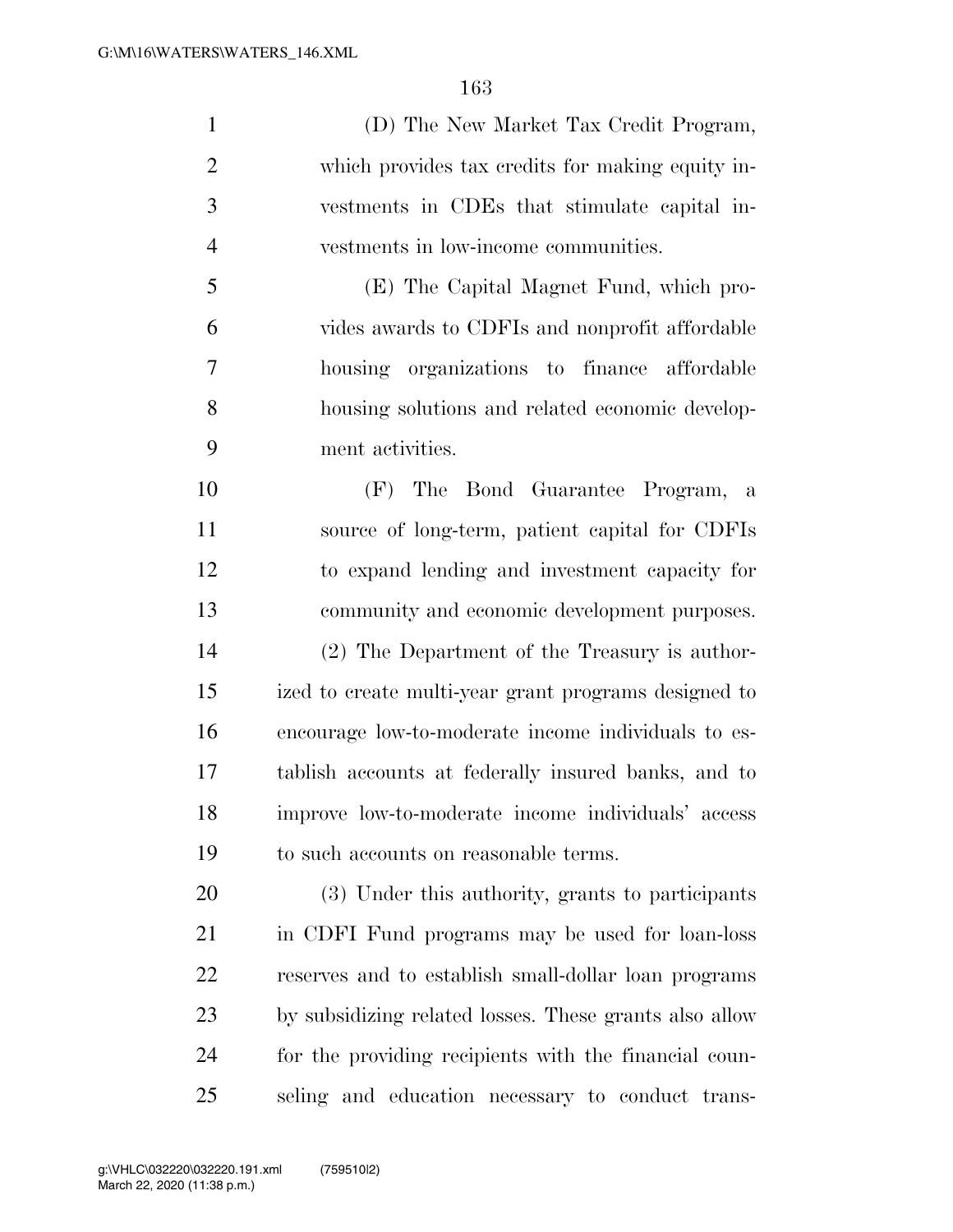actions and manage their accounts. These loans pro- vide low-cost alternatives to payday loans and other nontraditional forms of financing that often impose excessive interest rates and fees on borrowers, and lead millions of Americans to fall into debt traps. Small-dollar loans can only be made pursuant to terms, conditions, and practices that are reasonable for the individual consumer obtaining the loan.

 (4) Program participation is restricted to eligi- ble institutions, which are limited to organizations 11 listed in section  $501(c)(3)$  of the Internal Revenue Code and exempt from tax under 501(a) of such Code, federally insured depository institutions, com- munity development financial institutions and State, local, or Tribal government entities.

 (5) Since its founding, the CDFI Fund has awarded over \$3,300,000,000 to CDFIs and CDEs, allocated \$54,000,000,000 in tax credits, and \$1,510,000,000 in bond guarantees. According to the CDFI Fund, some programs attract as much as \$10 in private capital for every \$1 invested by the CDFI Fund. The Administration and the Congress should prioritize appropriation of funds for the loan loss reserve fund and technical assistance programs administered by the Community Development Finan-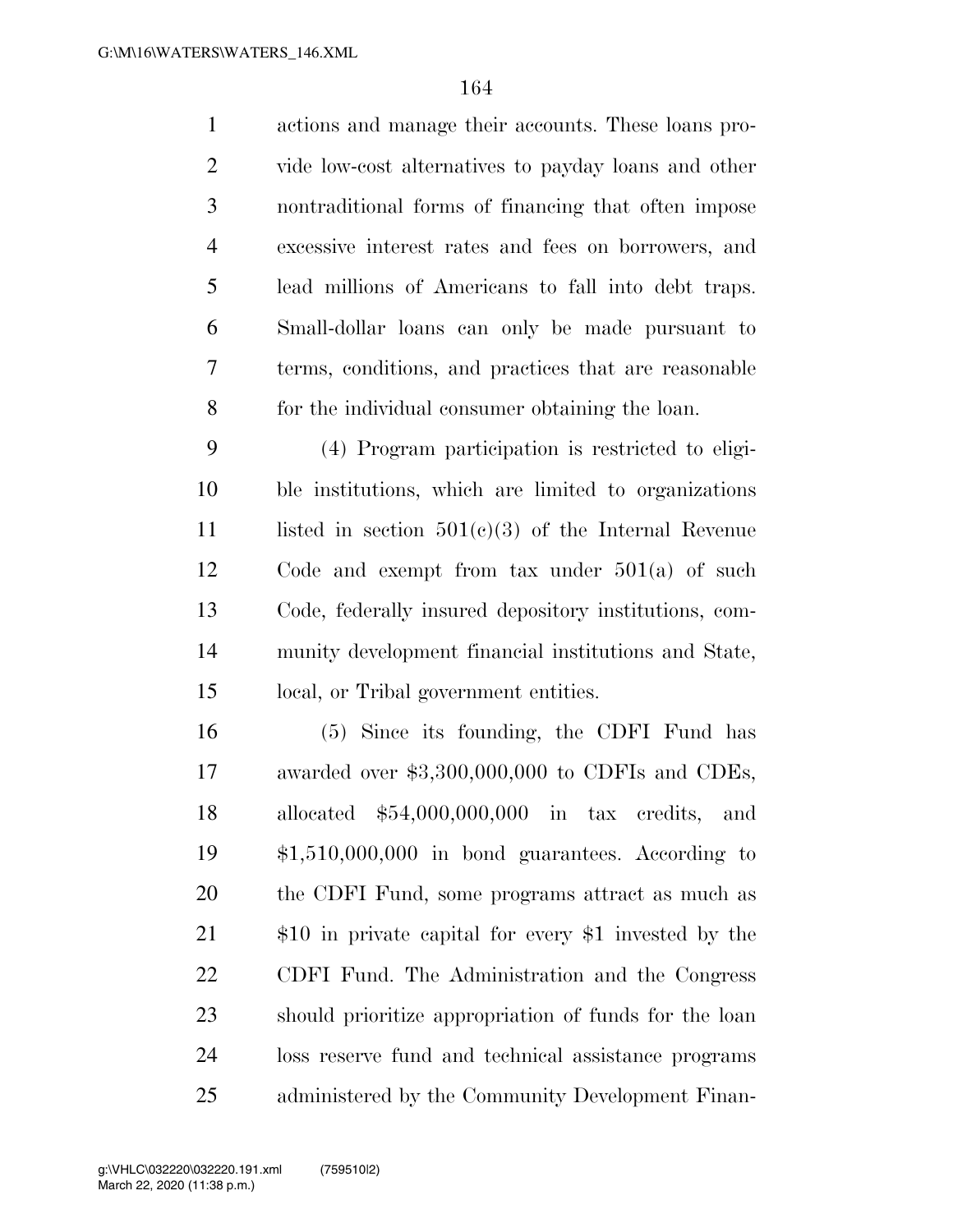cial Institution Fund, as included in the version of the ''Financial Services and General Government Appropriations Act, 2020'' (H.R. 3351) that passed 4 the House of Representatives on June, 26, 2019. (b) DEFINITIONS.—In this section: (1) COMMUNITY DEVELOPMENT FINANCIAL IN- STITUTION.—The term ''community development fi- nancial institution'' has the meaning given under section 103 of the Riegle Community Development and Regulatory Improvement Act of 1994 (12 U.S.C. 4702).

 (2) MINORITY DEPOSITORY INSTITUTION.—The term ''minority depository institution'' has the meaning given under section 308 of the Financial Institutions Reform, Recovery, and Enforcement Act of 1989 (12 U.S.C. 1463 note), as amended by this Act.

18 (e) INCLUSION OF WOMEN'S BANKS IN THE DEFINI- TION OF MINORITY DEPOSITORY INSTITUTION.—Section 308(b)(1) of the Financial Institutions Reform, Recovery, and Enforcement Act of 1989 (12 U.S.C. 1463 note) is amended—

 (1) by redesignating subparagraphs (A), (B), and (C) as clauses (i), (ii), and (iii), respectively;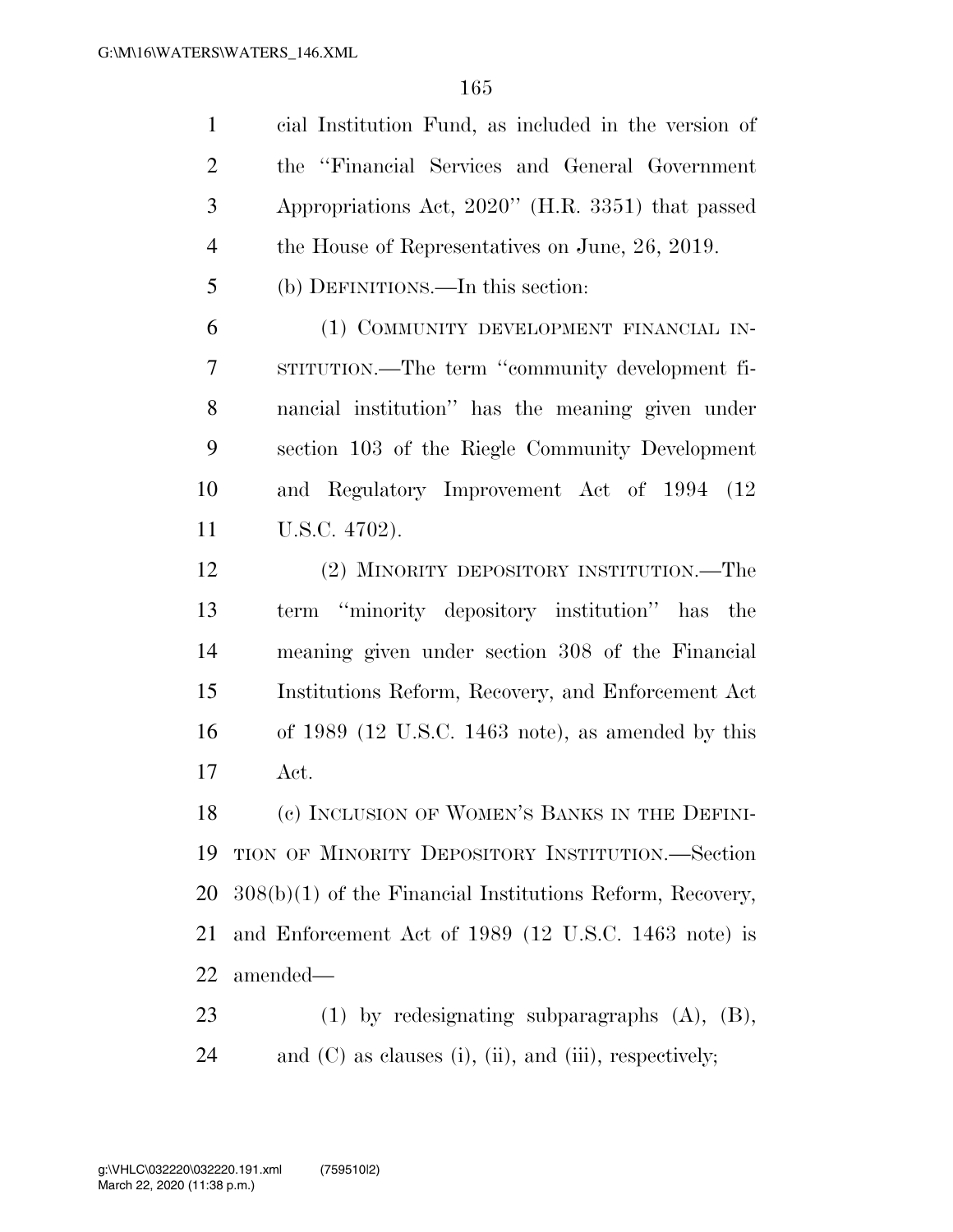| $\mathbf{1}$   | $(2)$ by striking "means any" and inserting the        |
|----------------|--------------------------------------------------------|
| $\overline{2}$ | following: "means—                                     |
| 3              | $\lq\lq$ (A) any''; and                                |
| 4              | (3) in clause (iii) (as so redesignated), by strik-    |
| 5              | ing the period at the end and inserting "; or"; and    |
| 6              | (4) by inserting at the end the following new          |
| 7              | subparagraph:                                          |
| 8              | "(B) any bank described in clause (i), (ii),           |
| 9              | or (iii) of section $19(b)(1)(A)$ of the Federal       |
| 10             | Reserve Act—                                           |
| 11             | $\lq\lq$ (i) more than 50 percent of the out-          |
| 12             | standing shares of which are held by 1 or              |
| 13             | more women; and                                        |
| 14             | "(ii) the majority of the directors on                 |
| 15             | board of directors of which<br>the<br>are              |
| 16             | women.".                                               |
| 17             | ESTABLISHMENT OF IMPACT BANK DESIGNA-<br>(d)           |
|                | 18 TION.                                               |
| 19             | (1) IN GENERAL.—Each appropriate Federal               |
| 20             | banking agency shall establish a program under         |
| 21             | which a depository institution with total consolidated |
| 22             | assets of less than $$10,000,000,000$ may elect to be  |
| 23             | designated as an impact bank if 50 percent or more     |
| 24             | of the loans extended by such covered bank are ex-     |
| 25             | tended to low-income borrowers.                        |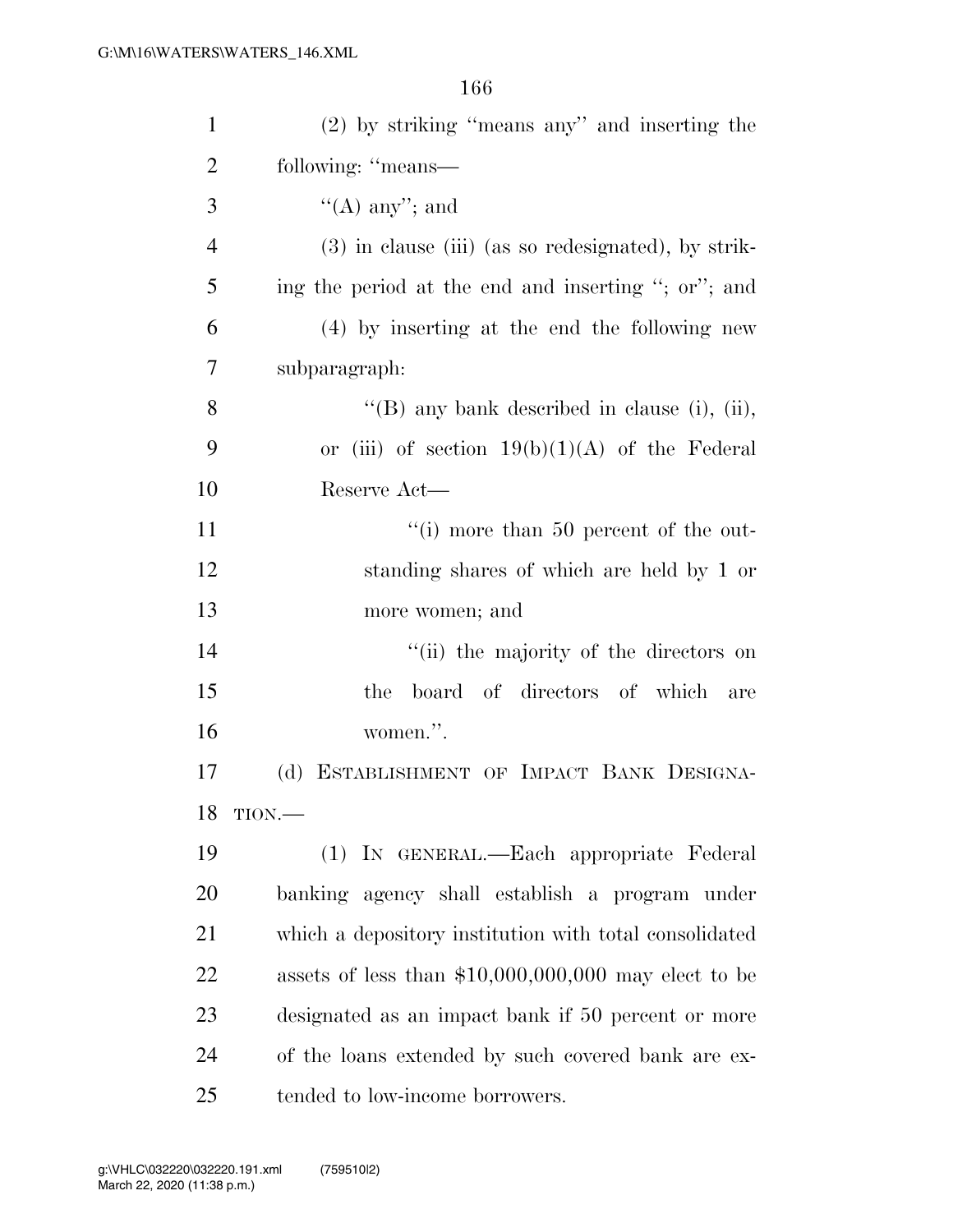(2) DESIGNATION.—Based on data obtained through examinations, an appropriate Federal bank- ing agency shall submit a notification to a depository institution stating that the depository institution qualifies for designation as an impact bank.

 (3) APPLICATION.—A depository institution that does not receive a notification described in paragraph (2) may submit an application to the ap- propriate Federal banking agency demonstrating that the depository institution qualifies for designa-tion as an impact bank.

 (4) ADDITIONAL DATA OR OVERSIGHT.—A de- pository institution is not required to submit addi- tional data to an appropriate Federal banking agen- cy or be subject to additional oversight from such an agency if such data or oversight is related specifi- cally and solely for consideration for a designation as an impact bank.

 (5) REMOVAL OF DESIGNATION.—If an appro- priate Federal banking agency determines that a de- pository institution designated as an impact bank no longer meets the criteria for such designation, the appropriate Federal banking agency shall rescind the designation and notify the depository institution of such rescission.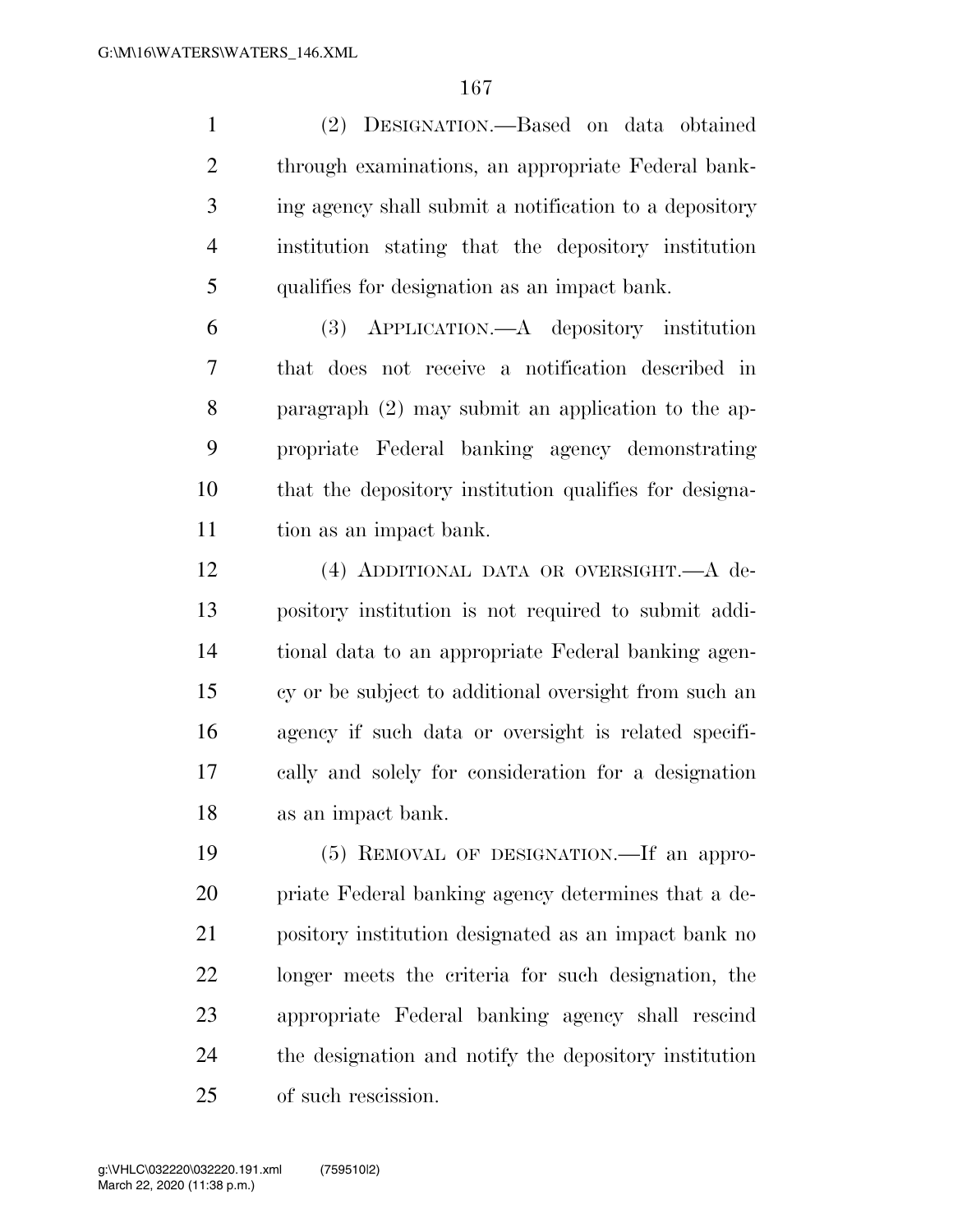| $\mathbf{1}$   | (6) RECONSIDERATION OF DESIGNATION; AP-                |
|----------------|--------------------------------------------------------|
| $\overline{2}$ | PEALS.—A depository institution may—                   |
| 3              | (A) submit to the appropriate Federal                  |
| $\overline{4}$ | banking agency a request to reconsider a deter-        |
| 5              | mination that such depository institution no           |
| 6              | longer meets the criteria for the designation; or      |
| 7              | (B) file an appeal in accordance with pro-             |
| 8              | cedures established by the appropriate Federal         |
| 9              | banking agency.                                        |
| 10             | (7) RULEMAKING.—Not later than 1 year after            |
| 11             | the date of the enactment of this Act, the appro-      |
| 12             | priate Federal banking agencies shall jointly issue    |
| 13             | rules to carry out the requirements of this sub-       |
| 14             | section, including by providing a definition of a low- |
| 15             | income borrower.                                       |
| 16             | (8) FEDERAL DEPOSIT INSURANCE ACT DEFINI-              |
| 17             | TIONS.—In this subsection, the terms "depository"      |
| 18             | institution" and "appropriate Federal banking agen-    |
| 19             | cy" have the meanings given such terms, respec-        |
| 20             | tively, in section 3 of the Federal Deposit Insurance  |
| 21             | Act (12 U.S.C. 1813).                                  |
| 22             | (e) MINORITY DEPOSITORY INSTITUTIONS ADVISORY          |
| 23             | COMMITTEES.-                                           |
| 24             | (1) ESTABLISHMENT.—Each covered regulator              |
| 25             | shall establish an advisory committee to be called the |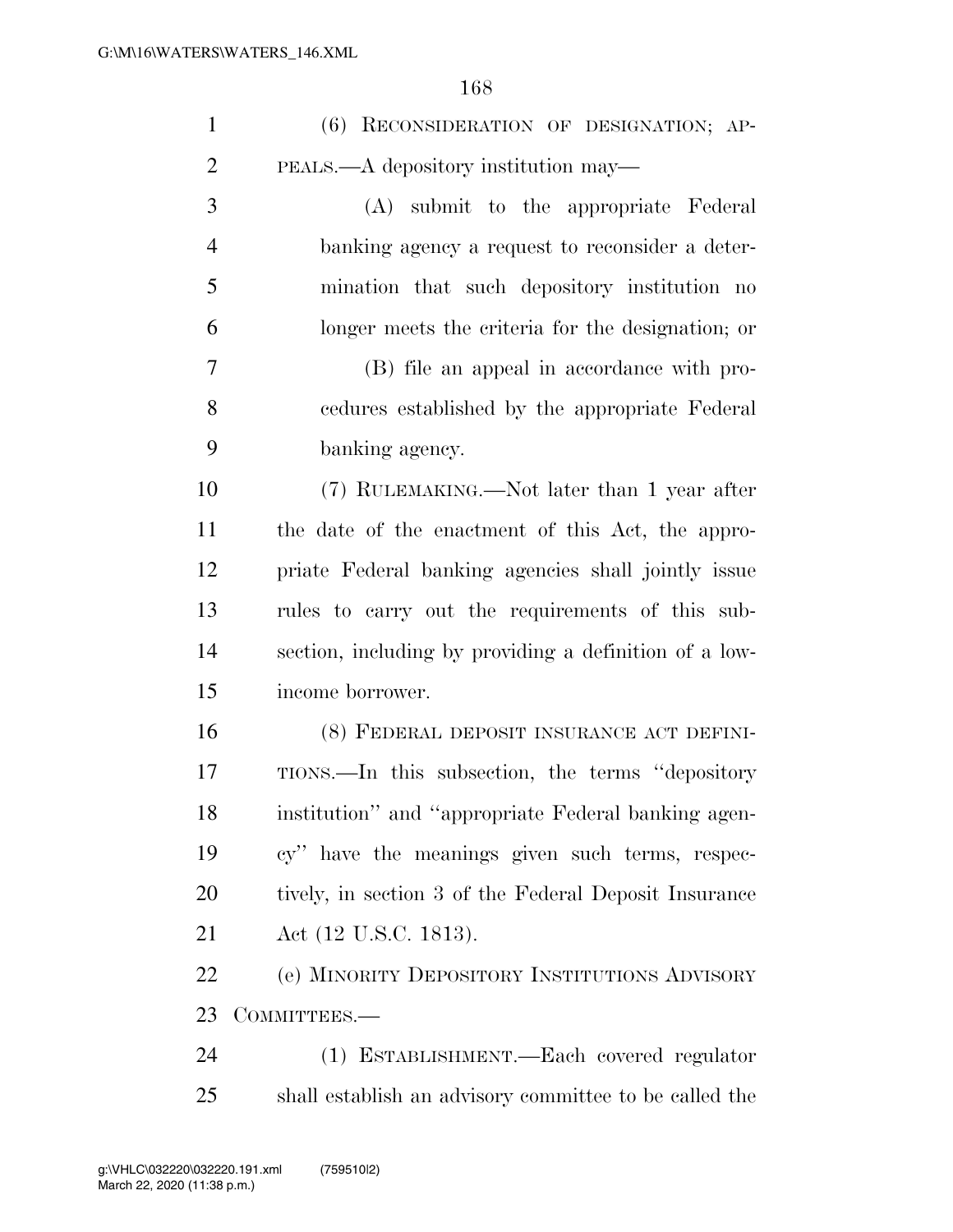''Minority Depository Institutions Advisory Com-2 mittee".

 (2) DUTIES.—Each Minority Depository Insti- tutions Advisory Committee shall provide advice to the respective covered regulator on meeting the goals established by section 308 of the Financial Institu- tions Reform, Recovery, and Enforcement Act of 1989 (12 U.S.C. 1463 note) to preserve the present number of covered minority institutions, preserve the minority character of minority-owned institutions in cases involving mergers or acquisitions, provide tech- nical assistance, and encourage the creation of new covered minority institutions. The scope of the work of each such Minority Depository Institutions Advi- sory Committee shall include an assessment of the current condition of covered minority institutions, what regulatory changes or other steps the respec- tive agencies may be able to take to fulfill the re- quirements of such section 308, and other issues of concern to minority depository institutions.

21 (3) MEMBERSHIP.—

 (A) IN GENERAL.—Each Minority Deposi- tory Institutions Advisory Committee shall con-sist of no more than 10 members, who—

(i) shall serve for one two-year term;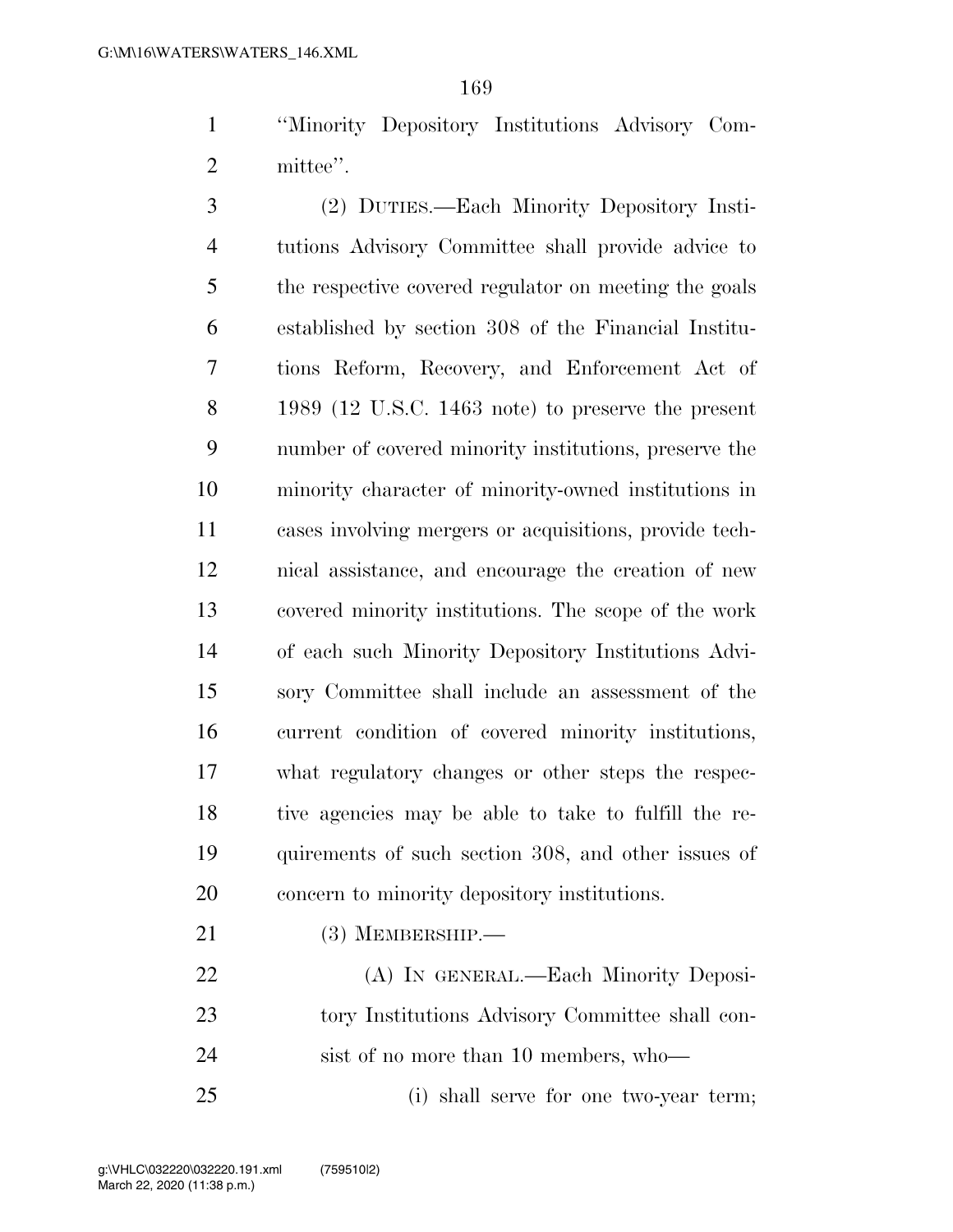| $\mathbf{1}$   | (ii) shall serve as a representative of           |
|----------------|---------------------------------------------------|
| $\overline{2}$ | a depository institution or an insured cred-      |
| 3              | it union with respect to which the respec-        |
| $\overline{4}$ | tive covered regulator is the covered regu-       |
| 5              | lator of such depository institution or in-       |
| 6              | sured credit union; and                           |
| 7              | (iii) shall not receive pay by reason of          |
| 8              | their service on the advisory committee,          |
| 9              | but may receive travel or transportation          |
| 10             | expenses in accordance with section 5703          |
| 11             | of title 5, United States Code.                   |
| 12             | (B) DIVERSITY.—To the extent<br>prac-             |
| 13             | ticable, each covered regulator shall ensure that |
| 14             | the members of Minority Depository Institu-       |
| 15             | tions Advisory Committee of such agency reflect   |
| 16             | the diversity of depository institutions.         |
| 17             | $(4)$ MEETINGS.—                                  |
| 18             | (A) IN GENERAL.—Each Minority Deposi-             |
| 19             | tory Institutions Advisory Committee shall meet   |
| 20             | not less frequently than twice each year.         |
| 21             | (B) INVITATIONS.—Each Minority Deposi-            |
| 22             | tory Institutions Advisory Committee shall in-    |
| 23             | vite the attendance at each meeting of the Mi-    |
| 24             | nority Depository Institutions Advisory Com-      |
| 25             | mittee of-                                        |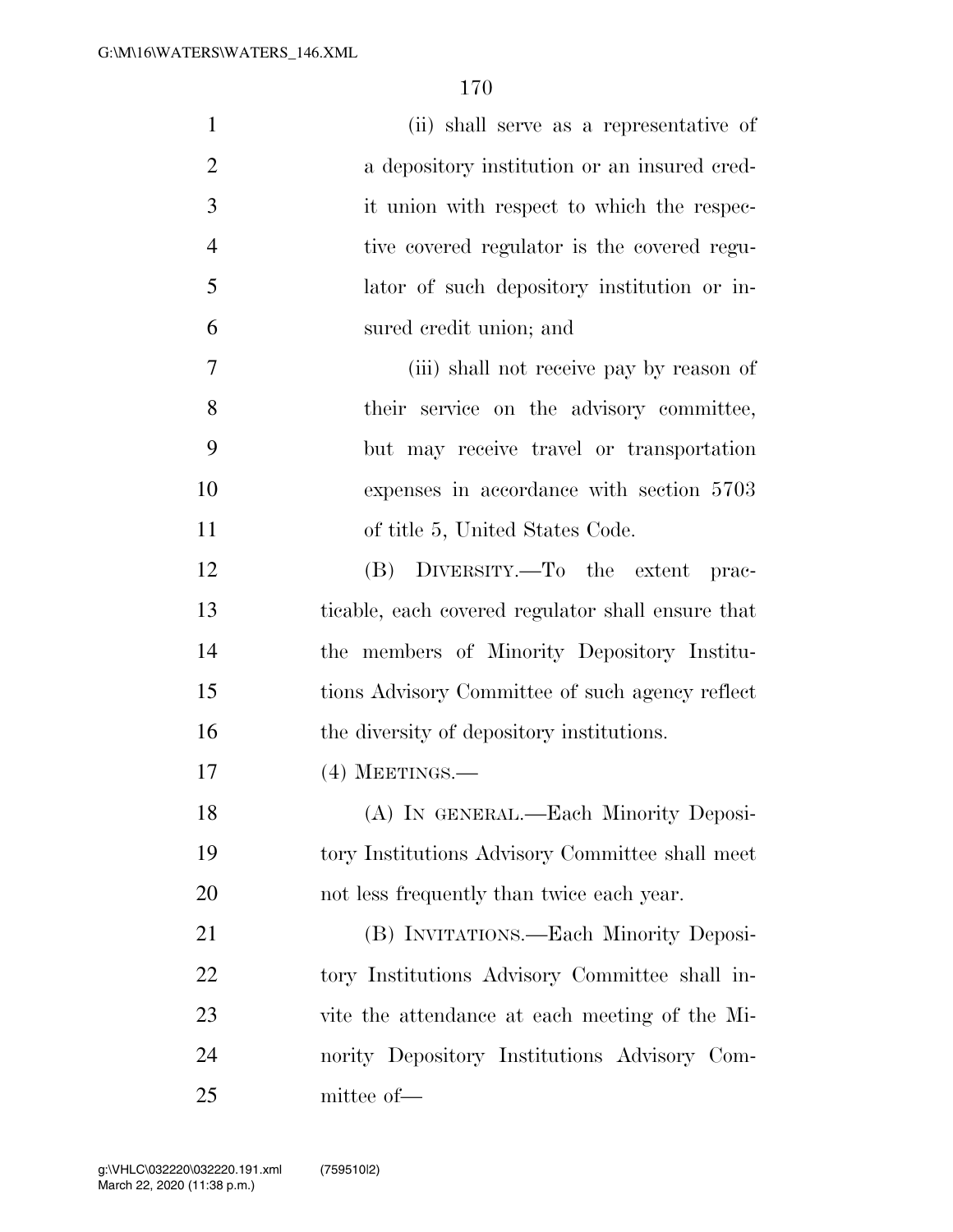| $\mathbf{1}$   | (i) one member of the majority party                  |
|----------------|-------------------------------------------------------|
| $\overline{2}$ | and one member of the minority party of               |
| 3              | the Committee on Financial Services of the            |
| $\overline{4}$ | House of Representatives and the Com-                 |
| 5              | mittee on Banking, Housing, and Urban                 |
| 6              | Affairs of the Senate; and                            |
| 7              | (ii) one member of the majority party                 |
| 8              | and one member of the minority party of               |
| 9              | any relevant subcommittees of such com-               |
| 10             | mittees.                                              |
| 11             | (5) NO TERMINATION OF ADVISORY COMMIT-                |
| 12             | TEES.—The termination requirements under section      |
| 13             | 14 of the Federal Advisory Committee Act (5 U.S.C.    |
| 14             | app.) shall not apply to a Minority Depository Insti- |
| 15             | tutions Advisory Committee established pursuant to    |
| 16             | this subsection.                                      |
| 17             | $(6)$ DEFINITIONS.—In this subsection:                |
| 18             | $(A)$ COVERED REGULATOR.—The term                     |
| 19             | "covered regulator" means the Comptroller of          |
| 20             | the Currency, the Board of Governors of the           |
| 21             | Federal Reserve System, the Federal Deposit           |
| 22             | Insurance Corporation, and the National Credit        |
| 23             | Union Administration.                                 |
| 24             | (B) COVERED MINORITY INSTITUTION.—                    |
| $25\,$         | The term "covered minority institution" means         |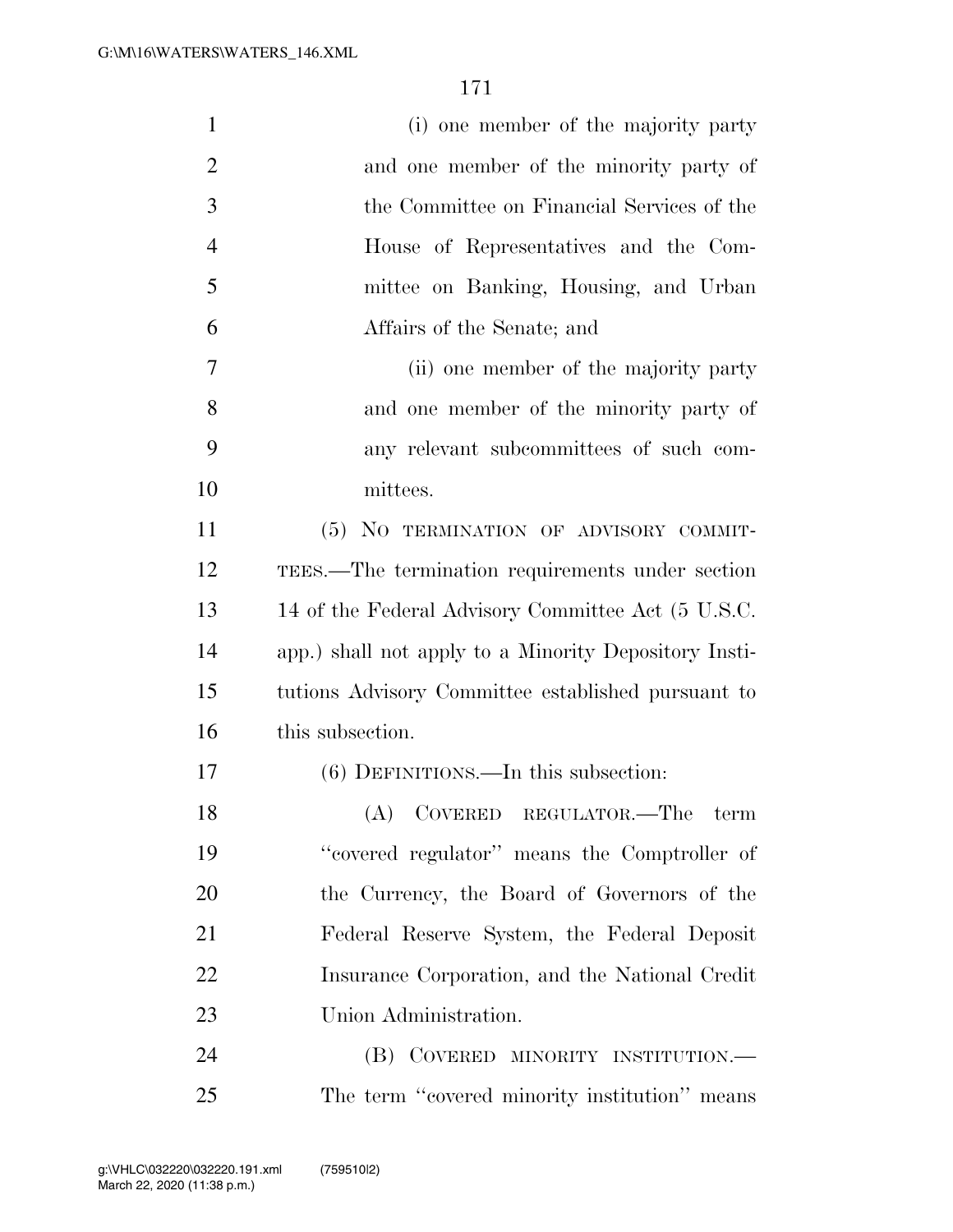| $\mathbf{1}$   | a minority depository institution (as defined in              |
|----------------|---------------------------------------------------------------|
| $\overline{2}$ | section 308(b) of the Financial Institutions Re-              |
| 3              | form, Recovery, and Enforcement Act of 1989                   |
| $\overline{4}$ | $(12 \text{ U.S.C. } 1463 \text{ note})$ or a minority credit |
| 5              | union (as defined in section $1204(c)$ of the Fi-             |
| 6              | nancial Institutions Reform, Recovery, and En-                |
| $\overline{7}$ | forcement Act of 1989, as amended by this                     |
| 8              | Act).                                                         |
| 9              | (C) DEPOSITORY INSTITUTION.—The term                          |
| 10             | "depository institution" has the meaning given                |
| 11             | under section 3 of the Federal Deposit Insur-                 |
| 12             | ance Act (12 U.S.C. 1813).                                    |
| 13             | (D) INSURED CREDIT UNION.—The term                            |
| 14             | "insured credit union" has the meaning given                  |
| 15             | in section 101 of the Federal Credit Union Act                |
| 16             | $(12 \text{ U.S.C. } 1752).$                                  |
| 17             | (7) TECHNICAL AMENDMENT.—Section 308(b)                       |
| 18             | of the Financial Institutions Reform, Recovery, and           |
| 19             | Enforcement Act of 1989 (12 U.S.C. 1463 note) is              |
| 20             | amended by adding at the end the following new                |
| 21             | paragraph:                                                    |
| 22             | "(3) DEPOSITORY INSTITUTION.—The term 'de-                    |
| 23             | pository institution' means an 'insured depository in-        |
| 24             | stitution' (as defined in section 3 of the Federal De-        |
| 25             | posit Insurance Act (12 U.S.C. 1813)) and an in-              |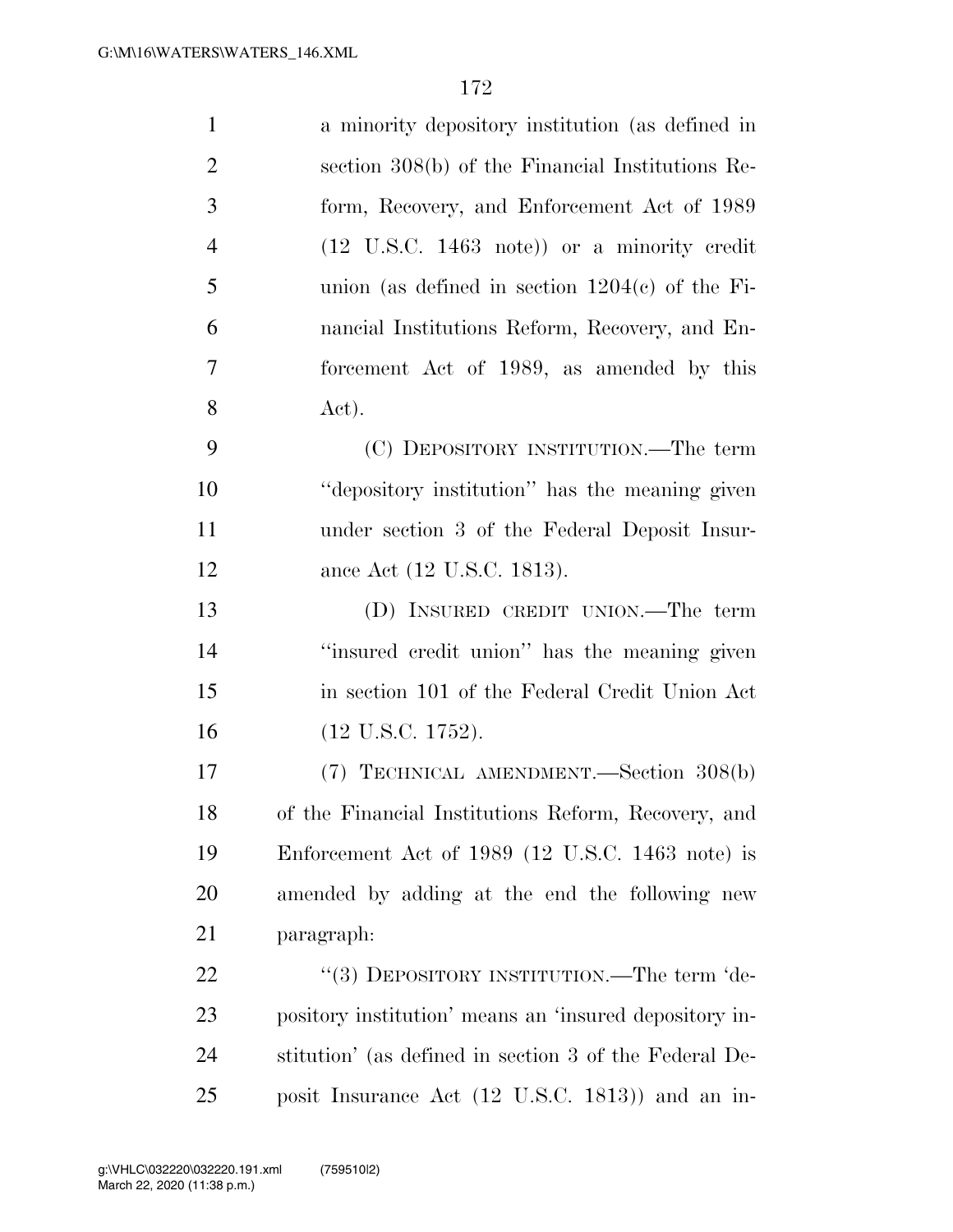| $\mathbf{1}$   | sured credit union (as defined in section 101 of the            |
|----------------|-----------------------------------------------------------------|
| $\overline{2}$ | Federal Credit Union Act (12 U.S.C. 1752)).".                   |
| 3              | (f) FEDERAL DEPOSITS IN MINORITY DEPOSITORY                     |
| 4              | INSTITUTIONS.—                                                  |
| 5              | (1) IN GENERAL.—Section 308 of the Financial                    |
| 6              | Institutions Reform, Recovery, and Enforcement Act              |
| 7              | of $1989$ (12 U.S.C. 1463 note) is amended—                     |
| 8              | (A) by adding at the end the following new                      |
| 9              | subsection:                                                     |
| 10             | "(d) FEDERAL DEPOSITS.—The Secretary of the                     |
| 11             | Treasury shall ensure that deposits made by Federal agen-       |
| 12             | cies in minority depository institutions and impact banks       |
| 13             | are fully collateralized or fully insured, as determined by     |
| 14             | the Secretary. Such deposits shall include reciprocal de-       |
| 15             | posits as defined in section $337.6(e)(2)(v)$ of title 12, Code |
| 16             | of Federal Regulations (as in effect on March $6, 2019$ ).";    |
| 17             | and                                                             |
| 18             | $(B)$ in subsection (b), as amended by sec-                     |
| 19             | tion $6(g)$ , by adding at the end the following                |
| 20             | new paragraph:                                                  |
| 21             | "(4) IMPACT BANK.—The term 'impact bank'                        |
| 22             | means a depository institution designated by an ap-             |
| 23             | propriate Federal banking agency pursuant to sec-               |
| 24             | tion 5 of the Ensuring Diversity in Community                   |
| 25             | Banking Act of 2020.".                                          |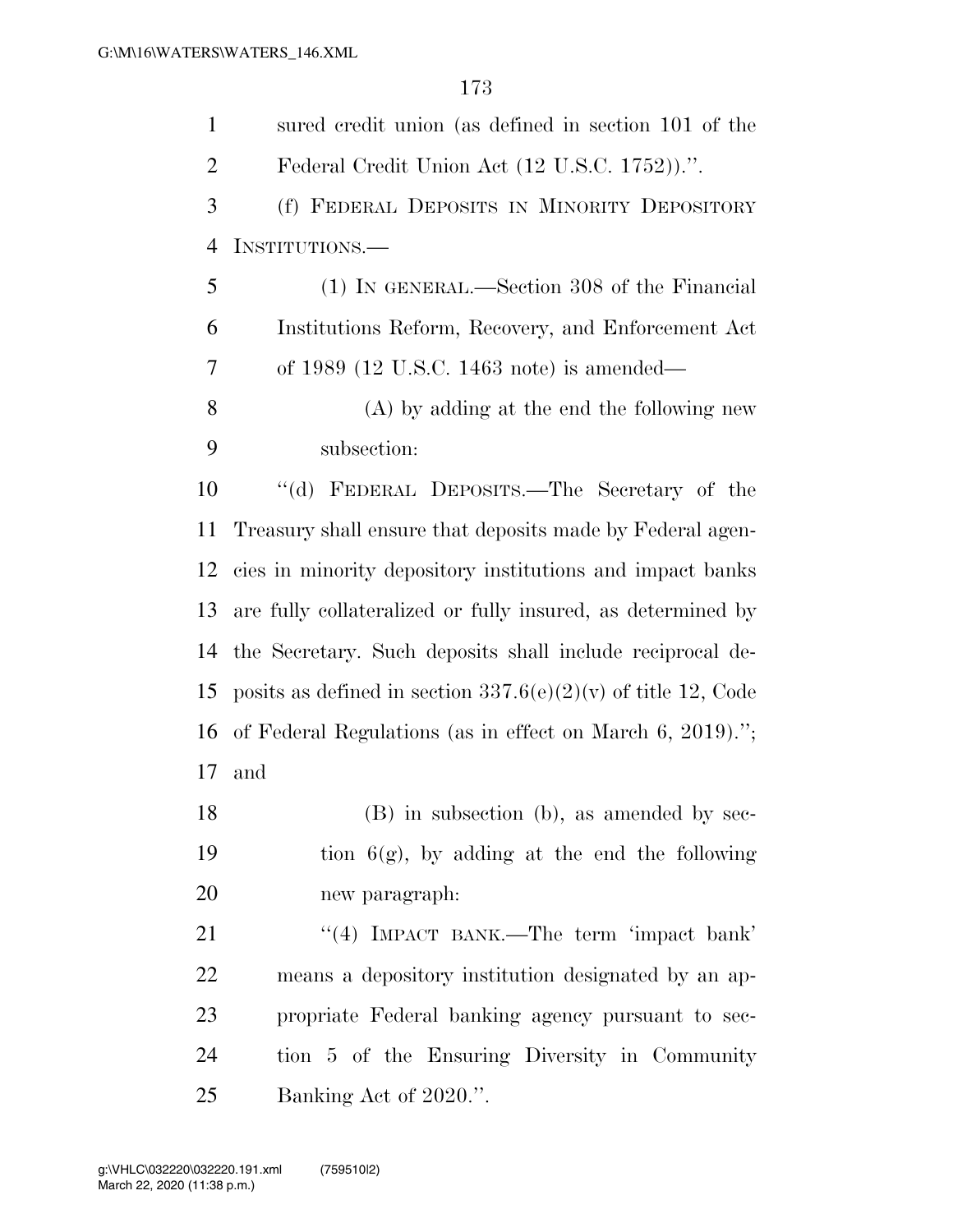| $\mathbf{1}$   | (2) TECHNICAL AMENDMENTS.—Section 308 of            |
|----------------|-----------------------------------------------------|
| $\overline{2}$ | the Financial Institutions Reform, Recovery, and    |
| 3              | Enforcement Act of $1989$ (12 U.S.C. 1463 note) is  |
| $\overline{4}$ | amended—                                            |
| 5              | $(A)$ in the matter preceding paragraph $(1)$ ,     |
| 6              | by striking "section—" and inserting "sec-          |
| 7              | tion:"; and                                         |
| 8              | (B) in the paragraph heading for para-              |
| 9              | graph $(1)$ , by striking "FINANCIAL" and insert-   |
| 10             | ing "DEPOSITORY".                                   |
| 11             | (g) MINORITY BANK DEPOSIT PROGRAM.                  |
| 12             | (1) IN GENERAL.—Section 1204 of the Finan-          |
| 13             | cial Institutions Reform, Recovery, and Enforcement |
| 14             | Act of 1989 (12 U.S.C. 1811 note) is amended to     |
| 15             | read as follows:                                    |
| 16             | "SEC. 1204. EXPANSION OF USE OF MINORITY BANKS AND  |
| 17             | MINORITY CREDIT UNIONS.                             |
| 18             | "(a) MINORITY BANK DEPOSIT PROGRAM.—                |
| 19             | "(1) ESTABLISHMENT.—There is established a          |
| 20             | program to be known as the 'Minority Bank Deposit   |
| 21             | Program' to expand the use of minority banks and    |
| 22             | minority credit unions.                             |
| 23             | "(2) ADMINISTRATION.—The Secretary of the           |
| 24             | Treasury, acting through the Fiscal Service, shall— |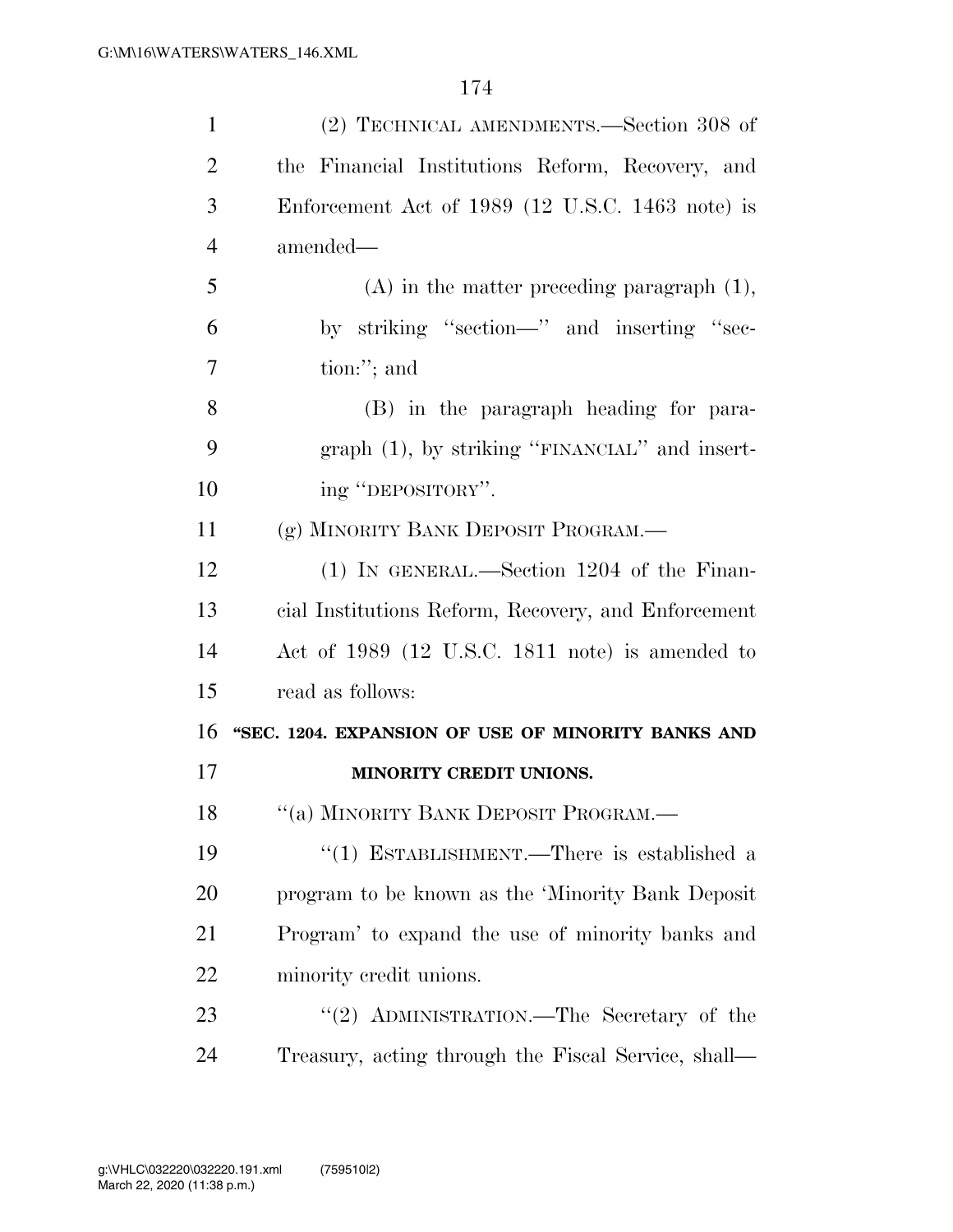| 1              | $\lq\lq$ on application by a depository institu-     |
|----------------|------------------------------------------------------|
| $\overline{2}$ | tion or credit union, certify whether such depos-    |
| 3              | itory institution or credit union is a minority      |
| $\overline{4}$ | bank or minority credit union;                       |
| 5              | $\lq\lq (B)$ maintain and publish a list of all de-  |
| 6              | pository institutions and credit unions that have    |
| 7              | been certified pursuant to subparagraph (A);         |
| 8              | and                                                  |
| 9              | "(C) periodically distribute the list de-            |
| 10             | scribed in subparagraph $(B)$ to —                   |
| 11             | "(i) all Federal departments<br>and                  |
| 12             | agencies;                                            |
| 13             | "(ii) interested State and local govern-             |
| 14             | ments; and                                           |
| 15             | "(iii) interested private sector compa-              |
| 16             | nies.                                                |
| 17             | ``(3)<br>INCLUSION OF CERTAIN ENTITIES<br><b>ON</b>  |
| 18             | LIST.—A depository institution or credit union that, |
| 19             | on the date of the enactment of this section, has a  |
| 20             | current certification from the Secretary of the      |
| 21             | Treasury stating that such depository institution or |
| 22             | credit union is a minority bank or minority credit   |
| 23             | union shall be included on the list described under  |
| 24             | paragraph $(2)(B)$ .                                 |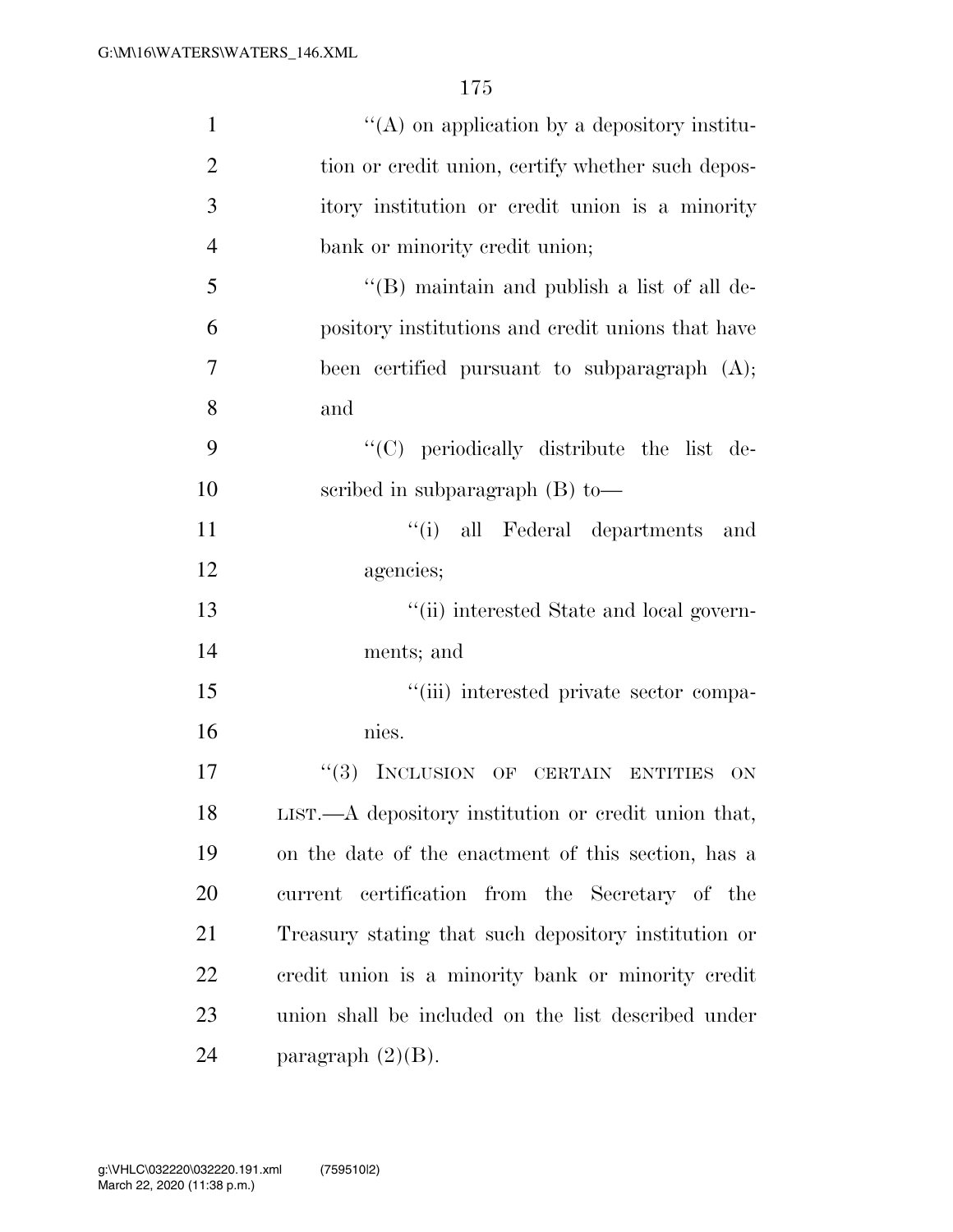''(b) EXPANDED USE AMONG FEDERAL DEPART-MENTS AND AGENCIES.—

3 "(1) IN GENERAL.—Not later than 1 year after the establishment of the program described in sub- section (a), the head of each Federal department or agency shall develop and implement standards and procedures to ensure, to the maximum extent pos- sible as permitted by law, the use of minority banks and minority credit unions to serve the financial needs of each such department or agency.

11 ''(2) REPORT TO CONGRESS.—Not later than 2 years after the establishment of the program de- scribed in subsection (a), and annually thereafter, the head of each Federal department or agency shall submit to Congress a report on the actions taken to increase the use of minority banks and minority credit unions to serve the financial needs of each such department or agency.

''(c) DEFINITIONS.—For purposes of this section:

20 "(1) CREDIT UNION.—The term 'credit union' has the meaning given the term 'insured credit union' in section 101 of the Federal Credit Union Act (12 U.S.C. 1752).

24 "(2) DEPOSITORY INSTITUTION.—The term 'de-pository institution' has the meaning given the term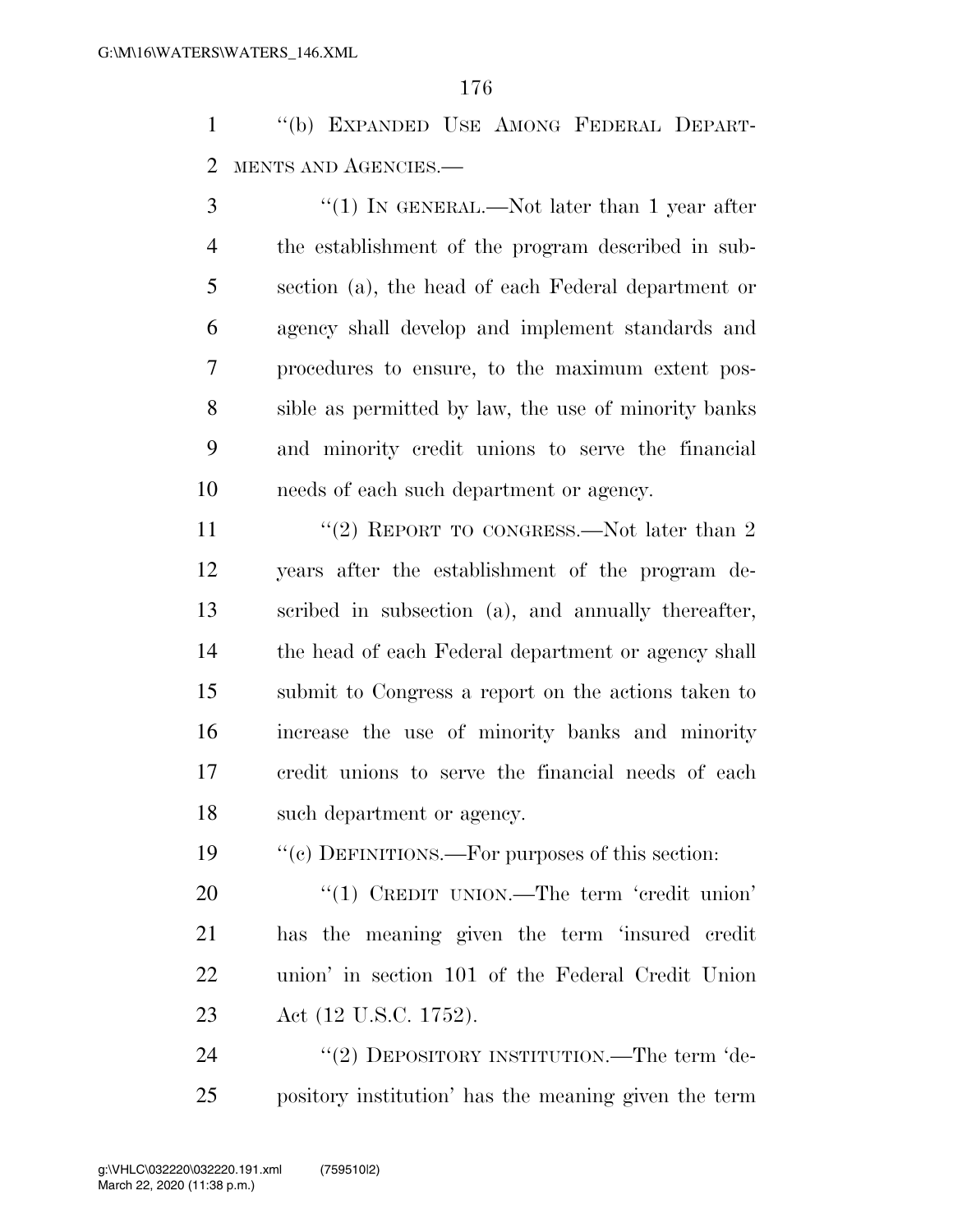| $\mathbf{1}$   | 'insured depository institution' in section 3 of the |
|----------------|------------------------------------------------------|
| $\overline{2}$ | Federal Deposit Insurance Act (12 U.S.C. 1813).      |
| 3              | "(3) MINORITY.—The term 'minority' means             |
| $\overline{4}$ | any Black American, Native American, Hispanic        |
| 5              | American, or Asian American.                         |
| 6              | "(4) MINORITY BANK.—The term 'minority               |
| 7              | bank' means a minority depository institution as de- |
| 8              | fined in section 308 of this Act.                    |
| 9              | "(5) MINORITY CREDIT UNION.—The term 'mi-            |
| 10             | nority credit union' means any credit union for      |
| 11             | which more than 50 percent of the membership (in-    |
| 12             | cluding board members) of such credit union are mi-  |
| 13             | nority individuals, as determined by the National    |
| 14             | Credit Union Administration pursuant to section      |
| 15             | 308 of this Act.".                                   |
| 16             | (2) CONFORMING AMENDMENTS.—The fol-                  |
| 17             | lowing provisions are amended<br>striking<br>by      |
| 18             | " $1204(e)(3)$ " and inserting " $1204(e)$ ":        |
| 19             | (A) Section $808(b)(3)$ of the Community             |
| 20             | Reinvestment Act of 1977 (12 U.S.C.                  |
| 21             | $2907(b)(3)$ .                                       |
| 22             | (B) Section $40(g)(1)(B)$ of the Federal De-         |
| 23             | posit<br>Insurance Act<br>(12)<br>U.S.C.             |
| 24             | 1831q(g)(1)(B)).                                     |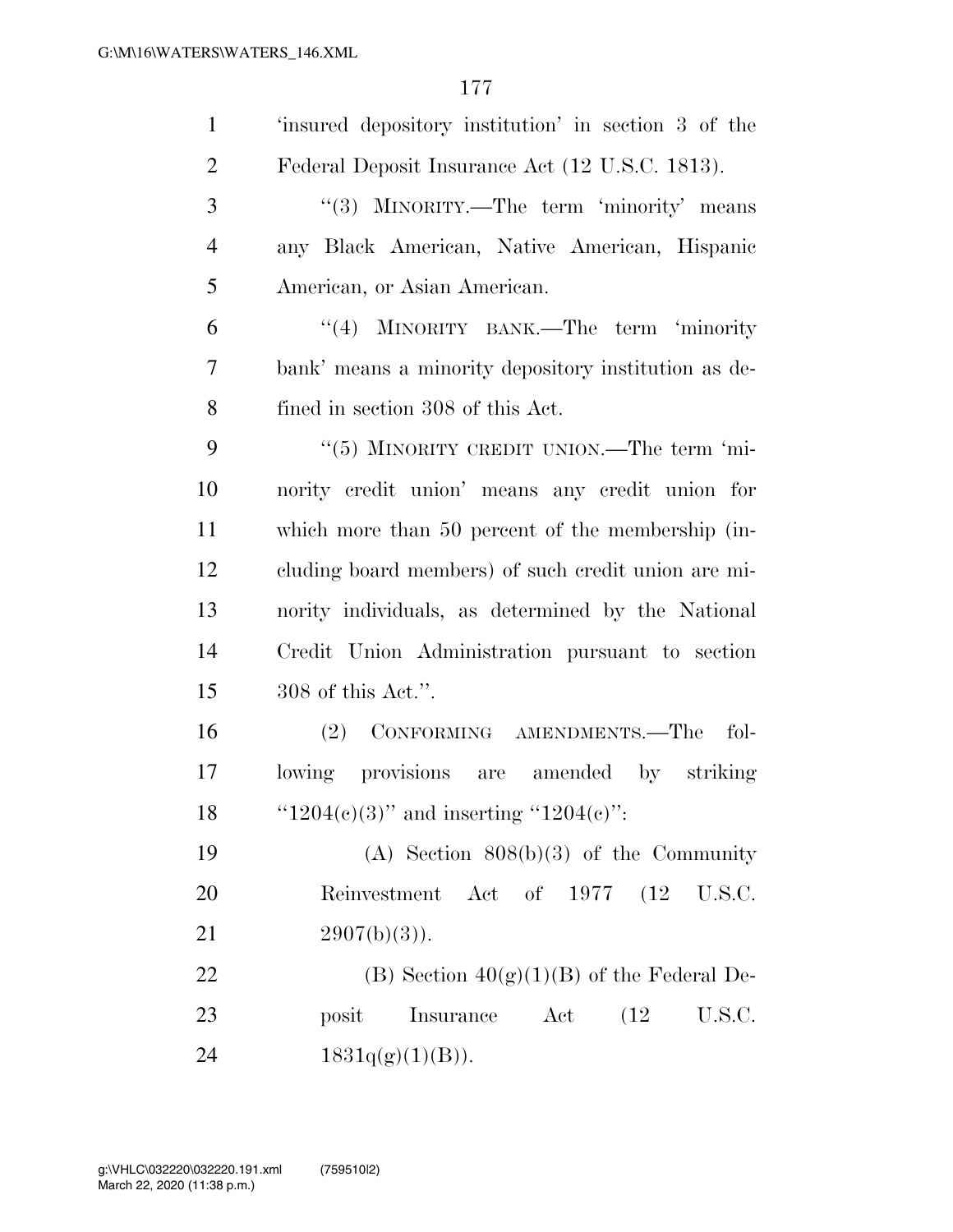| $\mathbf{1}$   | $(C)$ Section 704B(h)(4) of the Equal Cred-              |
|----------------|----------------------------------------------------------|
| $\overline{2}$ | it Opportunity Act $(15 \text{ U.S.C. } 1691c-2(h)(4)).$ |
| 3              | (h) DIVERSITY REPORT AND BEST PRACTICES.—                |
| $\overline{4}$ | (1) ANNUAL REPORT.—Each covered regulator                |
| 5              | shall submit to Congress an annual report on diver-      |
| 6              | sity including the following:                            |
| 7              | (A) Data, based on voluntary self-identi-                |
| 8              | fication, on the racial, ethnic, and gender com-         |
| 9              | position of the examiners of each covered regu-          |
| 10             | lator, disaggregated by length of time served as         |
| 11             | an examiner.                                             |
| 12             | (B) The status of any examiners of cov-                  |
| 13             | ered regulators, based on voluntary self-identi-         |
| 14             | fication, as a veteran.                                  |
| 15             | (C) Whether any covered regulator, as of                 |
| 16             | the date on which the report required under              |
| 17             | this subsection is submitted, has adopted a pol-         |
| 18             | icy, plan, or strategy to promote racial, ethnic,        |
| 19             | and gender diversity among examiners of the              |
| 20             | covered regulator.                                       |
| 21             | (D) Whether any special training is devel-               |
| 22             | oped and provided for examiners related specifi-         |
| 23             | cally to working with banks that serve commu-            |
| 24             | nities that are predominantly minorities, low in-        |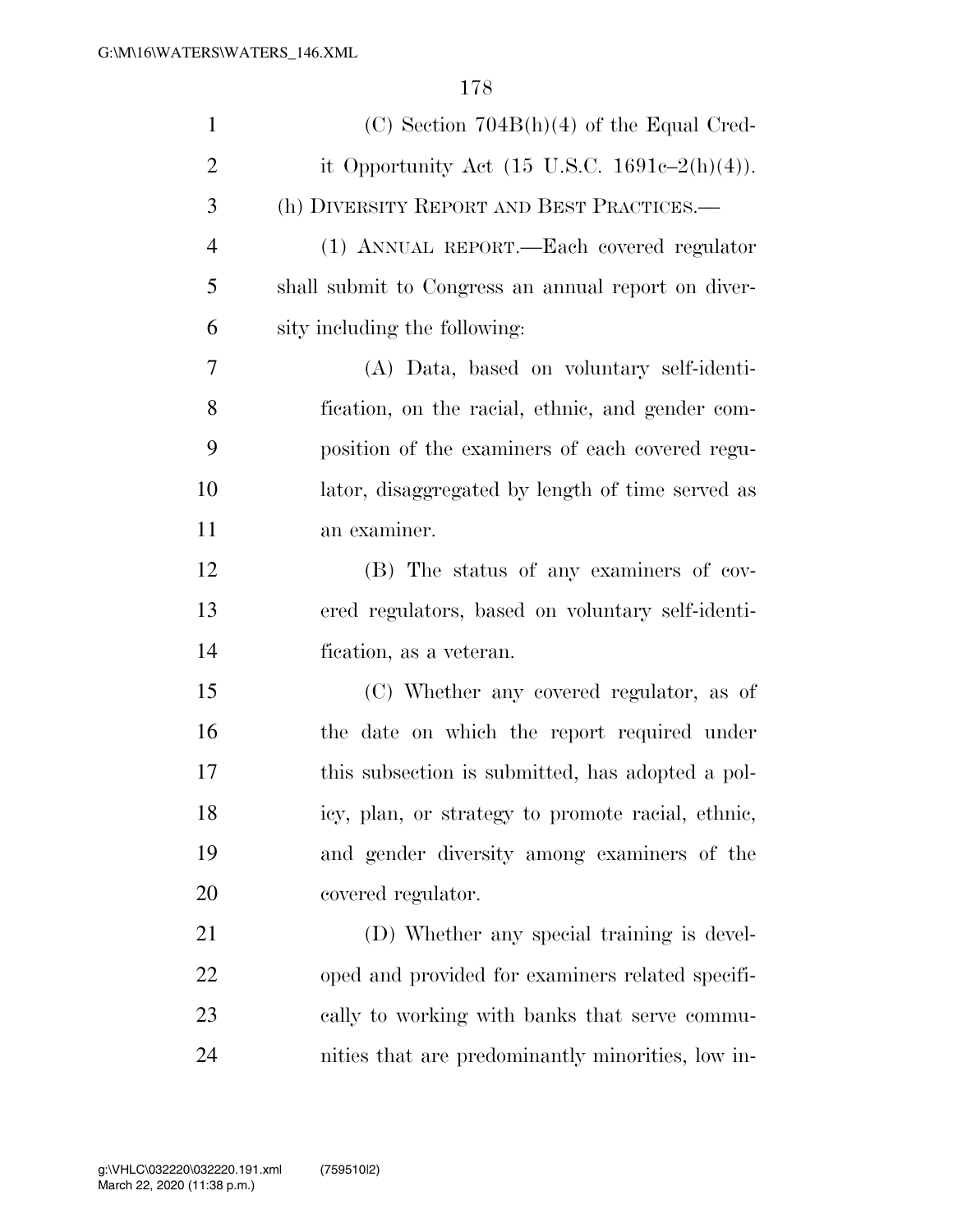| $\mathbf{1}$   | come, or rural, and the key focus of such train-       |
|----------------|--------------------------------------------------------|
| $\overline{2}$ | ing.                                                   |
| 3              | (2) BEST PRACTICES.—Each Office of Minority            |
| $\overline{4}$ | and Women Inclusion of a covered regulator shall       |
| 5              | develop, provide to the head of the covered regulator, |
| 6              | and make publicly available best practices—            |
| $\overline{7}$ | (A) for increasing the diversity of can-               |
| 8              | didates applying for examiner positions, includ-       |
| 9              | ing through outreach efforts to recruit diverse        |
| 10             | candidate to apply for entry-level examiner posi-      |
| 11             | tions; and                                             |
| 12             | (B) for retaining and providing fair consid-           |
| 13             | eration for promotions within the examiner             |
| 14             | staff for purposes of achieving diversity among        |
| 15             | examiners.                                             |
| 16             | (3) COVERED REGULATOR DEFINED.—In this                 |
| 17             | subsection, the term "covered regulator" means the     |
| 18             | Comptroller of the Currency, the Board of Gov-         |
| 19             | ernors of the Federal Reserve System, the Federal      |
| 20             | Deposit Insurance Corporation, and the National        |
| 21             | Credit Union Administration.                           |
| 22             | (i) INVESTMENTS IN MINORITY DEPOSITORY INSTI-          |
| 23             | TUTIONS AND IMPACT BANKS.—                             |
| 24             | (1) CONTROL FOR CERTAIN INSTITUTIONS.                  |
| 25             | Section $7(j)(8)(B)$ of the Federal Deposit Insurance  |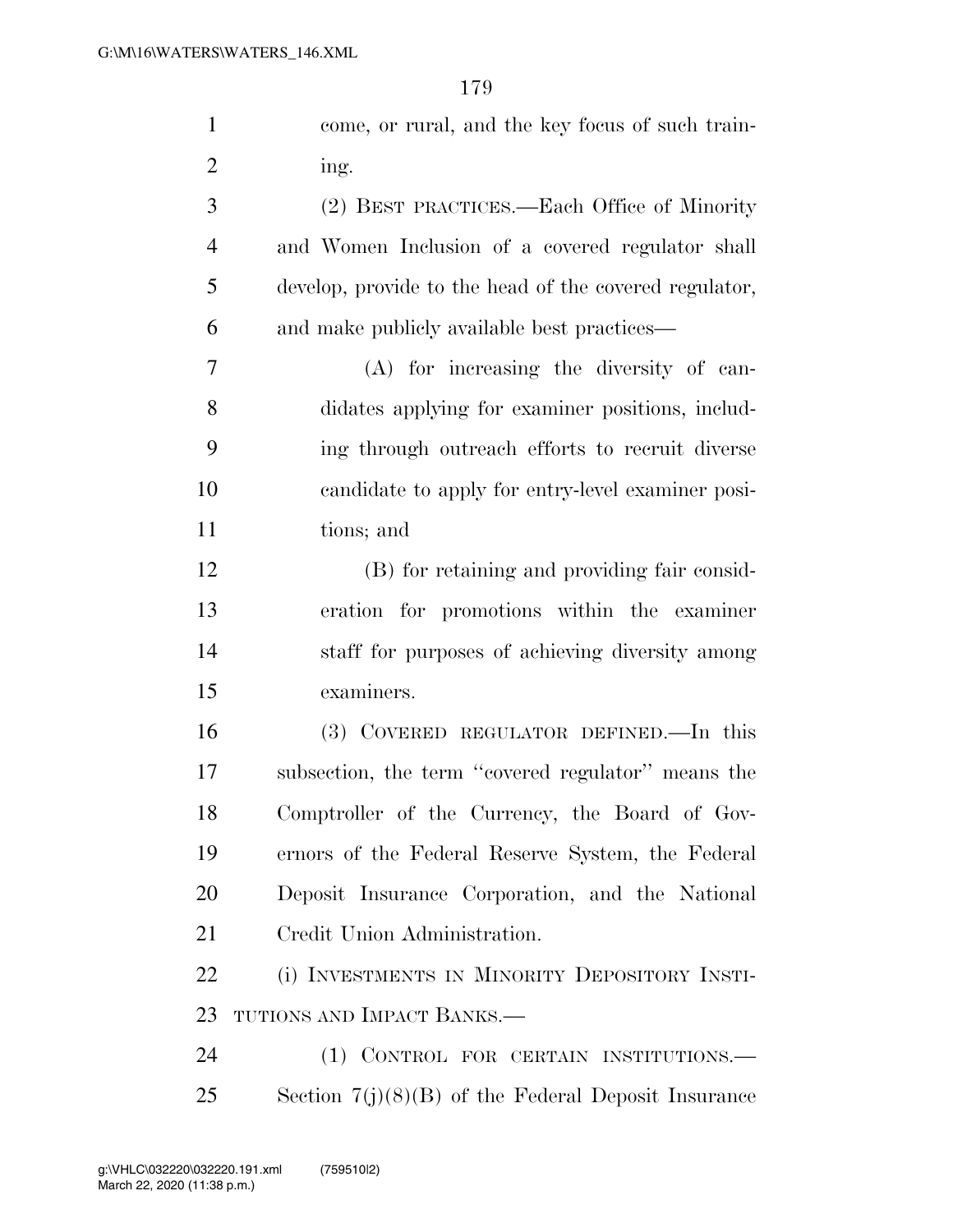| $\mathbf{1}$   | Act $(12 \text{ U.S.C. } 1817(j)(8)(B))$ is amended to read |
|----------------|-------------------------------------------------------------|
| $\overline{2}$ | as follows:                                                 |
| 3              | "(B) 'control' means the power, directly or indi-           |
| 4              | rectly—                                                     |
| 5              | "(i) to direct the management or policies                   |
| 6              | of an insured depository institution; or                    |
| $\overline{7}$ | $\lq\lq$ (ii)(I) with respect to an insured deposi-         |
| 8              | tory institution, of a person to vote 25 per cen-           |
| 9              | tum or more of any class of voting securities of            |
| 10             | such institution; or                                        |
| 11             | $\lq\lq$ (II) with respect to an insured depository         |
| 12             | institution that is an impact bank (as des-                 |
| 13             | ignated pursuant to section 5 of the Ensuring               |
| 14             | Diversity in Community Banking Act of 2020)                 |
| 15             | or a minority depository institution (as defined            |
| 16             | in section $308(b)$ of the Financial Institutions           |
| 17             | Reform, Recovery, and Enforcement Act of                    |
| 18             | $(1989)$ , of an individual to vote 30 percent of           |
| 19             | more of any class of voting securities of such an           |
| 20             | impact bank or a minority depository institu-               |
| 21             | tion.".                                                     |
| 22             | RULEMAKING.—The appropriate Federal<br>$(2)^{-}$            |
| 23             | banking agency (as defined in section 3 of the Fed-         |
| 24             | eral Deposit Insurance Act (12 U.S.C. 1813)) shall          |
| 25             | jointly issue rules for de novo minority depository in-     |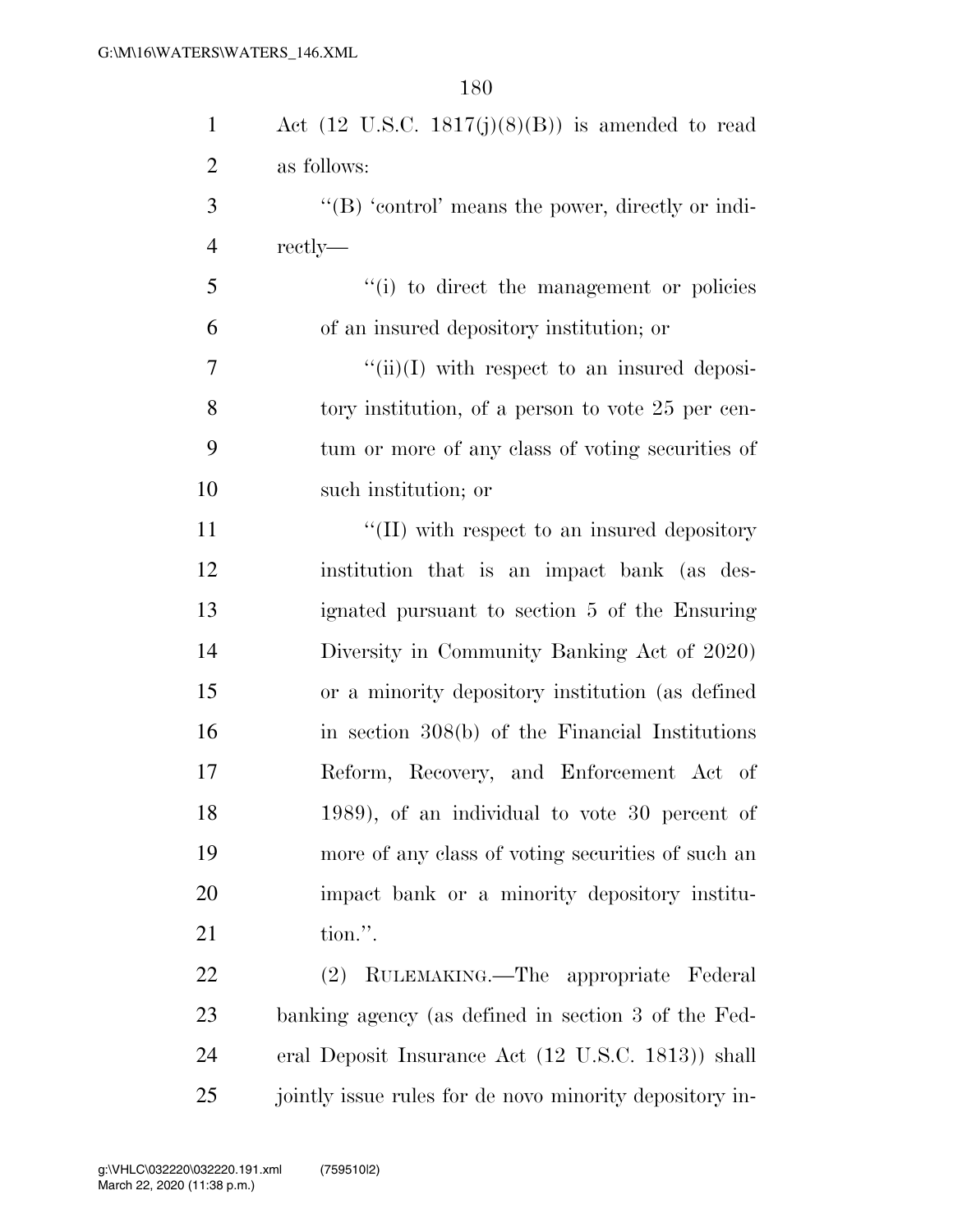| $\mathbf{1}$   | stitutions and de novo impact banks (as designated    |
|----------------|-------------------------------------------------------|
| $\overline{2}$ | pursuant to section $5)$ to allow 3 years to meet the |
| 3              | capital requirements otherwise applicable to minority |
| $\overline{4}$ | depository institutions and impact banks.             |
| 5              | (3) REPORT.—Not later than 1 year after the           |
| 6              | date of the enactment of this Act, the appropriate    |
| 7              | Federal banking agencies shall jointly submit to      |
| 8              | Congress a report on-                                 |
| 9              | $(A)$ the principal causes for the low num-           |
| 10             | ber of de novo minority depository institutions       |
| 11             | during the 10-year period preceding the date of       |
| 12             | the report;                                           |
| 13             | (B) the main challenges to the creation of            |
| 14             | de novo minority depository institutions and de       |
| 15             | novo impact banks; and                                |
| 16             | (C) regulatory and legislative consider-              |
| 17             | ations to promote the establishment of de novo        |
| 18             | minority depository institutions and de novo im-      |
| 19             | pact banks.                                           |
| 20             | (j) REQUIREMENT TO MENTOR MINORITY DEPOSI-            |
| 21             | TORY INSTITUTIONS OR COMMUNITY DEVELOPMENT FI-        |
| 22             | NANCIAL INSTITUTIONS TO SERVE AS A DEPOSITARY OR      |
| 23             | FINANCIAL AGENT.                                      |
| 24             | (1) IN GENERAL.—Before a large financial in-          |
| 25             | stitution may be employed as a financial agent of     |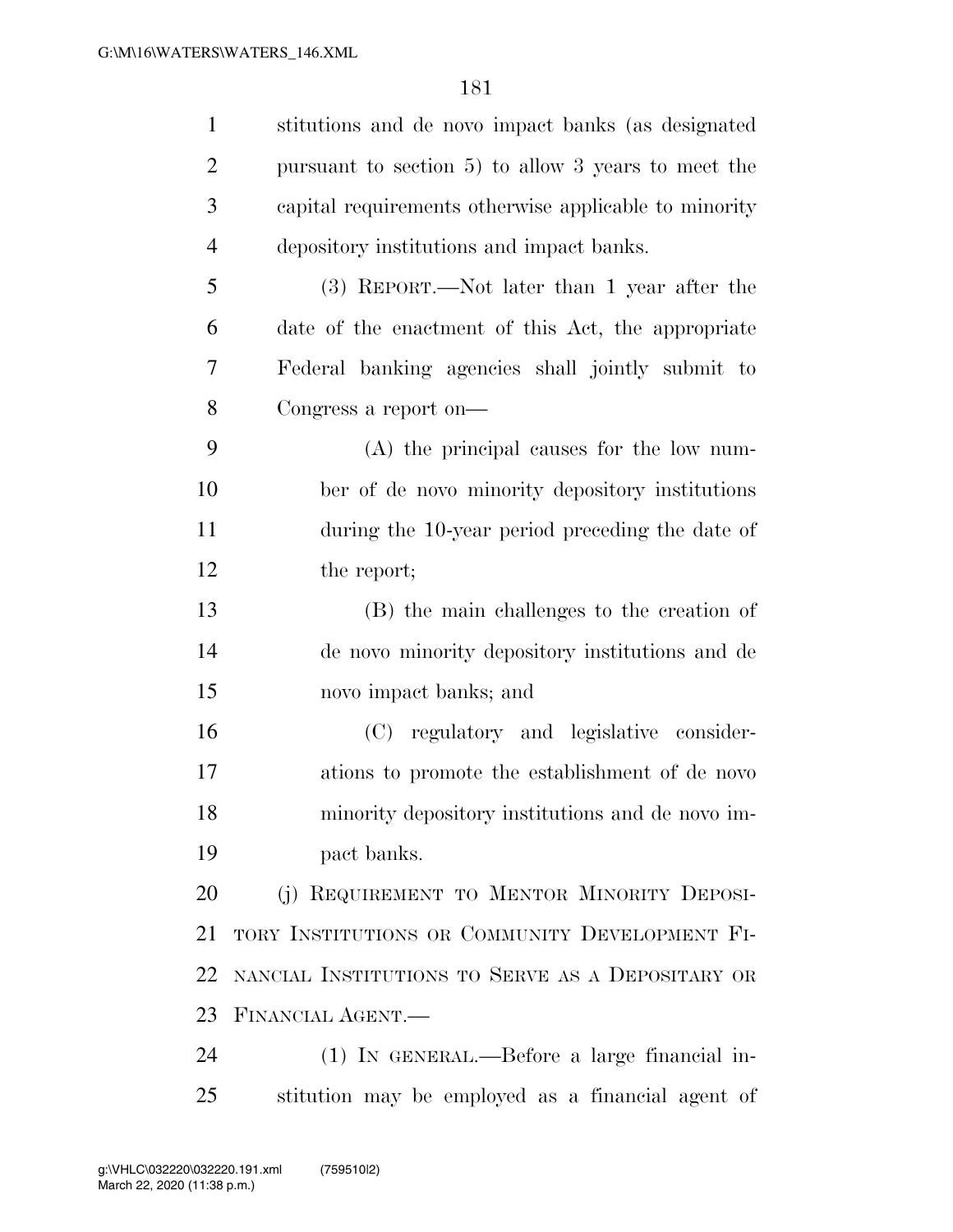| $\mathbf{1}$   | the Department of the Treasury or perform any rea-    |
|----------------|-------------------------------------------------------|
| 2              | sonable duties as depositary of public moneys of the  |
| 3              | Department of the Treasury, the large financial in-   |
| $\overline{4}$ | stitution shall demonstrate participation as a mentor |
| 5              | in a covered mentor-protege program to a protege      |
| 6              | firm that is a minority depository institution or a   |
| 7              | community development financial institution.          |
| 8              | $(2)$ REPORT.—Not later than 6 months after           |
| 9              | the date of the enactment of this Act and annually    |
| 10             | thereafter, the Secretary of the Treasury shall sub-  |
| 11             | mit to Congress a report on participants in a cov-    |
| 12             | ered mentor-protege program, including an analysis    |
| 13             | of outcomes of such program.                          |
| 14             | (3) PROCEDURES.—The Secretary of the Treas-           |
| 15             | ury shall publish procedures for compliance with the  |
| 16             | requirements of this subsection for large financial   |
| 17             | institutions.                                         |
| 18             | (4) DEFINITIONS.—In this subsection:                  |
| 19             | (A)<br>COVERED MENTOR-PROTEGE<br>PRO-                 |
| 20             |                                                       |
|                | GRAM.—The term "covered mentor-protege pro-           |
| 21             | gram" means a mentor-protege program estab-           |
| 22             | lished by the Secretary of the Treasury pursu-        |
| 23             | ant to section 45 of the Small Business Act (15)      |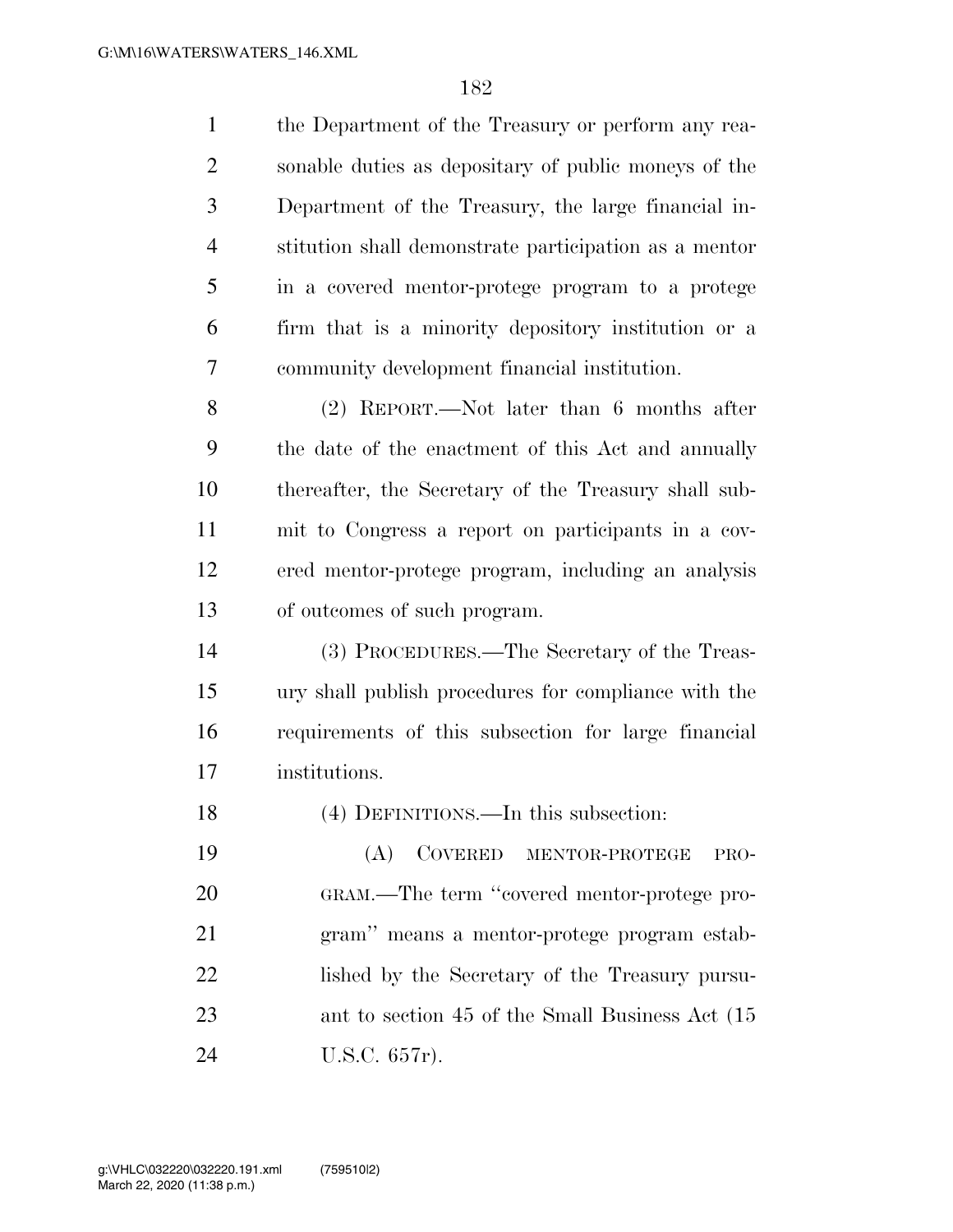| $\mathbf{1}$   | (B) LARGE FINANCIAL INSTITUTION.—The                  |
|----------------|-------------------------------------------------------|
| $\overline{2}$ | term "large financial institution" means any          |
| 3              | entity—                                               |
| $\overline{4}$ | (i) regulated by the Comptroller of the               |
| 5              | Currency, the Board of Governors of the               |
| 6              | Federal Reserve System, the Federal De-               |
| 7              | posit Insurance Corporation, or the Na-               |
| 8              | tional Credit Union Administration; and               |
| 9              | (ii) that has total consolidated assets               |
| 10             | greater than or equal to $$50,000,000,000$ .          |
| 11             | (k) CUSTODIAL DEPOSIT PROGRAM FOR COVERED             |
| 12             | MINORITY DEPOSITORY INSTITUTIONS AND IMPACT           |
|                |                                                       |
| 13             | BANKS.                                                |
| 14             | (1) ESTABLISHMENT.—The Secretary of the               |
| 15             | Treasury shall establish a custodial deposit program  |
| 16             | (in this subsection referred to as the "Program")     |
| 17             | under which a covered bank shall receive monthly      |
| 18             | deposits from a qualifying account.                   |
| 19             | (2) APPLICATION.—A covered bank shall sub-            |
| 20             | mit to the Secretary an application to participate in |
| 21             | the Program at such time, in such manner, and con-    |
| 22             | taining such information as the Secretary may deter-  |
| 23             | mine.                                                 |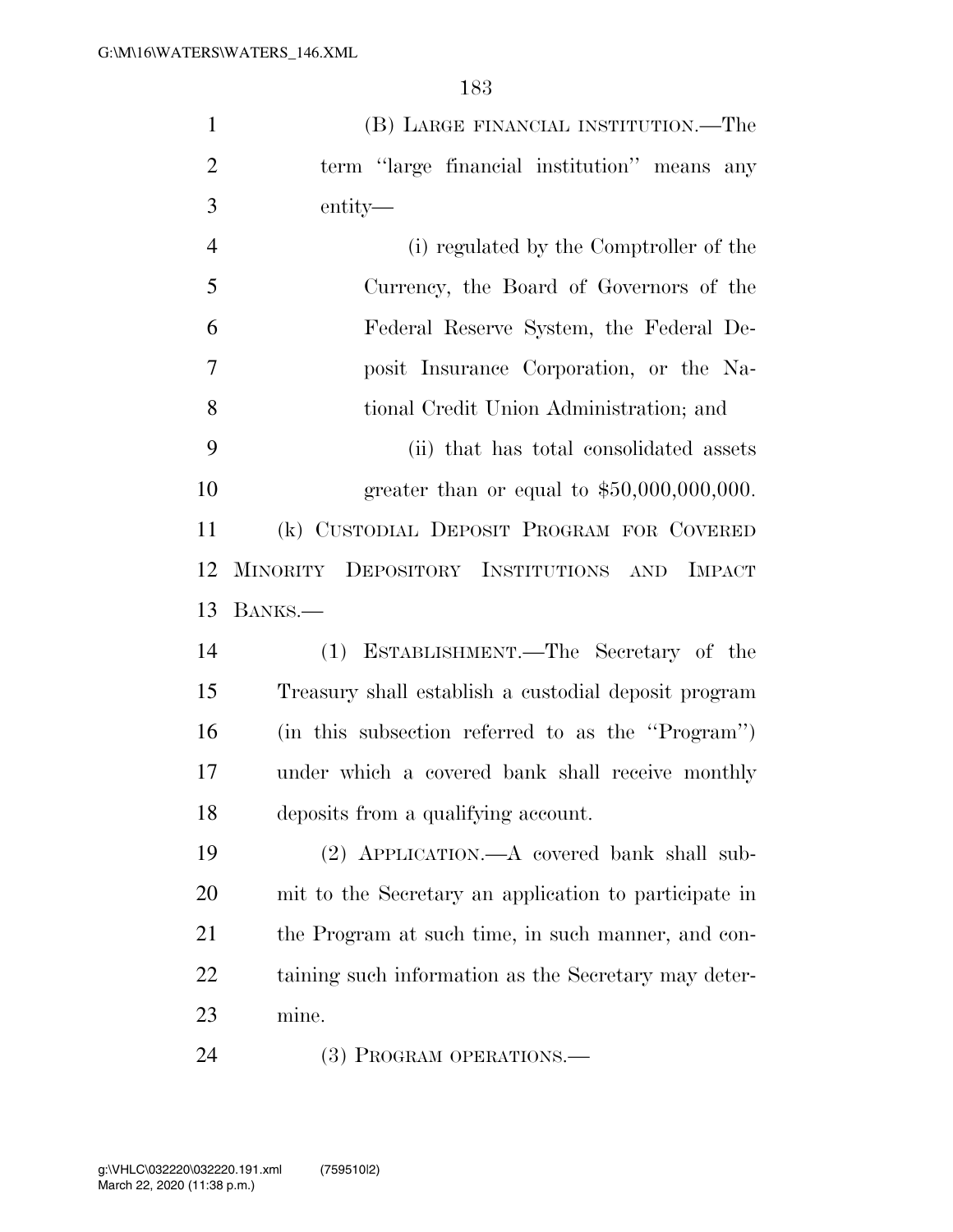| $\mathbf{1}$   | (A) DESIGNATION OF CUSTODIAL ENTI-               |
|----------------|--------------------------------------------------|
| $\overline{2}$ | TIES.—The Secretary shall designate eligible     |
| 3              | custodial entities to make monthly deposits with |
| $\overline{4}$ | covered banks selected for participation in the  |
| 5              | Program on behalf of a qualifying account.       |
| 6              | (B) CUSTODIAL ACCOUNTS.—                         |
| 7              | (i) IN GENERAL.—The Secretary shall              |
| 8              | establish a custodial deposit account for        |
| 9              | each qualifying account with the eligible        |
| 10             | custodial entity designated to make depos-       |
| 11             | its with covered banks for each such quali-      |
| 12             | fying account.                                   |
| 13             | (ii) AMOUNT.—The Secretary shall                 |
| 14             | deposit a total amount not greater than 5        |
| 15             | percent of a qualifying account into any         |
| 16             | custodial deposit accounts established           |
| 17             | under subparagraph $(A)$ .                       |
| 18             | (iii) DEPOSITS WITH PROGRAM PAR-                 |
| 19             | TICIPANTS.-                                      |
| 20             | MONTHLY DEPOSITS.-Each<br>(I)                    |
| 21             | month, each eligible custodial entity            |
| 22             | designated by the Secretary shall de-            |
| 23             | posit an amount not greater than the             |
| 24             | insured amount, in the aggregate,                |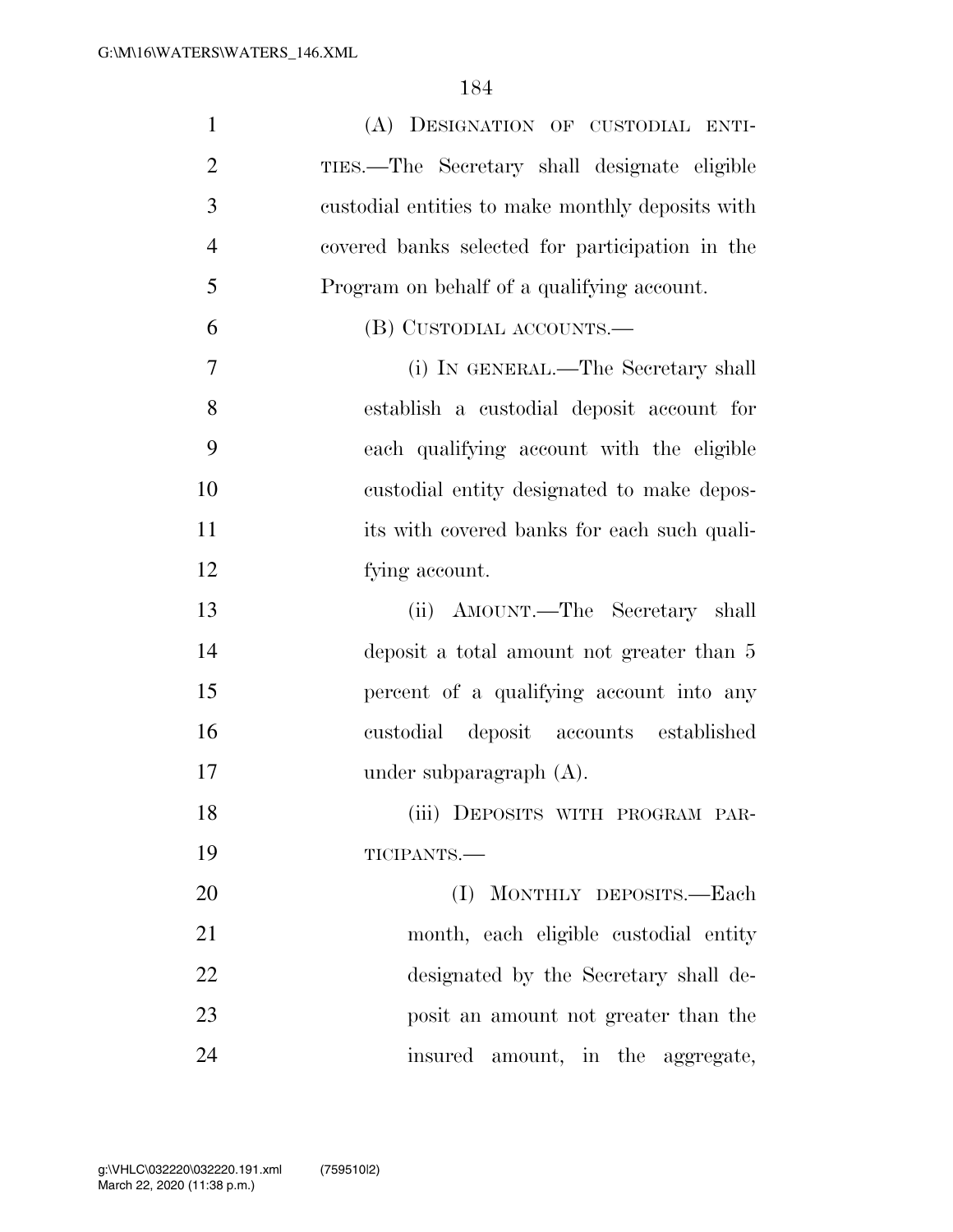1 from each custodial deposit account, 2 in a single covered bank.

 (II) LIMITATION.—With respect to the funds of an individual quali- fying account, the eligible custodial entity may not deposit an amount greater than the insured amount in a single covered bank.

9 (III) INSURED AMOUNT DE-10 FINED.—In this clause, the term ''in-11 sured amount'' means the amount 12 that is the greater of—

 (aa) the standard maximum deposit insurance amount (as de-15 fined in section  $11(a)(1)(E)$  of the Federal Deposit Insurance  $\text{Act} (12 \text{ U.S.C. } 1821(a)(1)(\text{E}))),$ 18 or

19 (bb) such higher amount ne-20 gotiated between the Secretary 21 and the Corporation under which 22 the Corporation will insure all de-23 posits of such higher amount. 24 (iv) LIMITATIONS.—The total amount 25 of funds deposited under the Program in a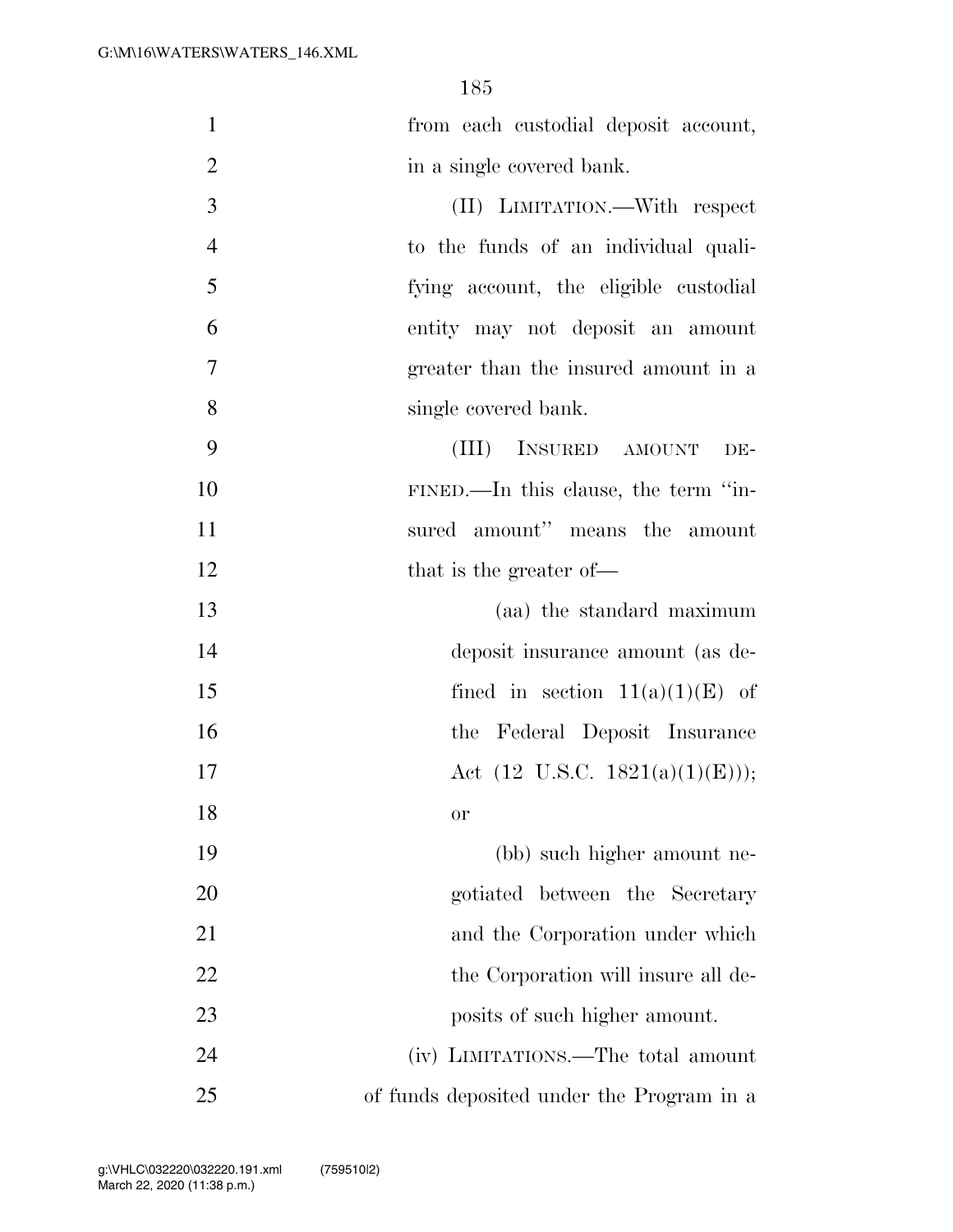| $\mathbf{1}$   | covered bank may not exceed the lesser     |
|----------------|--------------------------------------------|
| $\overline{2}$ | $of$ —                                     |
| 3              | (I)<br>10 percent of the average           |
| $\overline{4}$ | amount of deposits held by such cov-       |
| 5              | ered bank in the previous quarter; or      |
| 6              | $(II)$ \$100,000,000.                      |
| 7              | $(C)$ INTEREST.—                           |
| 8              | (i) IN GENERAL.—Each eligible custo-       |
| 9              | dial entity designated by the Secretary    |
| 10             | shall—                                     |
| 11             | (I) collect interest from each cov-        |
| 12             | ered bank in which such custodial en-      |
| 13             | tity deposits funds pursuant to sub-       |
| 14             | paragraph $(B)$ ; and                      |
| 15             | (II) disburse such interest to the         |
| 16             | Secretary each month.                      |
| 17             | (ii) INTEREST RATE.—The rate of any        |
| 18             | interest collected under this subparagraph |
| 19             | may not exceed 50 percent of the discount  |
| 20             | window primary credit interest rate most   |
| 21             | recently published on the Federal Reserve  |
| 22             | Statistical Release on selected interest   |
| 23             | rates (daily or weekly), commonly referred |
| 24             | to as the H.15 release (commonly known)    |
| 25             | as the "Federal funds rate").              |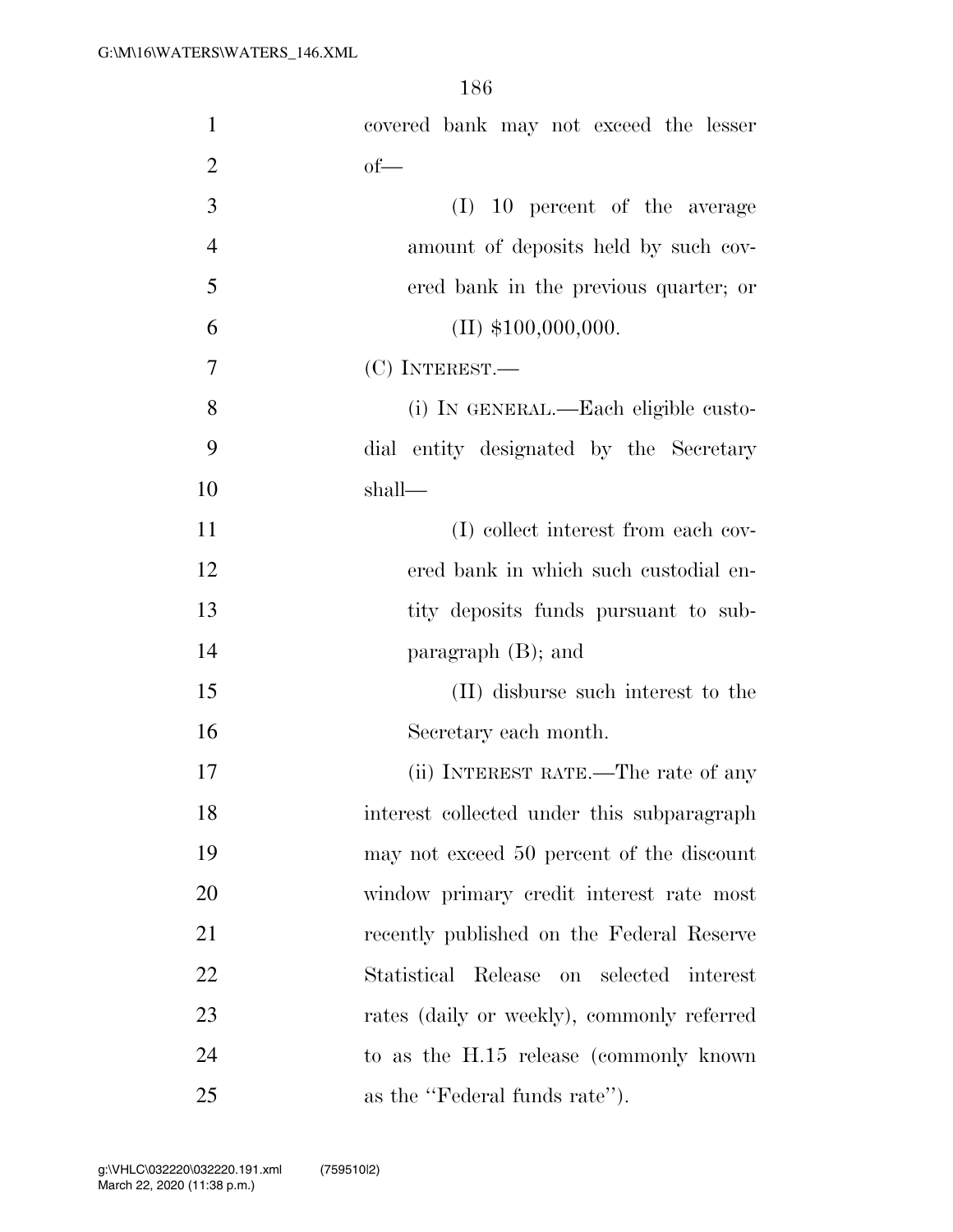(D) STATEMENTS.—Each eligible custodial entity designated by the Secretary shall submit to the Secretary monthly statements that in- clude the total amount of funds deposited with, and interest rate received from, each covered bank by the eligible custodial entity on behalf of qualifying entities. (E) RECORDS.—The Secretary shall issue a quarterly report to Congress and make pub- licly available a record identifying all covered banks participating in the Program and amounts deposited under the Program in cov-ered banks.

 (4) REQUIREMENTS RELATING TO DEPOSITS.— Deposits made with covered banks under this sub-section may not—

 (A) be considered by the Corporation to be funds obtained, directly or indirectly, by or through any deposit broker for deposit into 1 or more deposit accounts (as described under sec- tion 29 of the Federal Deposit Insurance Act (12 U.S.C. 1831f)); or

 (B) be subject to insurance fees from the Corporation that are greater than insurance fees for typical demand deposits not obtained,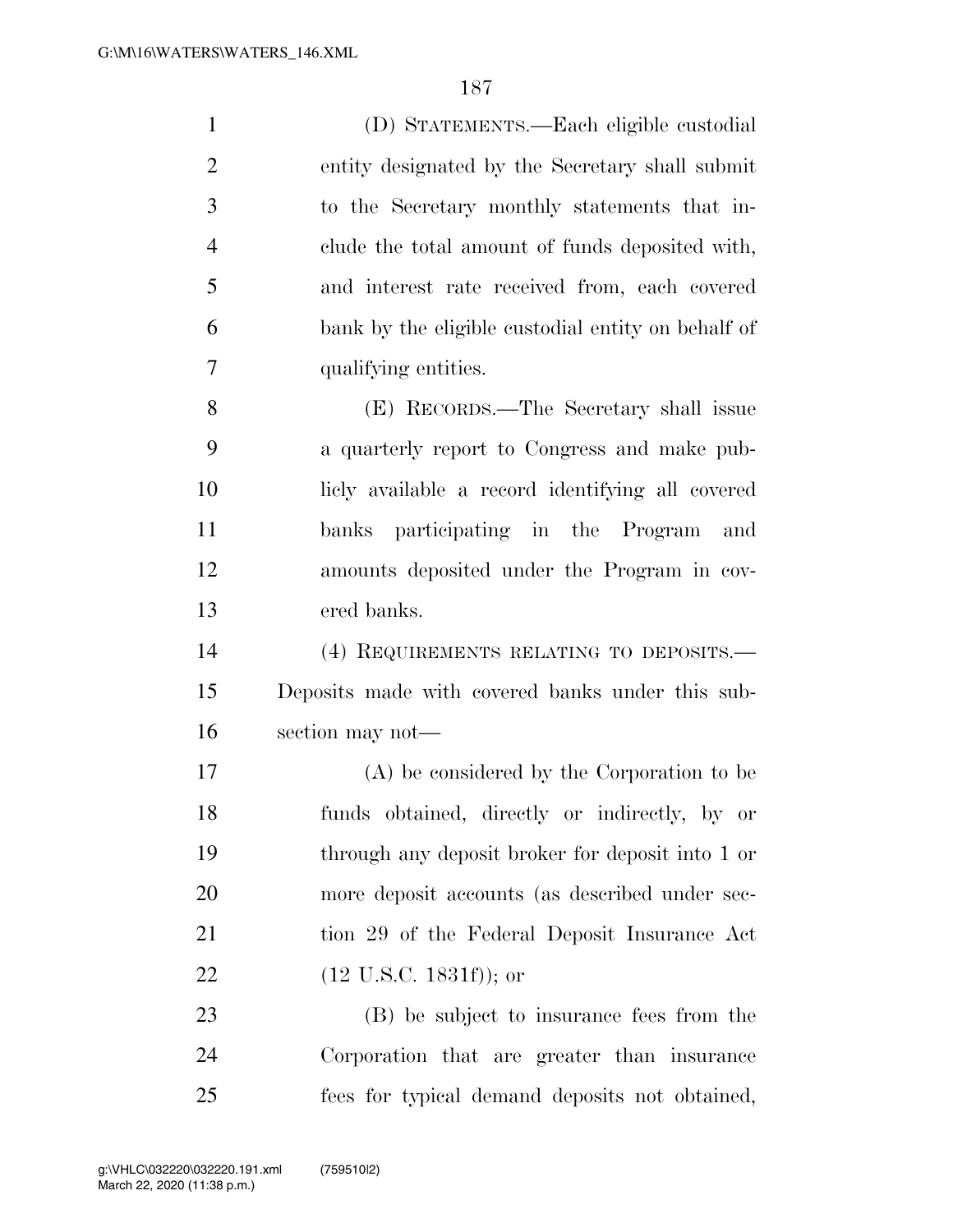| $\mathbf{1}$   | directly or indirectly, by or through any deposit |
|----------------|---------------------------------------------------|
| $\overline{2}$ | broker (commonly known as "core deposits").       |
| 3              | $(5)$ MODIFICATIONS.—                             |
| $\overline{4}$ | (A) IN GENERAL.—The Secretary shall               |
| 5              | provide a 3-month period for public notice and    |
| 6              | comment before making any material change to      |
| 7              | the operation of the Program.                     |
| 8              | EXCEPTION.—The requirements of<br>(B)             |
| 9              | subparagraph (A) shall not apply if the Sec-      |
| 10             | retary makes a material change to the Program     |
| 11             | to comply with safety and soundness standards     |
| 12             | or other law.                                     |
| 13             | $(6)$ TERMINATION.—                               |
| 14             | (A) BY COVERED BANK.—A covered bank               |
| 15             | selected for participation in the Program pursu-  |
| 16             | ant to paragraph (3) may terminate participa-     |
| 17             | tion in the Program by providing the Secretary    |
| 18             | a notification 60 days prior to termination.      |
| 19             | (B) BY SECRETARY.—The Secretary may               |
| 20             | terminate the participation of a covered bank in  |
| 21             | the Program if the Secretary determines the       |
| 22             | covered bank—                                     |
| 23             | (i) violated any terms of participation           |
| 24             | in the Program;                                   |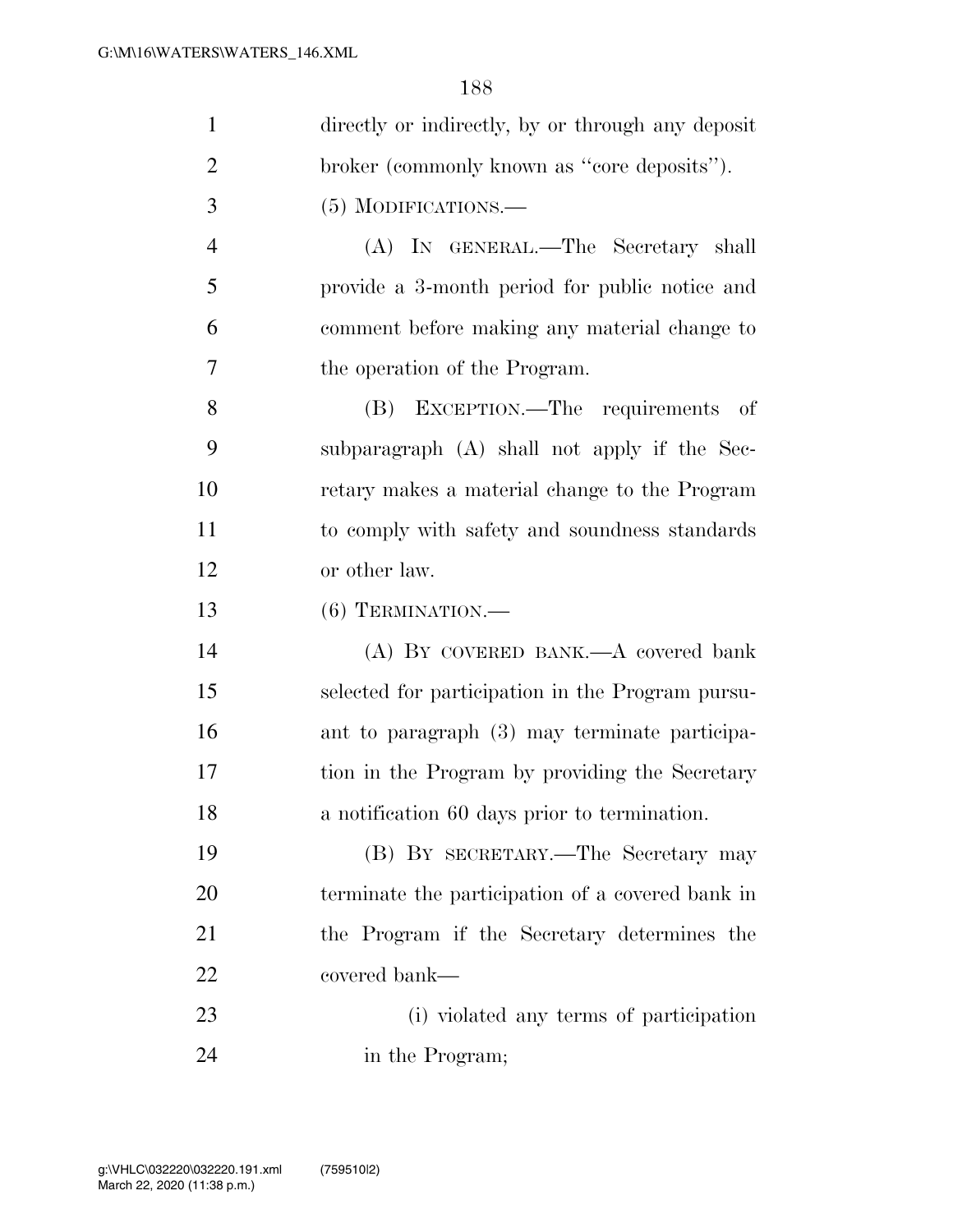| $\mathbf{1}$   | (ii) failed to comply with Federal          |
|----------------|---------------------------------------------|
| $\overline{2}$ | bank secrecy laws, as documented in writ-   |
| 3              | ing by the primary regulator of the covered |
| $\overline{4}$ | bank;                                       |
| 5              | (iii) failed to remain well capitalized;    |
| 6              | <b>or</b>                                   |
| 7              | (iv) failed comply with safety and          |
| 8              | soundness standards, as documented in       |
| 9              | writing by the primary regulator of the     |
| 10             | covered bank.                               |
| 11             | (7) DEFINITIONS.—In this subsection:        |
| 12             | (A) CORPORATION.—The term "Corpora-         |
| 13             | tion" means the Federal Deposit Insurance   |
| 14             | Corporation.                                |
| 15             | (B) COVERED BANK.—The term "covered         |
| 16             | bank" means—                                |
| 17             | (i) a minority depository institution       |
| 18             | that is regulated by the Corporation or the |
| 19             | National Credit Union Administration that   |
| 20             | is well capitalized (as defined in section  |
| 21             | 38(b) of the Federal Deposit Insurance      |
| 22             | Act $(12 \text{ U.S.C. } 18310(b))$ ; or    |
| 23             | (ii) a depository institution designated    |
| 24             | pursuant to section 5 of the Ensuring Di-   |
| 25             | versity in Community Banking Act of 2020    |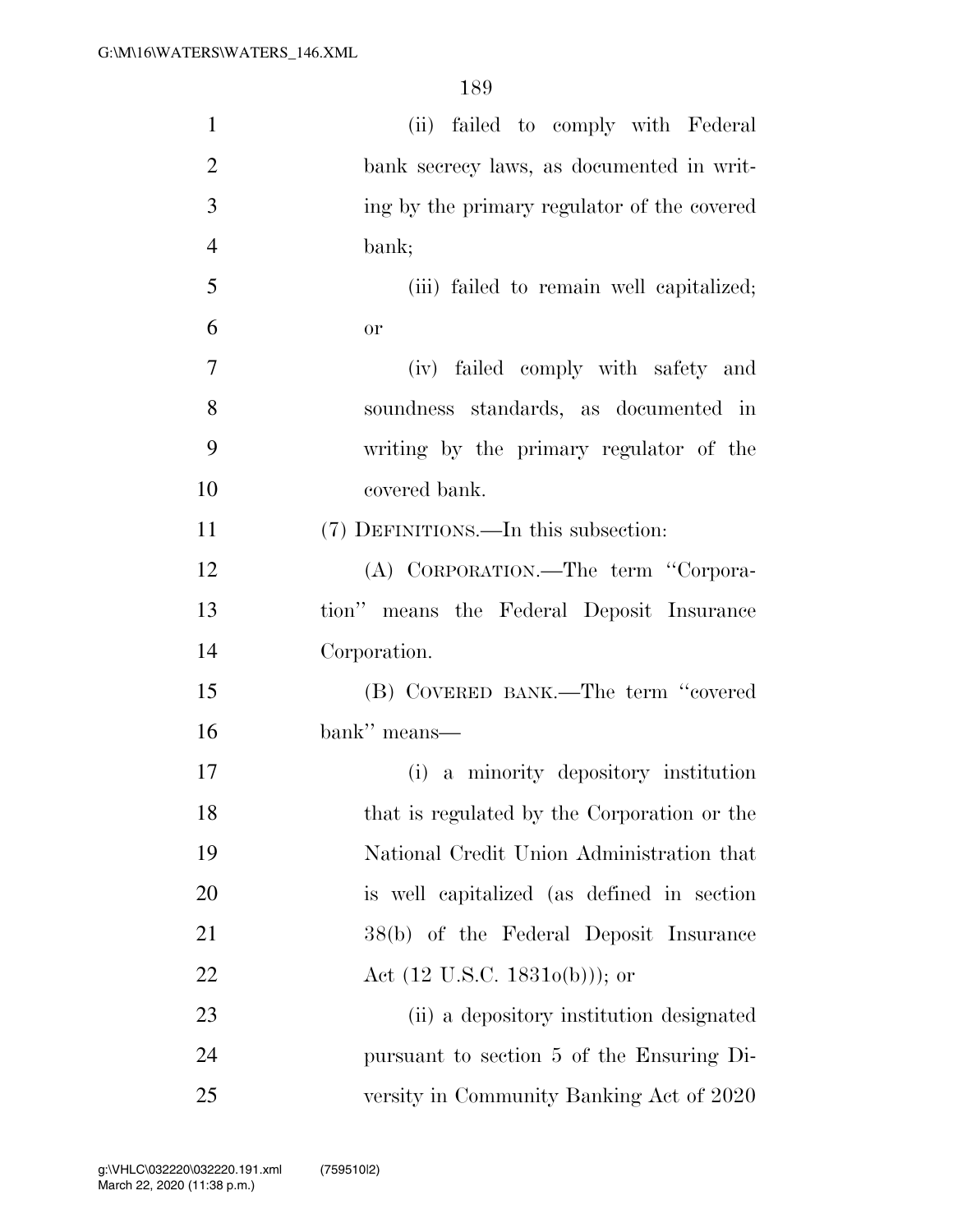| $\mathbf{1}$   | that is well capitalized (as defined in sec-       |
|----------------|----------------------------------------------------|
| $\overline{2}$ | tion 38(b) of the Federal Deposit Insur-           |
| 3              | ance Act $(12 \text{ U.S.C. } 1831o(b))$ .         |
| $\overline{4}$ | (C) ELIGIBLE CUSTODIAL ENTITY.—The                 |
| 5              | term "eligible custodial entity" means—            |
| 6              | (i) an insured depository institution              |
| 7              | (as defined in section 3 of the Federal De-        |
| 8              | posit Insurance Act $(12 \text{ U.S.C. } 1813)$ ), |
| 9              | (ii) an insured credit union (as de-               |
| 10             | fined in section 101 of the Federal Credit         |
| 11             | Union Act (12 U.S.C. 1752)), or                    |
| 12             | (iii) or a well capitalized State-char-            |
| 13             | tered trust company,                               |
| 14             | designated by the Secretary under subsection       |
| 15             | (k)(3)(A).                                         |
| 16             | (D) FEDERAL BANK SECRECY LAWS.—The                 |
| 17             | term "Federal bank secrecy laws" means—            |
| 18             | (i) section 21 of the Federal Deposit              |
| 19             | Insurance Act $(12 \text{ U.S.C. } 1829b);$        |
| 20             | (ii) section $123$ of Public Law $91-$             |
| 21             | $508;$ and                                         |
| 22             | (iii) subchapter $\Pi$ of chapter 53 of            |
| 23             | title 31, United States Code.                      |
| 24             | QUALIFYING ACCOUNT.—The<br>(E)<br>term             |
| 25             | "qualifying account" means any account estab-      |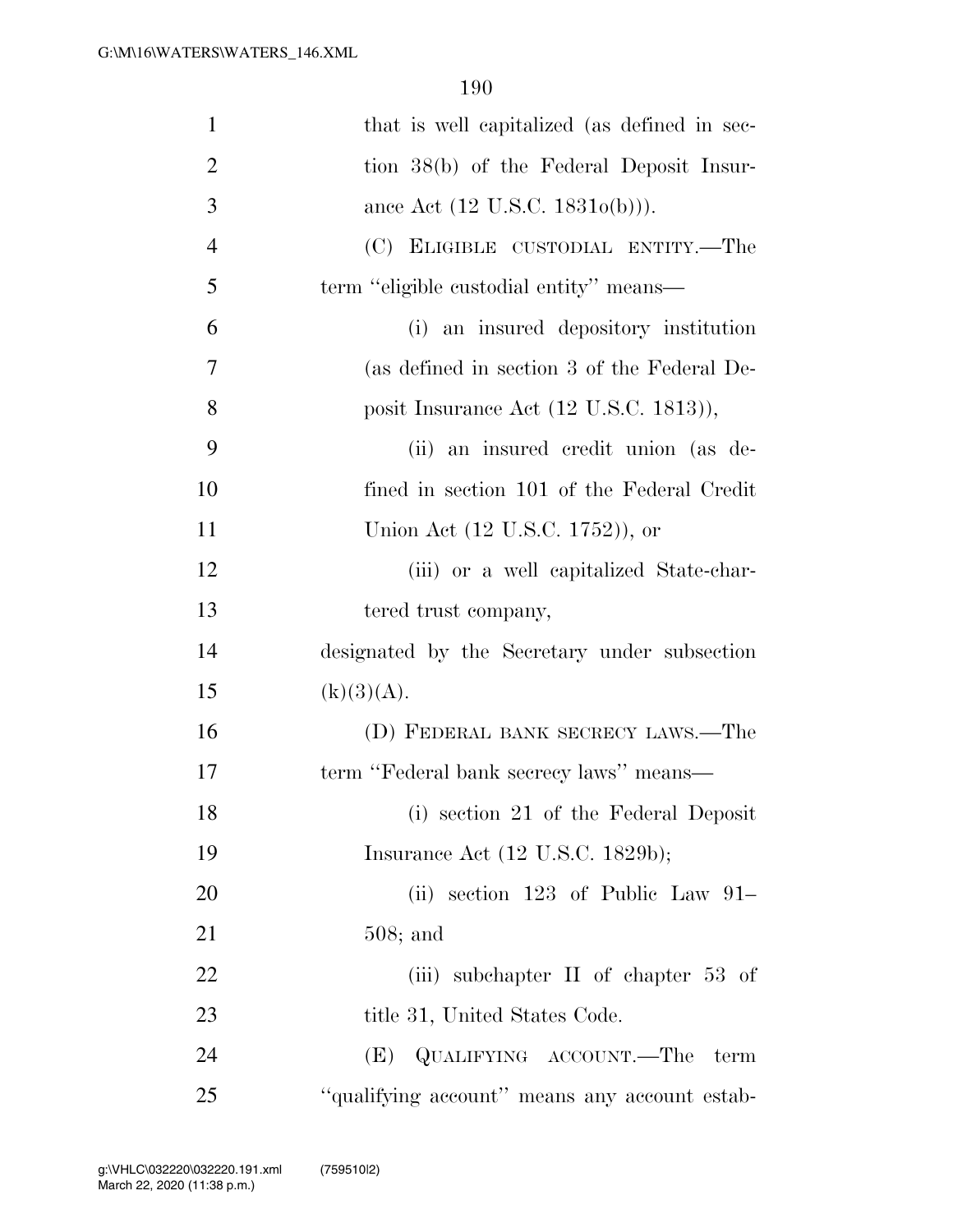| $\mathbf{1}$   | lished in the Department of the Treasury            |
|----------------|-----------------------------------------------------|
| $\overline{2}$ | $that$ —                                            |
| 3              | (i) is controlled by the Secretary; and             |
| $\overline{4}$ | (ii) is expected to maintain a balance              |
| 5              | greater than $$200,000,000$ for the fol-            |
| 6              | lowing calendar month.                              |
| 7              | (F) SECRETARY.—The term "Secretary"                 |
| 8              | means the Secretary of the Treasury.                |
| 9              | (G) WELL CAPITALIZED.—The term "well                |
| 10             | capitalized" has the meaning given in section       |
| 11             | 38 of the Federal Deposit Insurance Act (12)        |
| 12             | U.S.C. 18310).                                      |
| 13             | (1) STREAMLINED COMMUNITY DEVELOPMENT FI-           |
| 14             | NANCIAL INSTITUTION APPLICATIONS AND REPORTING.—    |
| 15             | (1) APPLICATION PROCESSES.—Not later than           |
| 16             | 12 months after the date of the enactment of this   |
| 17             | Act and with respect to any person having assets    |
| 18             | under $$3,000,000,000$ that submits an application  |
| 19             | for deposit insurance with the Federal Deposit In-  |
| 20             | surance Corporation that could also become a com-   |
| 21             | munity development financial institution, the Fed-  |
| 22             | eral Deposit Insurance Corporation, in consultation |
| 23             | with the Administrator of the Community Develop-    |
| 24             | ment Financial Institutions Fund, shall—            |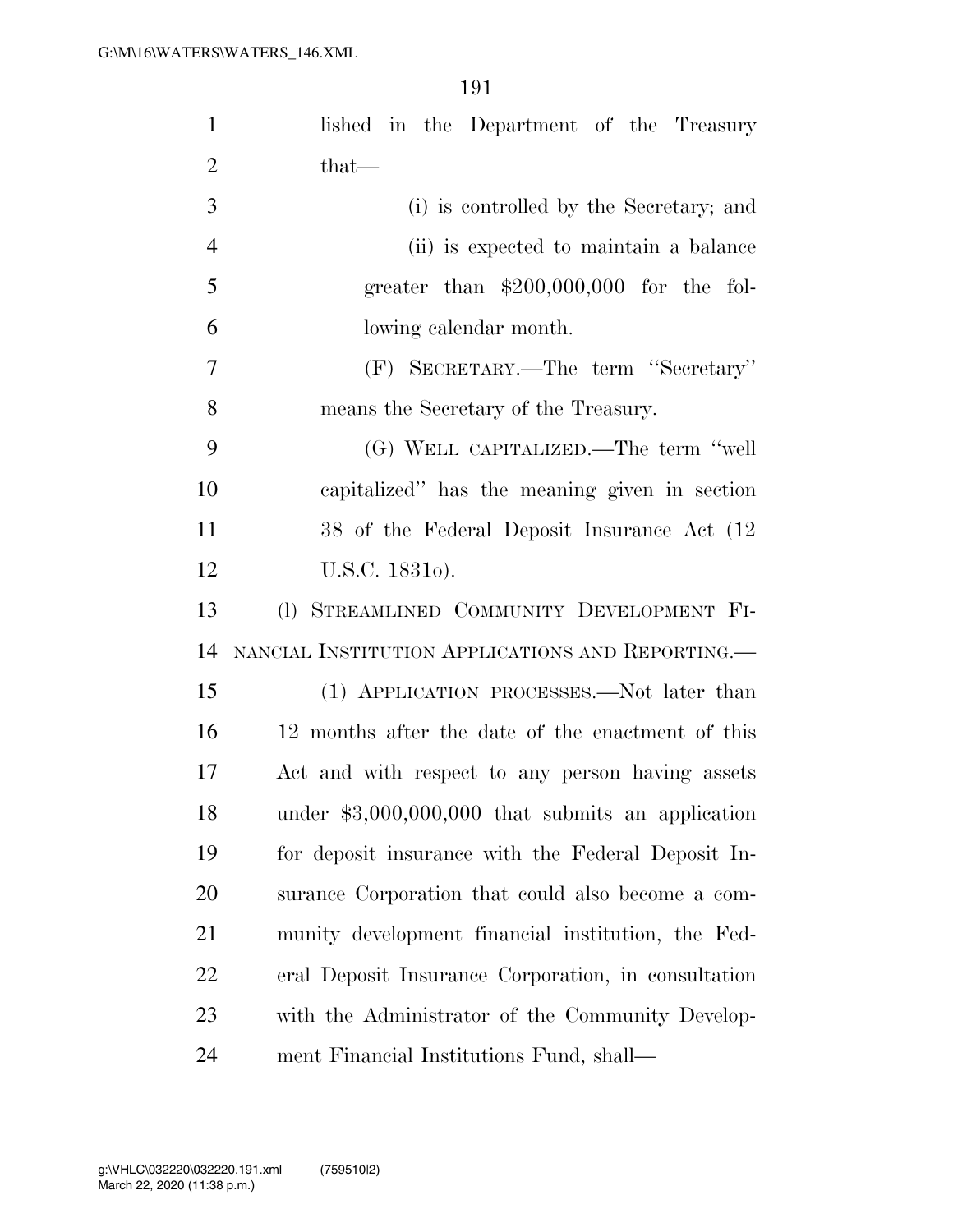| $\mathbf{1}$   | (A) develop systems and procedures to                 |
|----------------|-------------------------------------------------------|
| $\overline{2}$ | record necessary information to allow the Ad-         |
| 3              | ministrator to conduct preliminary analysis for       |
| $\overline{4}$ | such person to also become a community devel-         |
| 5              | opment financial institution; and                     |
| 6              | (B) develop procedures to streamline the              |
| 7              | application and annual certification processes        |
| 8              | and to reduce costs for such person to become,        |
| 9              | and maintain certification as, a community de-        |
| 10             | velopment financial institution that serves low-      |
| 11             | and moderate-income neighborhoods (as defined         |
| 12             | under the Community Reinvestment Act of               |
| 13             | 1977 (12 U.S.C. 2901 et seq.)).                       |
| 14             | (2) REPORT ON IMPLEMENTATION.—Not later               |
| 15             | than 18 months after the date of the enactment of     |
| 16             | this Act, the Federal Deposit Insurance Corporation   |
| 17             | shall submit to Congress a report describing the sys- |
| 18             | tems and procedures required under paragraph (1).     |
| 19             | $(3)$ ANNUAL REPORT.—                                 |
| 20             | (A) IN GENERAL.—Section $17(a)(1)$ of the             |
| 21             | Federal Deposit Insurance Act (12 U.S.C.              |
| 22             | $1827(a)(1)$ is amended—                              |
| 23             | (i) in subparagraph $(E)$ , by striking               |

24  $"and"$  at the end;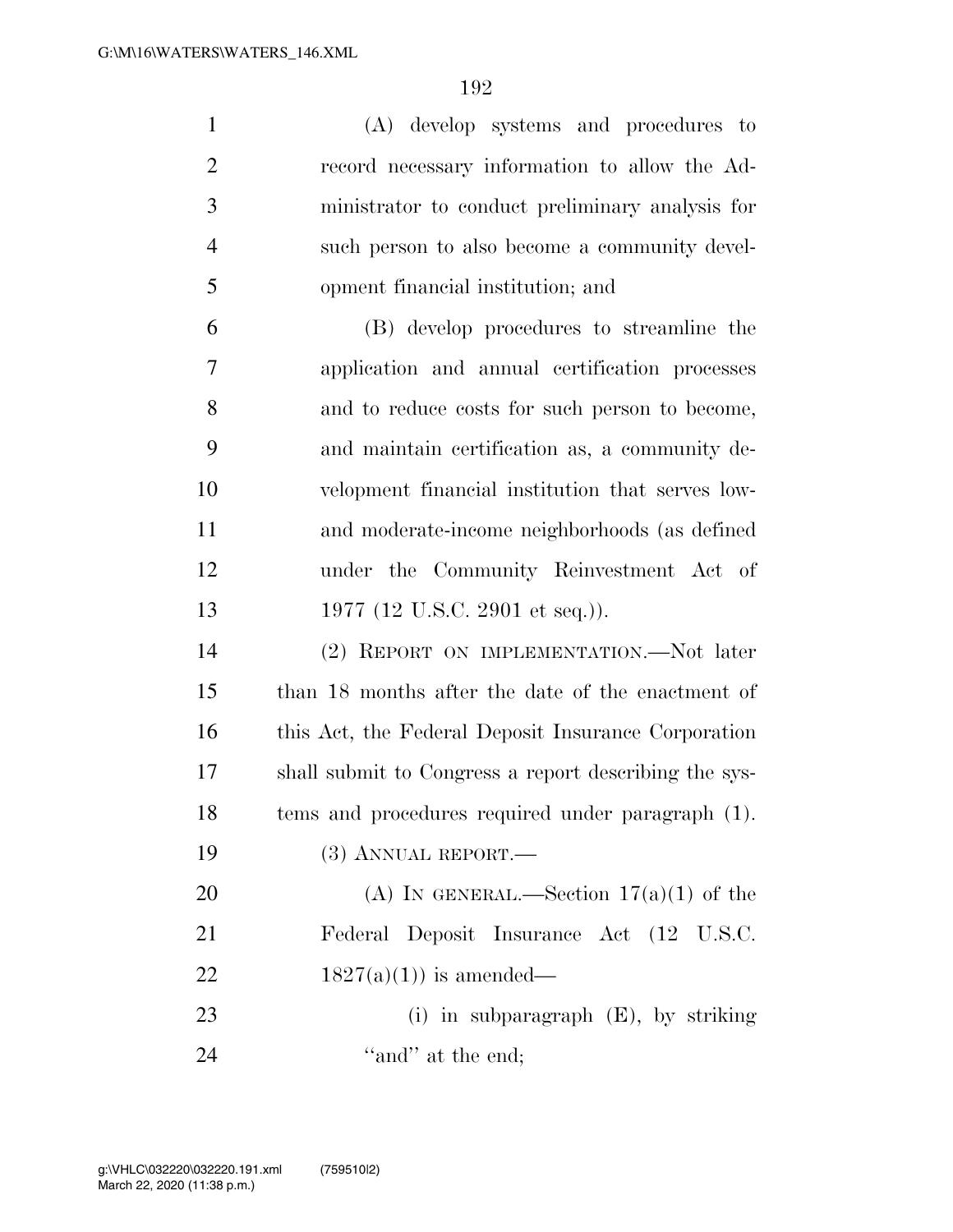| $\mathbf{1}$   | (ii) by redesignating subparagraph                   |
|----------------|------------------------------------------------------|
| $\overline{2}$ | $(F)$ as subparagraph $(G);$                         |
| 3              | (iii) by inserting after subparagraph                |
| $\overline{4}$ | $(E)$ the following new subparagraph:                |
| 5              | $\lq\lq(F)$ applicants for deposit insurance that    |
| 6              | could also become a community development fi-        |
| $\overline{7}$ | nancial institution (as defined in section 103 of    |
| 8              | the Riegle Community Development and Regu-           |
| 9              | latory Improvement Act of 1994), a minority          |
| 10             | depository institution (as defined in section 308)   |
| 11             | of the Financial Institutions Reform, Recovery,      |
| 12             | and Enforcement Act of 1989), or an impact           |
| 13             | bank (as designated pursuant to section 5 of         |
| 14             | the Ensuring Diversity in Community Banking          |
| 15             | Act of $2020$ ; and".                                |
| 16             | (B) APPLICATION.—The amendment made                  |
| 17             | by this paragraph shall apply with respect to        |
| 18             | the first report to be submitted after the date      |
| 19             | that is 2 years after the date of the enactment      |
| 20             | of this Act.                                         |
| 21             | (m) TASK FORCE ON LENDING TO SMALL BUSINESS          |
| 22             | CONCERNS.—                                           |
| 23             | $(1)$ In GENERAL.—Not later than 6 months            |
| 24             | after the date of the enactment of this Act, the Ad- |
| 25             | ministrator of the Small Business Administration     |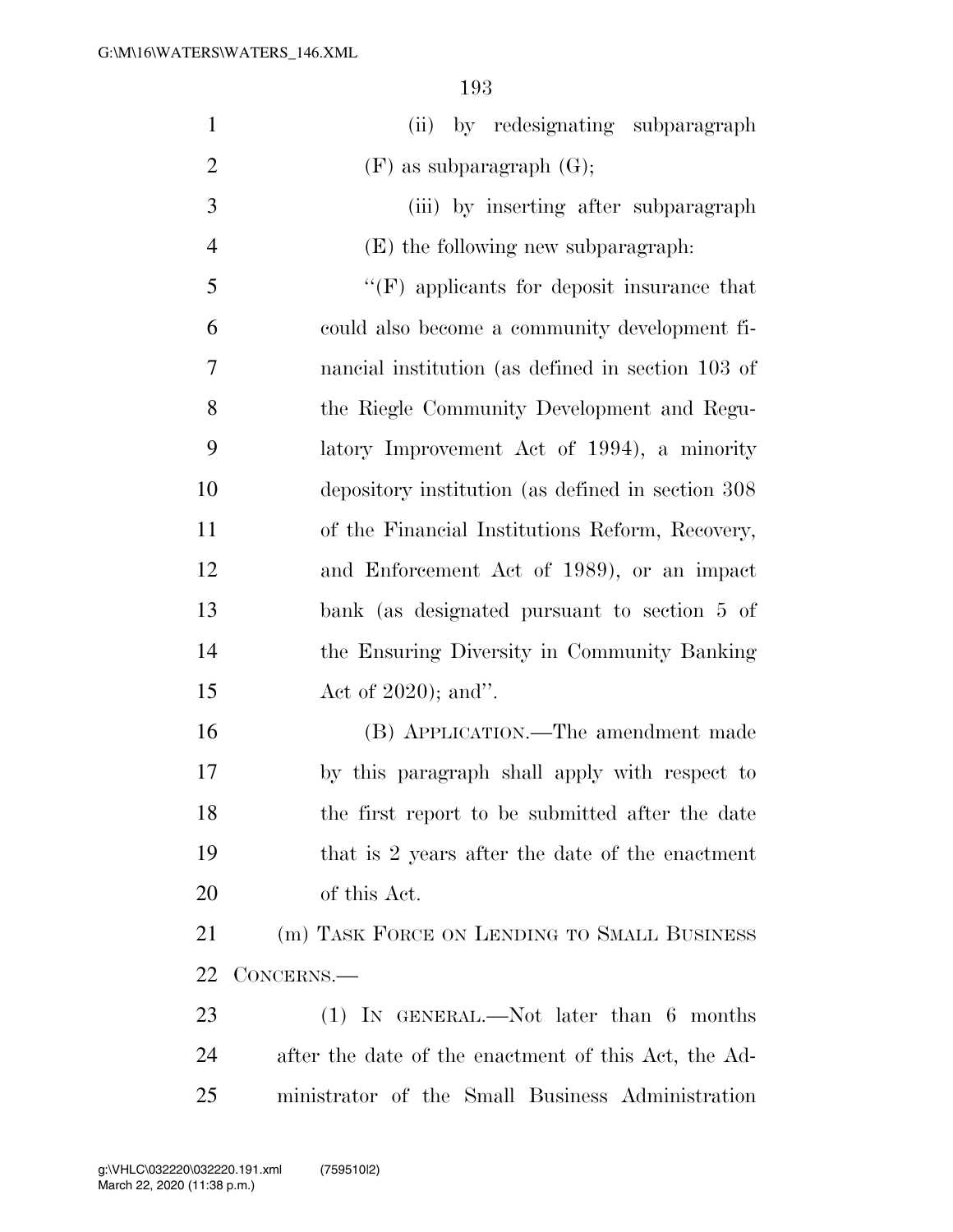shall establish a task force to examine methods for improving relationships between the Small Business Administration and community development finan- cial institutions, minority depository institutions, and impact bank (as designated pursuant to section 5 of the Ensuring Diversity in Community Banking Act of 2020) to increase the volume of loans pro- vided by such institutions to small business concerns (as defined under section 3 of the Small Business 10 Act (15 U.S.C. 632)).

 (2) REPORT TO CONGRESS.—Not later than 18 months after the establishment of the task force de- scribed in paragraph (1), the Administrator of the Small Business Administration shall submit to Con-gress a report on the findings of such task force.

 (n) ASSISTANCE TO MINORITY DEPOSITORY INSTI- TUTIONS AND IMPACT BANKS.—The Secretary of the Treasury shall establish a program to provide assistance to a minority depository institution or an impact bank (as designated pursuant to section 5 of the Ensuring Diversity in Community Banking Act of 2020) to support growth and development of such minority depository institutions and impact banks, including by providing assistance with obtaining or converting a charter, bylaw amendments,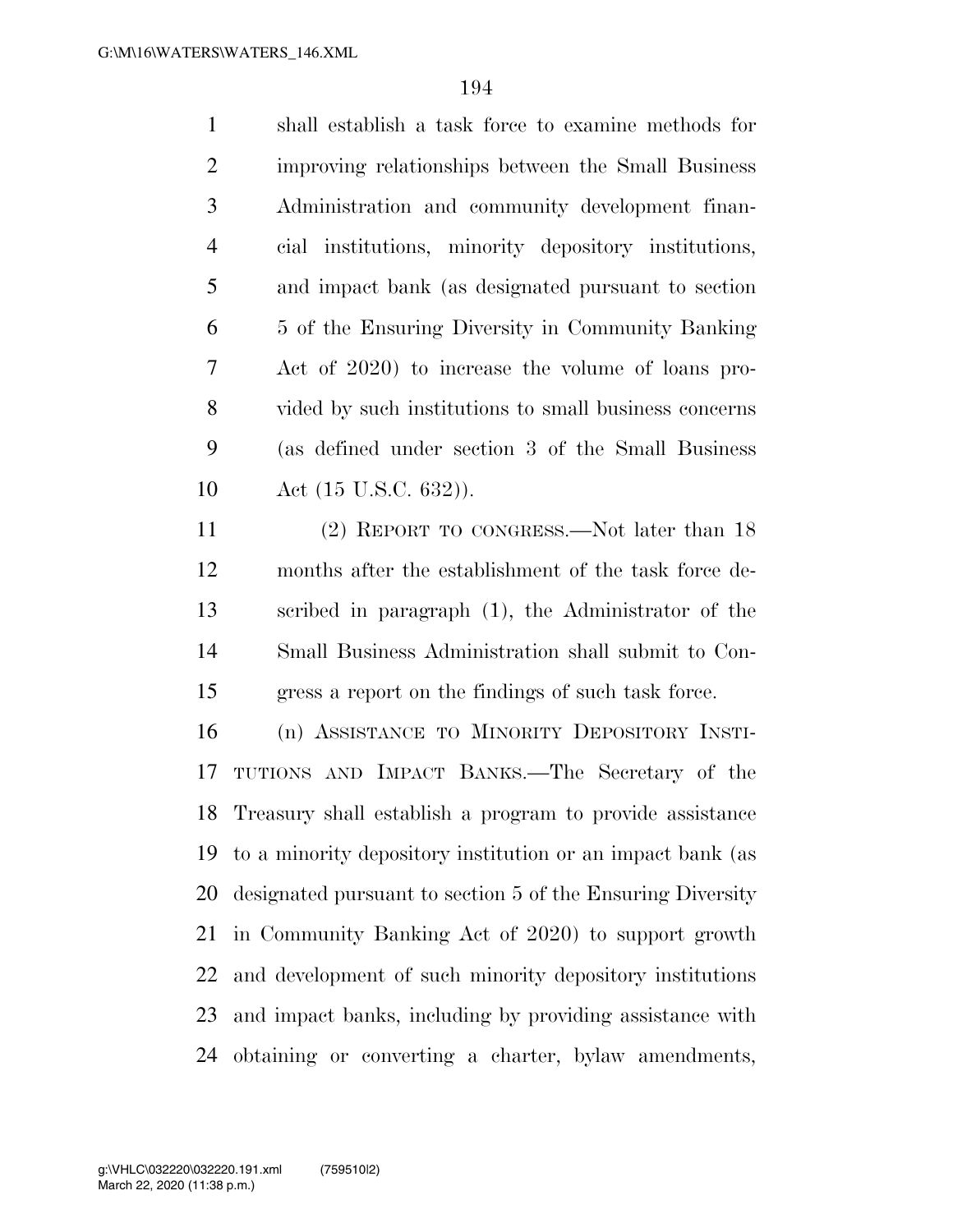field-of-membership expansion requests, and online train-ing and resources.

## **SEC. 208. LOANS TO MDIS AND CDFIS.**

 (a) IN GENERAL.—During the COVID–19 emergency period, the Board of Governors of the Federal Reserve System shall provide zero-interest loans to minority depos- itory institutions and community development financial in- stitutions to help mitigate the economic impact of COVID–19 in low-income, underserved communities.

 (b) ASSET LIMITATION.—Subsection (a) shall only apply to minority depository institutions and community development financial institutions with less than \$1,000,000,000 in assets.

 (c) INTEREST TO RESUME 18 MONTHS AFTER PAN- DEMIC.—Notwithstanding subsection (a), the Board of Governors shall charge interest on loans made pursuant to subsection (a) after the end of the 18-month period be- ginning at the end of the COVID–19 emergency period, at a rate to be determined by the Board of Governors based on the interest amount charged under the discount window lending programs.

 (d) COVID–19 PANDEMIC DEFINED.—In this sec- tion, the term ''COVID–19 emergency period'' means the period that begins upon the date of the enactment of this Act and ends upon the date of the termination by the Fed-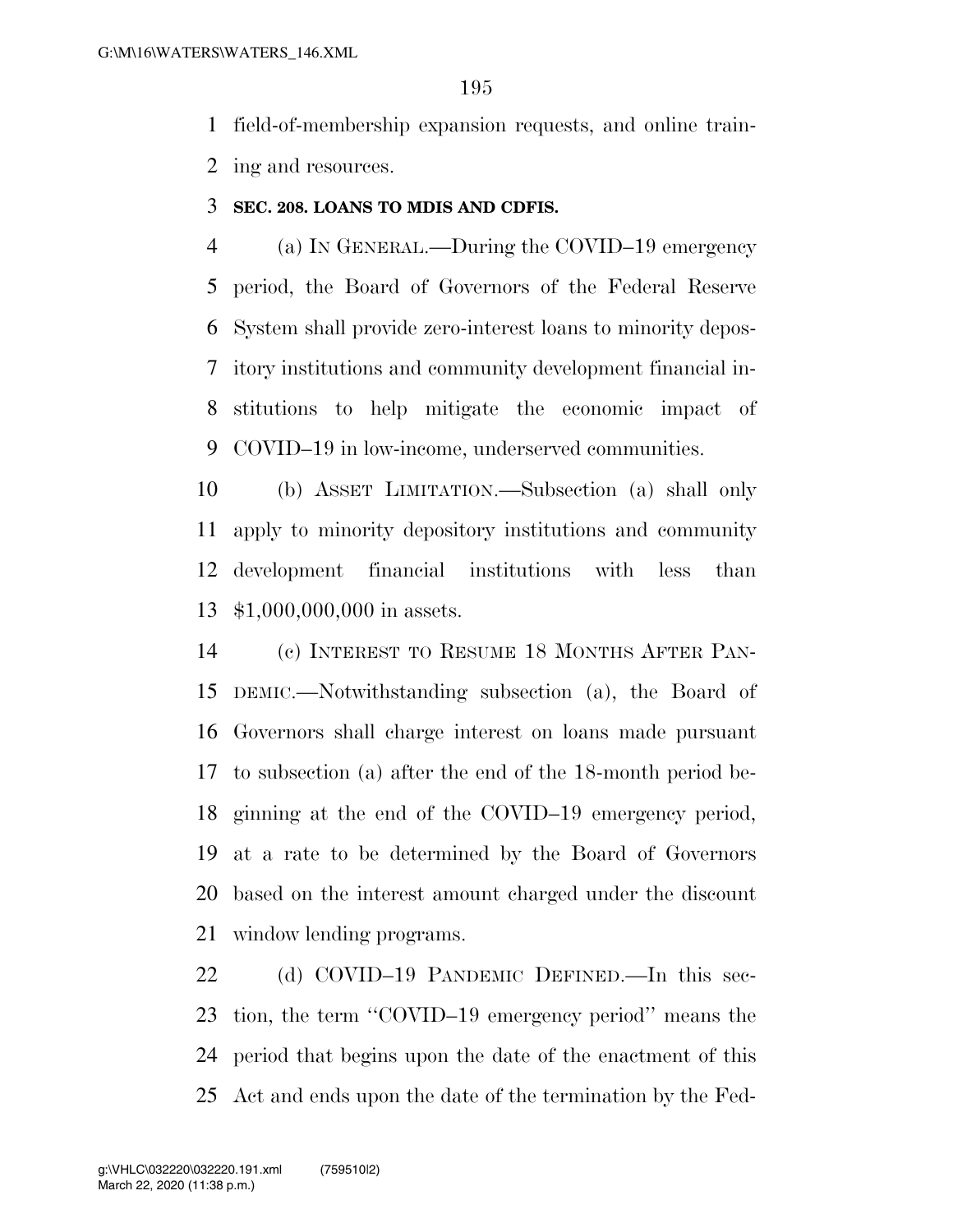| $\mathbf{1}$   | eral Emergency Management Administration of the emer-    |
|----------------|----------------------------------------------------------|
| 2              | gency declared on March 13, 2020, by the President under |
| 3              | the Robert T. Stafford Disaster Relief and Emergency As- |
| $\overline{4}$ | sistance Act (42 U.S.C. 4121 et seq.) relating to the    |
| 5              | Coronavirus Disease 2019 (COVID-19) pandemic.            |
| 6              | SEC. 209. INSURANCE OF TRANSACTION ACCOUNTS.             |
| 7              | (a) BANKS AND SAVINGS ASSOCIATIONS.                      |
| 8              | (1) AMENDMENTS.—Section $11(a)(1)$ of the                |
| 9              | Federal Deposit Insurance Act (12 U.S.C.                 |
| 10             | $1821(a)(1)$ is amended—                                 |
| 11             | $(A)$ in subparagraph $(B)$ —                            |
| 12             | (i) by striking "The net amount" and                     |
| 13             | inserting the following:                                 |
| 14             | "(i) IN GENERAL.—Subject to clause                       |
| 15             | $(ii)$ , the net amount"; and                            |
| 16             | (ii) by adding at the end the following                  |
| 17             | new clauses:                                             |
| 18             | $\lq\lq(\mathrm{ii})$ AUTHORIZATION FOR INSURANCE        |
| 19             | TRANSACTION ACCOUNTS.-Notwith-<br>FOR                    |
| 20             | standing clause (i), the Corporation may                 |
| 21             | fully insure the net amount that any de-                 |
| 22             | positor at an insured depository institution             |
| 23             | maintains in a transaction account. Such                 |
| 24             | amount shall not be taken into account                   |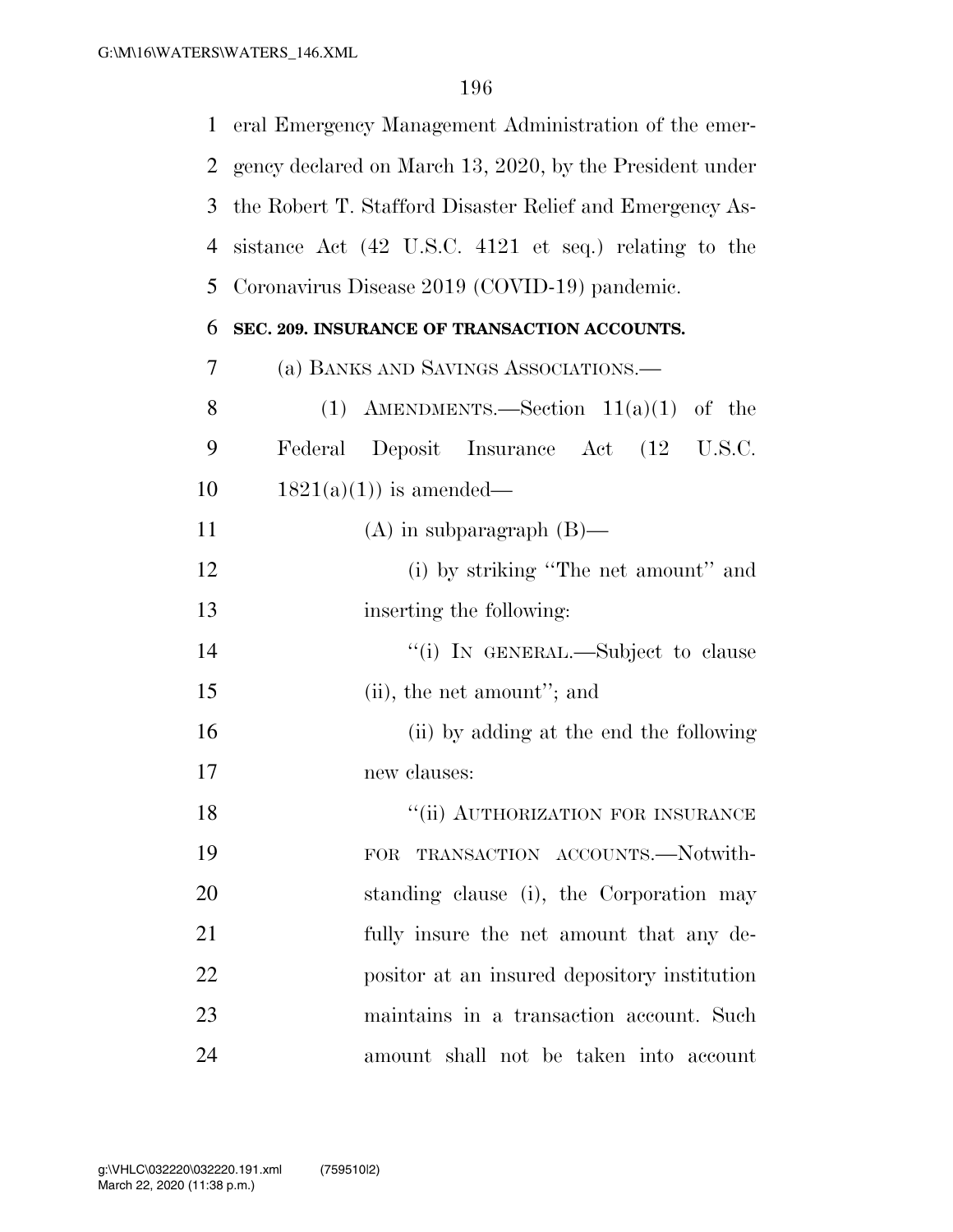| $\mathbf{1}$   | when computing the net amount due to                          |
|----------------|---------------------------------------------------------------|
| $\overline{2}$ | such depositor under clause (i).                              |
| 3              | ``(iii)<br>TRANSACTION ACCOUNT<br>DE-                         |
| $\overline{4}$ | FINED.—For purposes of this subpara-                          |
| 5              | graph, the term 'transaction account' has                     |
| 6              | the meaning given that term under section                     |
| $\overline{7}$ | 19 of the Federal Reserve Act (12 U.S.C.                      |
| 8              | 461)."; and                                                   |
| 9              | $(B)$ in subparagraph $(C)$ , by striking "sub-               |
| 10             | paragraph (B)" and inserting "subparagraph                    |
| 11             | $(B)(i)$ ".                                                   |
| 12             | (2) PROSPECTIVE REPEAL.—Effective January                     |
| 13             | 1, 2022, section $11(a)(1)$ of the Federal Deposit In-        |
| 14             | surance Act $(12 \text{ U.S.C. } 1821(a)(1))$ , as amended by |
| 15             | paragraph $(1)$ , is amended—                                 |
| 16             | $(A)$ in subparagraph $(B)$ —                                 |
| 17             | (i) by striking "DEPOSIT.—" and all                           |
| 18             | that follows through "clause (ii), the net                    |
| 19             | amount" and insert "DEPOSIT.—The net                          |
| 20             | amount"; and                                                  |
| 21             | (ii) by striking clauses (ii) and (iii);                      |
| 22             | and                                                           |
| 23             | $(B)$ in subparagraph $(C)$ , by striking "sub-               |
| 24             | paragraph $(B)(i)$ " and inserting "subparagraph              |
| 25             | $(B)$ ".                                                      |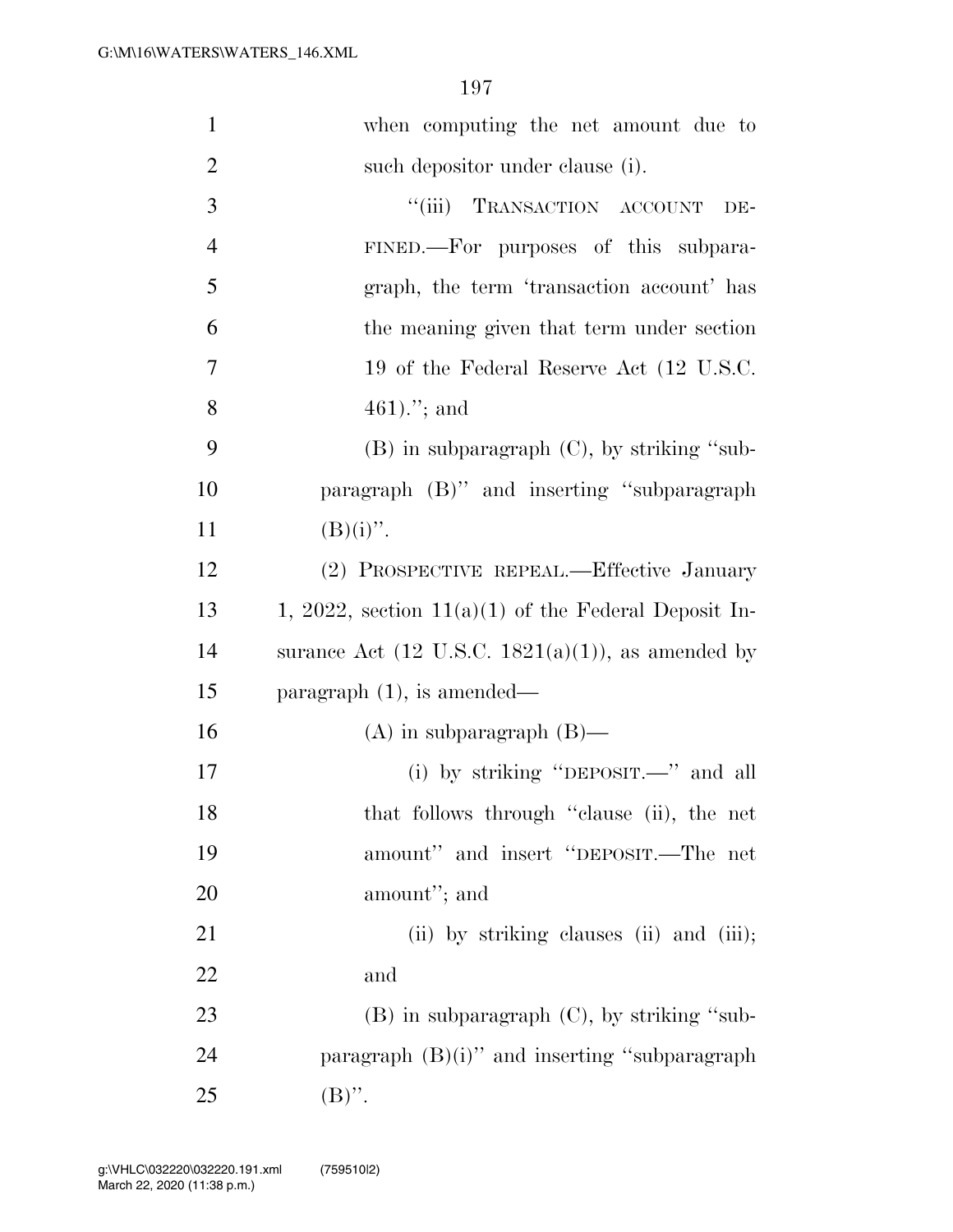| $\mathbf{1}$   | (b) CREDIT UNIONS.—                                                  |
|----------------|----------------------------------------------------------------------|
| $\overline{2}$ | (1) AMENDMENTS.—Section $207(k)(1)$ of the                           |
| 3              | Federal Credit Union Act $(12 \text{ U.S.C. } 1787(\text{k})(1))$ is |
| $\overline{4}$ | amended—                                                             |
| 5              | $(A)$ in subparagraph $(A)$ —                                        |
| 6              | (i) by striking "Subject to the provi-                               |
| 7              | sions of paragraph $(2)$ , the net amount"                           |
| 8              | and inserting the following:                                         |
| 9              | "(i) NET AMOUNT OF INSURANCE                                         |
| 10             | PAYABLE.—Subject to clause (ii) and the                              |
| 11             | provisions of paragraph $(2)$ , the net                              |
| 12             | amount"; and                                                         |
| 13             | (ii) by adding at the end the following                              |
| 14             | new clauses:                                                         |
| 15             | "(ii) AUTHORIZATION FOR INSURANCE                                    |
| 16             | TRANSACTION ACCOUNTS.-Notwith-<br>FOR                                |
| 17             | standing clause (i), the Board may fully in-                         |
| 18             | sure the net amount that any member or                               |
| 19             | depositor at an insured credit union main-                           |
| 20             | tains in a transaction account. Such                                 |
| 21             | amount shall not be taken into account                               |
| 22             | when computing the net amount due to                                 |
| 23             | such member or depositor under clause (i).                           |
| 24             | ``(iii)<br>TRANSACTION ACCOUNT<br>DE-                                |
| 25             | FINED.—For purposes of this subpara-                                 |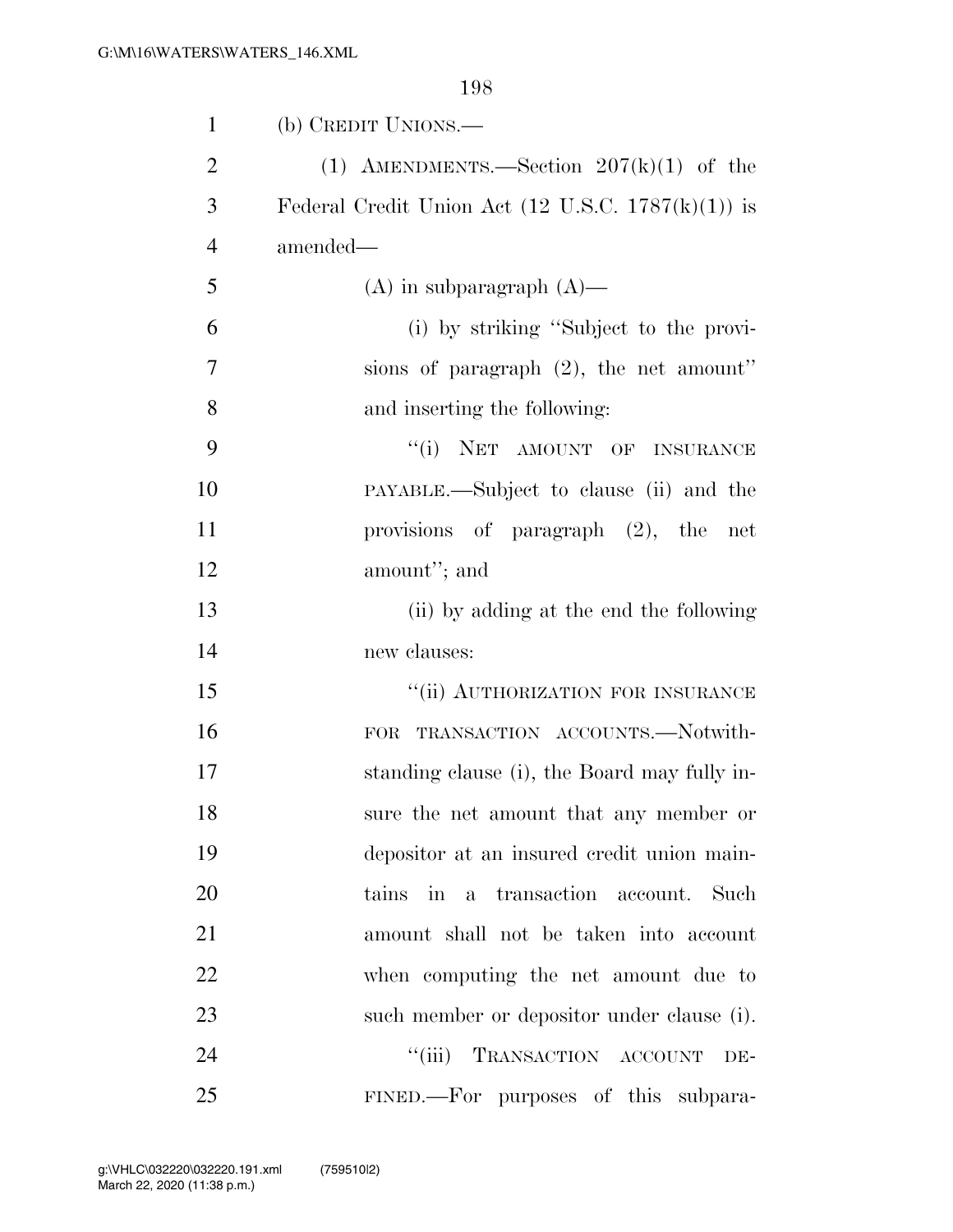| $\mathbf{1}$   | graph, the term 'transaction account' has                   |
|----------------|-------------------------------------------------------------|
| $\overline{2}$ | the meaning given that term under section                   |
| 3              | 19 of the Federal Reserve Act (12 U.S.C.                    |
| $\overline{4}$ | $461$ ."; and                                               |
| 5              | $(B)$ in subparagraph $(B)$ , by striking "sub-             |
| 6              | paragraph (A)" and inserting "subparagraph                  |
| 7              | $(A)(i)$ ".                                                 |
| 8              | (2) PROSPECTIVE REPEAL.—Effective January                   |
| 9              | 1, 2022, section $207(k)(1)$ of the Federal Credit          |
| 10             | Union Act $(12 \text{ U.S.C. } 1787(k)(1))$ , as amended by |
| 11             | paragraph $(1)$ , is amended—                               |
| 12             | $(A)$ in subparagraph $(A)$ —                               |
| 13             | (i) by striking "(i) NET AMOUNT OF                          |
| 14             | INSURANCE PAYABLE.—" and all that fol-                      |
| 15             | lows through "paragraph (2), the net                        |
| 16             | amount" and inserting "Subject to the                       |
| 17             | provisions of paragraph $(2)$ , the net                     |
| 18             | amount"; and                                                |
| 19             | (ii) by striking clauses (ii) and (iii);                    |
| 20             | and                                                         |
| 21             | $(B)$ in subparagraph $(B)$ , by striking "sub-             |
| 22             | paragraph $(A)(i)$ " and inserting "subparagraph            |
| 23             | $(A)$ ".                                                    |
| 24             | (c) COVID-19 EMERGENCY DEFINED.—In this sec-                |
| 25             | tion, the term "COVID-19 emergency" means the period        |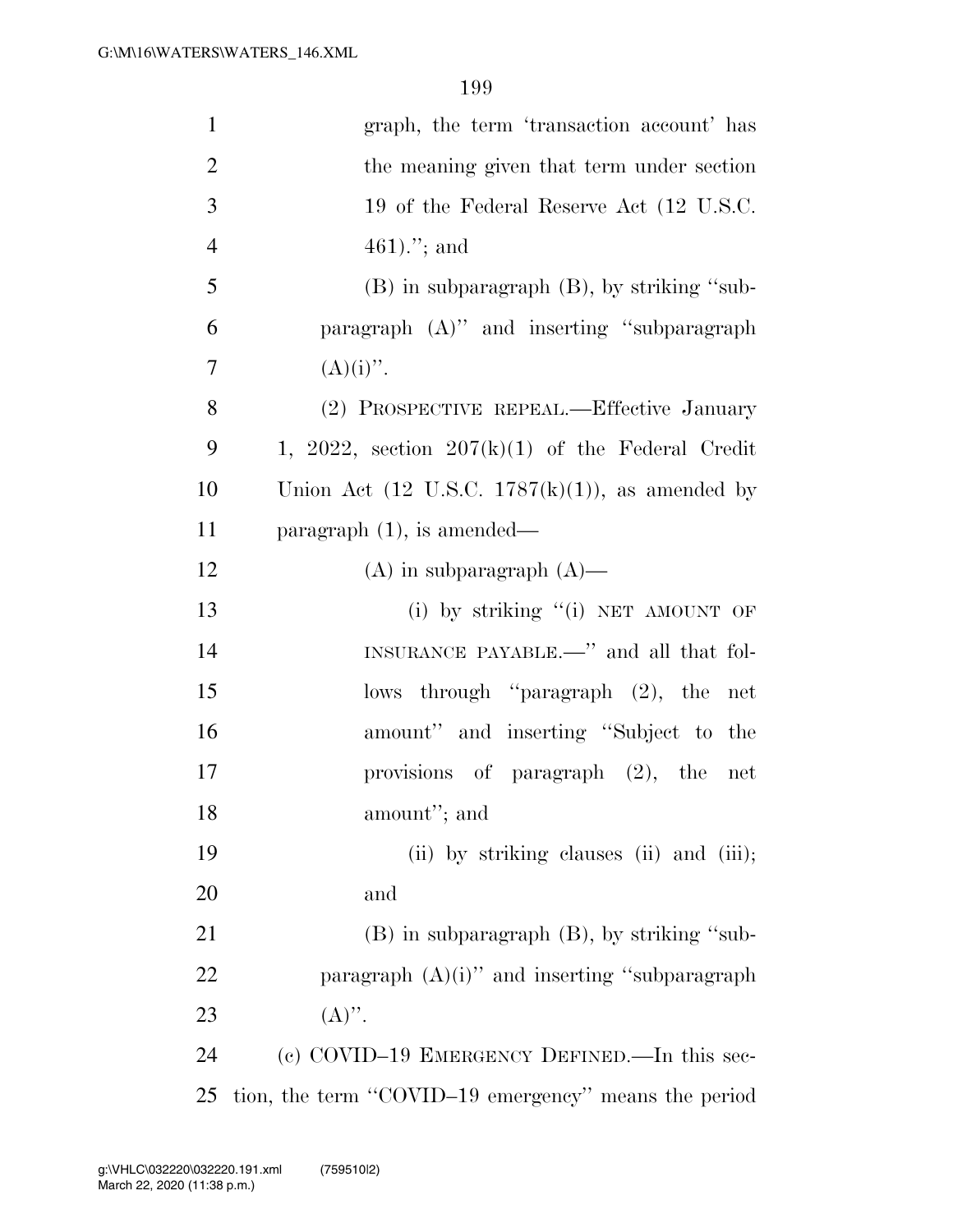that begins upon the date of the enactment of this Act and ends upon the date of the termination by the Federal Emergency Management Agency of the emergency de- clared on March 13, 2020, by the President under the Robert T. Stafford Disaster Relief and Emergency Assist- ance Act (42 U.S.C. 4121 et seq.) relating to the Coronavirus Disease 2019 (COVID-19) pandemic.

## **TITLE III—SUPPORTING STATE, TERRITORY, AND LOCAL GOV-ERNMENTS**

**SEC. 301. MUNI FACILITY.** 

 (a) AMENDMENT TO AUTHORITY TO BUY AND SELL BONDS AND NOTES.—Section 14(b) of the Federal Re-serve Act (12 U.S.C. 355) is amended—

15 (1) in paragraph  $(1)$ —

 (A) by inserting ''and during unusual and exigent circumstances,'' before ''bonds issued''; and

 (B) by striking ''of 1933'' and all that fol-20 lows through "assured revenues"; and

(2) by adding at the end the following:

22 "(3) STATE DEFINED.—In this section, the term 'State' means each of the several States, the District of Columbia, each territory and possession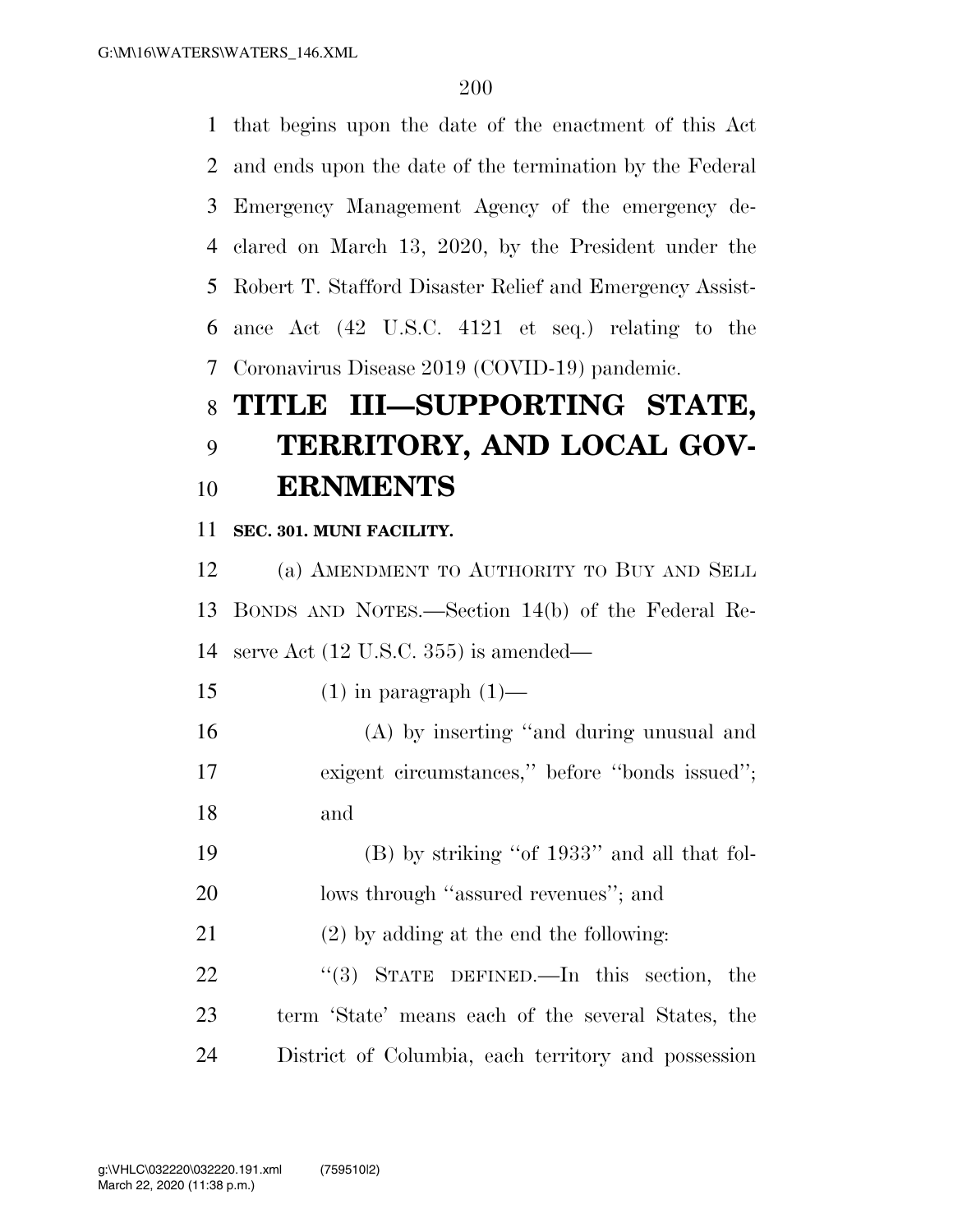of the?United States, and each federally recognized Indian Tribe.''.

 (b) FEDERAL RESERVE AUTHORIZATION TO PUR-CHASE COVID–19 RELATED MUNICIPAL ISSUANCES.—

 (1) AUTHORITY.—Within seven days after the date of enactment of this subsection, the Federal Reserve Board of Governors shall establish a facility to buy and sell, at home or abroad, bills, notes, bonds, and warrants that are issued by any State or political subdivision thereof between March 1, 2020, and July 1, 2021, in order to fund a public health or public service response to the COVID–19 pan- demic. The Board of Governors of the Federal Re- serve System may extend the authority under this subsection if the Board determines necessary.

 (2) REQUIRED PURCHASES.—The Board of Governors of the Federal Reserve System shall es- tablish policies and procedures to require the direct placement of bills, notes, bonds, and warrants de- scribed in paragraph (1) with the Board at an inter- est cost that does not exceed the Federal funds rate target for short-term interbank lending, within seven days after the date of enactment of this section.

 (3) REVIEW OF SPENDING.—During the 3-year period beginning on the date on which all purchases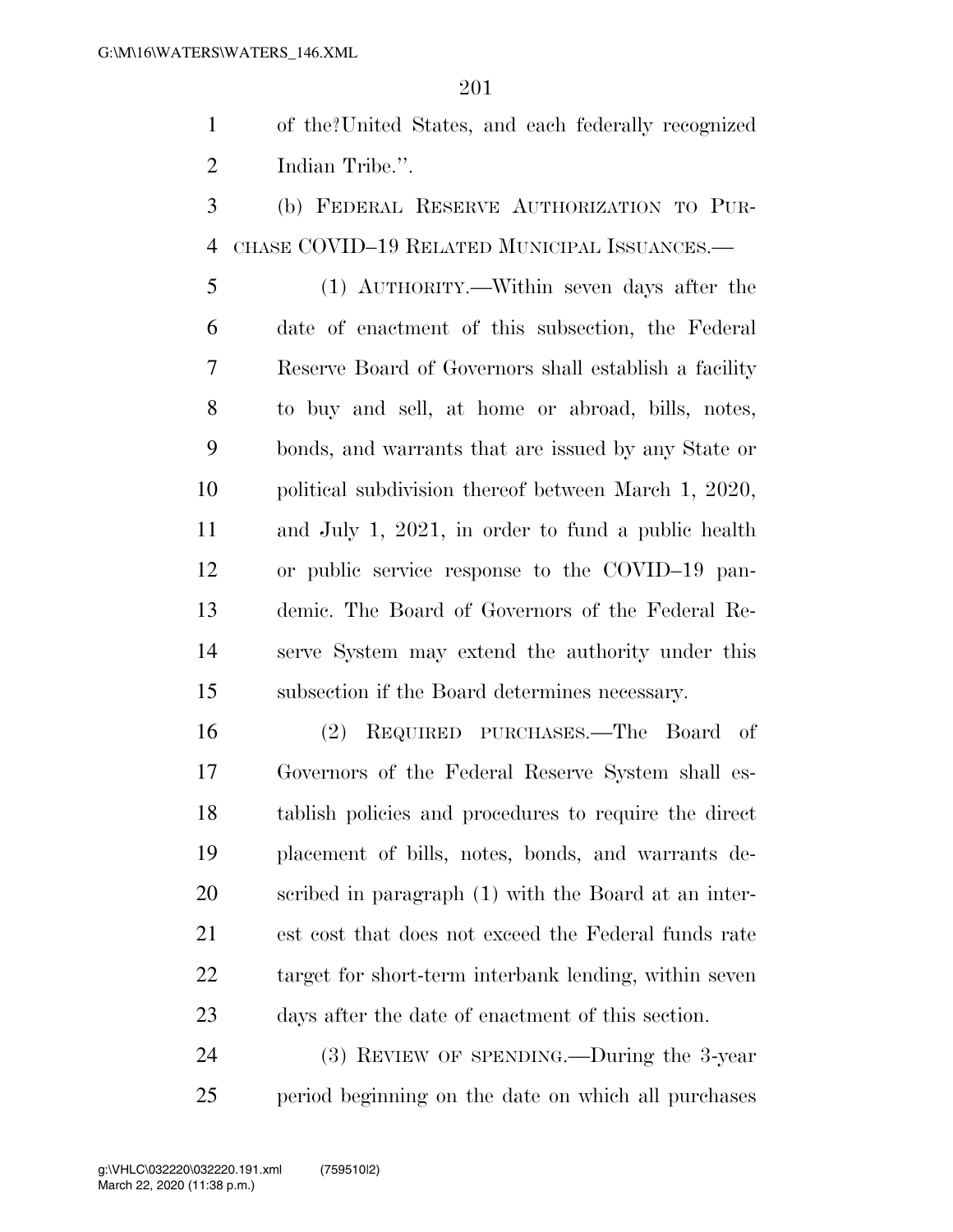| $\mathbf{1}$   | under this section are completed, relevant Federal   |
|----------------|------------------------------------------------------|
| $\overline{2}$ | authorities shall review such purchases to determine |
| 3              | if funds were diverted from legitimate public health |
| $\overline{4}$ | or public services responses to the COVID-19 pan-    |
| 5              | demic to make such purchase. The relevant Federal    |
| 6              | authorities shall take appropriate action based on   |
| 7              | findings of such review.                             |
| 8              | (4) DEFINITIONS.—In this subsection:                 |
| 9              | (A) PUBLIC HEALTH OR PUBLIC SERVICE                  |
| 10             | RESPONSE TO THE COVID-19 PANDEMIC.—The               |
| 11             | term "public health or public service response       |
| 12             | to the COVID-19 pandemic" means—                     |
| 13             | (i) the purchase, manufacture, or de-                |
| 14             | livery of medical equipment, facilities, or          |
| 15             | services-                                            |
| 16             | treat or quarantine<br>(I)<br>to                     |
| 17             | $\text{COVID-19 patients};$                          |
| 18             | (II) to protect first responders                     |
| 19             | interacting with such patients; or                   |
| 20             | (III) to test for COVID-19 infec-                    |
| 21             | tions and track social contacts of pa-               |
| 22             | tients who have tested positive for the              |
| 23             | virus;                                               |
| 24             | (ii) the purchase, manufacture, or de-               |
| 25             | livery of basic living supports for individ-         |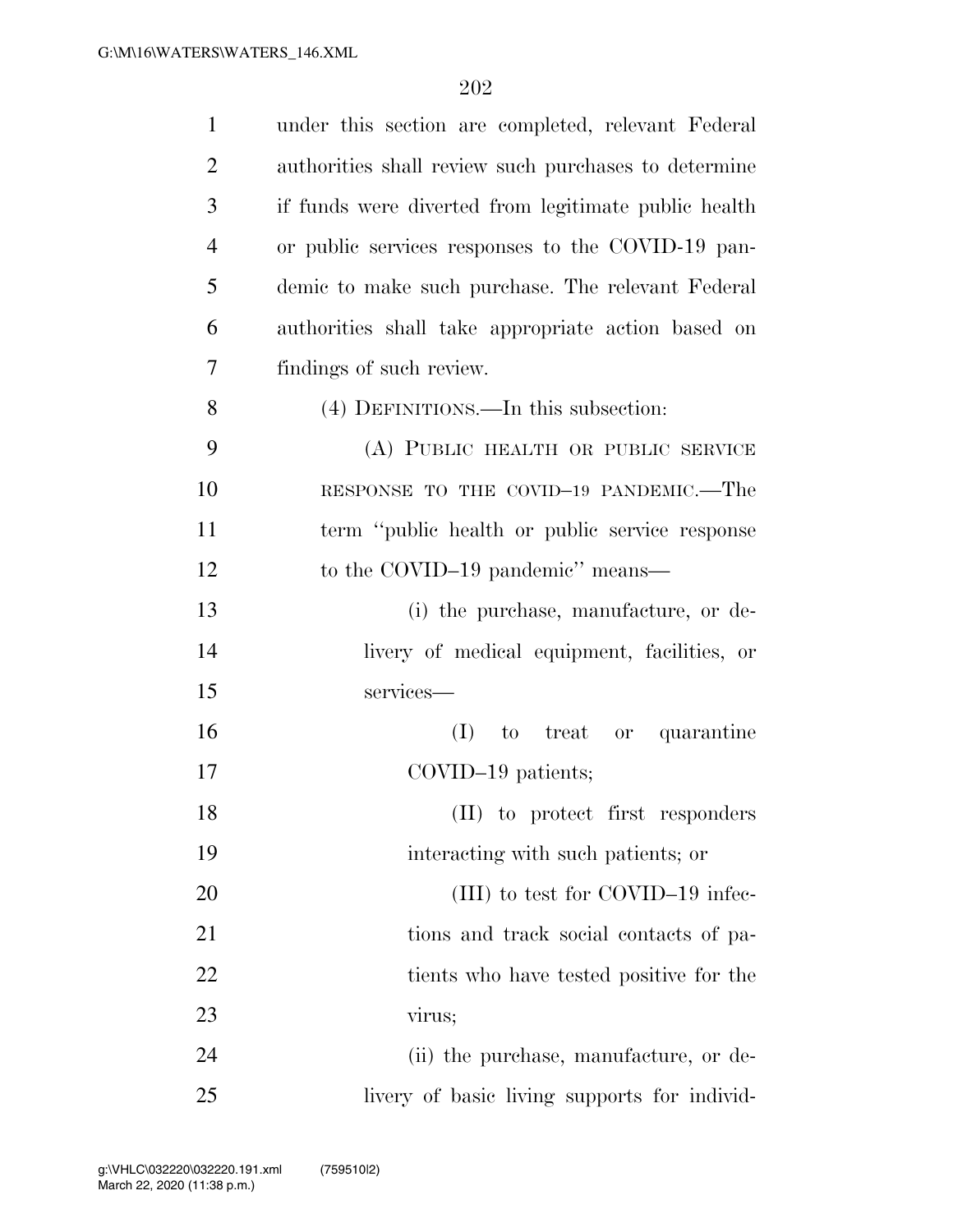| $\mathbf{1}$   | uals who are not COVID-19 patients dur-               |
|----------------|-------------------------------------------------------|
| $\overline{2}$ | ing periods of voluntary or mandatory so-             |
| 3              | cial distancing or quarantine designed to             |
| $\overline{4}$ | prevent the spread of COVID-19; or                    |
| 5              | (iii) the maintenance and delivery of                 |
| 6              | basic public services to communities re-              |
| 7              | sponding to the public health or economic             |
| 8              | effects of the COVID-19 pandemic.                     |
| 9              | (B) STATE.—The term "State" means                     |
| 10             | each of the several States, the District of Co-       |
| 11             | lumbia, each territory and possession of the          |
| 12             | United States, and each federally recognized In-      |
| 13             | dian Tribe.                                           |
| 14             | SEC. 302. TEMPORARY WAIVER AND REPROGRAMMING AU-      |
| 15             | THORITY.                                              |
|                |                                                       |
| 16             | (a) WAIVER AUTHORITY.—                                |
| 17             | (1) IN GENERAL.—With respect to a covered             |
| 18             | grant awarded to a State, territory, or local govern- |
| 19             | ment by a Federal financial regulator, the Federal    |
| 20             | financial regulator may, upon request, waive any      |
| 21             | matching or cost-sharing requirements with respect    |
| 22             | to such grant until January 1, 2023.                  |
| 23             | REQUIREMENTS FOR WAIVER<br>(2)<br>RECIPI-             |
| 24             | ENTS.—A State, territory, or local government         |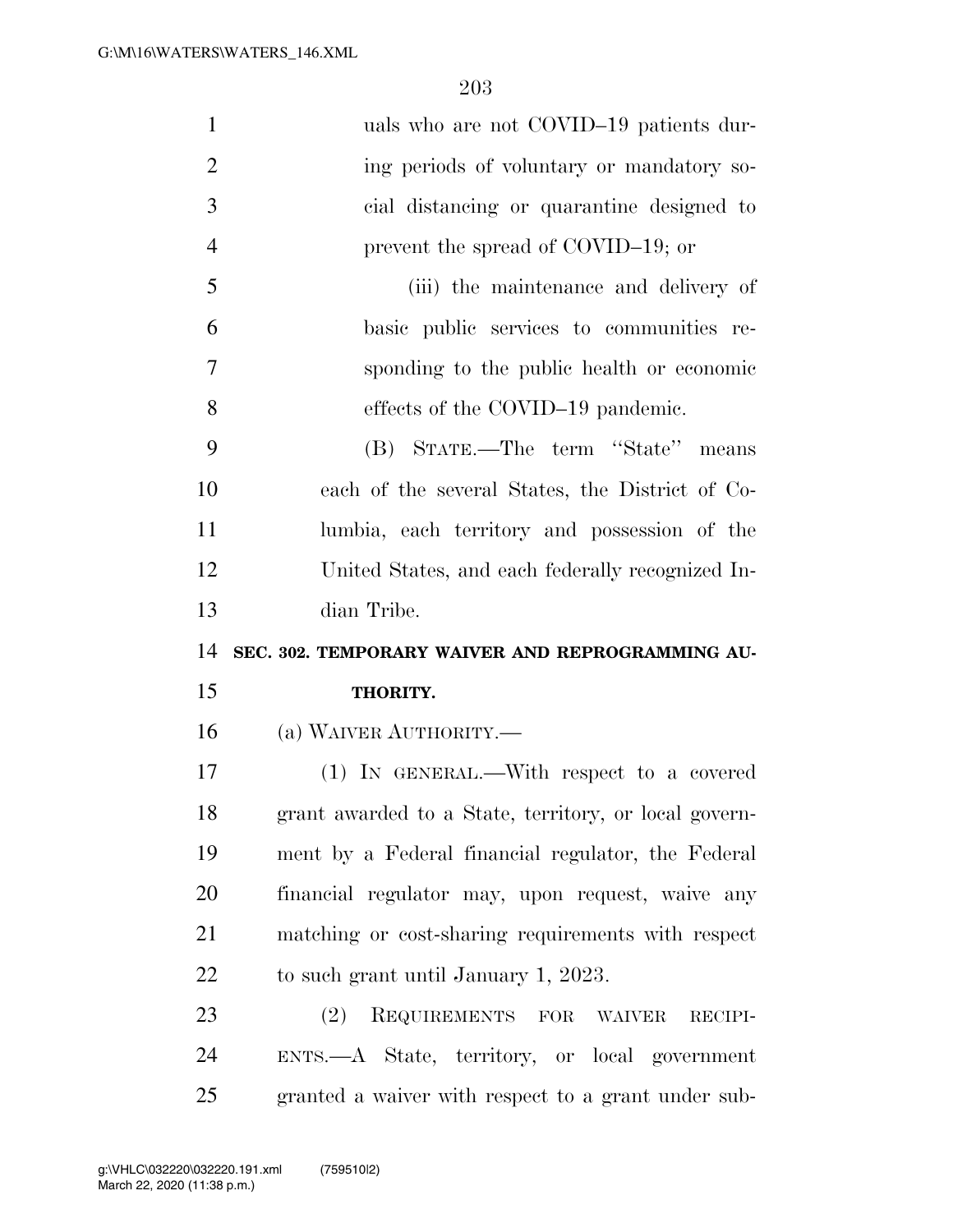section (a) shall waive any matching or cost-sharing requirements that such government imposes on sub-grantees on such grant until January 1, 2023.

(b) REPROGRAMMING AUTHORITY.—

 (1) IN GENERAL.—With respect to a covered grant awarded to a State, territory, or local govern- ment by a Federal financial regulator, the Federal financial regulator may, upon request, permit the State, territory, or local government to reprogram awarded grant funds for purposes related to unem- ployment, childcare, and healthcare, if the majority of normally funded activities under such grant are not in areas related to unemployment, childcare, and healthcare.

 (2) CONSIDERATION FOR FUTURE GRANTS.— Any grantee (or sub-grantee) with respect to which a Federal financial regulator allows to reprogram funds under paragraph (1) shall be given priority by such Federal financial regulator for future awards of 20 the type reprogrammed.

(c) DEFINITIONS.—In this section:

 (1) COVERED GRANTS.—The term ''covered award'' means a grant—

 (A) that was awarded to a State, territory, or local government before the date of enact-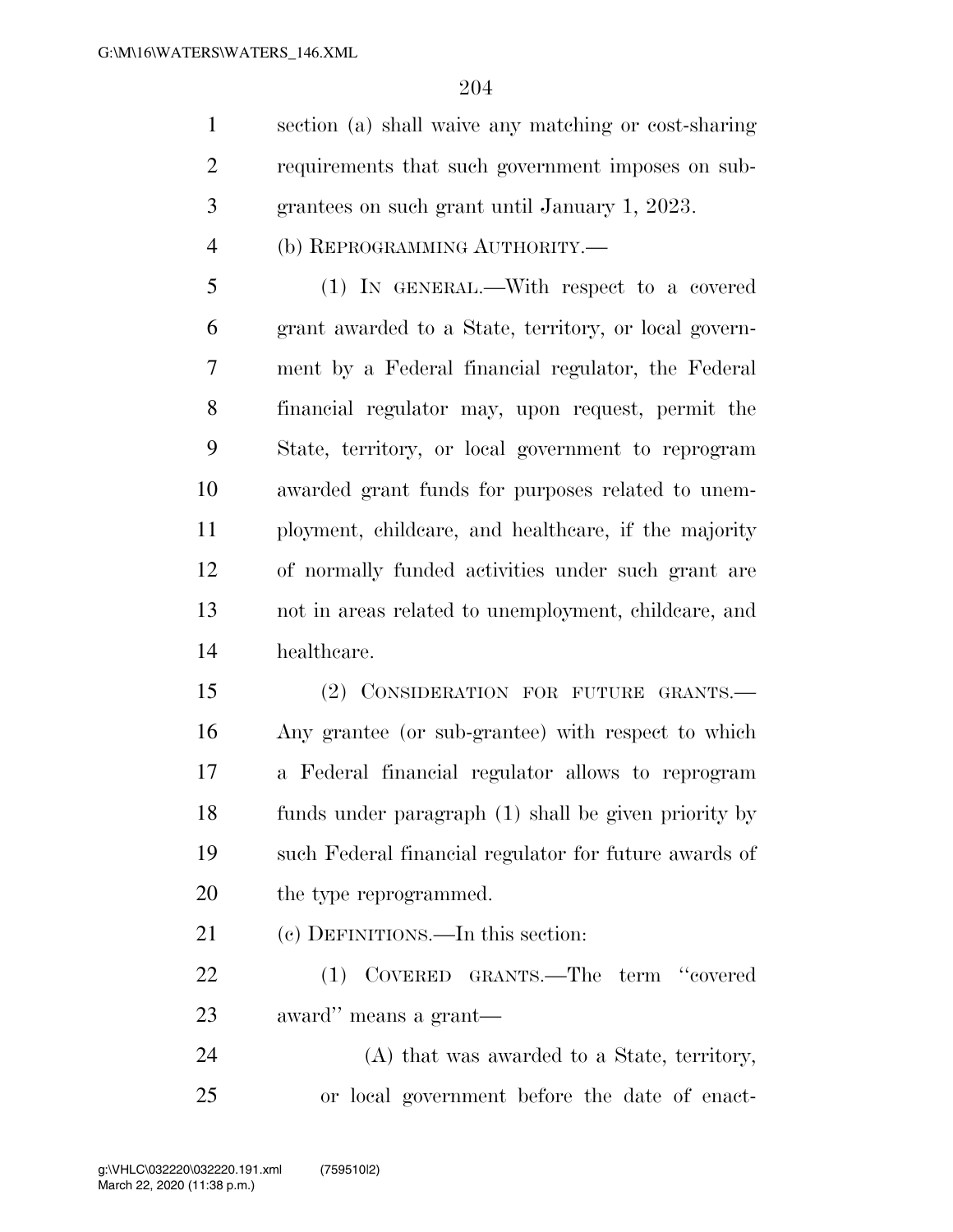| $\mathbf{1}$   | ment of this Act and under which the State,             |
|----------------|---------------------------------------------------------|
| $\overline{2}$ | territory, or local government may still receive        |
| 3              | additional grant amounts; or                            |
| $\overline{4}$ | (B) with respect to which the period of                 |
| 5              | performance does not expire before January 1,           |
| 6              | 2023.                                                   |
| 7              | (2) FEDERAL FINANCIAL REGULATOR.—The                    |
| 8              | term "Federal financial regulator" means the Board      |
| 9              | of Governors of the Federal Reserve System, the         |
| 10             | Bureau of Consumer Financial Protection, the De-        |
| 11             | partment of Housing and Urban Development, the          |
| 12             | Department of the Treasury (other than the Inter-       |
| 13             | nal Revenue Service), the Federal Deposit Insurance     |
| 14             | Corporation, the Office of the Comptroller of the       |
| 15             | Currency, the National Credit Union Administra-         |
| 16             | tion, and the Securities and Exchange Commission.       |
|                | 17 TITLE IV—PROMOTING FINAN-                            |
|                | 18 CIAL STABILITY AND TRANS-                            |
| 19             | <b>PARENT MARKETS</b>                                   |
| 20             | SEC. 401. TEMPORARY HALT TO RULEMAKINGS UNRE-           |
| 21             | LATED TO COVID-19.                                      |
| 22             | (a) IN GENERAL.—Until the end of the 30-day period      |
| 23             | following the end of the COVID-19 emergency period, the |
| 24             | Federal financial regulators—                           |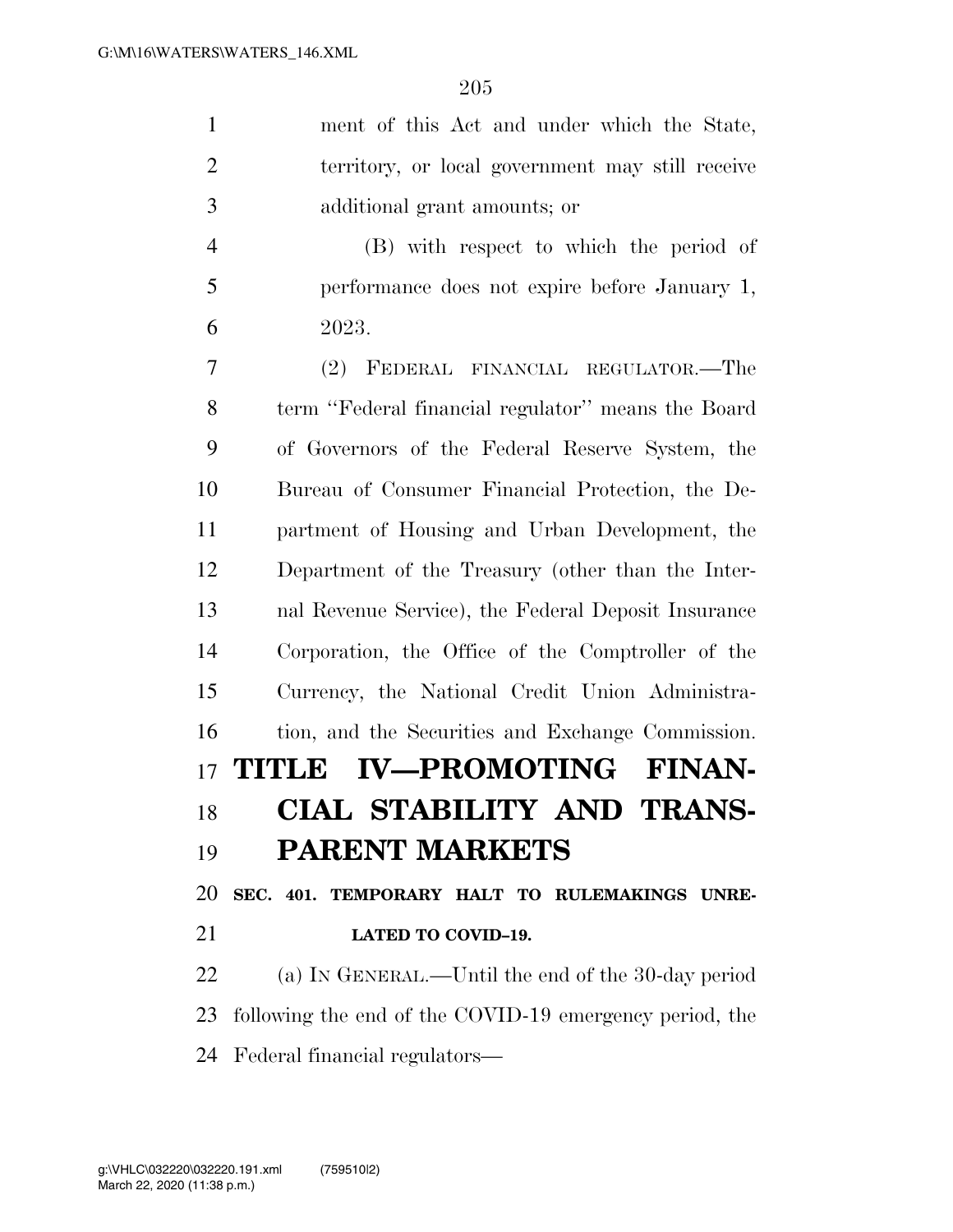(1) may not adopt or amend any rule, regula-2 tion, guidance, or order unless such rule, regulation, guidance, or order is directly related to responding 4 to the COVID-19 emergency; and (2) shall keep open and extend any ongoing public comment period related to a proposed or final rule, unless such rule is related to responding to the

COVID-19 emergency.

 (b) NOTICE AND SUNSET OF EMERGENCY AC-TIONS.—The Federal financial regulators shall—

 (1) provide the Committee on Financial Serv- ices of the House of Representatives and the Com- mittee on Banking, Housing, and Urban Affairs of the Senate with a notice of any regulatory actions taken during the COVID-19 emergency period, along with an explanation of how such action was nec- essary and appropriate in response to the COVID-19 emergency; and

 (2) limit the period of effectiveness of any ac- tion taken in response to the COVID-19 emergency to be not longer than 12-months following the end 22 of the COVID-19 emergency period.

 (c) VOTING BY REGULATORS.—Any action taken pur-suant to this section by a Federal financial regulator head-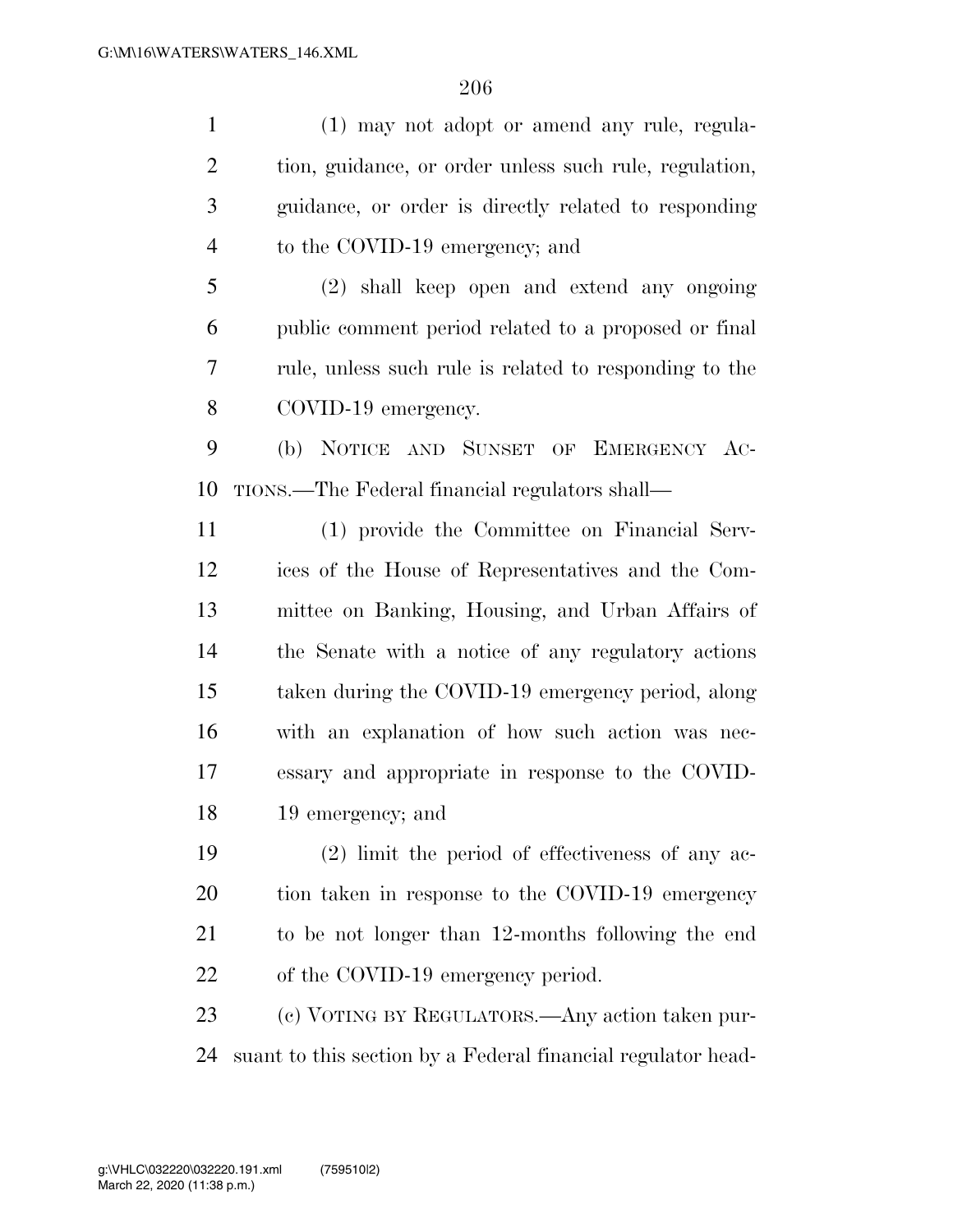ed by a multi-person entity may only be taken by unani-mous vote.

(d) DEFINITIONS.—In this section:

4 (1) COVID-19 EMERGENCY PERIOD. For pur- poses of this Act, the term ''COVID-19 emergency period'' means the period that begins upon the date of the enactment of this Act and ends upon the date of the termination by the Federal Emergency Man- agement Agency of the emergency declared on March 13, 2020, by the President under the Robert T. Stafford Disaster Relief and Emergency Assist- ance Act (42 U.S.C. 4121 et seq.) relating to the Coronavirus Disease 2019 (COVID-19) pandemic.

 (2) FEDERAL FINANCIAL REGULATOR.—In this section, the term ''Federal financial regulator'' means the Board of Governors of the Federal Re- serve System, the Bureau of Consumer Financial Protection, the Department of Housing and Urban Development, the Department of the Treasury (other than the Internal Revenue Service), the Fed- eral Deposit Insurance Corporation, the Federal Housing Finance Agency, the Office of the Comp- troller of the Currency, the National Credit Union Administration, and the Securities and Exchange Commission.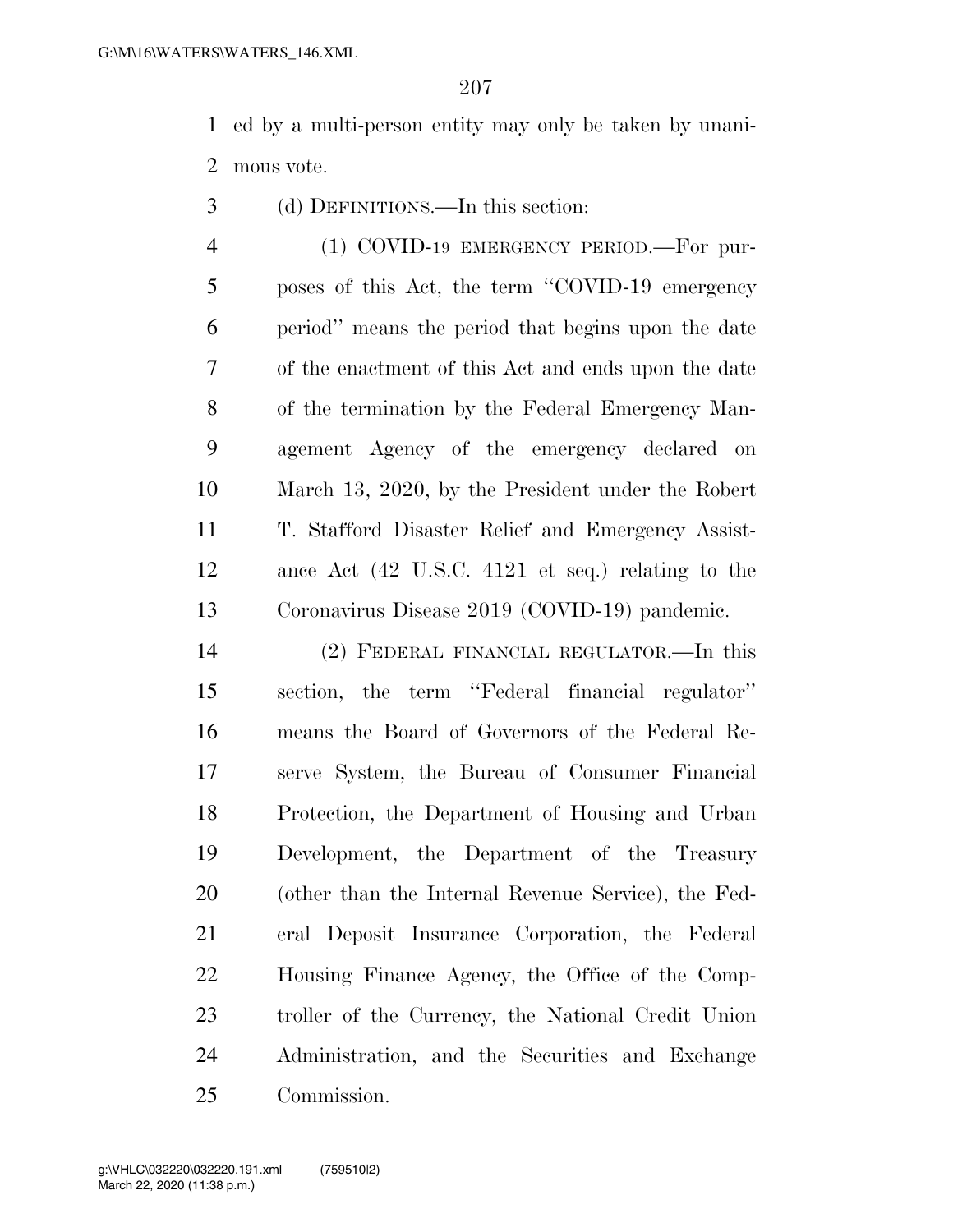## **SEC. 402. TEMPORARY BAN ON STOCK BUYBACKS.**

 (a) IN GENERAL.—It shall be unlawful for any issuer, the securities of which are traded on a national securities exchange, to purchase securities of the issuer during the period beginning on the date of enactment of this section and ending 120 days after the end of the COVID-19 emer-gency period.

 (b) EARLY TERMINATION.—The Securities and Ex- change Commission may terminate the prohibition under subsection (a) after the end of the COVID-19 emergency period and before the end of the 120-day period described under subsection (a), if—

 (1) the Commission determines such termi-nation is in the public interest; and

 (2) immediately notifies the Congress and the 16 public of such determination and the reason for such determination, including on the website of the Com-mission.

(c) ENFORCEMENT; RULEMAKING.—

 (1) IN GENERAL.—The Securities and Ex- change Commission shall have the authority to en- force this Act and may issue such rules as may be necessary to carry out this Act.

 (2) COMMISSION VOTING.—Any action taken by the Commission pursuant to this section may only be taken upon a unanimous vote of the commissioners.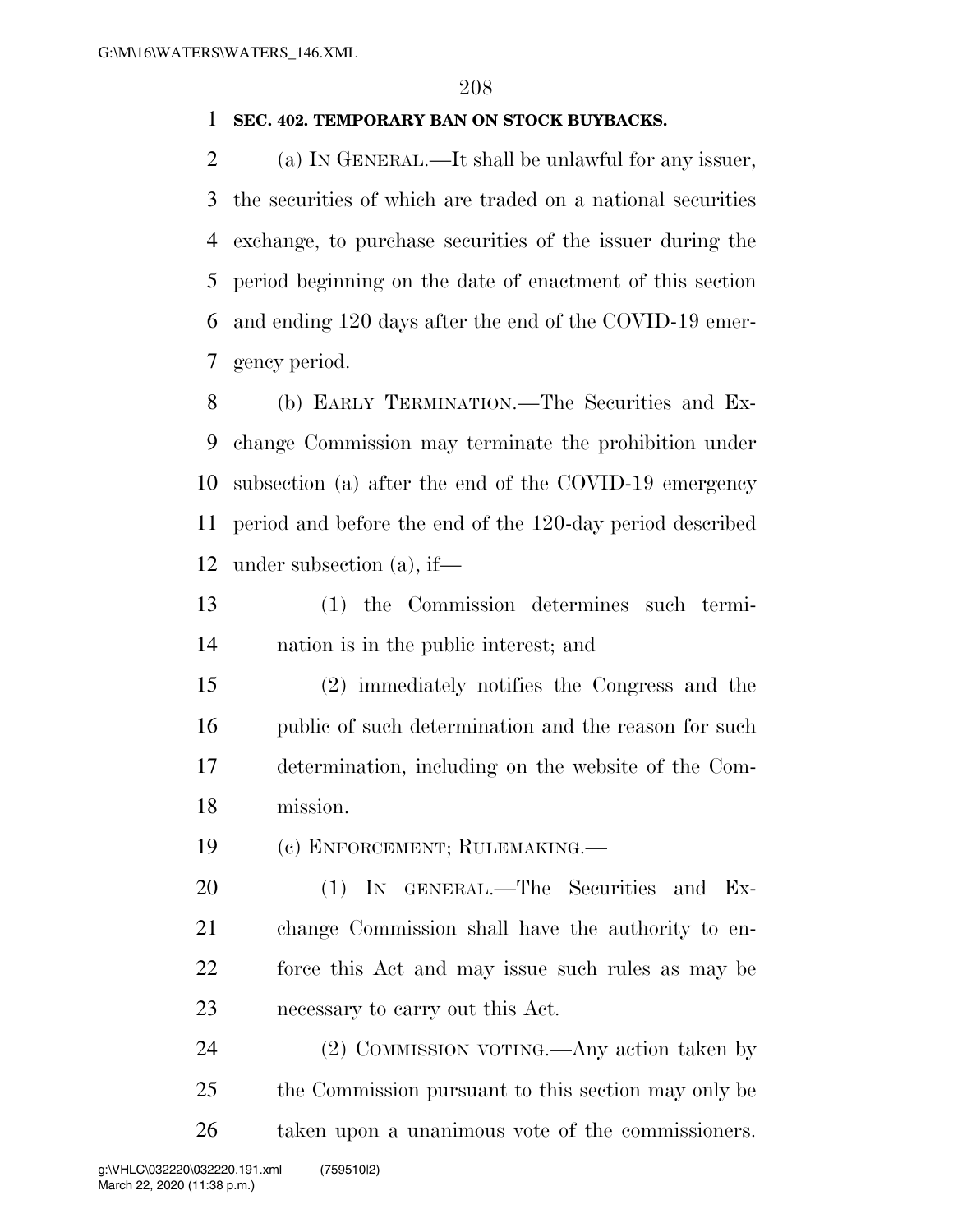(d) DEFINITIONS.—In this section:

2 (1) COVID-19 EMERGENCY PERIOD. The term ''COVID-19 emergency period'' means the pe- riod that begins upon the date of the enactment of this Act and ends upon the date of the termination by the Federal Emergency Management Agency of the emergency declared on March 13, 2020, by the President under the Robert T. Stafford Disaster Re- lief and Emergency Assistance Act (42 U.S.C. 4121 et seq.) relating to the Coronavirus Disease 2019 (COVID-19) pandemic.

 (2) OTHER DEFINITIONS.—The terms ''issuer'', ''national securities exchange'', and ''security'' have the meaning given those terms, respectively, under section 3 of the Securities Exchange Act of 1934.

 **SEC. 403. DISCLOSURES RELATED TO SUPPLY CHAIN DIS-RUPTION RISK.** 

 Section 13 of the Securities Exchange Act of 1934 (15 U.S.C. 78m) is amended by adding at the end the following:

21 "(s) DISCLOSURES RELATED TO SUPPLY CHAIN DIS-RUPTION RISK.—

23 "(1) IN GENERAL.—Each issuer required to file an annual report under subsection (a) shall disclose in that report—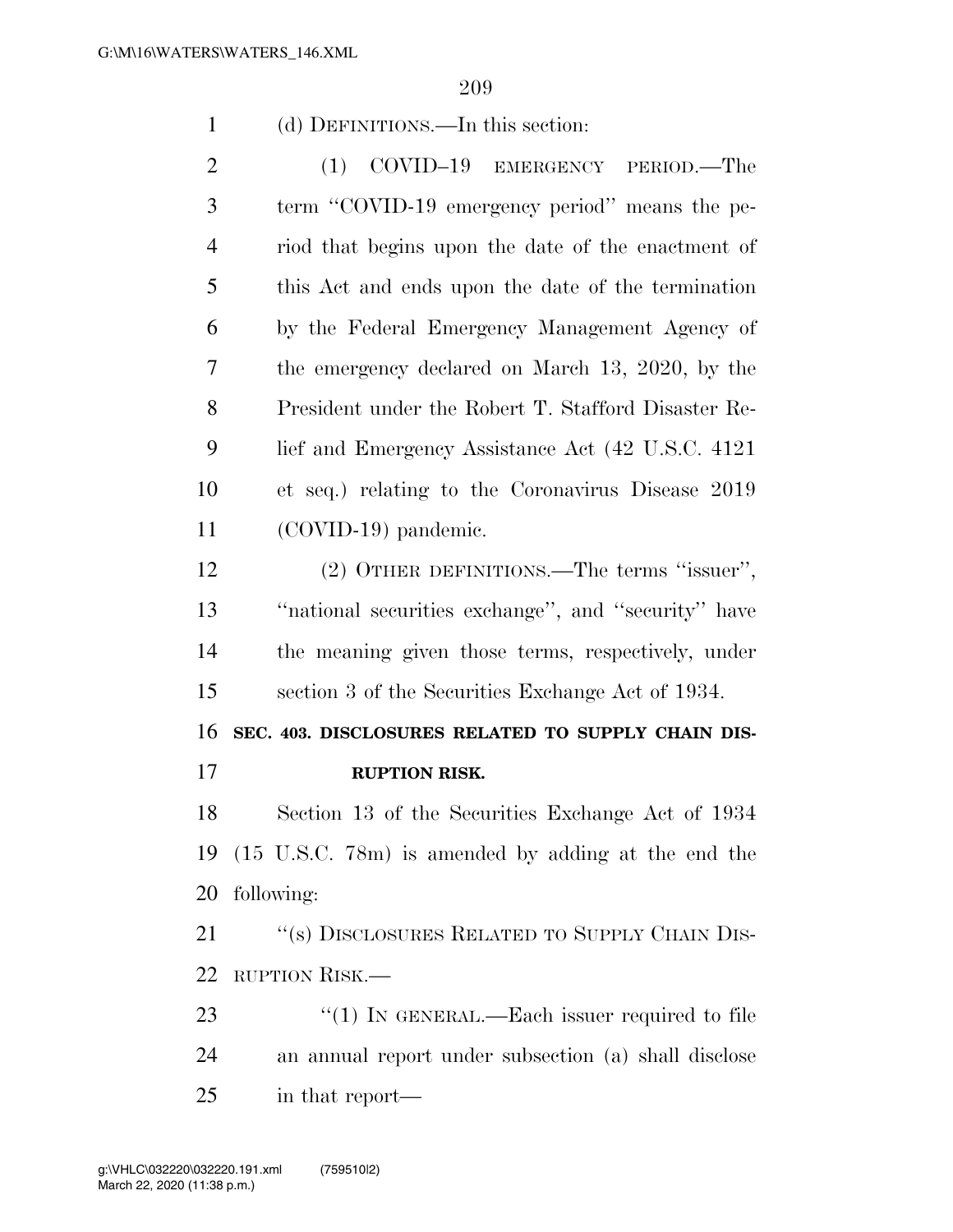| $\mathbf{1}$   | $\lq\lq$ an identification of —                 |
|----------------|-------------------------------------------------|
| $\overline{2}$ | "(i) the risks in the issuer's sourcing         |
| 3              | of goods, labor, services, and other supply     |
| $\overline{4}$ | chain related matters, including—               |
| 5              | $\lq\lq$ risks of dependency upon               |
| 6              | sole sourcing arrangements<br><b>or</b>         |
| $\overline{7}$ | sourcing concentrated in one<br>$geo-$          |
| 8              | graphic locality;                               |
| 9              | "(II) shipping risks; and                       |
| 10             | "(III) risks arising from natural               |
| 11             | disasters, pandemics, extreme weath-            |
| 12             | er, armed conflicts, refugee and re-            |
| 13             | lated disruptions, trade conflicts or           |
| 14             | disruptions, and labor wage, safety,            |
| 15             | and health care practices; and                  |
| 16             | "(ii) the impacts any risk or disrup-           |
| 17             | tion identified in clause (i) would have on     |
| 18             | the issuer's workforce, suppliers, and cus-     |
| 19             | tomers;                                         |
| 20             | $\lq\lq(B)$ the issuer's business continuity or |
| 21             | other contingency plans that will be imple-     |
| 22             | mented in the case of a supply chain disruption |
| 23             | in order to mitigate such risks and impacts;    |
| 24             | and                                             |
| 25             | $\lq\lq$ (C) all other material information.    |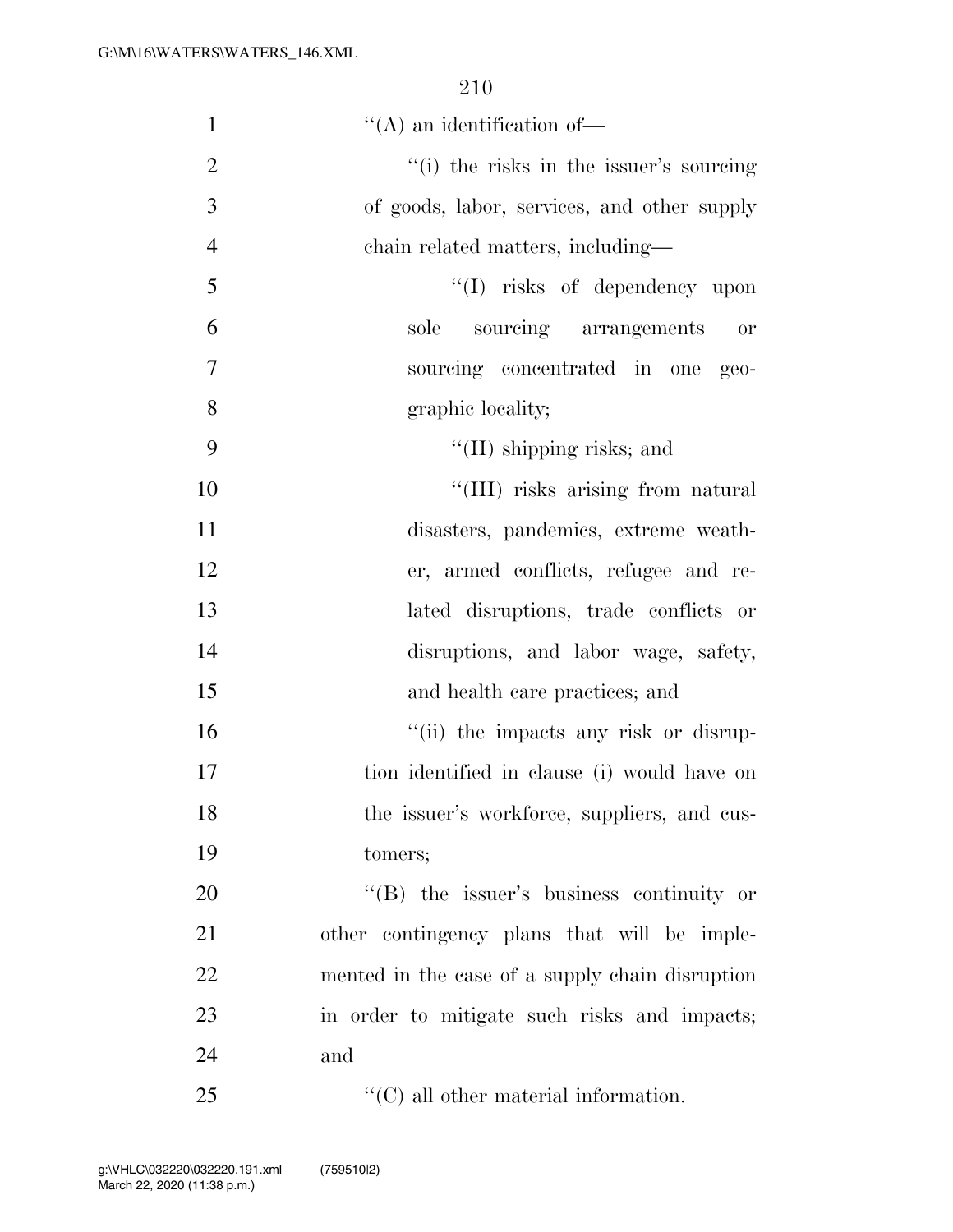''(2) UPDATES.—Disclosures required under this subsection shall be updated when there are ma-terial changes.''.

## **SEC. 404. DISCLOSURES RELATED TO GLOBAL PANDEMIC RISK.**

 (a) IN GENERAL.—Section 13 of the Securities Ex- change Act of 1934 (15 U.S.C. 78m), as amended by sec- tion 403, is further amended by adding at the end the following:

 ''(t) DISCLOSURES RELATED TO GLOBAL PANDEMIC RISK.—

12 "(1) IN GENERAL.—Each issuer required to file current reports under subsection (a) shall, in the event the World Health Organization declares a pan- demic, file a report with the Commission containing a description of—

 $\langle (A)$  the risks and exposures to the issuer related to the pandemic, including risks to health and worker safety faced by the issuer's employees and independent contractors;

 $\langle$  (B) the steps the issuer is taking to miti- gate such risks and exposures, including meas- ures to protect the workforce, including infor-mation related to wages, healthcare, and leave;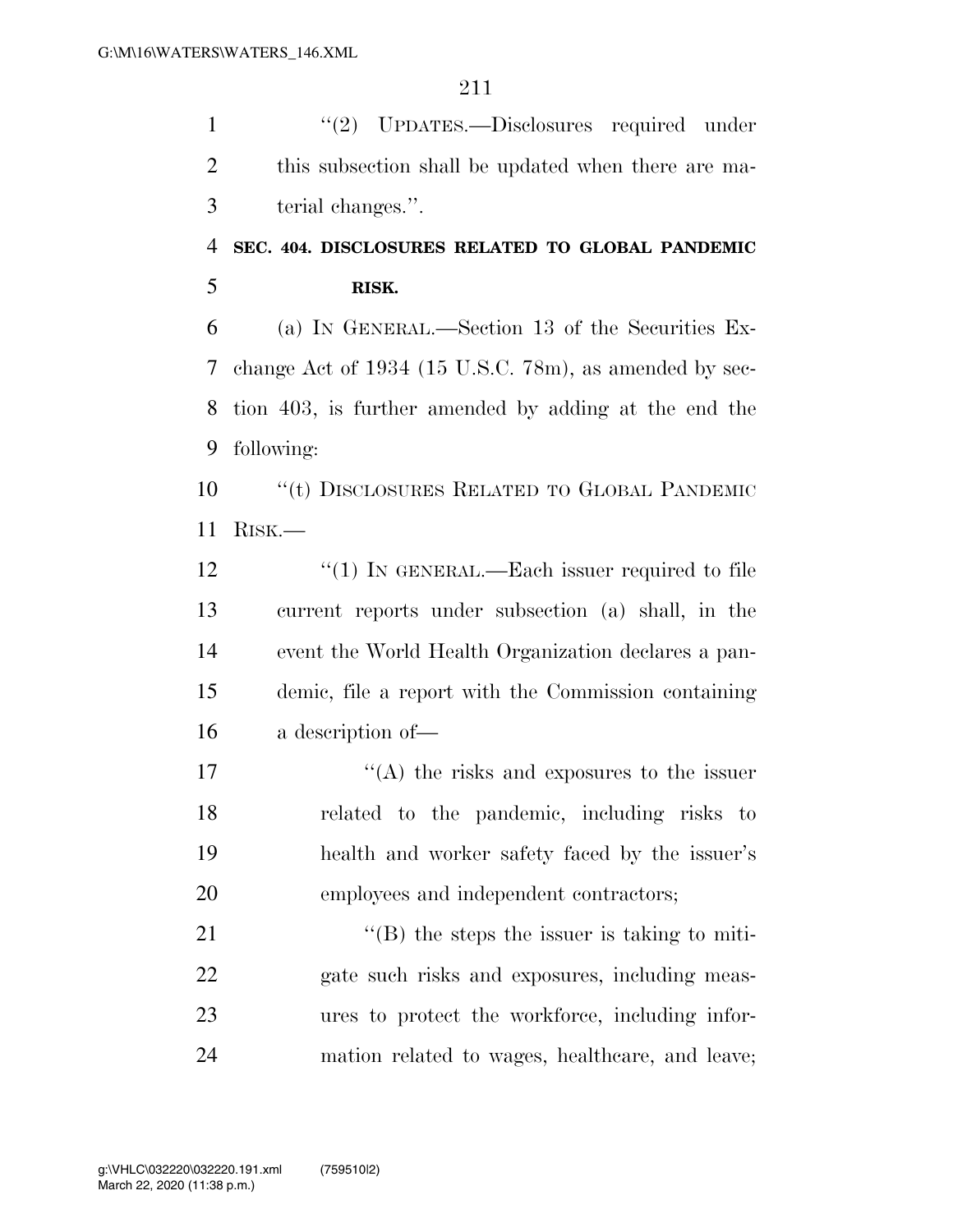| $\mathbf{1}$   | "(C) a preliminary view on the effect the                |
|----------------|----------------------------------------------------------|
| $\overline{2}$ | pandemic may have on the issuer's business,              |
| 3              | solvency, and workforce; and                             |
| $\overline{4}$ | $\lq\lq$ (D) all other material information.             |
| 5              | "(2) UPDATES.—Disclosures required under                 |
| 6              | this subsection shall be updated when there are ma-      |
| $\overline{7}$ | terial changes.                                          |
| 8              | "(3) PUBLIC AVAILABILITY OF REPORTS.—The                 |
| 9              | Commission shall make each report filed to the           |
| 10             | Commission under paragraph (1) available to the          |
| 11             | public, including on the website of the Commis-          |
| 12             | sion.".                                                  |
| 13             | (b) APPLICATION.—Section $13(t)$ of the Securities       |
| 14             | Exchange Act of 1934, as added by subsection (a), shall  |
| 15             | apply to a pandemic declared by the World Health Organi- |
| 16             | zation that is in existence on the date of enactment of  |
| 17             | this Act or that is declared after the date of enactment |
|                | 18 of this Act.                                          |
| 19             | SEC. 405. OVERSIGHT OF FEDERAL AID RELATED TO            |
| 20             | COVID-19.                                                |
| 21             | (a) CONGRESSIONAL COVID-19 AID OVERSIGHT                 |
| 22             | PANEL.-                                                  |
| 23             | (1) ESTABLISHMENT.—There is hereby estab-                |
| 24             | lished the Congressional COVID-19 Aid Oversight          |
| 25             | Panel (hereafter in this subsection referred to as the   |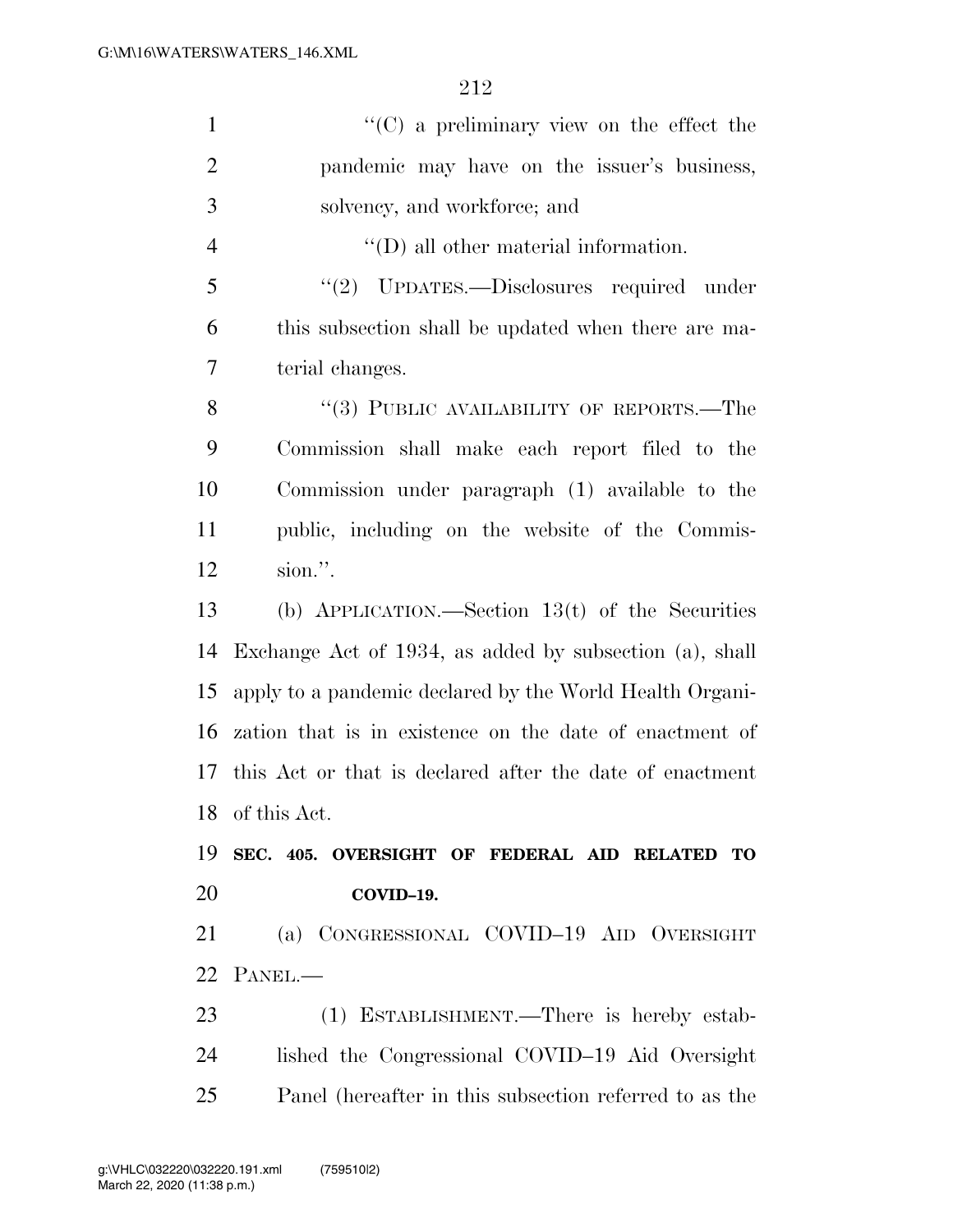| $\mathbf{1}$   | "Oversight Panel") as an establishment in the legis- |
|----------------|------------------------------------------------------|
| $\overline{2}$ | lative branch.                                       |
| 3              | (2) DUTIES.—The Oversight Panel shall review         |
| $\overline{4}$ | the current state of the financial markets and the   |
| 5              | regulatory system and submit regular reports to      |
| 6              | Congress on the following:                           |
| 7              | (A) The use of Federal aid provided during           |
| 8              | the COVID-19 emergency.                              |
| 9              | (B) The impact of Federal aid related to             |
| 10             | COVID-19 on the financial markets and finan-         |
| 11             | cial institutions.                                   |
| 12             | $(3)$ MEMBERSHIP.—                                   |
| 13             | (A) IN GENERAL.—The Oversight Panel                  |
| 14             | shall consist of 5 members, as follows:              |
| 15             | (i) 1 member appointed by the Speak-                 |
| 16             | er of the House of Representatives.                  |
| 17             | (ii) 1 member appointed by the minor-                |
| 18             | ity leader of the House of Representatives.          |
| 19             | (iii) 1 member appointed by the ma-                  |
| 20             | jority leader of the Senate.                         |
| 21             | (iv) 1 member appointed by the mi-                   |
| 22             | nority leader of the Senate.                         |
| 23             | (v) 1 member appointed by the Speak-                 |
| 24             | er of the House of Representatives and the           |
| 25             | majority leader of the Senate, after con-            |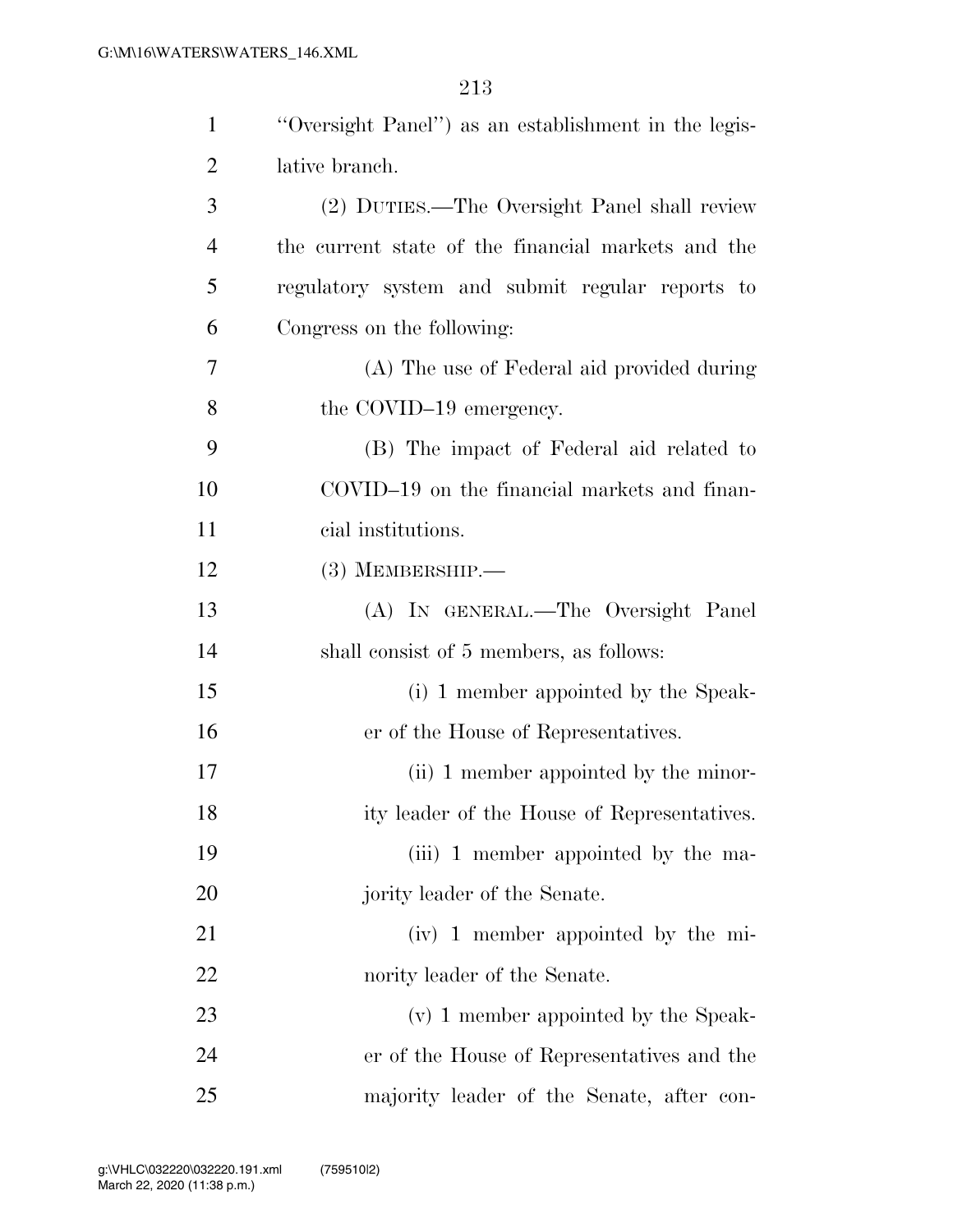| $\mathbf{1}$   | sultation with the minority leader of the         |
|----------------|---------------------------------------------------|
| $\overline{2}$ | Senate and the minority leader of the             |
| 3              | House of Representatives.                         |
| $\overline{4}$ | (B) PAY.—Each member of the Oversight             |
| 5              | Panel shall each be paid at a rate equal to the   |
| 6              | daily equivalent of the annual rate of basic pay  |
| 7              | for level I of the Executive Schedule for each    |
| 8              | day (including travel time) during which such     |
| 9              | member is engaged in the actual performance of    |
| 10             | duties vested in the Commission.                  |
| 11             | (C) PROHIBITION OF COMPENSATION OF                |
| 12             | FEDERAL EMPLOYEES.—Members of the Over-           |
| 13             | sight Panel who are full-time officers or em-     |
| 14             | ployees of the United States or Members of        |
| 15             | Congress may not receive additional pay, allow-   |
| 16             | ances, or benefits by reason of their service on  |
| 17             | the Oversight Panel.                              |
| 18             | (D) TRAVEL EXPENSES.—Each member                  |
| 19             | shall receive travel expenses, including per diem |
| 20             | in lieu of subsistence, in accordance with appli- |
| 21             | cable provisions under subchapter I of chapter    |
| 22             | 57 of title 5, United States Code.                |
| 23             | (E) QUORUM.—Four members of the Over-             |
| 24             | sight Panel shall constitute a quorum but a       |
| 25             | lesser number may hold hearings.                  |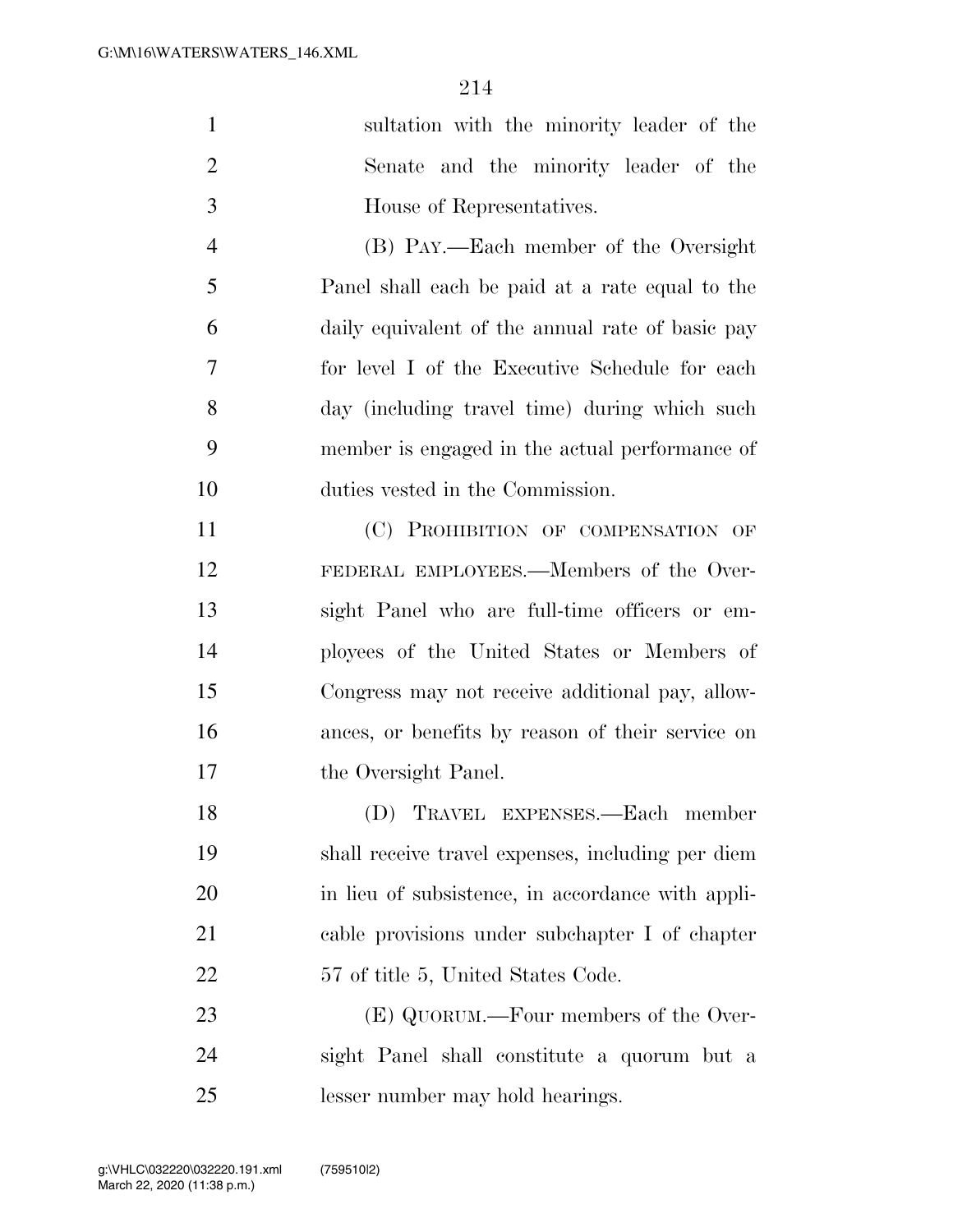| $\mathbf{1}$   | (F) VACANCIES.—A vacancy on the Over-            |
|----------------|--------------------------------------------------|
| $\overline{2}$ | sight Panel shall be filled in the manner in     |
| 3              | which the original appointment was made.         |
| $\overline{4}$ | MEETINGS.—The Oversight Panel<br>(G)             |
| 5              | shall meet at the call of the Chairperson or a   |
| 6              | majority of its members.                         |
| 7              | $(4)$ STAFF.—                                    |
| 8              | (A) IN GENERAL.—The Oversight Panel              |
| 9              | may appoint and fix the pay of any personnel     |
| 10             | as the Oversight Panel considers appropriate.    |
| 11             | (B) EXPERTS AND CONSULTANTS.—The                 |
| 12             | Oversight Panel may procure temporary and        |
| 13             | intermittent services under section 3109(b) of   |
| 14             | title 5, United States Code.                     |
| 15             | (C) STAFF OF AGENCIES. Upon request              |
| 16             | of the Oversight Panel, the head of any Federal  |
| 17             | department or agency may detail, on a reim-      |
| 18             | bursable basis, any of the personnel of that de- |
| 19             | partment or agency to the Oversight Panel to     |
| 20             | assist it in carrying out its duties under this  |
| 21             | section.                                         |
| 22             | $(5)$ POWERS.—                                   |
| 23             | (A) HEARINGS AND SESSIONS.—The Over-             |
| 24             | sight Panel may, for the purpose of carrying     |
| 25             | out this section, hold hearings, sit and act at  |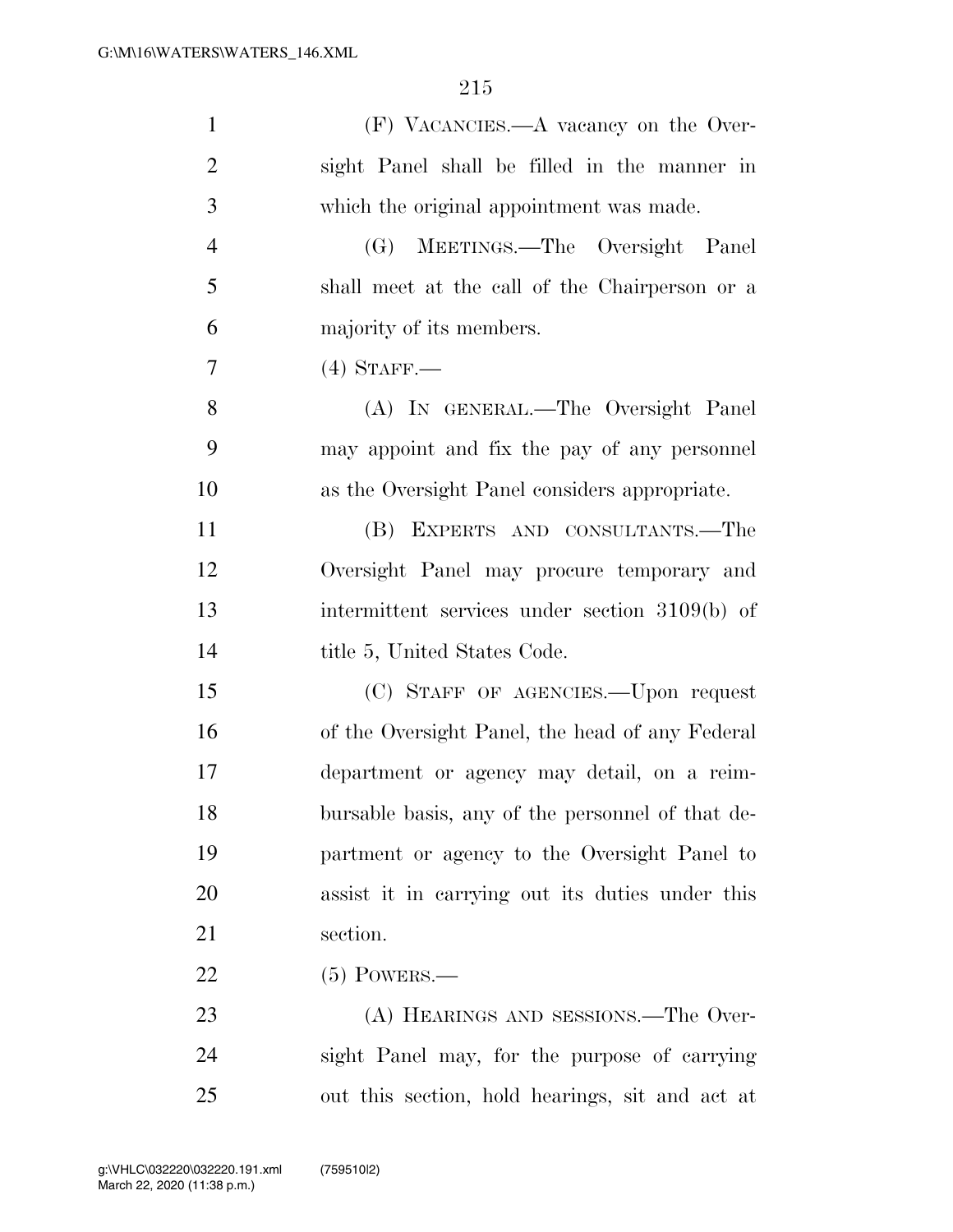times and places, take testimony, and receive evidence as the Panel considers appropriate and may administer oaths or affirmations to wit- nesses appearing before it. 5 (B) POWERS OF MEMBERS AND AGENTS.— Any member or agent of the Oversight Panel may, if authorized by the Oversight Panel, take any action which the Oversight Panel is author- ized to take by this section. (C) OBTAINING OFFICIAL DATA.—The Oversight Panel may secure directly from any department or agency of the United States in- formation necessary to enable it to carry out this section. Upon request of the Chairperson of the Oversight Panel, the head of that depart- ment or agency shall furnish that information to the Oversight Panel. (D) REPORTS.—The Oversight Panel shall receive and consider all reports required to be submitted to the Oversight Panel under this section. 22 (6) AUTHORIZATION OF APPROPRIATIONS. There is authorized to be appropriated to the Over- sight Panel such sums as may be necessary for any fiscal year, half of which shall be derived from the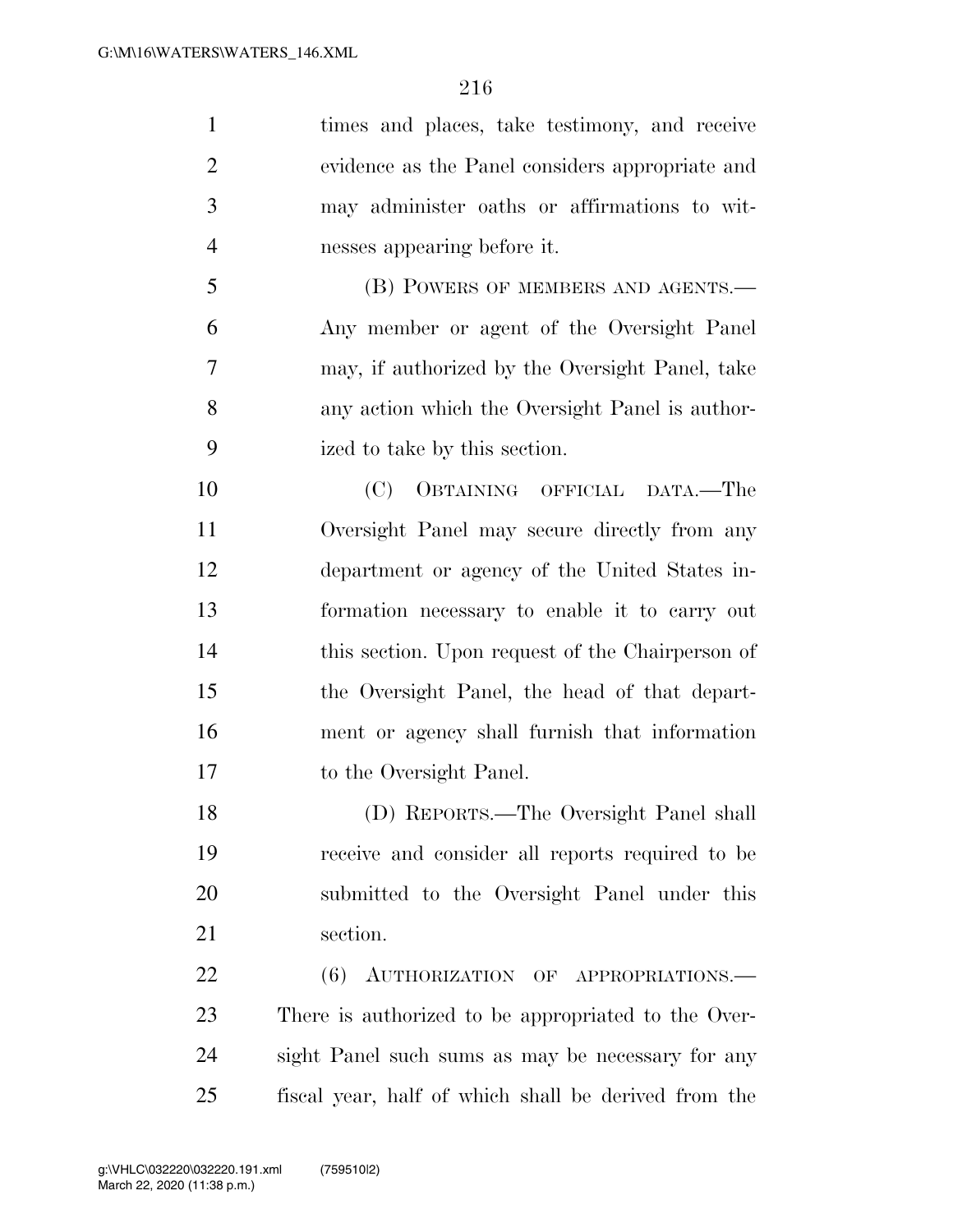applicable account of the House of Representatives, and half of which shall be derived from the contin-gent fund of the Senate.

 (7) SUNSET.—The Oversight Panel established by this subsection shall terminate on the date that is two years following the termination by the Federal Emergency Management Agency of the emergency declared on March 13, 2020, by the President under the Robert T. Stafford Disaster Relief and Emer- gency Act (42 U.S.C. 4121 et seq.) relating to the Coronavirus Disease 2019 (COVID-19) pandemic.

(8) DEFINITIONS.—In this subsection:

 (A) COVID–19 EMERGENCY.—The term ''COVID–19 emergency'' means the period that begins upon the date of the enactment of this 16 Act and ends one year after the termination by the Federal Emergency Management Agency of 18 the emergency declared on March 13, 2020, by the President under the Robert T. Stafford Dis- aster Relief and Emergency Act (42 U.S.C. 4121 et seq.) relating to the Coronavirus Dis-ease 2019 (COVID-19) pandemic.

 (B) FEDERAL AID.—The term ''Federal aid'' means any emergency lending provided under section 13(3) of the Federal Reserve Act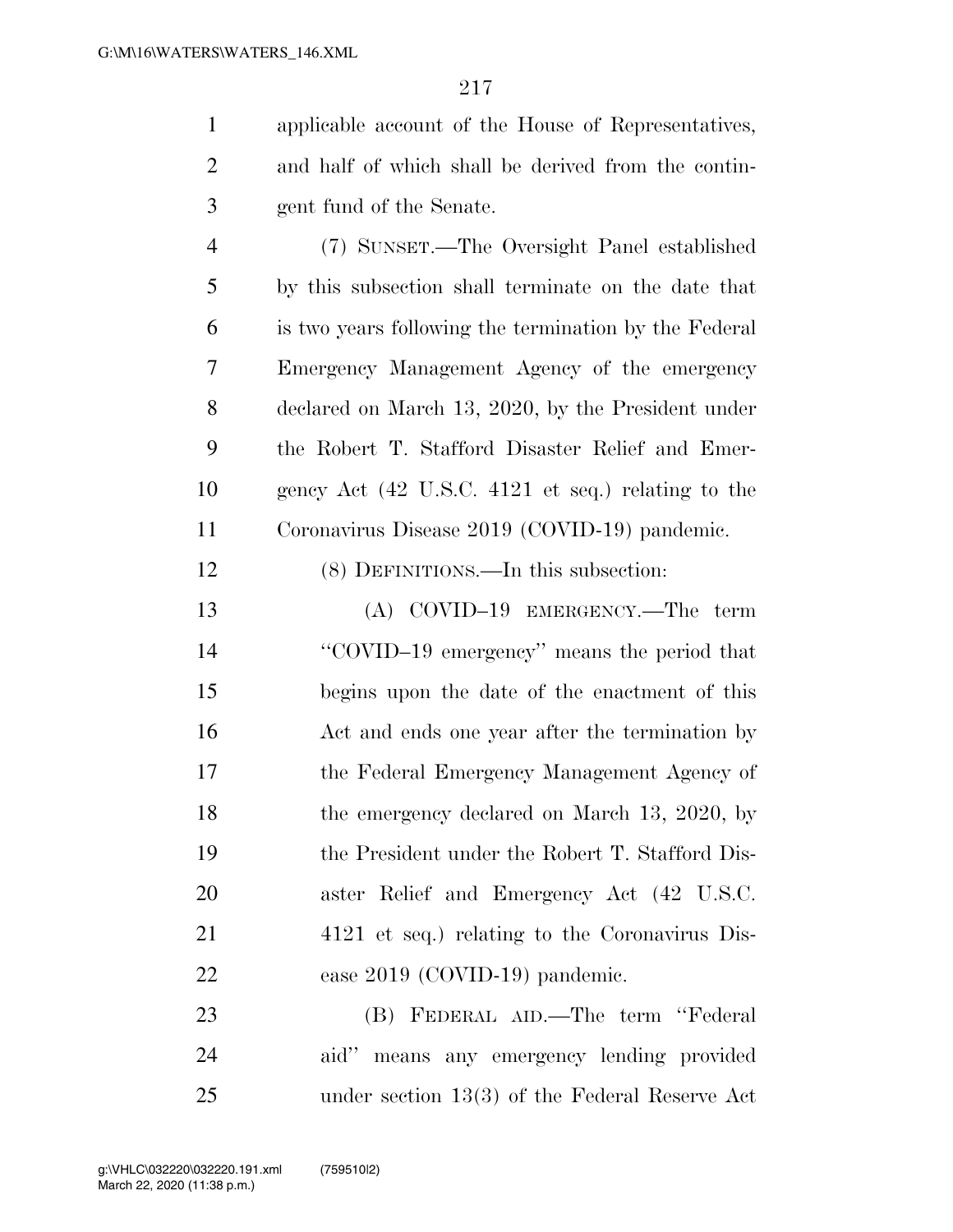| $\mathbf{1}$   | or any Federal financial support in the form of        |
|----------------|--------------------------------------------------------|
| $\overline{2}$ | a grant, loan, or loan guarantee.                      |
| 3              | (b) SPECIAL INSPECTOR GENERAL AUTHORITY OVER           |
| 4              | FEDERAL AID RELATED TO COVID-19.—Section 121 of        |
| 5              | the Emergency Economic Stabilization Act of 2008 (12)  |
| 6              | U.S.C. $5231$ ) is amended—                            |
| 7              | $(1)$ in subsection $(k)$ —                            |
| 8              | (A) in paragraph $(1)$ , by striking "or" at           |
| 9              | the end;                                               |
| 10             | $(B)$ in paragraph $(2)$ , by striking the pe-         |
| 11             | riod at the end and inserting "; or"; and              |
| 12             | (C) by adding at the end the following:                |
| 13             | $\cdot$ (3) the date on which all Federal aid related  |
| 14             | to the COVID-19 emergency is repaid."; and             |
| 15             | $(2)$ by adding at the end the following:              |
| 16             | "(1) RESPONSIBILITY WITH RESPECT TO FEDERAL            |
| 17             | AID RELATED TO COVID-19.—                              |
| 18             | $\lq(1)$ In GENERAL.—The Special Inspector Gen-        |
| 19             | eral shall have the same authority and responsibil-    |
| 20             | ities with respect to Federal aid provided during the  |
| 21             | COVID-19 emergency as the Special Inspector Gen-       |
| 22             | eral has with respect to financial assistance (includ- |
| 23             | ing the purchase of troubled assets) provided under    |
| 24             | this title.                                            |
| 25             | "(2) DEFINITIONS.—In this section:                     |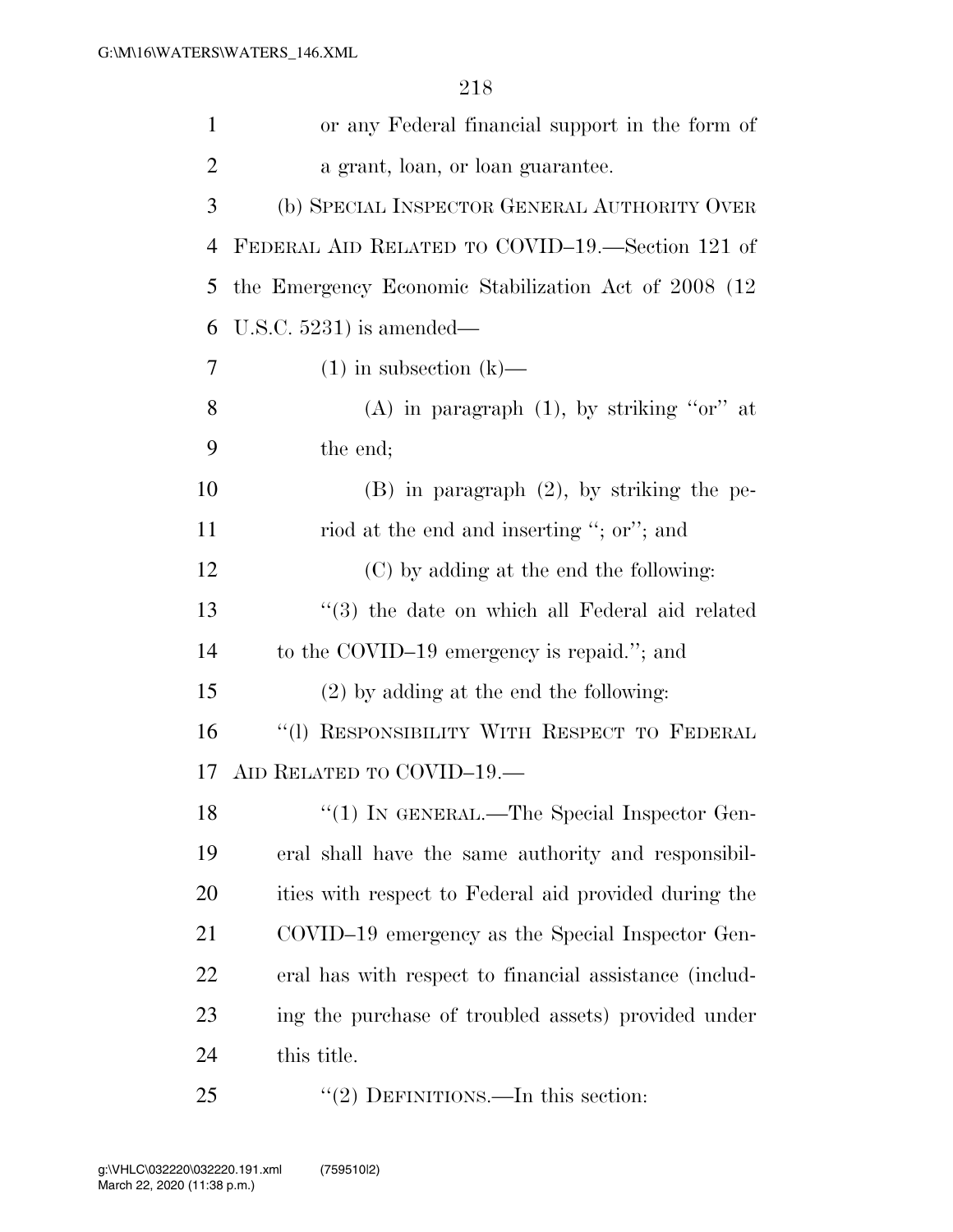| $\mathbf{1}$   | "(A) COVID-19 EMERGENCY.—The term                     |
|----------------|-------------------------------------------------------|
| $\overline{2}$ | 'COVID-19 emergency' means the period that            |
| 3              | begins upon the date of the enactment of this         |
| $\overline{4}$ | Act and ends one year after the termination by        |
| 5              | the Federal Emergency Management Agency of            |
| 6              | the emergency declared on March 13, 2020, by          |
| 7              | the President under the Robert T. Stafford Dis-       |
| 8              | aster Relief and Emergency Act (42 U.S.C.             |
| 9              | 4121 et seq.) relating to the Coronavirus Dis-        |
| 10             | ease 2019 (COVID-19) pandemic.                        |
| 11             | "(B) FEDERAL AID.—The term 'Federal                   |
| 12             | aid' means any emergency lending provided             |
| 13             | under section $13(3)$ of the Federal Reserve Act      |
| 14             | or any Federal financial support in the form of       |
| 15             | a grant, loan, or loan guarantee.".                   |
| 16             | SEC. 406. INTERNATIONAL FINANCIAL INSTITUTIONS.       |
| 17             | (a) UNITED STATES PARTICIPATION IN, AND CON-          |
| 18             | TRIBUTIONS TO, THE NINETEENTH REPLENISHMENT OF        |
| 19             | THE RESOURCES OF THE INTERNATIONAL DEVELOPMENT        |
| 20             | ASSOCIATION.— The International Development Associa-  |
| 21             | tion Act (22 U.S.C. 284 et seq.) is amended by adding |
| 22             | at the end the following:                             |
| 23             | "SEC. 31. NINETEENTH REPLENISHMENT.                   |

24 ''(a) The United States Governor of the International Development Association is authorized to contribute on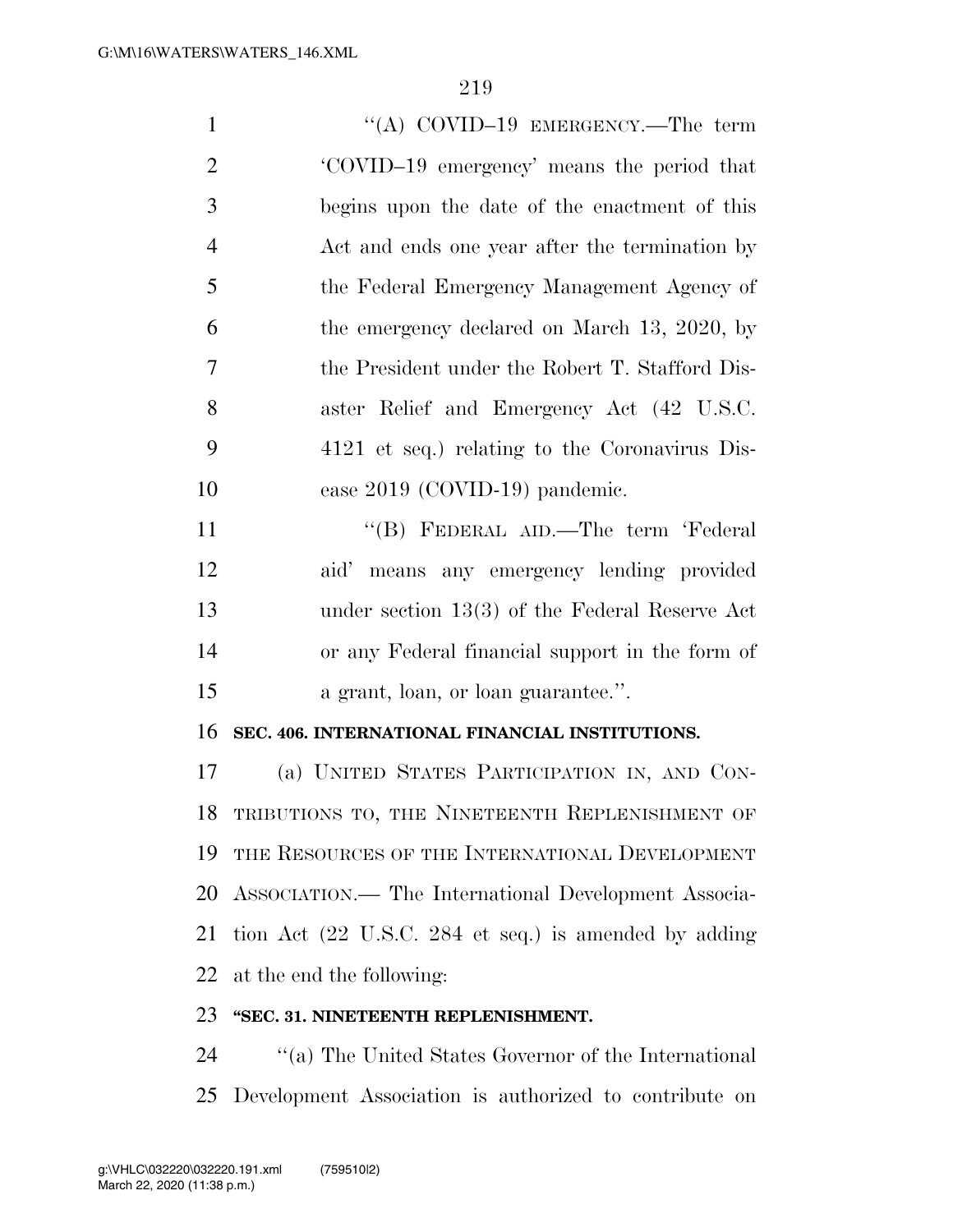behalf of the United States \$3,004,200,000 to the nine- teenth replenishment of the resources of the Association, subject to obtaining the necessary appropriations.

 ''(b) In order to pay for the United States contribu- tion provided for in subsection (a), there are authorized to be appropriated, without fiscal year limitation, \$3,004,200,000 for payment by the Secretary of the Treasury.''.

 (b) UNITED STATES PARTICIPATION IN, AND CON- TRIBUTIONS TO, THE FIFTEENTH REPLENISHMENT OF THE RESOURCES OF THE AFRICAN DEVELOPMENT FUND.—The African Development Fund Act (22 U.S.C. 290g et seq.) is amended by adding at the end the fol-lowing:

## **''SEC. 226. FIFTEENTH REPLENISHMENT.**

 ''(a) The United States Governor of the Fund is au- thorized to contribute on behalf of the United States \$513,900,000 to the fifteenth replenishment of the re- sources of the Fund, subject to obtaining the necessary appropriations.

 ''(b) In order to pay for the United States contribu- tion provided for in subsection (a), there are authorized to be appropriated, without fiscal year limitation, \$513,900,000 for payment by the Secretary of the Treas-ury.''.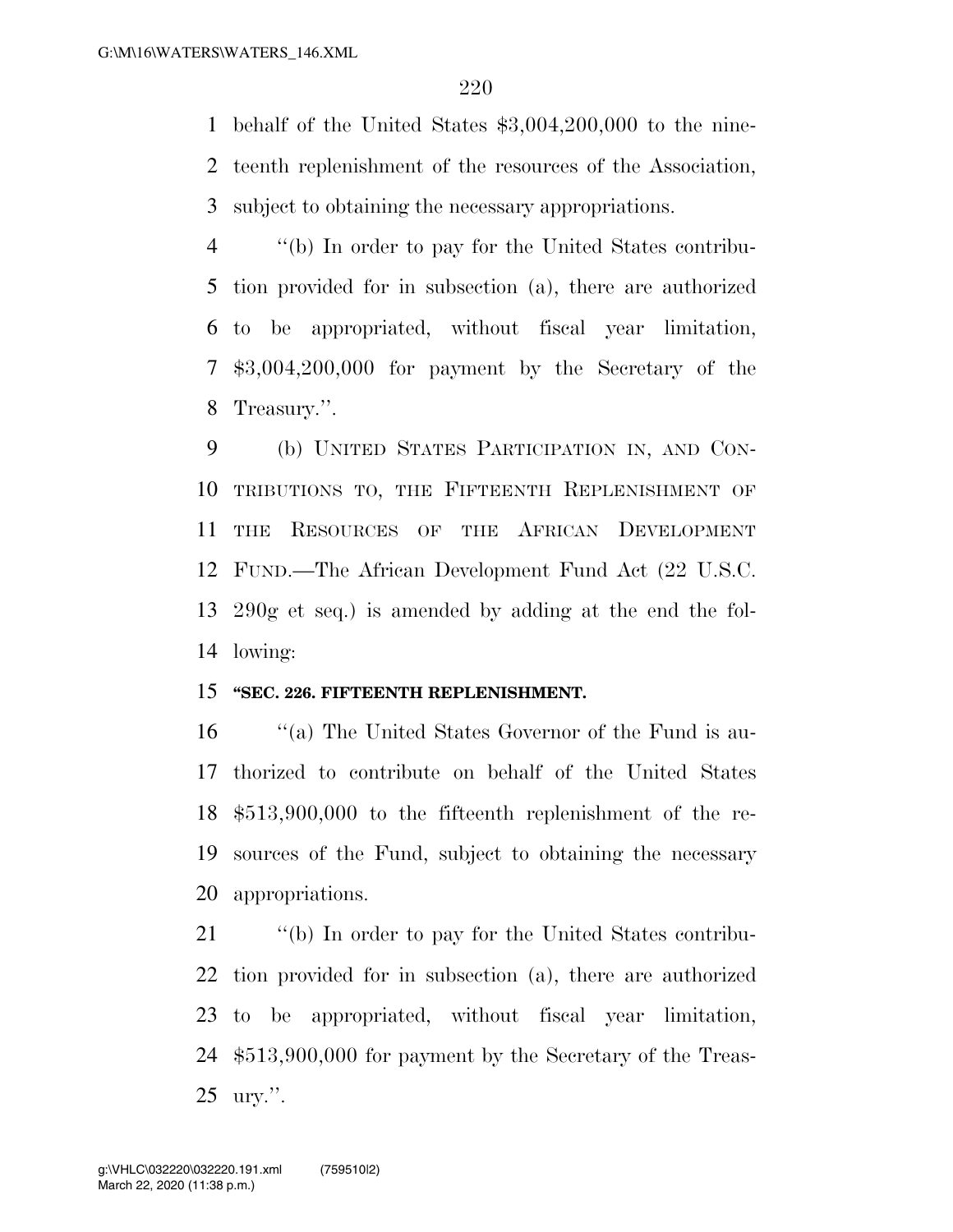(c) UNITED STATES PARTICIPATION IN, AND CON- TRIBUTIONS TO, THE SEVENTH CAPITAL INCREASE FOR THE AFRICAN DEVELOPMENT BANK.— The African De- velopment Bank Act (22 U.S.C. 290i et seq.) is amended by adding at the end the following:

## **''SEC. 1345. SEVENTH CAPITAL INCREASE.**

''(a) SUBSCRIPTION AUTHORIZED.—

8 "(1) The United States Governor of the Bank may subscribe on behalf of the United States to 532,023 additional shares of the capital stock of the Bank.

12 ''(2) Any subscription by the United States to the capital stock of the Bank shall be effective only to such extent and in such amounts as are provided in advance in appropriations Acts.

 ''(b) LIMITATIONS ON AUTHORIZATION OF APPRO-PRIATIONS.—

 $\frac{1}{2}$  (1) In order to pay for the increase in the United States subscription to the Bank under sub- section (a), there are authorized to be appropriated, without fiscal year limitation, \$7,286,587,008 for payment by the Secretary of the Treasury.

23  $\frac{1}{2}$  (2) Of the amount authorized to be appro-priated under paragraph (1)—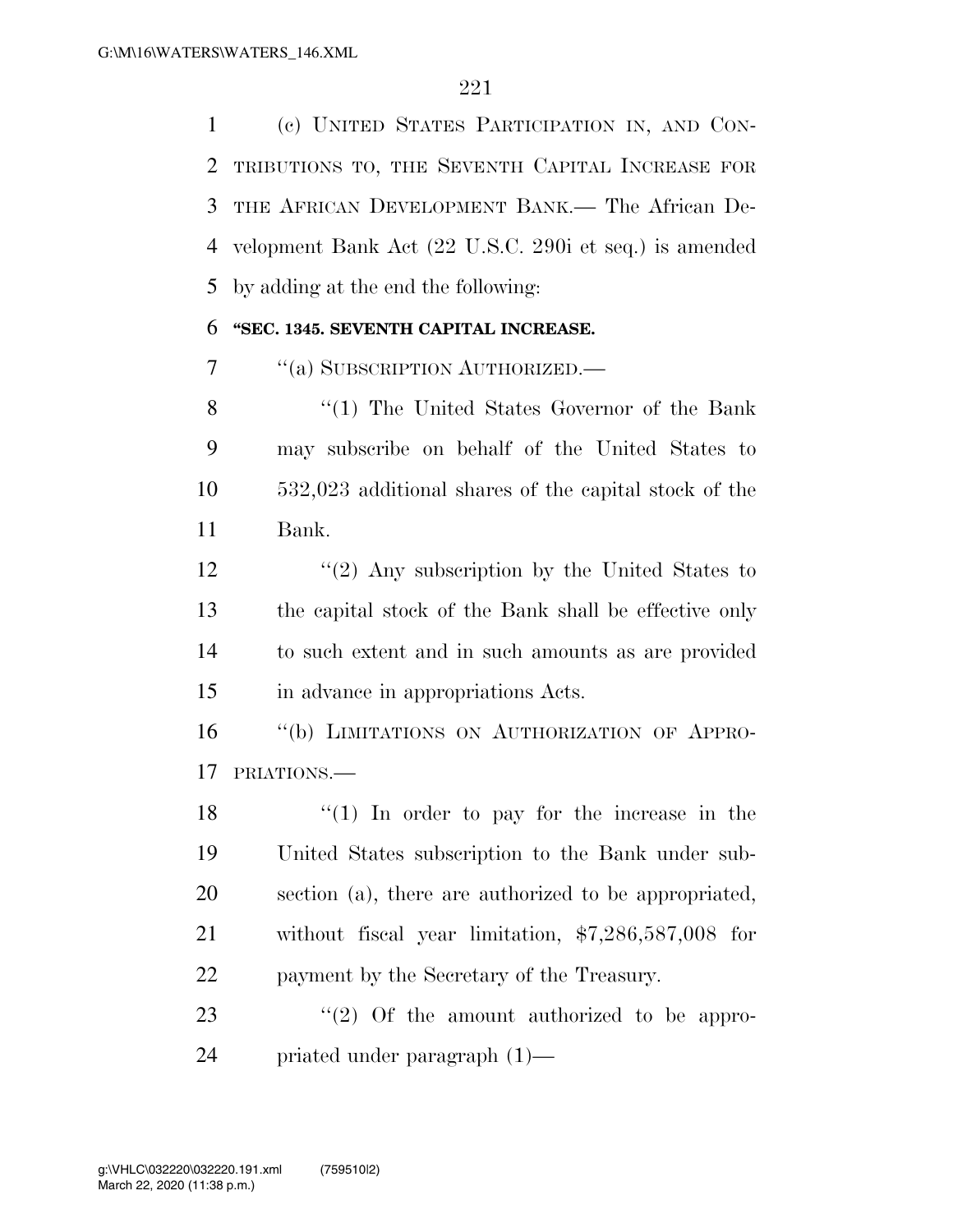| $\mathbf{1}$   | "(A) $$437,190,016$ shall be for paid in                  |
|----------------|-----------------------------------------------------------|
| $\overline{2}$ | shares of the Bank; and                                   |
| 3              | "(B) $$6,849,396,992$ shall be for callable               |
| $\overline{4}$ | shares of the Bank.".                                     |
| 5              | SEC. 407. CONDITIONS ON FEDERAL AID TO CORPORA-           |
| 6              | TIONS.                                                    |
| 7              | (a) REQUIREMENTS ON ALL CORPORATIONS UNTIL                |
| 8              | FEDERAL AID RELATED TO COVID-19 IS REPAID.—Any            |
| 9              | corporation that receives Federal aid related to COVID-   |
| 10             | 19 shall, until the date on which all such Federal aid is |
| 11             | repaid by the corporation to the Federal Government,      |
| 12             | comply with the following:                                |
| 13             | (1) RESTRICTIONS ON EXECUTIVE BONUSES.—                   |
| 14             | The corporation may not pay a bonus to any execu-         |
| 15             | tive of the corporation.                                  |
| 16             | (2)<br>BAN ON<br>EXECUTIVE GOLDEN<br>PARA-                |
| 17             | CHUTES.—The corporation may not pay any type of           |
| 18             | compensation (whether present, deferred, or contin-       |
| 19             | gent) to an executive of the corporation, if such com-    |
| 20             | pensation is in connection with the termination of        |
| 21             | employment of the executive.                              |
| 22             | (3) BAN ON STOCK BUYBACKS.—The corpora-                   |
| 23             | tion may not purchase securities of the corporation.      |
| 24             | (4) BAN ON DIVIDENDS.—The corporation may                 |
| 25             | not pay dividends on securities of the corporation.       |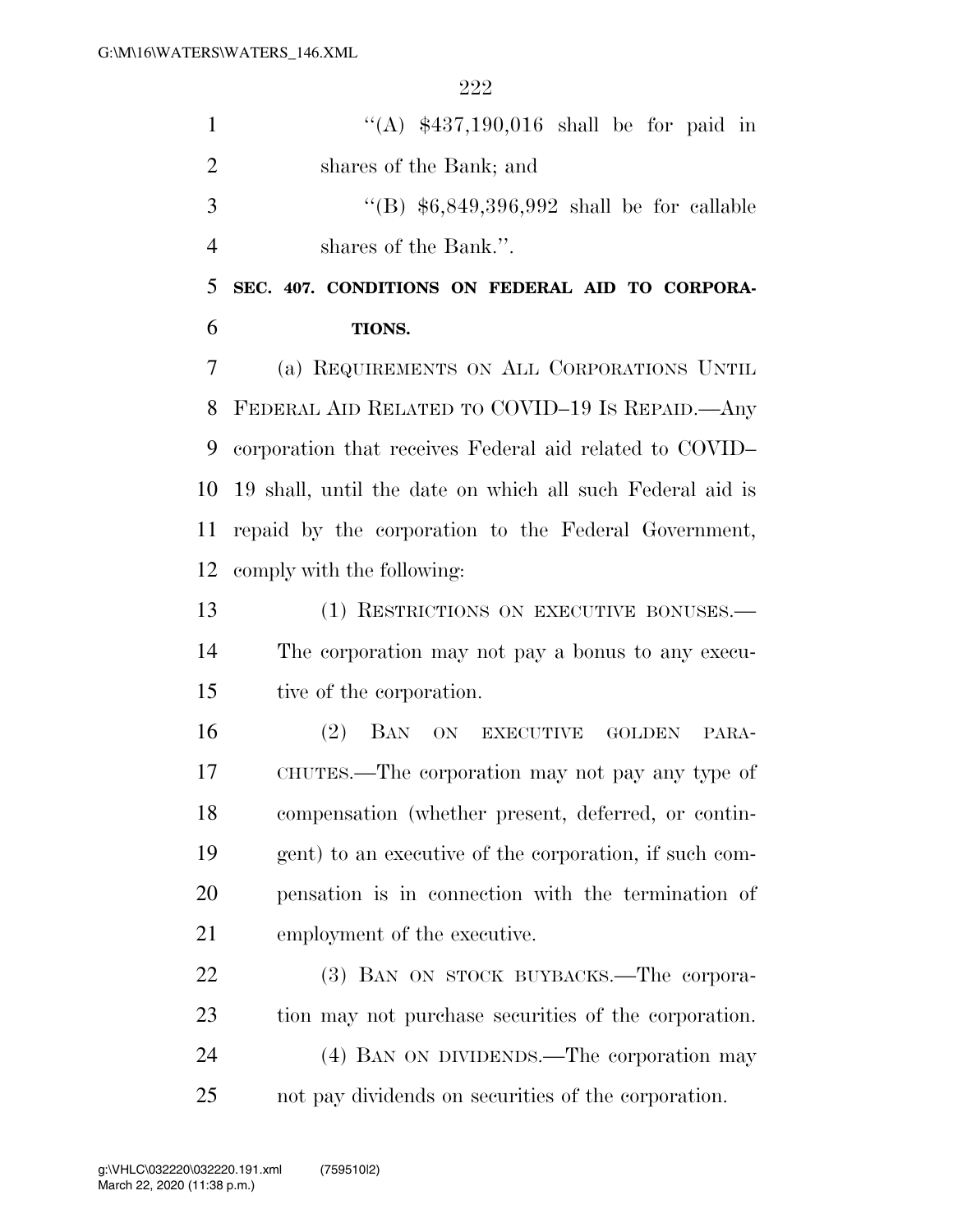| $\mathbf{1}$   | (5) BAN ON FEDERAL LOBBYING.—The cor-               |
|----------------|-----------------------------------------------------|
| $\overline{2}$ | poration may not carry out any Federal lobbying ac- |
| 3              | tivities.                                           |
| $\overline{4}$ | (b) PERMANENT REQUIREMENTS ON ACCELERATED           |
| 5              | FILERS RECEIVING FEDERAL AID RELATED TO COVID-      |
| 6              | $19 -$                                              |
| 7              | (1) IN GENERAL.—An accelerated filer that re-       |
| 8              | ceives Federal aid related to COVID-19 shall per-   |
| 9              | manently comply with the following:                 |
| 10             | (A) WORKER BOARD REPRESENTATION.—                   |
| 11             | (i) IN GENERAL.—At least $\frac{1}{3}$ of the       |
| 12             | members of the accelerated filer's directors        |
| 13             | are chosen by the employees of the acceler-         |
| 14             | ated filer in a one-employee-one-vote elec-         |
| 15             | tion process.                                       |
| 16             | (ii) COMPLIANCE DATE.—An acceler-                   |
| 17             | ated filer shall comply with the require-           |
| 18             | ments under clause (i) not later than the           |
| 19             | end of the 2-year period beginning on the           |
| 20             | date of enactment of this Act.                      |
| 21             | (iii) DEFINITIONS.—In this subpara-                 |
| 22             | $graph$ —                                           |
| 23             | $(I)$ the term "director" has the                   |
| 24             | meaning given the term in section 3                 |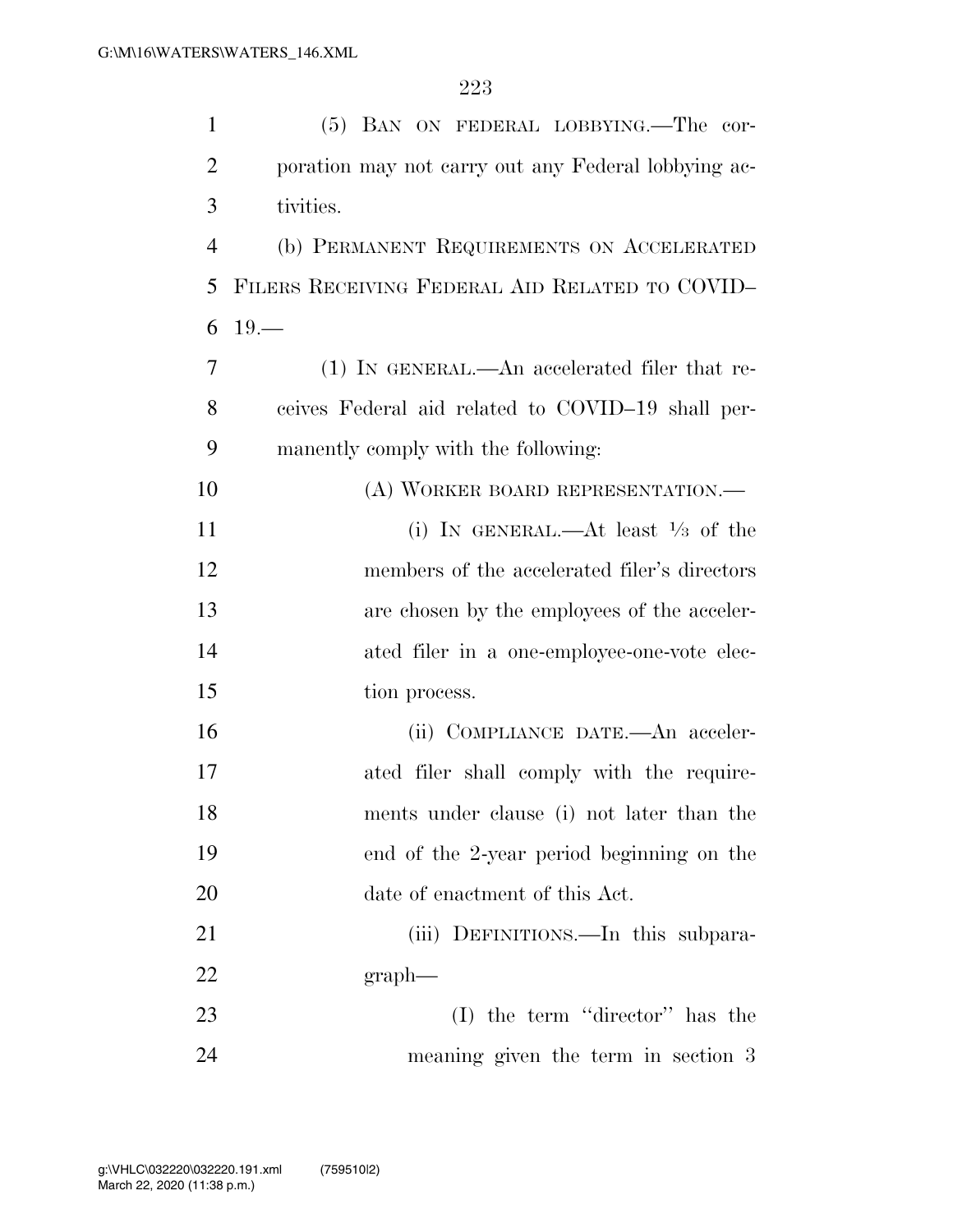| $\mathbf{1}$   | of the Securities Exchange Act of                 |
|----------------|---------------------------------------------------|
| $\overline{2}$ | 1934 (15 U.S.C. 78c); and                         |
| 3              | (II) the term "employee" has the                  |
| $\overline{4}$ | meaning given the term in section 2               |
| 5              | of the National Labor Relations Act               |
| 6              | $(29 \text{ U.S.C. } 152).$                       |
| 7              | (B) ADDITIONAL DISCLOSURES.—If the se-            |
| 8              | curities of the corporation are traded on a na-   |
| 9              | tional securities exchange, the corporation shall |
| 10             | issue the following disclosures to the Securities |
| 11             | and Exchange Commission on a quarterly basis      |
| 12             | (and make such disclosures available to share-    |
| 13             | holders of the corporation and the public):       |
| 14             | (i) The political spending disclosures            |
| 15             | required under paragraph (2).                     |
| 16             | (ii) The human capital management                 |
| 17             | disclosures required under paragraph (3).         |
| 18             | (iii) The environmental, social, and              |
| 19             | governance disclosures required under             |
| 20             | paragraph (4).                                    |
| 21             | (iv) The Federal aid disclosures re-              |
| 22             | quired under paragraph (5).                       |
| 23             | (v) The disclosures of financial per-             |
| 24             | formance on a country-by-country basis re-        |
| 25             | quired under paragraph (6).                       |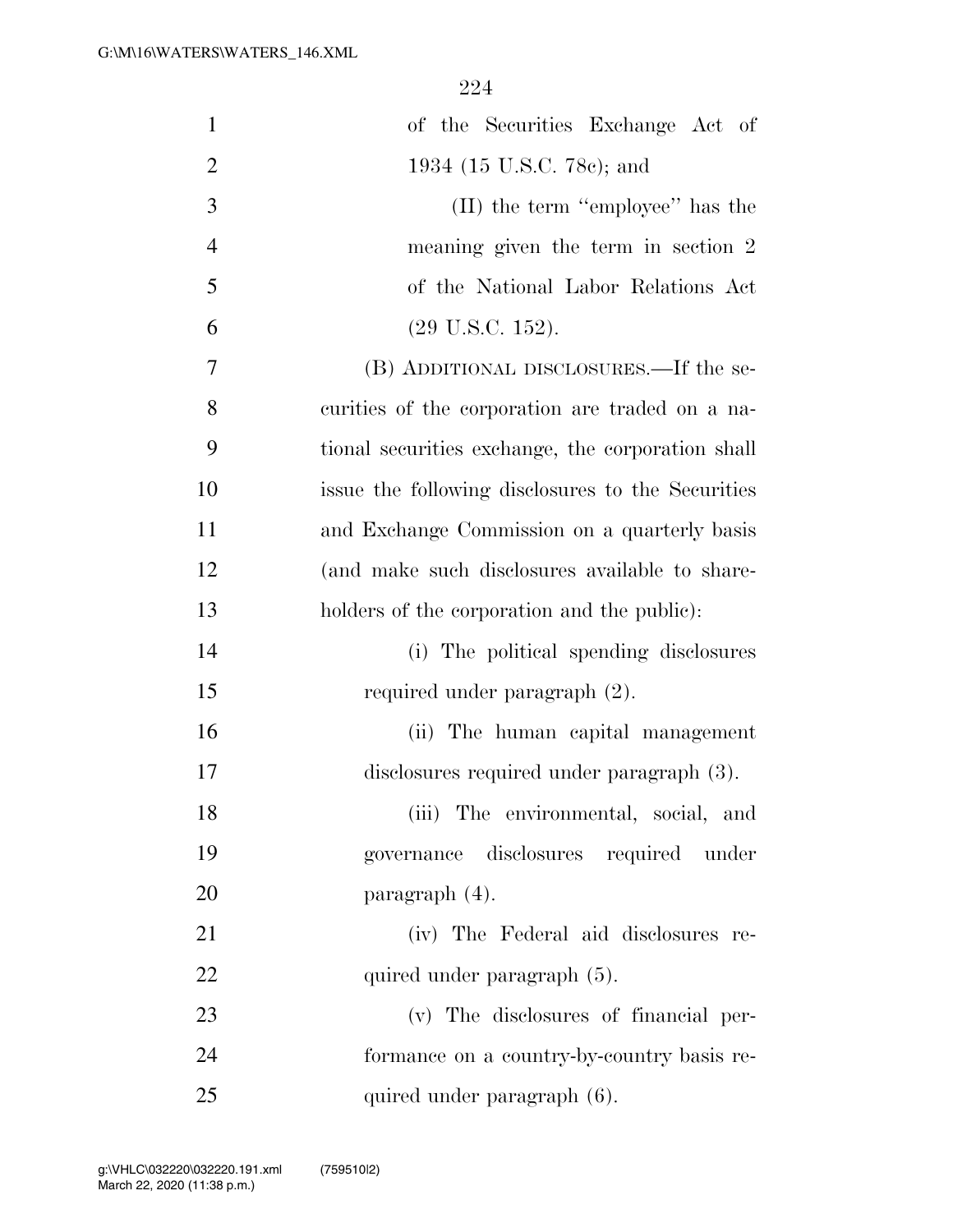| $\mathbf{1}$   | (2) POLITICAL SPENDING DISCLOSURES.-            |
|----------------|-------------------------------------------------|
| $\overline{2}$ | $(A)$ In GENERAL.—With respect to an ac-        |
| 3              | celerated filer, the disclosures required under |
| $\overline{4}$ | this paragraph are—                             |
| 5              | (i) a description of any expenditure            |
| 6              | for political activities made during the pre-   |
| 7              | ceding quarter;                                 |
| 8              | (ii) the date of each expenditure for           |
| 9              | political activities;                           |
| 10             | (iii) the amount of each expenditure            |
| 11             | for political activities;                       |
| 12             | (iv) if the expenditure for political ac-       |
| 13             | tivities was made in support of or opposed      |
| 14             | to a candidate, the name of the candidate       |
| 15             | and the office sought by, and the political     |
| 16             | party affiliation of, the candidate;            |
| 17             | (v) the name or identity of trade asso-         |
| 18             | ciations or organizations described in sec-     |
| 19             | tion $501(c)$ of the Internal Revenue Code      |
| 20             | of 1986 and exempt from tax under sec-          |
| 21             | tion $501(a)$ of such Code which receive        |
| 22             | dues or other payments as described in          |
| 23             | paragraph $(1)(A)(i)(III);$                     |
| 24             | (vi) a summary of each expenditure              |
| 25             | for political activities made during the pre-   |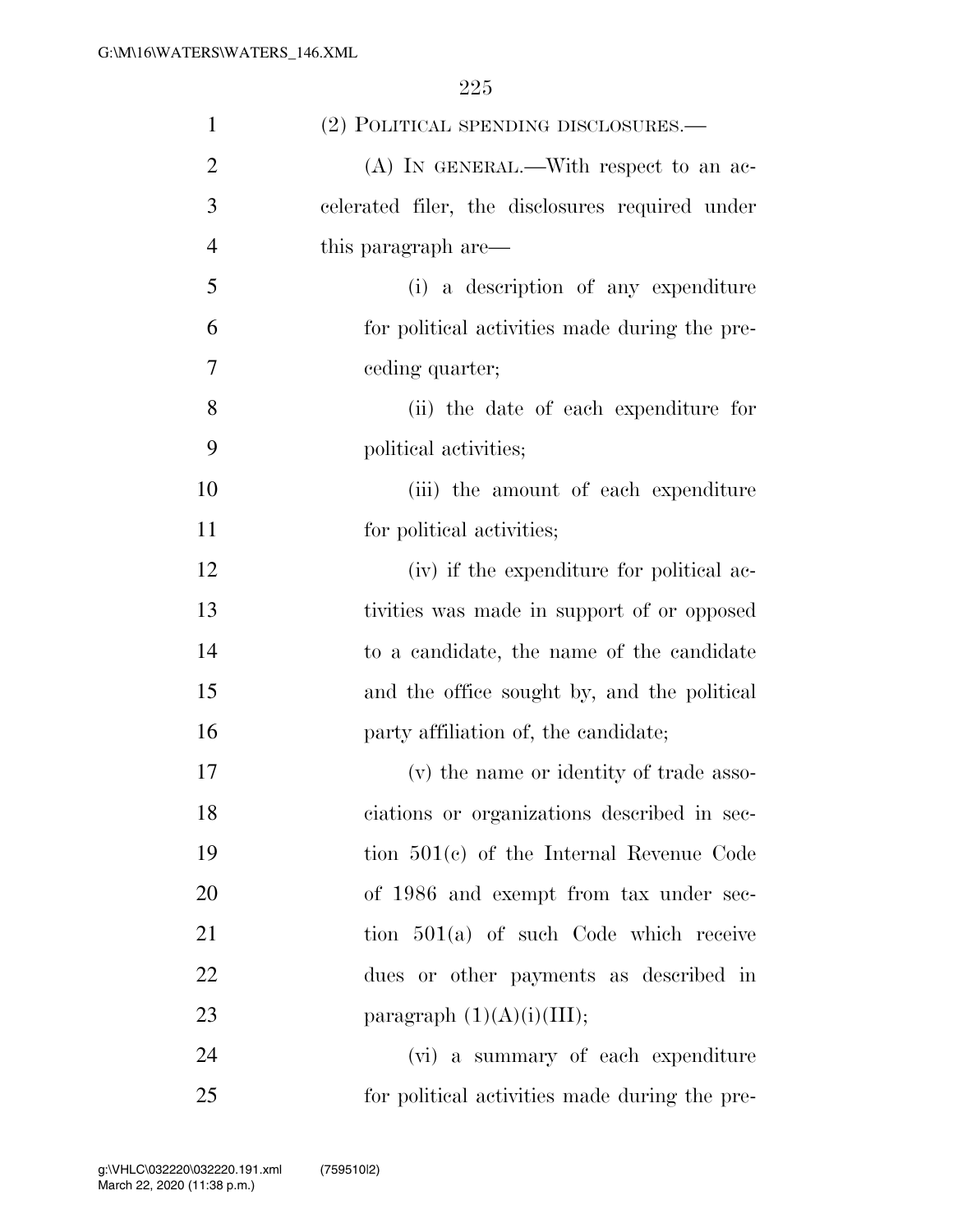| $\mathbf{1}$   | eeding year in excess of \$10,000, and each   |
|----------------|-----------------------------------------------|
| $\overline{2}$ | expenditure for political activities for a    |
| 3              | particular election if the total amount of    |
| $\overline{4}$ | such expenditures for that election is in ex- |
| 5              | cess of $$10,000;$                            |
| 6              | (vii) a description of the specific na-       |
| 7              | ture of any expenditure for political activi- |
| 8              | ties the corporation intends to make for      |
| 9              | the forthcoming fiscal year, to the extent    |
| 10             | the specific nature is known to the cor-      |
| 11             | poration; and                                 |
| 12             | (viii) the total amount of expenditures       |
| 13             | for political activities intended to be made  |
| 14             | by the corporation for the forthcoming fis-   |
| 15             | cal year.                                     |
| 16             | (B) DEFINITIONS.—In this paragraph:           |
| 17             | (i) EXPENDITURE FOR POLITICAL AC-             |
| 18             | TIVITIES.—The term "expenditure for po-       |
| 19             | litical activities"—                          |
| <b>20</b>      | $(I)$ means—                                  |
| 21             | (aa) an independent expend-                   |
| 22             | iture (as defined in section                  |
| 23             | $301(17)$ of the Federal Election             |
| 24             | Campaign Act of 1971<br>(52)                  |
| 25             | U.S.C. $30101(17))$ ;                         |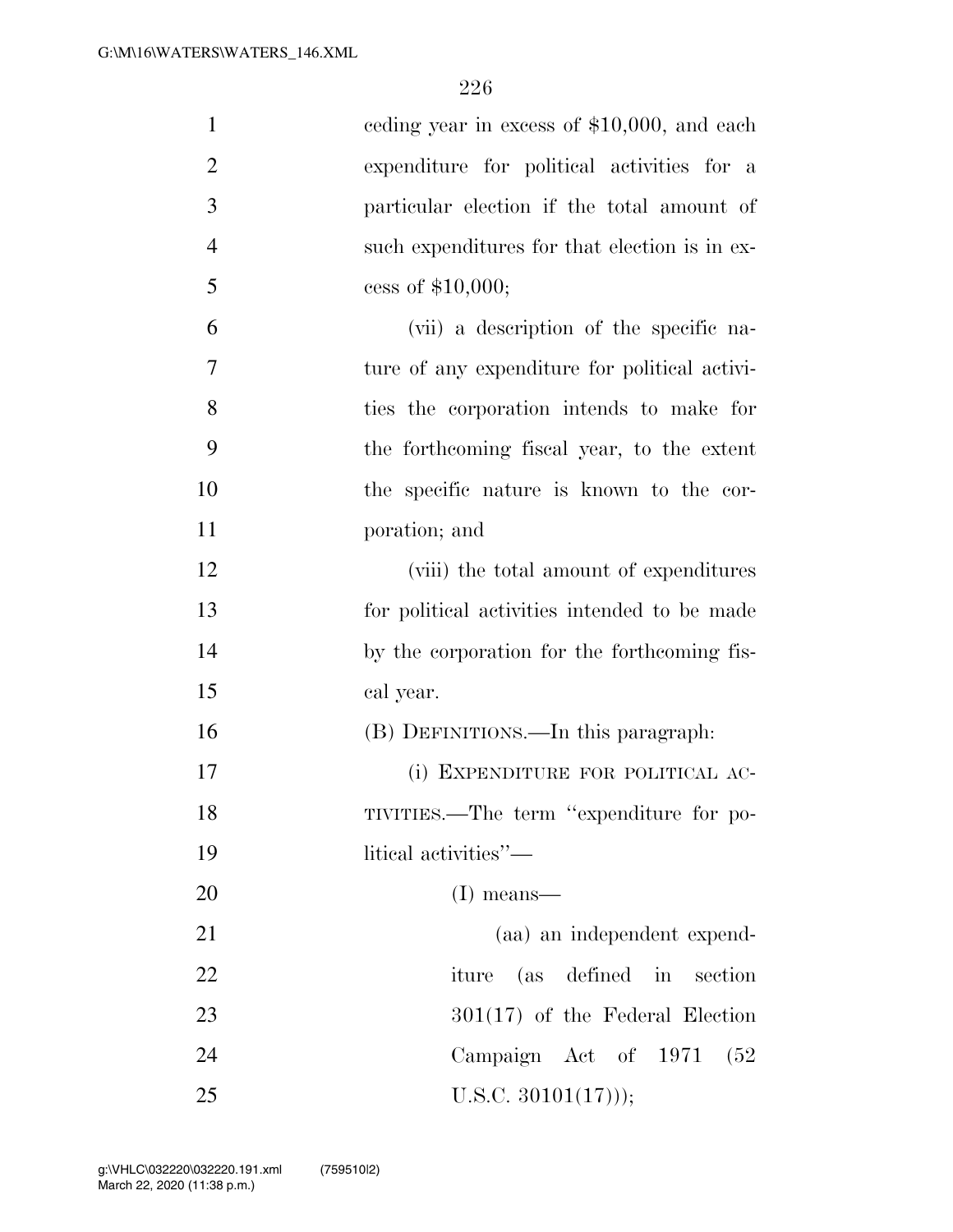| $\mathbf{1}$   | (bb) an electioneering com-         |
|----------------|-------------------------------------|
| $\overline{2}$ | munication (as defined in section)  |
| 3              | $304(f)(3)$ of that Act (52 U.S.C.  |
| $\overline{4}$ | $30104(f)(3))$ and any other pub-   |
| 5              | lic communication (as defined in    |
| 6              | section 301(22) of that Act $(52)$  |
| 7              | U.S.C. $30101(22))$ that would      |
| 8              | be an electioneering communica-     |
| 9              | tion if it were a broadcast, cable, |
| 10             | or satellite communication; or      |
| 11             | (cc) dues or other payments         |
| 12             | to trade associations or organiza-  |
| 13             | tions described in section $501(e)$ |
| 14             | of the Internal Revenue Code of     |
| 15             | 1986 and exempt from tax under      |
| 16             | section $501(a)$ of that Code that  |
| 17             | are, or could reasonably be an-     |
| 18             | ticipated to be, used or trans-     |
| 19             | ferred to another association or    |
| 20             | organization for the purposes de-   |
| 21             | scribed in item (aa) or (bb); and   |
| 22             | (II) does not include—              |
| 23             | (aa) direct lobbying efforts        |
| 24             | through registered lobbyists em-    |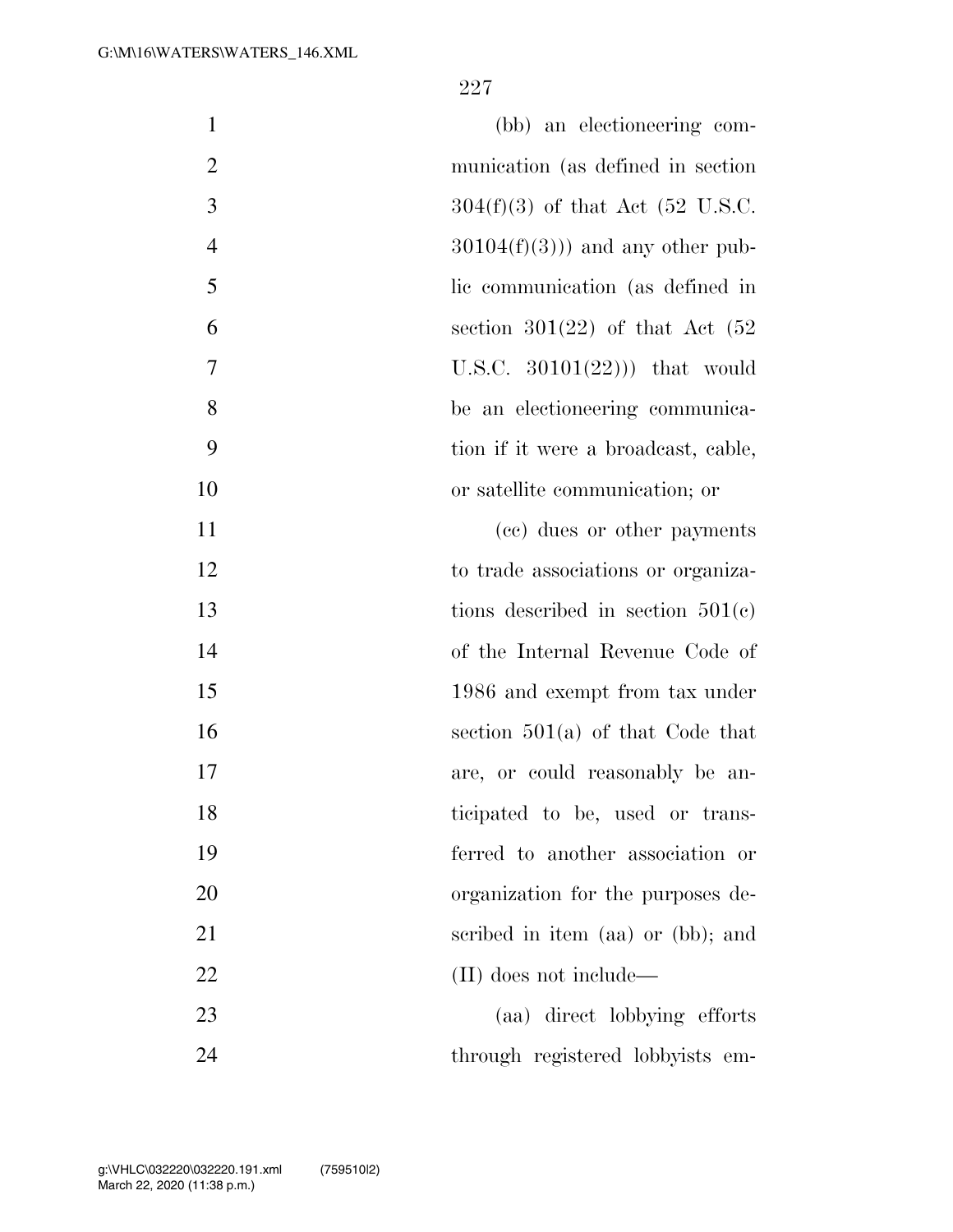| ployed or hired by the corpora- |  |
|---------------------------------|--|
| tion;                           |  |
| (kk) communicationa by a        |  |

| (i) communications by a            |                |
|------------------------------------|----------------|
| corporation to its shareholders    | $\overline{4}$ |
| and executive or administrative    | 5              |
| personnel and their families; or   | 6              |
| (cc) the establishment and         | $\overline{7}$ |
| administration of contributions to | 8              |
| a separate segregated fund to be   | 9              |
| utilized for political purposes by | 10             |

12 (ii) EXCEPTION.—The term "corpora- tion'' does not include an investment com- pany registered under section 8 of the In-15 vestment Company Act of 1940 (15 U.S.C.  $80a-8$ ).

11 a corporation.

 (3) HUMAN CAPITAL MANAGEMENT DISCLO- SURES.—With respect to an accelerated filer, the disclosures required under this paragraph are the following:

 (A) Workforce demographic information, including the number of full-time employees, the number of part-time employees, the number of contingent workers (including temporary and contract workers), and any policies or practices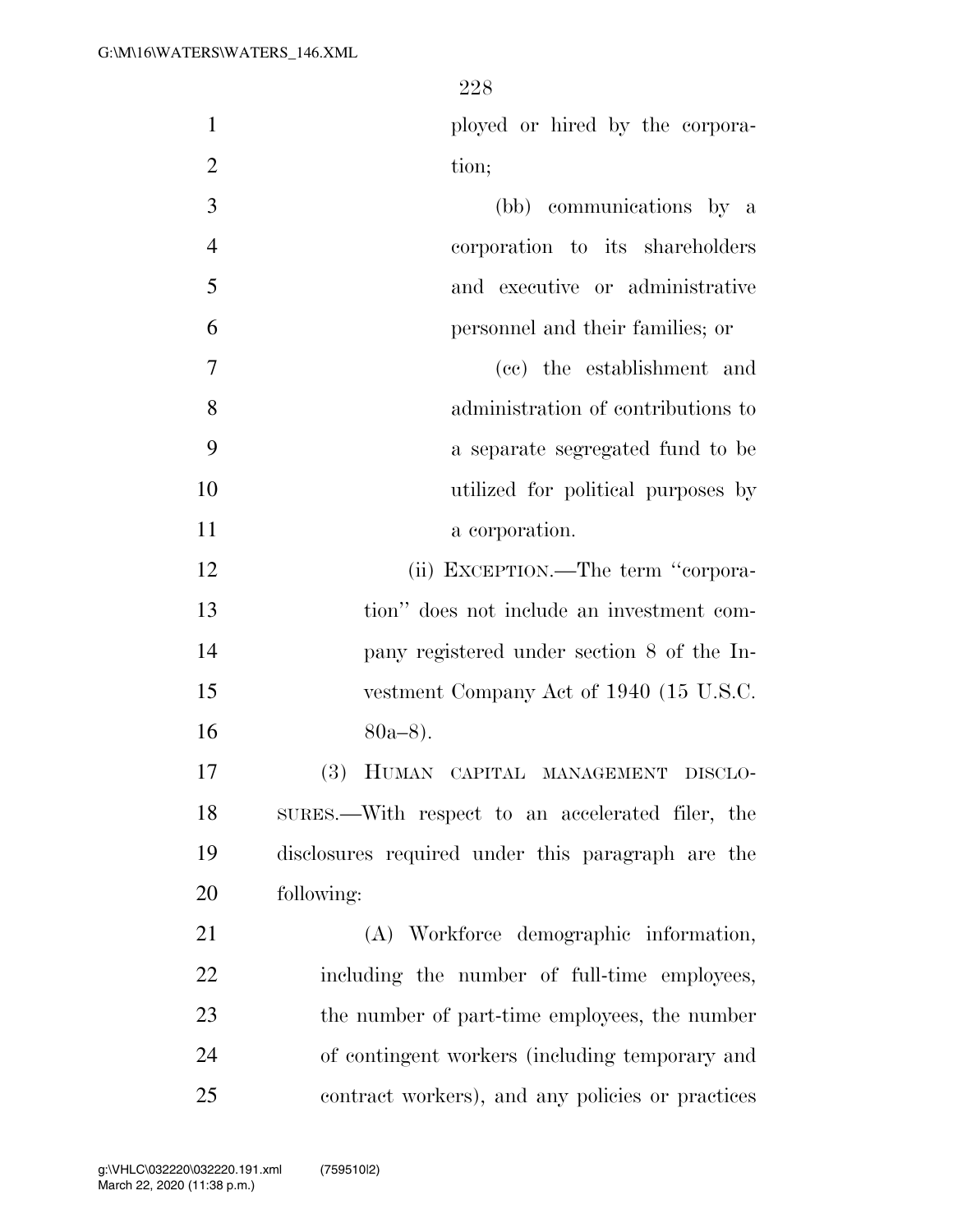| $\mathbf{1}$   | relating to subcontracting, outsourcing,<br>and  |
|----------------|--------------------------------------------------|
| $\overline{2}$ | insourcing.                                      |
| 3              | (B) Workforce stability information, in-         |
| $\overline{4}$ | cluding information about the voluntary turn-    |
| 5              | over or retention rate, the involuntary turnover |
| 6              | rate, the internal hiring rate, and the internal |
| 7              | promotion rate.                                  |
| 8              | (C) Workforce composition, including data        |
| 9              | on diversity (including racial and gender com-   |
| 10             | position) and any policies and audits related to |
| 11             | diversity.                                       |
| 12             | (D) Workforce skills and capabilities, in-       |
| 13             | cluding information about training of employees  |
| 14             | (including the average number of hours of        |
| 15             | training and spending on training per employee   |
| 16             | per year), skills gaps, and alignment of skills  |
| 17             | and capabilities with business strategy.         |
| 18             | (E) Workforce culture and empowerment,           |
| 19             | including information about—                     |
| 20             | (i) policies and practices of the cor-           |
| 21             | poration relating to freedom of association      |
| 22             | and work-life balance initiatives;               |
| 23             | (ii) any incidents of verified workplace         |
| 24             | harassment in the previous 5 fiscal years        |

of the corporation;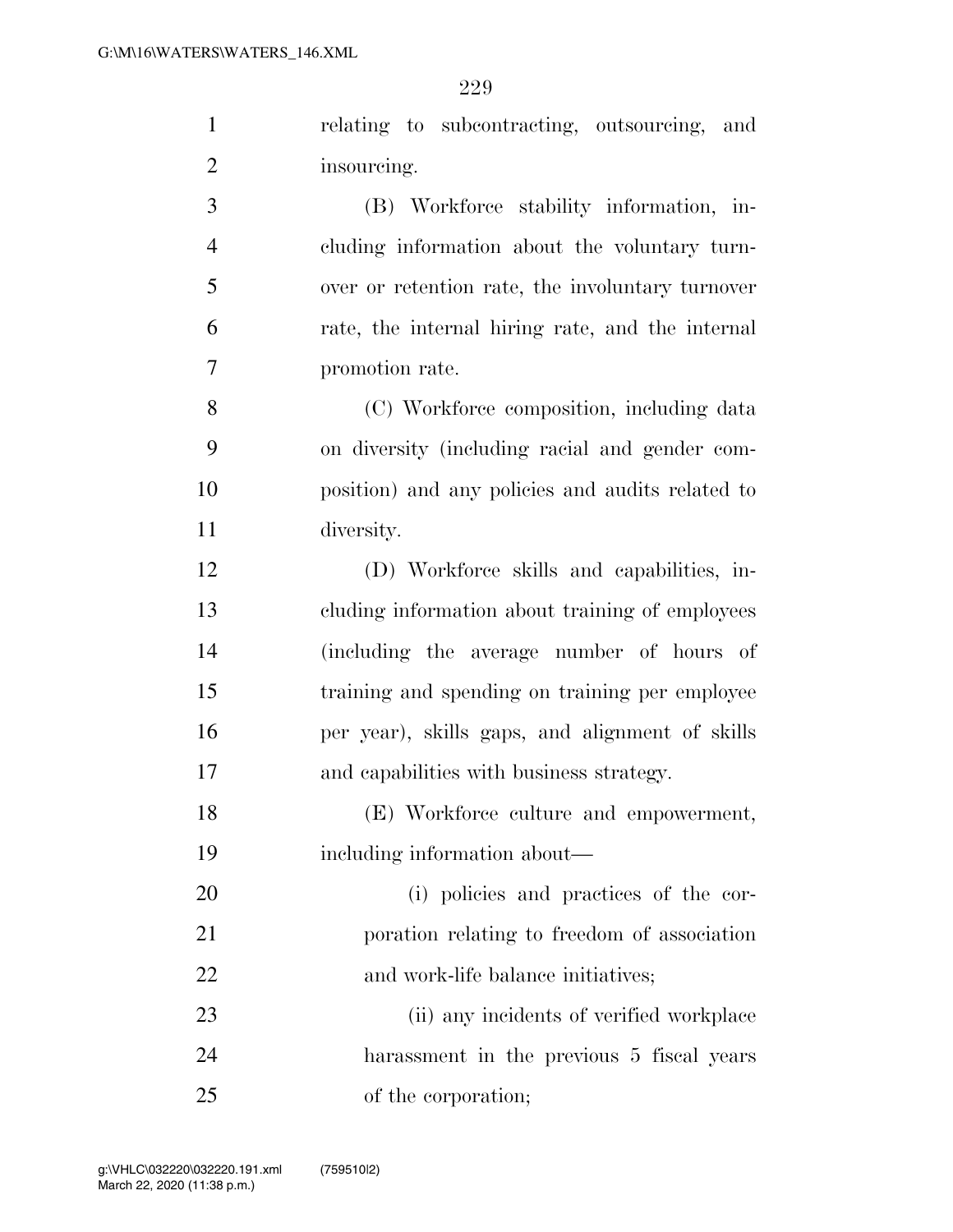| $\mathbf{1}$   | (iii) policies and practices of the cor-       |
|----------------|------------------------------------------------|
| $\overline{2}$ | poration relating to employee engagement       |
| 3              | and psychological wellbeing, including         |
| $\overline{4}$ | management discussion regarding—               |
| 5              | (I) the creation of an autono-                 |
| 6              | mous work environment;                         |
| $\overline{7}$ | (II) fostering a sense of purpose              |
| 8              | in the workforce;                              |
| 9              | (III) trust in management; and                 |
| 10             | $(IV)$ a supportive, fair, and con-            |
| 11             | structive workplace.                           |
| 12             | (F) Workforce health and safety, including     |
| 13             | information about—                             |
| 14             | (i) the frequency, severity, and lost          |
| 15             | time due to injuries, illness, and fatalities; |
| 16             | (ii) the total dollar value of assessed        |
| 17             | fines under the Occupational Safety and        |
| 18             | Health Act of 1970;                            |
| 19             | (iii) the total number of actions              |
| 20             | brought under section 13 of the Occupa-        |
| 21             | tional Safety and Health Act of 1970 to        |
| 22             | prevent imminent dangers; and                  |
| 23             | (iv) the total number of actions               |
| 24             | brought against the corporation under sec-     |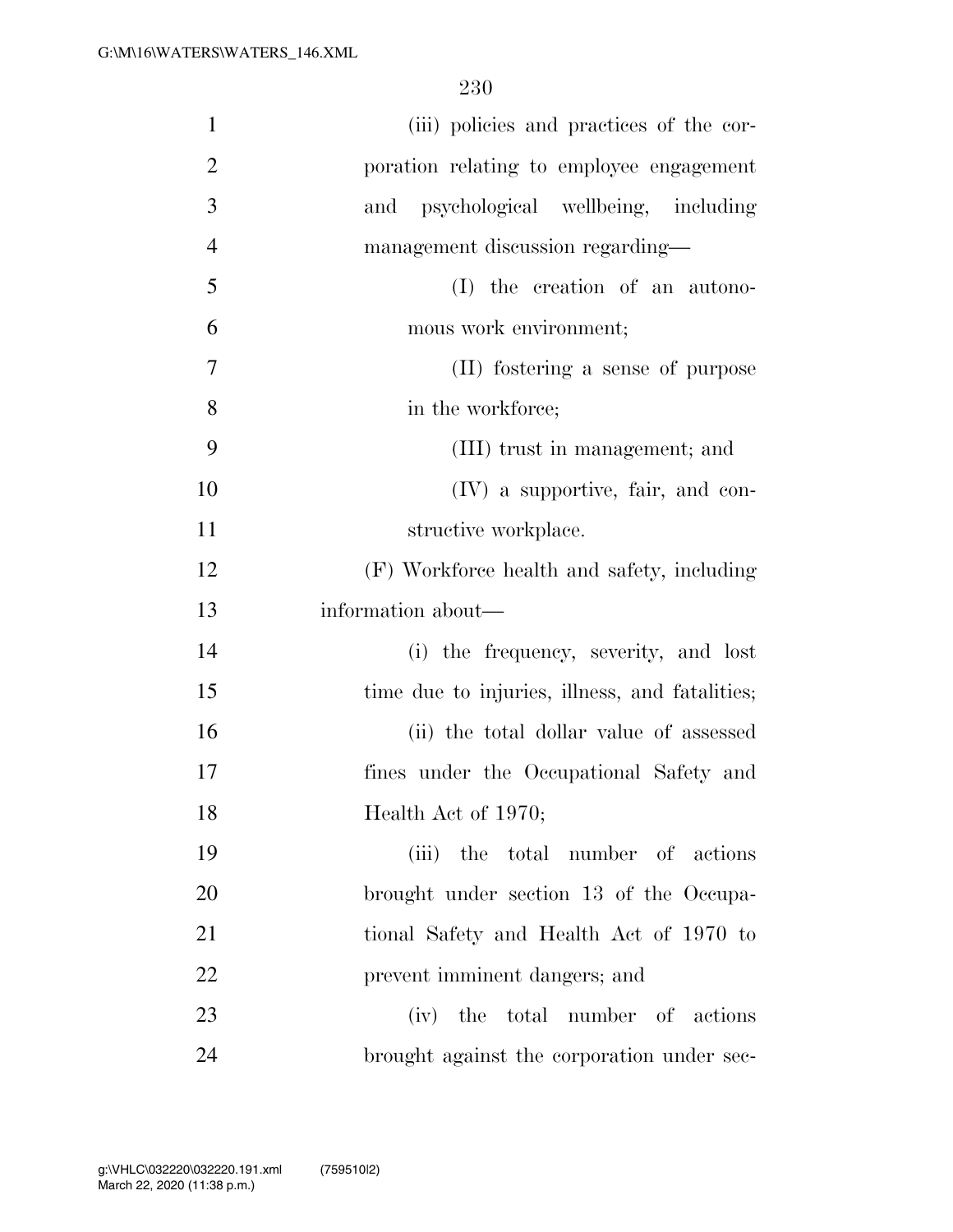| $\mathbf{1}$   | tion $11(c)$ of the Occupational Safety and          |
|----------------|------------------------------------------------------|
| $\overline{2}$ | Health Act of 1970.                                  |
| 3              | (G) Workforce compensation and incen-                |
| $\overline{4}$ | tives, including information about—                  |
| 5              | (i) total workforce compensation, in-                |
| 6              | cluding disaggregated information about              |
| 7              | compensation for full-time, part-time, and           |
| 8              | contingent workers;                                  |
| 9              | (ii) policies and practices about how                |
| 10             | performance, productivity, and sustain-              |
| 11             | ability are considered when setting pay and          |
| 12             | making promotion decisions; and                      |
| 13             | (iii) policies and practices relating to             |
| 14             | any incentives and bonuses provided to em-           |
| 15             | ployees below the named executive level              |
| 16             | and any policies or practices designed to            |
| 17             | counter any risks create by such incentives          |
| 18             | and bonuses.                                         |
| 19             | (H) Workforce recruiting, including infor-           |
| 20             | mation about the quality of hire, new hire en-       |
| 21             | gagement rate, and new hire retention rate.          |
| <u>22</u>      | ENVIRONMENTAL, SOCIAL AND GOVERN-<br>(4)             |
| 23             | ANCE DISCLOSURES.—With respect to an accelerated     |
| 24             | filer, the disclosures required under this paragraph |
| 25             | are disclosures that satisfy the recommendations of  |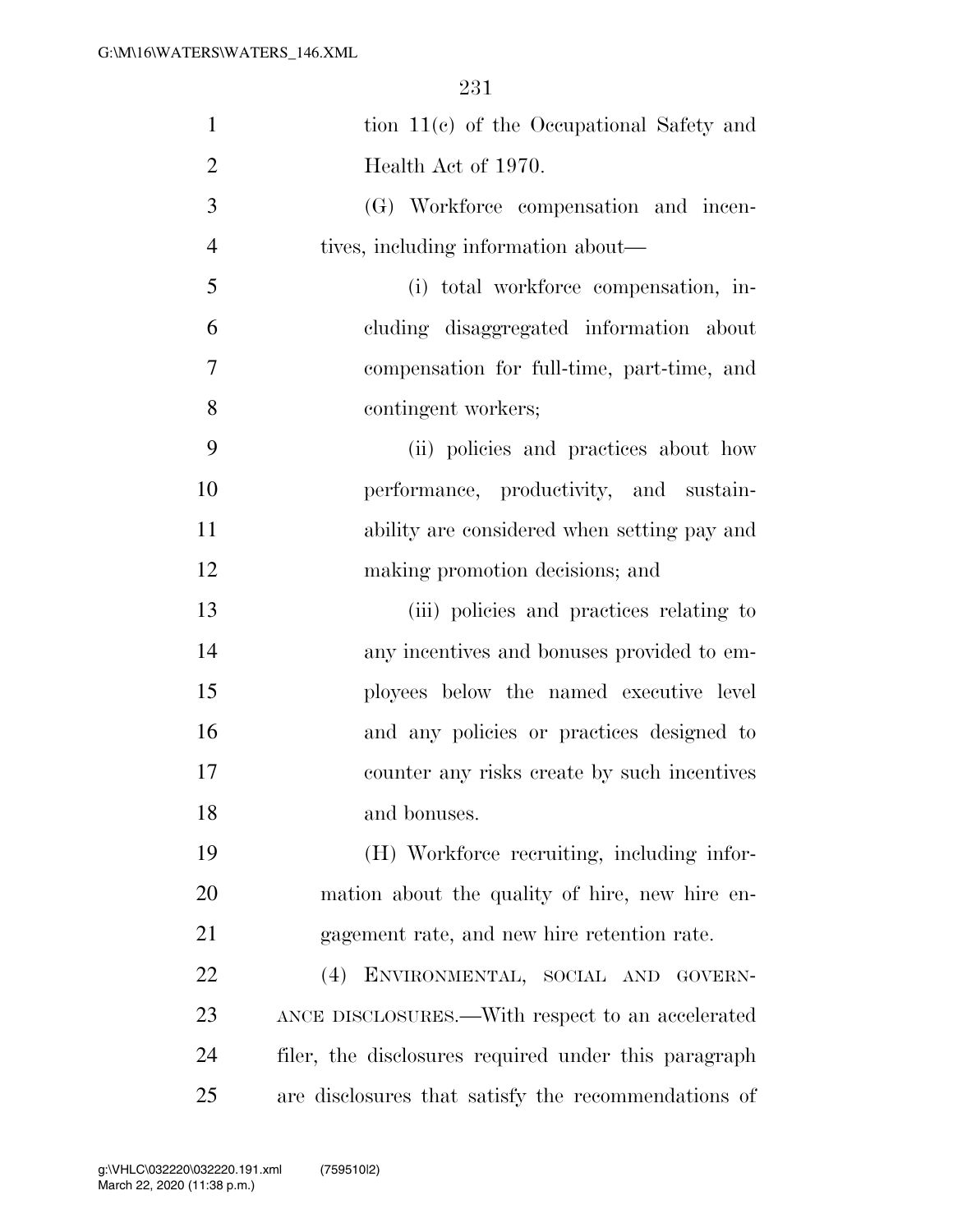| $\mathbf{1}$   | the Task Force on Climate-related Financial Disclo-    |
|----------------|--------------------------------------------------------|
| $\overline{2}$ | sures of the Financial Stability Board as reported in  |
| 3              | June, 2017.                                            |
| $\overline{4}$ | (5) FEDERAL AID DISCLOSURES.—With respect              |
| 5              | to an accelerated filer, the disclosure required under |
| 6              | this paragraph is a description of how the Federal     |
| 7              | aid related to COVID-19 received by the corporation    |
| 8              | is being used to support the corporation's employees.  |
| 9              | (6) DISCLOSURES OF FINANCIAL PERFORMANCE               |
| 10             | ON A COUNTRY-BY-COUNTRY BASIS.-                        |
| 11             | (A) IN GENERAL.—With respect to an ac-                 |
| 12             | celerated filer, the disclosures required under        |
| 13             | this paragraph are the following:                      |
| 14             | (i) CONSTITUENT ENTITY INFORMA-                        |
| 15             | TION.—Information on any constituent en-               |
| 16             | tity of the corporation, including the fol-            |
| 17             | lowing:                                                |
| 18             | (I) The complete legal name of                         |
| 19             | the constituent entity.                                |
| 20             | (II) The tax jurisdiction, if any,                     |
| 21             | in which the constituent entity is resi-               |
| 22             | dent for tax purposes.                                 |
| 23             | The tax jurisdiction in<br>(III)                       |
| 24             | which the constituent entity is orga-                  |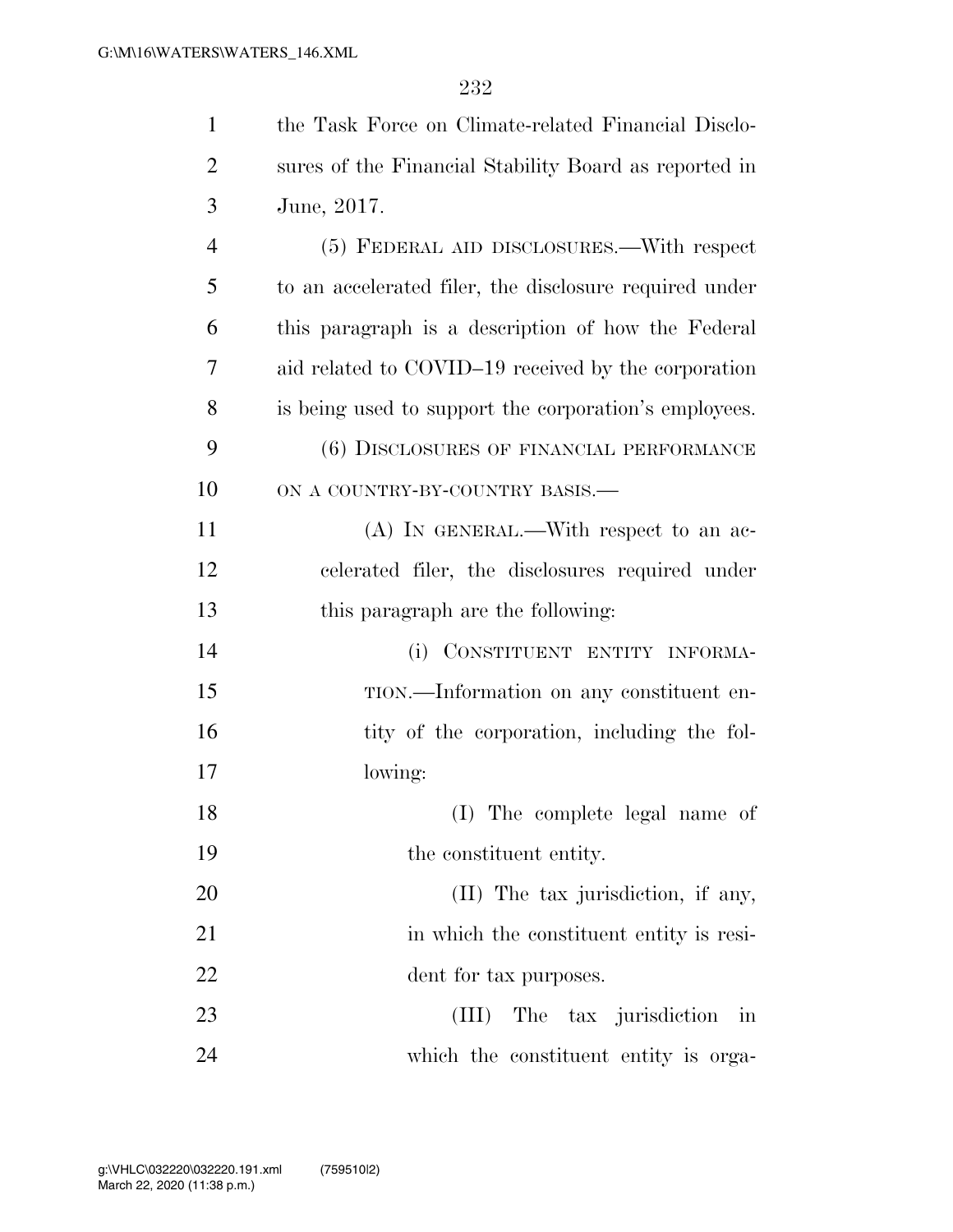| $\mathbf{1}$   | nized or incorporated (if different         |
|----------------|---------------------------------------------|
| $\overline{2}$ | from the tax jurisdiction of residence).    |
| 3              | (IV) The tax identification num-            |
| $\overline{4}$ | ber, if any, used for the constituent       |
| 5              | entity by the tax administration of the     |
| 6              | constituent entity's tax jurisdiction of    |
| 7              | residence.                                  |
| 8              | (V) The main business activity or           |
| 9              | activities of the constituent entity.       |
| 10             | (ii) TAX JURISDICTION.—Information          |
| 11             | on each tax jurisdiction in which one or    |
| 12             | more constituent entities is resident, pre- |
| 13             | sented as an aggregated or consolidated     |
| 14             | form of the information for the constituent |
| 15             | entities resident in each tax jurisdiction, |
| 16             | including the following:                    |
| 17             | Revenues generated<br>(I)<br>from           |
| 18             | transactions with other constituent         |
| 19             | entities.                                   |
| 20             | (II) Revenues not generated from            |
| 21             | transactions with other constituent         |
| 22             | entities.                                   |
| 23             | (III) Profit or loss before income          |
| 24             | tax.                                        |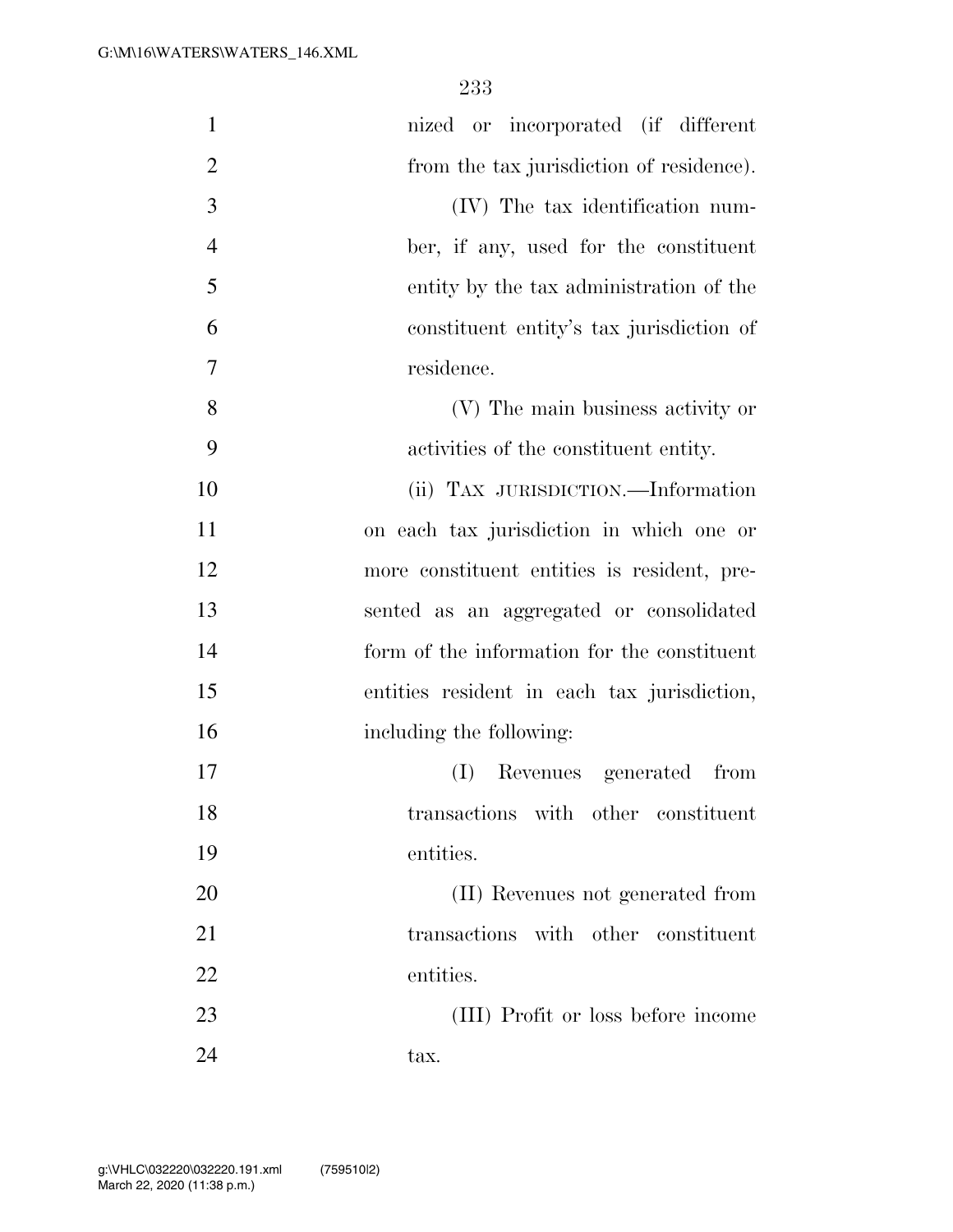| $\mathbf{1}$   | (IV) Total income tax paid on a                |
|----------------|------------------------------------------------|
| $\overline{2}$ | cash basis to all tax jurisdictions.           |
| 3              | (V) Total accrued tax expense re-              |
| $\overline{4}$ | corded on taxable profits or losses.           |
| 5              | (VI) Stated capital.                           |
| 6              | (VII) Total accumulated earn-                  |
| 7              | ings.                                          |
| 8              | (VIII) Total number of employ-                 |
| 9              | ees on a full-time equivalent basis.           |
| 10             | (IX) Net book value of tangible                |
| 11             | assets, which, for purposes of this sec-       |
| 12             | tion, does not include cash or cash            |
| 13             | equivalents, intangibles, or financial         |
| 14             | assets.                                        |
| 15             | (iii) SPECIAL RULES.—The informa-              |
| 16             | tion listed in clause (ii) shall be provided,  |
| 17             | in aggregated or consolidated form, for any    |
| 18             | constituent entity or entities that have no    |
| 19             | tax jurisdiction of residence. In addition, if |
| 20             | a constituent entity is an owner of a con-     |
| 21             | stituent entity that does not have a juris-    |
| 22             | diction of tax residence, then the owner's     |
| 23             | share of such entity's revenues and profits    |
| 24             | will be aggregated or consolidated with the    |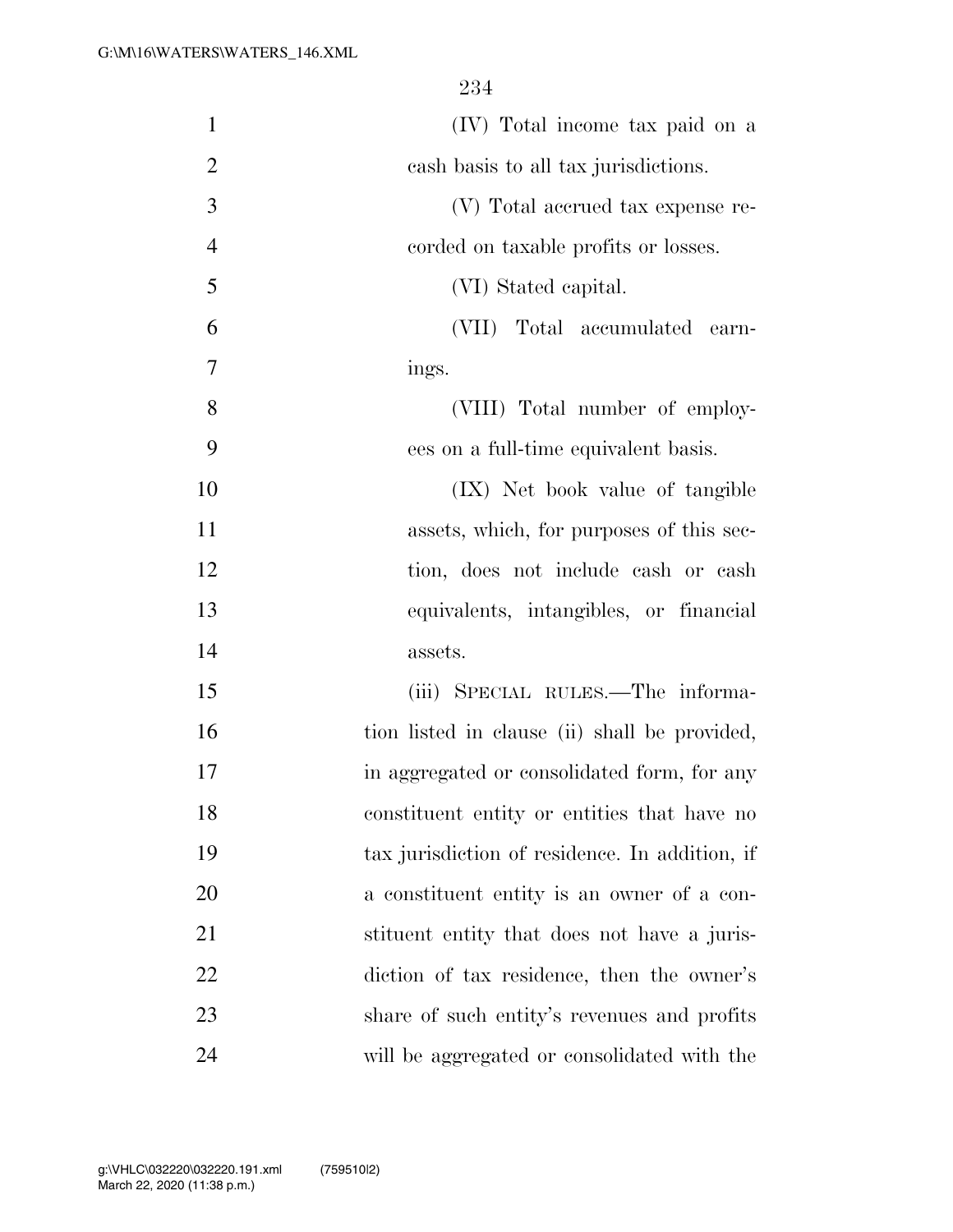| $\mathbf{1}$   | information for the owner's tax jurisdiction             |
|----------------|----------------------------------------------------------|
| $\overline{2}$ | of residence.                                            |
| 3              | (B) DEFINITIONS.—In this paragraph—                      |
| $\overline{4}$ | the term "constituent entity"<br>(i)                     |
| 5              | means, with respect to an accelerated filer,             |
| 6              | any separate business entity of the acceler-             |
| 7              | ated filer;                                              |
| 8              | (ii) the term "tax jurisdiction"—                        |
| 9              | (I) means a country or a jurisdic-                       |
| 10             | tion that is not a country but that has                  |
| 11             | fiscal autonomy; and                                     |
| 12             | (II) includes a territory or pos-                        |
| 13             | session of the United States that has                    |
| 14             | fiscal autonomy.                                         |
| 15             | (c) PERMANENT REQUIREMENTS ON ALL CORPORA-               |
| 16             | TIONS RECEIVING FEDERAL AID RELATED TO COVID-            |
| 17             | 19.—Any corporation that receives Federal aid related to |
|                | 18 COVID-19 shall permanently comply with the following: |
| 19             | (1) PAID LEAVE FOR WORKERS.—The corpora-                 |
| <b>20</b>      | tion shall provide at least 14 days of paid leave to     |
| 21             | workers (employees and contractors, full-time and        |
| 22             | part-time) who-                                          |
| 23             | $(A)$ are unable to telework;                            |
| 24             | (B) need to be isolated or quarantined to                |
| 25             | prevent the spread of COVID-19; or                       |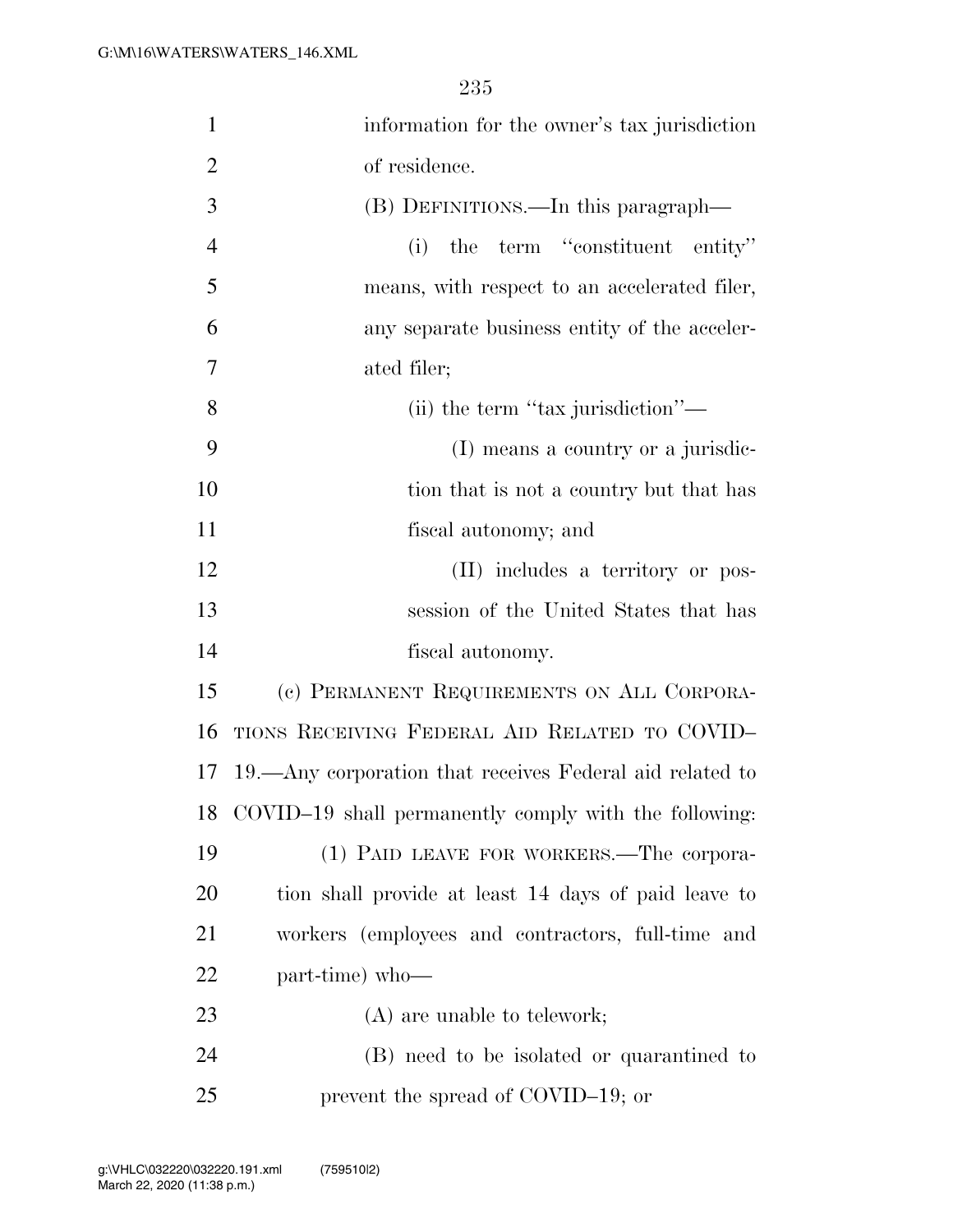(C) need time off to care for the needs of family members.

 (2) MINIMUM WAGE.—The corporation shall pay each employee (full-time and part-time) of the corporation a wage of not less than \$15 an hour, be-ginning not later than January 1, 2021.

 (3) LIMITATION ON CEO AND EXECUTIVE PAY.—The corporation may not have a CEO to me- dian worker pay ratio of greater than 50 to 1 and no officer or employee of the corporation may re- ceived higher compensation than the chief executive officer (or any equivalent position).

 (d) REQUIREMENTS ON ALL CORPORATIONS RECEIV- ING FEDERAL AID RELATED TO COVID–19 UNTIL THE END OF THE EMERGENCY.—Any corporation that receives Federal aid related to COVID–19 shall, until the COVID– 19 emergency ends, comply with the following:

 (1) WORKFORCE LEVELS AND BENEFITS.—The corporation shall maintain at least the same work- force levels and benefits that existed before the COVID–19 emergency.

22 (2) MAINTENANCE OF WORKER PAY.—The cor- poration shall maintain worker (employee or con- tractor, full-time and part-time) pay throughout the entire duration of the COVID–19 emergency at or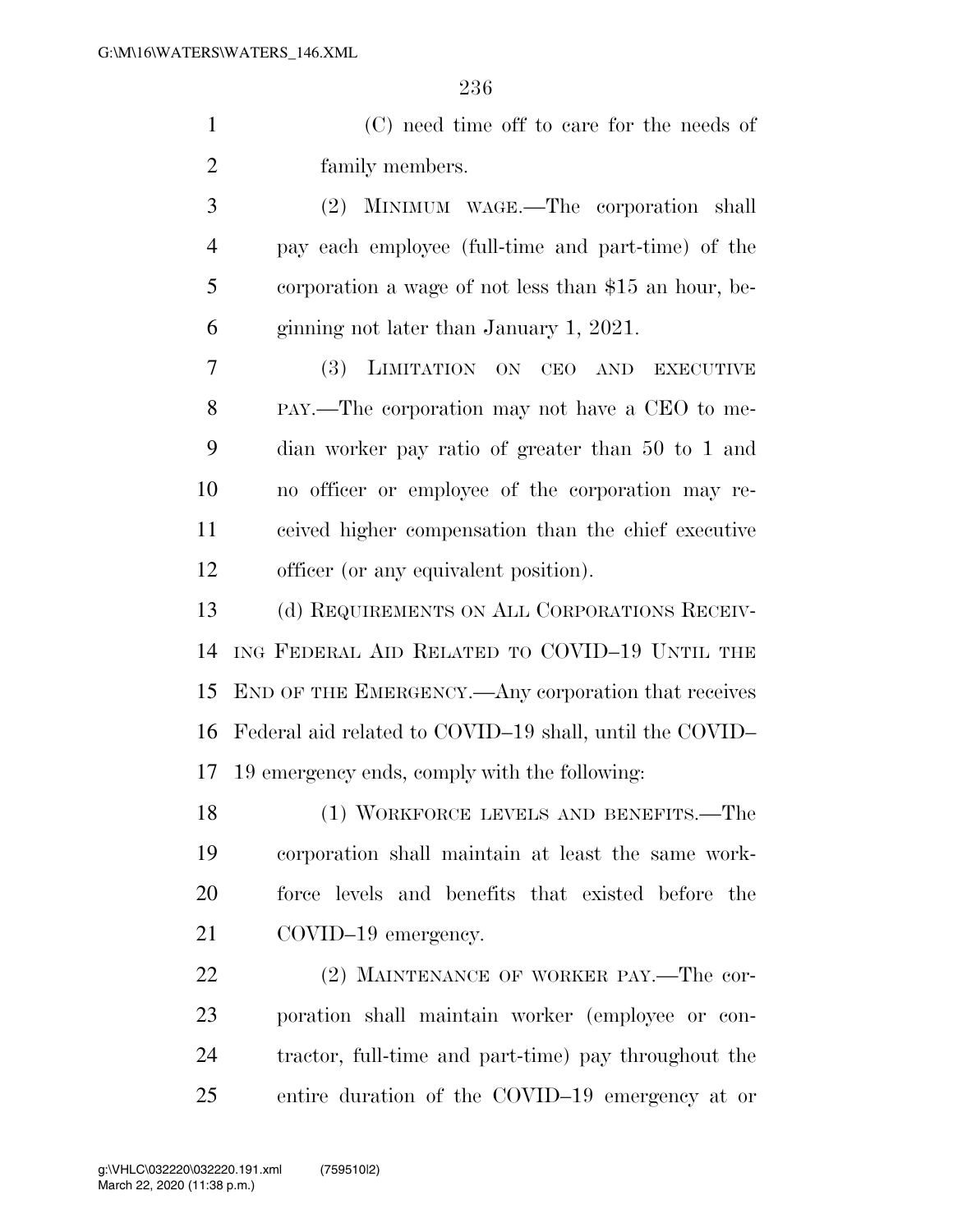above the pay level the worker was earning before the emergency.

 (3) MAINTENANCE OF COLLECTIVE BARGAINING AGREEMENTS.—The corporation may not alter any collective bargaining agreement that was in place at the beginning of the COVID–19 emergency.

 (e) ENFORCEMENT; RULEMAKING.—The Securities and Exchange Commission and the Secretary of the Treasury shall have the authority to enforce this section and may issue such rules as may be necessary to carry out this section.

(f) DEFINITIONS.—In this section:

 (1) ACCELERATED FILER.—The Securities and Exchange Commission shall define the term ''accel-erated filer'' for purposes of this section.

16 (2) CEO TO MEDIAN WORKER PAY RATIO. With respect to an accelerated filer, the term ''CEO to median worker pay ratio'' means the ratio of—

 (A) the annual total compensation of the chief executive officer (or any equivalent posi-21 tion) of the corporation; and

 (B) the median of the annual total com- pensation of all employees of the corporation, except the chief executive officer (or any equiva-lent position) of the corporation.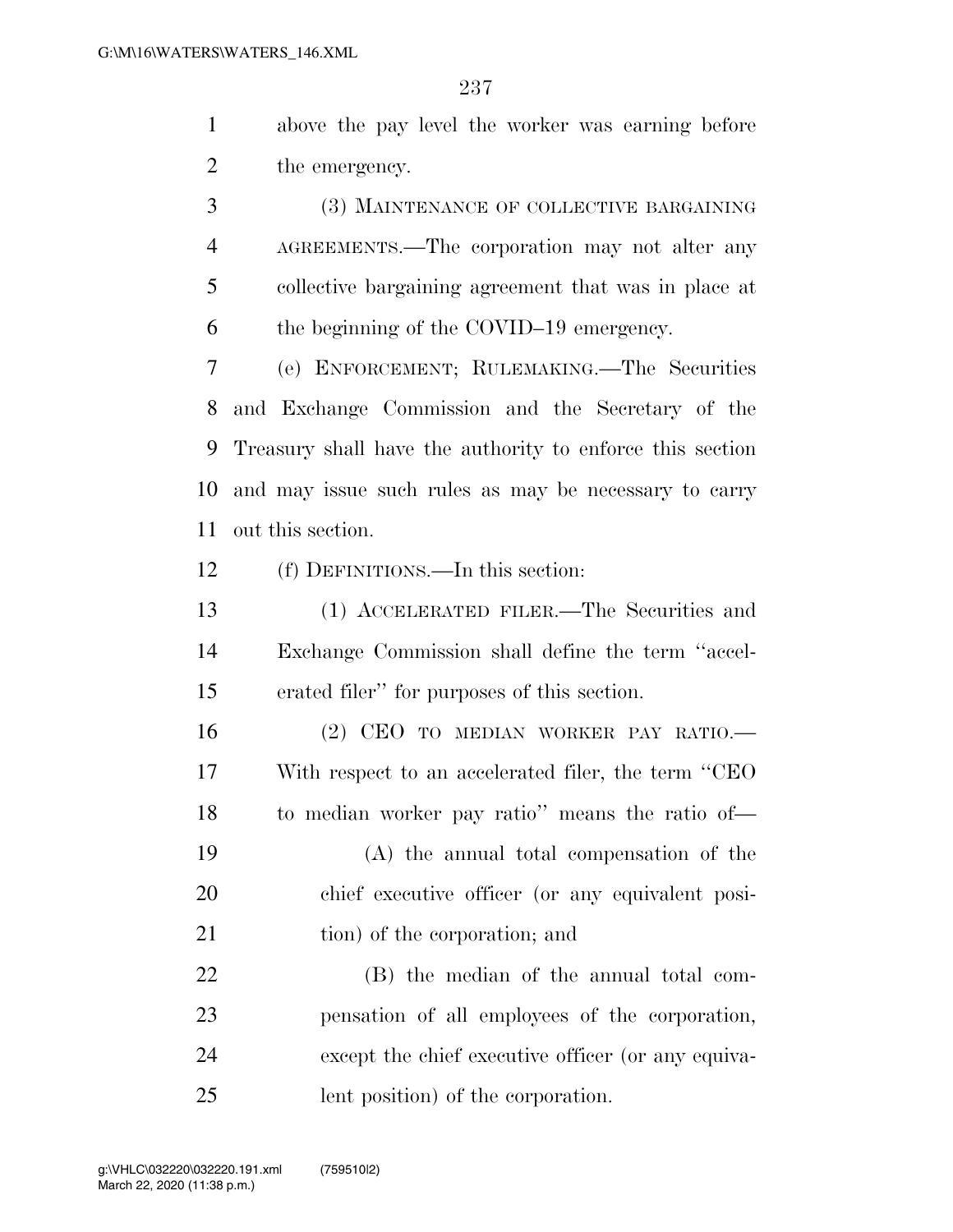| $\mathbf{1}$   | (3)<br>COVID–19<br>EMERGENCY.—The<br>term                             |
|----------------|-----------------------------------------------------------------------|
| $\overline{2}$ | "COVID-19 emergency" means the period that be-                        |
| 3              | gins upon the date of the enactment of this Act and                   |
| $\overline{4}$ | ends upon the termination by the Federal Emer-                        |
| 5              | gency Management Agency of the emergency de-                          |
| 6              | clared on March 13, 2020, by the President under                      |
| 7              | the Robert T. Stafford Disaster Relief and Emer-                      |
| 8              | gency Act $(42 \text{ U.S.C. } 4121 \text{ et seq.})$ relating to the |
| 9              | Coronavirus Disease 2019 (COVID-19).                                  |
| 10             | (4) FEDERAL AID.—The term "Federal aid"                               |
| 11             | means any emergency lending provided under section                    |
| 12             | $13(3)$ of the Federal Reserve Act or any Federal fi-                 |
| 13             | nancial support in the form of a grant, loan, or loan                 |
| 14             | guarantee.                                                            |
| 15             | (5) S CORPORATION.—The term "S corpora-                               |
| 16             | tion" has the meaning given that term under section                   |
| 17             | $1361(a)$ of the Internal Revenue Code of 1986.                       |
| 18             | $(6)$ SECURITIES TERMS.—The terms "national"                          |
| 19             | securities exchange" and "security" have the mean-                    |
| 20             | ing given those terms, respectively, under section 3                  |
| 21             | of the Securities Exchange Act of 1934.                               |
| 22             | SEC. 408. AUTHORITY FOR WARRANTS AND DEBT INSTRU-                     |
| 23             | MENTS.                                                                |
| 24             | (a) DEFINITIONS.—In this section:                                     |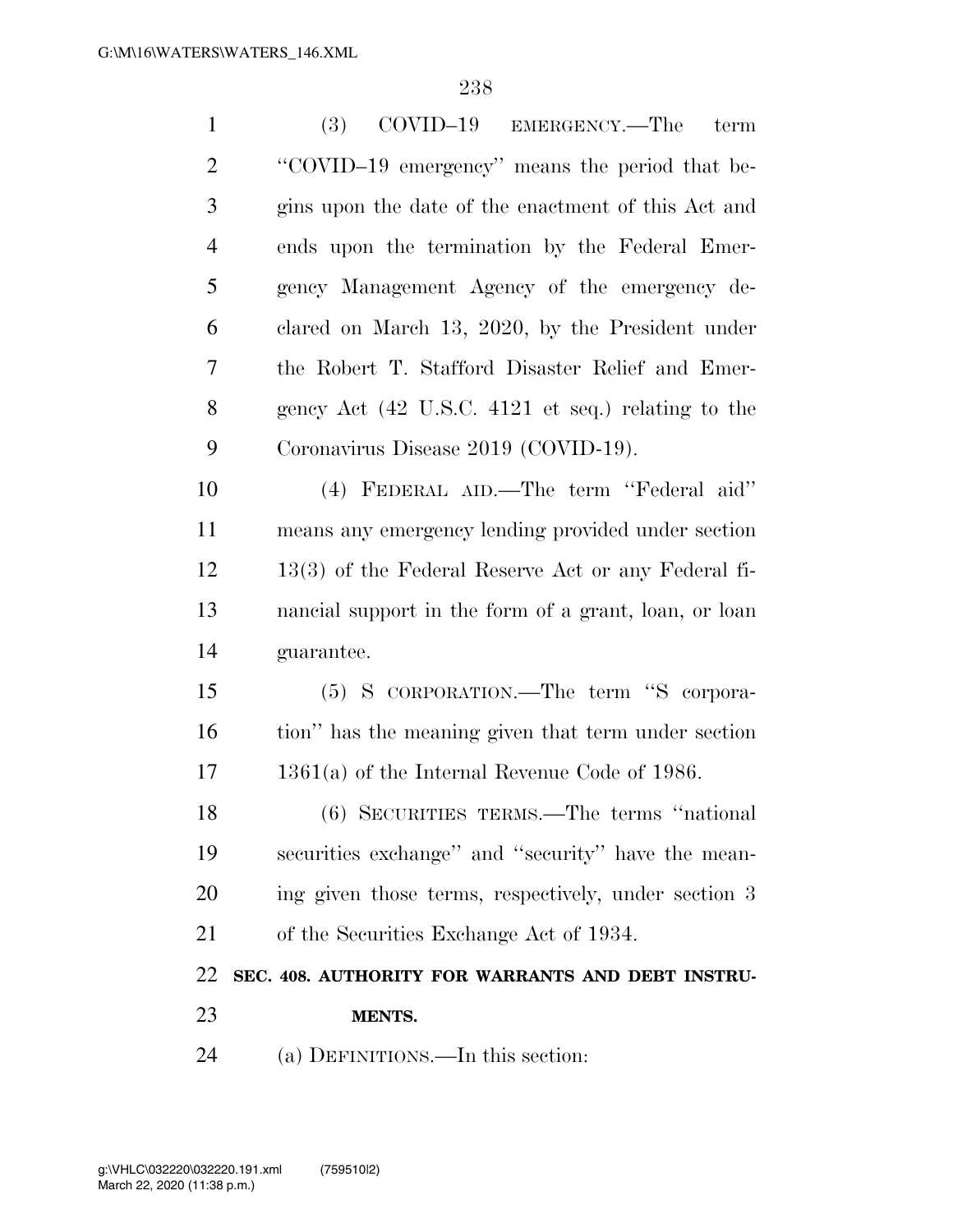| $\mathbf{1}$   | (1) ASSET.—The term "asset" means any fi-                 |
|----------------|-----------------------------------------------------------|
| $\overline{2}$ | nancial instrument that the Secretary, after con-         |
| 3              | sultation with the Chairman of the Board of Gov-          |
| 4              | ernors of the Federal Reserve System, determines          |
| 5              | the purchase of which or the guarantee of which is        |
| 6              | necessary to promote economic stability.                  |
| 7              | (2) COMPANY.—The term "company" means                     |
| 8              | any entity that is not subject to the prohibitions in     |
| 9              | subsection (e).                                           |
| 10             | (3) SECRETARY.—The term "Secretary" means                 |
| 11             | the Secretary of the Treasury.                            |
| 12             | (b) WARRANT OR SENIOR DEBT INSTRUMENT.—The                |
| 13             | Secretary may not purchase, or make any commitment to     |
|                |                                                           |
| 14             | purchase, or guarantee, or make any commitment to guar-   |
| 15             | antee, any asset in response to the coronavirus disease   |
| 16             | (COVID-19) outbreak, unless the Secretary receives from   |
|                | 17 the company from which such assets are to be purchased |
| 18             | or are to be guaranteed—                                  |
| 19             | $(1)$ in the case of a company, the securities of         |
| 20             | which are traded on a national securities exchange,       |
| 21             | a warrant giving the right to the Secretary to receive    |
| 22             | preferred voting stock; or                                |
| 23             | $(2)$ in the case of any company other than one           |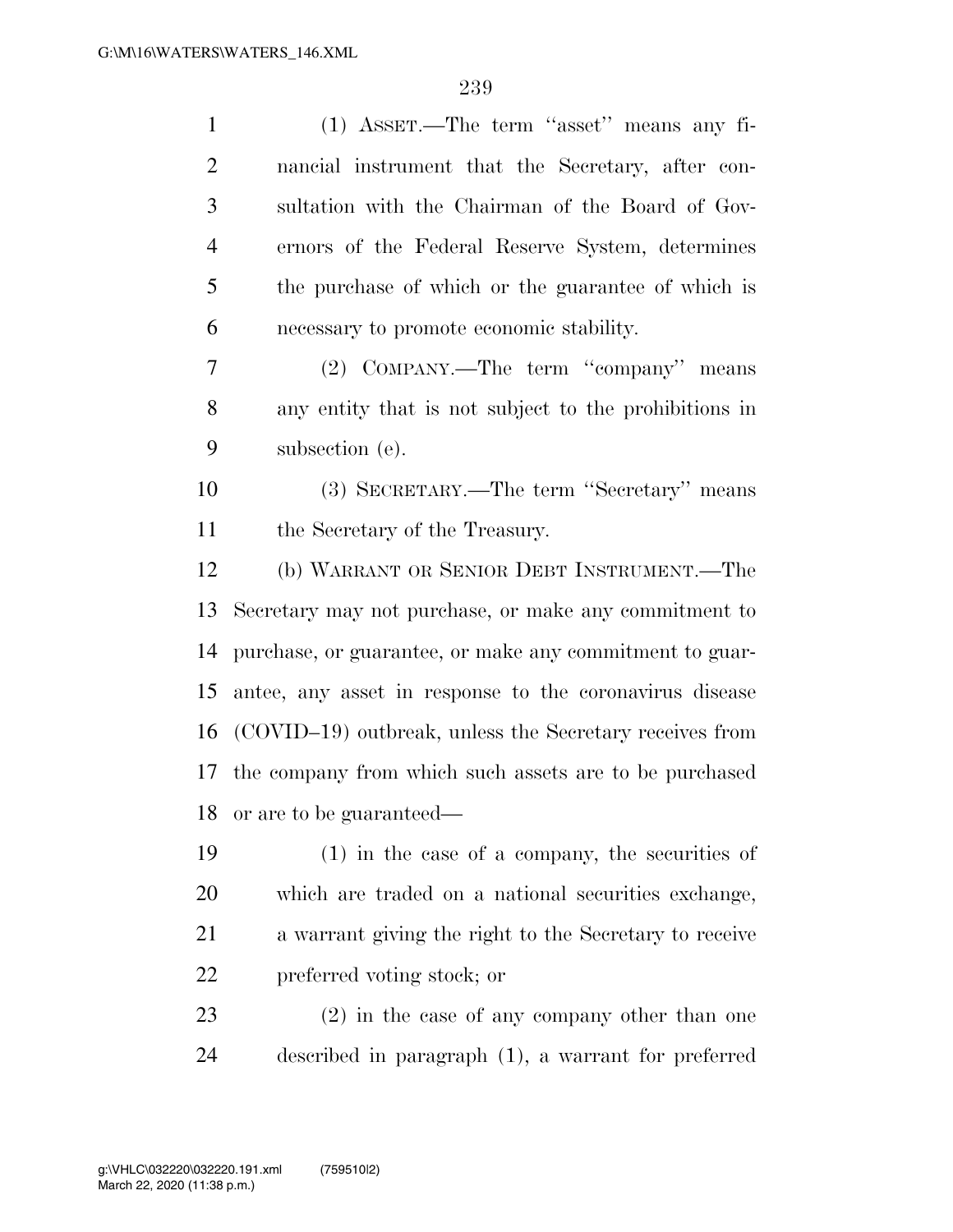| $\mathbf{1}$   | voting stock, or a senior debt instrument from such     |
|----------------|---------------------------------------------------------|
| $\overline{c}$ | company.                                                |
| 3              | (c) TERMS AND CONDITIONS.—The terms and condi-          |
| $\overline{4}$ | tions of any warrant or senior debt instrument required |
| 5              | under subsection (b) shall meet the following require-  |
| 6              | ments:                                                  |
| $\overline{7}$ | (1) PURPOSES.—Such terms and conditions                 |
| 8              | shall, at a minimum, be designed—                       |
| 9              | (A) to provide for reasonable participation             |
| 10             | by the Secretary, for the benefit of taxpayers,         |
| 11             | in equity appreciation in the case of a warrant         |
| 12             | or other equity security, or a reasonable interest      |
| 13             | rate premium, in the case of a debt instrument;         |
| 14             | and                                                     |
|                |                                                         |
| 15             | (B) to provide additional protection for the            |
| 16             | taxpayer against losses from sale of assets by          |
| 17             | the Secretary and any associated administrative         |
| 18             | expenses.                                               |
|                | (2) TERMS OF PREFERRED VOTING STOCK.-                   |
| 19<br>20       | Any preferred voting stock received from a company      |
|                | should include the following terms:                     |
| 21<br>22       | (A) VOTING RIGHTS.—The Secretary shall                  |
| 23             | have the right to vote on matters brought be-           |
| 24             | fore the stockholders generally. The Secretary          |
| 25             | shall control a percentage of votes equal to the        |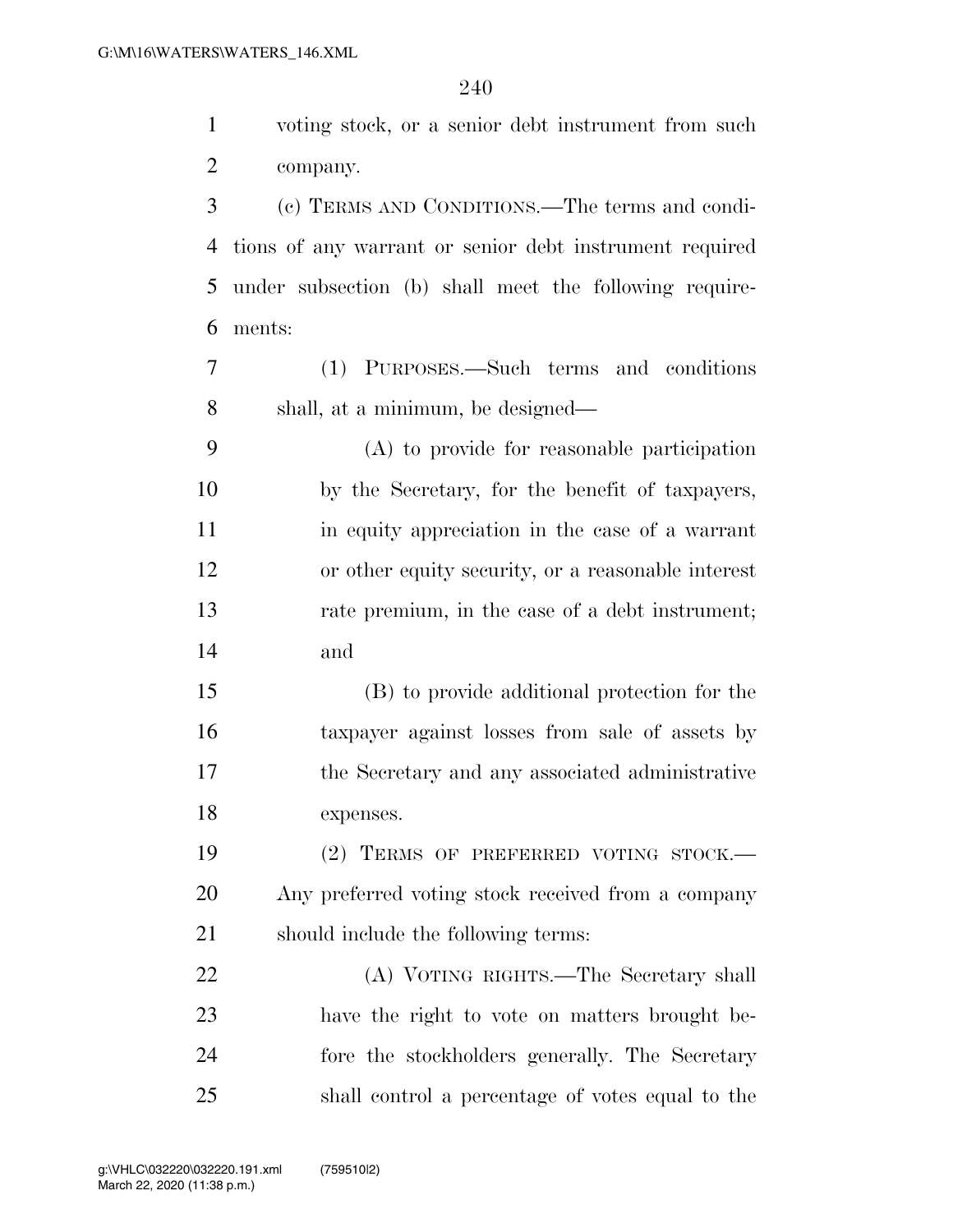| $\mathbf{1}$   | percentage of the total value of the company     |
|----------------|--------------------------------------------------|
| $\overline{2}$ | the government's share will represent after the  |
| 3              | investment.                                      |
| $\overline{4}$ | (B) BANKRUPTCY IMMUNITY.—The rights              |
| 5              | associated with the preferred voting stock shall |
| 6              | not be subject to modification, amendment, or    |
| 7              | any change by the bankruptcy laws of the         |
| 8              | United States or any other state.                |
| 9              | (3) AUTHORITY TO SELL, EXERCISE, OR SUR-         |
| 10             | RENDER.                                          |
| 11             | $(A)$ In GENERAL.—For the primary benefit        |
| 12             | of taxpayers, the Secretary may sell, exercise,  |
| 13             | or surrender a warrant or any senior debt in-    |
| 14             | strument received under this section, based on   |
| 15             | the conditions established under paragraph (1).  |
| 16             | (B) PROCEEDS.—Of any proceeds received           |
| 17             | through the sale, exercise, or surrender of any  |
| 18             | warrant or any senior debt instrument—           |
| 19             | (i) 65 percent shall be transferred or           |
| 20             | credited to the Housing Trust Fund estab-        |
| 21             | lished under section 1338 of the Federal         |
| 22             | Housing Enterprises Financial Safety and         |
| 23             | Soundness Act of 1992 (12 U.S.C. 4568);          |
| 24             | and                                              |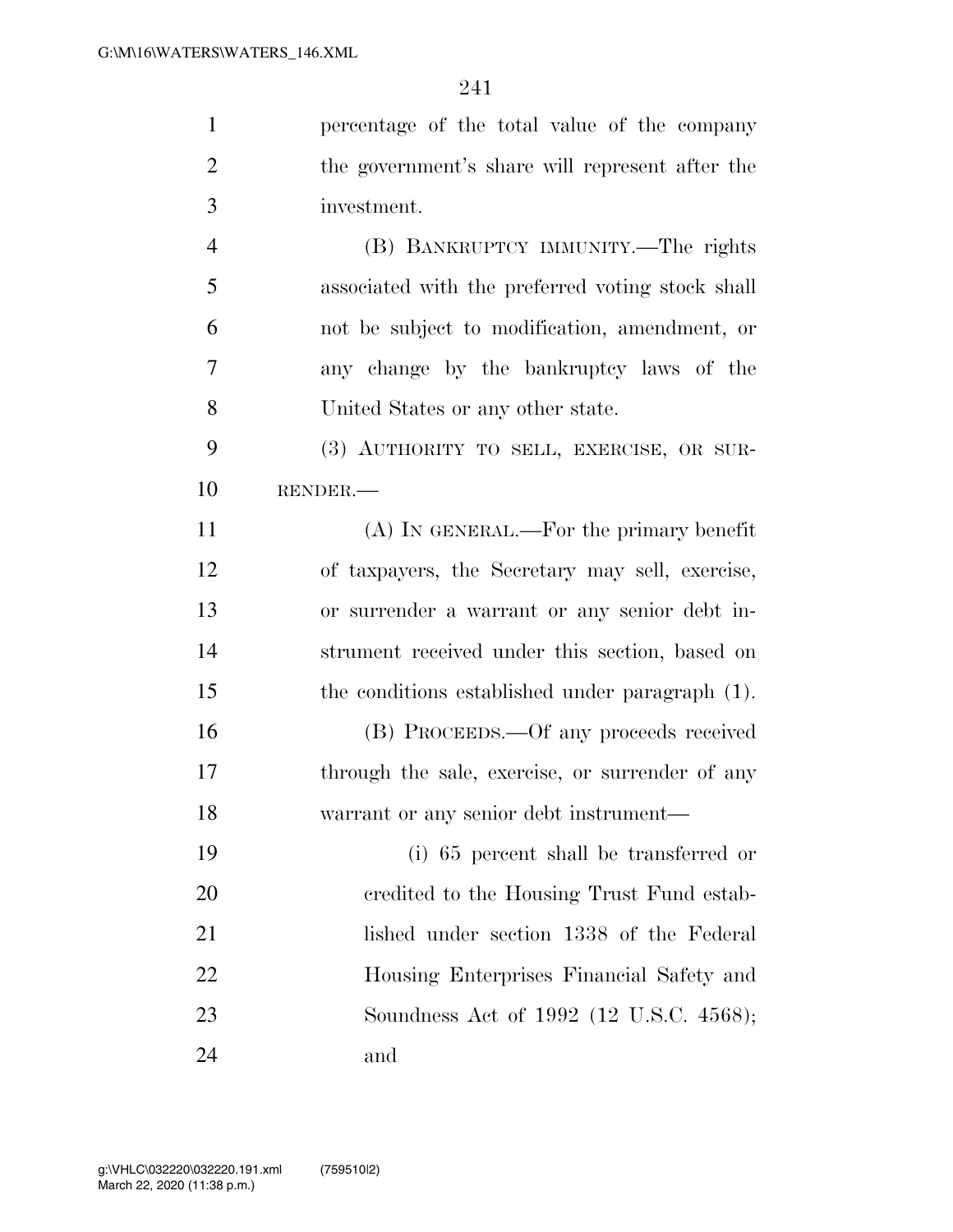(ii) 35 percent shall be transferred or credited to the Capital Magnet Fund under section 1339 of the Federal Housing En- terprises Financial Safety and Soundness 5 Act of 1992 (12 U.S.C. 4569).

 (4) CONVERSION.—The warrant shall provide that if, after the warrant is received by the Sec- retary under this section, the company that issued the warrant is no longer listed or traded on a na- tional securities exchange or securities association, as described in subsection (b)(1), the Secretary will have an option to convert the warrants to senior debt to ensure that the Treasury is appropriately compensated for the value of the warrant, in an amount determined by the Secretary for the primary benefit of taxpayers.

 (5) PROTECTIONS.—Any warrant representing securities to be received by the Secretary under this section shall contain anti-dilution provisions of the type employed in capital market transactions, as de- termined by the Secretary for the primary benefit of taxpayers. Such provisions shall protect the value of the securities from market transactions such as stock splits, stock distributions, dividends, and other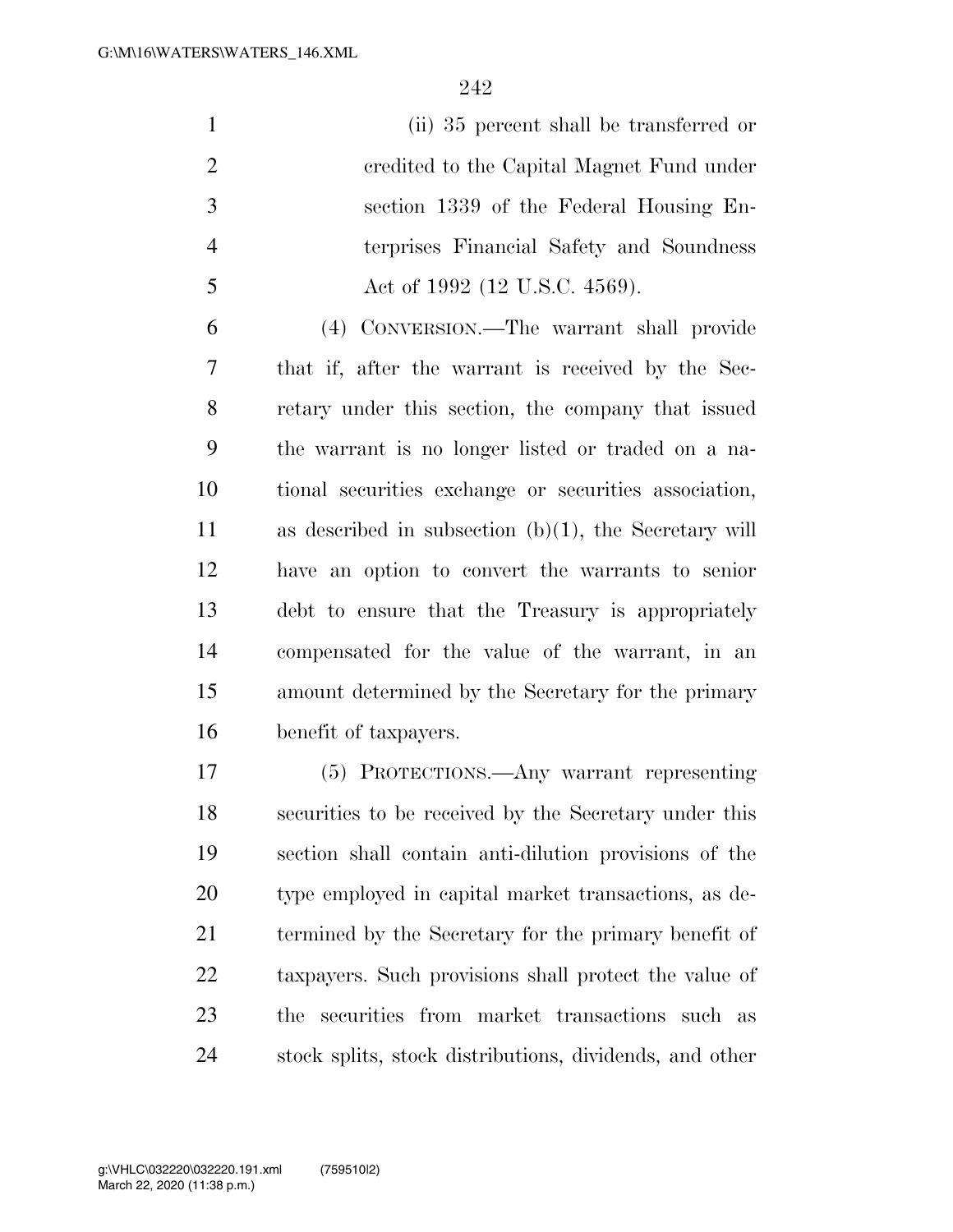distributions, mergers, and other forms of reorga-nization or recapitalization.

 (6) EXERCISE PRICE.—The exercise price for any warrant issued pursuant to this section shall be set by the Secretary, for the primary benefit of tax-payers.

 (7) SUFFICIENCY.—The company shall guar- antee to the Secretary that it has authorized shares of stock available to fulfill its obligations under this section. Should the company not have sufficient au- thorized shares, including preferred shares that may carry dividend rights equal to a multiple number of common shares, the Secretary may, to the extent necessary for the primary benefit of taxpayers, ac- cept a senior debt note in an amount, and on such terms as will compensate the Secretary with equiva- lent value, in the event that a sufficient shareholder vote to authorize the necessary additional shares cannot be obtained.

 (d) EXCEPTIONS.—The Secretary may establish an exception to the requirements of this section and appro- priate alternative requirements for any participating com- pany that is legally prohibited from issuing securities and debt instruments, so as not to allow circumvention of the requirements of this section.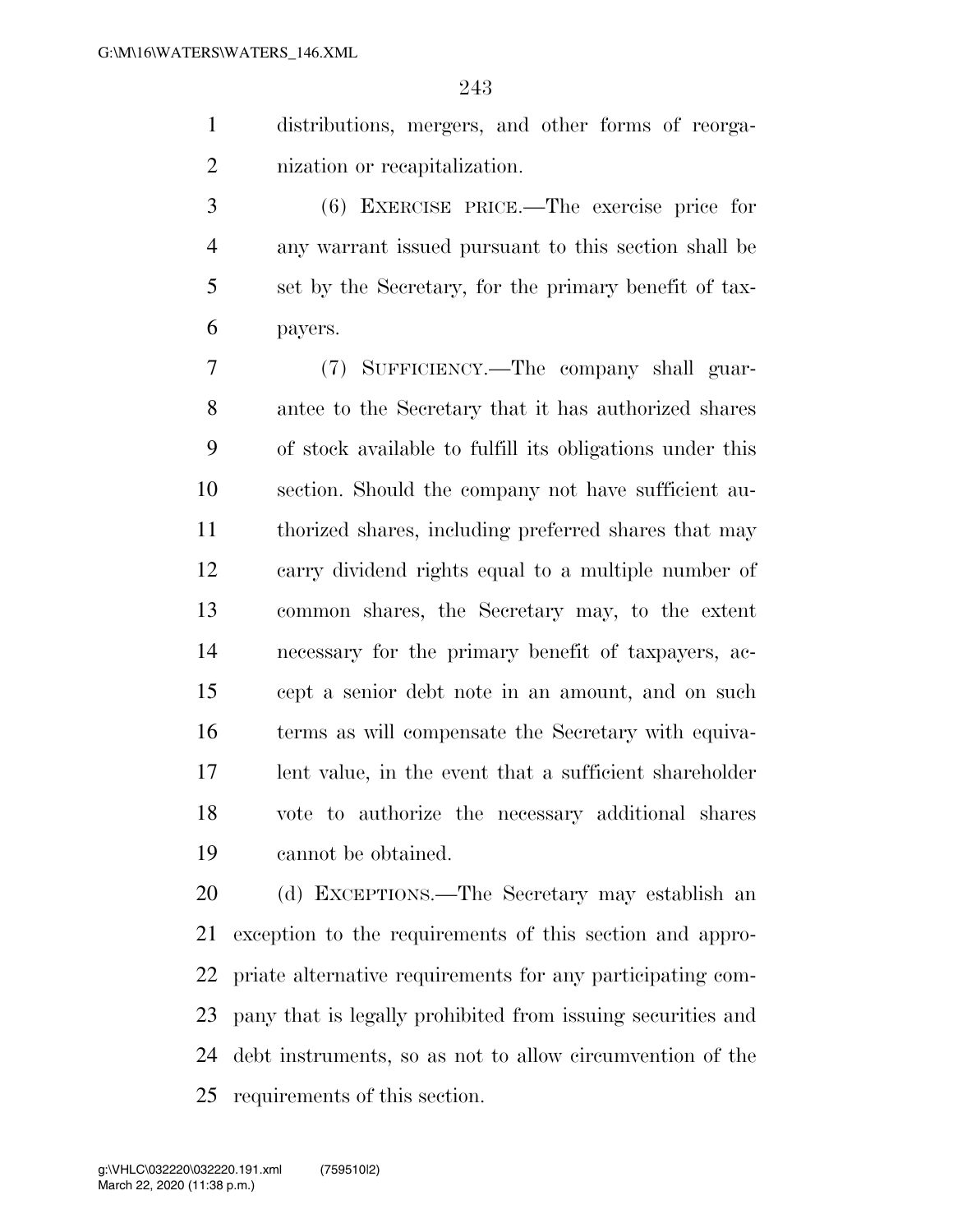| $\mathbf{1}$   | (e) PROHIBITIONS OF FOREIGN COMPANIES.—           |
|----------------|---------------------------------------------------|
| $\overline{2}$ | (1) IN GENERAL.—The Secretary may not pur-        |
| 3              | chase, or make any commitment to purchase, or     |
| $\overline{4}$ | guarantee, or make any commitment to guarantee,   |
| 5              | any asset in response to the coronavirus disease  |
| 6              | $(COVID-19)$ outbreak from—                       |
| $\overline{7}$ | (A) any foreign incorporated entity that          |
| 8              | the Secretary has determined is an inverted do-   |
| 9              | mestic corporation or any subsidiary of such en-  |
| 10             | tity; or                                          |
| 11             | (B) any joint venture if more than 10 per-        |
| 12             | cent of the joint venture (by vote or value) is   |
| 13             | held by a foreign incorporated entity that the    |
| 14             | Secretary has determined is an inverted domes-    |
| 15             | tic corporation or any subsidiary of such entity. |
| 16             | (2) INVERTED DOMESTIC CORPORATION.—               |
| 17             | (A) IN GENERAL.—For purposes of this              |
| 18             | subsection, a foreign incorporated entity shall   |
| 19             | be treated as an inverted domestic corporation    |
| 20             | if, pursuant to a plan (or a series of related    |
| 21             | transactions)—                                    |
| 22             | (i) the entity completes on or after              |
| 23             | May 8, 2014, the direct or indirect acquisi-      |
| 24             | tion of-                                          |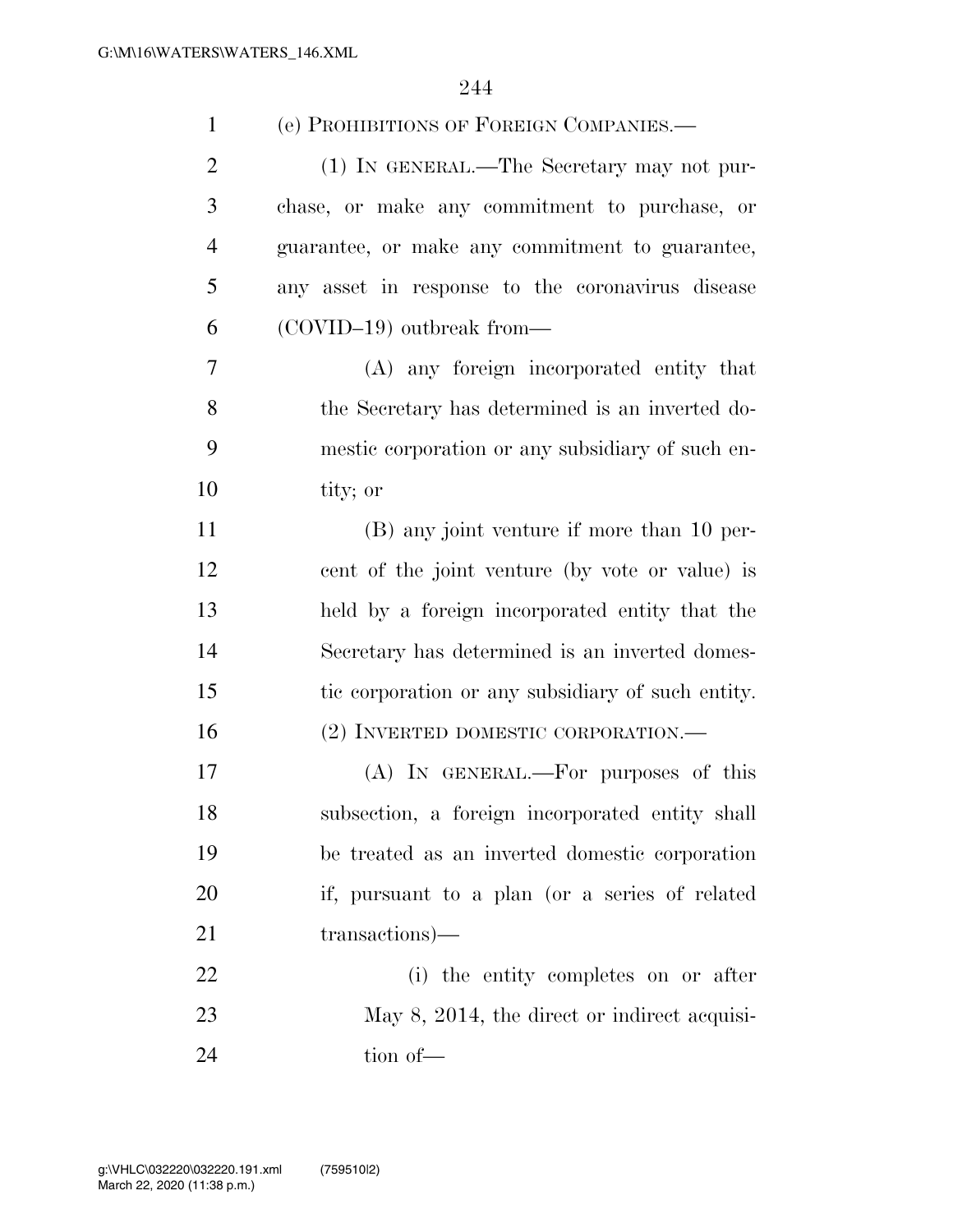| $\mathbf{1}$   | (I) substantially all of the prop-      |
|----------------|-----------------------------------------|
| $\overline{2}$ | erties held directly or indirectly by a |
| 3              | domestic corporation; or                |
| $\overline{4}$ | (II) substantially all of the assets    |
| 5              | of, or substantially all of the prop-   |
| 6              | erties constituting a trade or business |
| 7              | of, a domestic partnership; and         |
| 8              | (ii) after the acquisition, either—     |
| 9              | $(I)$ more than 50 percent of the       |
| 10             | stock (by vote or value) of the entity  |
| 11             | is held—                                |
| 12             | (aa) in the case of an acqui-           |
| 13             | sition with respect to a domestic       |
| 14             | corporation, by former share-           |
| 15             | holders of the domestic corpora-        |
| 16             | tion by reason of holding stock in      |
| 17             | the domestic corporation; or            |
| 18             | (bb) in the case of an acqui-           |
| 19             | sition with respect to a domestic       |
| 20             | partnership, by former partners         |
| 21             | of the domestic partnership by          |
| 22             | reason of holding a capital or          |
| 23             | profits interest in the domestic        |
| 24             | partnership; or                         |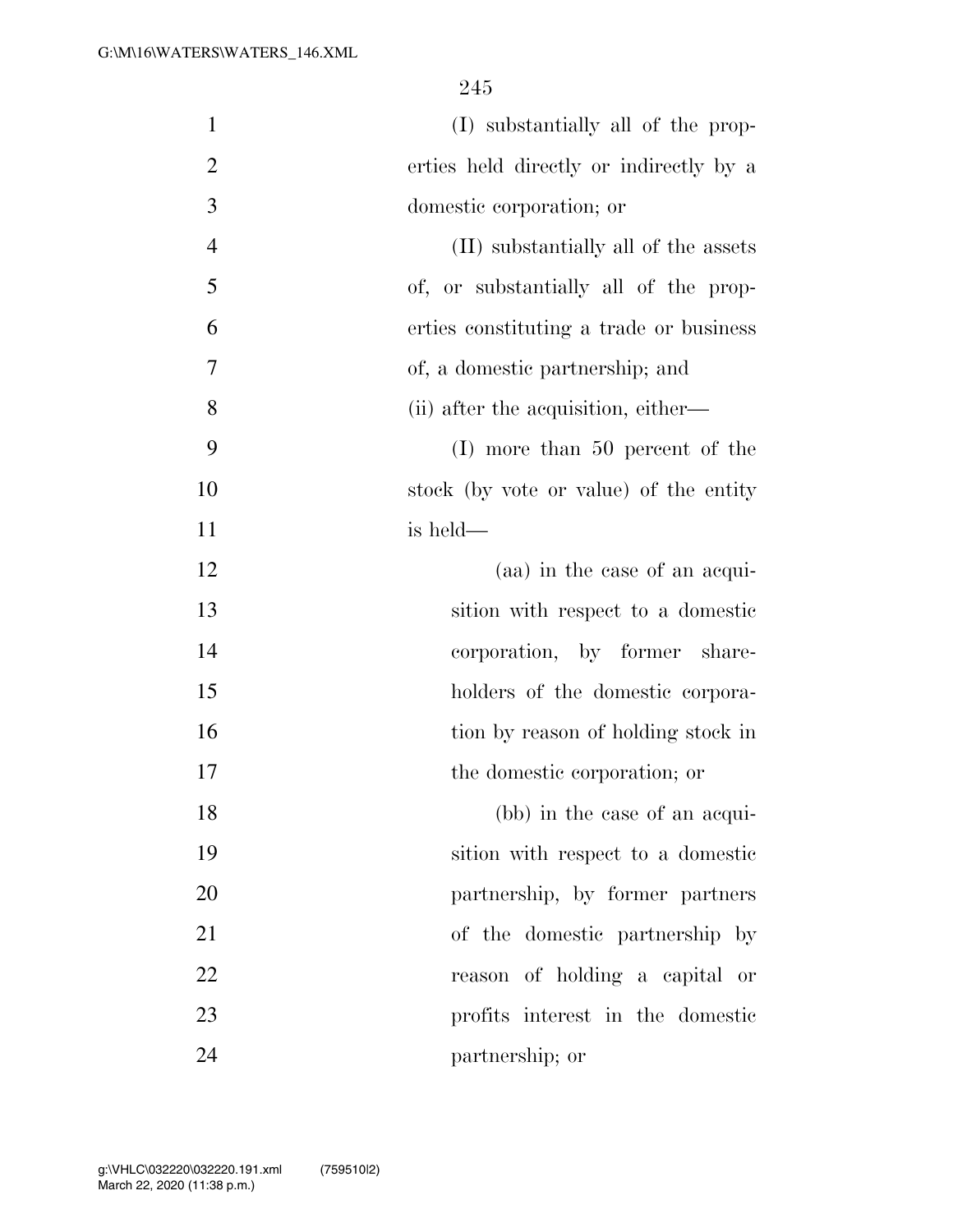| $\mathbf{1}$   | (II) the management and control               |
|----------------|-----------------------------------------------|
| $\overline{2}$ | of the expanded affiliated group which        |
| $\mathfrak{Z}$ | includes the entity occurs, directly or       |
| $\overline{4}$ | indirectly, primarily within the United       |
| 5              | States, as determined pursuant to             |
| 6              | regulations prescribed by the Sec-            |
| $\tau$         | retary, and such expanded affiliated          |
| 8              | group has significant domestic busi-          |
| 9              | ness activities.                              |
| 10             | (B) EXCEPTION FOR CORPORATIONS WITH           |
| 11             | SUBSTANTIAL BUSINESS ACTIVITIES IN FOR-       |
| 12             | EIGN COUNTRY OF ORGANIZATION.                 |
| 13             | (i) IN GENERAL.—A foreign incor-              |
| 14             | porated entity described in subparagraph      |
| 15             | $(A)$ shall not be treated as an inverted do- |
| 16             | mestic corporation if after the acquisition   |
| 17             | the expanded affiliated group which in-       |
| 18             | cludes the entity has substantial business    |
| 19             | activities in the foreign country in which or |
| 20             | under the law of which the entity is cre-     |
| 21             | ated or organized when compared to the        |
| 22             | total business activities of such expanded    |
| 23             | affiliated group.                             |
| 24             | (ii) SUBSTANTIAL BUSINESS ACTIVI-             |
| 25             | TIES.—The Secretary shall establish regu-     |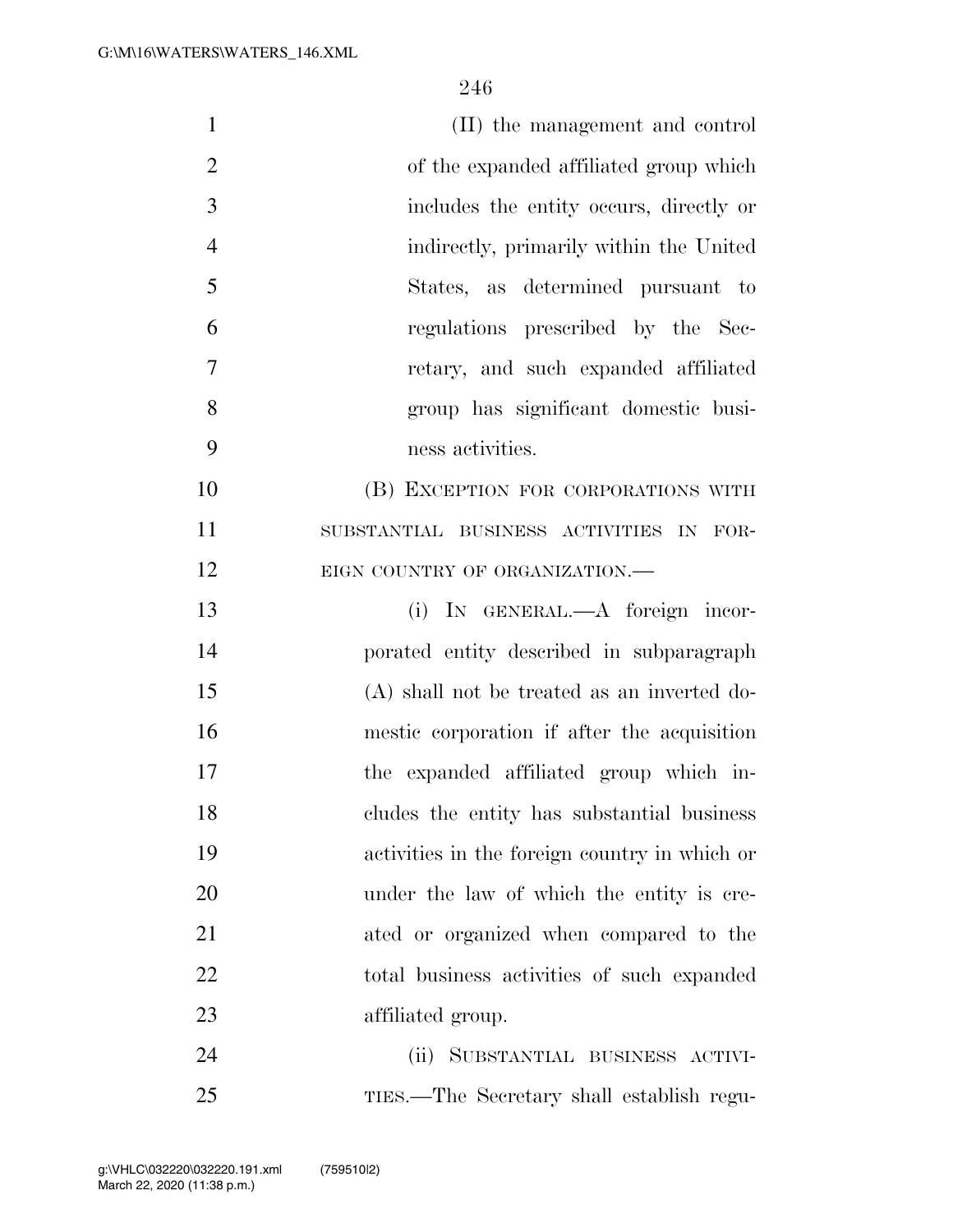| $\mathbf{1}$   | lations for determining whether an affili-   |
|----------------|----------------------------------------------|
| $\overline{2}$ | ated group has substantial business activi-  |
| 3              | ties for purposes of clause (i), except that |
| $\overline{4}$ | such regulations may not treat any group     |
| 5              | as having substantial business activities if |
| 6              | such group would not be considered to        |
| 7              | have substantial business activities under   |
| 8              | the regulations prescribed under section     |
| 9              | 7874 of the Internal Revenue Code of         |
| 10             | 1986, as in effect on January 18, 2017.      |
| 11             | (C) SIGNIFICANT DOMESTIC BUSINESS AC-        |
| 12             | TIVITIES.-                                   |
| 13             | (i) IN GENERAL.—For purposes of              |
| 14             | subparagraph $(A)(ii)(II)$ , an expanded af- |
| 15             | filiated group has significant domestic      |
| 16             | business activities if at least 25 percent   |
| 17             | of                                           |
| 18             | (I) the employees of the group               |
| 19             | are based in the United States;              |
| 20             | (II) the employee compensation               |
| 21             | incurred by the group is incurred with       |
| 22             | respect to employees based in the            |
| 23             | United States;                               |
| 24             | (III) the assets of the group are            |
| 25             | located in the United States; or             |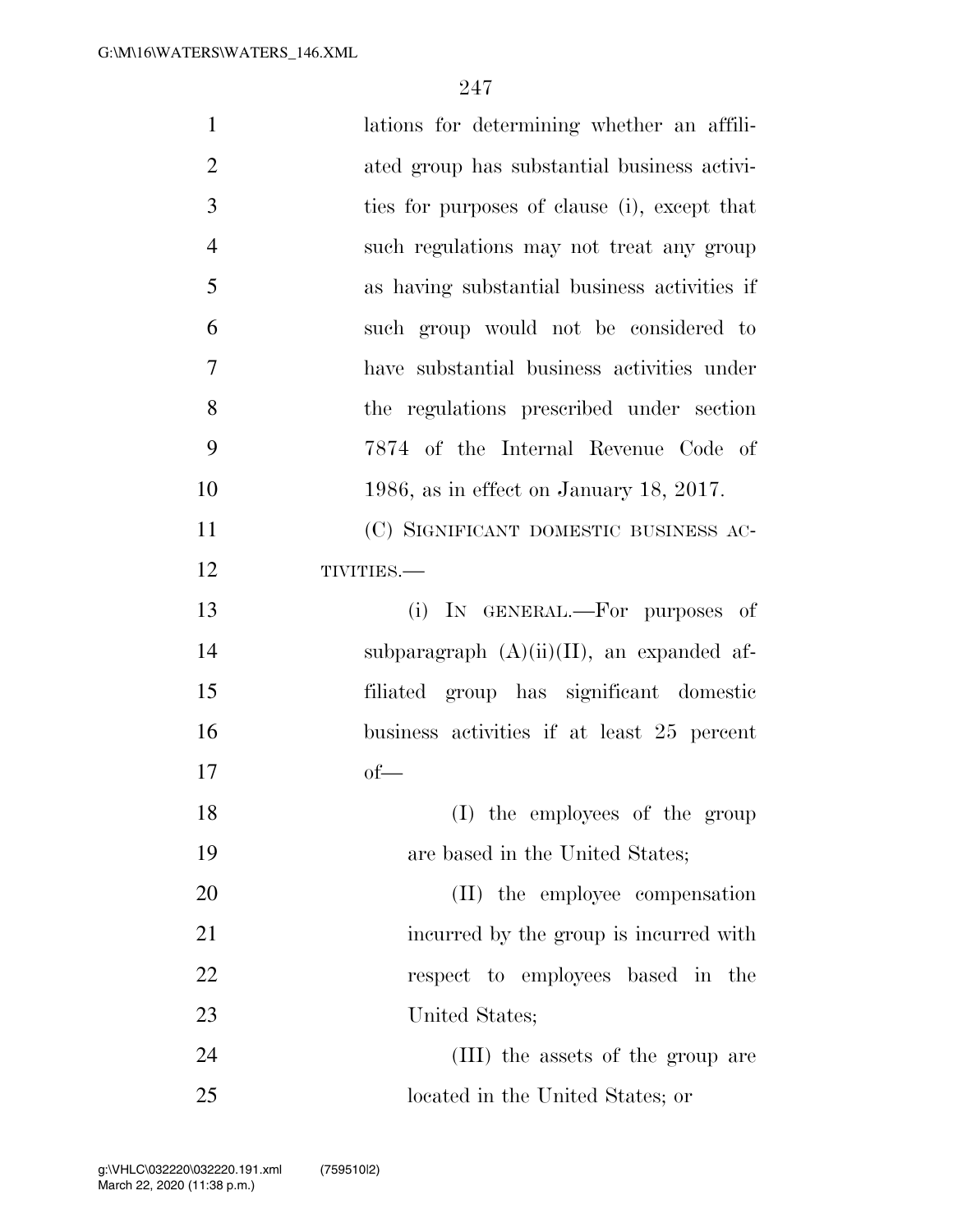| (IV) the income of the group is |  |  |
|---------------------------------|--|--|
| derived in the United States.   |  |  |

 (ii) DETERMINATION.—Determina- tions pursuant to clause (i) shall be made in the same manner as such determina- tions are made for purposes of determining substantial business activities under regu- lations referred to in subparagraph (B) as in effect on January 18, 2017, but applied by treating all references in such regula-11 tions to "foreign country" and "relevant foreign country'' as references to ''the United States''. The Secretary may issue regulations decreasing the threshold per- cent in any of the tests under such regula-16 tions for determining if business activities constitute significant domestic business ac- tivities for purposes of this subparagraph. (3) WAIVER.— 20 (A) In GENERAL.—The Secretary may

 waive paragraph (1) if the Secretary determines 22 that the waiver is—

 (i) required in the interest of national security; or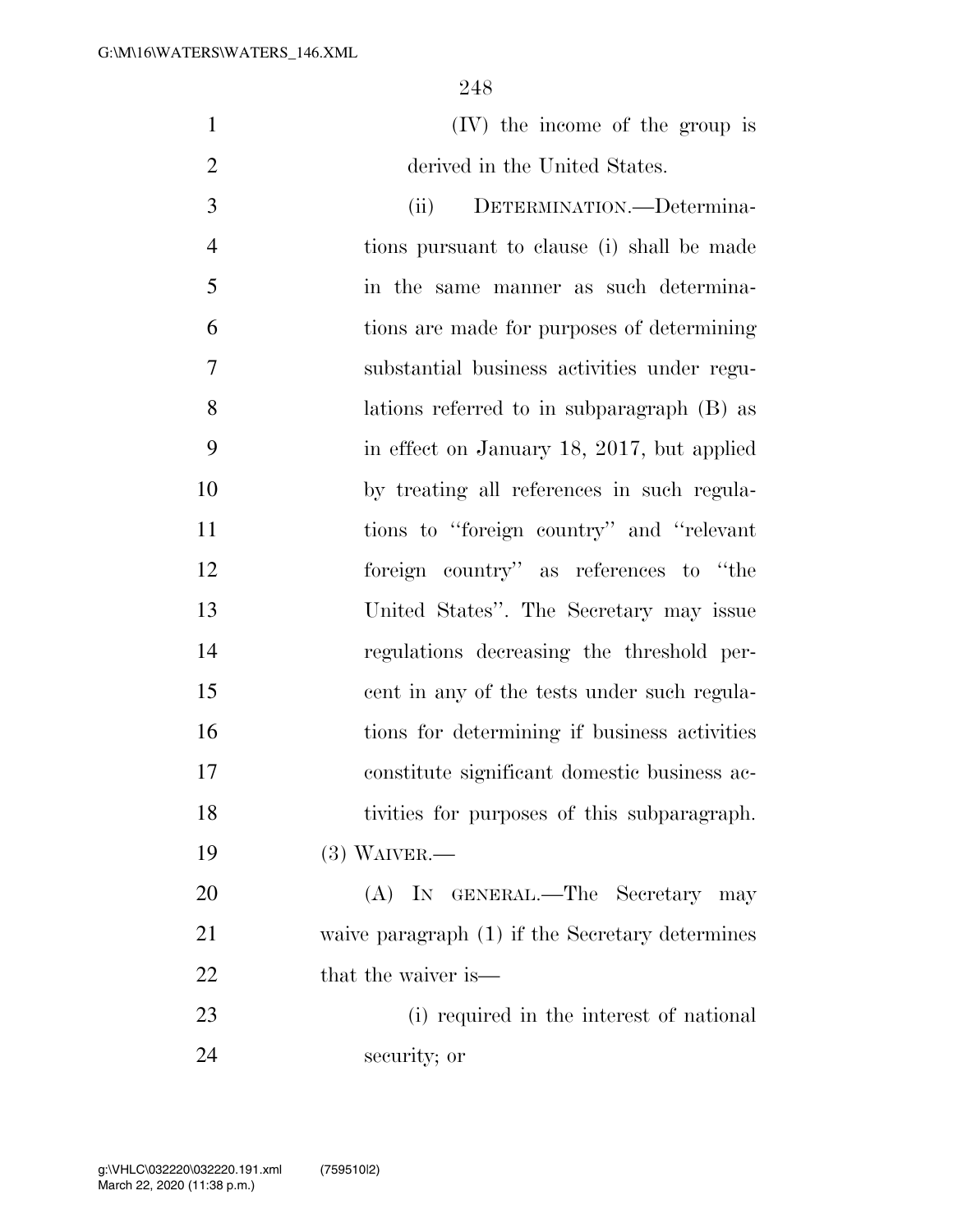| $\mathbf{1}$   | (ii) necessary for the efficient or effec-      |
|----------------|-------------------------------------------------|
| $\overline{2}$ | tive administration of Federal or federally     |
| 3              | funded-                                         |
| $\overline{4}$ | (I) programs that provide health                |
| 5              | benefits to individuals; or                     |
| 6              | (II) public health programs.                    |
| 7              | (B) REPORT TO CONGRESS.—The<br>- Sec-           |
| 8              | retary shall, not later than 14 days after      |
| 9              | issuing such waiver, submit a written notifica- |
| 10             | tion of the waiver to the relevant authorizing  |
| 11             | committees of Congress and the Committees on    |
| 12             | Appropriations of the Senate and the House of   |
| 13             | Representatives.                                |
| 14             | (4) DEFINITIONS AND SPECIAL RULES.—             |
| 15             | (A) DEFINITIONS.—In this subsection, the        |
| 16             | terms "expanded affiliated group", "foreign in- |
| 17             | corporated entity", "domestic", and "foreign"   |
| 18             | have the meaning given those terms in section   |
| 19             | $835(c)$ of the Homeland Security Act of 2002   |
| 20             | $(6$ U.S.C. $395(e)$ ).                         |
| 21             | (B) SPECIAL RULES.—In applying para-            |
| 22             | $graph$ (2) of this subsection for purposes of  |
| 23             | paragraph (1) of this subsection, the rules de- |
| 24             | scribed under $835(c)(1)$ of the Homeland Secu- |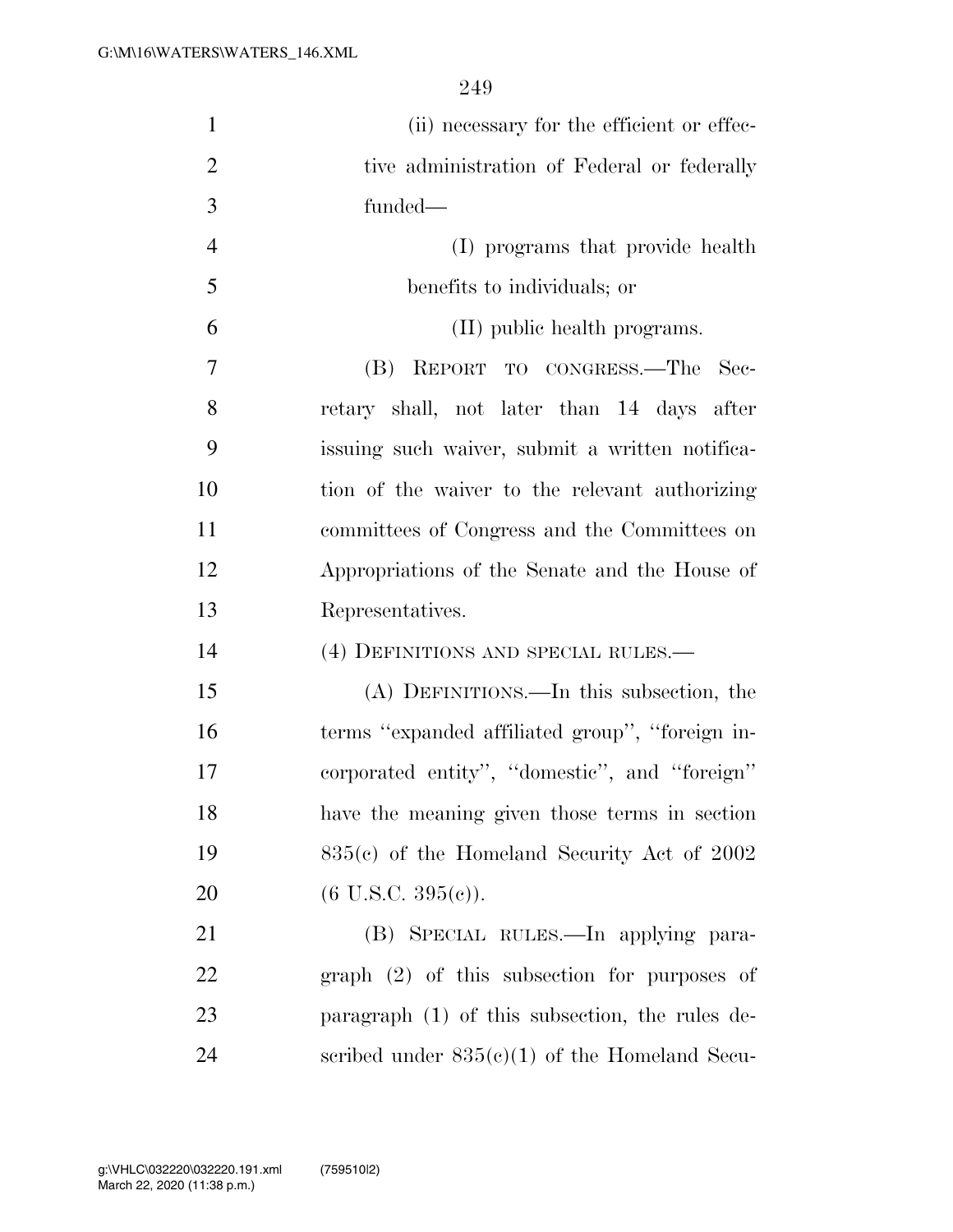1 rity Act of (6 U.S.C.  $395(e)(1)$ ) shall 2 apply.

 (5) REGULATIONS REGARDING MANAGEMENT AND CONTROL.—

 (A) IN GENERAL.—The Secretary shall, for purposes of this subsection, prescribe regula- tions for purposes of determining cases in which the management and control of an expanded af- filiated group is to be treated as occurring, di- rectly or indirectly, primarily within the United States. The regulations prescribed under the preceding sentence shall apply to periods after May 8, 2014.

 (B) EXECUTIVE OFFICERS AND SENIOR MANAGEMENT.—The regulations prescribed under subparagraph (A) shall provide that the management and control of an expanded affili- ated group shall be treated as occurring, di- rectly or indirectly, primarily within the United States if substantially all of the executive offi- cers and senior management of the expanded affiliated group who exercise day-to-day respon- sibility for making decisions involving strategic, financial, and operational policies of the ex-panded affiliated group are based or primarily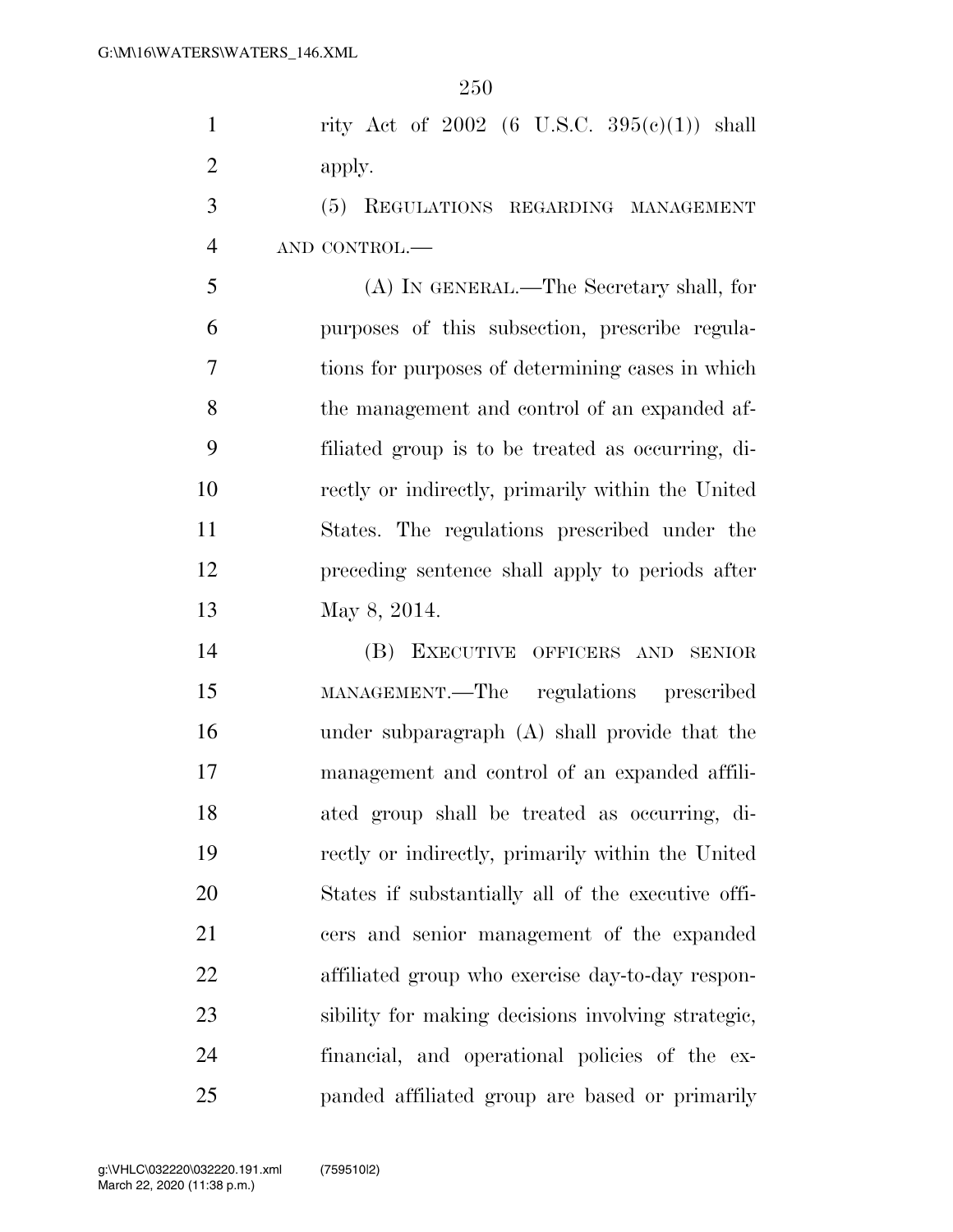| $\mathbf{1}$   | located within the United States. Individuals              |
|----------------|------------------------------------------------------------|
| $\overline{2}$ | who in fact exercise such day-to-day responsibil-          |
| 3              | ities shall be treated as executive officers and           |
| $\overline{4}$ | senior management regardless of their title.               |
| 5              | (f) PREEMPTION.—Any State or Federal laws that             |
| 6              | prohibit the transactions authorized by this statute, in-  |
| 7              | cluding state or federal laws that prohibit company direc- |
| 8              | tors from agreeing to the transactions authorized by this  |
| 9              | statute, are preempted and superseded by this statute.     |
| 10             | SEC. 409. AUTHORIZATION TO PARTICIPATE IN THE NEW          |
| 11             | ARRANGEMENTS TO BORROW OF THE INTER-                       |
| 12             | NATIONAL MONETARY FUND.                                    |
| 13             | Section 17 of the Bretton Woods Agreements Act (22)        |
| 14             | U.S.C. $286e-2$ ) is amended—                              |
| 15             | $(1)$ in subsection $(a)$ —                                |
| 16             | (A) by redesignating paragraphs<br>(3)                     |
| 17             | through $(5)$ as paragraphs $(4)$ through $(6)$ and        |
| 18             | inserting after paragraph $(2)$ the following:             |
| 19             | "(3) In order to carry out the purposes of a               |
| 20             | one-time decision of the Executive Directors of the        |
| 21             | International Monetary Fund (the Fund) to expand           |
| 22             | the resources of the New Arrangements to Borrow,           |
| 23             | established pursuant to the decision of January 27,        |
| 24             |                                                            |
|                | 1997 referred to in paragraph $(1)$ above, the Sec-        |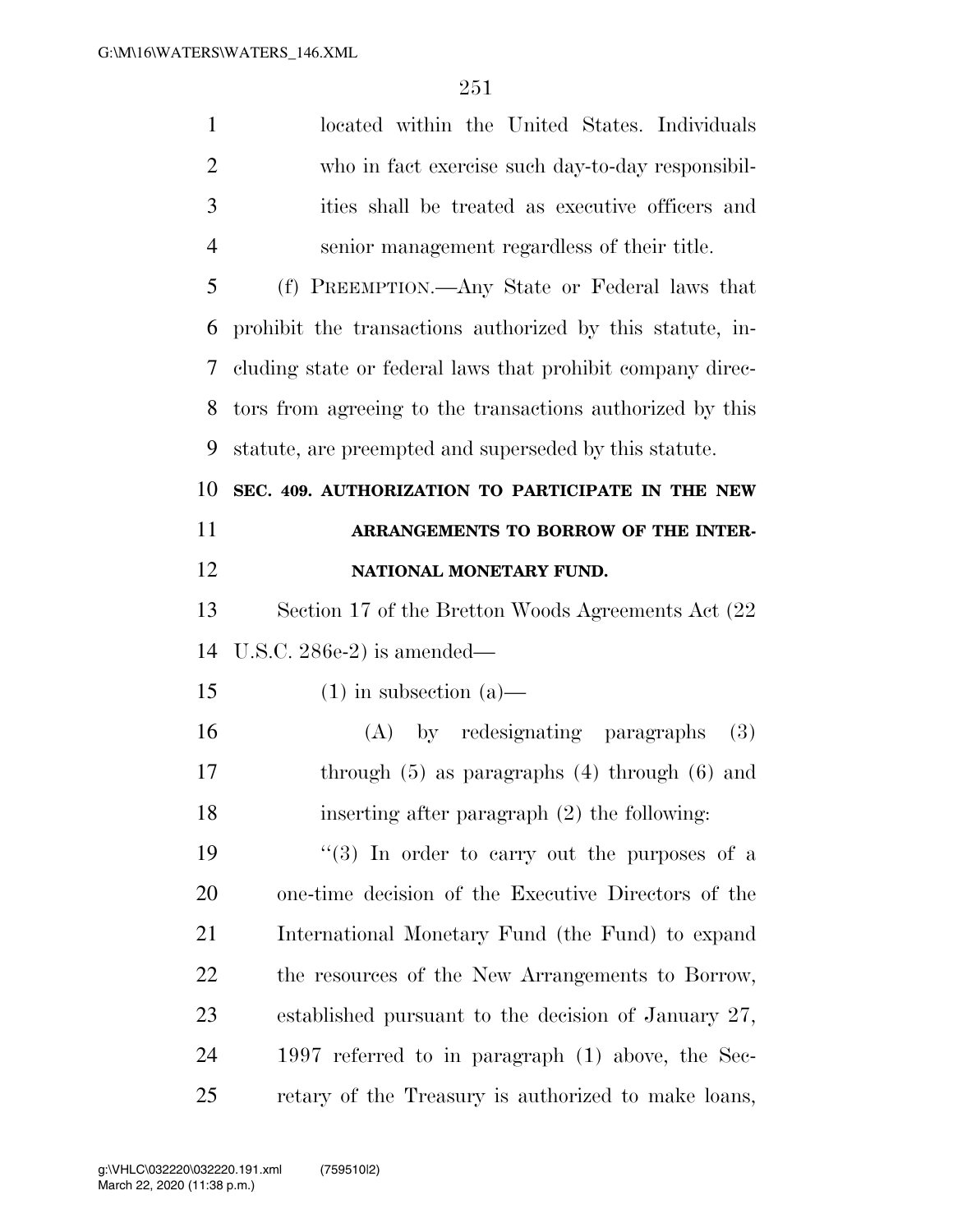| $\mathbf{1}$   | in an amount not to exceed the dollar equivalent of     |
|----------------|---------------------------------------------------------|
| $\overline{2}$ | 28,202,470,000 of Special Drawing Rights, in addi-      |
| 3              | tion to any amounts previously authorized under this    |
| $\overline{4}$ | section; except that prior to activation of the New     |
| 5              | Arrangements to Borrow, the Secretary shall report      |
| 6              | to Congress on whether supplementary resources are      |
| 7              | needed to forestall or cope with an impairment of       |
| 8              | the international monetary system and whether the       |
| 9              | Fund has fully explored other means of funding to       |
| 10             | the Fund."; and                                         |
| 11             | (B) in paragraph (6) (as so redesignated                |
| 12             | by subparagraph (A) of this paragraph), by              |
| 13             | striking "December 16, 2022" and inserting              |
| 14             | "December 31, $2025$ "; and                             |
| 15             | (2) in subsection (e)(1), by inserting " $(a)(3)$ ,"    |
| 16             | after "(a) $(2)$ ,".                                    |
| 17             | SEC. 410. INTERNATIONAL FINANCE CORPORATION.            |
| 18             | The International Finance Corporation Act (22           |
| 19             | U.S.C. 282 et seq.) is amended by adding at the end the |
| 20             |                                                         |
|                | following:                                              |
| 21             | "SEC. 18. CAPITAL INCREASES AND AMENDMENT TO THE        |
| 22             | <b>ARTICLES OF AGREEMENT.</b>                           |
| 23             | "(a) VOTES AUTHORIZED.—The United States Gov-           |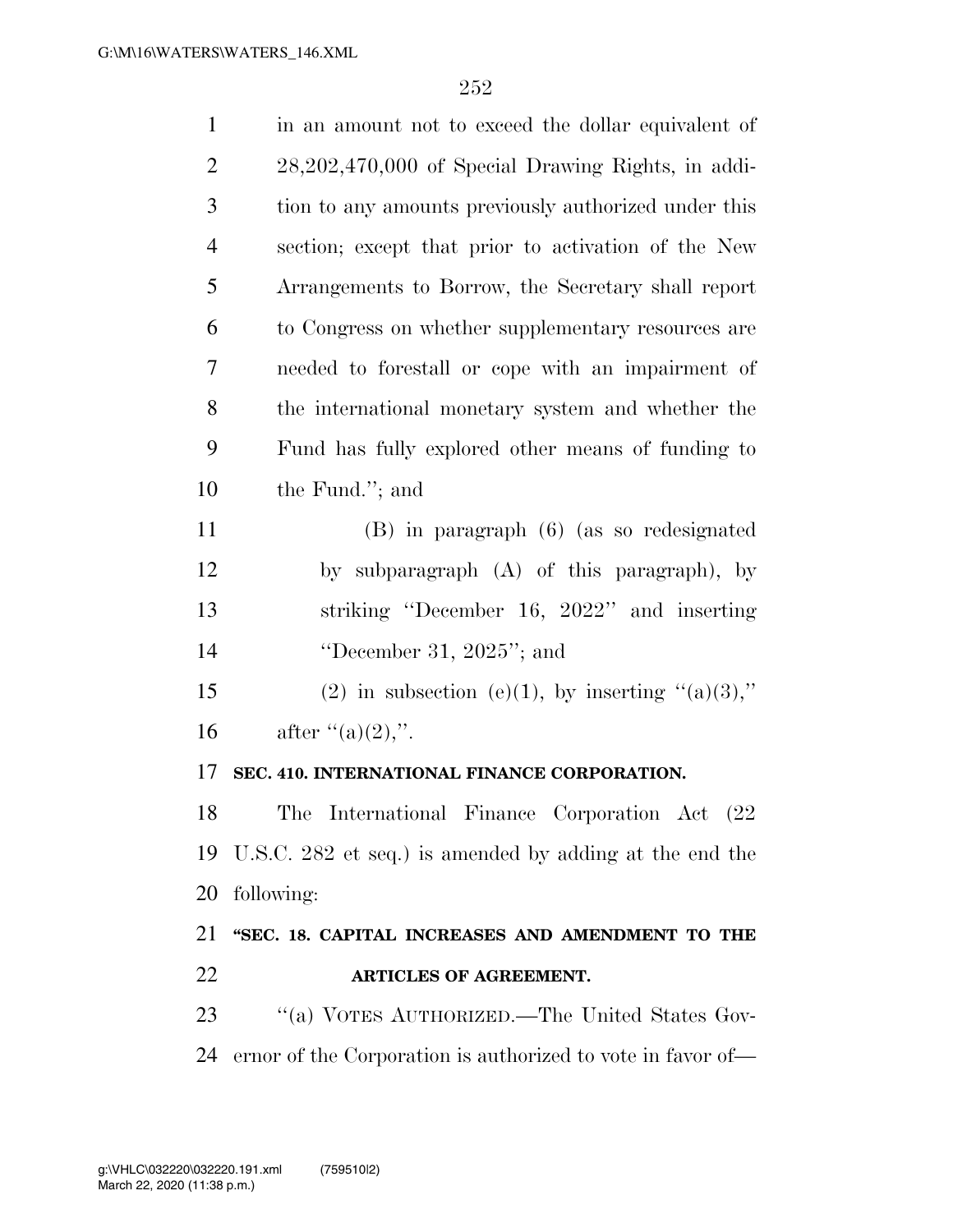| $\mathbf{1}$   | $\lq(1)$ a resolution to increase the authorized cap-             |
|----------------|-------------------------------------------------------------------|
| $\overline{2}$ | ital stock of the Corporation by 16,999,998 shares,               |
| 3              | to implement the conversion of a portion of the re-               |
| $\overline{4}$ | tained earnings of the Corporation into paid-in cap-              |
| 5              | ital, which will result in the United States being                |
| 6              | issued an additional 3,771,899 shares of capital                  |
| 7              | stock, without any eash contribution;                             |
| 8              | $\lq(2)$ a resolution to increase the authorized cap-             |
| 9              | ital stock of the Corporation on a general basis by               |
| 10             | $4,579,995$ shares; and                                           |
| 11             | $\cdot\cdot\cdot(3)$ a resolution to increase the authorized cap- |
| 12             | ital stock of the Corporation on a selective basis by             |
| 13             | 919,998 shares.                                                   |
| 14             | "(b) AMENDMENT OF THE ARTICLES OF AGREE-                          |
| 15             | MENT.—The United States Governor of the Corporation               |
| 16             | is authorized to agree to and accept an amendment to Ar-          |
| 17             | ticle II, Section $2(e)(ii)$ of the Articles of Agreement of      |
|                | 18 the Corporation that would increase the vote by which the      |
| 19             | Board of Governors of the Corporation may increase the            |
| 20             | capital stock of the Corporation from a four-fifths major-        |
| 21             | ity to an 85 percent majority.".                                  |
| 22             | SEC. 411. OVERSIGHT AND REPORTS.                                  |

- (a) OVERSIGHT.—
- (1) SIGTARP.—As provided for under section 405, the Special Inspector General for the Troubled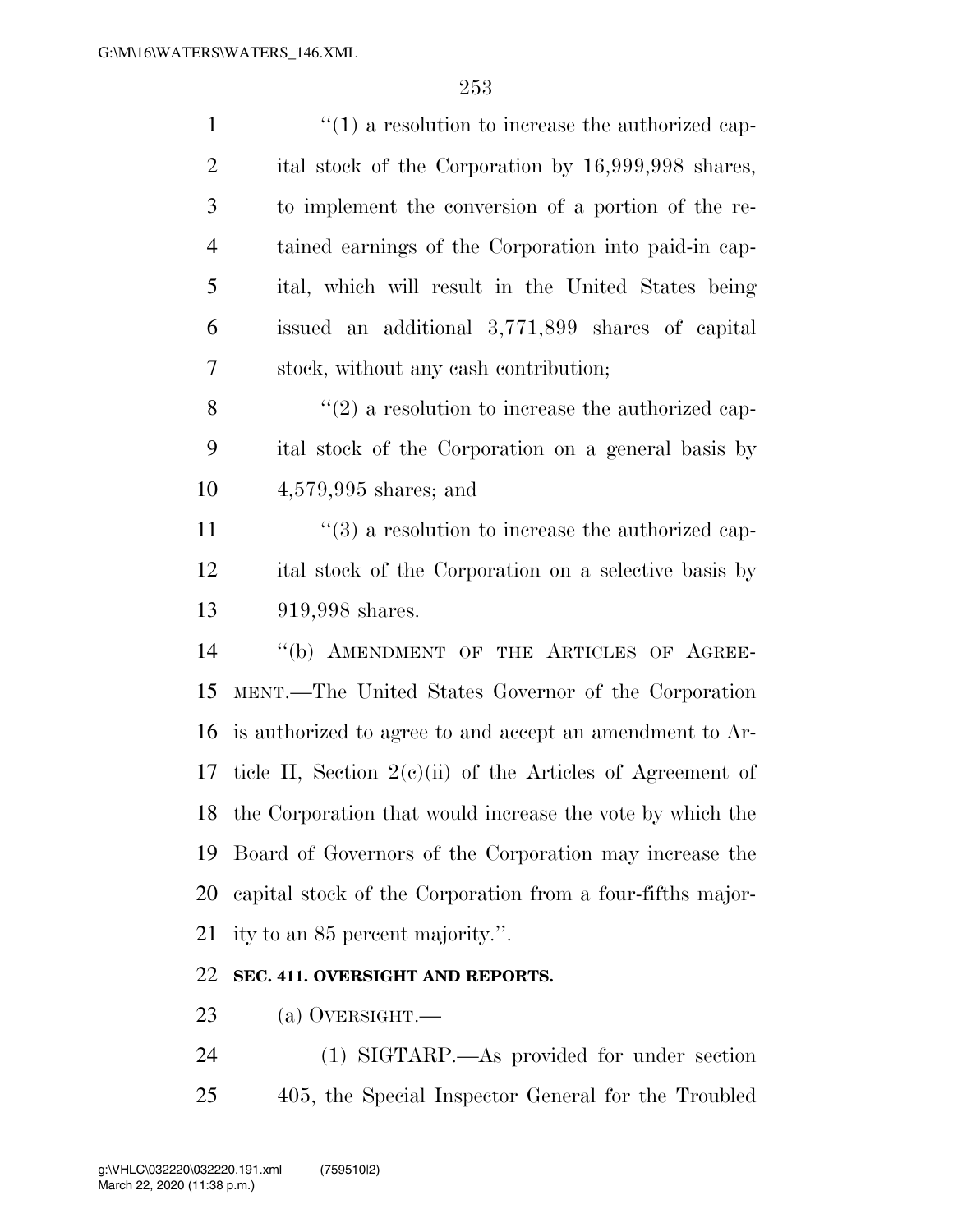| $\mathbf{1}$   | Asset Relief Program (SIGTARP) shall have over-         |
|----------------|---------------------------------------------------------|
| $\overline{2}$ | sight of the Secretary's administration of the loans    |
| 3              | and loan guarantees provided under section 410, the     |
| $\overline{4}$ | use of the funds by eligible businesses, and compli-    |
| 5              | ance with the requirements of section 407.              |
| 6              | (2) OVERSIGHT PANEL.—As provided for under              |
| 7              | section 405, the Congressional COVID-19 Aid Over-       |
| 8              | sight Panel shall have oversight of the Secretary's     |
| 9              | administration of the loans and loan guarantees pro-    |
| 10             | vided under section 410, the use of the funds by eli-   |
| 11             | gible businesses, and compliance with the require-      |
| 12             | ments of section 407.                                   |
| 13             | (b) SECRETARY.—The Secretary shall, with respect        |
| 14             | to the loans and loan guarantees provided under section |
| 15             | 410, make such reports as are required under section    |
| 16             | 5302 of title 31, United States Code.                   |
| 17             | (c) GOVERNMENT ACCOUNTABILITY OFFICE.-                  |
| 18             | (1) STUDY.—The Comptroller General of the               |
| 19             | United States shall conduct a study on the loans        |
| 20             | and loan guarantees provided under section 410.         |
| 21             | $(2)$ REPORT.—Not later than 9 months after             |
| 22             | the date of enactment of this Act, and annually         |
| 23             | thereafter through the year succeeding the last year    |
| 24             | for which loans or loan guarantees provided under       |
| 25             | section 410 are in effect, the Comptroller General      |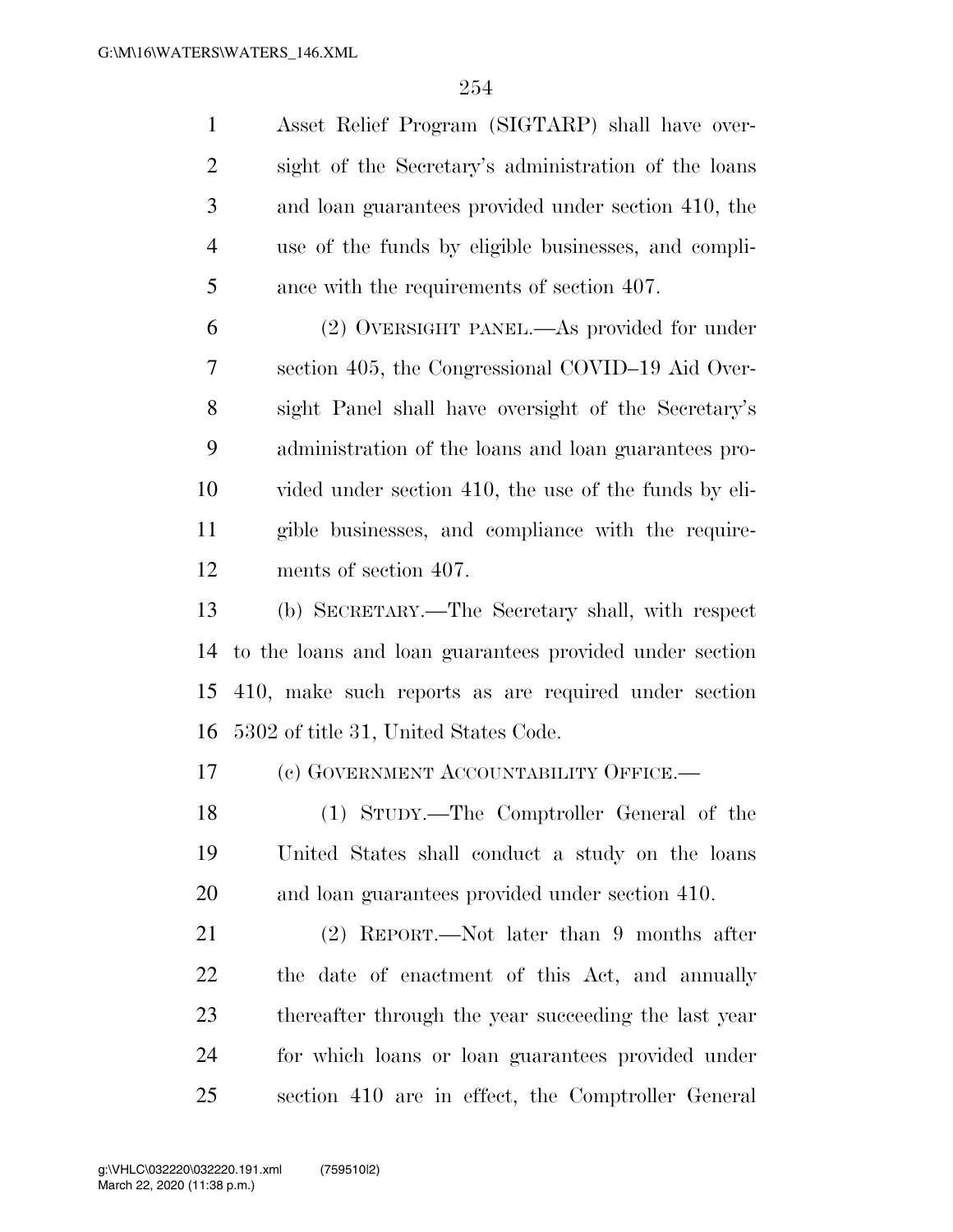shall submit to the Committee on Financial Services, the Committee on Appropriations, and the Com- mittee on the Budget of the House of Representa- tives and the Committee on Banking, Housing, and Urban Affairs, the Committee on Appropriations, and the Committee on the Budget of the Senate a report on the loans and loan guarantees provided under section 410.

 (d) DIVERSITY REPORT.—The Congressional COVID–19 Aid Oversight Panel, in conjunction with the SIGTARP, shall collect diversity data from any corpora- tion that receives Federal aid related to COVID–19, and issue a report that will be made publicly available no later than one year after the disbursement of funds. In addition to any other data, the report shall include the following:

 (1) EMPLOYEE DEMOGRAPHICS.—The gender, race, and ethnic identity (and to the extent possible, results disaggregated by ethnic group) of the cor- poration's employees, as otherwise known or pro- vided voluntarily for the total number of employees (full- and part-time) and the career level of employ- ees (executive and manager versus employees in other roles).

 (2) SUPPLIER DIVERSITY.—The number and dollar value invested with minority- and women-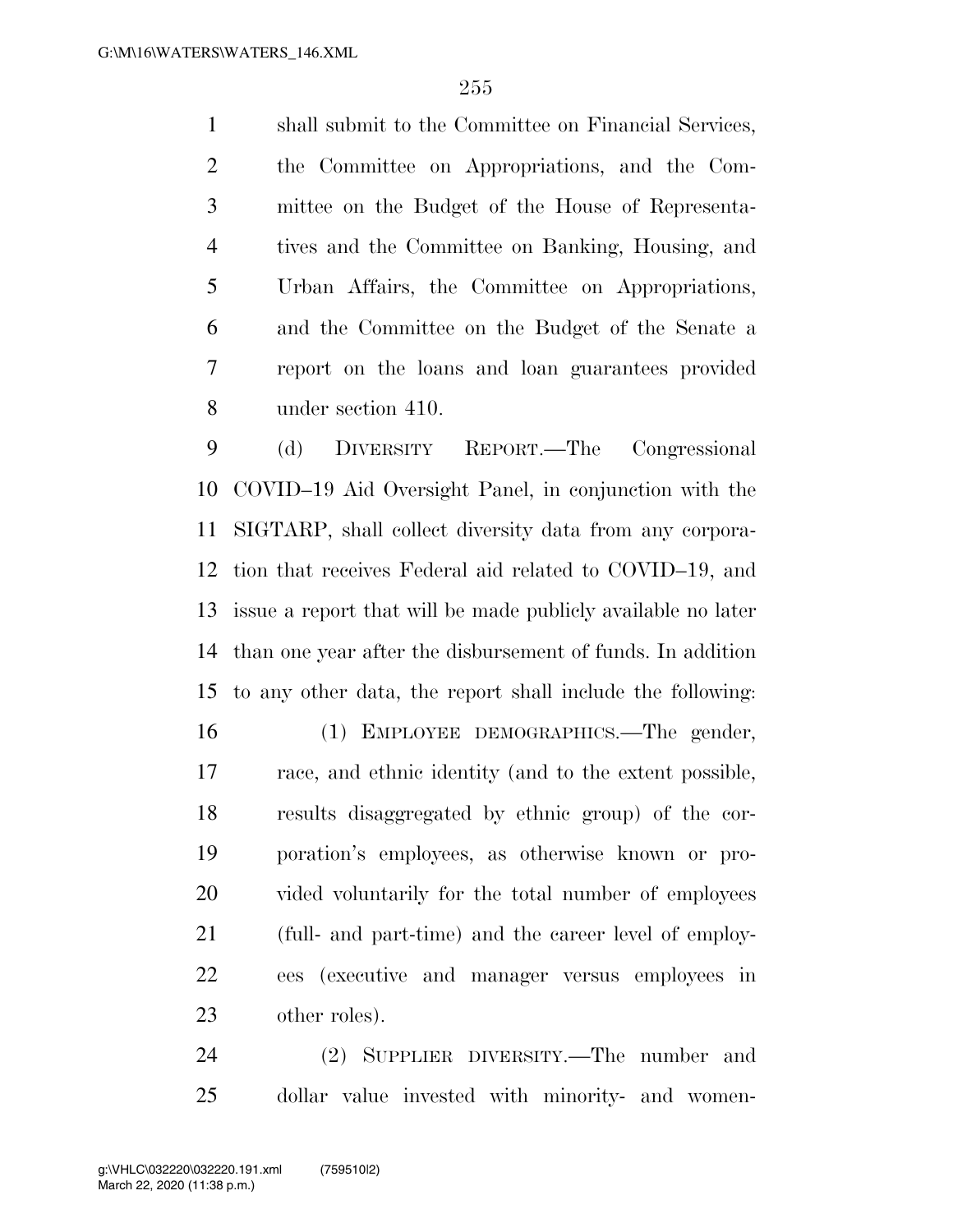owned suppliers (and to the extent possible, results disaggregated by ethnic group), including profes- sional services (legal and consulting) and asset man- agers, and deposits and other accounts with minority depository institutions, as compared to all vendor in-vestments.

 (3) PAY EQUITY.—A comparison of pay amongst racial and ethnic minorities (and to the ex- tent possible, results disaggregated by ethnic group) as compared to their white counterparts and com- parison of pay between men and women for similar roles and assignments.

 (4) CORPORATE BOARD DIVERSITY.—Corporate board demographic data, including total number of board members, gender, race and ethnic identity of board members (and to the extent possible, results disaggregated by ethnic group), as otherwise known or provided voluntarily, board position titles, as well as any leadership and subcommittee assignments.

20 (5) DIVERSITY AND INCLUSION OFFICES.—The reporting structure of lead diversity officials, number of staff and budget dedicated to diversity and inclu-sion initiatives.

 (e) DIVERSITY AND INCLUSION INITIATIVES.—Any corporation that receives Federal aid related to COVID–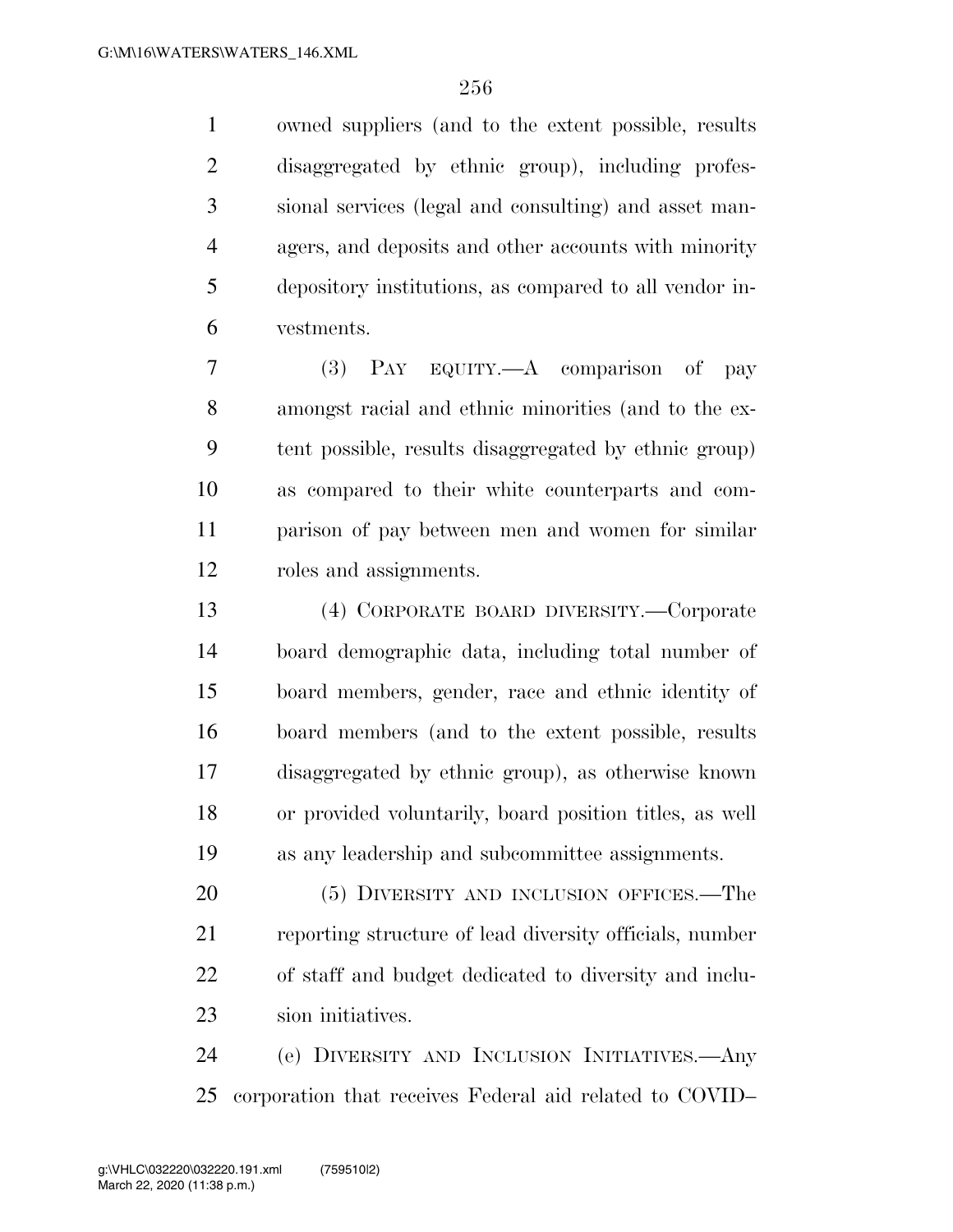19 must maintain officials and budget dedicated to diver- sity and inclusion initiatives for no less than 5 years after disbursement of funds.

#### **SEC. 412. TECHNICAL CORRECTIONS.**

 (a) ENVIRONMENT COOPERATION COMMISSIONS; NORTH AMERICAN DEVELOPMENT BANK.—Section 601 of the United States-Mexico-Canada Agreement Imple- mentation Act (Public Law 116–113; 134 Stat. 78) is amended by inserting '', other than sections 532 and 533 of such Act and part 2 of subtitle D of title V of such Act (as amended by section 831 of this Act),'' before ''is repealed''.

 (b) PROTECTIVE ORDERS.—Section 422 of the United States-Mexico-Canada Agreement Implementation 15 Act (134 Stat. 64) is amended in subsection (a)(2)(A) by striking ''all that follows through ', the administering au- thority' '' and inserting ''all that follows through 'Agree-ment, the administering authority' ''.

 (c) DISPUTE SETTLEMENT.—Subsection (j) of sec- tion 504 of the United States-Mexico-Canada Agreement Implementation Act (134 Stat. 76) is amended in the item proposed to be inserted into the table of contents of such Act relating to section 414 by striking ''determination'' and inserting ''determinations''.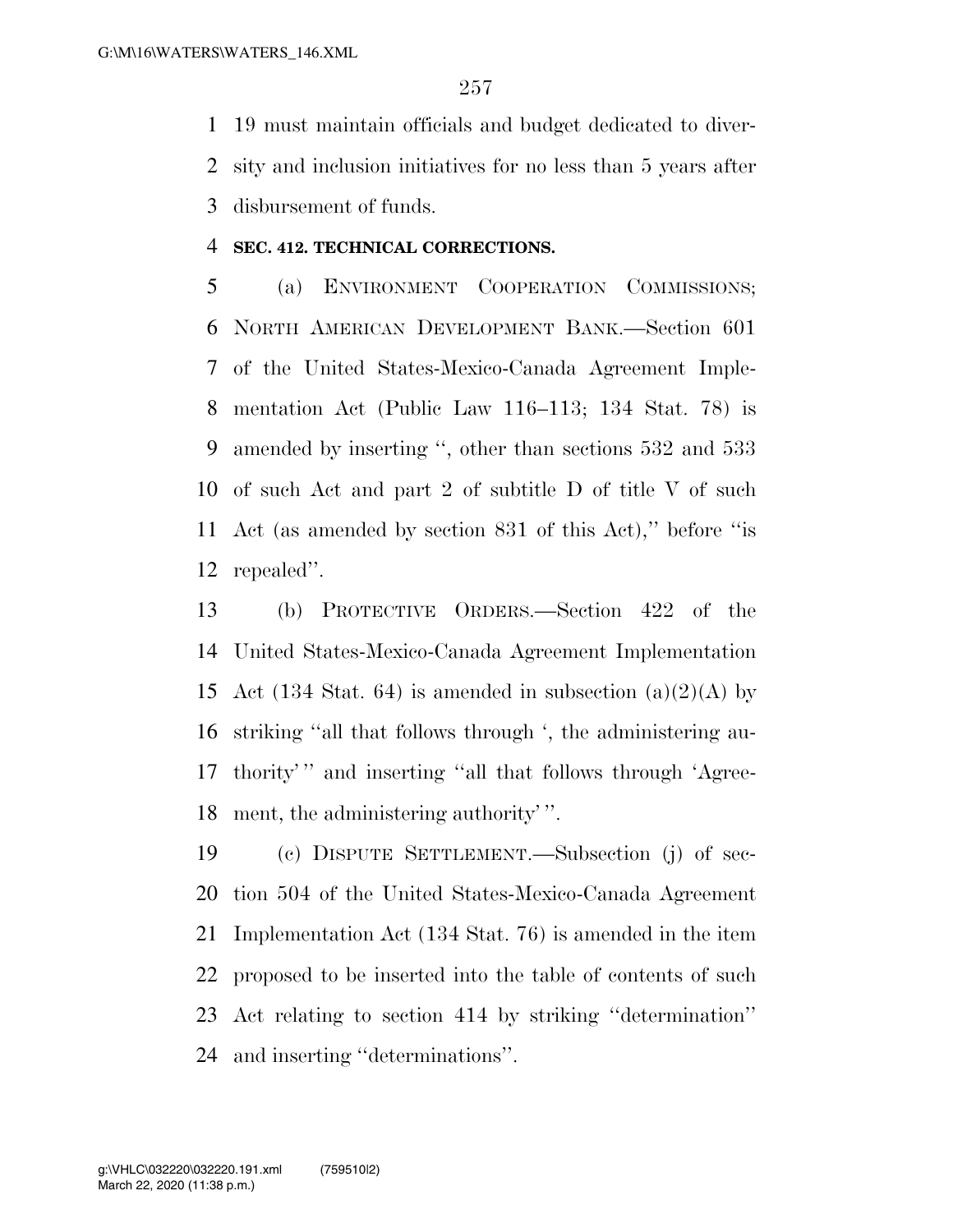(d) EFFECTIVE DATE.—Each amendment made by this section shall take effect as if included in the enact- ment of the United States-Mexico-Canada Agreement Im-plementation Act.

 (e) NORTH AMERICAN DEVELOPMENT BANK: LIMI- TATION ON CALLABLE CAPITAL SUBSCRIPTIONS.—The Secretary of the Treasury may subscribe without fiscal year limitation to the callable capital portion of the United States share of capital stock of the North American Devel- opment Bank in an amount not to exceed \$1,020,000,000. The authority in the preceding sentence shall be in addi-tion to any other authority provided by previous Acts.

### **SEC. 413. DEFINITIONS.**

In this title:

 (1) COVERED LOSS.—The term ''covered loss'' includes losses, direct or incremental, incurred as a result of COVID–19, as determined by the Sec-retary.

 (2) ELIGIBLE BUSINESS.—The term ''eligible business'' means a United States business that has 21 incurred covered losses such that the continued oper- ations of the business are jeopardized, as determined by the Secretary, and that has not otherwise applied for or received economic relief in the form of loans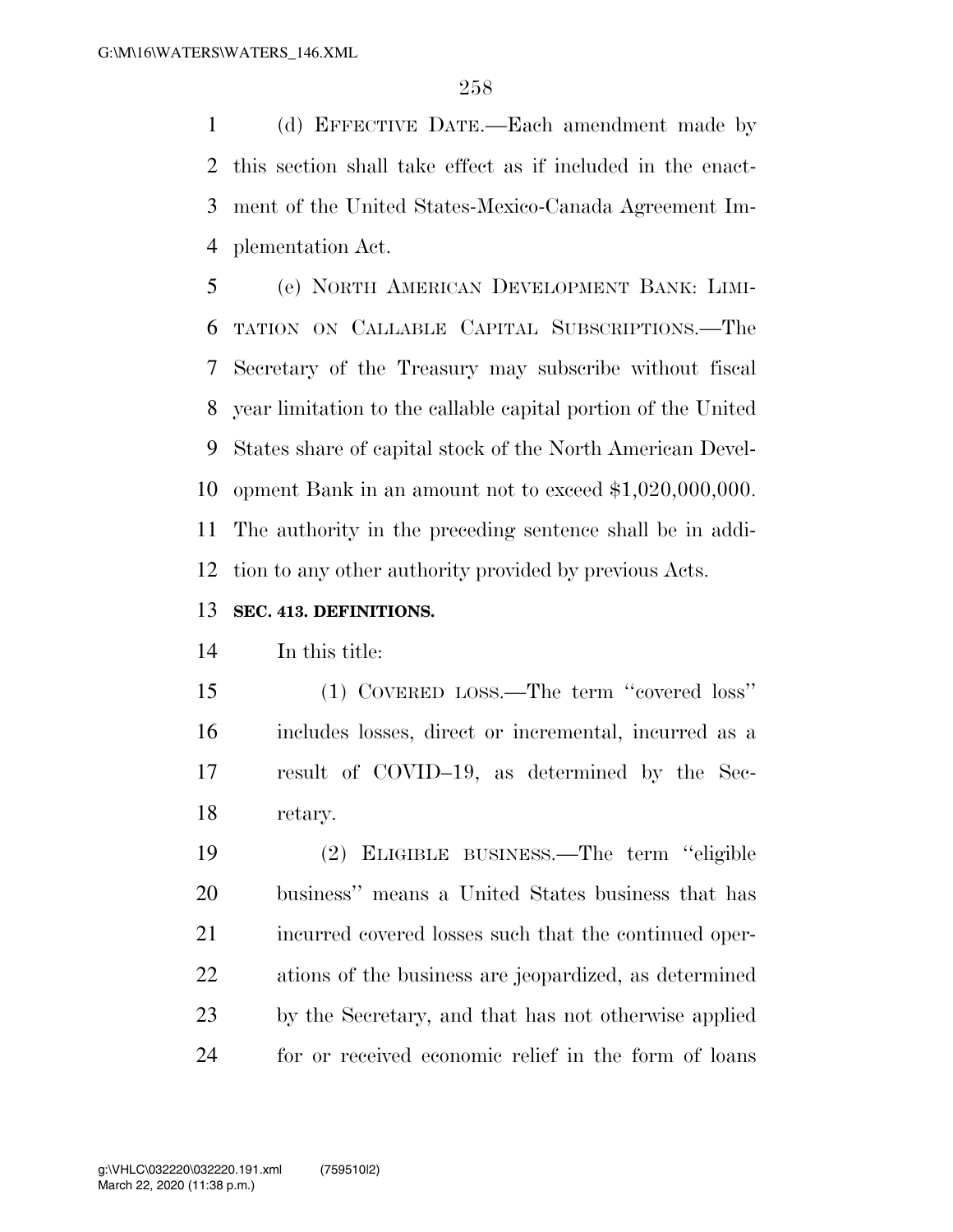- or loan guarantees provided under any other provi-sion of this Act.
- (3) SECRETARY.—The term ''Secretary'' means the Secretary of the Treasury, or the designee of the Secretary of the Treasury.

## **SEC. 414. RULE OF CONSTRUCTION.**

 Nothing in this title shall be construed to allow the Secretary to provide relief to eligible businesses except in the form of secured loans and loan guarantees as provided in this title and under terms and conditions that are in the interest of the Federal Government.

# **TITLE V—PANDEMIC PLANNING AND GUIDANCE FOR CON-SUMERS AND REGULATORS**

 **SEC. 501. FINANCIAL LITERACY EDUCATION COMMISSION EMERGENCY RESPONSE.** 

 (a) PURPOSE.—The purpose of this section is to pro- vide financial literacy education, including information on access to banking services and other financial products, for individuals seeking information and resources as they recover from any financial distress caused by the coronavirus disease (COVID–19) outbreak and future major disasters.

 (b) FINANCIAL LITERACY AND EDUCATION COMMIS-SION RESPONSE TO THE COVID–19 EMERGENCY.—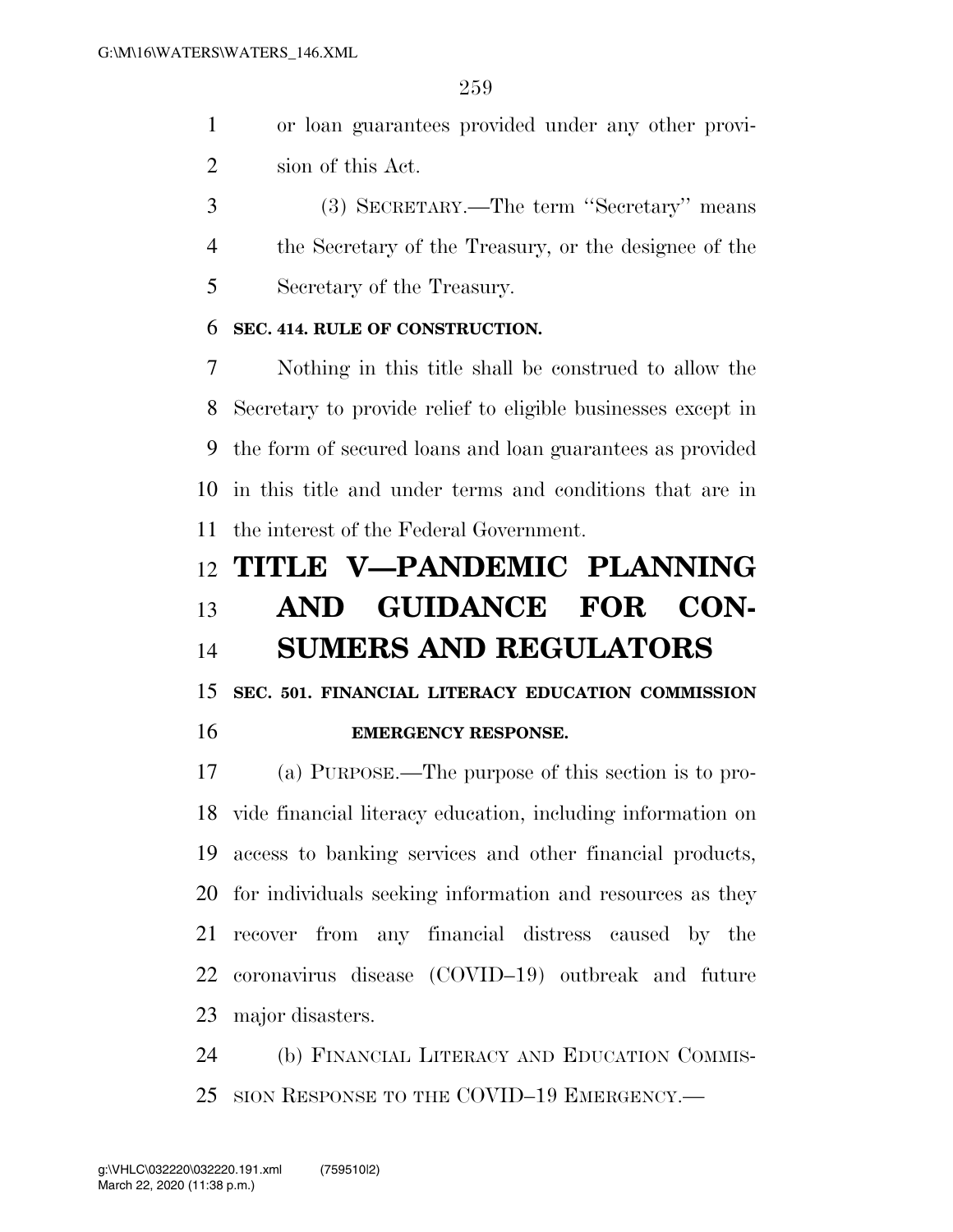| $\mathbf{1}$   | (1) SPECIAL MEETING.—Not later than the end           |
|----------------|-------------------------------------------------------|
| $\overline{2}$ | of the 60-day period beginning on the date of enact-  |
| 3              | ment of this section, the Financial Literacy and      |
| 4              | Education Commission (the "Commission") shall         |
| 5              | convene a special meeting to discuss and plan assist- |
| 6              | ance related to the financial impacts of the COVID-   |
| 7              | 19 emergency.                                         |
| 8              | (2) UPDATE OF THE COMMISSION'S WEBSITE.               |
| 9              | (A) IN GENERAL.—Not later than the end                |
| 10             | of the 60-day period beginning on the date of         |
| 11             | enactment of this section, the Commission shall       |
| 12             | update the website of the Commission with a           |
| 13             | full list of tools to help individuals recover from   |
| 14             | any financial hardship as a result of the             |
| 15             | COVID-19 emergency.                                   |
| 16             | (B) SPECIFIC REQUIREMENTS.-In per-                    |
| 17             | forming the update required under subpara-            |
| 18             | graph (A), the Commission shall-                      |
| 19             | (i) place special emphasis on providing               |
| 20             | an additional set of tools geared towards             |
| 21             | women, racial and ethnic minorities, vet-             |
| 22             | erans, disabled, and LGBTQ+ commu-                    |
| 23             | nities; and                                           |
| 24             | (ii) provide information in English                   |
| 25             | and Spanish.                                          |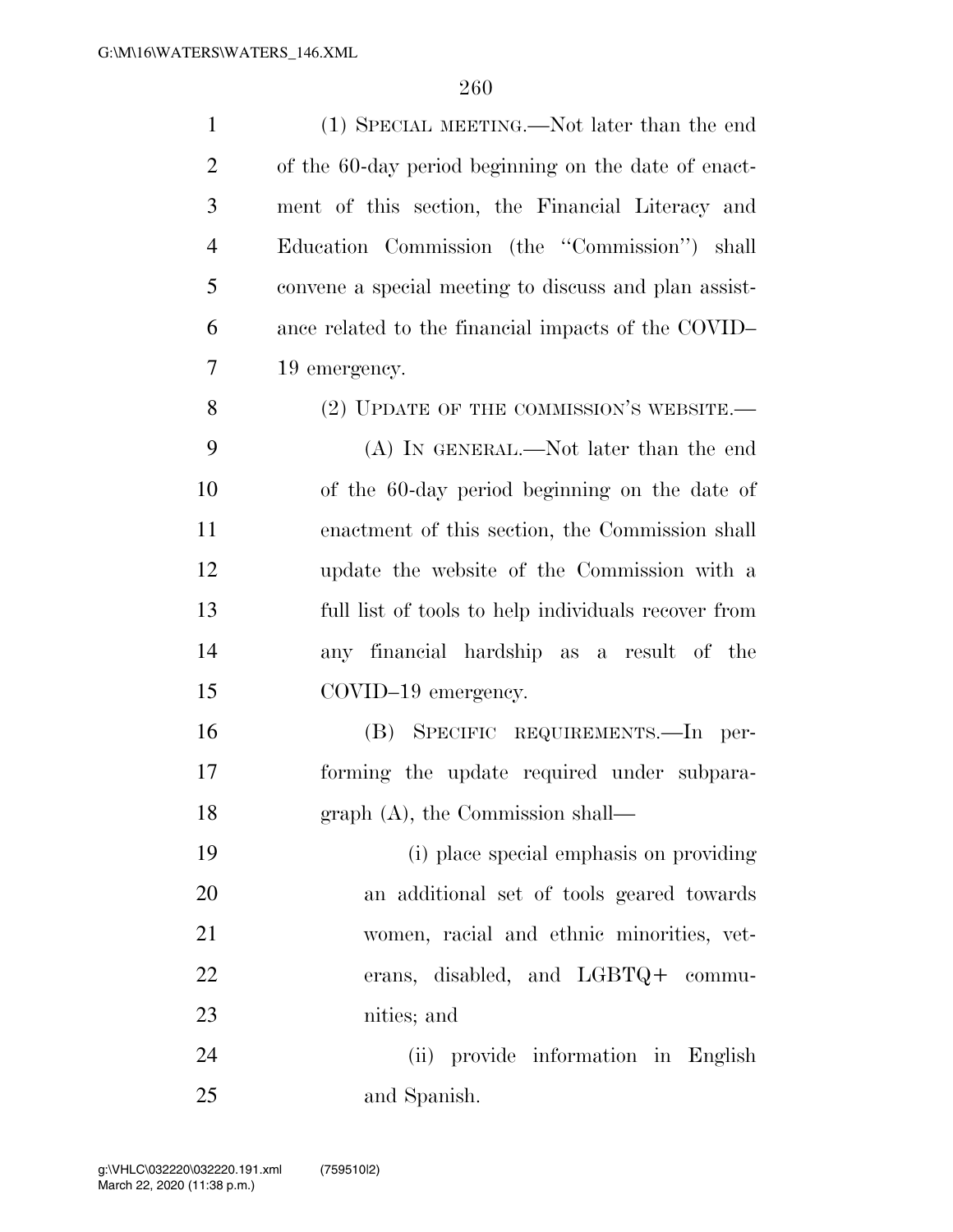(C) INFORMATION FROM MEMBERS.—Not later than the end of the 60-day period begin- ning on the date of enactment of this section, each Federal department or agency that is a member of the Commission shall provide an up- date on the website of the Commission dis- closing any tools that the department or agency is offering to individuals or to employees of the department or agency related to the COVID–19 emergency.

11 (3) IMPLEMENTATION REPORT TO CONGRESS.— The Secretary of the Treasury and the Director of the Bureau of Consumer Financial Protection shall, 14 jointly and not later than the end of the 30-day pe- riod following the date on which the meeting re- quired under paragraph (1) is held and all updates required under paragraph (2) have been completed, report to Congress on the implementation of this section.

 (4) COVID–19 EMERGENCY DEFINED.—In this 21 subsection, the term "COVID-19 emergency" means the emergency declared on March 13, 2020, by the President under the Robert T. Stafford Disaster Re-lief and Emergency Assistance Act (42 U.S.C. 4121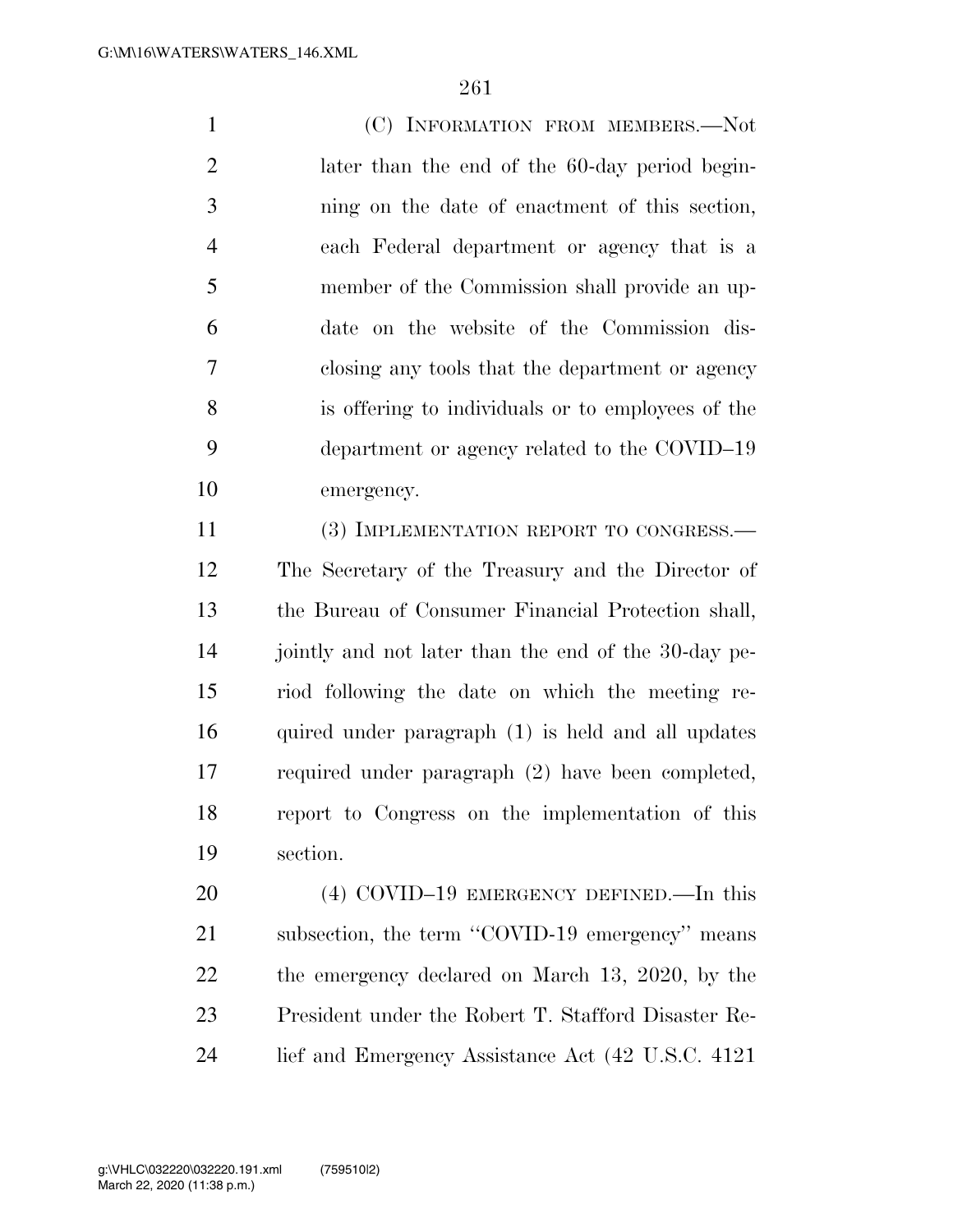| $\mathbf{1}$   | et seq.) relating to the Coronavirus Disease 2019      |
|----------------|--------------------------------------------------------|
| $\overline{2}$ | (COVID-19) pandemic.                                   |
| 3              | SEC. 502. INTERAGENCY PANDEMIC GUIDANCE FOR CON-       |
| $\overline{4}$ | <b>SUMERS.</b>                                         |
| 5              | (a) INTERAGENCY PANDEMIC GUIDANCE.—                    |
| 6              | (1) GUIDANCE.—Not later than the end of the            |
| 7              | 60-day period beginning on the date of enactment of    |
| 8              | this section, the Federal financial regulators shall   |
| 9              | issue interagency regulatory guidance on prepared-     |
| 10             | ness, flexibility, and relief options for consumers in |
| 11             | pandemics and major disasters, such as deferment,      |
| 12             | forbearance, affordable payment plan options, and      |
| 13             | other options such as delays on debt collections and   |
| 14             | wage garnishments.                                     |
| 15             | (2) UPDATES.—The Federal financial regu-               |
| 16             | lators shall update the guidance required under        |
| 17             | paragraph (1) as necessary to keep such guidance       |
| 18             | current.                                               |
| 19             | (b) PANDEMIC PREPAREDNESS TESTING.—                    |
| 20             | $(1)$ IN GENERAL.—Not later than the end of            |
| 21             | the 2-year period beginning on the date of enact-      |
| 22             | ment of this section, and every 5 years thereafter,    |
| 23             | the Federal financial regulators shall carry out test- |
| 24             | ing along with the institutions regulated by the Fed-  |
| 25             | eral financial regulators to determine how effectively |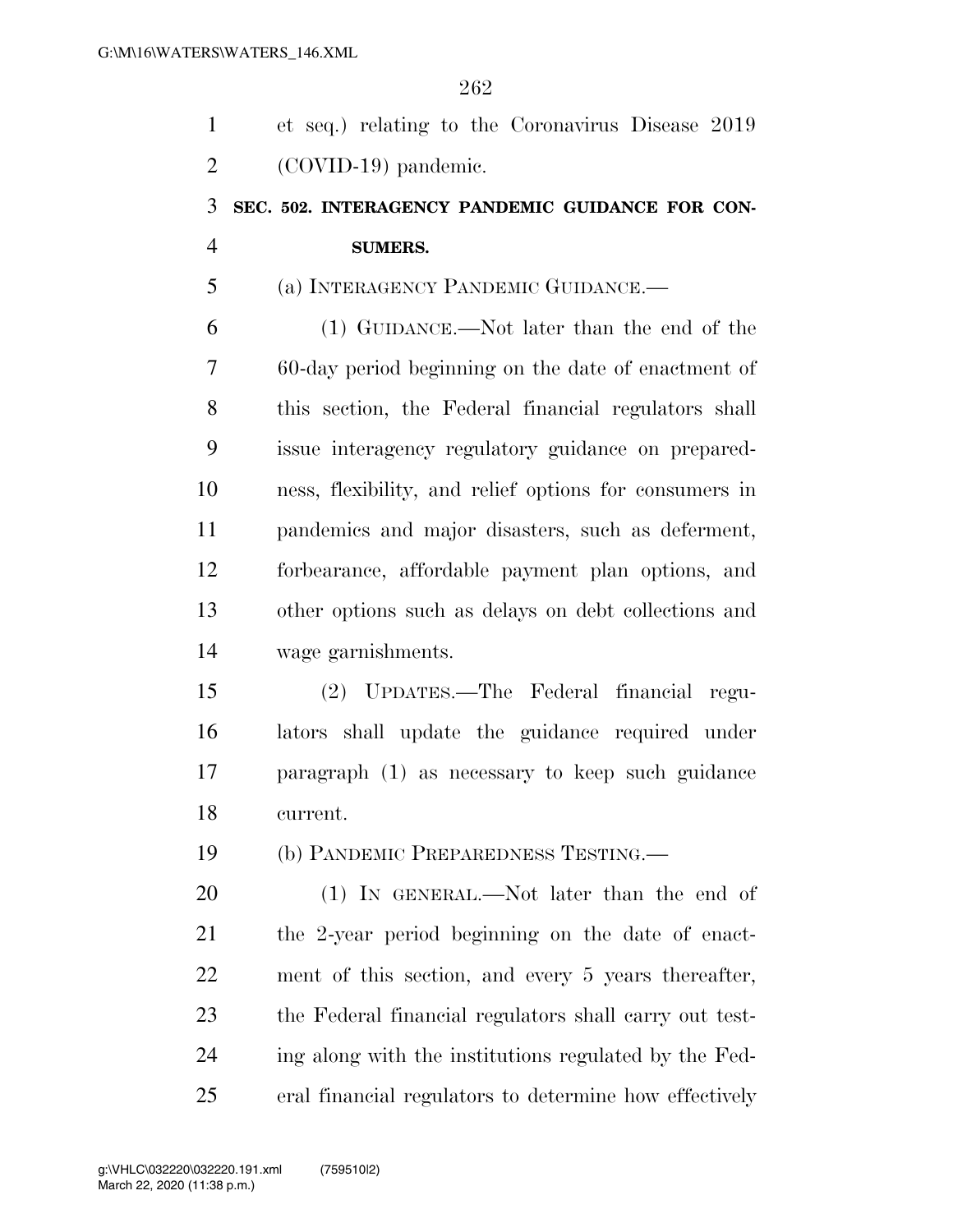- such institutions will be able to respond to a pan-demic or major disaster.
- (2) REPORT.—After the end of each test re- quired under paragraph (1), the Federal financial regulators shall, jointly, issue a report to Congress containing the results of such test and any regu- latory or legislative recommendations the regulators may have to increase pandemic preparedness.
- (c) DEFINITIONS.—In this section:

 (1) FEDERAL FINANCIAL REGULATORS.—The term ''Federal financial regulators'' means the Board of Governors of the Federal Reserve System, the Bureau of Consumer Financial Protection, the Comptroller of the Currency, the Director of the Federal Housing Finance Agency, the Federal De- posit Insurance Corporation, the National Credit Union Administration, the Secretary of Agriculture, and the Secretary of Housing and Urban Develop-ment.

 (2) MAJOR DISASTER.—The term ''major dis- aster'' means a major disaster declared by the Presi- dent under section 401 of the Robert T. Stafford Disaster Relief and Emergency Assistance Act (42 U.S.C. 5170), under which assistance is authorized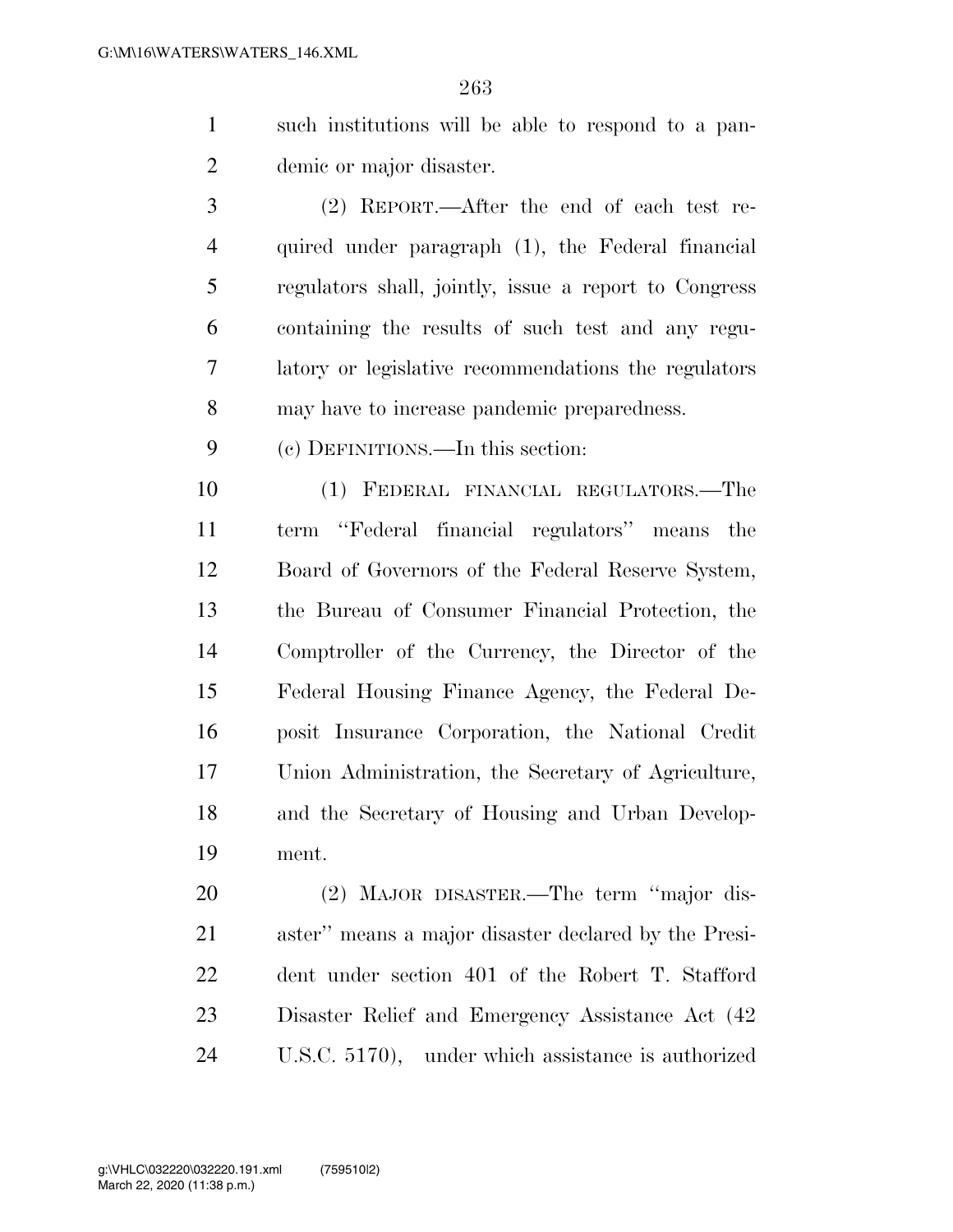| $\mathbf{1}$   | under section 408 of such Act $(42 \text{ U.S.C. } 5174)$ , or |
|----------------|----------------------------------------------------------------|
| $\overline{2}$ | section 501 of such Act $(42 \text{ U.S.C. } 5191)$ .          |
| 3              | SEC. 503. SEC PANDEMIC GUIDANCE FOR INVESTORS.                 |
| $\overline{4}$ | (a) PANDEMIC GUIDANCE.—                                        |
| 5              | (1) GUIDANCE.—Not later than the end of the                    |
| 6              | 60-day period beginning on the date of enactment of            |
| 7              | this section, the Securities and Exchange Commis-              |
| 8              | sion shall issue regulatory guidance on preparedness,          |
| 9              | flexibility, relief, and investor protection for inves-        |
| 10             | tors in pandemics and major disasters, including rel-          |
| 11             | evant disclosures.                                             |
| 12             | (2) UPDATES.—The Commission shall update                       |
| 13             | the guidance required under paragraph (1) as nec-              |
| 14             | essary to keep such guidance current.                          |
| 15             | (b) PANDEMIC PREPAREDNESS TESTING.                             |
| 16             | (1) IN GENERAL.—Not later than the end of                      |
| 17             | the 60-day period beginning on the date of enact-              |
| 18             | ment of this Act, and every 5 years thereafter, the            |
| 19             | Securities and Exchange Commission shall carry out             |
| 20             | testing along with the entities regulated by the Com-          |
| 21             | mission to determine how effectively such entities             |
| 22             | will be able to respond to a pandemic or major dis-            |
| 23             | aster.                                                         |
| 24             | $(2)$ REPORT.—After the end of each test re-                   |
| 25             | quired under paragraph (1), the Commission shall               |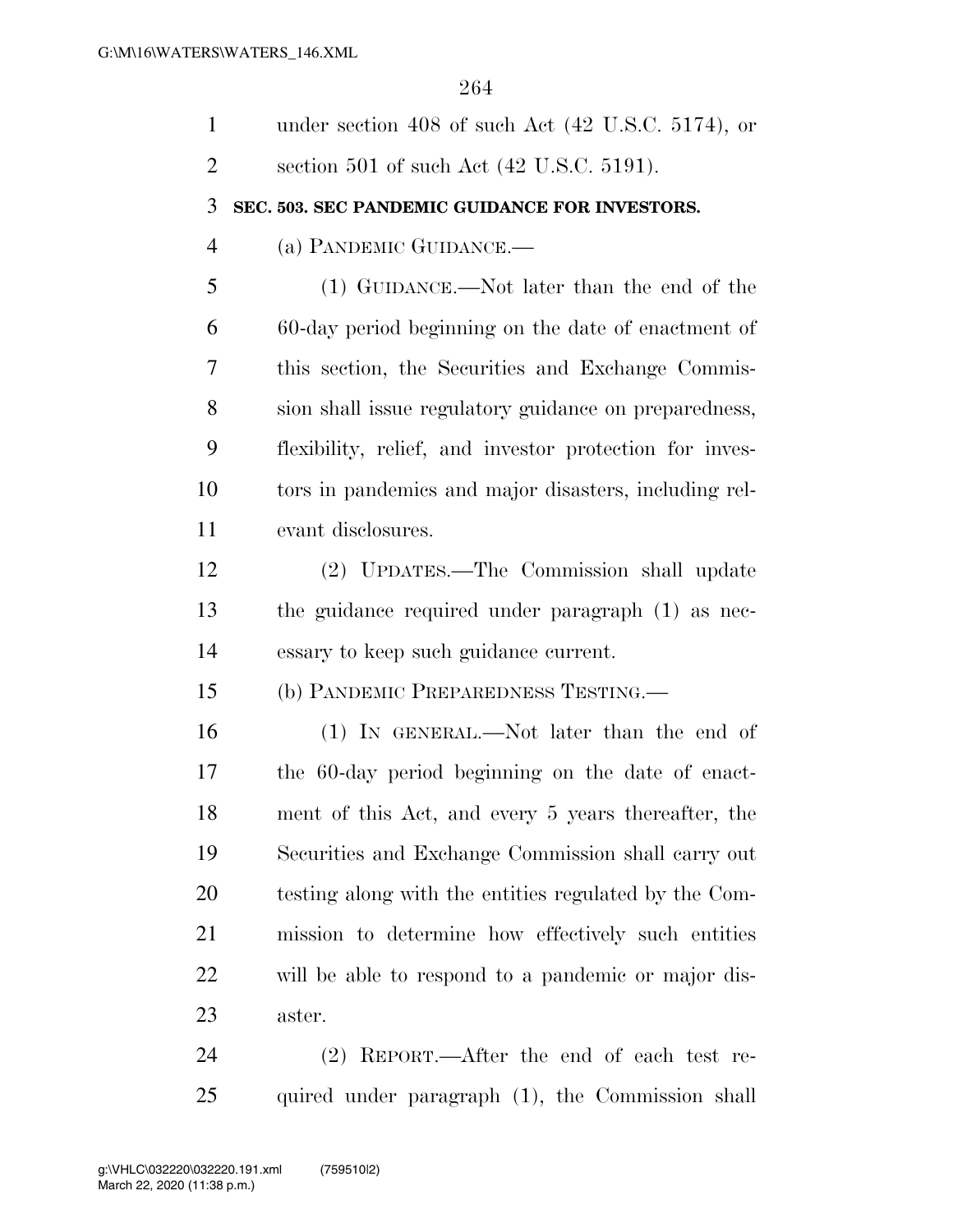issue a report to Congress containing the results of such test and any regulatory or legislative rec- ommendations the Commission may have to increase pandemic preparedness.

 (c) MAJOR DISASTER DEFINED.—In this section, the term ''major disaster'' means a major disaster declared by the President under section 401 of the Robert T. Staf- ford Disaster Relief and Emergency Assistance Act (42 U.S.C. 5170), under which assistance is authorized under section 408 of such Act (42 U.S.C. 5174), or sec-tion 501 of such Act (42 U.S.C. 5191).

# **SEC. 504. UPDATES OF THE PANDEMIC INFLUENZA PLAN AND NATIONAL PLANNING FRAMEWORKS.**

 (a) IN GENERAL.—Not later than one year following the end of the Declaration of the National Emergency, the President shall ensure that the Pandemic Influenza Plan (2017 Update) and the National Planning Frameworks are updated. The Secretary of the Treasury, in consulta- tion with the Federal financial regulators, shall provide to the President the following:

 (1) An assessment of the effectiveness of cur- rent plans and strategies to address the economic, fi- nancial, and monetary issues arising from a pan-demic or other disaster.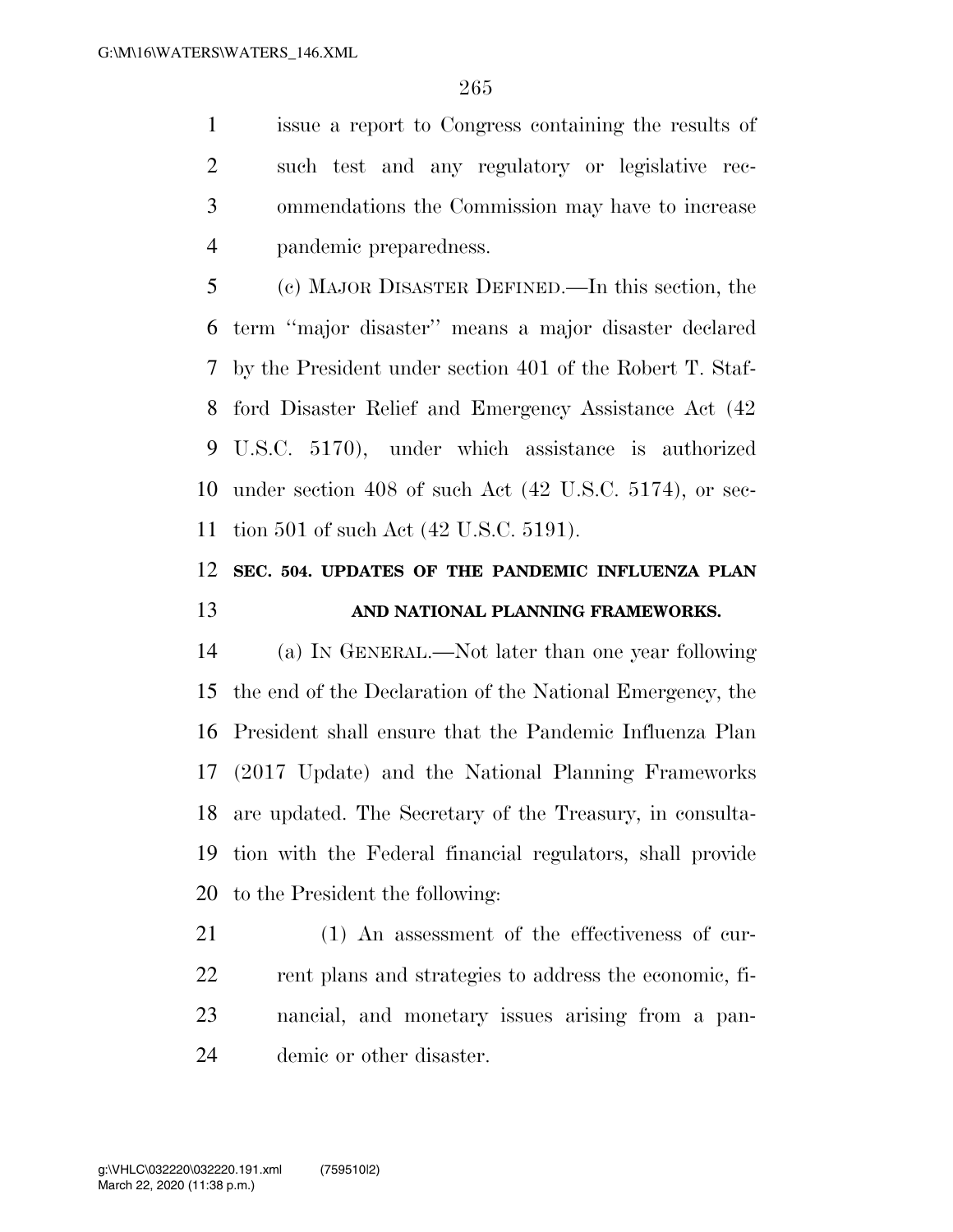| $\mathbf{1}$   | (2) A description of the most significant chal-      |
|----------------|------------------------------------------------------|
| $\overline{2}$ | lenges to protecting the economy, the financial sys- |
| 3              | tem, and consumers, during a pandemic or other       |
| $\overline{4}$ | disaster, including the specific challenges experi-  |
| 5              | enced by women, racial and ethnic minorities, di-    |
| 6              | verse-owned businesses, veterans, and the disabled.  |
| $\overline{7}$ | (3) Actions that could be carried out in a crisis,   |
| 8              | as defined by the preparedness plans described in    |
| 9              | subsection (a), such as the following:               |
| 10             | (A) Significant increases of unemployment            |
| 11             | insurance benefits (including payment amounts)       |
| 12             | for all workers under a certain income thresh-       |
| 13             | old, including freelancers and the self-employed,    |
| 14             | during the crisis.                                   |
| 15             | (B) Loan deference, modification, and for-           |
| 16             | bearance mechanisms of all consumer and busi-        |
| 17             | ness payments, allowing long-term repayment          |
| 18             | plans and excluding no industries, during the        |
| 19             | crisis.                                              |
| 20             | (C) Suspension of foreclosure and eviction           |
| 21             | proceedings taken against individuals or busi-       |
| 22             | nesses during the crisis.                            |
| 23             | (D) Suspension of all negative consumer              |
| 24             | credit reporting during the crisis.                  |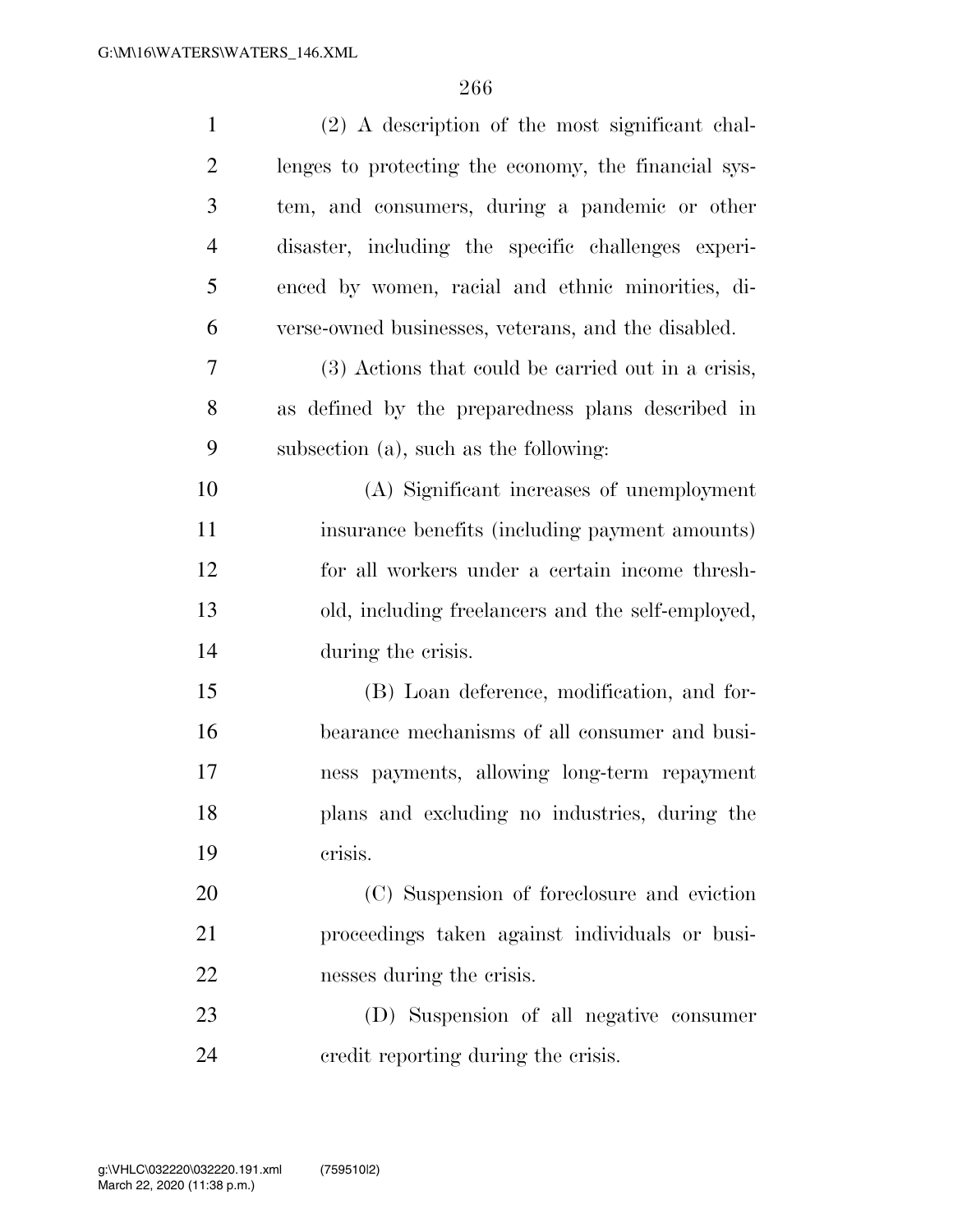| $\mathbf{1}$   | (E) Prohibition of debt collection, reposses-    |
|----------------|--------------------------------------------------|
| $\overline{2}$ | sion, and garnishment of wages during the cri-   |
| 3              | sis.                                             |
| $\overline{4}$ | (F) Provision of emergency homeless as-          |
| 5              | sistance during the crisis.                      |
| 6              | (G) An increase in Community Develop-            |
| 7              | ment Block Grants during the crisis and to im-   |
| 8              | prove community response.                        |
| 9              | (H) Reduction of hurdles in the form of          |
| 10             | waivers and authorities to modify existing hous- |
| 11             | ing and homelessness programs to facilitate re-  |
| 12             | sponse to the crisis.                            |
| 13             | (I) Expand the size standards for eligible       |
| 14             | businesses with access no-interest or low-inter- |
| 15             | est loans through the Small Business Adminis-    |
| 16             | tration during the crisis.                       |
| 17             | (J) Remove the size standard limits on eli-      |
| 18             | gible businesses with access no-interest or low- |
| 19             | interest loans through the Small Business Ad-    |
| 20             | ministration during the crisis for businesses    |
| 21             | that agree to maintain their employment work-    |
| 22             | force and preserve benefits during the crisis.   |
| 23             | (K) Support for additional no-interest or        |
| 24             | low-interest loans for small businesses through  |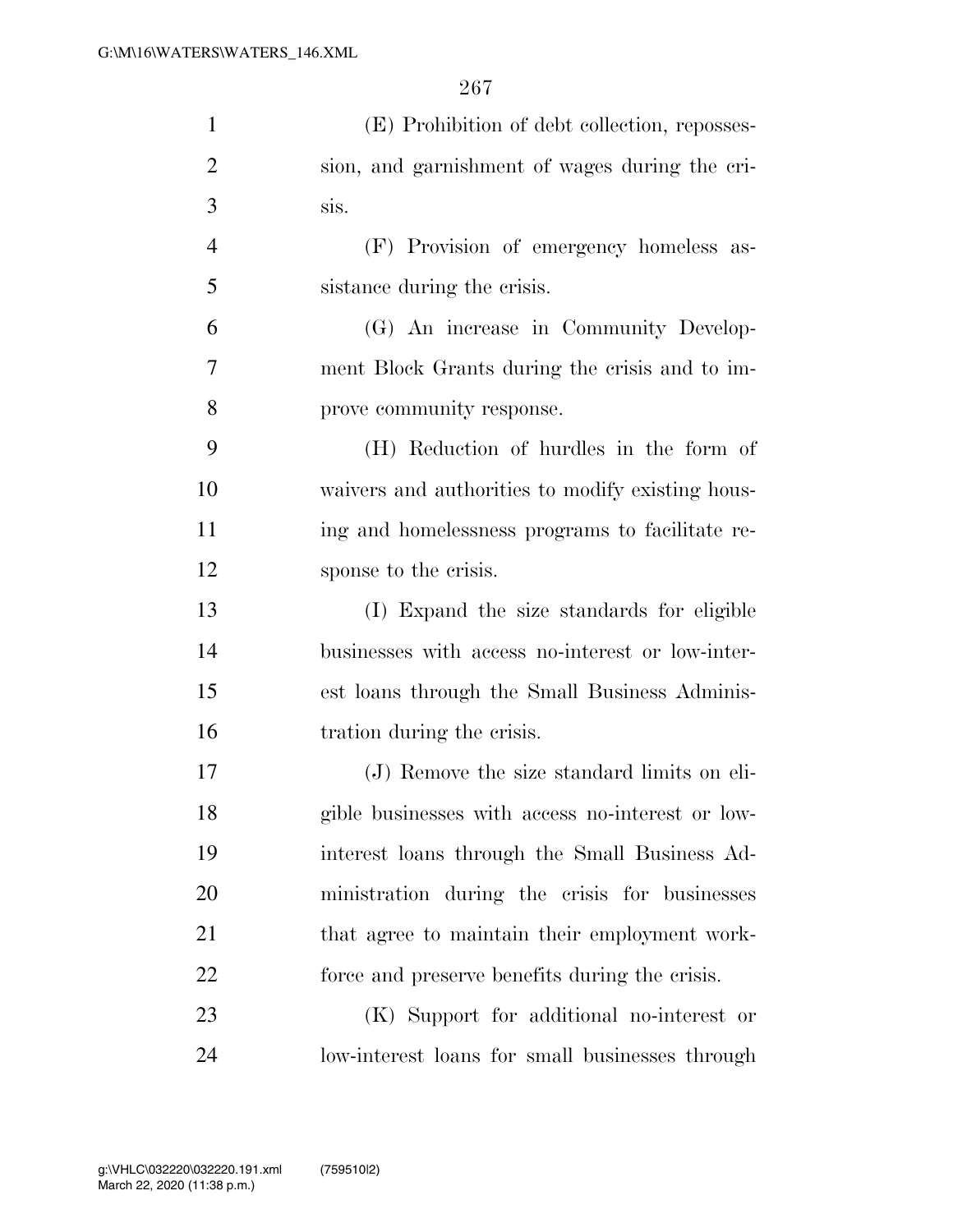| $\mathbf{1}$            | the Small Business Administration during the                |
|-------------------------|-------------------------------------------------------------|
| $\overline{2}$          | crisis.                                                     |
| 3                       | (L) Utilization of the Community Develop-                   |
| $\overline{4}$          | ment Financial Institutions (CDFI) Fund to                  |
| 5                       | support small businesses as well as low-income              |
| 6                       | communities during the crisis.                              |
| 7                       | (M) Support for State, territory, and local                 |
| 8                       | government financing during the crisis.                     |
| 9                       | (N) Waiver of matching requirements for                     |
| 10                      | municipal governments during the crisis.                    |
| 11                      | (O) Suspension of requirements relating to                  |
| 12                      | minimum distributions for retirement plans and              |
| 13                      | individual retirement accounts for the calendar             |
| 14                      | years of which the crisis is occurring.                     |
| 15                      | (b) SPECIAL CONSIDERATION FOR DIVERSITY.-In                 |
| 16                      | issuing the updates required under subsection (a), the      |
| 17                      | President shall ensure that consideration is given as to    |
|                         | 18 how to minimize the economic impacts of a crisis on      |
| 19                      | women, minorities, diverse-owned businesses, veterans,      |
| 20                      | and the disabled.                                           |
| 21                      | (c) MAKING PLANS PUBLIC.—The updated plans de-              |
| 22                      | scribed in subsection (a) shall be made publicly available, |
| 23                      | but may have classified information redacted.               |
| $\mathcal{D}$ $\Lambda$ | (d) DEEDITED To this soction.                               |